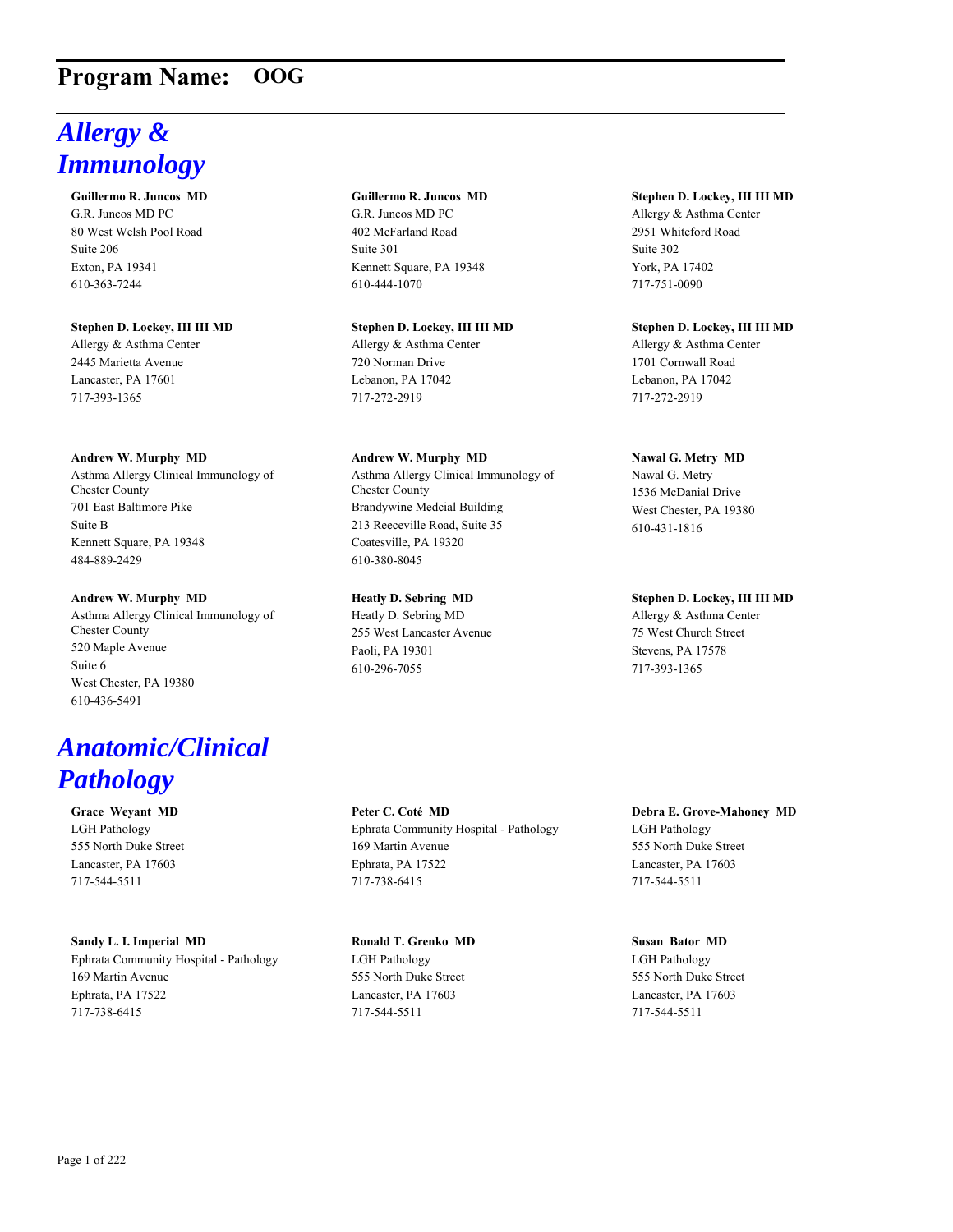**Kimberly Levin MD** Dermatology Physicians Inc. 222 Willow Valley Lakes Drive Suite 1300 Willow Street, PA 17584 717-464-0113

**Junyi Lei MD, PhD** Lancaster Urology 175 Martin Avenue, Suite 300 Ephrata, PA 17522 717-738-4700

**Kimberly Levin MD** Dermatology Physicians Inc. 203 North Lime Street Lancaster, PA 17602 717-392-6267

**Junyi Lei MD, PhD** Lancaster Urology 2106 Harrisburg Pike Suite 200 Lancaster, PA 17604 717-393-1771

# *Anesthesiology*

**Uriel A. Yodfat MD** Riverside Anesthesia Associates 1 Rutherford Road Suite 101 Harrisburg, PA 17109 717-545-5256

**William P. West DO** Community Anesthesia Associates LTD 1575 Highlands Drive Suite 200B Lititz, PA 17543 717-627-7246

**Robert A. Garvin DO** Anesthesia & Pain Associates of Northern Lancaster 175 Martin Avenue Suite 220 Ephrata, PA 17522 717-859-4533

**Mark Regan MD** Lancaster Urology 175 Martin Avenue, Suite 300 Ephrata, PA 17522 717-738-4700

**Mark Regan MD** Lancaster Urology 2106 Harrisburg Pike Suite 200 Lancaster, PA 17604 717-393-1771

**Kimberly Levin MD** Dermatology Physicians Inc. 208 West Main Street Ephrata, PA 17522 717-733-8050

**Sarah R Nassau MD** LGH Pathology 555 North Duke Street Lancaster, PA 17603 717-544-5511

**Michael H. Wills MD** Anesthesia Associates of Lancaster Ltd. 133 East Frederick Street Lancaster, PA 17602 717-394-9821

**Robert Campbell MD** Lehigh Anesthesia Associates 5000 Tilghman Street Allentown, PA 18104 610-395-4044

**Salvatore J. Astarita MD** Anesthesia Associates of Lancaster Ltd. 133 East Frederick Street Lancaster, PA 17602 717-394-9821

**Philip Scalamogna MD** Lancaster Urology 175 Martin Avenue, Suite 300 Ephrata, PA 17522 717-738-4700

**Kimberly Levin MD** Dermatology Physicians Inc. 2106 Harrisburg Pike Suite 314 Lancaster, PA 17604 717-544-3575

**Kimberly Levin MD** Dermatology Physicians Inc. 259 North Sixth Street Columbia, PA 17512 717-684-0507

**Philip Scalamogna MD** Lancaster Urology 2106 Harrisburg Pike Suite 200 Lancaster, PA 17604 717-393-1771

**Daniel P Williams DO** Riverside Anesthesia Associates

1 Rutherford Road Suite 101 Harrisburg, PA 17109 717-545-5256

**Robert A. Garvin DO** Anesthesia & Pain Associates of Northern Lancaster 169 Martin Avenue Ephrata, PA 17522 717-859-4533

**James D. Artuso MD** Anesthesia Associates of Lancaster Ltd. 133 East Frederick Street Lancaster, PA 17602 717-394-9821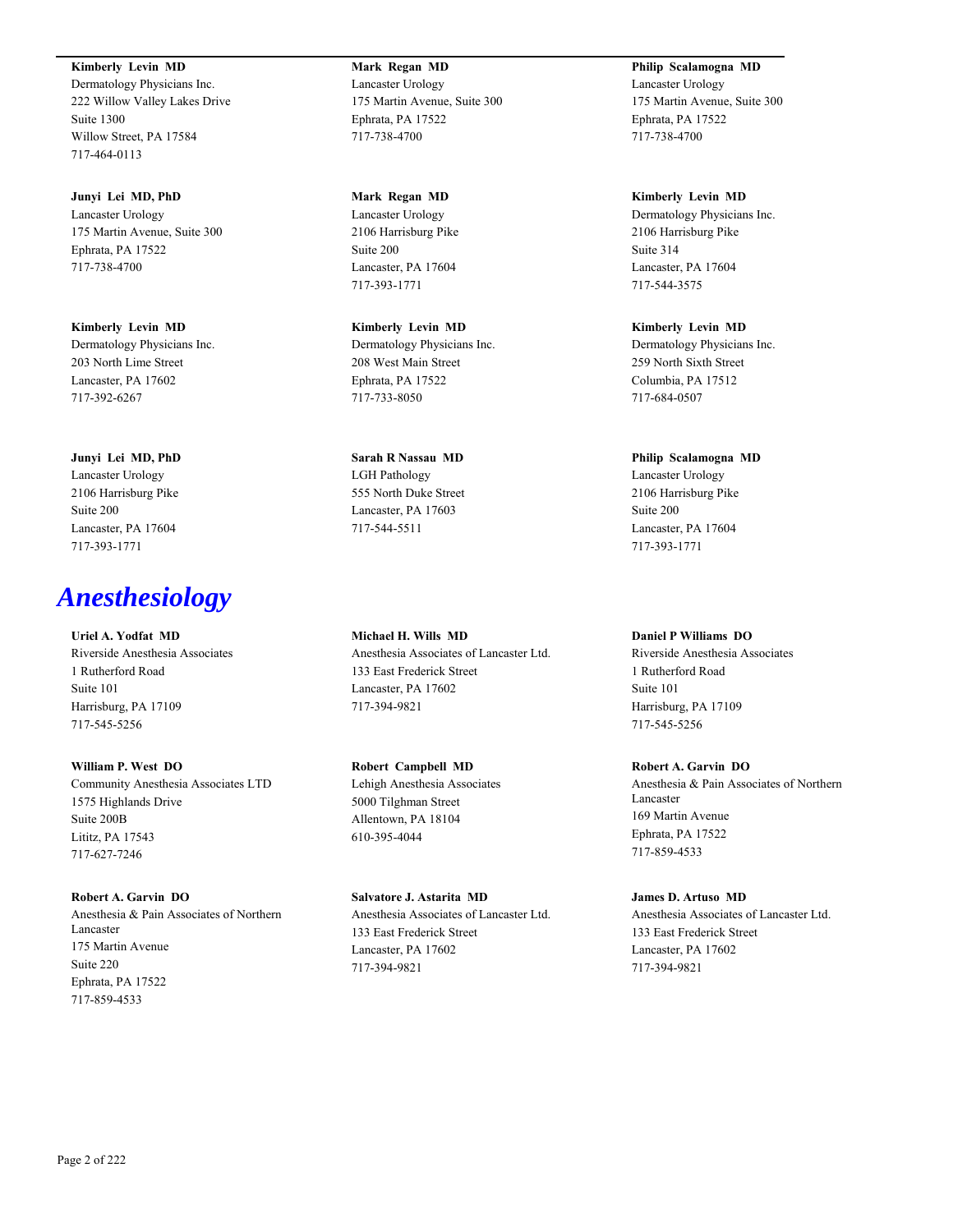**Sam W Keller MD**

Anesthesia Associates of Lancaster Ltd. 133 East Frederick Street Lancaster, PA 17602 717-394-9821

**Scott Berry MD** Anesthesia Associates of Lancaster Ltd. 133 East Frederick Street Lancaster, PA 17602 717-394-9821

**Paul S. Hester MD** Anesthesia Associates of Lancaster Ltd. 133 East Frederick Street Lancaster, PA 17602 717-394-9821

**Mark E Dion DO** Riverside Anesthesia Associates 1 Rutherford Road Suite 101 Harrisburg, PA 17109 717-545-5256

**Craig K. Depoe MD** Anesthesia Associates of Lancaster Ltd. 133 East Frederick Street Lancaster, PA 17602 717-394-9821

**Douglas W Bower MD** Anesthesia Associates of Lancaster Ltd. 133 East Frederick Street Lancaster, PA 17602 717-394-9821

**Nicholas A DeAntonio DO** Riverside Anesthesia Associates 1 Rutherford Road Suite 101 Harrisburg, PA 17109 717-545-5256

**Ansar Khan MD** Anesthesia Associates of Lancaster Ltd. 133 East Frederick Street Lancaster, PA 17602 717-394-9821

**Boris Aronzon MD** United Anesthesia Services PC 730 Eden Road 2nd Floor Lancaster, PA 17601 717-509-6510

**Francisco D Furtado MD** RGAL Anesthesia Services 2112 Harrisburg Pike Suite 202 Lancaster, PA 17601 717-869-4600

**Kirk D. Dise MD** Anesthesia Associates of Lancaster Ltd. 133 East Frederick Street Lancaster, PA 17602 717-394-9821

**Michael Cabral MD** United Anesthesia Services PC 730 Eden Road 2nd Floor Lancaster, PA 17601 717-509-6510

**Richard E. Denovan MD** United Anesthesia Services PC 730 Eden Road 2nd Floor Lancaster, PA 17601 717-509-6510

**Arthur J Cronin MD** Riverside Anesthesia Associates 1 Rutherford Road Suite 101 Harrisburg, PA 17109 717-545-5256

**Andrew J. Harter MD** Riverside Anesthesia Associates 1 Rutherford Road Suite 101 Harrisburg, PA 17109 717-545-5256

**Brandon E Johnson MD** Anesthesia Associates of Lancaster Ltd. 133 East Frederick Street Lancaster, PA 17602 717-394-9821

**Alan R. Berkowitz MD** Anesthesia & Pain Associates of Northern Lancaster 169 Martin Avenue Ephrata, PA 17522 717-859-4533

**Joseph F. Answine MD** Riverside Anesthesia Associates 1 Rutherford Road Suite 101 Harrisburg, PA 17109 717-545-5256

**Robert A. Goodman MD** Riverside Anesthesia Associates 1 Rutherford Road Suite 101 Harrisburg, PA 17109 717-545-5256

**Dennis M DeStefano MD** Riverside Anesthesia Associates 1 Rutherford Road Suite 101 Harrisburg, PA 17109 717-545-5256

**Price Bradshaw MD** Riverside Anesthesia Associates 1 Rutherford Road Suite 101 Harrisburg, PA 17109 717-545-5256

**Zahid T Khan MD** Riverside Anesthesia Associates 1 Rutherford Road Suite 101 Harrisburg, PA 17109 717-545-5256

**Christian J. Barotti MD** Anesthesia Associates of Lancaster Ltd. 133 East Frederick Street Lancaster, PA 17602 717-394-9821

**Christopher S. Elser MD** Anesthesia Associates of Lancaster Ltd. 133 East Frederick Street Lancaster, PA 17602 717-394-9821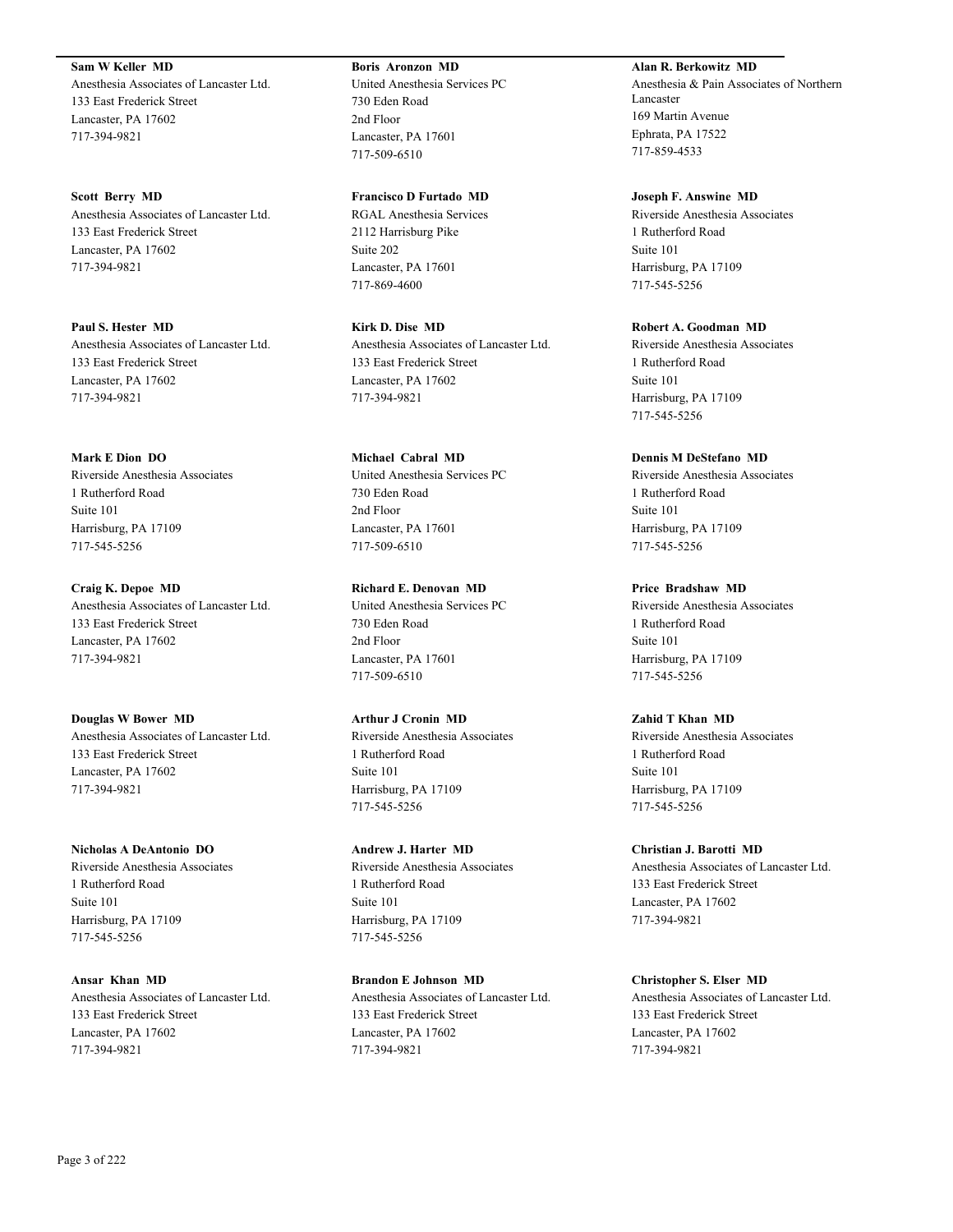### **Glenn C Keyser MD**

Riverside Anesthesia Associates 1 Rutherford Road Suite 101 Harrisburg, PA 17109 717-545-5256

### **Michael E Bell DO**

Anesthesia Associates of Lancaster Ltd. 133 East Frederick Street Lancaster, PA 17602 717-394-9821

### **Raymond D. Adams MD**

United Anesthesia Services PC 730 Eden Road 2nd Floor Lancaster, PA 17601 717-509-6510

#### **Alan R. Berkowitz MD**

Anesthesia & Pain Associates of Northern Lancaster 175 Martin Avenue Suite 220 Ephrata, PA 17522 717-859-4533

### **Ryan Cheng DO**

Community Anesthesia Associates LTD 1575 Highlands Drive Suite 200B Lititz, PA 17543 717-627-7246

**Joseph M. Gibson MD** Anesthesia Associates of Lancaster Ltd. 133 East Frederick Street Lancaster, PA 17602 717-394-9821

**David E Jones MD** Anesthesia Associates of Lancaster Ltd. 133 East Frederick Street Lancaster, PA 17602 717-394-9821

**Matthew S. Redclift MD** Riverside Anesthesia Associates 1 Rutherford Road Suite 101 Harrisburg, PA 17109 717-545-5256

# **Matthew Bell MD**

Riverside Anesthesia Associates 1 Rutherford Road Suite 101 Harrisburg, PA 17109 717-545-5256

### **Christopher P Chambers MD**

Riverside Anesthesia Associates 1 Rutherford Road Suite 101 Harrisburg, PA 17109 717-545-5256

**Christian Anderson DO**

Community Anesthesia Associates LTD 1575 Highlands Drive Suite 200B Lititz, PA 17543 717-627-7246

# **Edwin C Gillman MD**

Riverside Anesthesia Associates 1 Rutherford Road Suite 101 Harrisburg, PA 17109 717-545-5256

### **Daniel J. Chess MD**

Anesthesia Associates of Lancaster Ltd. 133 East Frederick Street Lancaster, PA 17602 717-394-9821

### **Shernavaz Bharucha MD**

Riverside Anesthesia Associates 1 Rutherford Road Suite 101 Harrisburg, PA 17109 717-545-5256

**Brandon Bortz MD** Anesthesia Associates of Lancaster Ltd. 133 East Frederick Street Lancaster, PA 17602 717-394-9821

**John C Venable MD** Riverside Anesthesia Associates 1 Rutherford Road Suite 101 Harrisburg, PA 17109 717-545-5256

# **Thomas M Dunn MD**

Riverside Anesthesia Associates 1 Rutherford Road Suite 101 Harrisburg, PA 17109 717-545-5256

# **Amelia T Fiastro MD**

Riverside Anesthesia Associates 1 Rutherford Road Suite 101 Harrisburg, PA 17109 717-545-5256

# **Fernando A. Gutierrez MD**

Anesthesia Associates of Lancaster Ltd. 133 East Frederick Street Lancaster, PA 17602 717-394-9821

### **Jeffrey K Chen MD**

Riverside Anesthesia Associates 1 Rutherford Road Suite 101 Harrisburg, PA 17109 717-545-5256

### **Kelly Gidusko MD**

Riverside Anesthesia Associates 1 Rutherford Road Suite 101 Harrisburg, PA 17109 717-545-5256

### **Seth H Gunderson DO**

Community Anesthesia Associates LTD 1575 Highlands Drive Suite 200B Lititz, PA 17543 717-627-7246

**Van A Adams MD** Lehigh Anesthesia Associates 5000 Tilghman Street Allentown, PA 18104 610-395-4044

# **Chang S. Lee DO**

Lehigh Anesthesia Associates 5000 Tilghman Street Allentown, PA 18104 610-395-4044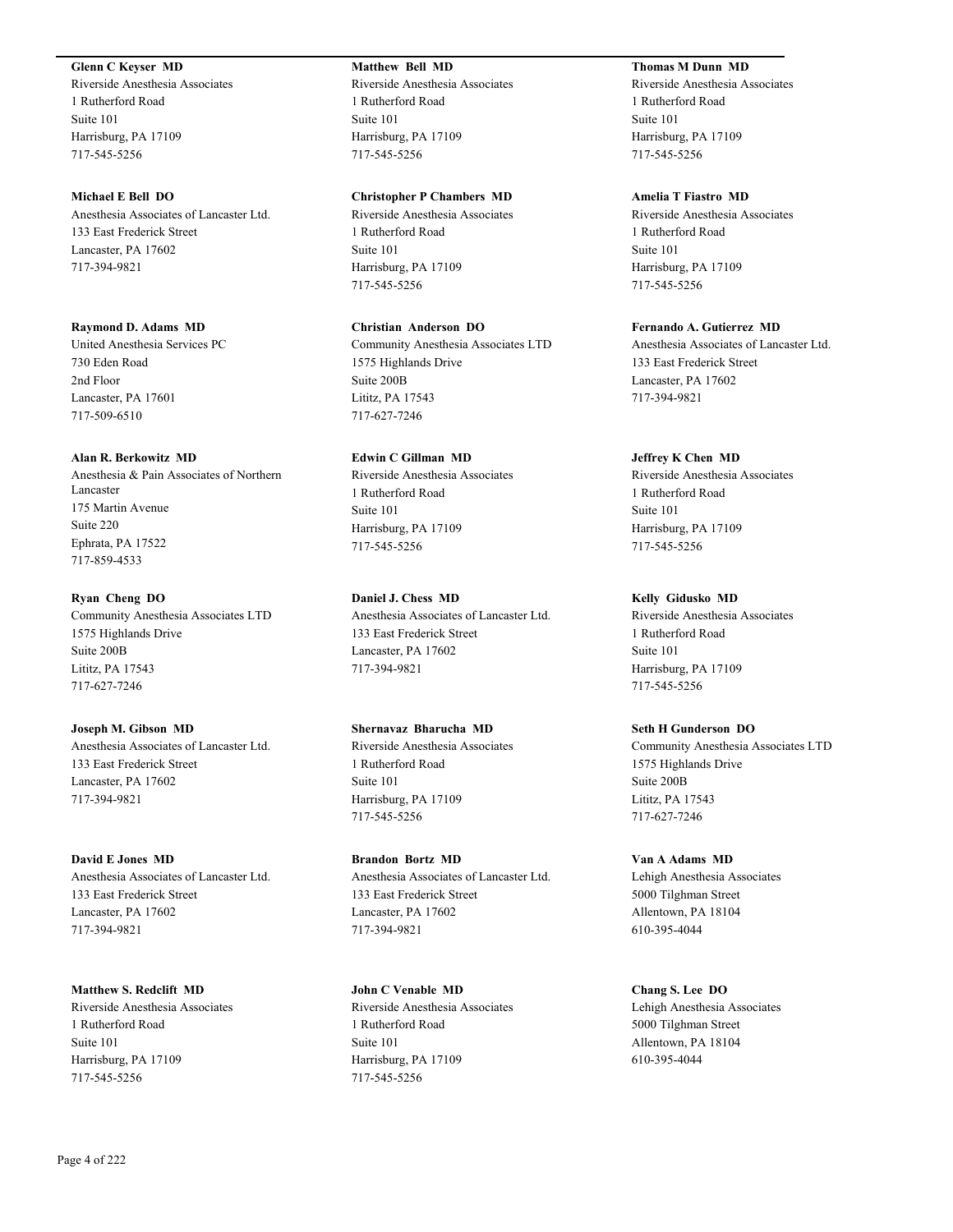**Robert J Lucking MD**

Anesthesia Associates of Lancaster Ltd. 133 East Frederick Street Lancaster, PA 17602 717-394-9821

**Matthew D Maki MD** Riverside Anesthesia Associates 1 Rutherford Road Suite 101 Harrisburg, PA 17109 717-545-5256

**Savitha V Vonah MD** Riverside Anesthesia Associates 1 Rutherford Road Suite 101 Harrisburg, PA 17109 717-545-5256

# **Steven D Later DO**

Riverside Anesthesia Associates 1 Rutherford Road Suite 101 Harrisburg, PA 17109 717-545-5256

**Madhavi R. Reddy MD** Penn Medicine LGHP Specialty Medicine 51 Peters Road Lititz, PA 17543 717-627-8225

**Charles J. LanceLotta MD** Anesthesia Associates of Lancaster Ltd. 133 East Frederick Street Lancaster, PA 17602 717-394-9821

**Charles Kingsley MD** Riverside Anesthesia Associates 1 Rutherford Road Suite 101 Harrisburg, PA 17109 717-545-5256

**Jay P Nassar MD** Riverside Anesthesia Associates 1 Rutherford Road Suite 101 Harrisburg, PA 17109 717-545-5256

**Manda Null DO** Community Anesthesia Associates LTD 1575 Highlands Drive Suite 200B Lititz, PA 17543 717-627-7246

**Andrew Makrides MD** Anesthesia Associates of Lancaster Ltd. 133 East Frederick Street Lancaster, PA 17602 717-394-9821

**Casey J Prather DO** Community Anesthesia Associates LTD 1575 Highlands Drive Suite 200B Lititz, PA 17543 717-627-7246

**Joseph F Waldner MD** Riverside Anesthesia Associates 1 Rutherford Road Suite 101 Harrisburg, PA 17109 717-545-5256

**David J. Simons DO** Community Anesthesia Associates LTD 1575 Highlands Drive Suite 200B Lititz, PA 17543 717-627-7246

**Wayne K Marshall MD** Riverside Anesthesia Associates 1 Rutherford Road Suite 101 Harrisburg, PA 17109 717-545-5256

**James Logue MD** RGAL Anesthesia Services 2112 Harrisburg Pike Suite 202 Lancaster, PA 17601 717-869-4600

**Mukul L Parikh MD** Riverside Anesthesia Associates 1 Rutherford Road Suite 101 Harrisburg, PA 17109 717-545-5256

**Robyne G. Rast MD** Riverside Anesthesia Associates 1 Rutherford Road Suite 101 Harrisburg, PA 17109 717-545-5256

**James Lamberg DO** Anesthesia Associates of Lancaster Ltd. 133 East Frederick Street Lancaster, PA 17602 717-394-9821

**Madhavi R. Reddy MD** Anesthesia Associates of Lancaster Ltd. 133 East Frederick Street Lancaster, PA 17602 717-394-9821

**Madhavi R. Reddy MD** LGHP/Penn Medicine Pain Management 2100 Harrisburg Pike Lancaster, PA 17601 717-544-3197

**James N. Simon MD** United Anesthesia Services PC 730 Eden Road 2nd Floor Lancaster, PA 17601 717-509-6510

**Mark W. Stull MD** Anesthesia Associates of Lancaster Ltd. 133 East Frederick Street Lancaster, PA 17602 717-394-9821

**Matthew E. Midcap MD** Anesthesia & Pain Associates of Northern Lancaster 169 Martin Avenue Ephrata, PA 17522 717-859-4533

**Neelima Parikh MD** Riverside Anesthesia Associates 1 Rutherford Road Suite 101 Harrisburg, PA 17109 717-545-5256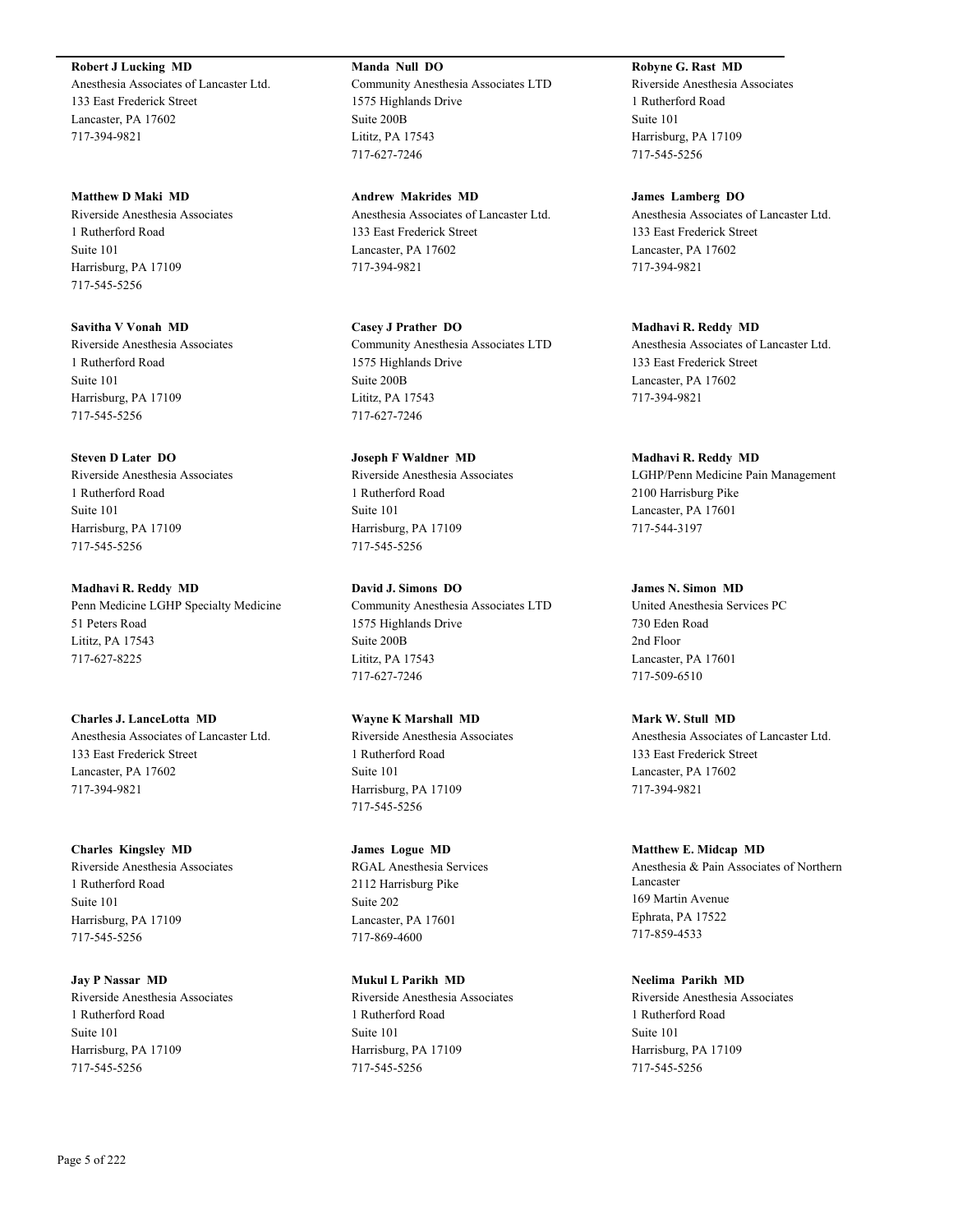### **Christian H Line MD**

Riverside Anesthesia Associates 1 Rutherford Road Suite 101 Harrisburg, PA 17109 717-545-5256

### **Brian R. Melamed MD**

Anesthesia & Pain Associates of Northern Lancaster 175 Martin Avenue Suite 220 Ephrata, PA 17522 717-859-4533

#### **Christopher J. Peterson MD**

Anesthesia Associates of Lancaster Ltd. 133 East Frederick Street Lancaster, PA 17602 717-394-9821

# **Raymond L Leonard MD**

Lehigh Anesthesia Associates 5000 Tilghman Street Allentown, PA 18104 610-395-4044

### **Shawn C Murphy DO**

Riverside Anesthesia Associates 1 Rutherford Road Suite 101 Harrisburg, PA 17109 717-545-5256

# **George W. Rung MD** Lancaster Orthopedic Group 1009 East Main Street Mount Joy, PA 17552 717-653-2200

# **Joshua T. Rhodes MD** Riverside Anesthesia Associates 1 Rutherford Road Suite 101 Harrisburg, PA 17109 717-545-5256

**Scott R Muraika MD** Riverside Anesthesia Associates 1 Rutherford Road Suite 101 Harrisburg, PA 17109 717-545-5256

# **Brian R. Melamed MD**

Anesthesia & Pain Associates of Northern Lancaster 169 Martin Avenue Ephrata, PA 17522 717-859-4533

**Isoken O Osunde MD** Anesthesia Associates of Lancaster Ltd. 133 East Frederick Street Lancaster, PA 17602 717-394-9821

**Jeffrey B. Musser DO** Anesthesia & Pain Associates of Northern Lancaster 175 Martin Avenue Suite 220 Ephrata, PA 17522 717-859-4533

**Beverly B. Schantz DO** Anesthesia Associates of Lancaster Ltd. 133 East Frederick Street Lancaster, PA 17602 717-394-9821

**Christian I Lauver MD** Riverside Anesthesia Associates 1 Rutherford Road Suite 101 Harrisburg, PA 17109 717-545-5256

**Nicholas L. Rockwell MD** Anesthesia Associates of Lancaster Ltd. 133 East Frederick Street Lancaster, PA 17602 717-394-9821

# **James G. Rossignol MD** Riverside Anesthesia Associates 1 Rutherford Road Suite 101 Harrisburg, PA 17109 717-545-5256

**William C. Motter MD** Riverside Anesthesia Associates 1 Rutherford Road Suite 101 Harrisburg, PA 17109 717-545-5256

# **Ikenna Obioma MD**

Riverside Anesthesia Associates 1 Rutherford Road Suite 101 Harrisburg, PA 17109 717-545-5256

### **Jeffrey B. Musser DO**

Anesthesia & Pain Associates of Northern Lancaster 169 Martin Avenue Ephrata, PA 17522 717-859-4533

### **Mary Jayne McIlwain MD**

Anesthesia Associates of Lancaster Ltd. 133 East Frederick Street Lancaster, PA 17602 717-394-9821

### **Todd C Schaeffer DO**

Riverside Anesthesia Associates 1 Rutherford Road Suite 101 Harrisburg, PA 17109 717-545-5256

**Lauren Parker MD**

Anesthesia Associates of Lancaster Ltd. 133 East Frederick Street Lancaster, PA 17602 717-394-9821

# **David M. Roda DO**

Lehigh Anesthesia Associates 5000 Tilghman Street Allentown, PA 18104 610-395-4044

# **Kevin F. Slenker MD**

Anesthesia Associates of Lancaster Ltd. 133 East Frederick Street Lancaster, PA 17602 717-394-9821

# **Jonathan E Shirey MD**

Riverside Anesthesia Associates 1 Rutherford Road Suite 101 Harrisburg, PA 17109 717-545-5256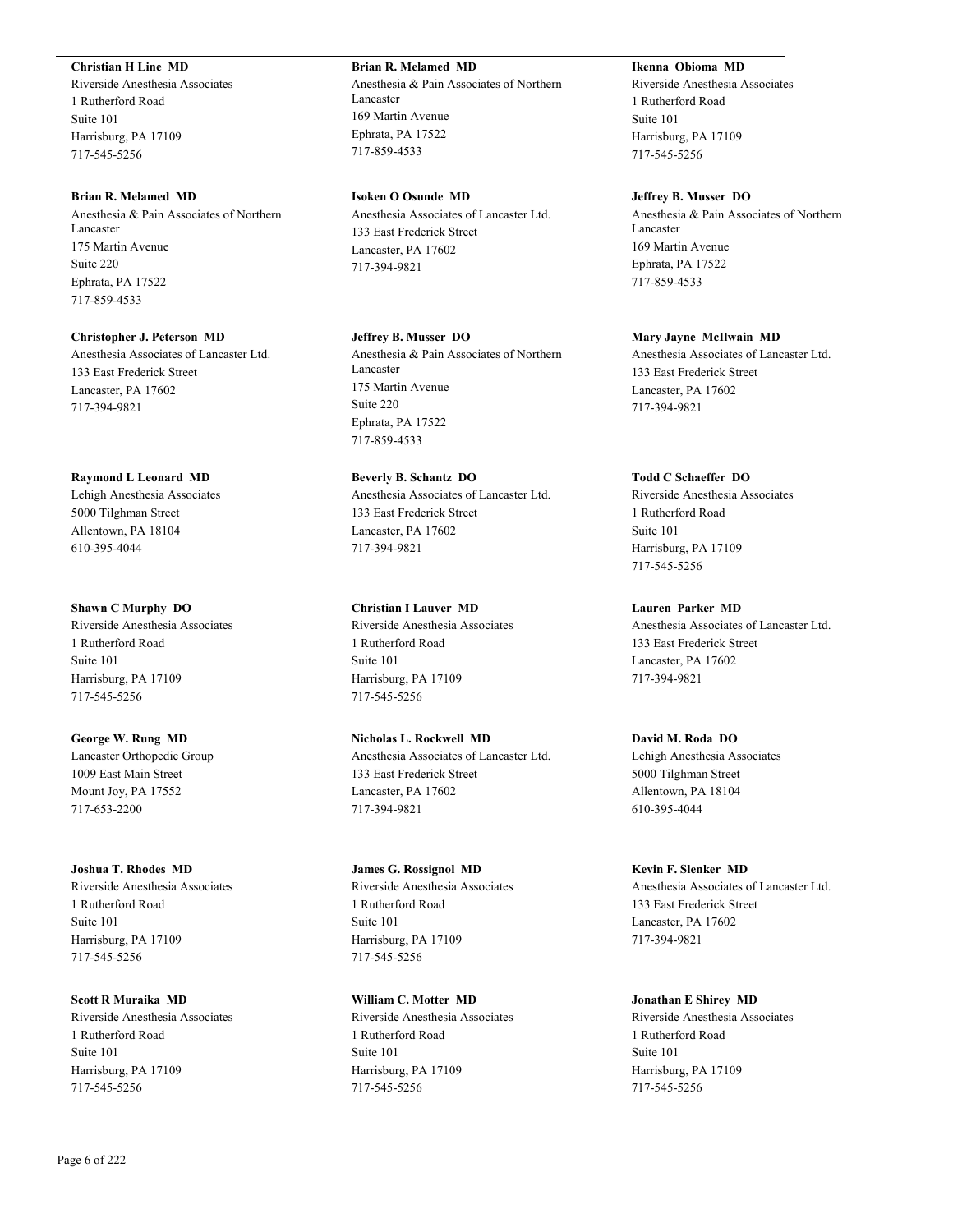# **George W. Rung MD**

Lancaster Orthopedic Group 175 Martin Avenue Suite 315 Ephrata, PA 17522 717-733-9200

**Punalik G. Shenai MD** Riverside Anesthesia Associates 1 Rutherford Road Suite 101 Harrisburg, PA 17109 717-545-5256

**Ronald D Kratz MD** Riverside Anesthesia Associates 1 Rutherford Road Suite 101 Harrisburg, PA 17109 717-545-5256

**Scott A Milsteen MD**

Riverside Anesthesia Associates 1 Rutherford Road Suite 101 Harrisburg, PA 17109 717-545-5256

**George W. Rung MD** Lancaster Orthopedic Group 207 West Fulton Street Ephrata, PA 17522 717-738-2273

**David A Roberts DO** Anesthesia Associates of Lancaster Ltd. 133 East Frederick Street Lancaster, PA 17602 717-394-9821

**Nancy I Sterling MD** Riverside Anesthesia Associates 1 Rutherford Road Suite 101 Harrisburg, PA 17109 717-545-5256

**Ivan Shorter DO** Community Anesthesia Associates LTD 1575 Highlands Drive Suite 200B Lititz, PA 17543 717-627-7246

**Max E Rohrbaugh MD** Riverside Anesthesia Associates 1 Rutherford Road Suite 101 Harrisburg, PA 17109 717-545-5256

**Louis Salazar MD** Riverside Anesthesia Associates 1 Rutherford Road Suite 101 Harrisburg, PA 17109 717-545-5256

**Valerie A. Salmons MD** Anesthesia Associates of Lancaster Ltd. 133 East Frederick Street Lancaster, PA 17602 717-394-9821

**George W. Rung MD** Lancaster Orthopedic Group 231 Granite Run Drive Lancaster, PA 17601 717-560-4200

**Matthew E. Midcap MD** Anesthesia & Pain Associates of Northern Lancaster 175 Martin Avenue Suite 220 Ephrata, PA 17522 717-859-4533

# **Sergei I Nikiforov MD**

Riverside Anesthesia Associates 1 Rutherford Road Suite 101 Harrisburg, PA 17109 717-545-5256

**Tamara V Nikiforova MD**

Riverside Anesthesia Associates 1 Rutherford Road Suite 101 Harrisburg, PA 17109 717-545-5256

**George W. Rung MD** Lancaster Orthopedic Group 703 Lampeter Road Lancaster, PA 17602 717-291-1881

**Margaret A. Motl MD** Anesthesia Associates of Lancaster Ltd. 133 East Frederick Street Lancaster, PA 17602 717-394-9821

**Sean J. Sharkey, Jr. Jr. MD** Anesthesia Associates of Lancaster Ltd. 133 East Frederick Street Lancaster, PA 17602 717-394-9821

**Stephen F. Nichols MD** Anesthesia Associates of Lancaster Ltd. 133 East Frederick Street Lancaster, PA 17602 717-394-9821

**Natalya N Riek DO**

Riverside Anesthesia Associates 1 Rutherford Road Suite 101 Harrisburg, PA 17109 717-545-5256

**Erik A Nielson MD**

Riverside Anesthesia Associates 1 Rutherford Road Suite 101 Harrisburg, PA 17109 717-545-5256

**Walter Stein MD** RGAL Anesthesia Services 2112 Harrisburg Pike Suite 202 Lancaster, PA 17601 717-869-4600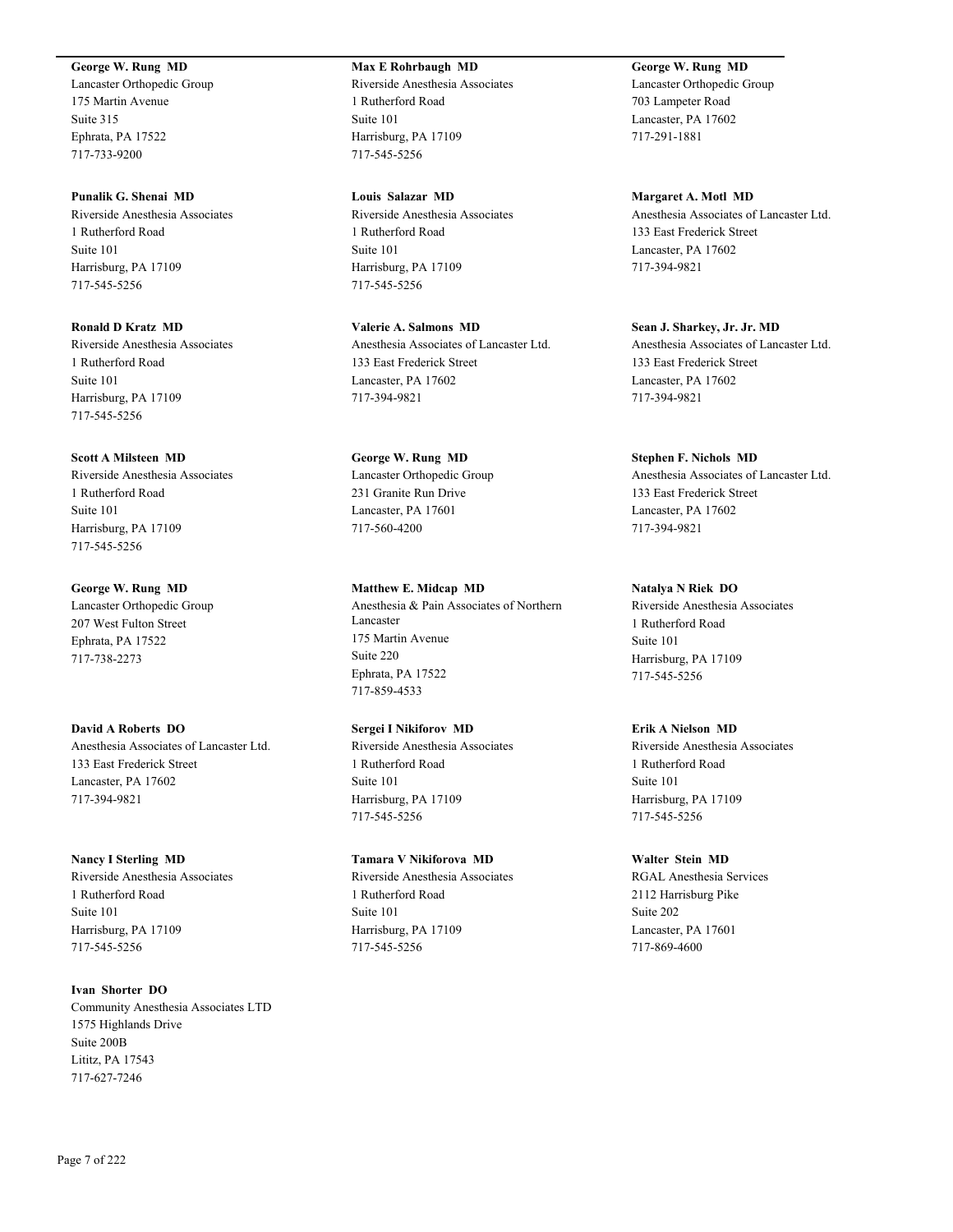# *Audiology*

**Arys Yunque Au.D** Otolaryngology Physicians of Lancaster 561 W. Trout Run Road Ephrata, PA 17522 717-733-4891

**Amanda Arnold Au.D** Otolaryngology Physicians of Lancaster 810 Plaza Blvd. Lancaster, PA 17601 717-394-5088

**Kimberly Kelly AuD** Lancaster Ear, Nose & Throat, LLC 930 Red Rose Court Suite 301 Lancaster, PA 17601 717-517-9083

**Elizabeth Blackburn Au.D** Otolaryngology Physicians of Lancaster 810 Plaza Blvd. Lancaster, PA 17601 717-394-5088

# *Autism Spectrum Disorders*

**Jaime L. Hetsko MA** Behavioral Healthcare Consultants P.C. 2550 Kingston Road Suite 211 York, PA 17402 717-755-5736

**Jaime L. Hetsko MA** Behavioral Healthcare Consultants P.C. 1755 Oregon Pike Suite 200 Lancaster, PA 17601 717-581-5255

# *Cardiothoracic Surgery*

**Arys Yunque Au.D** Otolaryngology Physicians of Lancaster 810 Plaza Blvd. Lancaster, PA 17601 717-394-5088

**Elizabeth Blackburn Au.D** Otolaryngology Physicians of Lancaster 561 W. Trout Run Road Ephrata, PA 17522 717-733-4891

**Marjorie R Kessler AuD** Lancaster Ear, Nose & Throat, LLC 930 Red Rose Court Suite 301 Lancaster, PA 17601 717-517-9083

**Tami L Shea AuD** Otolaryngology Physicians of Lancaster 810 Plaza Blvd. Lancaster, PA 17601 717-394-5088

**Jaime L. Hetsko MA** Behavioral Healthcare Consultants P.C. 645 N. Twelfth Street Suite 302 Lemoyne, PA 17043 717-730-2090

**Jessica Davis Au.D** Otolaryngology Physicians of Lancaster 561 W. Trout Run Road Ephrata, PA 17522 717-733-4891

**Jessica Davis Au.D** Otolaryngology Physicians of Lancaster 810 Plaza Blvd. Lancaster, PA 17601 717-394-5088

**Amanda Arnold Au.D** Otolaryngology Physicians of Lancaster 561 W. Trout Run Road Ephrata, PA 17522 717-733-4891

**Tami L Shea AuD** Otolaryngology Physicians of Lancaster 561 W. Trout Run Road Ephrata, PA 17522 717-733-4891

**Jaime L. Hetsko MA** Behavioral Healthcare Consultants P.C. 6 West Newport Road Lititz, PA 17543 717-627-2190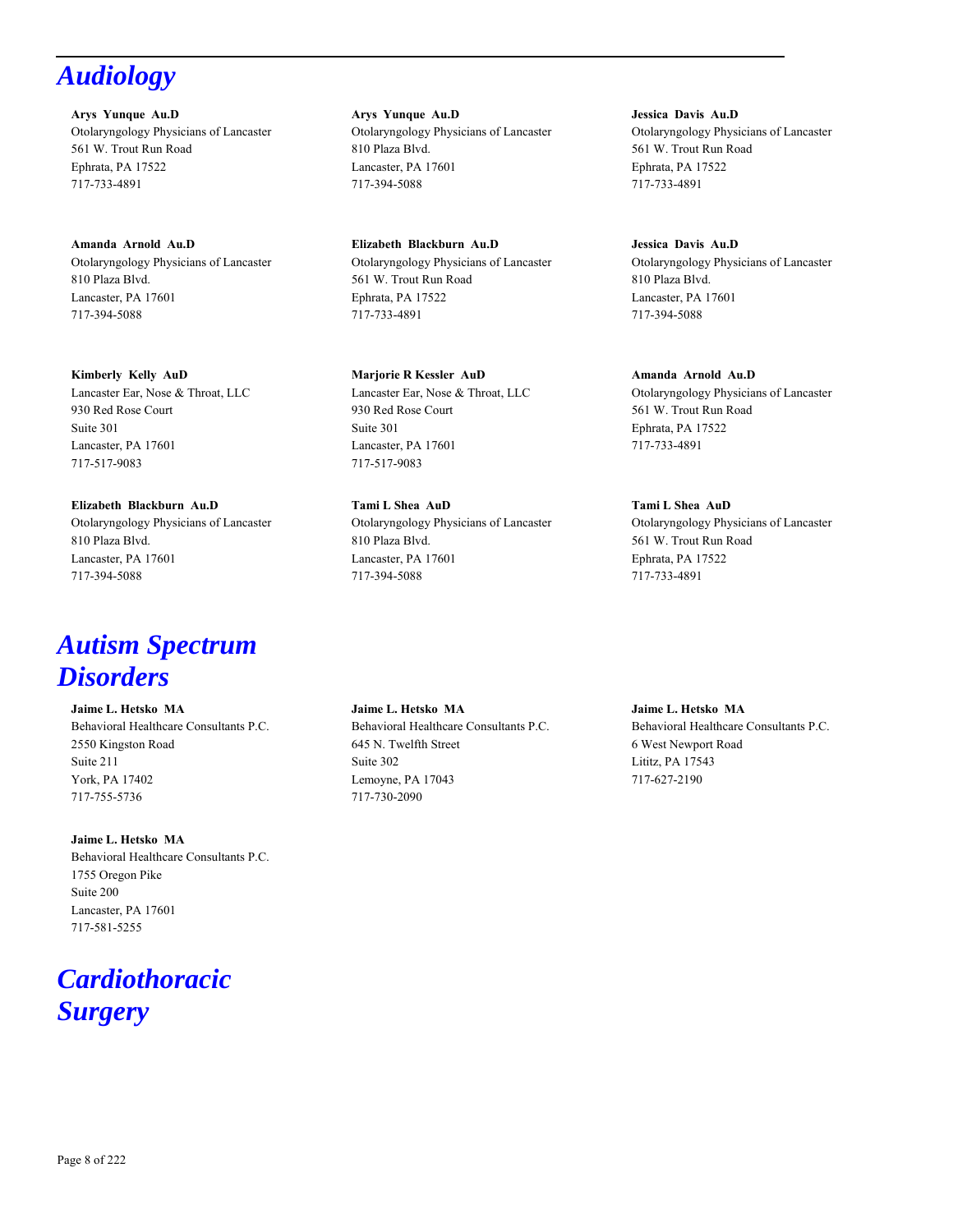**Jennifer M Worth MD**

LGHP/Penn Medicine Cardiothoracic Surgery 2102 Harrisburg Pike Lancaster, PA 17601 717-544-4995

**Jeffrey T. Cope MD** LGHP/Penn Medicine Cardiothoracic Surgery 2102 Harrisburg Pike Lancaster, PA 17601 717-544-4995

# *Cardiovascular Disease*

# **Christopher D Wenger DO**

The Heart Group of Lancaster General Health 1701 Cornwall Road Lebanon, PA 17042 717-544-8300

**Todd A. Wood MD** The Heart Group of Lancaster General Health 1261 Division Highway Suite 2 Ephrata, PA 17522 717-544-8300

**Christopher D Wenger DO** The Heart Group of Lancaster General Health 426 Cloverleaf Road Elizabethtown, PA 17022 717-544-8300

**Dana M Weinstein DO** The Heart Group of Lancaster General Health 426 Cloverleaf Road Elizabethtown, PA 17022 717-544-8300

**Todd A. Wood MD** The Heart Group of Lancaster General Health 426 Cloverleaf Road Elizabethtown, PA 17022 717-544-8300

### **Jennifer M Worth MD**

LGHP/Penn Medicine Cardiothoracic Surgery 540 North Duke Street Suite 100 Lancaster, PA 17604 717-544-4995

**Jeffrey T. Cope MD** LGHP/Penn Medicine Cardiothoracic Surgery 540 North Duke Street Suite 100 Lancaster, PA 17604 717-544-4995

**Dana M Weinstein DO** The Heart Group of Lancaster General Health 217 Harrisburg Avenue Lancaster, PA 17603 717-544-8300

**Todd A. Wood MD** The Heart Group of Lancaster General Health 217 Harrisburg Avenue Lancaster, PA 17603 717-544-8300

**Christopher D Wenger DO** The Heart Group of Lancaster General Health 950 Octorara Drive Parkesburg, PA 19365 717-544-8300

**Christopher D Wenger DO** The Heart Group of Lancaster General Health 217 Harrisburg Avenue Lancaster, PA 17603 717-544-8300

**Dana M Weinstein DO** The Heart Group of Lancaster General Health 690 Good Drive 2nd Floor Lancaster, PA 17601 717-544-8300

# **Mark Epler MD**

LGHP/Penn Medicine Cardiothoracic Surgery 2102 Harrisburg Pike Lancaster, PA 17601 717-544-4995

**Mark Epler MD**

LGHP/Penn Medicine Cardiothoracic Surgery 540 North Duke Street Suite 100 Lancaster, PA 17604 717-544-4995

**Todd A. Wood MD** The Heart Group of Lancaster General Health 690 Good Drive 2nd Floor Lancaster, PA 17601 717-544-8300

**Todd A. Wood MD** The Heart Group of Lancaster General Health 950 Octorara Drive Parkesburg, PA 19365 717-544-8300

**Christopher D Wenger DO**

The Heart Group of Lancaster General Health 690 Good Drive 2nd Floor Lancaster, PA 17601 717-544-8300

**Todd A. Wood MD** The Heart Group of Lancaster General Health 1701 Cornwall Road Lebanon, PA 17042 717-544-8300

**Dana M Weinstein DO** The Heart Group of Lancaster General Health 1701 Cornwall Road Lebanon, PA 17042 717-544-8300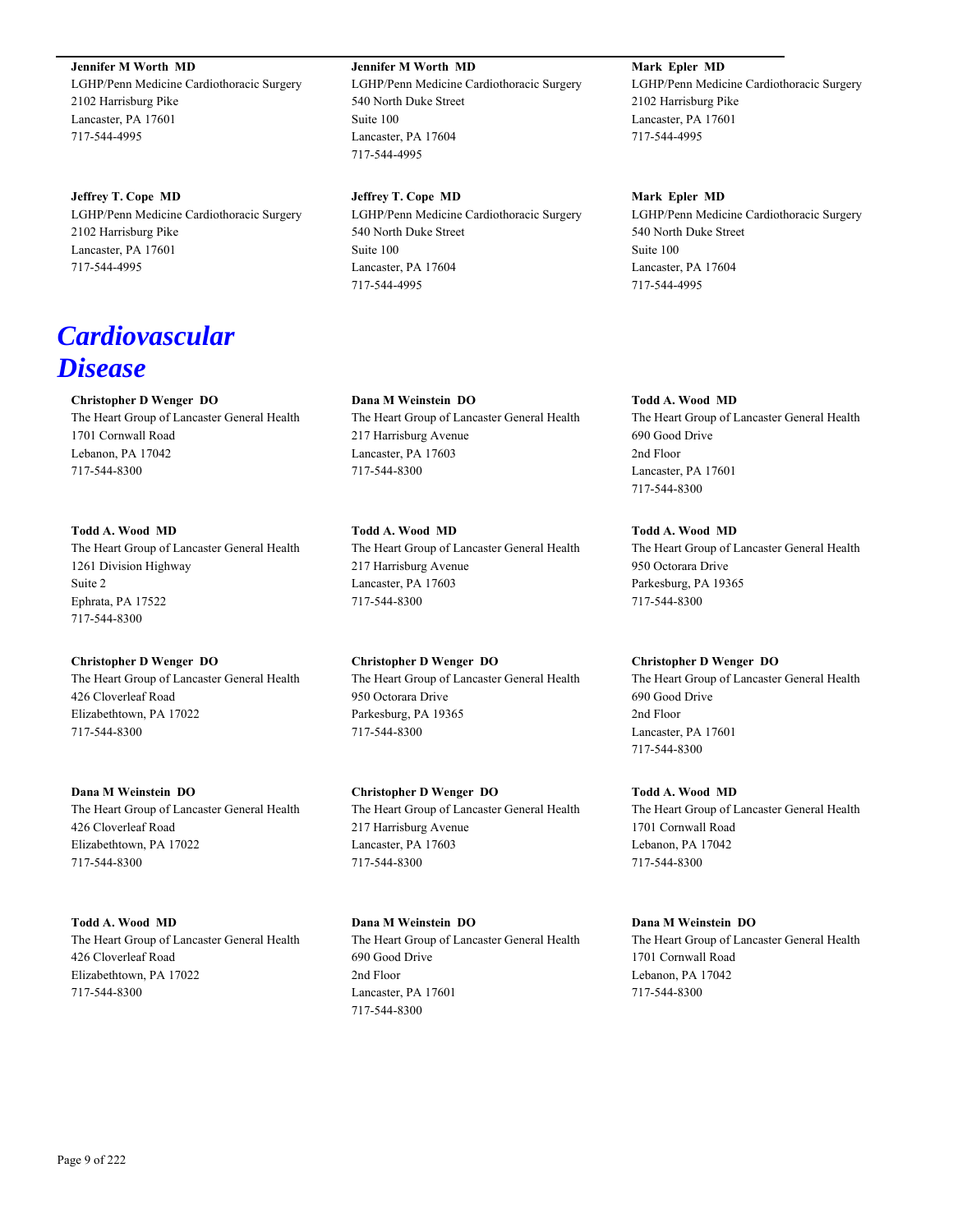# **Christopher D Wenger DO**

The Heart Group of Lancaster General Health 1261 Division Highway Suite 2 Ephrata, PA 17522 717-544-8300

#### **Mark D. Etter MD**

The Heart Group of Lancaster General Health 1701 Cornwall Road Lebanon, PA 17042 717-544-8300

**David E. Guyer MD** The Heart Group of Lancaster General Health 217 Harrisburg Avenue Lancaster, PA 17603 717-544-8300

### **Douglas C. Gohn MD**

The Heart Group of Lancaster General Health 217 Harrisburg Avenue Lancaster, PA 17603 717-544-8300

### **Douglas C. Gohn MD**

The Heart Group of Lancaster General Health 1261 Division Highway Suite 2 Ephrata, PA 17522 717-544-8300

**Mian A. Jan MD** West Chester Cardiology

701 E. Baltimore Pike Suite C Kennett Square, PA 19348 610-444-8939

#### **Mark D. Etter MD**

The Heart Group of Lancaster General Health 426 Cloverleaf Road Elizabethtown, PA 17022 717-544-8300

**Rahul R Jhaveri MD** The Heart Group of Lancaster General Health 1261 Division Highway Suite 2 Ephrata, PA 17522 717-544-8300

# **Dana M Weinstein DO**

The Heart Group of Lancaster General Health 1261 Division Highway Suite 2 Ephrata, PA 17522 717-544-8300

**David E. Guyer MD**

The Heart Group of Lancaster General Health 1261 Division Highway Suite 2 Ephrata, PA 17522 717-544-8300

**David E. Guyer MD** The Heart Group of Lancaster General Health 690 Good Drive 2nd Floor Lancaster, PA 17601 717-544-8300

**Bertram L. Johnson MD** Lancaster Cardiology Group L.L.C. 1821 Oregon Pike Suite 2 Lancaster, PA 17601 717-569-7100

**Monodeep Biswas MD**

WellSpan Cardiology 435 South Kinzer Avenue Suite 7 Lancaster, PA 17557 717-354-6676

**Monodeep Biswas MD** WellSpan Cardiology 140 North Pointe Blvd Lancaster, PA 17601 717-291-0700

**Rahul R Jhaveri MD** The Heart Group of Lancaster General Health 690 Good Drive 2nd Floor Lancaster, PA 17601 717-544-8300

**Douglas C. Gohn MD** The Heart Group of Lancaster General Health 690 Good Drive 2nd Floor Lancaster, PA 17601 717-544-8300

# **Dana M Weinstein DO** The Heart Group of Lancaster General Health 950 Octorara Drive Parkesburg, PA 19365 717-544-8300

**David E. Guyer MD** The Heart Group of Lancaster General Health 426 Cloverleaf Road Elizabethtown, PA 17022 717-544-8300

**Mian A. Jan MD** West Chester Cardiology

119 Uwchlan Suite 200 Exton, PA 19341 610-692-4382

**Mark D. Etter MD** The Heart Group of Lancaster General Health 217 Harrisburg Avenue Lancaster, PA 17603 717-544-8300

### **Mark D. Etter MD**

The Heart Group of Lancaster General Health 690 Good Drive 2nd Floor Lancaster, PA 17601 717-544-8300

**Douglas C. Gohn MD** The Heart Group of Lancaster General Health 950 Octorara Drive Parkesburg, PA 19365 717-544-8300

**Rahul R Jhaveri MD** The Heart Group of Lancaster General Health 950 Octorara Drive Parkesburg, PA 19365 717-544-8300

**Rahul R Jhaveri MD** The Heart Group of Lancaster General Health 426 Cloverleaf Road Elizabethtown, PA 17022 717-544-8300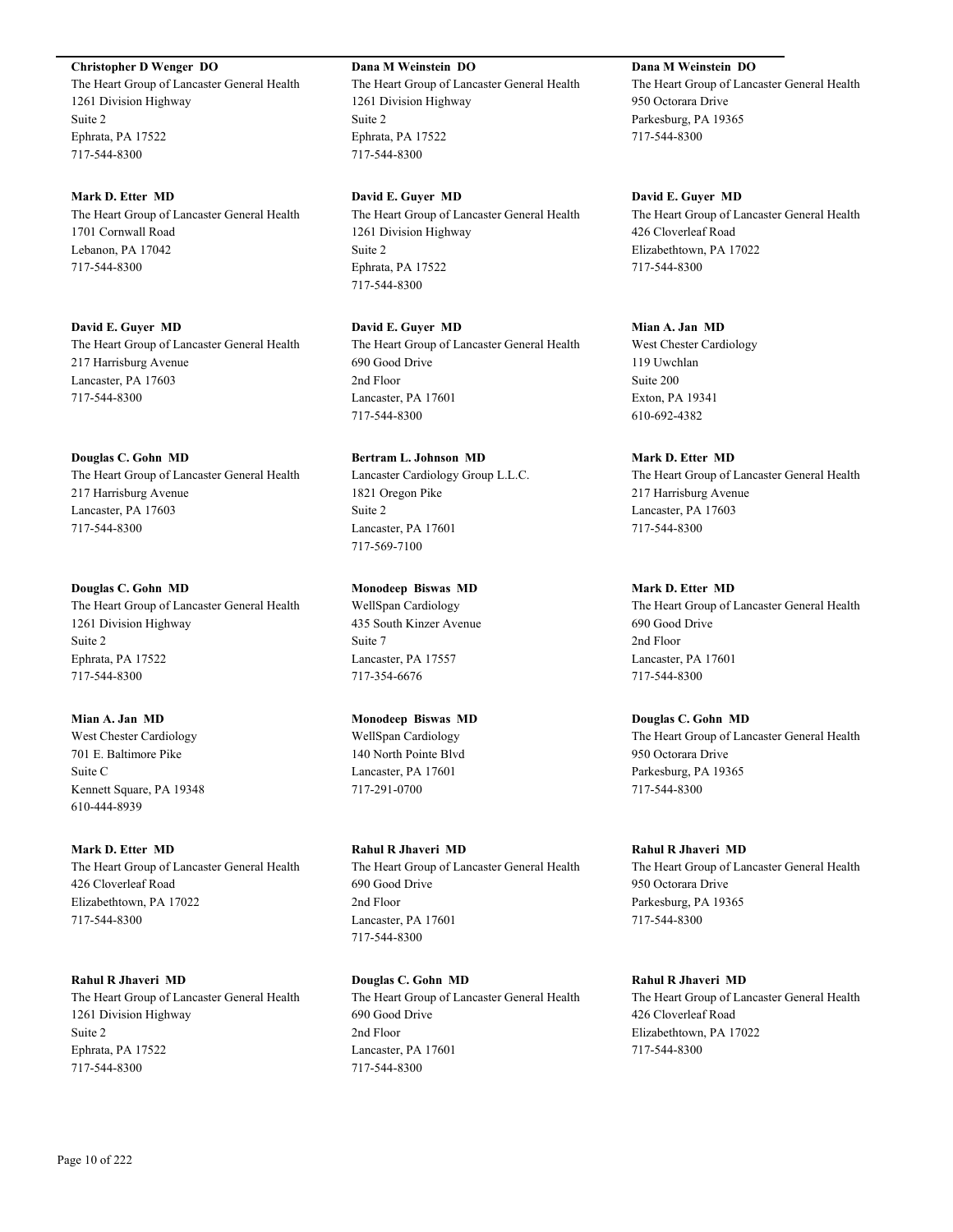### **Patrick Fitzsimmons MD**

WellSpan Cardiology 435 South Kinzer Avenue Suite 7 Lancaster, PA 17557 717-354-6676

**Douglas C. Gohn MD** The Heart Group of Lancaster General Health 426 Cloverleaf Road Elizabethtown, PA 17022 717-544-8300

**Monodeep Biswas MD** WellSpan Cardiology 446 North Reading Road Suite 302 Ephrata, PA 17522 717-738-0167

### **Patrick Fitzsimmons MD**

WellSpan Cardiology 802 New Holland Avenue Suite 200 Lancaster, PA 17602 717-291-0700

**Joseluis Ibarra MD** The Heart Group of Lancaster General Health 217 Harrisburg Avenue Lancaster, PA 17603 717-544-8300

# **Neil R. Clark MD**

The Heart Group of Lancaster General Health 217 Harrisburg Avenue Lancaster, PA 17603 717-544-8300

#### **Neil R. Clark MD**

The Heart Group of Lancaster General Health 1261 Division Highway Suite 2 Ephrata, PA 17522 717-544-8300

**Joseluis Ibarra MD** The Heart Group of Lancaster General Health 1701 Cornwall Road Lebanon, PA 17042 717-544-8300

**Rahul R Jhaveri MD** The Heart Group of Lancaster General Health 1701 Cornwall Road Lebanon, PA 17042 717-544-8300

**Douglas C. Gohn MD** The Heart Group of Lancaster General Health 1701 Cornwall Road Lebanon, PA 17042 717-544-8300

**Rahul R Jhaveri MD** The Heart Group of Lancaster General Health 217 Harrisburg Avenue Lancaster, PA 17603 717-544-8300

**Ron M. Jacob MD** The Heart Group of Lancaster General Health 1261 Division Highway Suite 2 Ephrata, PA 17522 717-544-8300

**Ron M. Jacob MD** The Heart Group of Lancaster General Health 217 Harrisburg Avenue Lancaster, PA 17603 717-544-8300

**Neil R. Clark MD** The Heart Group of Lancaster General Health 690 Good Drive 2nd Floor Lancaster, PA 17601 717-544-8300

**Neil R. Clark MD** The Heart Group of Lancaster General Health 1701 Cornwall Road Lebanon, PA 17042 717-544-8300

**Joseluis Ibarra MD** The Heart Group of Lancaster General Health 426 Cloverleaf Road Elizabethtown, PA 17022 717-544-8300

**Monodeep Biswas MD** WellSpan Cardiology 802 New Holland Avenue Suite 200 Lancaster, PA 17602 717-291-0700

### **Patrick Fitzsimmons MD**

WellSpan Cardiology 446 North Reading Road Suite 302 Ephrata, PA 17522 717-738-0167

# **Patrick Fitzsimmons MD**

WellSpan Cardiology 140 North Pointe Blvd Lancaster, PA 17601 717-291-0700

#### **Gurpinder K. Chatha MD**

The Heart Group of Lancaster General Health 217 Harrisburg Avenue Lancaster, PA 17603 717-544-8300

### **Joseluis Ibarra MD**

The Heart Group of Lancaster General Health 1261 Division Highway Suite 2 Ephrata, PA 17522 717-544-8300

**Neil R. Clark MD** The Heart Group of Lancaster General Health 950 Octorara Drive Parkesburg, PA 19365 717-544-8300

**Neil R. Clark MD** The Heart Group of Lancaster General Health 426 Cloverleaf Road Elizabethtown, PA 17022 717-544-8300

**Sandeep Bansal MD** The Heart Group of Lancaster General Health 1261 Division Highway Suite 2 Ephrata, PA 17522 717-544-8300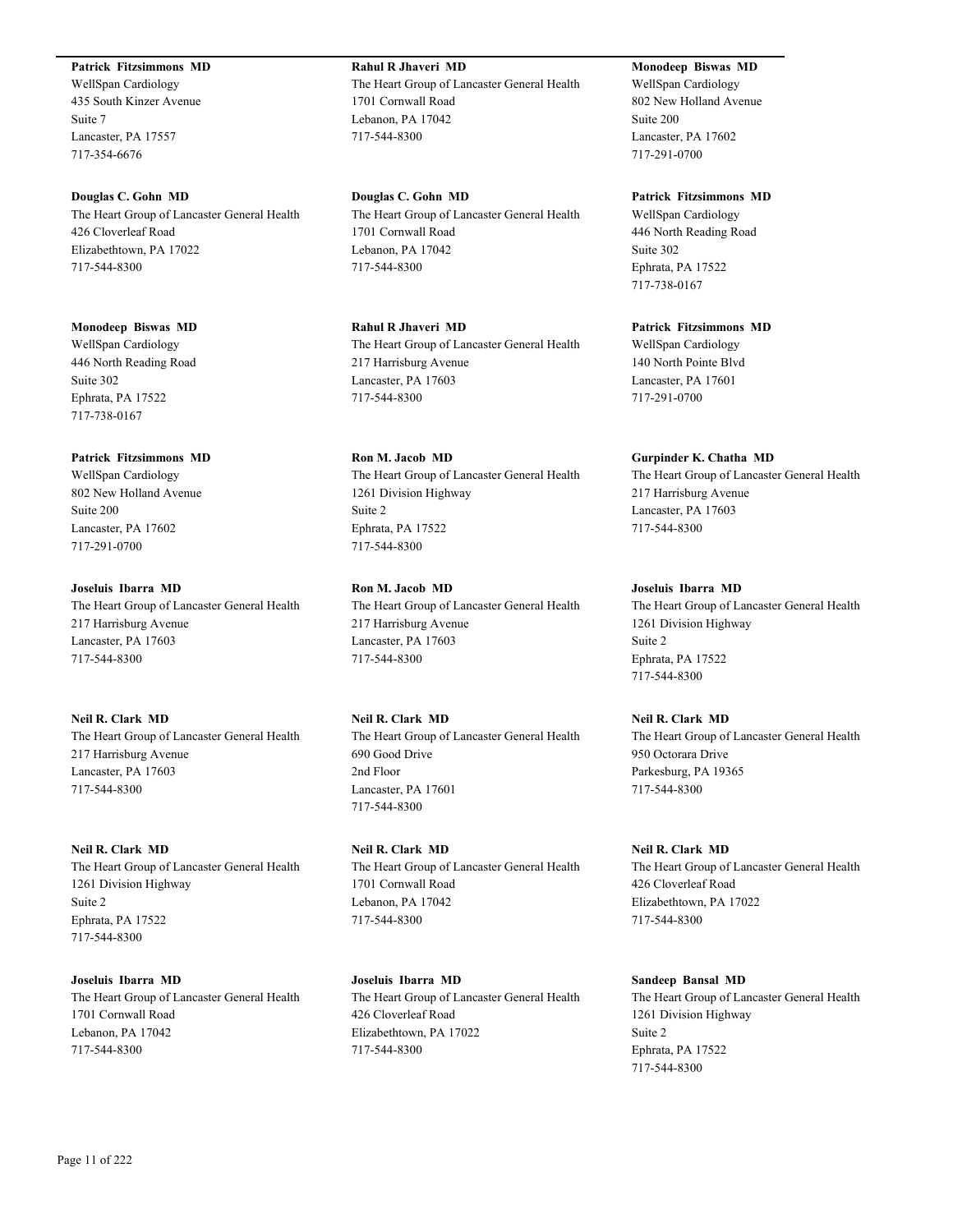**Sandeep Bansal MD** The Heart Group of Lancaster General Health 1701 Cornwall Road Lebanon, PA 17042 717-544-8300

**Sandeep Bansal MD** The Heart Group of Lancaster General Health 690 Good Drive 2nd Floor Lancaster, PA 17601 717-544-8300

**Lindsay Castle DO** The Heart Group of Lancaster General Health 1261 Division Highway Suite 2 Ephrata, PA 17522 717-544-8300

**Lindsay Castle DO** The Heart Group of Lancaster General Health 1701 Cornwall Road Lebanon, PA 17042 717-544-8300

**Gurpinder K. Chatha MD** The Heart Group of Lancaster General Health 426 Cloverleaf Road Elizabethtown, PA 17022 717-544-8300

**Gurpinder K. Chatha MD** The Heart Group of Lancaster General Health 690 Good Drive 2nd Floor Lancaster, PA 17601 717-544-8300

**Rolf L. Andersen MD** The Heart Group of Lancaster General Health 690 Good Drive 2nd Floor Lancaster, PA 17601 717-544-8300

**David E. Guyer MD** The Heart Group of Lancaster General Health 950 Octorara Drive Parkesburg, PA 19365 717-544-8300

**Mark D. Etter MD** The Heart Group of Lancaster General Health 950 Octorara Drive Parkesburg, PA 19365 717-544-8300

**Sandeep Bansal MD** The Heart Group of Lancaster General Health 217 Harrisburg Avenue Lancaster, PA 17603 717-544-8300

**Lindsay Castle DO** The Heart Group of Lancaster General Health 217 Harrisburg Avenue Lancaster, PA 17603 717-544-8300

**Gurpinder K. Chatha MD** The Heart Group of Lancaster General Health 1261 Division Highway Suite 2 Ephrata, PA 17522 717-544-8300

**Gurpinder K. Chatha MD** The Heart Group of Lancaster General Health 1701 Cornwall Road Lebanon, PA 17042 717-544-8300

**Joseluis Ibarra MD** The Heart Group of Lancaster General Health 950 Octorara Drive Parkesburg, PA 19365 717-544-8300

**Mark D. Etter MD** The Heart Group of Lancaster General Health 1261 Division Highway Suite 2 Ephrata, PA 17522 717-544-8300

**David E. Guyer MD** The Heart Group of Lancaster General Health 1701 Cornwall Road Lebanon, PA 17042 717-544-8300

**Lindsay Castle DO** The Heart Group of Lancaster General Health 426 Cloverleaf Road Elizabethtown, PA 17022 717-544-8300

**Lindsay Castle DO** The Heart Group of Lancaster General Health 690 Good Drive 2nd Floor Lancaster, PA 17601 717-544-8300

**Sandeep Bansal MD** The Heart Group of Lancaster General Health 426 Cloverleaf Road Elizabethtown, PA 17022 717-544-8300

**Sandeep Bansal MD** The Heart Group of Lancaster General Health 950 Octorara Drive Parkesburg, PA 19365 717-544-8300

**Gurpinder K. Chatha MD** The Heart Group of Lancaster General Health 950 Octorara Drive Parkesburg, PA 19365 717-544-8300

**Lindsay Castle DO** The Heart Group of Lancaster General Health 950 Octorara Drive Parkesburg, PA 19365 717-544-8300

**Mian A. Jan MD** West Chester Cardiology 531 Maple Avenue West Chester, PA 19380 610-692-4382

**Rupal P. Dumasia MD** The Heart Group of Lancaster General Health 217 Harrisburg Avenue Lancaster, PA 17603 717-544-8300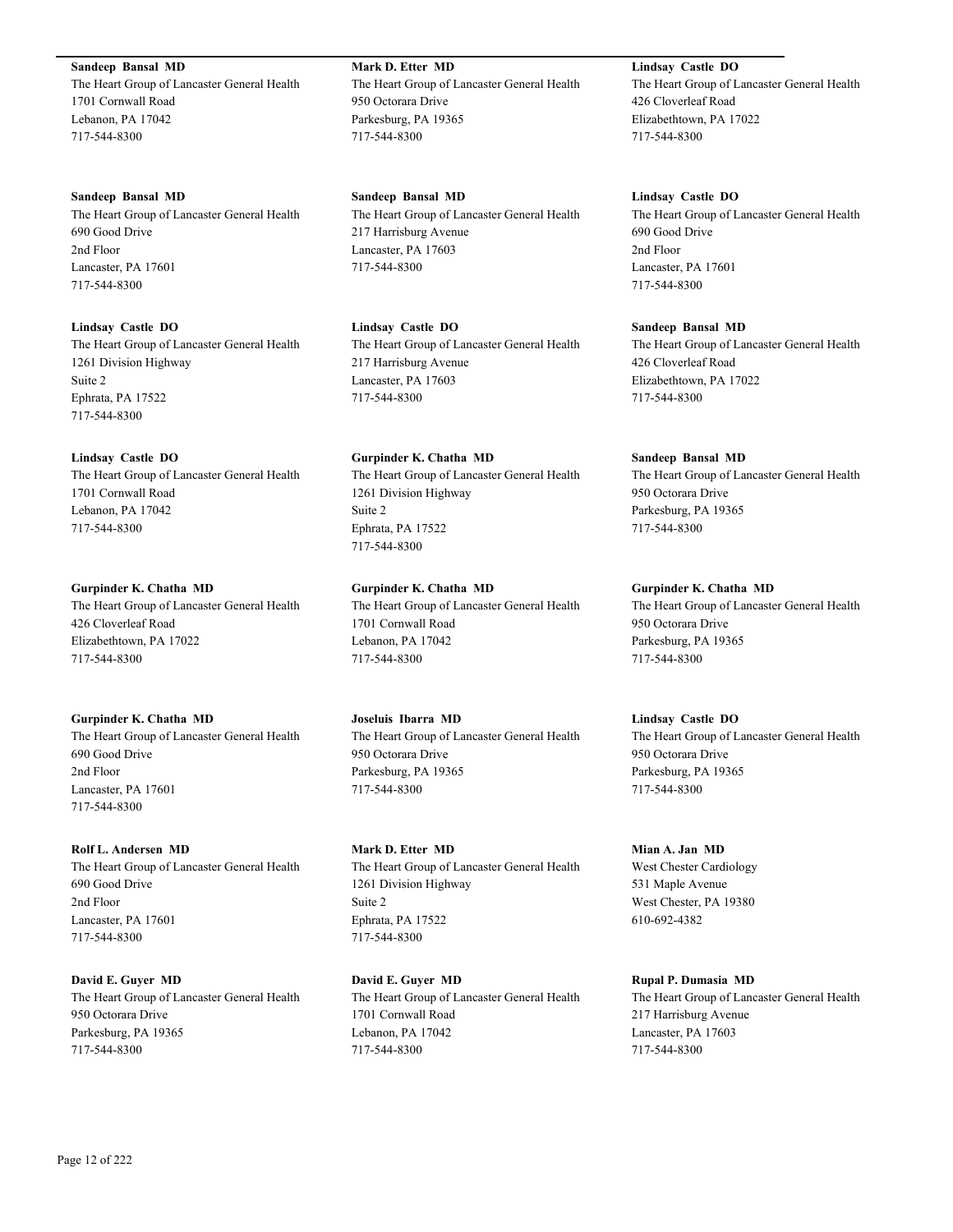**Rupal P. Dumasia MD**

The Heart Group of Lancaster General Health 690 Good Drive 2nd Floor Lancaster, PA 17601 717-544-8300

**Rupal P. Dumasia MD** The Heart Group of Lancaster General Health 426 Cloverleaf Road Elizabethtown, PA 17022 717-544-8300

**Joseluis Ibarra MD** The Heart Group of Lancaster General Health 690 Good Drive 2nd Floor Lancaster, PA 17601 717-544-8300

**Ron M. Jacob MD** The Heart Group of Lancaster General Health 690 Good Drive 2nd Floor Lancaster, PA 17601 717-544-8300

**Rolf L. Andersen MD** The Heart Group of Lancaster General Health 426 Cloverleaf Road Elizabethtown, PA 17022 717-544-8300

**Ron M. Jacob MD** The Heart Group of Lancaster General Health 426 Cloverleaf Road Elizabethtown, PA 17022 717-544-8300

**Rolf L. Andersen MD** The Heart Group of Lancaster General Health 1701 Cornwall Road Lebanon, PA 17042 717-544-8300

**Amit Varma MD** The Heart Group of Lancaster General Health 1701 Cornwall Road Lebanon, PA 17042 717-544-8300

**Rupal P. Dumasia MD** The Heart Group of Lancaster General Health 950 Octorara Drive Parkesburg, PA 19365 717-544-8300

**Rupal P. Dumasia MD** The Heart Group of Lancaster General Health 1261 Division Highway Suite 2 Ephrata, PA 17522 717-544-8300

**Rolf L. Andersen MD** The Heart Group of Lancaster General Health 950 Octorara Drive Parkesburg, PA 19365 717-544-8300

**Hope B. Helfeld DO** West Chester Cardiology 701 E. Baltimore Pike Suite C Kennett Square, PA 19348 610-444-8939

**George O Angheloiu MD** The Heart Doctor, LLC 637 Ditz Drive Manheim, PA 17545 717-606-8096

**Ron M. Jacob MD** The Heart Group of Lancaster General Health 1701 Cornwall Road Lebanon, PA 17042 717-544-8300

**Amit Varma MD** The Heart Group of Lancaster General Health 950 Octorara Drive Parkesburg, PA 19365 717-544-8300

**Amit Varma MD** The Heart Group of Lancaster General Health 1261 Division Highway Suite 2 Ephrata, PA 17522 717-544-8300

**Rupal P. Dumasia MD** The Heart Group of Lancaster General Health 1701 Cornwall Road Lebanon, PA 17042 717-544-8300

**Ron M. Jacob MD** The Heart Group of Lancaster General Health 950 Octorara Drive Parkesburg, PA 19365 717-544-8300

**Hope B. Helfeld DO** West Chester Cardiology 531 Maple Avenue West Chester, PA 19380 610-692-4382

**Hope B. Helfeld DO** West Chester Cardiology 119 Uwchlan Suite 200 Exton, PA 19341 610-692-4382

**Rolf L. Andersen MD** The Heart Group of Lancaster General Health 1261 Division Highway Suite 2 Ephrata, PA 17522 717-544-8300

**Rolf L. Andersen MD** The Heart Group of Lancaster General Health 217 Harrisburg Avenue Lancaster, PA 17603 717-544-8300

**Lokesh Gowda B. Nanjunda Gowda MD** WellSpan Cardiology 802 New Holland Avenue Suite 200 Lancaster, PA 17602 717-291-0700

**Jonathan C Nachtigall DO** The Heart Group of Lancaster General Health 1261 Division Highway Suite 2 Ephrata, PA 17522 717-544-8300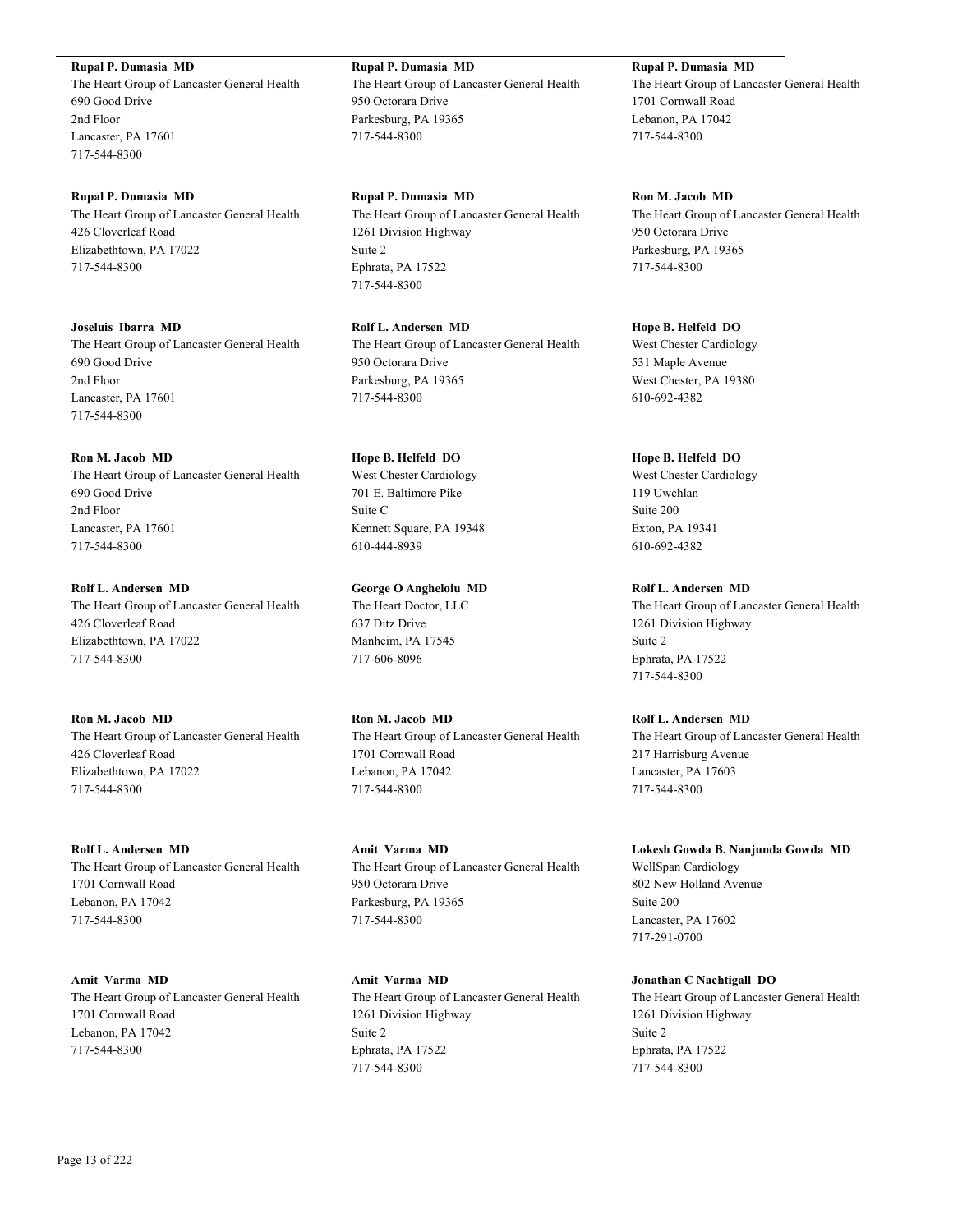**Lokesh Gowda B. Nanjunda Gowda MD**

WellSpan Cardiology 446 North Reading Road Suite 302 Ephrata, PA 17522 717-738-0167

### **Amit Varma MD**

The Heart Group of Lancaster General Health 690 Good Drive 2nd Floor Lancaster, PA 17601 717-544-8300

### **Amit Varma MD**

The Heart Group of Lancaster General Health 426 Cloverleaf Road Elizabethtown, PA 17022 717-544-8300

### **Ajay R. Marwaha MD**

The Heart Group of Lancaster General Health 1701 Cornwall Road Lebanon, PA 17042 717-544-8300

### **Tareck O. Nossuli MD**

The Heart Group of Lancaster General Health 217 Harrisburg Avenue Lancaster, PA 17603 717-544-8300

# **Tareck O. Nossuli MD**

The Heart Group of Lancaster General Health 690 Good Drive 2nd Floor Lancaster, PA 17601 717-544-8300

### **Mrinalini Meesala MD**

The Heart Group of Lancaster General Health 1701 Cornwall Road Lebanon, PA 17042 717-544-8300

# **Amit Varma MD**

The Heart Group of Lancaster General Health 217 Harrisburg Avenue Lancaster, PA 17603 717-544-8300

**Ajay R. Marwaha MD** The Heart Group of Lancaster General Health 217 Harrisburg Avenue Lancaster, PA 17603 717-544-8300

**Ajay R. Marwaha MD** The Heart Group of Lancaster General Health 426 Cloverleaf Road Elizabethtown, PA 17022 717-544-8300

**Ajay R. Marwaha MD** The Heart Group of Lancaster General Health 690 Good Drive 2nd Floor Lancaster, PA 17601 717-544-8300

# **Tareck O. Nossuli MD** The Heart Group of Lancaster General Health 1261 Division Highway Suite 2 Ephrata, PA 17522 717-544-8300

**Ajay R. Marwaha MD** The Heart Group of Lancaster General Health 950 Octorara Drive Parkesburg, PA 19365 717-544-8300

# **Melissa L. McKernan Pulliam MD**

The Heart Group of Lancaster General Health 217 Harrisburg Avenue Lancaster, PA 17603 717-544-8300

**Lokesh Gowda B. Nanjunda Gowda MD** WellSpan Cardiology 435 South Kinzer Avenue Suite 7 Lancaster, PA 17557 717-354-6676

**Mrinalini Meesala MD** The Heart Group of Lancaster General Health 1261 Division Highway Suite 2 Ephrata, PA 17522 717-544-8300

### **Melissa L. McKernan Pulliam MD**

The Heart Group of Lancaster General Health 1261 Division Highway Suite 2 Ephrata, PA 17522 717-544-8300

### **R. Ward Pulliam MD**

The Heart Group of Lancaster General Health 690 Good Drive 2nd Floor Lancaster, PA 17601 717-544-8300

### **Melissa L. McKernan Pulliam MD**

The Heart Group of Lancaster General Health 1701 Cornwall Road Lebanon, PA 17042 717-544-8300

### **Melissa L. McKernan Pulliam MD**

The Heart Group of Lancaster General Health 426 Cloverleaf Road Elizabethtown, PA 17022 717-544-8300

### **Ajay R. Marwaha MD**

The Heart Group of Lancaster General Health 1261 Division Highway Suite 2 Ephrata, PA 17522 717-544-8300

### **Melissa L. McKernan Pulliam MD**

The Heart Group of Lancaster General Health 690 Good Drive 2nd Floor Lancaster, PA 17601 717-544-8300

### **Tareck O. Nossuli MD**

The Heart Group of Lancaster General Health 950 Octorara Drive Parkesburg, PA 19365 717-544-8300

# **Tareck O. Nossuli MD**

The Heart Group of Lancaster General Health 1701 Cornwall Road Lebanon, PA 17042 717-544-8300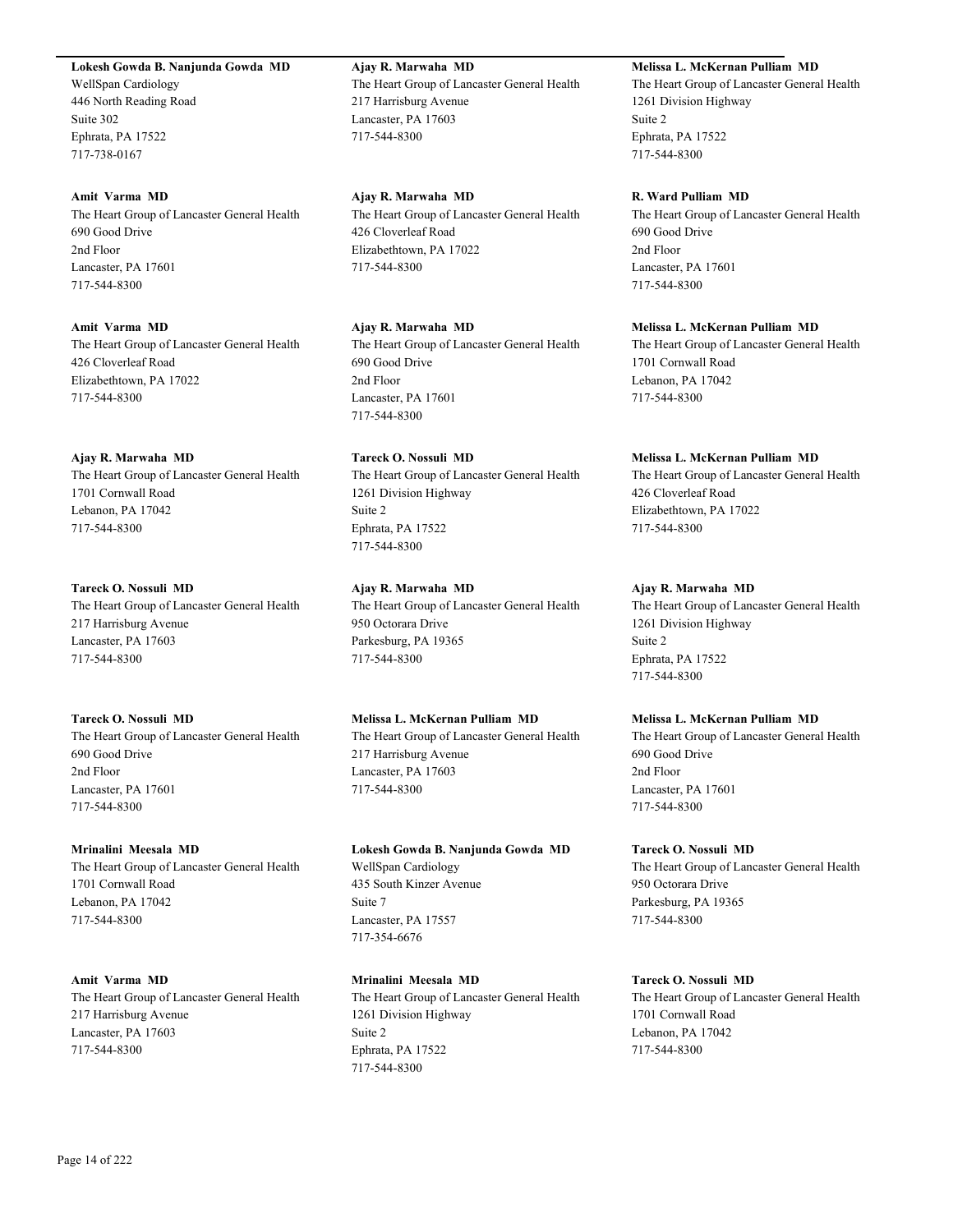**Jonathan C Nachtigall DO**

The Heart Group of Lancaster General Health 690 Good Drive 2nd Floor Lancaster, PA 17601 717-544-8300

**Mrinalini Meesala MD** The Heart Group of Lancaster General Health 690 Good Drive 2nd Floor Lancaster, PA 17601 717-544-8300

**Lokesh Gowda B. Nanjunda Gowda MD** WellSpan Cardiology 140 North Pointe Blvd Lancaster, PA 17601 717-291-0700

**Tatjana N. Sljapic MD** WellSpan Cardiology 802 New Holland Avenue Suite 200 Lancaster, PA 17602

717-291-0700

**Scott T. Riebel MD** WellSpan Cardiology 802 New Holland Avenue Suite 200 Lancaster, PA 17602 717-291-0700

**Justin D Roberts DO** The Heart Group of Lancaster General Health 690 Good Drive 2nd Floor Lancaster, PA 17601 717-544-8300

**Tatjana N. Sljapic MD** WellSpan Cardiology 446 North Reading Road Suite 302 Ephrata, PA 17522 717-738-0167

**Umesh C Mishra MD** WellSpan Cardiology 446 North Reading Road Suite 302 Ephrata, PA 17522 717-738-0167

**Jonathan C Nachtigall DO** The Heart Group of Lancaster General Health 950 Octorara Drive Parkesburg, PA 19365 717-544-8300

**Jonathan C Nachtigall DO** The Heart Group of Lancaster General Health 426 Cloverleaf Road Elizabethtown, PA 17022 717-544-8300

**Melissa L. McKernan Pulliam MD** The Heart Group of Lancaster General Health 950 Octorara Drive Parkesburg, PA 19365 717-544-8300

**Scott T. Riebel MD** WellSpan Cardiology 435 South Kinzer Avenue Suite 7 Lancaster, PA 17557 717-354-6676

**R. Ward Pulliam MD** The Heart Group of Lancaster General Health 950 Octorara Drive Parkesburg, PA 19365 717-544-8300

**Justin D Roberts DO** The Heart Group of Lancaster General Health 426 Cloverleaf Road Elizabethtown, PA 17022 717-544-8300

**Justin D Roberts DO** The Heart Group of Lancaster General Health 217 Harrisburg Avenue Lancaster, PA 17603 717-544-8300

**Umesh C Mishra MD** WellSpan Cardiology 435 South Kinzer Avenue Suite 7 Lancaster, PA 17557 717-354-6676

**Mrinalini Meesala MD** The Heart Group of Lancaster General Health 950 Octorara Drive Parkesburg, PA 19365 717-544-8300

**Tareck O. Nossuli MD** The Heart Group of Lancaster General Health 426 Cloverleaf Road Elizabethtown, PA 17022 717-544-8300

**Umesh C Mishra MD** WellSpan Cardiology 802 New Holland Avenue Suite 200 Lancaster, PA 17602 717-291-0700

**Mrinalini Meesala MD** The Heart Group of Lancaster General Health 217 Harrisburg Avenue Lancaster, PA 17603 717-544-8300

**Justin D Roberts DO** The Heart Group of Lancaster General Health 1701 Cornwall Road Lebanon, PA 17042 717-544-8300

**Justin D Roberts DO** The Heart Group of Lancaster General Health 1261 Division Highway Suite 2 Ephrata, PA 17522 717-544-8300

**Scott T. Riebel MD** WellSpan Cardiology 140 North Pointe Blvd Lancaster, PA 17601 717-291-0700

**Umesh C Mishra MD** WellSpan Cardiology 140 North Pointe Blvd Lancaster, PA 17601 717-291-0700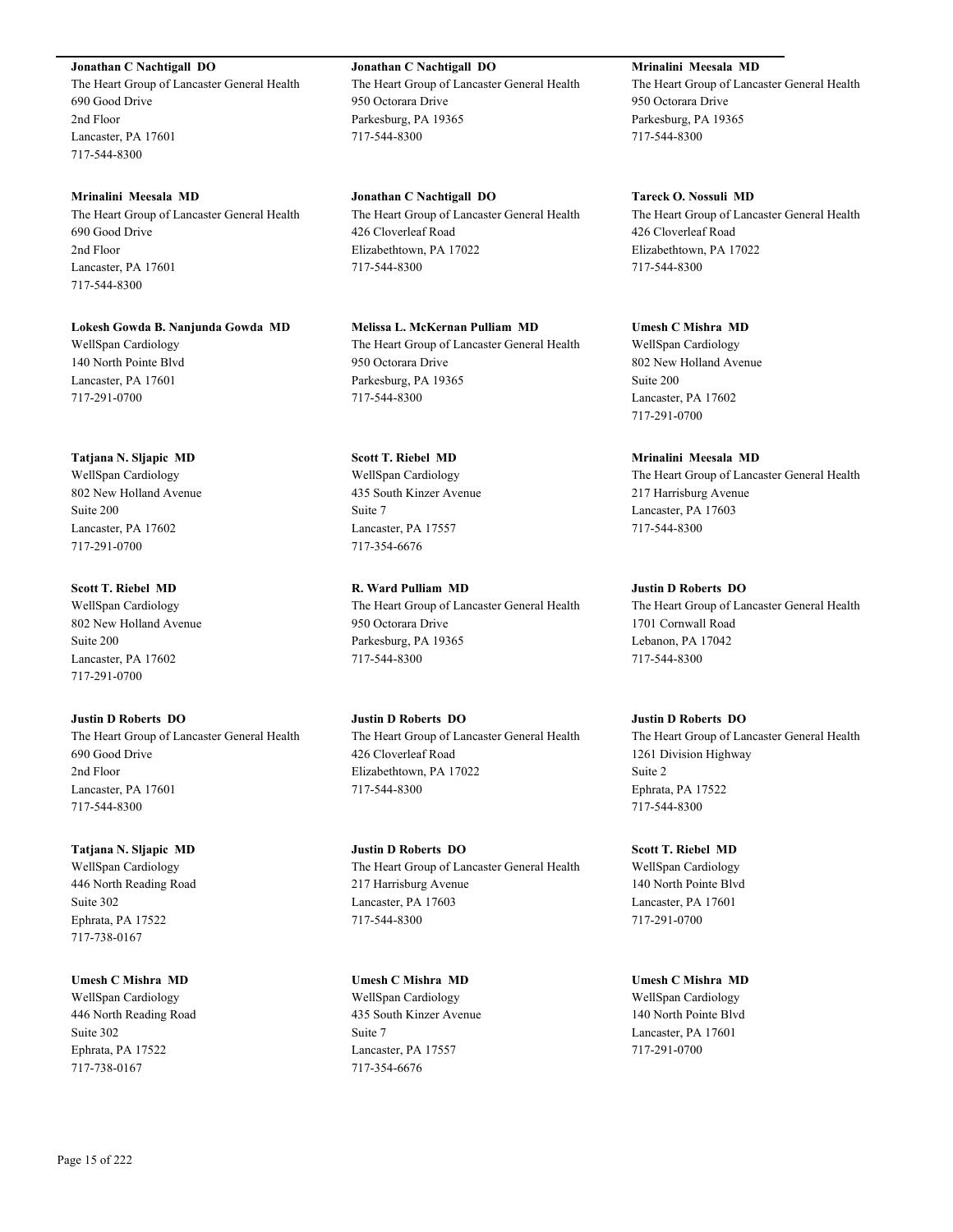**David L Scher MD** Penn Medicine LGHP Specialty Medicine 51 Peters Road Lititz, PA 17543 717-627-8225

**David L Scher MD** The Heart Group of Lancaster General Health 950 Octorara Drive Parkesburg, PA 19365 717-544-8300

**David L Scher MD** The Heart Group of Lancaster General Health 690 Good Drive 2nd Floor Lancaster, PA 17601 717-544-8300

**Roy S. Small MD** The Heart Group of Lancaster General Health 950 Octorara Drive Parkesburg, PA 19365 717-544-8300

**Jonathan C Nachtigall DO** The Heart Group of Lancaster General Health 1701 Cornwall Road Lebanon, PA 17042 717-544-8300

**Tatjana N. Sljapic MD** WellSpan Cardiology 435 South Kinzer Avenue Suite 7 Lancaster, PA 17557 717-354-6676

**Mrinalini Meesala MD** The Heart Group of Lancaster General Health 426 Cloverleaf Road Elizabethtown, PA 17022 717-544-8300

**R. Ward Pulliam MD** The Heart Group of Lancaster General Health 217 Harrisburg Avenue Lancaster, PA 17603 717-544-8300

**David L Scher MD** The Heart Group of Lancaster General Health 1701 Cornwall Road Lebanon, PA 17042 717-544-8300

**David L Scher MD** The Heart Group of Lancaster General Health 217 Harrisburg Avenue Lancaster, PA 17603 717-544-8300

**Justin D Roberts DO** The Heart Group of Lancaster General Health 950 Octorara Drive Parkesburg, PA 19365 717-544-8300

**Roy S. Small MD** The Heart Group of Lancaster General Health 1261 Division Highway Suite 2 Ephrata, PA 17522 717-544-8300

**Scott T. Riebel MD** WellSpan Cardiology 446 North Reading Road Suite 302 Ephrata, PA 17522 717-738-0167

**Roy S. Small MD** The Heart Group of Lancaster General Health 426 Cloverleaf Road Elizabethtown, PA 17022 717-544-8300

**Roy S. Small MD** The Heart Group of Lancaster General Health 1701 Cornwall Road Lebanon, PA 17042 717-544-8300

**John P. Slovak MD** The Heart Group of Lancaster General Health 426 Cloverleaf Road Elizabethtown, PA 17022 717-544-8300

**David L Scher MD** The Heart Group of Lancaster General Health 1261 Division Highway Suite 2 Ephrata, PA 17522 717-544-8300

**David L Scher MD** The Heart Group of Lancaster General Health 426 Cloverleaf Road Elizabethtown, PA 17022 717-544-8300

**R. Ward Pulliam MD** The Heart Group of Lancaster General Health 426 Cloverleaf Road Elizabethtown, PA 17022 717-544-8300

**Roy S. Small MD** The Heart Group of Lancaster General Health 217 Harrisburg Avenue Lancaster, PA 17603 717-544-8300

**Jonathan C Nachtigall DO** The Heart Group of Lancaster General Health 217 Harrisburg Avenue Lancaster, PA 17603 717-544-8300

**Roy S. Small MD** The Heart Group of Lancaster General Health 690 Good Drive 2nd Floor Lancaster, PA 17601 717-544-8300

**R. Ward Pulliam MD** The Heart Group of Lancaster General Health 1701 Cornwall Road Lebanon, PA 17042 717-544-8300

**John P. Slovak MD** The Heart Group of Lancaster General Health 217 Harrisburg Avenue Lancaster, PA 17603 717-544-8300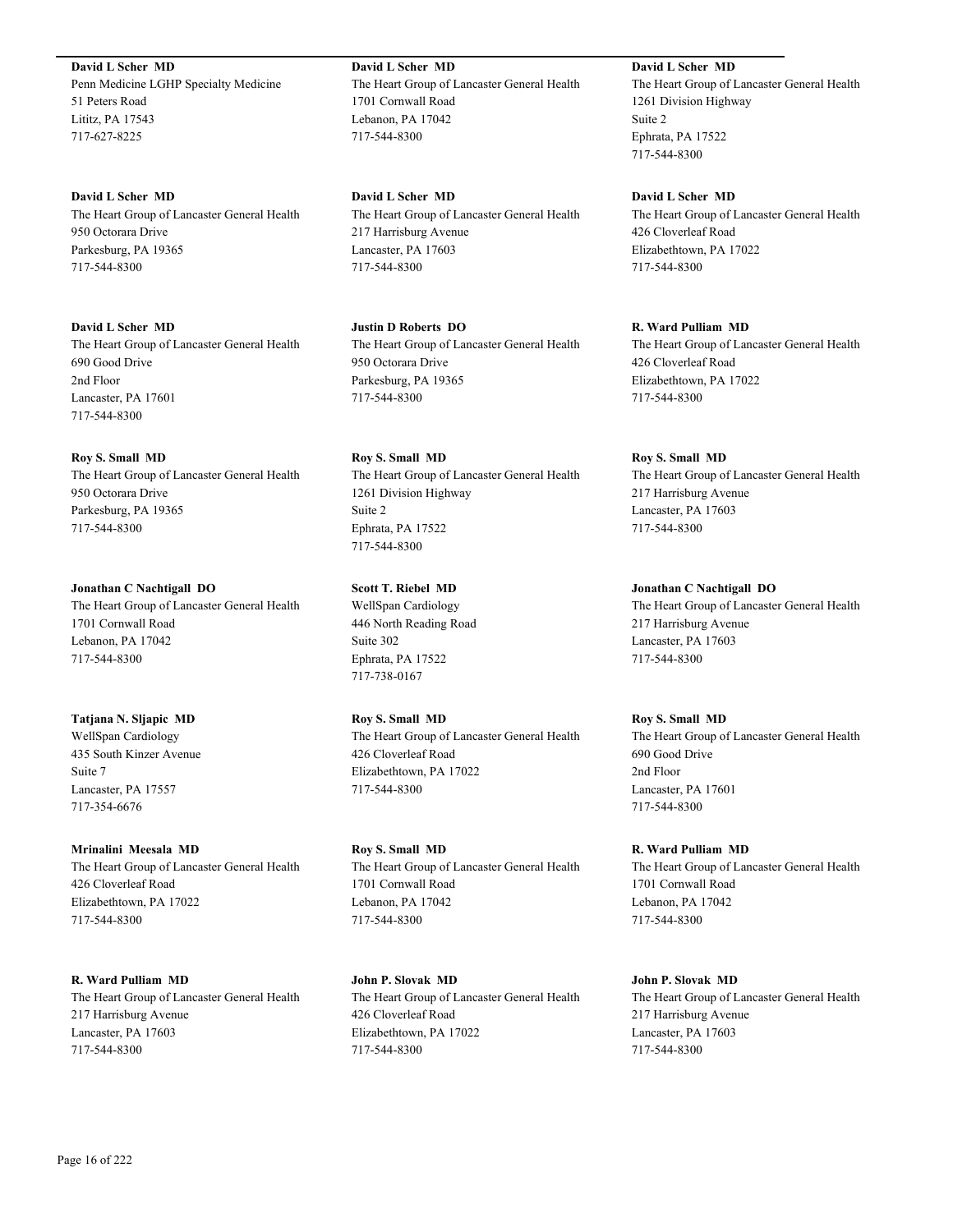**John P. Slovak MD** The Heart Group of Lancaster General Health 690 Good Drive 2nd Floor Lancaster, PA 17601 717-544-8300

**John P. Slovak MD** The Heart Group of Lancaster General Health 1701 Cornwall Road Lebanon, PA 17042 717-544-8300

# *Certified Nurse Midwife*

**Anne J. Williams CNM** Drs. May-Grant Associates 694 Good Drive Suite 112 Lancaster, PA 17601 717-397-8177

**Angela E. Weidman CNM** Drs. May-Grant Associates 631 Poplar Street Columbia, PA 17512 717-397-8177

**Joy S. Yoder CNM** WellSpan OB/GYN 175 Martin Avenue Suite 125 Ephrata, PA 17522 717-721-5700

**Anne J. Williams CNM** Drs. May-Grant Associates 222 Willow Valley Lakes Drive Suite 1700 Willow Street, PA 17584 717-397-8177

**Anne J. Williams CNM** Drs. May-Grant Associates \*Healthy Beginnings Plus Patients Only\* 531 N. Lime Street Lancaster, PA 17604-3555 717-544-4305

**John P. Slovak MD** The Heart Group of Lancaster General Health 950 Octorara Drive Parkesburg, PA 19365 717-544-8300

**Tatjana N. Sljapic MD** WellSpan Cardiology 140 North Pointe Blvd Lancaster, PA 17601 717-291-0700

**Anne J. Williams CNM** Drs. May-Grant Associates 4239 Oregon Pike Ephrata, PA 17522 717-397-8177

**Angela E. Weidman CNM** Drs. May-Grant Associates 4239 Oregon Pike Ephrata, PA 17522 717-397-8177

**Joy S. Yoder CNM** WellSpan OB/GYN 435 South Kinzer Avenue Ste 7 New Holland, PA 17557 717-721-5700

**Anne J. Williams CNM** Drs. May-Grant Associates 420 Cloverleaf Road Elizabethtown, PA 17022 717-397-8177

**Angela E. Weidman CNM** Drs. May-Grant Associates 420 Cloverleaf Road Elizabethtown, PA 17022 717-397-8177

**John P. Slovak MD**

The Heart Group of Lancaster General Health 1261 Division Highway Suite 2 Ephrata, PA 17522 717-544-8300

**R. Ward Pulliam MD** The Heart Group of Lancaster General Health 1261 Division Highway Suite 2 Ephrata, PA 17522 717-544-8300

**Anne J. Williams CNM** Drs. May-Grant Associates 631 Poplar Street Columbia, PA 17512 717-397-8177

**Joy S. Yoder CNM** WellSpan OB/GYN 6 W. Newport Road Lititz, PA 17543 717-721-5700

**Joy S. Yoder CNM** WellSpan OB/GYN 266 Granite Run Drive Lancaster, PA 17601 717-721-5700

**Angela E. Weidman CNM** Drs. May-Grant Associates \*Healthy Beginnings Plus Patients Only\* 531 N. Lime Street Lancaster, PA 17604-3555 717-544-4305

**Angela E. Weidman CNM** Drs. May-Grant Associates 222 Willow Valley Lakes Drive Suite 1700 Willow Street, PA 17584 717-397-8177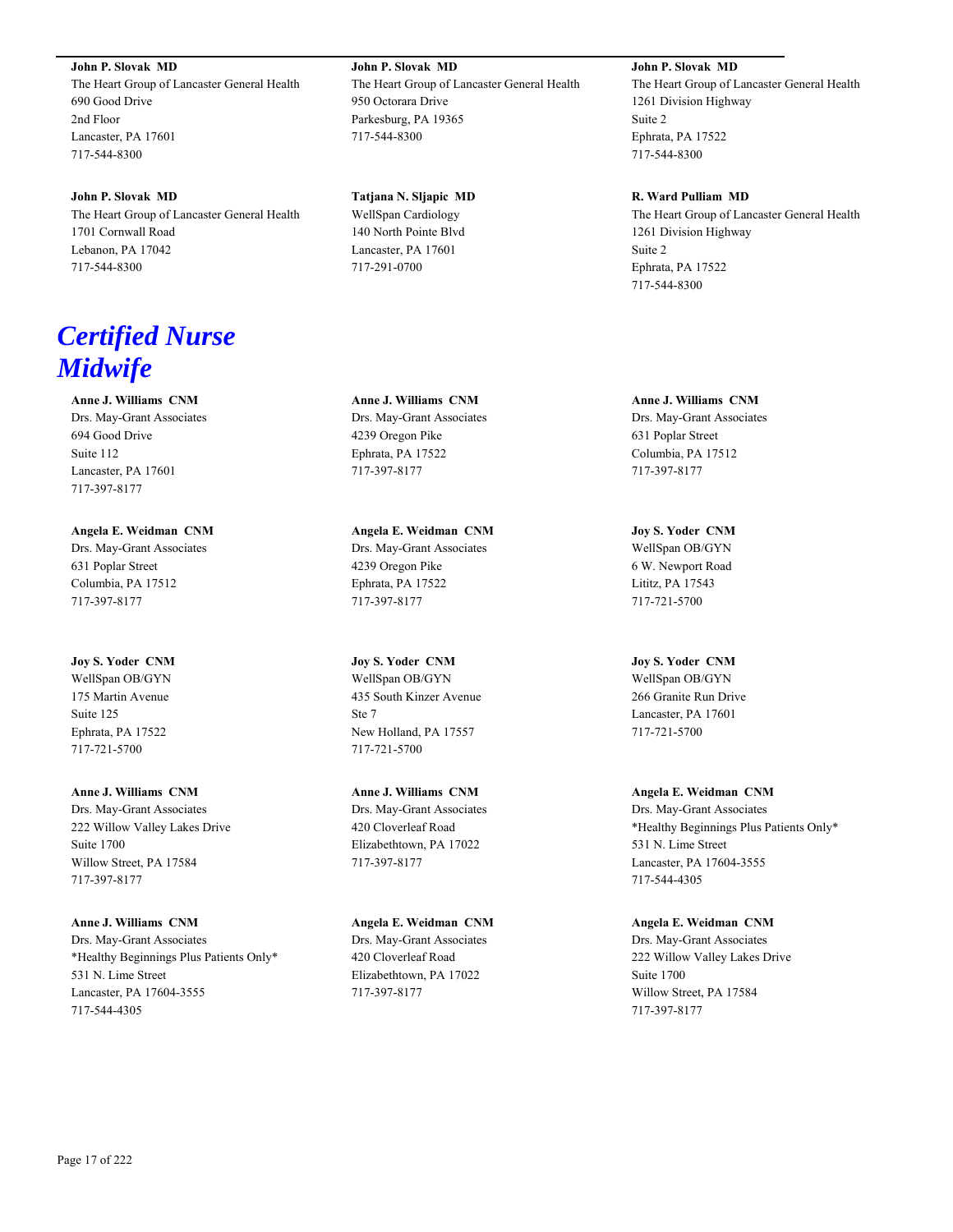### **Angela E. Weidman CNM**

Drs. May-Grant Associates 694 Good Drive Suite 112 Lancaster, PA 17601 717-397-8177

**Jane E. Hearren CNM** WellSpan OB/GYN 435 South Kinzer Avenue Ste 7 New Holland, PA 17557 717-721-5700

**Barbara N. Good CNM** Drs. May-Grant Associates 631 Poplar Street Columbia, PA 17512 717-397-8177

**Amanda Fowler CNM** Drs. May-Grant Associates 694 Good Drive Suite 112 Lancaster, PA 17601 717-397-8177

**Lori J Conley CNM** WellSpan OB/GYN 175 Martin Avenue Suite 125 Ephrata, PA 17522 717-721-5700

**Tiffany S. Fisher-Avalos CNM** Drs. May-Grant Associates 222 Willow Valley Lakes Drive Suite 1700 Willow Street, PA 17584 717-397-8177

**Tiffany S. Fisher-Avalos CNM** Drs. May-Grant Associates 694 Good Drive Suite 112 Lancaster, PA 17601 717-397-8177

**Lori J Conley CNM** WellSpan OB/GYN 435 South Kinzer Avenue Ste 7 New Holland, PA 17557 717-721-5700

**Barbara N. Good CNM** Drs. May-Grant Associates 222 Willow Valley Lakes Drive Suite 1700 Willow Street, PA 17584 717-397-8177

**Jane E. Hearren CNM** WellSpan OB/GYN 266 Granite Run Drive Lancaster, PA 17601 717-721-5700

**Barbara N. Good CNM** Drs. May-Grant Associates 4239 Oregon Pike Ephrata, PA 17522 717-397-8177

**Lori J Conley CNM** Birth Care & Family Health Services 1138 Georgetown Road Bart, PA 17503 717-786-4010

**Heather A. Denlinger CNM** Drs. May-Grant Associates 222 Willow Valley Lakes Drive Suite 1700 Willow Street, PA 17584 717-397-8177

**Tiffany S. Fisher-Avalos CNM** Drs. May-Grant Associates 4239 Oregon Pike Ephrata, PA 17522 717-397-8177

**Lori J Conley CNM** WellSpan OB/GYN 6 W. Newport Road Lititz, PA 17543 717-721-5700

**Tiffany S. Fisher-Avalos CNM** Drs. May-Grant Associates 420 Cloverleaf Road Elizabethtown, PA 17022 717-397-8177

**Amanda Fowler CNM** Drs. May-Grant Associates 222 Willow Valley Lakes Drive Suite 1700 Willow Street, PA 17584 717-397-8177

**Jane E. Hearren CNM** WellSpan OB/GYN 175 Martin Avenue Suite 125 Ephrata, PA 17522 717-721-5700

**Jane E. Hearren CNM** WellSpan OB/GYN 6 W. Newport Road Lititz, PA 17543 717-721-5700

**Lori J Conley CNM** WellSpan OB/GYN 266 Granite Run Drive Lancaster, PA 17601 717-721-5700

**Tiffany S. Fisher-Avalos CNM** Drs. May-Grant Associates \*Healthy Beginnings Plus Patients Only\* 531 N. Lime Street Lancaster, PA 17604-3555 717-544-4305

**Tiffany S. Fisher-Avalos CNM** Drs. May-Grant Associates 631 Poplar Street Columbia, PA 17512 717-397-8177

**Lori J Conley CNM** Birth Care & Family Health Services 3469 Harvest Dr Gordonville, PA 17529 717-786-4010

**Heather A. Denlinger CNM** Drs. May-Grant Associates 631 Poplar Street Columbia, PA 17512 717-397-8177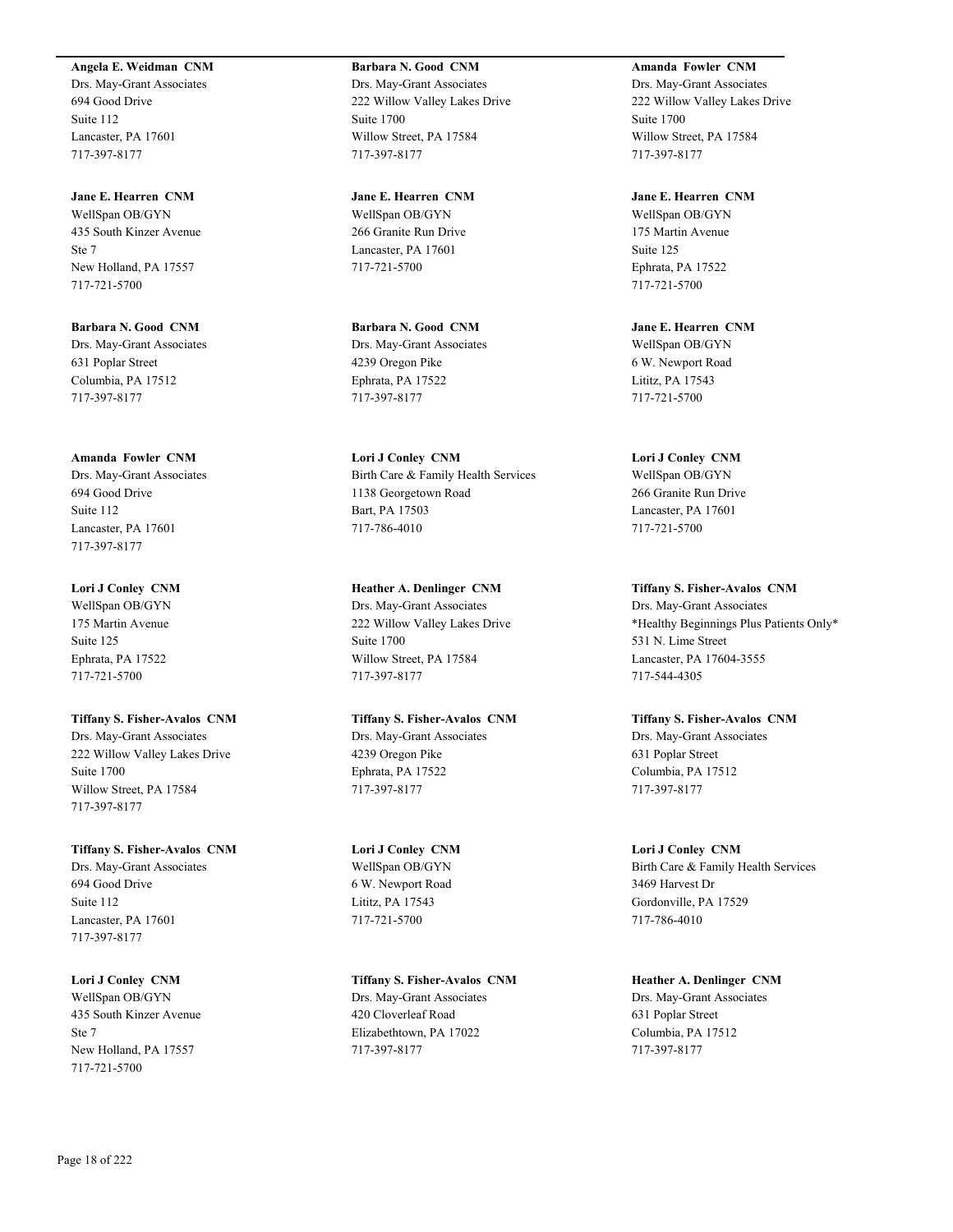**Barbara N. Good CNM**

Drs. May-Grant Associates 420 Cloverleaf Road Elizabethtown, PA 17022 717-397-8177

**Amanda Fowler CNM** Drs. May-Grant Associates 420 Cloverleaf Road Elizabethtown, PA 17022 717-397-8177

**Heather A. Denlinger CNM** Drs. May-Grant Associates \*Healthy Beginnings Plus Patients Only\* 531 N. Lime Street Lancaster, PA 17604-3555 717-544-4305

**Amanda Fowler CNM** Drs. May-Grant Associates 631 Poplar Street Columbia, PA 17512 717-397-8177

**Claire M. McCormack CNM** Drs. May-Grant Associates 694 Good Drive Suite 112 Lancaster, PA 17601 717-397-8177

**Jana L. Meyers CNM** Drs. May-Grant Associates 222 Willow Valley Lakes Drive Suite 1700 Willow Street, PA 17584 717-397-8177

**Jana L. Meyers CNM** Drs. May-Grant Associates 4239 Oregon Pike Ephrata, PA 17522 717-397-8177

**Lauren E Trainor CNM** Birth Care & Family Health Services 3469 Harvest Dr Gordonville, PA 17529 717-786-4010

**Barbara N. Good CNM** Drs. May-Grant Associates 694 Good Drive Suite 112 Lancaster, PA 17601 717-397-8177

**Heather A. Denlinger CNM** Drs. May-Grant Associates 4239 Oregon Pike Ephrata, PA 17522 717-397-8177

**Amanda Fowler CNM** Drs. May-Grant Associates 4239 Oregon Pike Ephrata, PA 17522 717-397-8177

**Heather A. Denlinger CNM** Drs. May-Grant Associates 420 Cloverleaf Road Elizabethtown, PA 17022 717-397-8177

**Claire M. McCormack CNM** Drs. May-Grant Associates \*Healthy Beginnings Plus Patients Only\* 531 N. Lime Street Lancaster, PA 17604-3555 717-544-4305

**Jana L. Meyers CNM** Drs. May-Grant Associates 420 Cloverleaf Road Elizabethtown, PA 17022 717-397-8177

**Emily Miller CNM** The Women's Healthcare Group 1693 South Queen Street York, PA 17403 717-845-1621

**Lauren E Trainor CNM** Birth Care & Family Health Services 1138 Georgetown Road Bart, PA 17503 717-786-4010

**Heather A. Denlinger CNM** Drs. May-Grant Associates 694 Good Drive Suite 112 Lancaster, PA 17601 717-397-8177

**Amanda Fowler CNM** Drs. May-Grant Associates \*Healthy Beginnings Plus Patients Only\* 531 N. Lime Street Lancaster, PA 17604-3555 717-544-4305

**Barbara N. Good CNM** Drs. May-Grant Associates \*Healthy Beginnings Plus Patients Only\* 531 N. Lime Street Lancaster, PA 17604-3555 717-544-4305

**Jana L. Meyers CNM** Drs. May-Grant Associates 694 Good Drive Suite 112 Lancaster, PA 17601 717-397-8177

**Claire M. McCormack CNM** Drs. May-Grant Associates 420 Cloverleaf Road Elizabethtown, PA 17022 717-397-8177

**Jana L. Meyers CNM** Drs. May-Grant Associates 631 Poplar Street Columbia, PA 17512 717-397-8177

**Claire M. McCormack CNM** Drs. May-Grant Associates 222 Willow Valley Lakes Drive Suite 1700 Willow Street, PA 17584 717-397-8177

**Jana L. Meyers CNM** Drs. May-Grant Associates \*Healthy Beginnings Plus Patients Only\* 531 N. Lime Street Lancaster, PA 17604-3555 717-544-4305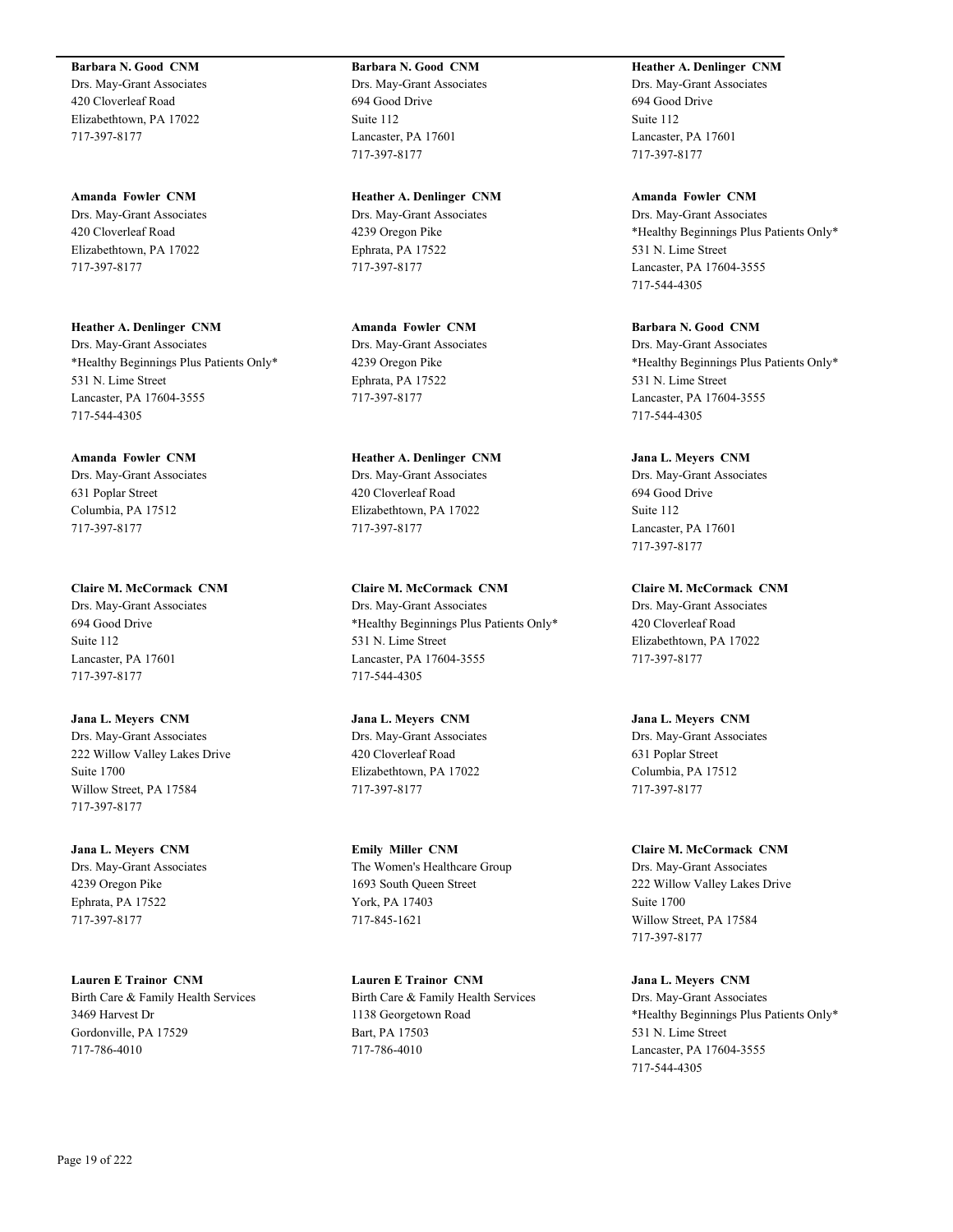### **Dana L. Schade CNM**

Drs. May-Grant Associates 694 Good Drive Suite 112 Lancaster, PA 17601 717-397-8177

### **Brittany Krotzer CNM**

Drs. May-Grant Associates 222 Willow Valley Lakes Drive Suite 1700 Willow Street, PA 17584 717-397-8177

### **Jennifer L. Pagini-Smith CNM**

Drs. May-Grant Associates \*Healthy Beginnings Plus Patients Only\* 531 N. Lime Street Lancaster, PA 17604-3555 717-544-4305

### **Jennifer L. Pagini-Smith CNM**

Drs. May-Grant Associates 694 Good Drive Suite 112 Lancaster, PA 17601 717-397-8177

# **Dana L. Schade CNM**

Drs. May-Grant Associates \*Healthy Beginnings Plus Patients Only\* 531 N. Lime Street Lancaster, PA 17604-3555 717-544-4305

# **Claire M. McCormack CNM**

Drs. May-Grant Associates 631 Poplar Street Columbia, PA 17512 717-397-8177

# **Dana L. Schade CNM** Drs. May-Grant Associates 4239 Oregon Pike Ephrata, PA 17522

717-397-8177

717-397-8177

**Brittany Krotzer CNM** Drs. May-Grant Associates 694 Good Drive Suite 112 Lancaster, PA 17601

# **Brittany Krotzer CNM** Drs. May-Grant Associates \*Healthy Beginnings Plus Patients Only\* 531 N. Lime Street Lancaster, PA 17604-3555 717-544-4305

**Brittany Krotzer CNM** Drs. May-Grant Associates 4239 Oregon Pike Ephrata, PA 17522 717-397-8177

# **Jennifer L. Pagini-Smith CNM** Drs. May-Grant Associates 631 Poplar Street Columbia, PA 17512 717-397-8177

# **Brittany Krotzer CNM** Drs. May-Grant Associates 631 Poplar Street Columbia, PA 17512 717-397-8177

# **Jennifer L. Pagini-Smith CNM**

Drs. May-Grant Associates 222 Willow Valley Lakes Drive Suite 1700 Willow Street, PA 17584 717-397-8177

# **Brittany Krotzer CNM** Drs. May-Grant Associates 420 Cloverleaf Road Elizabethtown, PA 17022 717-397-8177

# **Angeline C. Stikeleather CNM** Drs. May-Grant Associates 694 Good Drive Suite 112 Lancaster, PA 17601 717-397-8177

**Abigail L Twerdok CNM** Birth Care & Family Health Services 1138 Georgetown Road Bart, PA 17503 717-786-4010

**Claire M. McCormack CNM** Drs. May-Grant Associates 4239 Oregon Pike Ephrata, PA 17522 717-397-8177

**Kerry Parker CNM** The Women's Healthcare Group 1693 South Queen Street York, PA 17403 717-845-1621

**Jennifer L. Pagini-Smith CNM** Drs. May-Grant Associates 420 Cloverleaf Road Elizabethtown, PA 17022 717-397-8177

# **Jennifer L. Pagini-Smith CNM** Drs. May-Grant Associates 4239 Oregon Pike Ephrata, PA 17522 717-397-8177

**Dana L. Schade CNM** Drs. May-Grant Associates 631 Poplar Street Columbia, PA 17512 717-397-8177

# **Dana L. Schade CNM** Drs. May-Grant Associates 420 Cloverleaf Road Elizabethtown, PA 17022 717-397-8177

**Angeline C. Stikeleather CNM** Drs. May-Grant Associates 420 Cloverleaf Road Elizabethtown, PA 17022 717-397-8177

**Dana L. Schade CNM** Drs. May-Grant Associates 222 Willow Valley Lakes Drive Suite 1700 Willow Street, PA 17584 717-397-8177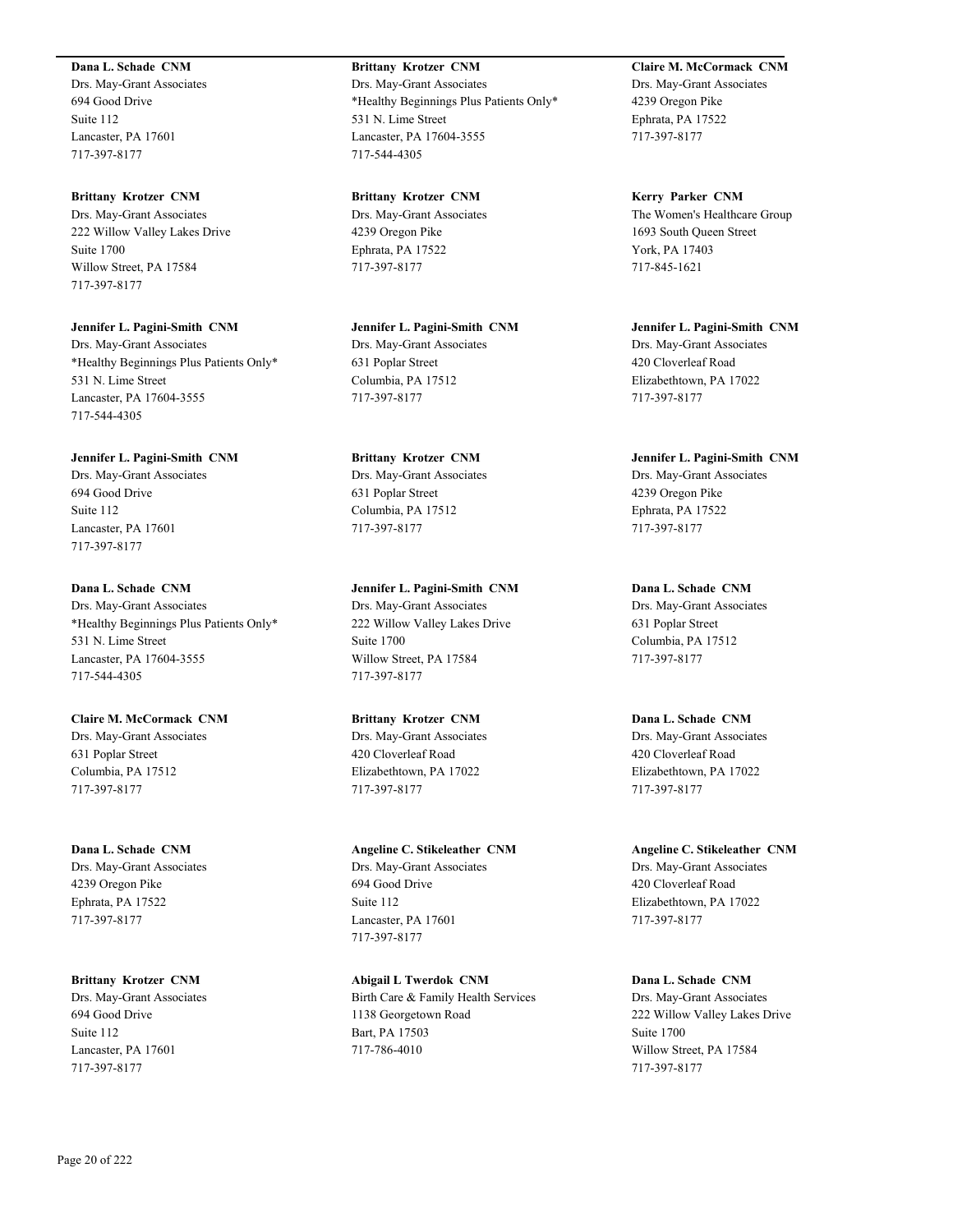**Abigail L Twerdok CNM** Birth Care & Family Health Services 3469 Harvest Dr Gordonville, PA 17529 717-786-4010

**Angeline C. Stikeleather CNM** Drs. May-Grant Associates 222 Willow Valley Lakes Drive Suite 1700 Willow Street, PA 17584 717-397-8177

# *Certified Registered Nurse Anesthetists*

**Michael Weir CRNA** Lehigh Anesthesia Associates 5000 Tilghman Street Allentown, PA 18104 610-395-4044

**Tara Ziegler CRNA** Anesthesia Associates of Lancaster Ltd. 133 East Frederick Street Lancaster, PA 17602 717-394-9821

**Linda K. Zinkand CRNA** Anesthesia Associates of Lancaster Ltd. 133 East Frederick Street Lancaster, PA 17602 717-394-9821

**Michael J Weir CRNA** RGAL Anesthesia Services 2112 Harrisburg Pike Suite 202 Lancaster, PA 17601 717-869-4600

**Valerie A Hoffman CRNA** Anesthesia Associates of Lancaster Ltd. 133 East Frederick Street Lancaster, PA 17602 717-394-9821

**Angeline C. Stikeleather CNM** Drs. May-Grant Associates 4239 Oregon Pike Ephrata, PA 17522 717-397-8177

**Angeline C. Stikeleather CNM** Drs. May-Grant Associates 631 Poplar Street Columbia, PA 17512 717-397-8177

**Brenda L Williams CRNA** Anesthesia Associates of Lancaster Ltd. 133 East Frederick Street Lancaster, PA 17602 717-394-9821

**Robert S Wiltrout CRNA** Professional Anesthesia Associates 2112 Harrisburg Pike Suite 202 Lancaster, PA 17601 717-544-3500

**Greg M Yandrick CRNA** RGAL Anesthesia Services 2112 Harrisburg Pike Suite 202 Lancaster, PA 17601 717-869-4600

**Kristen Beck CRNA** Prime Anesthesia Associates 810 Plaza Blvd Lancaster, PA 17601 717-431-2368

**Valerie A. Hoffman CRNA** RGAL Anesthesia Services 2112 Harrisburg Pike Suite 202 Lancaster, PA 17601 717-869-4600

**Angeline C. Stikeleather CNM** Drs. May-Grant Associates \*Healthy Beginnings Plus Patients Only\* 531 N. Lime Street Lancaster, PA 17604-3555 717-544-4305

**Margaret A. Williams CRNA** Anesthesia Associates of Lancaster Ltd. 133 East Frederick Street Lancaster, PA 17602 717-394-9821

**Melissa Younes CRNA** Lehigh Anesthesia Associates 5000 Tilghman Street Allentown, PA 18104 610-395-4044

**Melissa Younes CRNA** Prime Anesthesia Associates 810 Plaza Blvd Lancaster, PA 17601 717-431-2368

**Vincent Carbo CRNA** Anesthesia Associates of Lancaster Ltd. 133 East Frederick Street Lancaster, PA 17602 717-394-9821

**Lucian Contino CRNA** Lehigh Anesthesia Associates 5000 Tilghman Street Allentown, PA 18104 610-395-4044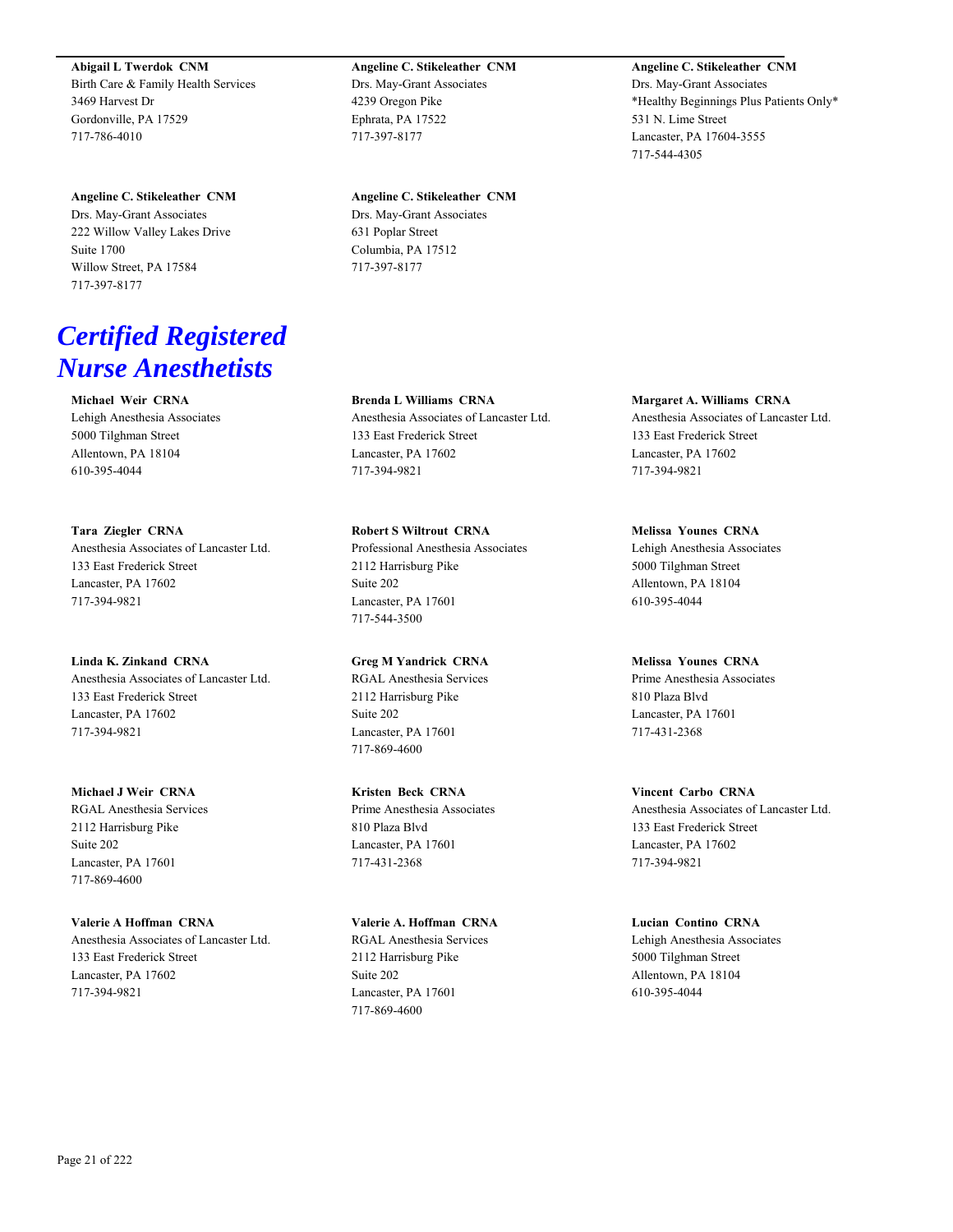**Karen M Cenci CRNA** Lehigh Anesthesia Associates 5000 Tilghman Street Allentown, PA 18104 610-395-4044

**Jennifer Barr CRNA** Anesthesia Associates of Lancaster Ltd. 133 East Frederick Street Lancaster, PA 17602 717-394-9821

**Jess G Hoyman CRNA** Anesthesia Associates of Lancaster Ltd. 133 East Frederick Street Lancaster, PA 17602 717-394-9821

**Donald J Cassano CRNA** RGAL Anesthesia Services 2112 Harrisburg Pike Suite 202 Lancaster, PA 17601 717-869-4600

**Larry M Cicero CRNA** Anesthesia Associates of Lancaster Ltd. 133 East Frederick Street Lancaster, PA 17602 717-394-9821

**Dennis E Horn CRNA** Anesthesia Associates of Lancaster Ltd. 133 East Frederick Street Lancaster, PA 17602 717-394-9821

**Marcia P Bates CRNA** Anesthesia Associates of Lancaster Ltd. 133 East Frederick Street Lancaster, PA 17602 717-394-9821

**Christopher Evans CRNA** RGAL Anesthesia Services 2112 Harrisburg Pike Suite 202 Lancaster, PA 17601 717-869-4600

**Erin Carvell CRNA** Prime Anesthesia Associates 810 Plaza Blvd Lancaster, PA 17601 717-431-2368

**Jennifer Barr CRNA** Prime Anesthesia Associates 810 Plaza Blvd Lancaster, PA 17601 717-431-2368

**Sean A Horning CRNA** RGAL Anesthesia Services 2112 Harrisburg Pike Suite 202 Lancaster, PA 17601 717-869-4600

**Peter Carpenter CRNA** Lehigh Anesthesia Associates 5000 Tilghman Street Allentown, PA 18104 610-395-4044

**Larry Cicero CRNA** Lehigh Anesthesia Associates 5000 Tilghman Street Allentown, PA 18104 610-395-4044

**Larry Cicero CRNA** Prime Anesthesia Associates 810 Plaza Blvd Lancaster, PA 17601 717-431-2368

**Bryan S Boyer CRNA** Anesthesia Associates of Lancaster Ltd. 133 East Frederick Street Lancaster, PA 17602 717-394-9821

**Colleen Brenneman CRNA** Anesthesia Associates of Lancaster Ltd. 133 East Frederick Street Lancaster, PA 17602 717-394-9821

**Donald Cassano CRNA** Prime Anesthesia Associates 810 Plaza Blvd Lancaster, PA 17601 717-431-2368

**Jennifer Barr CRNA** RGAL Anesthesia Services 2112 Harrisburg Pike Suite 202 Lancaster, PA 17601 717-869-4600

**Dennis E Horn CRNA** Professional Anesthesia Associates 2112 Harrisburg Pike Suite 202 Lancaster, PA 17601 717-544-3500

**Peter A Ciancione CRNA** Professional Anesthesia Associates 2112 Harrisburg Pike Suite 202 Lancaster, PA 17601 717-544-3500

**Joy H Coursey CRNA** Professional Anesthesia Associates 2112 Harrisburg Pike Suite 202 Lancaster, PA 17601 717-544-3500

**Peter Carpenter CRNA** RGAL Anesthesia Services 2112 Harrisburg Pike Suite 202 Lancaster, PA 17601 717-869-4600

**William L Antonucci CRNA** Professional Anesthesia Associates 2112 Harrisburg Pike Suite 202 Lancaster, PA 17601 717-544-3500

**Susan E. Bowman CRNA** Anesthesia Associates of Lancaster Ltd. 133 East Frederick Street Lancaster, PA 17602 717-394-9821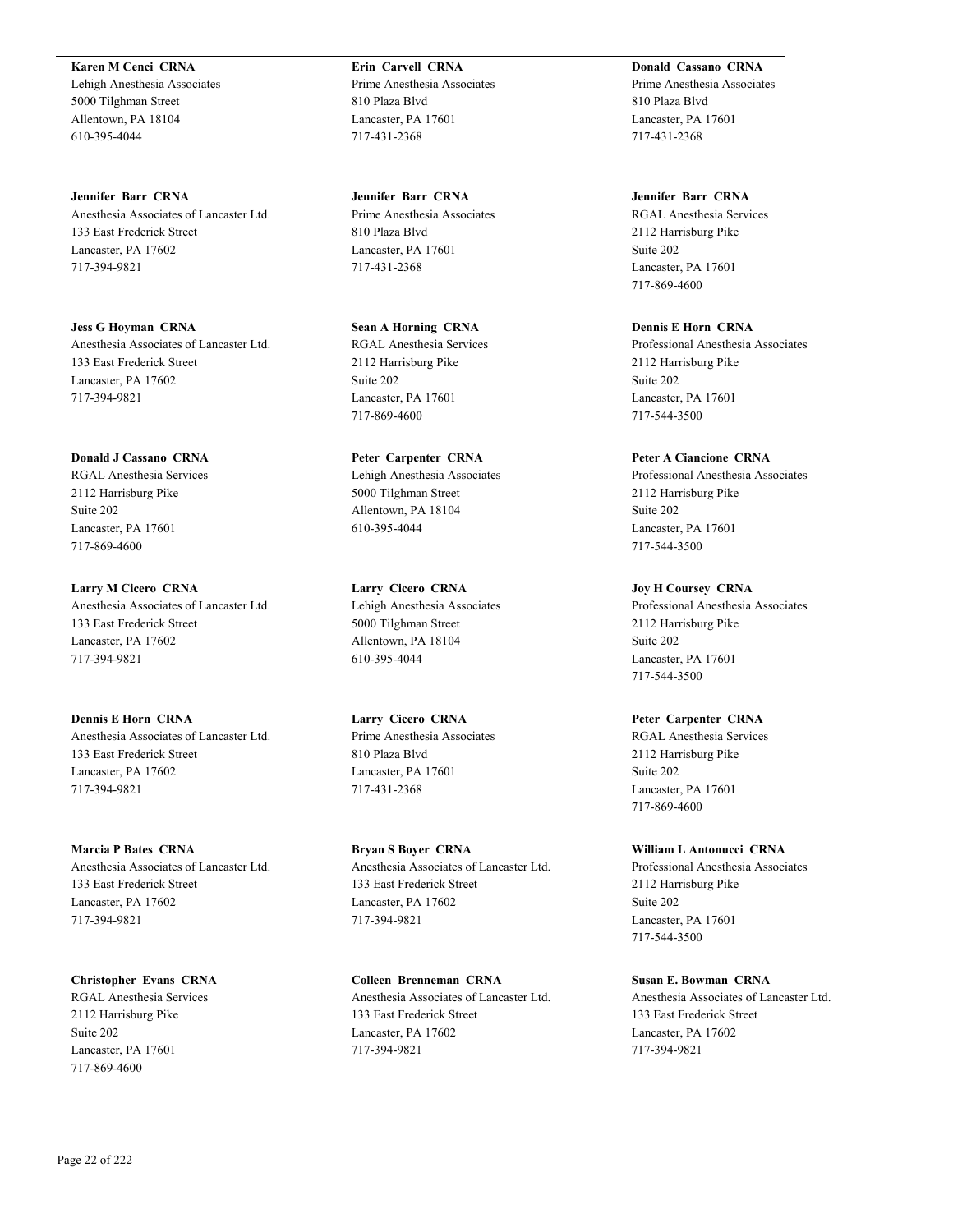**Sean C Barnawell CRNA** Anesthesia Associates of Lancaster Ltd. 133 East Frederick Street Lancaster, PA 17602 717-394-9821

**Natania S Axe CRNA** RGAL Anesthesia Services 2112 Harrisburg Pike Suite 202 Lancaster, PA 17601 717-869-4600

**Victoria J. Goralski CRNA** Anesthesia Associates of Lancaster Ltd. 133 East Frederick Street Lancaster, PA 17602 717-394-9821

**Lori Bonello CRNA** Anesthesia Associates of Lancaster Ltd. 133 East Frederick Street Lancaster, PA 17602 717-394-9821

**Kyle Heselpoth CRNA** RGAL Anesthesia Services 2112 Harrisburg Pike Suite 202 Lancaster, PA 17601 717-869-4600

**William Burger, Jr. Jr. CRNA** Prime Anesthesia Associates 810 Plaza Blvd Lancaster, PA 17601 717-431-2368

**Michael L Amato CRNA** RGAL Anesthesia Services 2112 Harrisburg Pike Suite 202 Lancaster, PA 17601 717-869-4600

**Joyce Hart CRNA** Lehigh Anesthesia Associates 5000 Tilghman Street Allentown, PA 18104 610-395-4044

**Julie Alexander CRNA** Anesthesia Associates of Lancaster Ltd. 133 East Frederick Street Lancaster, PA 17602 717-394-9821

**Julia D. Fuller CRNA** Anesthesia Associates of Lancaster Ltd. 133 East Frederick Street Lancaster, PA 17602 717-394-9821

**Betsy Geary CRNA** Anesthesia Associates of Lancaster Ltd. 133 East Frederick Street Lancaster, PA 17602 717-394-9821

**Patricia Brader CRNA** RGAL Anesthesia Services 2112 Harrisburg Pike Suite 202 Lancaster, PA 17601 717-869-4600

**David W Culp CRNA** Professional Anesthesia Associates 2112 Harrisburg Pike Suite 202 Lancaster, PA 17601 717-544-3500

**William Burger CRNA** Lehigh Anesthesia Associates 5000 Tilghman Street Allentown, PA 18104 610-395-4044

**Joy H Coursey CRNA** RGAL Anesthesia Services 2112 Harrisburg Pike Suite 202 Lancaster, PA 17601 717-869-4600

**Michael Amato CRNA** Lehigh Anesthesia Associates 5000 Tilghman Street Allentown, PA 18104 610-395-4044

**Bryan S Boyer CRNA** RGAL Anesthesia Services 2112 Harrisburg Pike Suite 202 Lancaster, PA 17601 717-869-4600

**Gretchen Gaus CRNA** Lehigh Anesthesia Associates 5000 Tilghman Street Allentown, PA 18104 610-395-4044

**Lori J Bonello CRNA** RGAL Anesthesia Services 2112 Harrisburg Pike Suite 202 Lancaster, PA 17601 717-869-4600

**Michael Amato CRNA** Prime Anesthesia Associates 810 Plaza Blvd Lancaster, PA 17601 717-431-2368

**Joyce Hart CRNA** Prime Anesthesia Associates 810 Plaza Blvd Lancaster, PA 17601 717-431-2368

**Lisa C Eller CRNA** RGAL Anesthesia Services 2112 Harrisburg Pike Suite 202 Lancaster, PA 17601 717-869-4600

**Victoria Amato CRNA** Prime Anesthesia Associates 810 Plaza Blvd Lancaster, PA 17601 717-431-2368

**Leanne M Downey CRNA** Anesthesia Associates of Lancaster Ltd. 133 East Frederick Street Lancaster, PA 17602 717-394-9821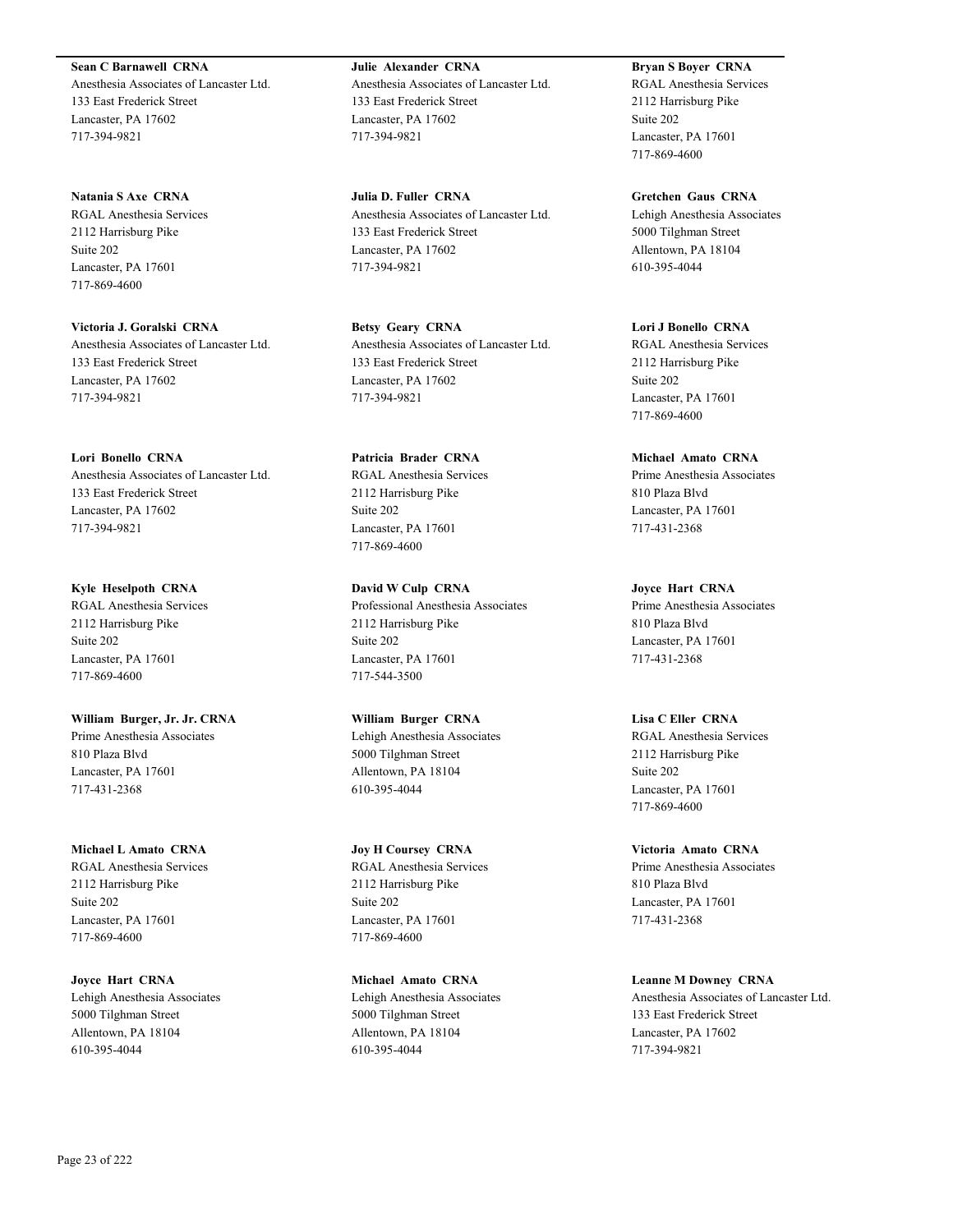### **Brian Dunlap CRNA**

Lehigh Anesthesia Associates 5000 Tilghman Street Allentown, PA 18104 610-395-4044

**Marcus Jurgensen CRNA**

Lehigh Anesthesia Associates 5000 Tilghman Street Allentown, PA 18104 610-395-4044

**Marcus C Jurgensen CRNA** RGAL Anesthesia Services 2112 Harrisburg Pike Suite 202 Lancaster, PA 17601 717-869-4600

**Eileen P Sweigert CRNA** Anesthesia Associates of Lancaster Ltd. 133 East Frederick Street Lancaster, PA 17602 717-394-9821

**Tracy L Sherman CRNA** Professional Anesthesia Associates 2112 Harrisburg Pike Suite 202 Lancaster, PA 17601 717-544-3500

**Gary A Paul CRNA** RGAL Anesthesia Services 2112 Harrisburg Pike Suite 202 Lancaster, PA 17601 717-869-4600

**Diana Schwartz CRNA** Lehigh Anesthesia Associates 5000 Tilghman Street Allentown, PA 18104 610-395-4044

**Gena Naumann CRNA** Anesthesia Associates of Lancaster Ltd. 133 East Frederick Street Lancaster, PA 17602 717-394-9821

**Peter D Eaton CRNA** Professional Anesthesia Associates 2112 Harrisburg Pike Suite 202 Lancaster, PA 17601 717-544-3500

**Marcus Jurgensen CRNA** Prime Anesthesia Associates 810 Plaza Blvd Lancaster, PA 17601 717-431-2368

**Bridget Kelley CRNA** Anesthesia Associates of Lancaster Ltd. 133 East Frederick Street Lancaster, PA 17602 717-394-9821

**Rebecca Sullivan CRNA** Professional Anesthesia Associates 2112 Harrisburg Pike Suite 202 Lancaster, PA 17601 717-544-3500

**Heidi Sensenig CRNA** Anesthesia Associates of Lancaster Ltd. 133 East Frederick Street Lancaster, PA 17602 717-394-9821

**Jerome Scarpati CRNA** Lehigh Anesthesia Associates 5000 Tilghman Street Allentown, PA 18104 610-395-4044

**Heather L Saunders CRNA** Professional Anesthesia Associates 2112 Harrisburg Pike Suite 202 Lancaster, PA 17601 717-544-3500

**Gena Naumann CRNA** RGAL Anesthesia Services 2112 Harrisburg Pike Suite 202 Lancaster, PA 17601 717-869-4600

**Theodore Anderson CRNA** Lehigh Anesthesia Associates 5000 Tilghman Street Allentown, PA 18104 610-395-4044

**Joan R. Kelker CRNA** Anesthesia Associates of Lancaster Ltd. 133 East Frederick Street Lancaster, PA 17602 717-394-9821

**Rebecca Sullivan CRNA** RGAL Anesthesia Services 2112 Harrisburg Pike Suite 202 Lancaster, PA 17601 717-869-4600

**Constance Shertzer CRNA** Anesthesia Associates of Lancaster Ltd. 133 East Frederick Street Lancaster, PA 17602 717-394-9821

**Heather Saunders CRNA** RGAL Anesthesia Services 2112 Harrisburg Pike Suite 202 Lancaster, PA 17601 717-869-4600

**Jolene S. Miller CRNA** Anesthesia Associates of Lancaster Ltd. 133 East Frederick Street Lancaster, PA 17602 717-394-9821

**Jayme N Oberholtzer CRNA** RGAL Anesthesia Services 2112 Harrisburg Pike Suite 202 Lancaster, PA 17601 717-869-4600

**Theodore L Still, Jr. Jr. CRNA** Lehigh Anesthesia Associates 5000 Tilghman Street Allentown, PA 18104 610-395-4044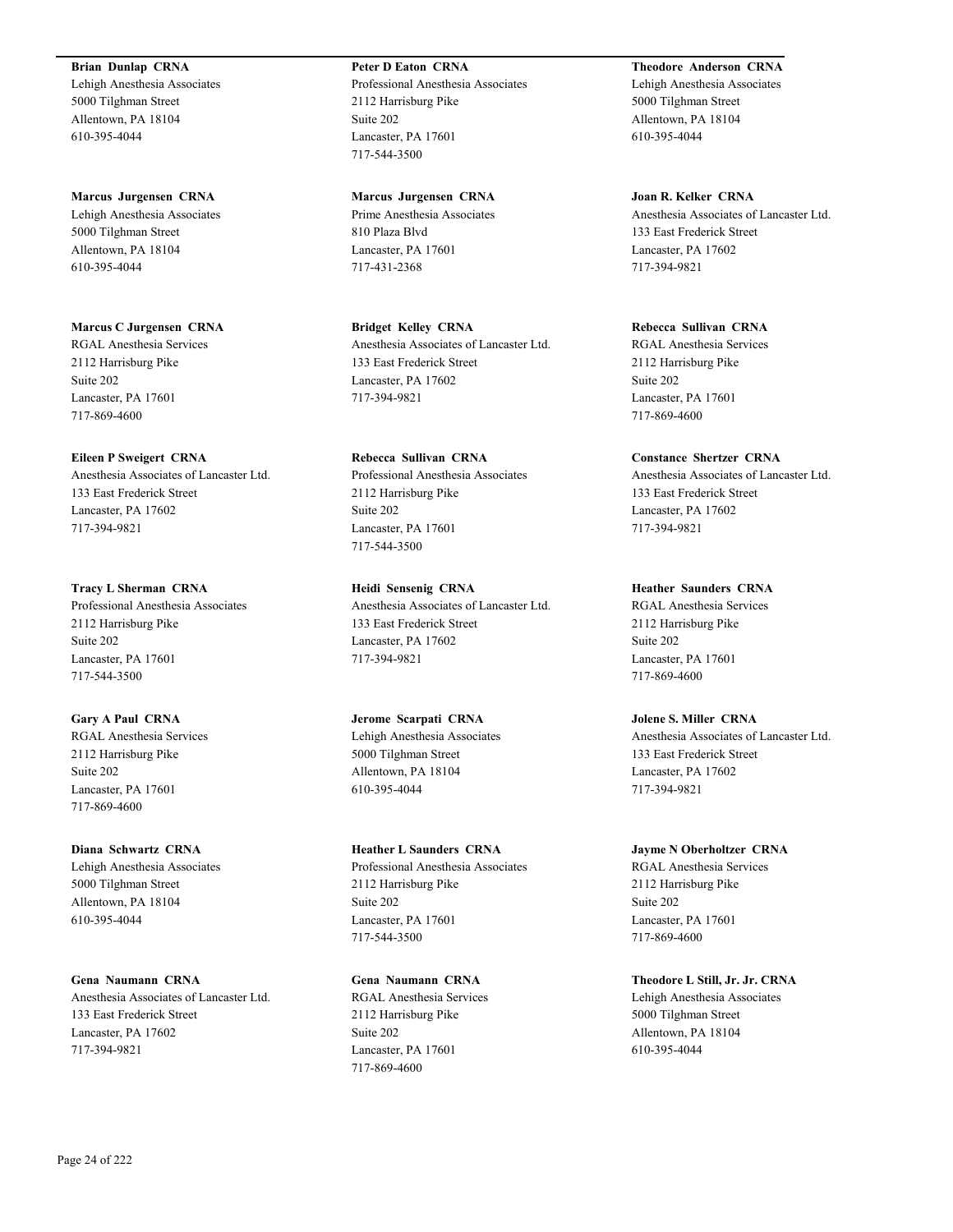### **George A Striker CRNA**

RGAL Anesthesia Services 2112 Harrisburg Pike Suite 202 Lancaster, PA 17601 717-869-4600

**Wendy A Noll CRNA** Anesthesia Associates of Lancaster Ltd. 133 East Frederick Street Lancaster, PA 17602 717-394-9821

**Jayme N Oberholtzer CRNA** Anesthesia Associates of Lancaster Ltd. 133 East Frederick Street Lancaster, PA 17602 717-394-9821

**Ann E Myers CRNA** RGAL Anesthesia Services 2112 Harrisburg Pike Suite 202 Lancaster, PA 17601

717-869-4600

**Diane H Murray CRNA** RGAL Anesthesia Services 2112 Harrisburg Pike Suite 202 Lancaster, PA 17601 717-869-4600

**Carrie Reinhart CRNA** Anesthesia Associates of Lancaster Ltd. 133 East Frederick Street Lancaster, PA 17602 717-394-9821

**Katherine Toto CRNA** Lehigh Anesthesia Associates 5000 Tilghman Street Allentown, PA 18104 610-395-4044

**Rachel L Mendoza CRNA** RGAL Anesthesia Services 2112 Harrisburg Pike Suite 202 Lancaster, PA 17601 717-869-4600

**Christy L Stevens CRNA** Anesthesia Associates of Lancaster Ltd. 133 East Frederick Street Lancaster, PA 17602 717-394-9821

**Lori A. Norman CRNA** Anesthesia Associates of Lancaster Ltd. 133 East Frederick Street Lancaster, PA 17602 717-394-9821

**Kathryn A Roach CRNA** Anesthesia Associates of Lancaster Ltd. 133 East Frederick Street Lancaster, PA 17602 717-394-9821

**Ann E Myers CRNA** Anesthesia Associates of Lancaster Ltd. 133 East Frederick Street Lancaster, PA 17602 717-394-9821

**Cynthia A. Pickell CRNA** Anesthesia Associates of Lancaster Ltd. 133 East Frederick Street Lancaster, PA 17602 717-394-9821

**Lori A Norman CRNA** RGAL Anesthesia Services 2112 Harrisburg Pike Suite 202 Lancaster, PA 17601 717-869-4600

**Robert W Merritt CRNA** RGAL Anesthesia Services

2112 Harrisburg Pike Suite 202 Lancaster, PA 17601 717-869-4600

**Rachel L Mendoza CRNA** Professional Anesthesia Associates 2112 Harrisburg Pike Suite 202 Lancaster, PA 17601 717-544-3500

**Nicholas M Ngumo CRNA** Anesthesia Associates of Lancaster Ltd. 133 East Frederick Street Lancaster, PA 17602 717-394-9821

**Jacqueline D Smith CRNA** Anesthesia Associates of Lancaster Ltd. 133 East Frederick Street Lancaster, PA 17602 717-394-9821

**Leanne Parke CRNA** Anesthesia Associates of Lancaster Ltd. 133 East Frederick Street Lancaster, PA 17602 717-394-9821

**Mark Peleschak CRNA** RGAL Anesthesia Services 2112 Harrisburg Pike Suite 202 Lancaster, PA 17601 717-869-4600

**Meridith Ranck CRNA** Anesthesia Associates of Lancaster Ltd. 133 East Frederick Street Lancaster, PA 17602 717-394-9821

**Chang Lee DO** Prime Anesthesia Associates 810 Plaza Blvd Lancaster, PA 17601 717-431-2368

**Robert Merritt CRNA** Lehigh Anesthesia Associates 5000 Tilghman Street Allentown, PA 18104 610-395-4044

**Michelle McLoughlin CRNA** RGAL Anesthesia Services 2112 Harrisburg Pike Suite 202 Lancaster, PA 17601 717-869-4600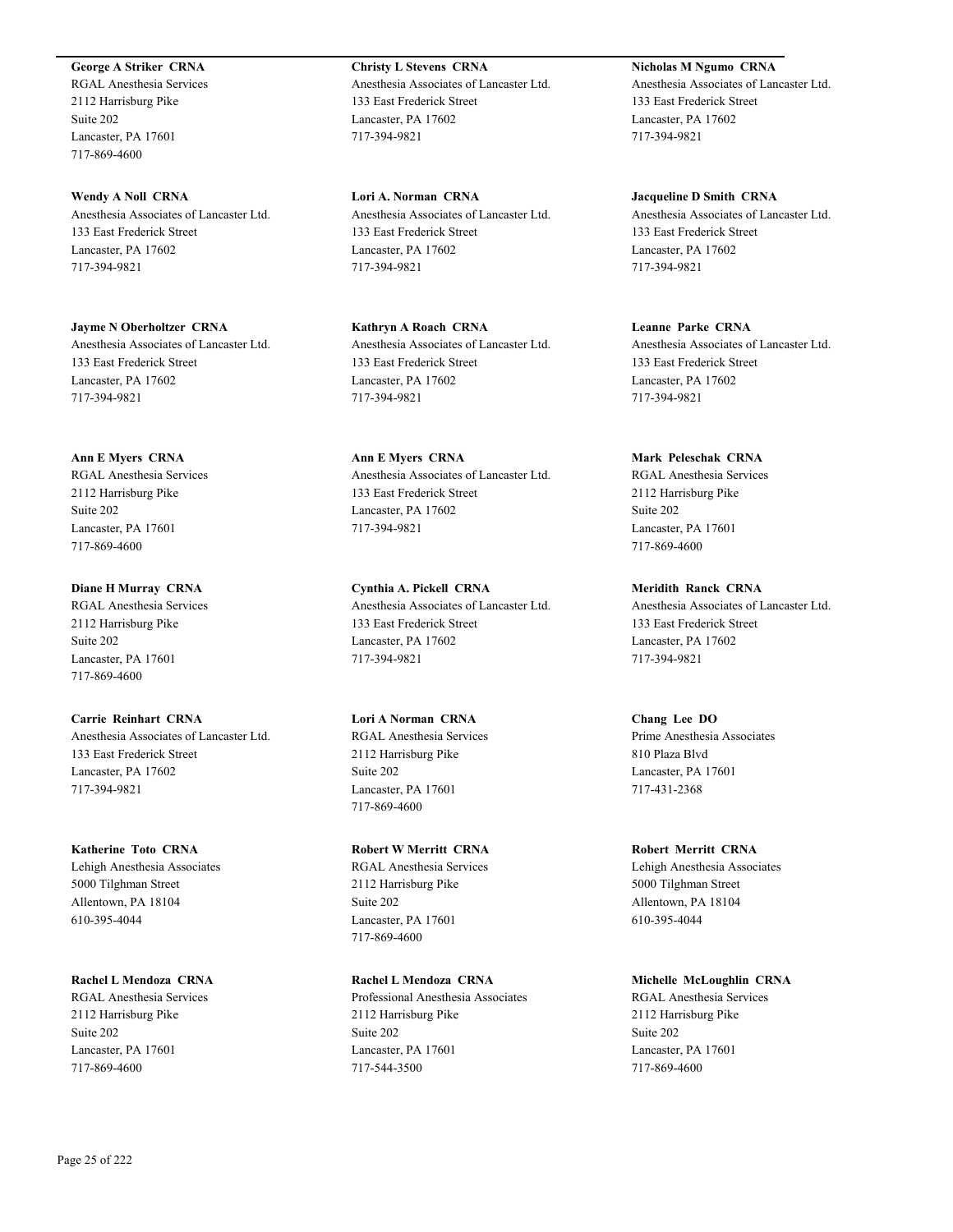# **Sidney A McKenzie CRNA**

Professional Anesthesia Associates 2112 Harrisburg Pike Suite 202 Lancaster, PA 17601 717-544-3500

### **Megan Latsha CRNA**

RGAL Anesthesia Services 2112 Harrisburg Pike Suite 202 Lancaster, PA 17601 717-869-4600

**Irini Vaziri CRNA** Anesthesia Associates of Lancaster Ltd. 133 East Frederick Street Lancaster, PA 17602 717-394-9821

### **Corey A Linebaugh CRNA**

RGAL Anesthesia Services 2112 Harrisburg Pike Suite 202 Lancaster, PA 17601 717-869-4600

# **Concetta M Vivian CRNA**

RGAL Anesthesia Services 2112 Harrisburg Pike Suite 202 Lancaster, PA 17601 717-869-4600

# **David Kline CRNA**

Professional Anesthesia Associates 2112 Harrisburg Pike Suite 202 Lancaster, PA 17601 717-544-3500

# **David McDonald CRNA**

RGAL Anesthesia Services 2112 Harrisburg Pike Suite 202 Lancaster, PA 17601 717-869-4600

### **Sidney A McKenzie CRNA**

RGAL Anesthesia Services 2112 Harrisburg Pike Suite 202 Lancaster, PA 17601 717-869-4600

# **Mehrdad Vaziri CRNA**

Anesthesia Associates of Lancaster Ltd. 133 East Frederick Street Lancaster, PA 17602 717-394-9821

### **Frederick Lincoln, Jr. Jr. CRNA** Prime Anesthesia Associates

810 Plaza Blvd Lancaster, PA 17601 717-431-2368

# **Dean Mazurek CRNA** Anesthesia Associates of Lancaster Ltd. 133 East Frederick Street Lancaster, PA 17602 717-394-9821

**Stephanie Kramer CRNA** Lehigh Anesthesia Associates 5000 Tilghman Street Allentown, PA 18104 610-395-4044

### **George A Striker CRNA**

Professional Anesthesia Associates 2112 Harrisburg Pike Suite 202 Lancaster, PA 17601 717-544-3500

# **John R Lizak CRNA**

RGAL Anesthesia Services 2112 Harrisburg Pike Suite 202 Lancaster, PA 17601 717-869-4600

### **Concetta Vivian CRNA**

Lehigh Anesthesia Associates 5000 Tilghman Street Allentown, PA 18104 610-395-4044

# **David Kline CRNA**

RGAL Anesthesia Services 2112 Harrisburg Pike Suite 202 Lancaster, PA 17601 717-869-4600

# *Certified Registered Nurse Practitioner*

# **Susan M. Wolf CRNP**

LGHP/Penn Medicine Family Medicine Oxford 620 Spear Street Oxford, PA 19363 610-932-9300

### **Clara R. White CRNP**

LGHP/Penn Medicine Diabetes & Endocrinology 2112 Harrisburg Pike Suite 200 Lancaster, PA 17601 717-544-3059

#### **Rachel Wenger CRNP**

LGHP/Penn Medicine Family Medicine County Line 5275 Lincoln Highway East Gap, PA 17527 717-442-8111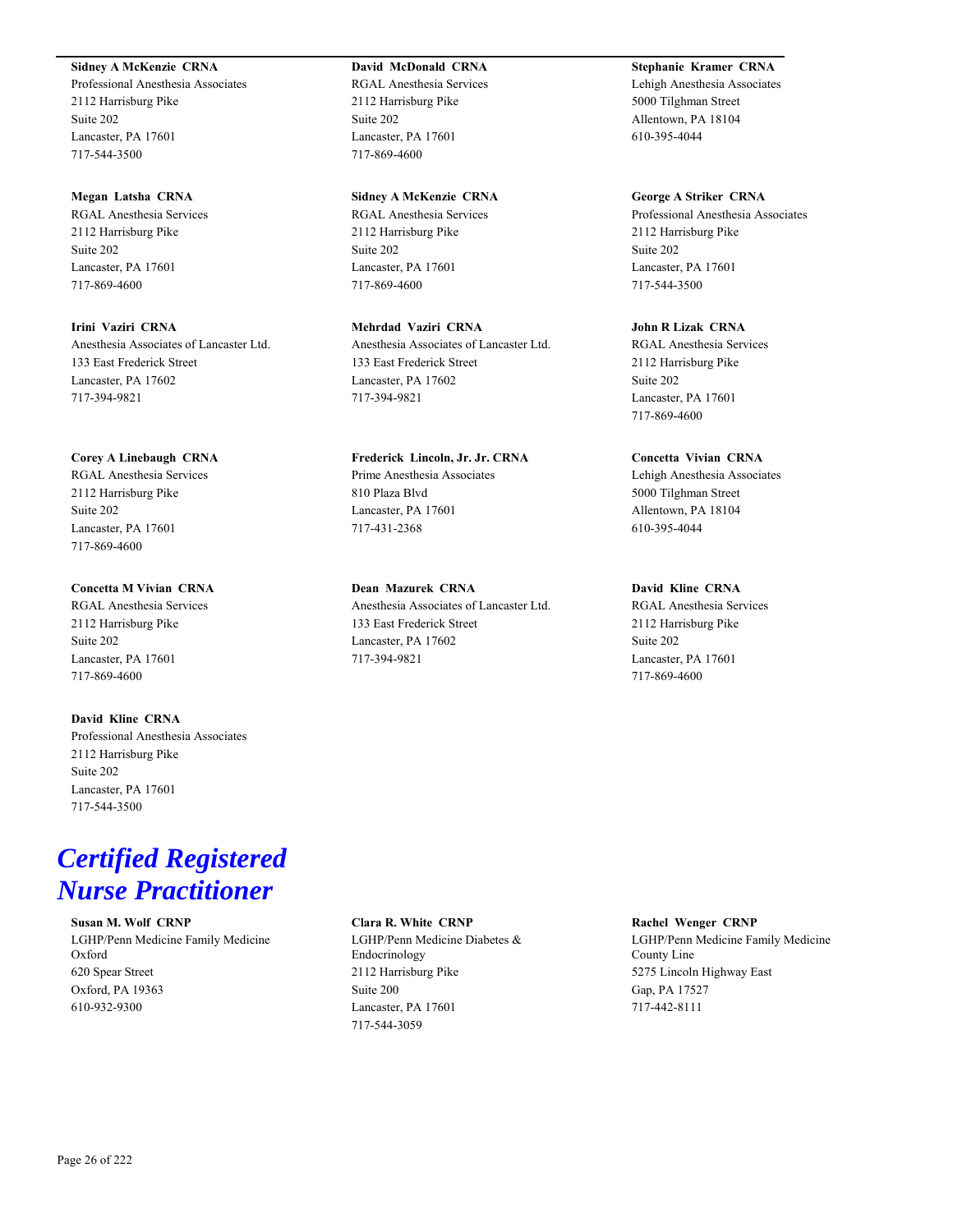**Stacy Wenzel CRNP** LGHP/Penn Medicine Gynecologic Oncology 2102 Harrisburg Pike Lancaster, PA 17601 717-544-0340

**Clara R. White CRNP** LGHP/Penn Medicine Diabetes & Endocrinology 1261 Division Highway Suite 2 Ephrata, PA 17522 717-544-3059

**Clara R. White CRNP** Penn Medicine LGHP Specialty Medicine 51 Peters Road Lititz, PA 17543 717-627-8225

**Patricia P Winchell CRNP** LG Health Nurse Practitioners 555 North Duke Street Lancaster, PA 17602 717-544-5681

**Amanda J Yoder CRNP** Lancaster Health Center 304 North Water Street Lancaster, PA 17603 717-299-6371

**Amanda J Yoder CRNP** Lancaster Health Center 333 N Arch St Lancaster, PA 17603 717-299-6371

**Brenda A Young CRNP** LG Health Nurse Practitioners 555 North Duke Street Lancaster, PA 17602 717-544-5681

**Jay Zimmerman CRNP** Lancaster Orthopedic Group 703 Lampeter Road Lancaster, PA 17602 717-291-1881

**Amanda J Yoder CRNP** Lancaster Health Center 812 North Prince Street Lancaster, PA 17603 717-299-6371

**Clara R. White CRNP** LGHP/Penn Medicine Diabetes & Endocrinology 950 S. Octorara Trail Parkesburg, PA 19365 717-544-3059

**Jody W Witek CRNP** LGHP/Penn Medicine Hospitalists 690 Good Drive Lancaster, PA 17601 717-544-8144

**Stephanie E. Wile CRNP** LGHP/Penn Medicine Family Medicine Susquehanna 1159 River Road Marietta, PA 17547 717-426-1131

**Clara R. White CRNP** LGHP/Penn Medicine Diabetes & Endocrinology 694 Good Drive Suite 200 Lancaster, PA 17601 717-544-3059

**Jennifer A Yoder CRNP** LGHP/Penn Medicine Neurology 2150 Harrisburg Pike Suite 200A Lancaster, PA 17601 717-396-9167

**Jay Zimmerman CRNP** Lancaster Orthopedic Group 231 Granite Run Drive Lancaster, PA 17601 717-560-4200

**Jennifer A Yoder CRNP** LG Health Nurse Practitioners 555 North Duke Street Lancaster, PA 17602 717-544-5681

**Clara R. White CRNP** LGHP/Penn Medicine Diabetes & Endocrinology 426 Cloverleaf Road Elizabethtown, PA 17022-9320 717-544-3059

**Clara R. White CRNP** LGHP/Penn Medicine Diabetes & Endocrinology 1701 Cornwall Road Suite 101 Lebanon, PA 17042 717-544-3059

**Jody W Witek CRNP** LGHP/Penn Medicine Hospitalists 555 N Duke Street Lancaster, PA 17602-2250 (717)544-8144

**Susan M. Wolf CRNP** LGHP/Penn Medicine Family Medicine Red Rose

995 East King Street Lancaster, PA 17602 717-394-8908

**Jay Zimmerman CRNP**

Lancaster Orthopedic Group 207 West Fulton Street Ephrata, PA 17522 717-738-2273

**Amanda J Yoder CRNP**

Lancaster Health Center 802 New Holland Avenue Suite 200 Lancaster, PA 17602 717-299-6371

**Jay Zimmerman CRNP** Lancaster Orthopedic Group 1009 East Main Street Mount Joy, PA 17552 717-653-2200

**Jennifer A Yoder CRNP** LGHP/Penn Medicine Neurology 555 North Duke Street Lancaster, PA 17602 717-544-5008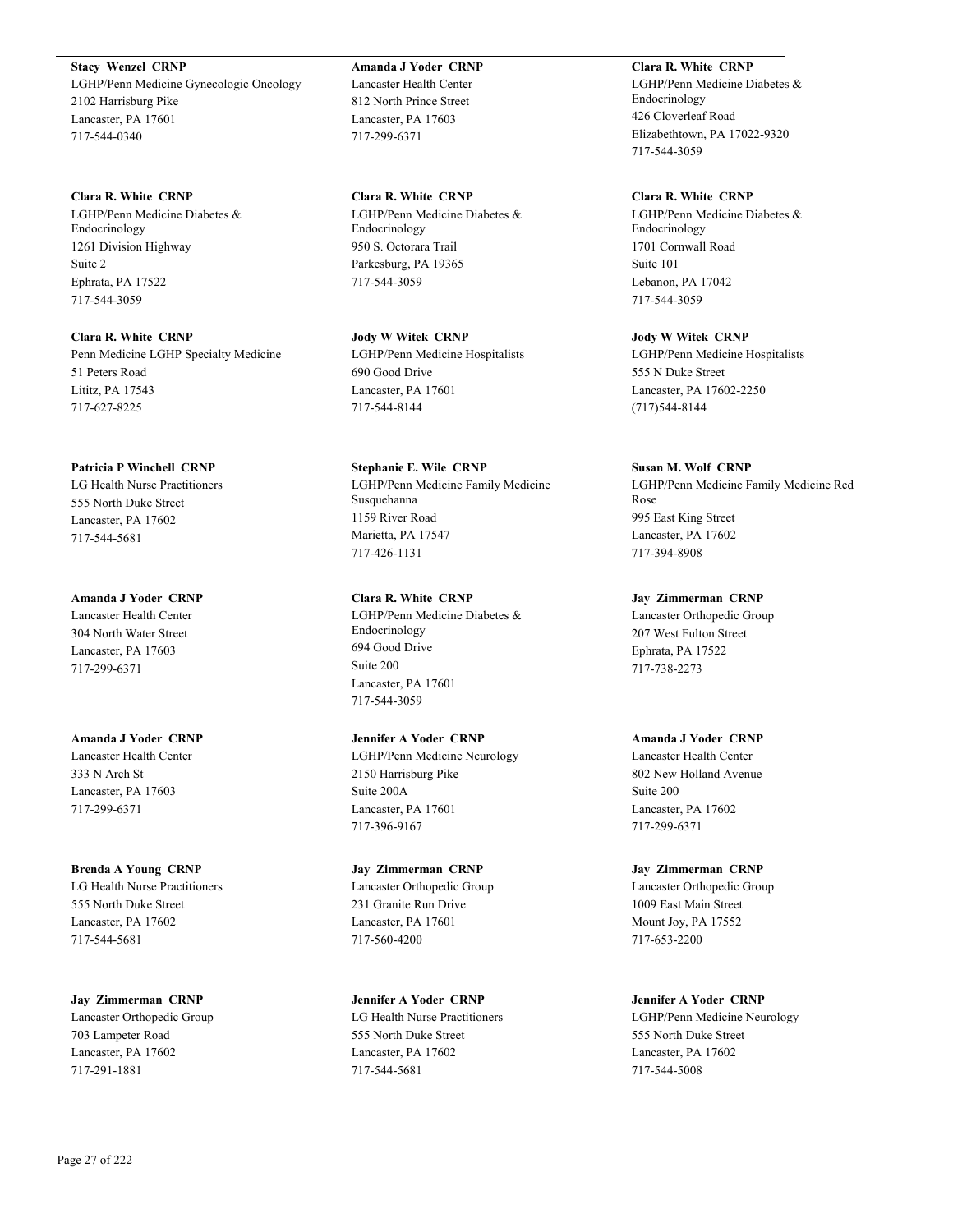### **Jennifer A Yoder CRNP**

LGHP/Penn Medicine Neurology 1869 Charter Lane Suite 101 Lancaster, PA 17601 717-396-9167

### **Jay Zimmerman CRNP**

Lancaster Orthopedic Group 175 Martin Avenue Suite 315 Ephrata, PA 17522 717-733-9200

# **Beth E Fissel CRNP**

Lancaster Urology 2106 Harrisburg Pike Suite 200 Lancaster, PA 17604 717-393-1771

### **Carly A Albright CRNP**

LGHP/Penn Medicine Geriatrics 99 Masonic Drive Suite 101 Elizabethtown, PA 17022-2547 717-544-3022

# **Jaclyn M Barber CRNP**

Penn Medicine LGHP NeuroScience & Spine Associates 1671 Crooked Oak Drive Lancaster, PA 17601 717-569-5331

### **Carly A Albright CRNP**

LGHP/Penn Medicine Geriatrics 1 Boyd Street Cornwall, PA 17016 717-273-4979

# **Ayla Braley CRNP**

LGHP/Penn Medicine Family Medicine Crooked Oak 1605 Lititz Pike Lancaster, PA 17601 717-735-3995

# **Heather M. Fried CRNP**

LGHP/Penn Medicine Geriatrics 212 Willlow Valley Lakes Drive Willow Street, PA 17584 717-464-9173

# **Amanda J Yoder CRNP** Lancaster Health Center 515 B Hershey Avenue Lancaster, PA 17603 717-299-6371

**Donna M. Fiorini CRNP** The Heart Group of Lancaster General Health 426 Cloverleaf Road Elizabethtown, PA 17022 717-544-8300

**Carly A Albright CRNP** LGHP/Penn Medicine Geriatrics 1001 East Oregon Road Lititz, PA 17543 717-509-5440

# **Donna M. Fiorini CRNP**

The Heart Group of Lancaster General Health 1261 Division Highway Suite 2 Ephrata, PA 17522 717-544-8300

**Donna M. Fiorini CRNP**

The Heart Group of Lancaster General Health 690 Good Drive 2nd Floor Lancaster, PA 17601 717-544-8300

# **Carly A Albright CRNP**

LGHP/Penn Medicine Geriatrics 2112 Harrisburg Pike Suite 312 Lancaster, PA 17604 717-544-3022

# **Heather M. Fried CRNP**

LGHP/Penn Medicine Geriatrics 1001 East Oregon Road Lititz, PA 17543 717-509-5440

# **Heather M. Fried CRNP**

LGHP/Penn Medicine Geriatrics 1 Boyd Street Cornwall, PA 17016 717-273-4979

# **Amanda J Yoder CRNP** Lancaster Health Center 625 South Duke Street Lancaster, PA 17602 717-299-6371

**Beth E Fissel CRNP** Lancaster Urology 175 Martin Avenue, Suite 300 Ephrata, PA 17522 717-738-4700

# **Donna M. Fiorini CRNP**

The Heart Group of Lancaster General Health 1701 Cornwall Road Lebanon, PA 17042 717-544-8300

# **Donna M. Fiorini CRNP**

The Heart Group of Lancaster General Health 950 Octorara Drive Parkesburg, PA 19365 717-544-8300

# **Caitlin Brown CRNP**

Specialists at LGH ABBCI 2102 Harrisburg Pike Lancaster, PA 17601 717-544-3600

# **Bethany Brown CRNP**

Penn State Medical Group - Cornerstone 6 West Newport Road Lititz, PA 17543 717-627-2108

# **Heather M. Fried CRNP**

LGHP/Penn Medicine Geriatrics 2112 Harrisburg Pike Suite 312 Lancaster, PA 17604 717-544-3022

# **Heather M. Fried CRNP**

LGHP/Penn Medicine Geriatrics 51 Peters Road Suite 201 Lititz, PA 17513 717-544-3022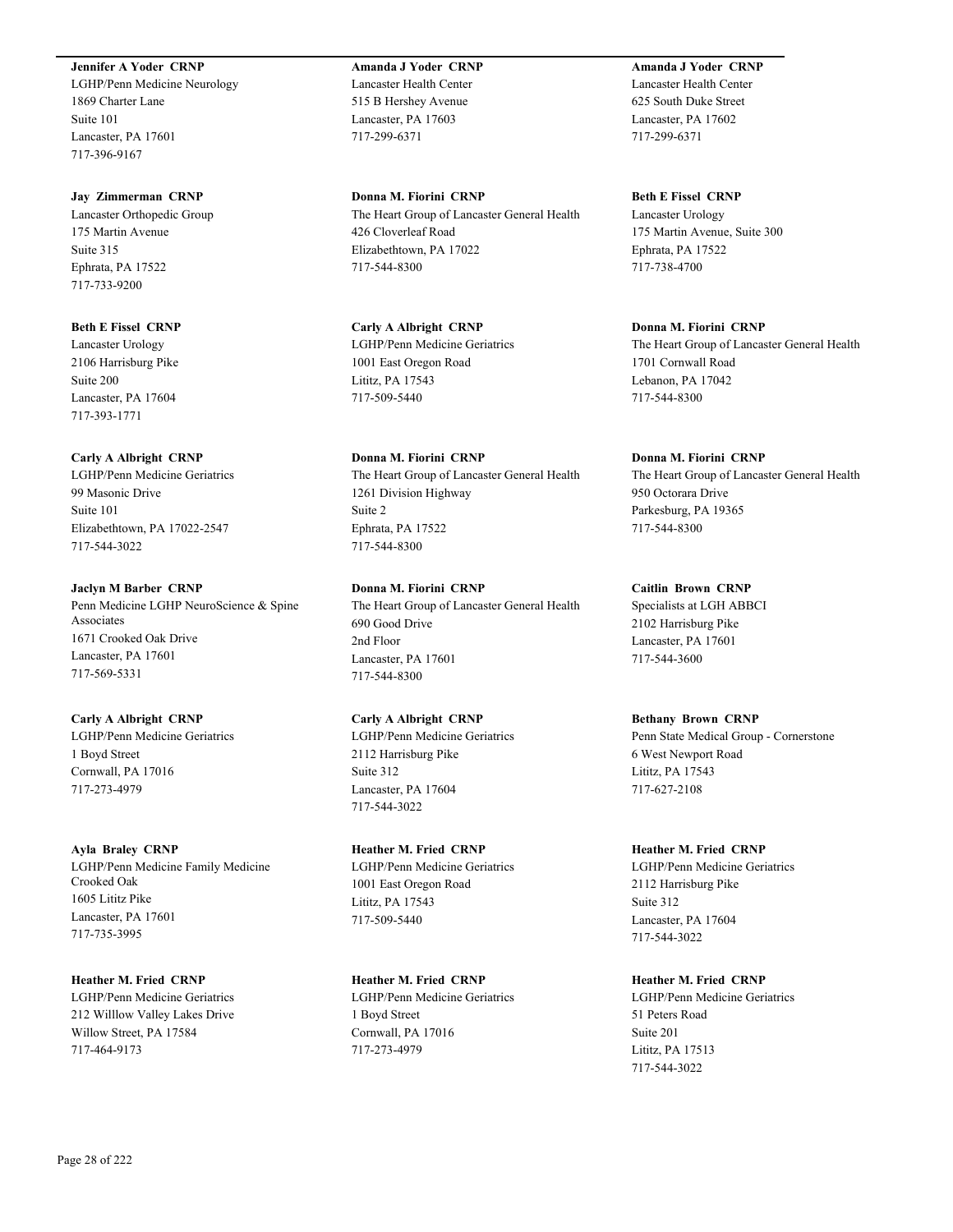# **Heather M. Fried CRNP**

LGHP/Penn Medicine Geriatrics 99 Masonic Drive Suite 101 Elizabethtown, PA 17022-2547 717-544-3022

### **Carly A Albright CRNP**

LGHP/Penn Medicine Geriatrics 212 Willlow Valley Lakes Drive Willow Street, PA 17584 717-464-9173

### **Theresa Folk CRNP**

LGHP/Penn Medicine Maternal-Fetal Medicine 694 Good Drive Suite 23 Lancaster, PA 17601 717-544-3514

# **Carly A Albright CRNP**

LGHP/Penn Medicine Geriatrics 51 Peters Road Suite 201 Lititz, PA 17513 717-544-3022

# **Nancy J Estep CRNP**

LGHP/Penn Medicine Geriatrics 212 Willlow Valley Lakes Drive Willow Street, PA 17584 717-464-9173

### **Maribeth R Bucher CRNP**

LGHP/Penn Medicine Behavioral Health 1701 Cornwall Road Suite 201 Lebanon, PA 17042 717-735-7454

# **Nancy J Estep CRNP**

LGHP/Penn Medicine Geriatrics 1001 East Oregon Road Lititz, PA 17543 717-509-5440

# **Kevin P Kalnoski CRNP**

LGHP/Penn Medicine Behavioral Health 317 West Chestnut Street Quarryville, PA 17566 717-560-3782

# **Susan A. Juliano CRNP**

Penn State Medical Group - General Internal Medicine Hospitalists 2301 Columbia Avenue Lancaster, PA 17603 717-397-2738

### **Theresa Folk CRNP**

LGHP/Penn Medicine Maternal-Fetal Medicine 694 Good Drive Suite 200 Lancaster, PA 17601-2433 717-544-3514

**Ayla Braley CRNP** LGHP/Penn Medicine Family Medicine Crooked Oak 1655 Crooked Oak Drive Lancaster, PA 17601 717-569-2678

### **Robin Brubaker CRNP**

WellSpan OB/GYN 175 Martin Avenue Suite 125 Ephrata, PA 17522 717-721-5700

# **Robin Brubaker CRNP**

WellSpan OB/GYN 6 W. Newport Road Lititz, PA 17543 717-721-5700

# **Nancy J Estep CRNP**

LGHP/Penn Medicine Geriatrics 51 Peters Road Suite 201 Lititz, PA 17513 717-544-3022

# **Kevin P Kalnoski CRNP** LGHP/Penn Medicine Behavioral Health 34 Fawn Drive Quarryville, PA 17566 717-560-3782

**Kevin P Kalnoski CRNP** LGHP/Penn Medicine Behavioral Health 222 Willow Valley Lakes Drive Suite 1900 Willow Street, PA 17584 717-735-7454

# **Susan A. Juliano CRNP** Penn State Medical Group - General Internal Medicine 600 Willow Valley Square Lancaster, PA 17602 717-464-1970

### **Theresa Folk CRNP**

LGHP/Penn Medicine Maternal-Fetal Medicine 690 Good Drive Lancaster, PA 17604 717-544-3514

# **Susan A. Juliano CRNP** Penn State Medical Group - General Internal Medicine 325 Carol Lynn Drive

Willow Street, PA 17584 717-464-2730

### **Susan A. Juliano CRNP**

Penn State Medical Group - General Internal Medicine 2301 Columbia Avenue Lancaster, PA 17603 717-397-2738

### **Kevin P Kalnoski CRNP**

LGHP/Penn Medicine Behavioral Health 1135 Hampden Drive Strasburg, PA 17579 717-735-7454

### **Nancy J Estep CRNP**

LGHP/Penn Medicine Geriatrics 99 Masonic Drive Suite 101 Elizabethtown, PA 17022-2547 717-544-3022

# **Nancy J Estep CRNP**

LGHP/Penn Medicine Geriatrics 2112 Harrisburg Pike Suite 312 Lancaster, PA 17604 717-544-3022

# **Kevin P Kalnoski CRNP**

LGHP/Penn Medicine Behavioral Health 1701 Cornwall Road Suite 201 Lebanon, PA 17042 717-735-7454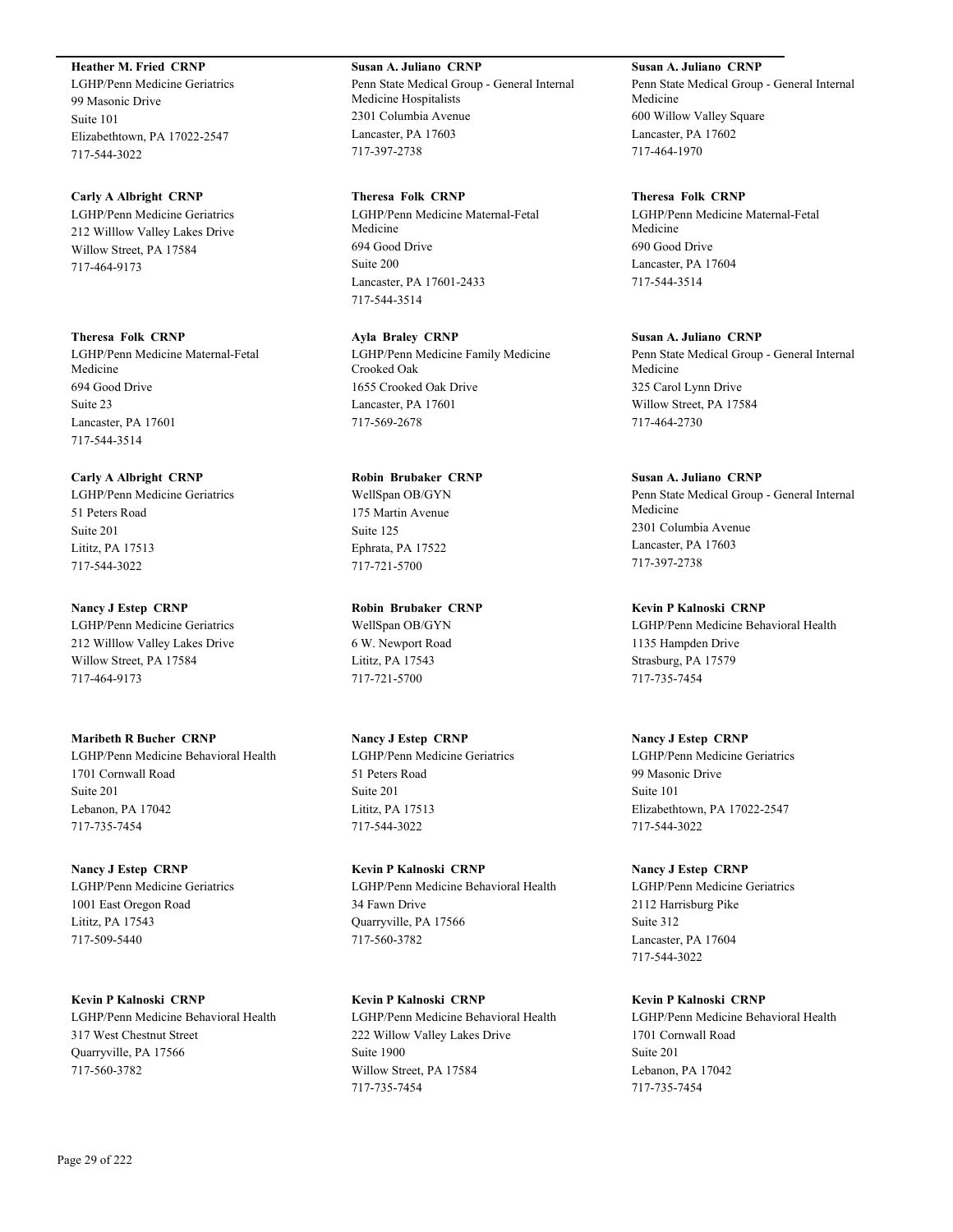**Jessi Eno-Jones CRNP** LGHP/Penn Medicine Trauma & Acute Care Surgery 555 North Duke Street Lancaster, PA 17602 717-544-5945

**Maribeth R Bucher CRNP** LGHP/Penn Medicine Behavioral Health 1261 Division Highway Suite 1 Ephrata, PA 17522 717-560-3782

**Jacqueline Brysacz CRNP** Lancaster Health Center 802 New Holland Avenue Suite 200 Lancaster, PA 17602 717-299-6371

**Robin Brubaker CRNP**

WellSpan OB/GYN 435 South Kinzer Avenue Ste 7 New Holland, PA 17557 717-721-5700

**Jacqueline Brysacz CRNP** Lancaster Health Center 333 N Arch St Lancaster, PA 17603 717-299-6371

**Maribeth R Bucher CRNP** LGHP/Penn Medicine Behavioral Health 2108 Harrisburg Pike Suite 310 Lancaster, PA 17601 717-560-3782

**Maribeth R Bucher CRNP** LGHP/Penn Medicine Behavioral Health 562 W. 2nd Avenue Lititz, PA 17543 717-735-7454

**Kevin P Kalnoski CRNP** LGH Psychiatry 555 North Duke Street Lancaster, PA 17601 717-544-5511

**Kevin P Kalnoski CRNP** LGHP/Penn Medicine Behavioral Health 700 Lancaster Road Manheim, PA 17545 717-735-7454

**Kevin P Kalnoski CRNP** LGHP/Penn Medicine Behavioral Health 1261 Division Highway Suite 1 Ephrata, PA 17522 717-560-3782

**Robin Brubaker CRNP** WellSpan OB/GYN 266 Granite Run Drive Lancaster, PA 17601 717-721-5700

**Jacqueline Brysacz CRNP** Lancaster Health Center 515 B Hershey Avenue Lancaster, PA 17603 717-299-6371

**Kevin P Kalnoski CRNP** LGHP/Penn Medicine Behavioral Health 562 W. 2nd Avenue Lititz, PA 17543 717-735-7454

**Maribeth R Bucher CRNP** LGH Psychiatry 555 North Duke Street Lancaster, PA 17601 717-544-5511

**Maribeth R Bucher CRNP** LGHP/Penn Medicine Behavioral Health 1135 Hampden Drive Strasburg, PA 17579 717-735-7454

**Kevin P Kalnoski CRNP** LGHP/Penn Medicine Behavioral Health 555 North Duke Street Lancaster, PA 17602 717-560-3782

**Maribeth R Bucher CRNP** LGHP/Penn Medicine Behavioral Health 700 Lancaster Road Manheim, PA 17545 717-735-7454

**Nancy J Estep CRNP** LGHP/Penn Medicine Geriatrics 1 Boyd Street Cornwall, PA 17016 717-273-4979

**Teresa M. Gallagher CRNP** LGHP/Penn Medicine Geriatrics 51 Peters Road Suite 201 Lititz, PA 17513 717-544-3022

**Jacqueline Brysacz CRNP** Lancaster Health Center 625 South Duke Street Lancaster, PA 17602 717-299-6371

**Jacqueline Brysacz CRNP** Lancaster Health Center 304 North Water Street Lancaster, PA 17603 717-299-6371

**Maribeth R Bucher CRNP** LGHP/Penn Medicine Behavioral Health 34 Fawn Drive Quarryville, PA 17566 717-560-3782

**Maribeth R Bucher CRNP** LGHP/Penn Medicine Behavioral Health 222 Willow Valley Lakes Drive Suite 1900 Willow Street, PA 17584 717-735-7454

**Jacqueline Brysacz CRNP** Lancaster Health Center 812 North Prince Street Lancaster, PA 17603 717-299-6371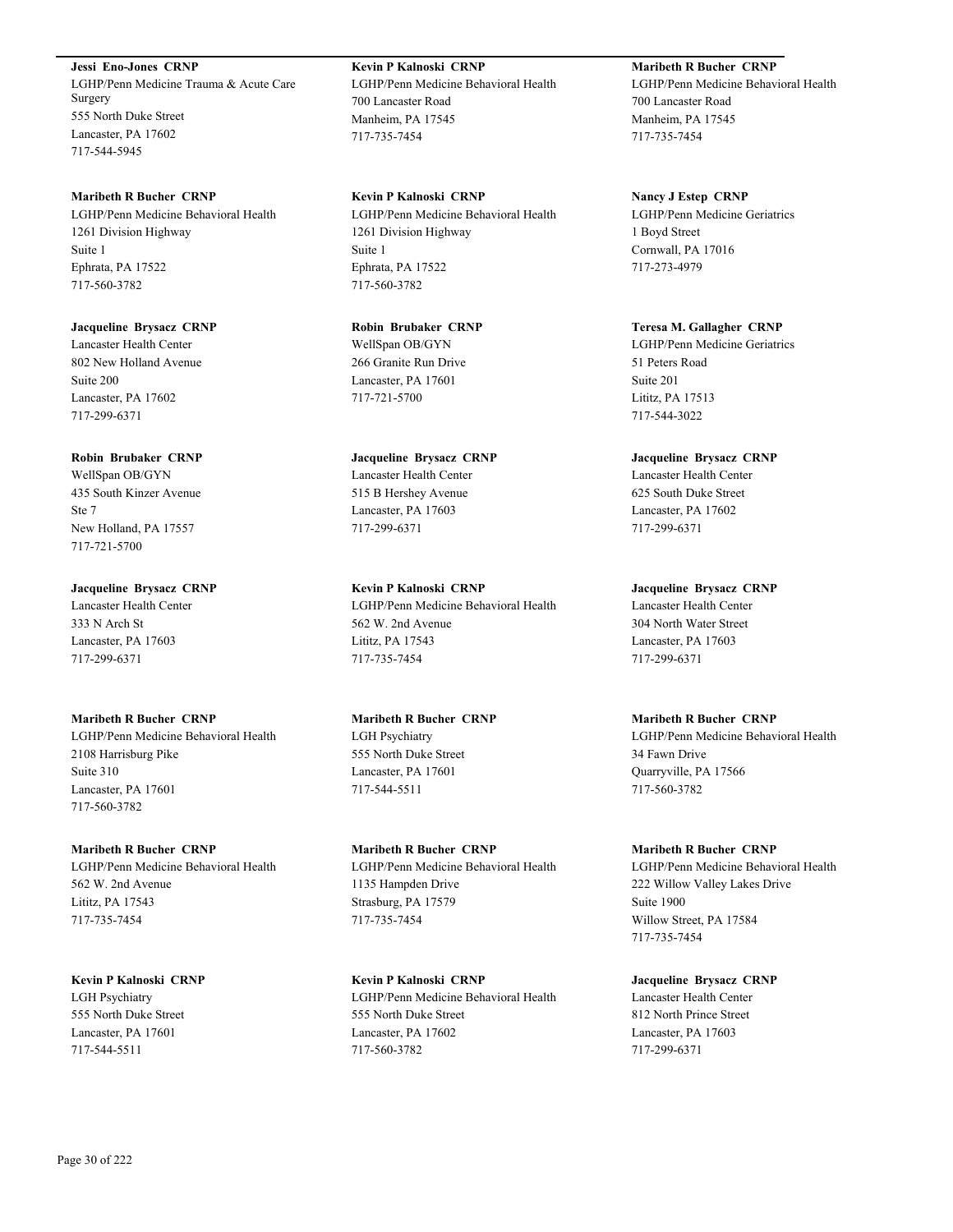**Linda Gort CRNP** Lancaster Health Center 625 South Duke Street

Lancaster, PA 17602 717-299-6371

**Morgan S Griska CRNP** Lancaster County Children's Alliance 628 North Duke Street Lancaster, PA 17602 717-544-7972

**Linda Gort CRNP** Lancaster Health Center 802 New Holland Avenue Suite 200 Lancaster, PA 17602 717-299-6371

**Patrice E. Gruver CRNP** The Heart Group of Lancaster General Health 1261 Division Highway Suite 2 Ephrata, PA 17522 717-544-8300

**Allison Gonta CRNP** LGHP/Penn Medicine Internal Medicine 2110 Harrisburg Pike Suite 100 Lancaster, PA 17604 717-544-3191

**Christine Gold CRNP** Lancaster Health Center 802 New Holland Avenue Suite 200 Lancaster, PA 17602 717-299-6371

**Kathy A. Hagelgans CRNP** Lancaster Health Center 515 B Hershey Avenue Lancaster, PA 17603 717-299-6371

**Cassandra E Haddad CRNP** LGHP/Penn Medicine Family Medicine Lititz 562 West Second Street Lititz, PA 17543 717-626-2167

**Jennifer L. Groff CRNP** Hypertension & Kidney Specialists 73 West Church Street Stevens, PA 17578 717-335-0327

**Linda Gort CRNP** Lancaster Health Center 515 B Hershey Avenue Lancaster, PA 17603 717-299-6371

**Sheetal Gade CRNP** LGHP/Penn Medicine Family Medicine Mount Joy 1001 Cornerstone Drive Suite B Mount Joy, PA 17552 717-653-2929

**Cheryl L. Good CRNP** Hypertension & Kidney Specialists 2110 Harrisburg Pike Suite 310 Lancaster, PA 17604 717-544-3232

**Christine Gold CRNP** Lancaster Health Center 304 North Water Street Lancaster, PA 17603 717-299-6371

**Linda Gort CRNP** Lancaster Health Center 333 N Arch St Lancaster, PA 17603 717-299-6371

**Kathy A. Hagelgans CRNP** Lancaster Health Center 625 South Duke Street Lancaster, PA 17602 717-299-6371

**Cassandra E Haddad CRNP** LGHP/Penn Medicine Family Medicine Lititz 51 Peters Road Suite 201 Lititz, PA 17543 717-626-2167

**Jennifer L. Groff CRNP** Hypertension & Kidney Specialists 2110 Harrisburg Pike Suite 310 Lancaster, PA 17604 717-544-3232

**Linda Gort CRNP** Lancaster Health Center 812 North Prince Street Lancaster, PA 17603 717-299-6371

**Linda Gort CRNP** Lancaster Health Center 304 North Water Street Lancaster, PA 17603

717-299-6371

**Cheryl L. Good CRNP** Hypertension & Kidney Specialists 73 West Church Street Stevens, PA 17578 717-335-0327

**Christine Gold CRNP** Lancaster Health Center 812 North Prince Street Lancaster, PA 17603 717-299-6371

**Kimberly D. Benton CRNP** Drs. May-Grant Associates 4239 Oregon Pike Ephrata, PA 17522 717-397-8177

**Kathy A. Hagelgans CRNP** Lancaster Health Center 812 North Prince Street Lancaster, PA 17603 717-299-6371

**Kimberly D. Benton CRNP** Drs. May-Grant Associates 222 Willow Valley Lakes Drive Suite 1700 Willow Street, PA 17584 717-397-8177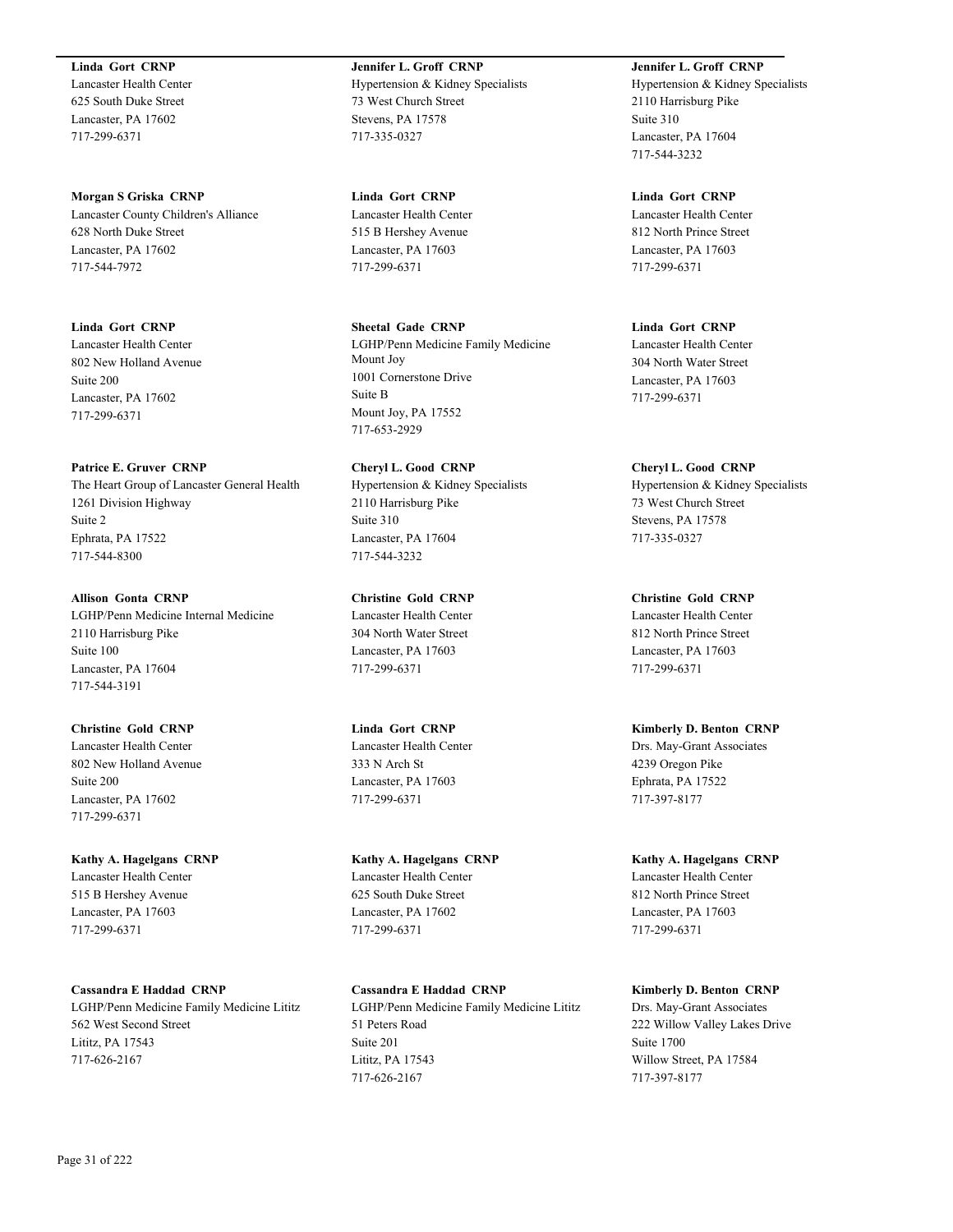**Patrice E. Gruver CRNP** Penn State Medical Group - General Internal Medicine Hospitalists 2301 Columbia Avenue Lancaster, PA 17603 717-397-2738

**Kimberly D. Benton CRNP** Drs. May-Grant Associates \*Healthy Beginnings Plus Patients Only\* 531 N. Lime Street Lancaster, PA 17604-3555 717-544-4305

**Patrice E. Gruver CRNP** The Heart Group of Lancaster General Health 217 Harrisburg Avenue Lancaster, PA 17603 717-544-8300

**Christine Gold CRNP** Lancaster Health Center 625 South Duke Street Lancaster, PA 17602 717-299-6371

**Christine Gold CRNP** Lancaster Health Center 333 N Arch St Lancaster, PA 17603 717-299-6371

**Elizabeth M Gatsch CRNP** WellSpan Internal Medicine - Ephrata 435 S. Kinzer Avenue Suite 10 New Holland, PA 17557 717-354-6000

**Terasa M. Astarita CRNP** Regional GI 2112 Harrisburg Pike Suite 202 Lancaster, PA 17601 717-869-4600

**Janet L. Ashby CRNP** The Women's Healthcare Group 1693 South Queen Street York, PA 17403 717-845-1621

**Kimberly D. Benton CRNP** Drs. May-Grant Associates 420 Cloverleaf Road Elizabethtown, PA 17022 717-397-8177

**Kimberly D. Benton CRNP** Drs. May-Grant Associates 631 Poplar Street Columbia, PA 17512 717-397-8177

**Patrice E. Gruver CRNP** The Heart Group of Lancaster General Health 690 Good Drive 2nd Floor Lancaster, PA 17601 717-544-8300

**Kimberly D. Benton CRNP** Drs. May-Grant Associates 694 Good Drive Suite 112 Lancaster, PA 17601 717-397-8177

**Louise Babikow CRNP** Regional GI 2112 Harrisburg Pike Suite 202 Lancaster, PA 17601 717-869-4600

**Terasa M. Astarita CRNP** Regional GI 4140 Oregon Pike Ephrata, PA 17522 717-869-4600

**Terasa M. Astarita CRNP** Regional GI 690 Good Drive 2nd Floor Lancaster, PA 17601 717-869-4600

**Louise Babikow CRNP** Regional GI 2104 Harrisburg Pike Suite 300 Lancaster, PA 17604 717-544-3400

**Patrice E. Gruver CRNP** The Heart Group of Lancaster General Health 1701 Cornwall Road Lebanon, PA 17042 717-544-8300

**Patrice E. Gruver CRNP** The Heart Group of Lancaster General Health 426 Cloverleaf Road Elizabethtown, PA 17022 717-544-8300

**Patrice E. Gruver CRNP** The Heart Group of Lancaster General Health 950 Octorara Drive Parkesburg, PA 19365 717-544-8300

**Louise Babikow CRNP** Regional GI 950 S Octorara Trail Parkesburg, PA 19365 717-869-4600

**Elizabeth M Gatsch CRNP** WellSpan Internal Medicine - Ephrata 446 North Reading Road Suite 301 Ephrata, PA 17522 717-733-6546

**Louise Babikow CRNP** Regional GI 690 Good Drive 2nd Floor Lancaster, PA 17601 717-869-4600

**Louise Babikow CRNP** Regional GI 4140 Oregon Pike Ephrata, PA 17522 717-869-4600

**Teresa M. Gallagher CRNP** LGHP/Penn Medicine Geriatrics 2112 Harrisburg Pike Suite 312 Lancaster, PA 17604 717-544-3022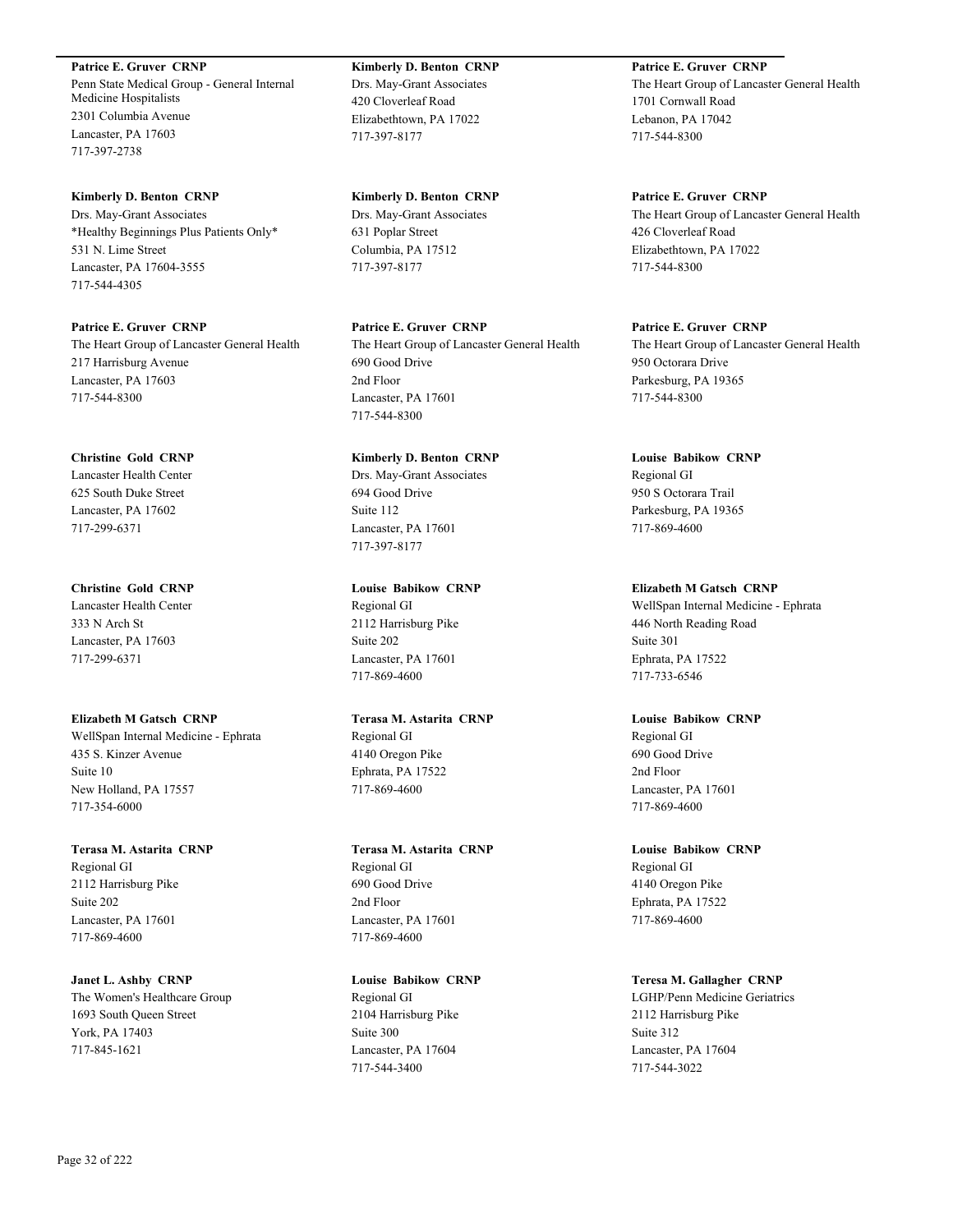**Teresa M. Gallagher CRNP** LGHP/Penn Medicine Geriatrics 212 Willlow Valley Lakes Drive Willow Street, PA 17584 717-464-9173

**Maribeth R Bucher CRNP** LGHP/Penn Medicine Behavioral Health 2113 Manor Ridge Drive Lancaster, PA 17603 717-560-3782

**Teresa M. Gallagher CRNP** LGHP/Penn Medicine Geriatrics 1 Boyd Street Cornwall, PA 17016 717-273-4979

# **Lori Gola CRNP**

The Heart Group of Lancaster General Health 1261 Division Highway Suite 2 Ephrata, PA 17522 717-544-8300

# **Terasa M. Astarita CRNP**

Regional GI 2104 Harrisburg Pike Suite 300 Lancaster, PA 17604 717-544-3400

# **Terasa M. Astarita CRNP**

Regional GI 950 S Octorara Trail Parkesburg, PA 19365 717-869-4600

**Terasa M. Astarita CRNP** Regional GI 426 Cloverleaf Road Elizabethtown, PA 17022 717-869-4600

**Nichole M. Gehman CRNP**

LGHP/Penn Medicine Family Medicine County Line 5275 Lincoln Highway East Gap, PA 17527 717-442-8111

**Teresa M. Gallagher CRNP** LGHP/Penn Medicine Geriatrics 1001 East Oregon Road Lititz, PA 17543 717-509-5440

**Louise Babikow CRNP** Regional GI 426 Cloverleaf Road Elizabethtown, PA 17022 717-869-4600

**Lori Gola CRNP** The Heart Group of Lancaster General Health 690 Good Drive 2nd Floor Lancaster, PA 17601 717-544-8300

**Lori Gola CRNP** The Heart Group of Lancaster General Health 1701 Cornwall Road Lebanon, PA 17042 717-544-8300

**Lori A. Johnson CRNP** LGHP/Penn Medicine Internal Medicine 2110 Harrisburg Pike Suite 100 Lancaster, PA 17604 717-544-3191

**Laura B. Boll CRNP** LGHP/Penn Medicine Family Medicine Downtown 540 N. North Duke Street 3rd Floor Lancaster, PA 17604 717-544-4950

**Emily E Gehron CRNP** Specialists at LGH ABBCI 2102 Harrisburg Pike Lancaster, PA 17601 717-544-3600

**Lori Gola CRNP** The Heart Group of Lancaster General Health 217 Harrisburg Avenue Lancaster, PA 17603 717-544-8300

**Teresa M. Gallagher CRNP** LGHP/Penn Medicine Geriatrics 99 Masonic Drive Suite 101 Elizabethtown, PA 17022-2547 717-544-3022

**Mary S. Ginder CRNP** Penn State Medical Group - Kissel Hill 116B West Airport Road Lititz, PA 17543 717-581-9000

**Lori Gola CRNP** The Heart Group of Lancaster General Health 950 Octorara Drive Parkesburg, PA 19365 717-544-8300

**Lori Gola CRNP** The Heart Group of Lancaster General Health 426 Cloverleaf Road Elizabethtown, PA 17022 717-544-8300

**Christine Gold CRNP** Lancaster Health Center 515 B Hershey Avenue Lancaster, PA 17603 717-299-6371

Lancaster, PA 17602

**Laura B. Boll CRNP** LGHP/Penn Medicine Family Medicine Downtown McCaskey High School - 445 N. Reservoir Street School District of Lancaster students 12-22 only

717-544-9021 **Emily E Gehron CRNP** LGHP/Penn Medicine Gynecologic Oncology 2102 Harrisburg Pike Lancaster, PA 17601 717-544-0340

**Sherri W Delgado CRNP** LG Health Nurse Practitioners 555 North Duke Street Lancaster, PA 17602 717-544-5681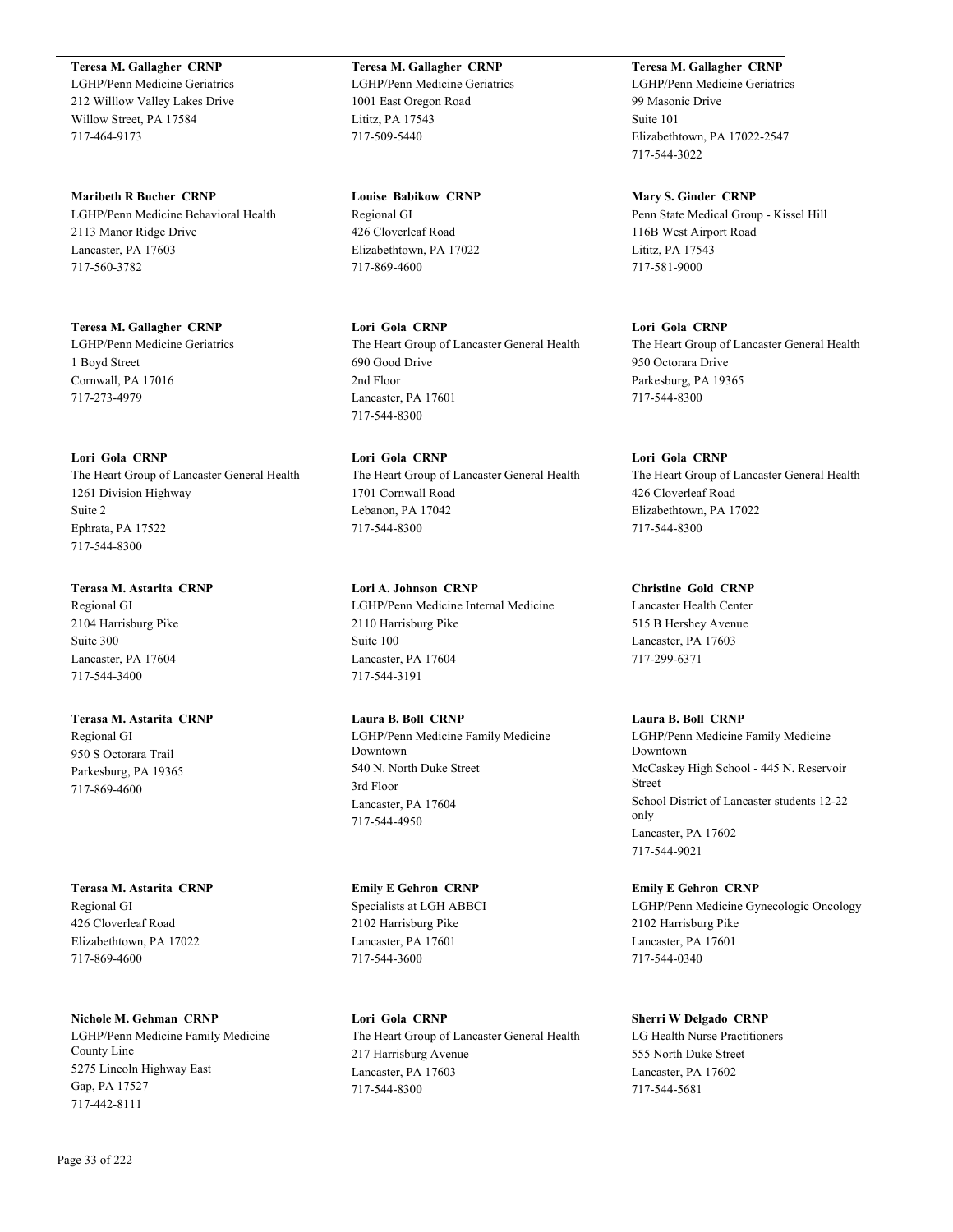**Mary E. Depoe CRNP**

Lancaster Pediatric Associates Ltd. 2106 Harrisburg Pike Suite 1 Lancaster, PA 17604 717-291-5931

**Sherri S. Delgado CRNP** The Heart Group of Lancaster General Health 217 Harrisburg Avenue Lancaster, PA 17603 717-544-8300

**Kevin P Kalnoski CRNP** LGHP/Penn Medicine Behavioral Health 101 Abbeyville Road Lancaster, PA 17603 717-560-3782

**Valarie A. Cravens CRNP** The Women's Healthcare Group 1693 South Queen Street York, PA 17403 717-845-1621

**Rebecca Crabtree CRNP** Penn State Medical Group - General Internal Medicine 600 Willow Valley Square Lancaster, PA 17602 717-464-1970

**Sherri S. Delgado CRNP** The Heart Group of Lancaster General Health 426 Cloverleaf Road Elizabethtown, PA 17022 717-544-8300

**Jodi L Dobslaw CRNP** LGHP/Penn Medicine Geriatrics 2112 Harrisburg Pike Suite 312 Lancaster, PA 17604 717-544-3022

**Jodi L Dobslaw CRNP** LGHP/Penn Medicine Geriatrics 99 Masonic Drive Suite 101 Elizabethtown, PA 17022-2547 717-544-3022

**Mary E. Depoe CRNP**

Lancaster Pediatric Associates Ltd. 222 Willow Valley Lakes Drive Suite 1200 Willow Street, PA 17584 717-464-9555

**Sherri S. Delgado CRNP** The Heart Group of Lancaster General Health 690 Good Drive 2nd Floor Lancaster, PA 17601 717-544-8300

**Sherri S. Delgado CRNP** The Heart Group of Lancaster General Health 950 Octorara Drive Parkesburg, PA 19365 717-544-8300

**Rebecca Crabtree CRNP** Penn State Medical Group - General Internal Medicine 325 Carol Lynn Drive Willow Street, PA 17584 717-464-2730

**Kathryn Couch CRNP** Hypertension & Kidney Specialists 73 West Church Street Stevens, PA 17578 717-335-0327

**Heather Diffendall CRNP** The Heart Group of Lancaster General Health 1261 Division Highway Suite 2 Ephrata, PA 17522 717-544-8300

**Jodi L Dobslaw CRNP** LGHP/Penn Medicine Geriatrics 1 Boyd Street Cornwall, PA 17016 717-273-4979

**Jodi L Dobslaw CRNP** LGHP/Penn Medicine Geriatrics 1001 East Oregon Road Lititz, PA 17543 717-509-5440

**Sherri S. Delgado CRNP**

The Heart Group of Lancaster General Health 1261 Division Highway Suite 2 Ephrata, PA 17522 717-544-8300

**Sherri S. Delgado CRNP** The Heart Group of Lancaster General Health 1701 Cornwall Road Lebanon, PA 17042 717-544-8300

**JoAnn Detweiler CRNP** LGHP/Penn Medicine Diabetes & Endocrinology 426 Cloverleaf Road Elizabethtown, PA 17022-9320 717-544-3059

**Rebecca Crabtree CRNP** Penn State Medical Group - General Internal Medicine 2301 Columbia Avenue Lancaster, PA 17603 717-397-2738

**Kathryn Couch CRNP** Hypertension & Kidney Specialists 2110 Harrisburg Pike Suite 310 Lancaster, PA 17604 717-544-3232

**Jodi L Dobslaw CRNP** LGHP/Penn Medicine Geriatrics 212 Willlow Valley Lakes Drive Willow Street, PA 17584 717-464-9173

**Jodi L Dobslaw CRNP** LGHP/Penn Medicine Geriatrics 51 Peters Road Suite 201 Lititz, PA 17513 717-544-3022

**JoAnn Detweiler CRNP** LGHP/Penn Medicine Diabetes & Endocrinology 1261 Division Highway Suite 2 Ephrata, PA 17522 717-544-3059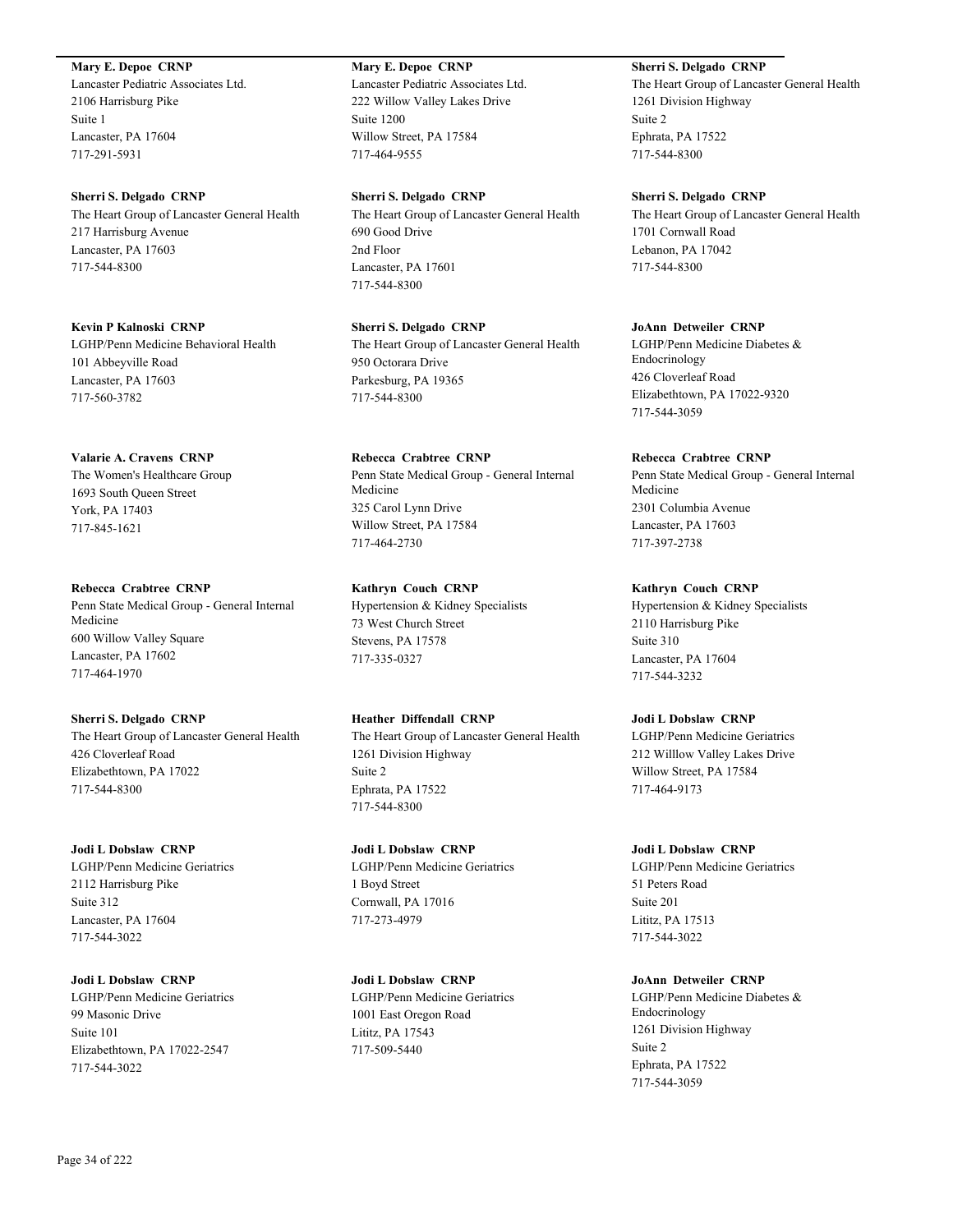# **Heather Diffendall CRNP**

The Heart Group of Lancaster General Health 217 Harrisburg Avenue Lancaster, PA 17603 717-544-8300

# **Heather Diffendall CRNP**

The Heart Group of Lancaster General Health 426 Cloverleaf Road Elizabethtown, PA 17022 717-544-8300

### **JoAnn Detweiler CRNP**

LGHP/Penn Medicine Diabetes & Endocrinology 1701 Cornwall Road Suite 101 Lebanon, PA 17042 717-544-3059

### **Heather Diffendall CRNP**

The Heart Group of Lancaster General Health 690 Good Drive 2nd Floor Lancaster, PA 17601 717-544-8300

# **Marie J Carnes CRNP**

Lancaster Health Center 812 North Prince Street Lancaster, PA 17603 717-299-6371

# **Marie J Carnes CRNP**

Lancaster Health Center 802 New Holland Avenue Suite 200 Lancaster, PA 17602 717-299-6371

# **Gloria J. Cissne CRNP**

Lancaster Pediatric Associates Ltd. 2106 Harrisburg Pike Suite 1 Lancaster, PA 17604 717-291-5931

**Anita D Charles CRNP** Eden Park Pediatric Associates 779 Main Street Mount Joy, PA 17552 717-569-8518

### **JoAnn Detweiler CRNP**

LGHP/Penn Medicine Diabetes & Endocrinology 2112 Harrisburg Pike Suite 200 Lancaster, PA 17601 717-544-3059

# **Heather Diffendall CRNP**

The Heart Group of Lancaster General Health 1701 Cornwall Road Lebanon, PA 17042 717-544-8300

### **JoAnn Detweiler CRNP**

LGHP/Penn Medicine Diabetes & Endocrinology 950 S. Octorara Trail Parkesburg, PA 19365 717-544-3059

### **Gloria J. Cissne CRNP**

Lancaster Pediatric Associates Ltd. 222 Willow Valley Lakes Drive Suite 1200 Willow Street, PA 17584 717-464-9555

# **Marie J Carnes CRNP**

Lancaster Health Center 515 B Hershey Avenue Lancaster, PA 17603 717-299-6371

## **Lisa L Kelly CRNP** LGHP/Penn Medicine Family Medicine Family & Maternity 694 Good Drive Suite 11 Lancaster, PA 17604 717-544-3737

# **Andrea D Arms CRNP** LGHP/Penn Medicine Healthy Weight Management & Bariatric Surgery 2150 Harrisburg Pike Suite 300 Lancaster, PA 17601 717-544-2935

**Anita D Charles CRNP** Eden Park Pediatric Associates 1725 Oregon Pike Lancaster, PA 17601 717-569-8518

# **Heather Diffendall CRNP**

The Heart Group of Lancaster General Health 950 Octorara Drive Parkesburg, PA 19365 717-544-8300

### **JoAnn Detweiler CRNP**

LGHP/Penn Medicine Diabetes & Endocrinology 694 Good Drive Suite 200 Lancaster, PA 17601 717-544-3059

### **Jennifer Cortez CRNP**

WellSpan Cardiology 435 South Kinzer Avenue Suite 7 Lancaster, PA 17557 717-354-6676

### **Jennifer Cortez CRNP**

WellSpan Cardiology 446 North Reading Road Suite 302 Ephrata, PA 17522 717-738-0167

### **Marie J Carnes CRNP**

Lancaster Health Center 625 South Duke Street Lancaster, PA 17602 717-299-6371

### **Marie J Carnes CRNP**

Lancaster Health Center 304 North Water Street Lancaster, PA 17603 717-299-6371

### **Rachel L Charles CRNP**

LG Health Nurse Practitioners 555 North Duke Street Lancaster, PA 17602 717-544-5681

### **Anita D Charles CRNP**

Eden Park Pediatric Associates 4221 Oregon Pike Ephrata, PA 17522 717-569-8518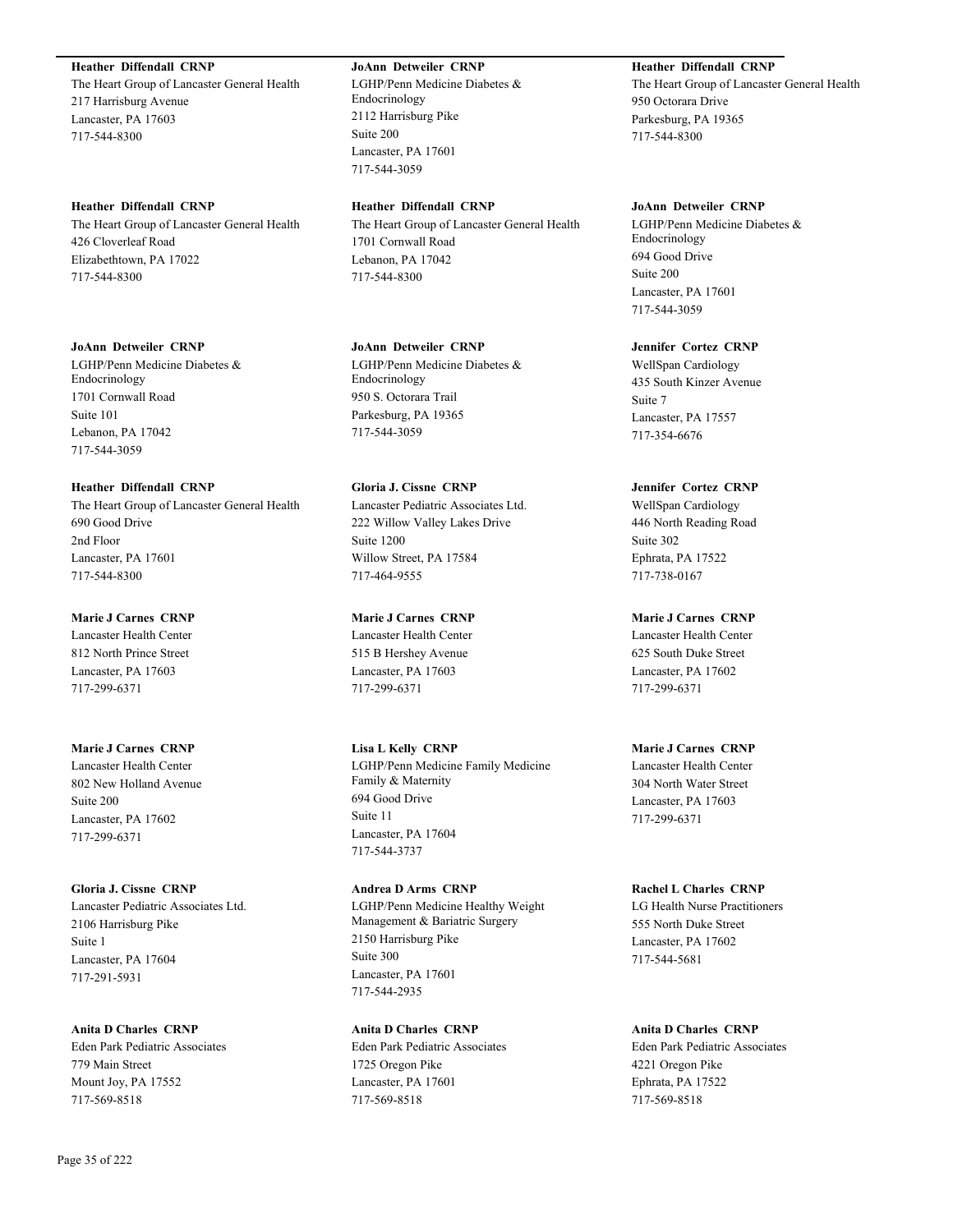# **Richard T Cetkowski, Jr. Jr. CRNP**

WellSpan Internal Medicine - Ephrata 435 S. Kinzer Avenue Suite 10 New Holland, PA 17557 717-354-6000

**Lisa L Kelly CRNP** LGHP/Penn Medicine Family Medicine Family & Maternity 950 South Octorara Trail Parkesburg, PA 19365 717-544-3737

**Jennifer Cortez CRNP** WellSpan Cardiology 140 North Pointe Blvd Lancaster, PA 17601 717-291-0700

**Julie A. Callender CRNP** Regional GI 4140 Oregon Pike Ephrata, PA 17522 717-869-4600

**Julie A. Callender CRNP** Regional GI 426 Cloverleaf Road Elizabethtown, PA 17022 717-869-4600

**Julie A. Callender CRNP** Regional GI 950 S Octorara Trail Parkesburg, PA 19365 717-869-4600

**Sarah Keiser CRNP** LGHP/Penn Medicine Family Medicine Red Rose 995 East King Street Lancaster, PA 17602 717-394-8908

**Julie A. Callender CRNP** Regional GI 2104 Harrisburg Pike Suite 300 Lancaster, PA 17604 717-544-3400

**Richard T Cetkowski, Jr. Jr. CRNP** WellSpan Internal Medicine - Ephrata 446 North Reading Road Suite 301 Ephrata, PA 17522 717-733-6546

**Amanda Conroy CRNP** Dermatology Associates of Lancaster 222 Willow Valley Lakes Drive Suite 1600 Willow Street, PA 17584 717-464-9477

**Shirley Bushong CRNP** LGHP/Penn Medicine Family Medicine Crooked Oak 1655 Crooked Oak Drive Lancaster, PA 17601 717-569-2678

**Julie A. Callender CRNP** Regional GI 2112 Harrisburg Pike Suite 202 Lancaster, PA 17601 717-869-4600

**Jennifer Cortez CRNP** WellSpan Cardiology 802 New Holland Avenue Suite 200 Lancaster, PA 17602 717-291-0700

**Julie A. Callender CRNP** Regional GI 690 Good Drive 2nd Floor Lancaster, PA 17601 717-869-4600

**Josephine M Cole CRNP** LGHP/Penn Medicine Roseville Pediatrics 51 Peters Road Lititz, PA 17543 717-569-6481

**Kevin P Kalnoski CRNP** LGHP/Penn Medicine Behavioral Health 418 Cloverleaf Road Elizabethtown, PA 17022 717-560-3782

**Molly Casey CRNP**

Lancaster Skin Center PC 190 North Pointe Blvd Suite A Lancaster, PA 17601 717-560-6444

**Emily F Burkholder CRNP** Drs. May-Grant Associates

222 Willow Valley Lakes Drive Suite 1700 Willow Street, PA 17584 717-397-8177

**Shirley Bushong CRNP** LGHP/Penn Medicine Family Medicine Crooked Oak 1605 Lititz Pike Lancaster, PA 17601 717-735-3995

**Marie J Carnes CRNP** Lancaster Health Center 333 N Arch St Lancaster, PA 17603 717-299-6371

**Amanda Conroy CRNP** Dermatology Associates of Lancaster 1650 Crooked Oak Drive Suite 200 Lancaster, PA 17601 717-569-3279

**Sarah Keiser CRNP** LGHP/Penn Medicine Family Medicine Oxford 620 Spear Street Oxford, PA 19363 610-932-9300

**Josephine M Cole CRNP** LGHP/Penn Medicine Roseville Pediatrics 160 North Pointe Blvd. Suite 110 Lancaster, PA 17601 717-569-6481

**Maribeth R Bucher CRNP** LGHP/Penn Medicine Behavioral Health 6415 Lincoln Highway Wrightsville, PA 17368 717-560-3782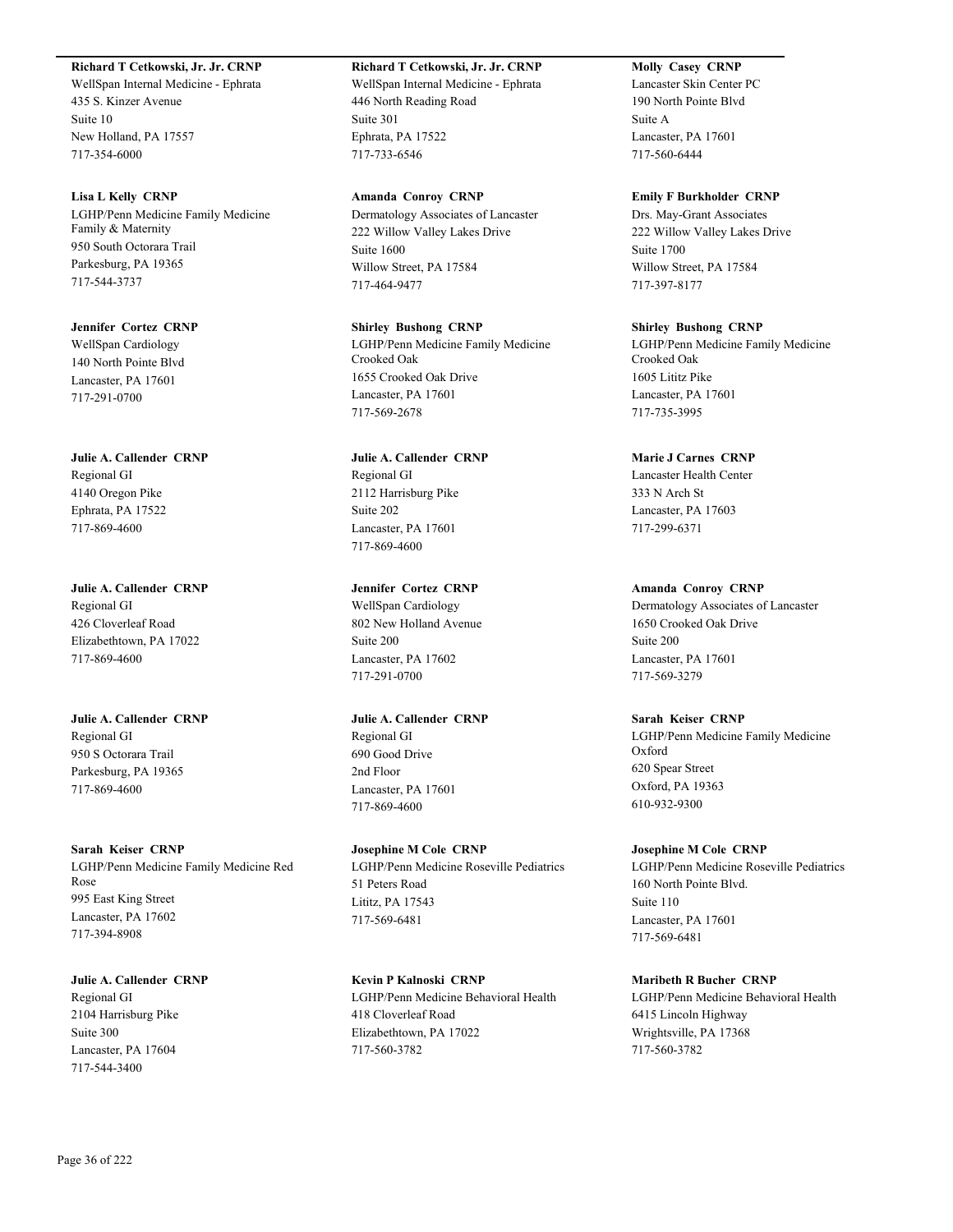# **Kevin P Kalnoski CRNP**

LGHP/Penn Medicine Behavioral Health 2102 Harrisburg Pike Lancaster, PA 17601 717-560-3782

## **Maribeth R Bucher CRNP**

LGHP/Penn Medicine Behavioral Health 1001 Cornerstone Drive Suite B Mount Joy, PA 17552 717-560-3782

# **Kevin P Kalnoski CRNP**

LGHP/Penn Medicine Behavioral Health 160 North Pointe Blvd Suite 110 Lancaster, PA 17601 717-560-3782

# **Kevin P Kalnoski CRNP**

LGHP/Penn Medicine Behavioral Health 1001 Cornerstone Drive Suite B Mount Joy, PA 17552 717-560-3782

# **Maribeth R Bucher CRNP**

LGHP/Penn Medicine Behavioral Health 1159 River Road Marietta, PA 17547 717-560-3782

# **Maribeth R Bucher CRNP** LGHP/Penn Medicine Behavioral Health 317 West Chestnut Street Quarryville, PA 17566 717-560-3782

# **Donna M. Fiorini CRNP** The Heart Group of Lancaster General Health 217 Harrisburg Avenue Lancaster, PA 17603 717-544-8300

# **Maribeth R Bucher CRNP**

LGHP/Penn Medicine Behavioral Health 101 Abbeyville Road Lancaster, PA 17603 717-560-3782

# **Kevin P Kalnoski CRNP**

LGHP/Penn Medicine Behavioral Health 1635 W. Main Street Suite 700 Ephrata, PA 17522 717-735-7454

# **Maribeth R Bucher CRNP**

LGHP/Penn Medicine Behavioral Health 51 Peters Road Suite 200 Lititz, PA 17543 717-560-3782

# **Jill V Earl CRNP**

WellSpan Family Health - Georgetown 1135 Georgetown Road Christiana, PA 17509 717-806-3800

# **Kevin P Kalnoski CRNP**

LGHP/Penn Medicine Behavioral Health 802 New Holland Avenue Lancaster, PA 17602 717-560-3782

# **Dillon Duke CRNP**

LGHP/Penn Medicine Hospitalists 690 Good Drive Lancaster, PA 17601 717-544-8144

# **Maribeth R Bucher CRNP**

LGHP/Penn Medicine Behavioral Health 694 Good Drive Suite 23 Lancaster, PA 17601 717-560-3782

# **Kevin P Kalnoski CRNP** LGHP/Penn Medicine Behavioral Health 2113 Manor Ridge Drive Lancaster, PA 17603 717-560-3782

**Maribeth R Bucher CRNP** LGHP/Penn Medicine Behavioral Health 160 North Pointe Blvd Suite 110 Lancaster, PA 17601 717-560-3782

# **Maribeth R Bucher CRNP**

LGHP/Penn Medicine Behavioral Health 931 Harrisburg Avenue F&M College \*restricted to F&M students only Lancaster, PA 17603 717-560-3782

# **Maribeth R Bucher CRNP**

LGHP/Penn Medicine Behavioral Health 540 North Duke Street 3rd Floor Lancaster, PA 17602 717-560-3782

# **Kevin P Kalnoski CRNP**

LGHP/Penn Medicine Behavioral Health 701 North Duke Street Lancaster, PA 17602 717-560-3782

# **Kevin P Kalnoski CRNP**

LGHP/Penn Medicine Behavioral Health 931 Harrisburg Avenue F&M College \*restricted to F&M students only Lancaster, PA 17603 717-560-3782

# **Emily F Burkholder CRNP**

Drs. May-Grant Associates \*Healthy Beginnings Plus Patients Only\* 531 N. Lime Street Lancaster, PA 17604-3555 717-544-4305

# **Maribeth R Bucher CRNP**

LGHP/Penn Medicine Behavioral Health 2102 Harrisburg Pike Lancaster, PA 17601 717-560-3782

# **Maribeth R Bucher CRNP**

LGHP/Penn Medicine Behavioral Health 701 North Duke Street Lancaster, PA 17602 717-560-3782

# **Maribeth R Bucher CRNP**

LGHP/Penn Medicine Behavioral Health 306 North 7th Street Columbia, PA 17512 717-560-3782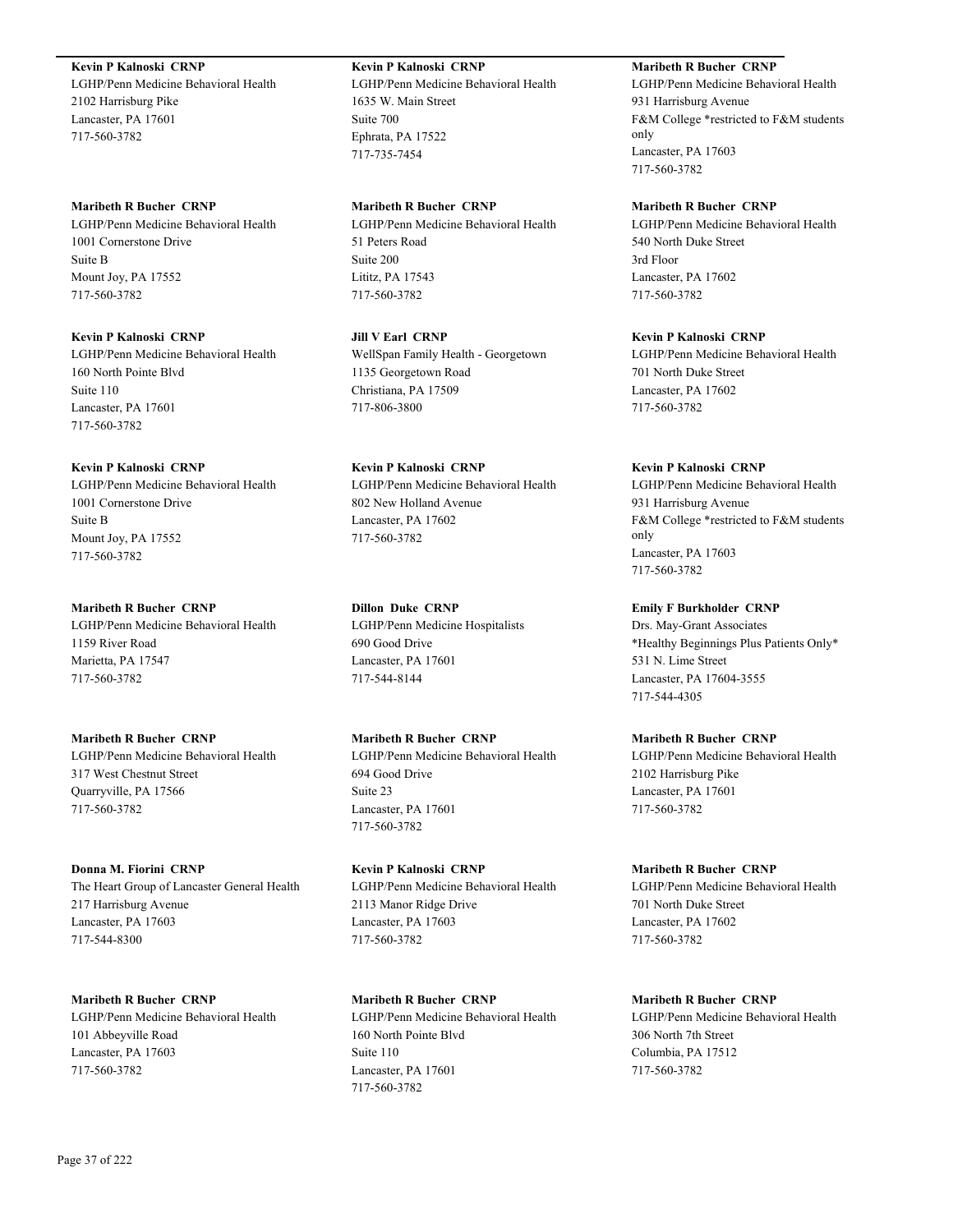**Maribeth R Bucher CRNP**

LGHP/Penn Medicine Behavioral Health 802 New Holland Avenue Lancaster, PA 17602 717-560-3782

**Jon G. Echterling CRNP** The Heart Group of Lancaster General Health 1261 Division Highway Suite 2 Ephrata, PA 17522 717-544-8300

**Jon G. Echterling CRNP** The Heart Group of Lancaster General Health 217 Harrisburg Avenue Lancaster, PA 17603 717-544-8300

**Maribeth R Bucher CRNP** LGHP/Penn Medicine Behavioral Health 555 North Duke Street Lancaster, PA 17602 717-560-3782

**Kevin P Kalnoski CRNP** LGHP/Penn Medicine Behavioral Health 694 Good Drive Suite 11 Lancaster, PA 17601 717-560-3782

**Brian L Kanaskie CRNP** LGHP/Penn Medicine Hospitalists 555 N Duke Street Lancaster, PA 17602-2250 (717)544-8144

**Melvin J. Buck CRNP** The Heart Group of Lancaster General Health 1701 Cornwall Road Lebanon, PA 17042 717-544-8300

**Brian L Kanaskie CRNP** LGHP/Penn Medicine Hospitalists 690 Good Drive Lancaster, PA 17601 717-544-8144

**Maribeth R Bucher CRNP** LGHP/Penn Medicine Behavioral Health 690 Good Drive Women's Outpatient Center - 2nd Floor Lancaster, PA 17601 717-560-3782

**Jon G. Echterling CRNP** The Heart Group of Lancaster General Health 1701 Cornwall Road Lebanon, PA 17042 717-544-8300

**Jon G. Echterling CRNP** The Heart Group of Lancaster General Health 426 Cloverleaf Road Elizabethtown, PA 17022 717-544-8300

**Melvin J. Buck CRNP** The Heart Group of Lancaster General Health 426 Cloverleaf Road Elizabethtown, PA 17022 717-544-8300

**Kevin P Kalnoski CRNP** LGHP/Penn Medicine Behavioral Health 306 North 7th Street Columbia, PA 17512 717-560-3782

**Melvin J. Buck CRNP** The Heart Group of Lancaster General Health 217 Harrisburg Avenue Lancaster, PA 17603 717-544-8300

**Melvin J. Buck CRNP** The Heart Group of Lancaster General Health 1261 Division Highway Suite 2 Ephrata, PA 17522 717-544-8300

**Emily F Burkholder CRNP** Drs. May-Grant Associates 420 Cloverleaf Road Elizabethtown, PA 17022 717-397-8177

**Jon G. Echterling CRNP** The Heart Group of Lancaster General Health 950 Octorara Drive Parkesburg, PA 19365 717-544-8300

**Jon G. Echterling CRNP** The Heart Group of Lancaster General Health 690 Good Drive 2nd Floor Lancaster, PA 17601 717-544-8300

**Kevin P Kalnoski CRNP** LGHP/Penn Medicine Behavioral Health 2108 Harrisburg Pike Suite 310 Lancaster, PA 17601 717-560-3782

**Dillon Duke CRNP** LGHP/Penn Medicine Hospitalists 555 N Duke Street Lancaster, PA 17602-2250 (717)544-8144

**Kevin P Kalnoski CRNP** LGHP/Penn Medicine Behavioral Health 694 Good Drive Suite 23 Lancaster, PA 17601 717-560-3782

**Kevin P Kalnoski CRNP** LGHP/Penn Medicine Behavioral Health 99 Masonic Drive Suite 101 Elizabethtown, PA 17022 717-560-3782

**Melvin J. Buck CRNP** The Heart Group of Lancaster General Health 690 Good Drive 2nd Floor Lancaster, PA 17601 717-544-8300

**Emily F Burkholder CRNP** Drs. May-Grant Associates 694 Good Drive Suite 112 Lancaster, PA 17601 717-397-8177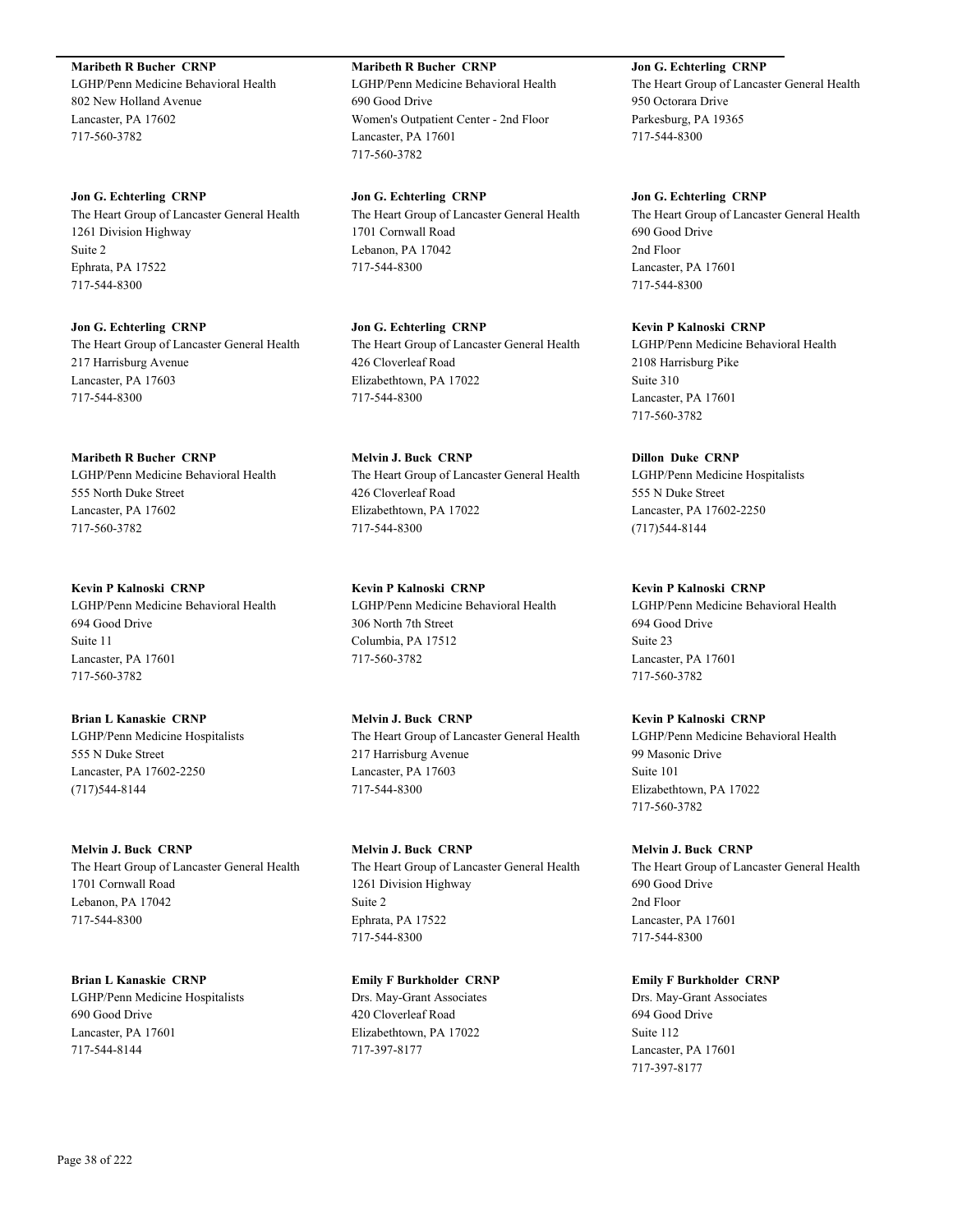**Emily F Burkholder CRNP**

Drs. May-Grant Associates 631 Poplar Street Columbia, PA 17512 717-397-8177

**Melvin J. Buck CRNP** The Heart Group of Lancaster General Health 950 Octorara Drive Parkesburg, PA 19365 717-544-8300

**Maribeth R Bucher CRNP** LGHP/Penn Medicine Behavioral Health 554 North Duke Street 3rd Floor Lancaster, PA 17602 717-560-3782

**Kristen Altdoerffer CRNP** Eden Park Pediatric Associates 1725 Oregon Pike Lancaster, PA 17601 717-569-8518

**Kevin P Kalnoski CRNP** LGHP/Penn Medicine Behavioral Health 51 Peters Road Suite 200 Lititz, PA 17543 717-560-3782

**Kevin P Kalnoski CRNP** LGHP/Penn Medicine Behavioral Health 690 Good Drive Women's Outpatient Center - 2nd Floor Lancaster, PA 17601 717-560-3782

**Rachel H Doty CRNP** LGHP/Penn Medicine Family Medicine Abbeyville 2108 Harrisburg Pike Suite 310 Lancaster, PA 17601 717-291-5991

**Kristen Altdoerffer CRNP** Eden Park Pediatric Associates 779 Main Street Mount Joy, PA 17552 717-569-8518

**Emily F Burkholder CRNP** Drs. May-Grant Associates 4239 Oregon Pike Ephrata, PA 17522 717-397-8177

**Kevin P Kalnoski CRNP** LGHP/Penn Medicine Behavioral Health 1159 River Road Marietta, PA 17547 717-560-3782

**Kevin P Kalnoski CRNP** LGHP/Penn Medicine Behavioral Health 540 North Duke Street 3rd Floor Lancaster, PA 17602 717-560-3782

**Kristen Altdoerffer CRNP** Eden Park Pediatric Associates 4221 Oregon Pike Ephrata, PA 17522 717-569-8518

**M. Patricia Dorenkamp-Reese CRNP** EMG Group, Ltd. 2110 Harrisburg Pike Suite 302 Lancaster, PA 17604 717-399-4364

**Maribeth R Bucher CRNP** LGHP/Penn Medicine Behavioral Health 418 Cloverleaf Road Elizabethtown, PA 17022 717-560-3782

**Rachel H Doty CRNP** LGHP/Penn Medicine Family Medicine Abbeyville 101 Abbeyville Road Lancaster, PA 17603 717-291-5991

**Jacqueline M Hostetter CRNP** LGHP/Penn Medicine Behavioral Health 222 Willow Valley Lakes Drive Suite 1900 Willow Street, PA 17584 717-735-7454

**Kathy A. Hagelgans CRNP** Lancaster Health Center 304 North Water Street Lancaster, PA 17603 717-299-6371

**Maribeth R Bucher CRNP**

LGHP/Penn Medicine Behavioral Health 99 Masonic Drive Suite 101 Elizabethtown, PA 17022 717-560-3782

**Maribeth R Bucher CRNP** LGHP/Penn Medicine Behavioral Health 694 Good Drive Suite 11 Lancaster, PA 17601 717-560-3782

**Kevin P Kalnoski CRNP** LGHP/Penn Medicine Behavioral Health 554 North Duke Street 3rd Floor Lancaster, PA 17602 717-560-3782

**Kevin P Kalnoski CRNP** LGHP/Penn Medicine Behavioral Health 6415 Lincoln Highway Wrightsville, PA 17368 717-560-3782

**Maribeth R Bucher CRNP** LGHP/Penn Medicine Behavioral Health 1635 W. Main Street Suite 700 Ephrata, PA 17522 717-735-7454

**Rachel H Doty CRNP** LGHP/Penn Medicine Family Medicine Abbeyville 2108 Harrisburg Pike Suite 329 Lancaster, PA 17601 717-291-5991

**Kenetta E. Hockenbrocht CRNP** WellSpan Family Medicine - Meadowbrook 337 West Main Street Suite 100 Leola, PA 17540 717-656- 6122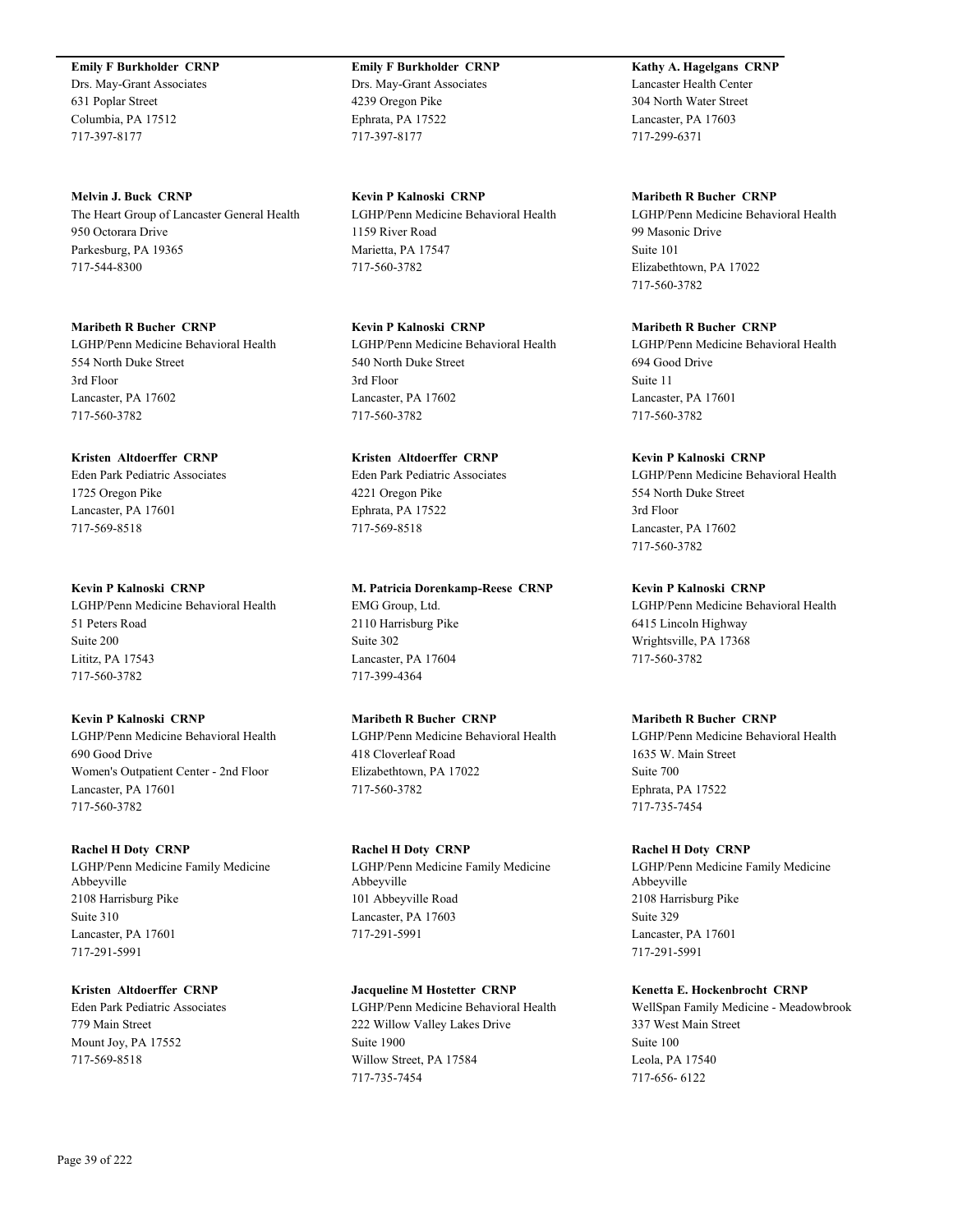## **Emily R Aukett CRNP**

Lancaster General Health Care Connections 555 North Duke Street Floor 1 Lancaster, PA 17602 717-544-2273

### **Emily R Aukett CRNP**

LGHP/Penn Medicine Family Medicine Family & Maternity 694 Good Drive Suite 11 Lancaster, PA 17604 717-544-3737

#### **Jacqueline M Hostetter CRNP**

LGHP/Penn Medicine Behavioral Health 418 Cloverleaf Road Elizabethtown, PA 17022 717-560-3782

### **Jacqueline M Hostetter CRNP**

LGHP/Penn Medicine Behavioral Health 306 North 7th Street Columbia, PA 17512 717-560-3782

### **Jacqueline M Hostetter CRNP**

LGHP/Penn Medicine Behavioral Health 694 Good Drive Suite 11 Lancaster, PA 17601 717-560-3782

### **Jacqueline M Hostetter CRNP**

LGHP/Penn Medicine Behavioral Health 931 Harrisburg Avenue F&M College \*restricted to F&M students only Lancaster, PA 17603 717-560-3782

### **Elise Hartranft CRNP**

The Heart Group of Lancaster General Health 217 Harrisburg Avenue Lancaster, PA 17603 717-544-8300

### **Elise Hartranft CRNP**

The Heart Group of Lancaster General Health 1701 Cornwall Road Lebanon, PA 17042 717-544-8300

# **Emily R Aukett CRNP** LGHP/Penn Medicine Family Medicine Family & Maternity 950 South Octorara Trail Parkesburg, PA 19365 717-544-3737

**Jacqueline M Hostetter CRNP** LGHP/Penn Medicine Behavioral Health 2102 Harrisburg Pike Lancaster, PA 17601 717-560-3782

### **Julie L. Hinton CRNP**

Regional GI 2112 Harrisburg Pike Suite 202 Lancaster, PA 17601 717-869-4600

### **Jacqueline M Hostetter CRNP**

LGHP/Penn Medicine Behavioral Health 34 Fawn Drive Quarryville, PA 17566 717-560-3782

### **Jacqueline M Hostetter CRNP**

LGHP/Penn Medicine Behavioral Health 554 North Duke Street 3rd Floor Lancaster, PA 17602 717-560-3782

# **Stephen Heffner CRNP**

MAPS Behavioral Health Services 790 New Holland Avenue Lancaster, PA 17602 717-390-0353

### **Elise Hartranft CRNP**

The Heart Group of Lancaster General Health 690 Good Drive 2nd Floor Lancaster, PA 17601 717-544-8300

# **Elise Hartranft CRNP**

The Heart Group of Lancaster General Health 1261 Division Highway Suite 2 Ephrata, PA 17522 717-544-8300

**Steven W. Hart CRNP** LGHP/Penn Medicine Neonatology 690 Good Drive Lancaster, PA 17604 717-544-3343

### **Jacqueline M Hostetter CRNP**

LGHP/Penn Medicine Behavioral Health 540 North Duke Street 3rd Floor Lancaster, PA 17602 717-560-3782

### **Jacqueline M Hostetter CRNP**

LGHP/Penn Medicine Behavioral Health 1135 Hampden Drive Strasburg, PA 17579 717-735-7454

### **Jacqueline M Hostetter CRNP**

LGHP/Penn Medicine Behavioral Health 317 West Chestnut Street Quarryville, PA 17566 717-560-3782

### **Jacqueline M Hostetter CRNP**

LGHP/Penn Medicine Behavioral Health 562 W. 2nd Avenue Lititz, PA 17543 717-735-7454

### **Jennifer L. Irons CRNP**

LGHP/Penn Medicine Family Medicine Willow Street 222 Willow Valley Lakes Drive Suite 1900 Willow Street, PA 17584 717-517-5350

### **Elise Hartranft CRNP**

The Heart Group of Lancaster General Health 426 Cloverleaf Road Elizabethtown, PA 17022 717-544-8300

# **Elise Hartranft CRNP**

The Heart Group of Lancaster General Health 950 Octorara Drive Parkesburg, PA 19365 717-544-8300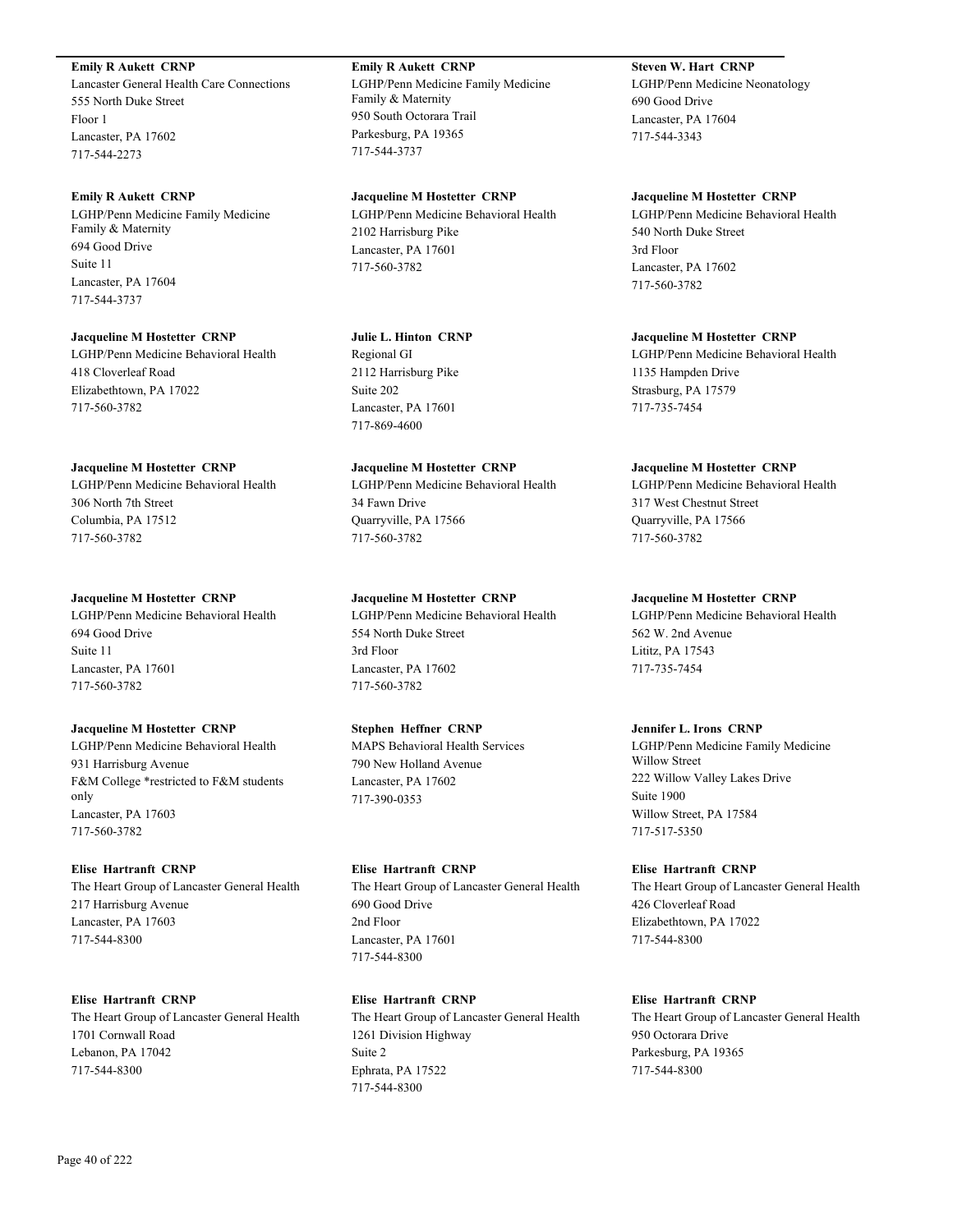# **Rachel M. Ho CRNP**

LGHP/Penn Medicine Internal Medicine 2110 Harrisburg Pike Suite 100 Lancaster, PA 17604 717-544-3191

### **Alison A Hennesy CRNP**

LG Health Nurse Practitioners 555 North Duke Street Lancaster, PA 17602 717-544-5681

**Julie L. Hinton CRNP** Regional GI 4140 Oregon Pike Ephrata, PA 17522 717-869-4600

# **Jacqueline M Hostetter CRNP**

LGH Psychiatry 555 North Duke Street Lancaster, PA 17601 717-544-5511

# **Joette C. Hughes CRNP**

The Heart Group of Lancaster General Health 217 Harrisburg Avenue Lancaster, PA 17603 717-544-8300

# **Joette C. Hughes CRNP**

The Heart Group of Lancaster General Health 950 Octorara Drive Parkesburg, PA 19365 717-544-8300

### **Sachiko Houck CRNP**

LGHP/Penn Medicine Hospitalists 555 N Duke Street Lancaster, PA 17602-2250 (717)544-8144

# **Jacqueline M Hostetter CRNP**

LGHP/Penn Medicine Behavioral Health 160 North Pointe Blvd Suite 110 Lancaster, PA 17601 717-560-3782

# **Jennifer L. Irons CRNP**

LGHP/Penn Medicine Family Medicine Crooked Oak 1655 Crooked Oak Drive Lancaster, PA 17601 717-569-2678

### **Kathy A. Hagelgans CRNP**

Lancaster Health Center 802 New Holland Avenue Suite 200 Lancaster, PA 17602 717-299-6371

# **Julie L. Hinton CRNP** Regional GI 950 S Octorara Trail Parkesburg, PA 19365 717-869-4600

**Jennifer L. Irons CRNP** LGHP/Penn Medicine Family Medicine Crooked Oak 1605 Lititz Pike Lancaster, PA 17601 717-735-3995

# **Joette C. Hughes CRNP** The Heart Group of Lancaster General Health 690 Good Drive 2nd Floor Lancaster, PA 17601 717-544-8300

# **Jacqueline M Hostetter CRNP**

LGHP/Penn Medicine Behavioral Health 1701 Cornwall Road Suite 201 Lebanon, PA 17042 717-735-7454

# **Jonathan D. Hostetter CRNP**

Penn State Medical Group - Cornerstone 6 West Newport Road Lititz, PA 17543 717-627-2108

# **Jacqueline M Hostetter CRNP**

LGHP/Penn Medicine Behavioral Health 6415 Lincoln Highway Wrightsville, PA 17368 717-560-3782

# **Julie L. Hinton CRNP** Regional GI 2104 Harrisburg Pike Suite 300 Lancaster, PA 17604 717-544-3400

**Julie L. Hinton CRNP** Regional GI 690 Good Drive 2nd Floor Lancaster, PA 17601 717-869-4600

**Julie L. Hinton CRNP** Regional GI 426 Cloverleaf Road Elizabethtown, PA 17022 717-869-4600

# **Jacqueline M Hostetter CRNP**

LGHP/Penn Medicine Behavioral Health 1159 River Road Marietta, PA 17547 717-560-3782

# **Joette C. Hughes CRNP**

The Heart Group of Lancaster General Health 426 Cloverleaf Road Elizabethtown, PA 17022 717-544-8300

# **Sachiko Houck CRNP**

LGHP/Penn Medicine Hospitalists 690 Good Drive Lancaster, PA 17601 717-544-8144

### **Jacqueline M Hostetter CRNP**

LGHP/Penn Medicine Behavioral Health 51 Peters Road Suite 200 Lititz, PA 17543 717-560-3782

# **Jacqueline M Hostetter CRNP**

LGHP/Penn Medicine Behavioral Health 690 Good Drive Women's Outpatient Center - 2nd Floor Lancaster, PA 17601 717-560-3782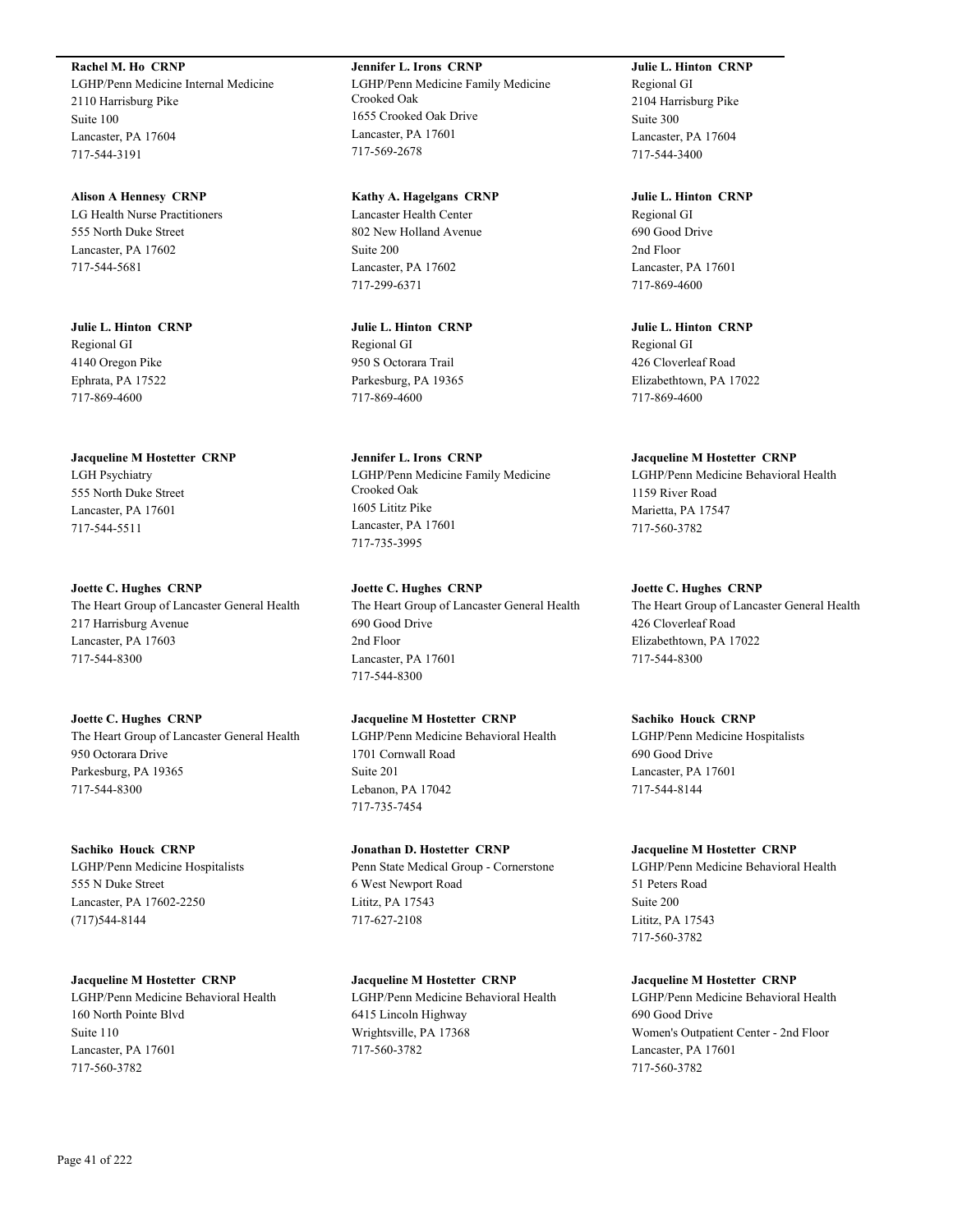# **Jacqueline M Hostetter CRNP**

LGHP/Penn Medicine Behavioral Health 1635 W. Main Street Suite 700 Ephrata, PA 17522 717-735-7454

### **Jacqueline M Hostetter CRNP**

LGHP/Penn Medicine Behavioral Health 555 North Duke Street Lancaster, PA 17602 717-560-3782

### **Jacqueline M Hostetter CRNP**

LGHP/Penn Medicine Behavioral Health 701 North Duke Street Lancaster, PA 17602 717-560-3782

### **Jacqueline M Hostetter CRNP**

LGHP/Penn Medicine Behavioral Health 1001 Cornerstone Drive Suite B Mount Joy, PA 17552 717-560-3782

### **Jaclyn M Barber CRNP**

Penn Medicine LGHP NeuroScience & Spine Associates 1510 Cornwall Road Lebanon, PA 17042 717-454-0061

# **Jacqueline M Hostetter CRNP**

LGHP/Penn Medicine Behavioral Health 802 New Holland Avenue Lancaster, PA 17602 717-560-3782

### **Kristen N Reeser CRNP**

LGHP/Penn Medicine Family Medicine Lincoln 1635 West Main Street Ephrata, PA 17522 717-738-0660

### **Kimberly Landis CRNP**

The Heart Group of Lancaster General Health 1701 Cornwall Road Lebanon, PA 17042 717-544-8300

# **Joette C. Hughes CRNP**

The Heart Group of Lancaster General Health 1261 Division Highway Suite 2 Ephrata, PA 17522 717-544-8300

### **Jacqueline M Hostetter CRNP** LGHP/Penn Medicine Behavioral Health

700 Lancaster Road Manheim, PA 17545 717-735-7454

### **Jacqueline M Hostetter CRNP**

LGHP/Penn Medicine Behavioral Health 101 Abbeyville Road Lancaster, PA 17603 717-560-3782

# **Jacqueline M Hostetter CRNP**

LGHP/Penn Medicine Behavioral Health 694 Good Drive Suite 23 Lancaster, PA 17601 717-560-3782

# **Jaclyn M Barber CRNP**

Penn Medicine LGHP NeuroScience & Spine Associates 175 Martin Avenue Suite 340A Ephrata, PA 17522 717-733-3474

# **Jacqueline M Hostetter CRNP**

LGHP/Penn Medicine Behavioral Health 2113 Manor Ridge Drive Lancaster, PA 17603 717-560-3782

### **Kristen N Reeser CRNP**

LGHP/Penn Medicine Family Medicine Lincoln 895 East Main Street Ephrata, PA 17522 717-738-0660

# **Kimberly Landis CRNP** The Heart Group of Lancaster General Health 1261 Division Highway Suite 2 Ephrata, PA 17522 717-544-8300

**Kathy A. Hagelgans CRNP** Lancaster Health Center 333 N Arch St Lancaster, PA 17603 717-299-6371

### **Jacqueline M Hostetter CRNP**

LGHP/Penn Medicine Behavioral Health 99 Masonic Drive Suite 101 Elizabethtown, PA 17022 717-560-3782

### **Jacqueline M Hostetter CRNP**

LGHP/Penn Medicine Behavioral Health 2108 Harrisburg Pike Suite 310 Lancaster, PA 17601 717-560-3782

### **Jacqueline M Hostetter CRNP**

LGHP/Penn Medicine Behavioral Health 1261 Division Highway Suite 1 Ephrata, PA 17522 717-560-3782

# **Joette C. Hughes CRNP**

The Heart Group of Lancaster General Health 1701 Cornwall Road Lebanon, PA 17042 717-544-8300

# **Lori B. Layton CRNP**

LGHP/Penn Medicine Hospitalists 690 Good Drive Lancaster, PA 17601 717-544-8144

### **Kristen N Reeser CRNP**

LGHP/Penn Medicine Family Medicine Lincoln 1261 Division Highway Suite 1 Ephrata, PA 17522 717-7380660

# **Francine L. Redman CRNP**

Penn State Medical Group - Oyster Point 3045 Marietta Avenue Lancaster, PA 17601 717-898-2900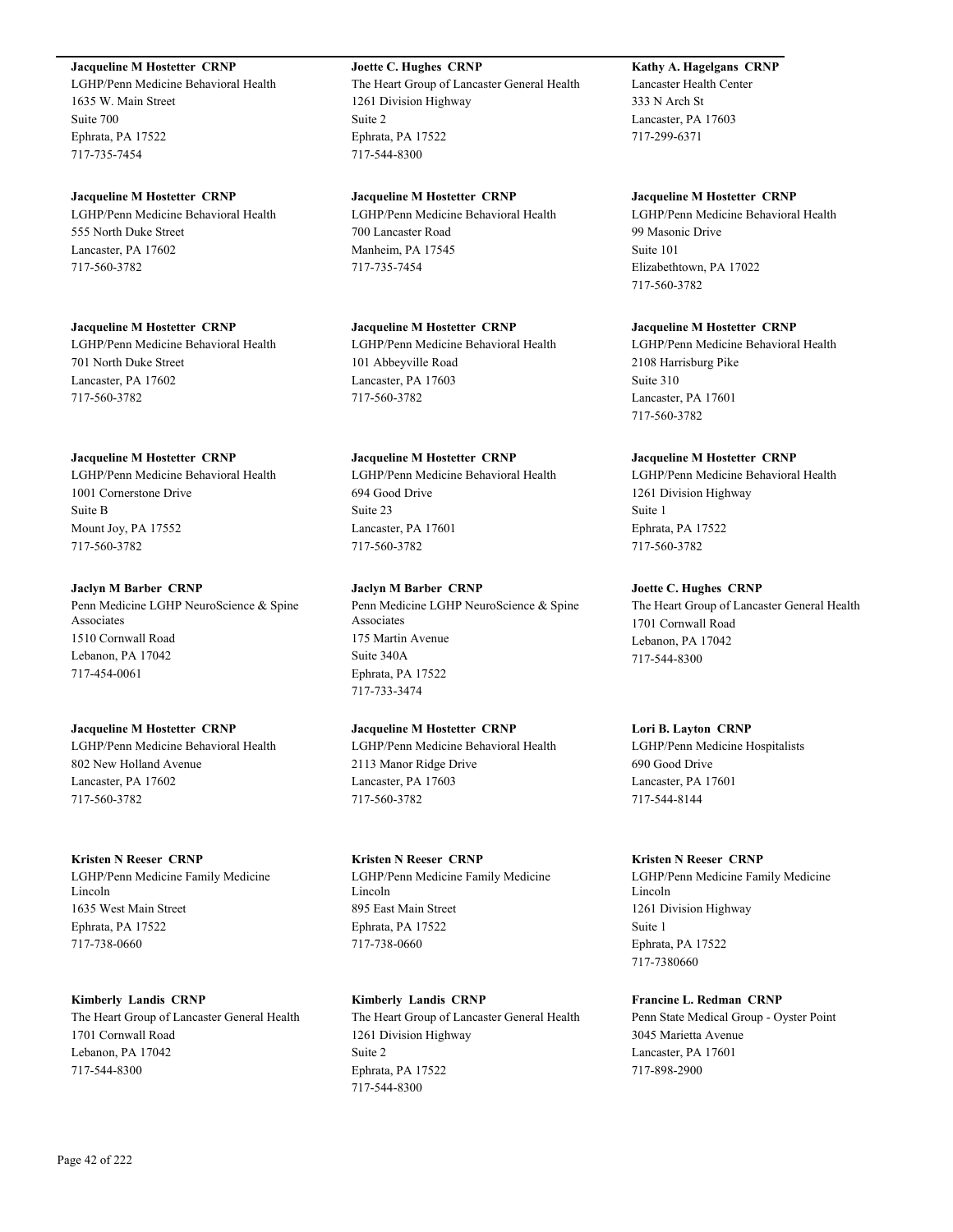**Kimberly Landis CRNP** The Heart Group of Lancaster General Health 950 Octorara Drive Parkesburg, PA 19365 717-544-8300

**Robin Skosko CRNP** WellSpan Family Health - Georgetown 1135 Georgetown Road Christiana, PA 17509 717-806-3800

**Nicole R Leach CRNP** The Heart Group of Lancaster General Health 690 Good Drive 2nd Floor Lancaster, PA 17601 717-544-8300

**Nicole R Leach CRNP** The Heart Group of Lancaster General Health 1701 Cornwall Road Lebanon, PA 17042 717-544-8300

**Lisa D. Rathman CRNP** The Heart Group of Lancaster General Health 1701 Cornwall Road Lebanon, PA 17042 717-544-8300

**Dolores Rigano CRNP** Regional GI 426 Cloverleaf Road Elizabethtown, PA 17022 717-869-4600

**Dolores Rigano CRNP** Regional GI 2112 Harrisburg Pike Suite 202 Lancaster, PA 17601 717-869-4600

**Margarite L Waller CRNP** LGHP/Penn Medicine Geriatrics 2112 Harrisburg Pike Suite 312 Lancaster, PA 17604 717-544-3022

**Connie Kiser CRNP** The Heart Group of Lancaster General Health 1261 Division Highway Suite 2 Ephrata, PA 17522 717-544-8300

**Lori B. Layton CRNP** LGHP/Penn Medicine Hospitalists 555 N Duke Street Lancaster, PA 17602-2250 (717)544-8144

**Nicole R Leach CRNP** The Heart Group of Lancaster General Health 950 Octorara Drive Parkesburg, PA 19365 717-544-8300

**Nicole R Leach CRNP** The Heart Group of Lancaster General Health 426 Cloverleaf Road Elizabethtown, PA 17022 717-544-8300

**Lisa D. Rathman CRNP** The Heart Group of Lancaster General Health 426 Cloverleaf Road Elizabethtown, PA 17022 717-544-8300

**Dolores Rigano CRNP** Regional GI 950 S Octorara Trail Parkesburg, PA 19365 717-869-4600

**Dolores Rigano CRNP** Regional GI 4140 Oregon Pike Ephrata, PA 17522 717-869-4600

**Margarite L Waller CRNP** LGHP/Penn Medicine Geriatrics 212 Willlow Valley Lakes Drive Willow Street, PA 17584 717-464-9173

**Elena L. Shu CRNP** Lancaster Health Center 333 N Arch St Lancaster, PA 17603 717-299-6371

**Julie C. Leach CRNP** LGHP/Penn Medicine Neonatology 690 Good Drive Lancaster, PA 17604 717-544-3343

**Nicole R Leach CRNP** The Heart Group of Lancaster General Health 1261 Division Highway Suite 2 Ephrata, PA 17522 717-544-8300

**Nicole R Leach CRNP** The Heart Group of Lancaster General Health 217 Harrisburg Avenue Lancaster, PA 17603 717-544-8300

**Melanie M Rice CRNP** Penn State Medical Group - Lancaster Hematology Oncology 233 College Avenue Suite 303 Lancaster, PA 17603 717-735-3738

**Dolores Rigano CRNP** Regional GI 690 Good Drive 2nd Floor Lancaster, PA 17601 717-869-4600

**Dolores Rigano CRNP** Regional GI 2104 Harrisburg Pike Suite 300 Lancaster, PA 17604 717-544-3400

**Margarite L Waller CRNP** LGHP/Penn Medicine Geriatrics 99 Masonic Drive Suite 101 Elizabethtown, PA 17022-2547 717-544-3022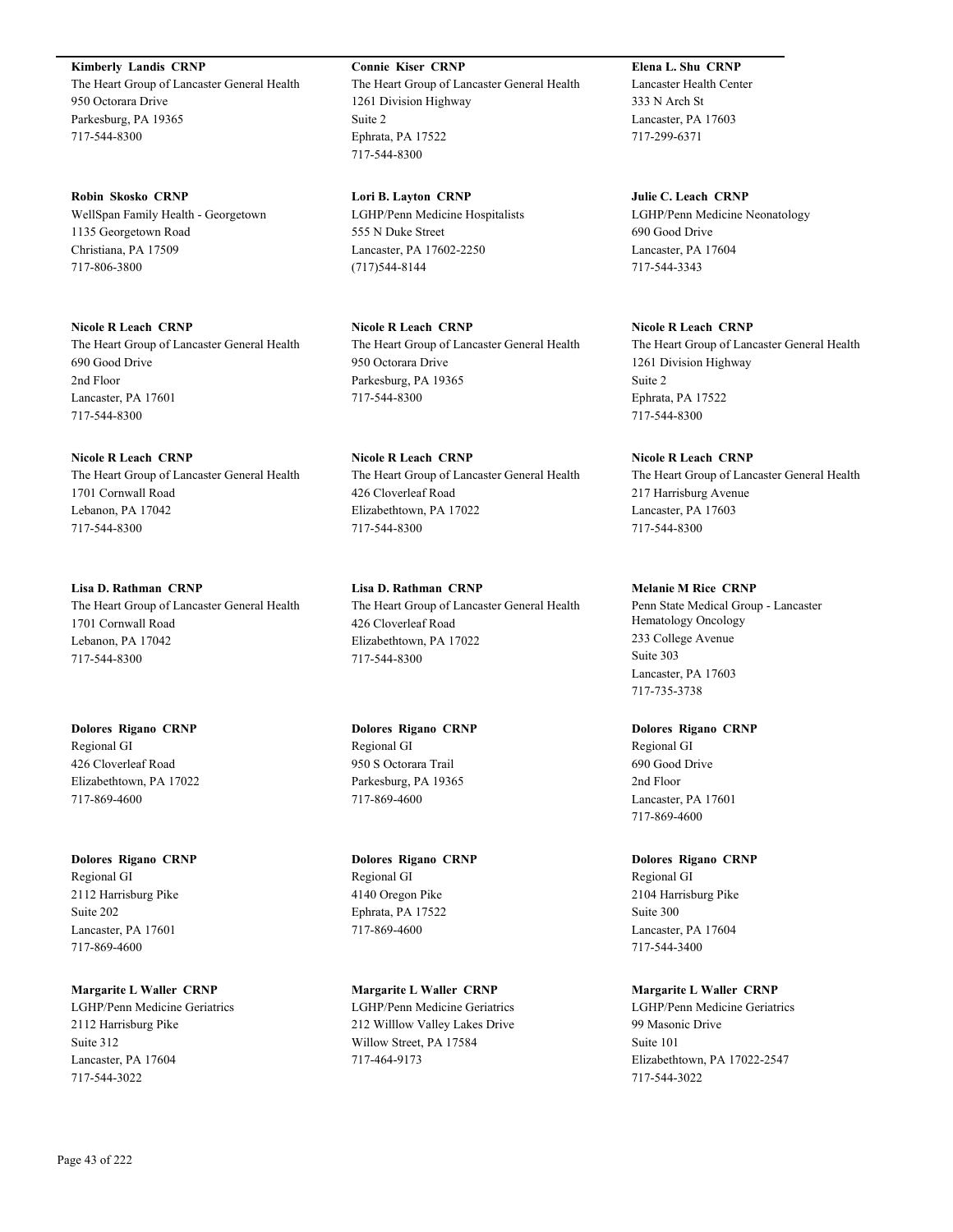**Kimberly Landis CRNP**

The Heart Group of Lancaster General Health 426 Cloverleaf Road Elizabethtown, PA 17022 717-544-8300

**Margarite L Waller CRNP**

LGHP/Penn Medicine Geriatrics 1001 East Oregon Road Lititz, PA 17543 717-509-5440

**Mary E. Regan CRNP**

Penn State Medical Group - General Internal Medicine 325 Carol Lynn Drive Willow Street, PA 17584 717-464-2730

# **Mary E. Regan CRNP**

Penn State Medical Group - General Internal Medicine 600 Willow Valley Square Lancaster, PA 17602 717-464-1970

# **Lisa D. Rathman CRNP**

The Heart Group of Lancaster General Health 217 Harrisburg Avenue Lancaster, PA 17603 717-544-8300

**Lisa D. Rathman CRNP**

The Heart Group of Lancaster General Health 950 Octorara Drive Parkesburg, PA 19365 717-544-8300

# **Karen R. Peckham CRNP**

Drs. May-Grant Associates 222 Willow Valley Lakes Drive Suite 1700 Willow Street, PA 17584 717-397-8177

**Karen R. Peckham CRNP** Drs. May-Grant Associates 420 Cloverleaf Road Elizabethtown, PA 17022 717-397-8177

**Margarite L Waller CRNP** LGHP/Penn Medicine Geriatrics 1 Boyd Street Cornwall, PA 17016 717-273-4979

**Kimberly Landis CRNP** The Heart Group of Lancaster General Health 690 Good Drive 2nd Floor Lancaster, PA 17601 717-544-8300

**Elizabeth C. Sigmund CRNP** LGHP/Penn Medicine Family Medicine East Petersburg 5665 Main Street East Petersburg, PA 17520 717-569-7011

**Allison Sileo CRNP** Hypertension & Kidney Specialists 73 West Church Street Stevens, PA 17578 717-335-0327

# **Margarite L Waller CRNP**

LGHP/Penn Medicine Geriatrics 51 Peters Road Suite 201 Lititz, PA 17513 717-544-3022

# **Karen R. Peckham CRNP**

Drs. May-Grant Associates \*Healthy Beginnings Plus Patients Only\* 531 N. Lime Street Lancaster, PA 17604-3555 717-544-4305

# **Karen R. Peckham CRNP**

Drs. May-Grant Associates 631 Poplar Street Columbia, PA 17512 717-397-8177

**Karen F Lewis CRNP** The Heart Group of Lancaster General Health 1261 Division Highway Suite 2 Ephrata, PA 17522 717-544-8300

# **Kimberly Landis CRNP**

The Heart Group of Lancaster General Health 217 Harrisburg Avenue Lancaster, PA 17603 717-544-8300

# **Virginia E. Reimer CRNP**

Lancaster Radiology Associates Ltd. 555 North Duke Street Lancaster, PA 17604 717-544-4900

# **Mary E. Regan CRNP**

Penn State Medical Group - General Internal Medicine 2301 Columbia Avenue Lancaster, PA 17603 717-397-2738

# **Allison Sileo CRNP**

Hypertension & Kidney Specialists 2110 Harrisburg Pike Suite 310 Lancaster, PA 17604 717-544-3232

# **Connie Kiser CRNP**

The Heart Group of Lancaster General Health 426 Cloverleaf Road Elizabethtown, PA 17022 717-544-8300

# **Karen R. Peckham CRNP**

Drs. May-Grant Associates 4239 Oregon Pike Ephrata, PA 17522 717-397-8177

# **Karen R. Peckham CRNP**

Drs. May-Grant Associates 694 Good Drive Suite 112 Lancaster, PA 17601 717-397-8177

# **Rita M Paul CRNP**

LG Health Nurse Practitioners 555 North Duke Street Lancaster, PA 17602 717-544-5681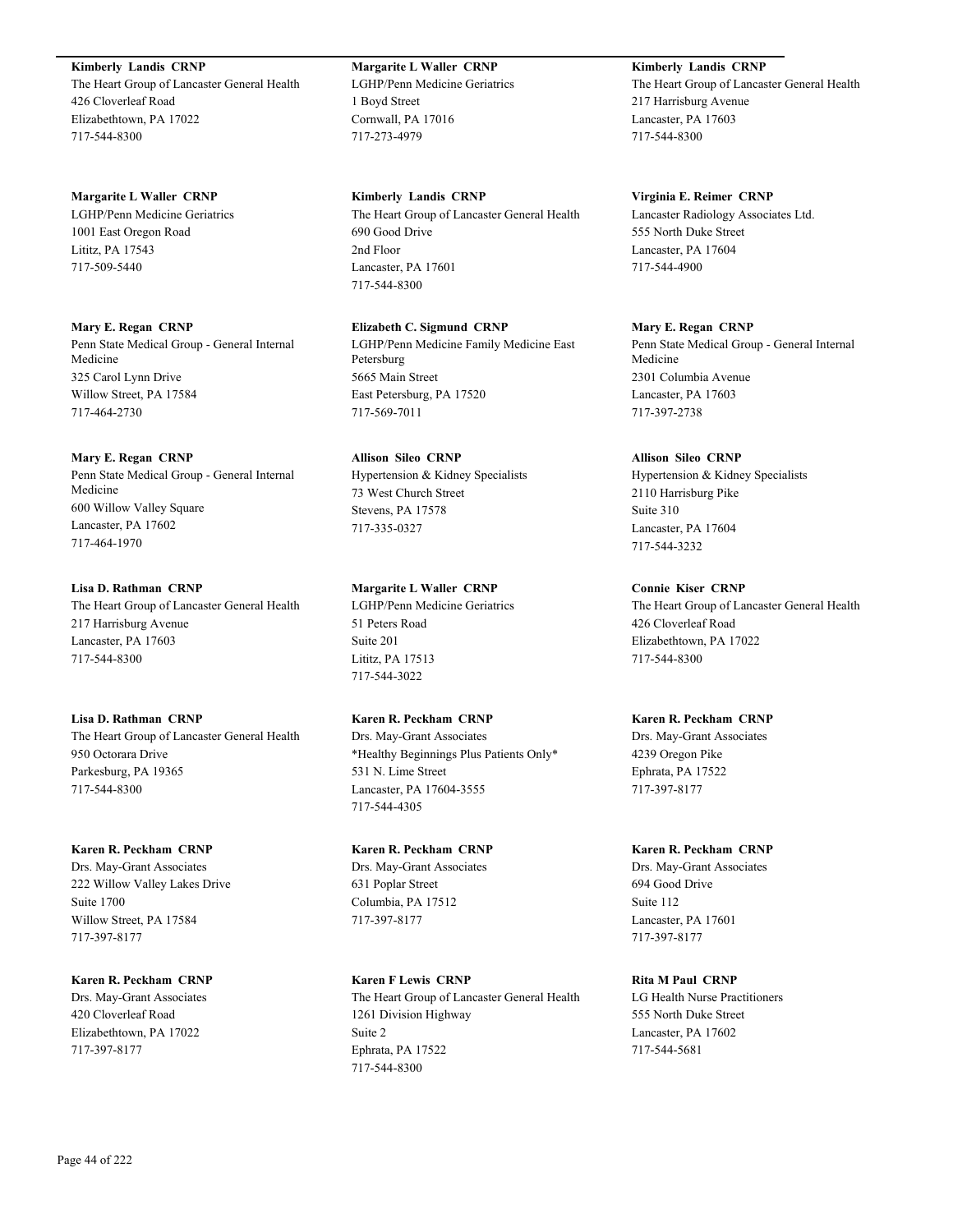### **Rise M. Perry CRNP**

WellSpan Cardiology 802 New Holland Avenue Suite 200 Lancaster, PA 17602 717-291-0700

**Connie Kiser CRNP** The Heart Group of Lancaster General Health 1701 Cornwall Road Lebanon, PA 17042 717-544-8300

**Audrey M. Patterson CRNP** Lancaster Health Center 802 New Holland Avenue Suite 200 Lancaster, PA 17602 717-299-6371

**Susan Kinyanjui CRNP** Hypertension & Kidney Specialists 73 West Church Street Stevens, PA 17578 717-335-0327

**Audrey M. Patterson CRNP** Lancaster Health Center 304 North Water Street Lancaster, PA 17603 717-299-6371

**Elena L. Shu CRNP** Lancaster Health Center 812 North Prince Street Lancaster, PA 17603 717-299-6371

**Maribeth S Lebreton CRNP** LG Health Nurse Practitioners 555 North Duke Street Lancaster, PA 17602 717-544-5681

**Connie Kiser CRNP** The Heart Group of Lancaster General Health 217 Harrisburg Avenue Lancaster, PA 17603 717-544-8300

**Audrey M. Patterson CRNP** Lancaster Health Center 333 N Arch St Lancaster, PA 17603 717-299-6371

**Audrey M. Patterson CRNP** Lancaster Health Center 812 North Prince Street Lancaster, PA 17603 717-299-6371

**Connie Kiser CRNP** The Heart Group of Lancaster General Health 950 Octorara Drive Parkesburg, PA 19365 717-544-8300

**Leanne S. Schimke CRNP** Lancaster Urology 175 Martin Avenue, Suite 300 Ephrata, PA 17522 717-738-4700

**Audrey M. Patterson CRNP** Lancaster Health Center 515 B Hershey Avenue Lancaster, PA 17603 717-299-6371

**Lisa D. Rathman CRNP** The Heart Group of Lancaster General Health 1261 Division Highway Suite 2 Ephrata, PA 17522 717-544-8300

**Maribeth S LeBreton CRNP** LGHP/Penn Medicine Hospitalists 690 Good Drive Lancaster, PA 17601 717-544-8144

**Amber E. Leed CRNP** LGHP/Penn Medicine Family Medicine Susquehanna 1159 River Road Marietta, PA 17547 717-426-1131

**Rise M. Perry CRNP** WellSpan Cardiology 446 North Reading Road Suite 302 Ephrata, PA 17522 717-738-0167

**Audrey M. Patterson CRNP** Lancaster Health Center 625 South Duke Street Lancaster, PA 17602 717-299-6371

**Susan Kinyanjui CRNP** Hypertension & Kidney Specialists 2110 Harrisburg Pike Suite 310 Lancaster, PA 17604 717-544-3232

**Leanne S. Schimke CRNP** Lancaster Urology 2106 Harrisburg Pike Suite 200 Lancaster, PA 17604 717-393-1771

**Rebecca Poole CRNP** Penn State Medical Group - General Internal Medicine 600 Willow Valley Square Lancaster, PA 17602 717-464-1970

**Maribeth S Lebreton CRNP** Lancaster General Health Care Connections 555 North Duke Street Floor 1 Lancaster, PA 17602 717-544-2273

**Maribeth S LeBreton CRNP** LGHP/Penn Medicine Hospitalists 555 N Duke Street Lancaster, PA 17602-2250 (717)544-8144

**Anne M Pryzbylkowski CRNP** Hypertension & Kidney Specialists 73 West Church Street Stevens, PA 17578 717-335-0327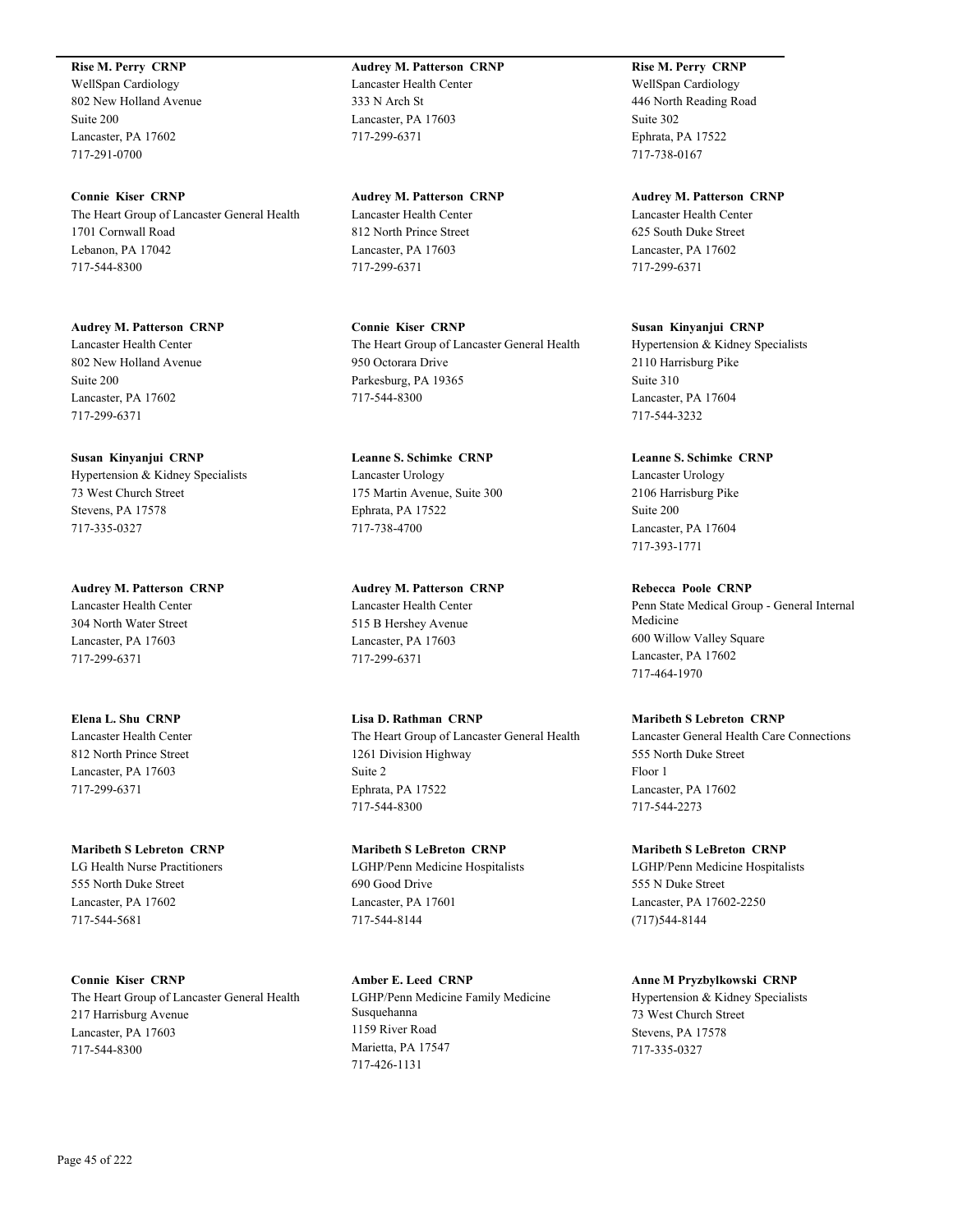**Karen F Lewis CRNP** The Heart Group of Lancaster General Health 217 Harrisburg Avenue Lancaster, PA 17603 717-544-8300

**Rebecca Poole CRNP** Penn State Medical Group - General Internal Medicine 2301 Columbia Avenue Lancaster, PA 17603 717-397-2738

**Karen F Lewis CRNP** The Heart Group of Lancaster General Health 1701 Cornwall Road Lebanon, PA 17042 717-544-8300

**Jennifer L Tonkinson CRNP** LG Health Nurse Practitioners 555 North Duke Street Lancaster, PA 17602 717-544-5681

**Rise M. Perry CRNP** WellSpan Cardiology 435 South Kinzer Avenue Suite 7 Lancaster, PA 17557 717-354-6676

**Heather Sauder CRNP** Regional GI 426 Cloverleaf Road Elizabethtown, PA 17022 717-869-4600

**Gretchen M Sauder CRNP**

LGHP/Penn Medicine Family Medicine Lincoln 1261 Division Highway Suite 1 Ephrata, PA 17522 717-7380660

**Angela G. Santos CRNP** Drs. May-Grant Associates 222 Willow Valley Lakes Drive Suite 1700 Willow Street, PA 17584 717-397-8177

**Rebecca Poole CRNP** Penn State Medical Group - General Internal Medicine 325 Carol Lynn Drive Willow Street, PA 17584 717-464-2730

**Karen F Lewis CRNP** LG Health Nurse Practitioners 555 North Duke Street Lancaster, PA 17602 717-544-5681

**Connie Kiser CRNP** The Heart Group of Lancaster General Health 690 Good Drive 2nd Floor Lancaster, PA 17601 717-544-8300

**Karen F Lewis CRNP** The Heart Group of Lancaster General Health 950 Octorara Drive Parkesburg, PA 19365 717-544-8300

**Anne M Pryzbylkowski CRNP** Hypertension & Kidney Specialists 2110 Harrisburg Pike Suite 310 Lancaster, PA 17604 717-544-3232

**Gretchen M Sauder CRNP** LGHP/Penn Medicine Family Medicine Lincoln 1635 West Main Street Ephrata, PA 17522 717-738-0660

**Angela G. Santos CRNP** Drs. May-Grant Associates \*Healthy Beginnings Plus Patients Only\* 531 N. Lime Street Lancaster, PA 17604-3555 717-544-4305

**Angela G. Santos CRNP** Drs. May-Grant Associates 4239 Oregon Pike Ephrata, PA 17522 717-397-8177

# **Lisa D. Rathman CRNP**

The Heart Group of Lancaster General Health 690 Good Drive 2nd Floor Lancaster, PA 17601 717-544-8300

**Karen F Lewis CRNP** The Heart Group of Lancaster General Health 690 Good Drive 2nd Floor Lancaster, PA 17601 717-544-8300

**Karen F Lewis CRNP** The Heart Group of Lancaster General Health 426 Cloverleaf Road Elizabethtown, PA 17022 717-544-8300

**Rise M. Perry CRNP** WellSpan Cardiology 140 North Pointe Blvd Lancaster, PA 17601 717-291-0700

**Tracey L Sanderson CRNP** LG Health Nurse Practitioners 555 North Duke Street Lancaster, PA 17602 717-544-5681

**Gretchen M Sauder CRNP** LGHP/Penn Medicine Family Medicine Lincoln 895 East Main Street

Ephrata, PA 17522 717-738-0660

**Melinda Kottcamp CRNP** LGHP/Penn Medicine Family Medicine Downtown McCaskey High School - 445 N. Reservoir Street School District of Lancaster students 12-22 only Lancaster, PA 17602 717-544-9021

**Angela G. Santos CRNP** Drs. May-Grant Associates 631 Poplar Street Columbia, PA 17512 717-397-8177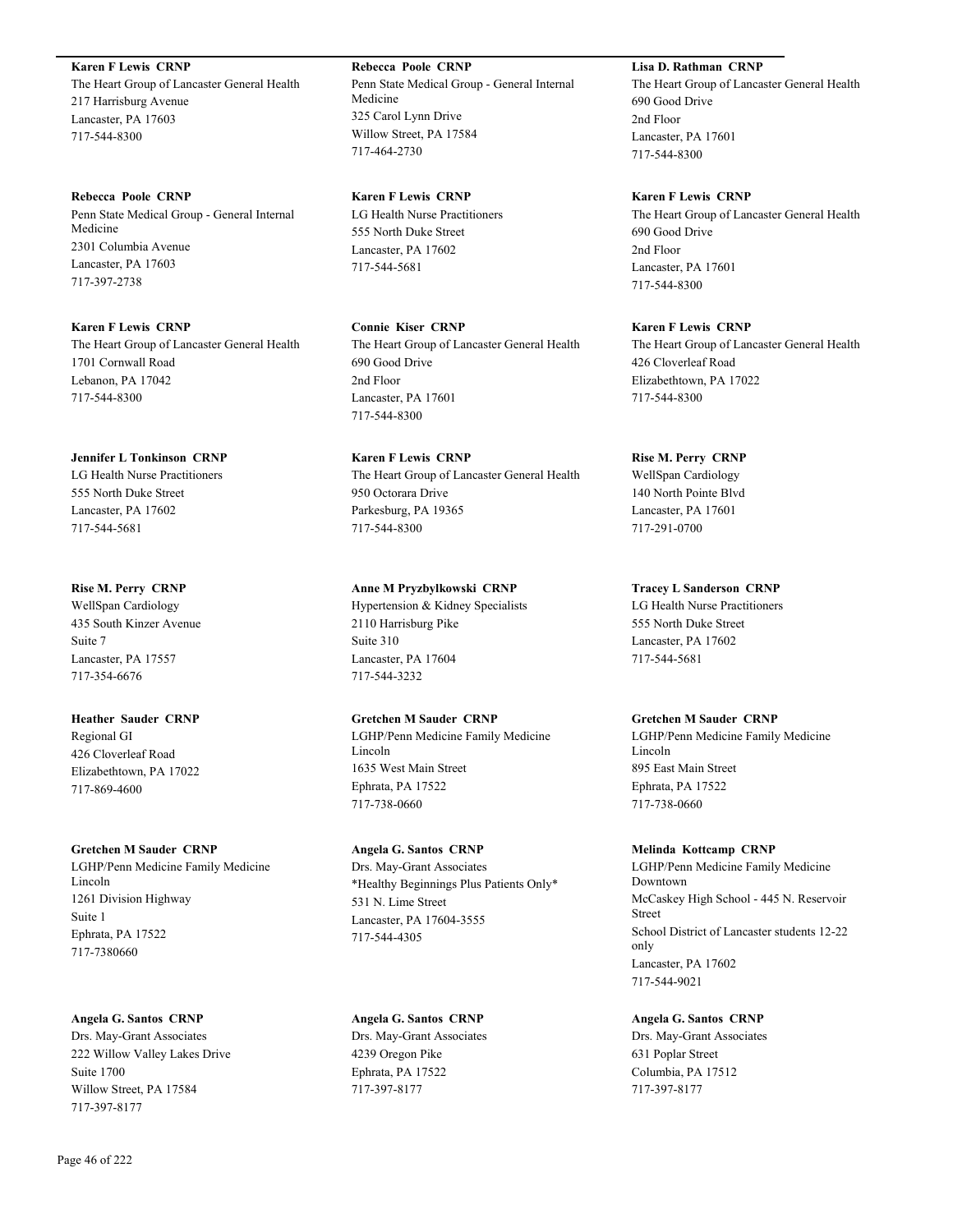**Sothea Saing CRNP** Regional GI 4140 Oregon Pike Ephrata, PA 17522 717-869-4600

**Heidi M. Kling-Newnam CRNP** Regional GI 4140 Oregon Pike Ephrata, PA 17522 717-869-4600

**Evelyn Sheaffer CRNP** Penn State Medical Group - General Internal Medicine 600 Willow Valley Square Lancaster, PA 17602 717-464-1970

**Holly A. Shearer CRNP** The Women's Healthcare Group 1693 South Queen Street York, PA 17403 717-845-1621

**Angela G. Santos CRNP** Drs. May-Grant Associates 694 Good Drive Suite 112 Lancaster, PA 17601 717-397-8177

**Heidi M. Kling-Newnam CRNP** Regional GI 950 S Octorara Trail Parkesburg, PA 19365 717-869-4600

**Kimberly A. Knapp CRNP** LGHP/Penn Medicine Family Medicine Crooked Oak 1605 Lititz Pike Lancaster, PA 17601 717-735-3995

**Kimberly A. Knapp CRNP** LGHP/Penn Medicine Family Medicine Crooked Oak 1655 Crooked Oak Drive Lancaster, PA 17601 717-569-2678

**Angela G. Santos CRNP** Drs. May-Grant Associates 420 Cloverleaf Road Elizabethtown, PA 17022 717-397-8177

**Jennifer Wardle CRNP** The Heart Group of Lancaster General Health 1701 Cornwall Road Lebanon, PA 17042 717-544-8300

**Evelyn Sheaffer CRNP** Penn State Medical Group - General Internal Medicine 325 Carol Lynn Drive Willow Street, PA 17584 717-464-2730

**Jennifer Wardle CRNP** The Heart Group of Lancaster General Health 426 Cloverleaf Road Elizabethtown, PA 17022 717-544-8300

**Navy Sen CRNP** Lancaster Health Center 304 North Water Street Lancaster, PA 17603 717-299-6371

**Heidi M. Kling-Newnam CRNP** Regional GI 690 Good Drive 2nd Floor Lancaster, PA 17601 717-869-4600

**Sarah E Sell CRNP** LGHP/Penn Medicine Family Medicine Lititz 562 West Second Street Lititz, PA 17543 717-626-2167

**Karen E. Sauder CRNP** WellSpan Family Medicine - Terre Hill 770 Broad Street PO Box 130 Terre Hill, PA 17581 717-445-4576

**Heather Sauder CRNP** Regional GI 2104 Harrisburg Pike Suite 300 Lancaster, PA 17604 717-544-3400

**Evelyn Sheaffer CRNP** Penn State Medical Group - General Internal Medicine 2301 Columbia Avenue Lancaster, PA 17603 717-397-2738

**Evelyn Sheaffer CRNP** Penn State Medical Group - General Internal Medicine Hospitalists 2301 Columbia Avenue Lancaster, PA 17603 717-397-2738

**Elena L. Shu CRNP** Lancaster Health Center 625 South Duke Street Lancaster, PA 17602 717-299-6371

**Heidi M. Kling-Newnam CRNP** Regional GI 426 Cloverleaf Road Elizabethtown, PA 17022 717-869-4600

**Heidi M. Kling-Newnam CRNP** Regional GI 2104 Harrisburg Pike Suite 300 Lancaster, PA 17604 717-544-3400

**Sarah E Sell CRNP** LGHP/Penn Medicine Family Medicine Lititz 51 Peters Road Suite 201 Lititz, PA 17543 717-626-2167

**Heather Sauder CRNP** Regional GI 950 S Octorara Trail Parkesburg, PA 19365 717-869-4600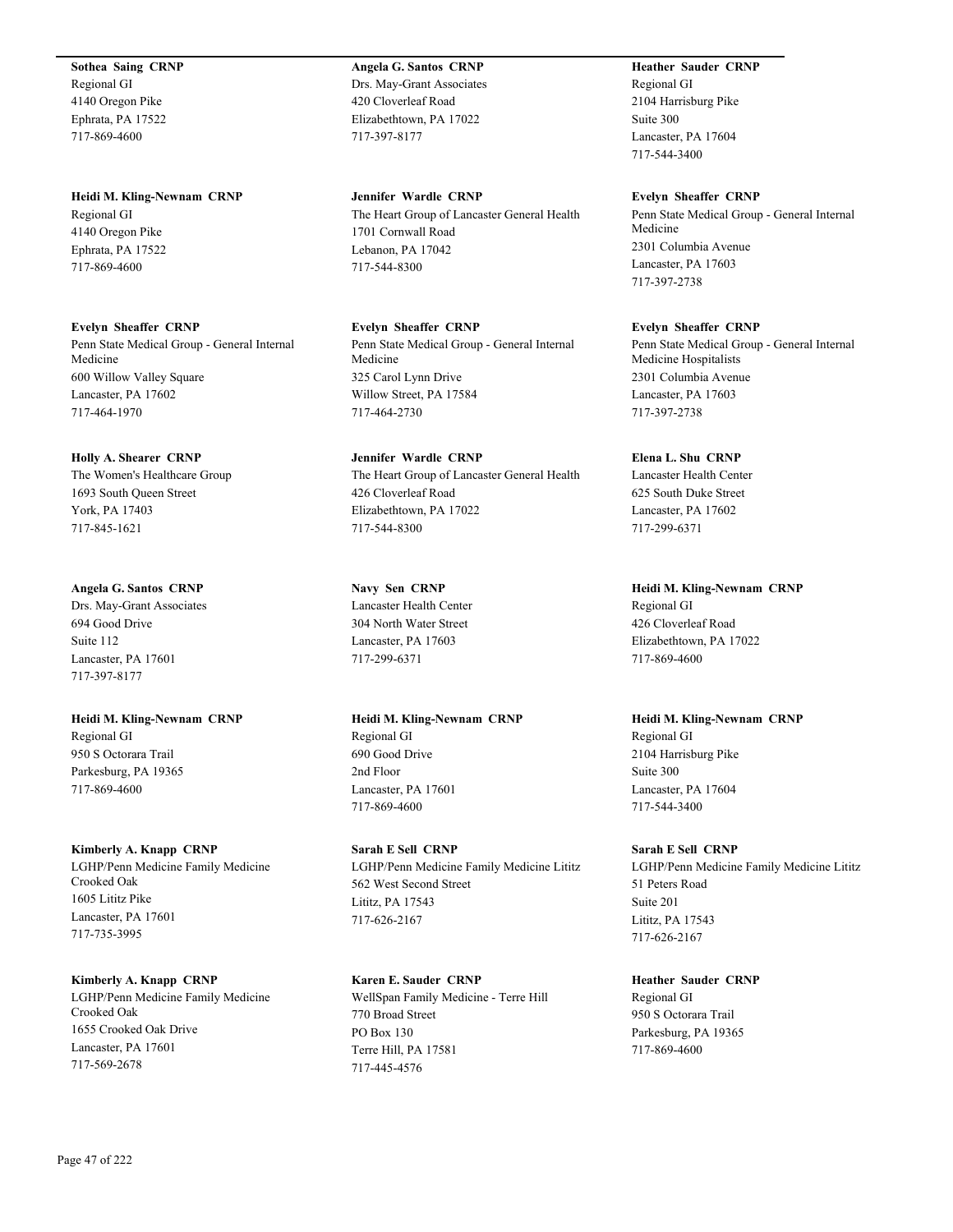**Navy Sen CRNP** Lancaster Health Center 812 North Prince Street Lancaster, PA 17603

717-299-6371

**Navy Sen CRNP** Lancaster Health Center 333 N Arch St Lancaster, PA 17603 717-299-6371

**Navy Sen CRNP** LGHP/Penn Medicine Family Medicine Downtown 540 N. North Duke Street 3rd Floor Lancaster, PA 17604 717-544-4950

**Heather Sauder CRNP** Regional GI 2112 Harrisburg Pike Suite 202 Lancaster, PA 17601 717-869-4600

**Navy Sen CRNP** Lancaster Health Center 515 B Hershey Avenue Lancaster, PA 17603 717-299-6371

**Megan A. Waltman CRNP** LGHP/Penn Medicine Geriatrics 2112 Harrisburg Pike Suite 312 Lancaster, PA 17604 717-544-3022

**Jill L. Schaeffer CRNP** The Heart Group of Lancaster General Health 217 Harrisburg Avenue Lancaster, PA 17603 717-544-8300

**Justyna Kurzyna CRNP** Drs. May-Grant Associates 694 Good Drive Suite 112 Lancaster, PA 17601 717-397-8177

**Navy Sen CRNP** Lancaster Health Center 625 South Duke Street Lancaster, PA 17602 717-299-6371

**Melinda Kottcamp CRNP** LGHP/Penn Medicine Family Medicine Downtown 540 N. North Duke Street 3rd Floor Lancaster, PA 17604 717-544-4950

**Nicole L. Shaffer CRNP** Penn State Medical Group - Cornerstone 6 West Newport Road Lititz, PA 17543 717-627-2108

**Jane E Snyder CRNP** Penn State Medical Group - General Internal Medicine 2301 Columbia Avenue Lancaster, PA 17603 717-397-2738

**Jill L. Schaeffer CRNP** The Heart Group of Lancaster General Health 1261 Division Highway Suite 2 Ephrata, PA 17522 717-544-8300

**Megan A. Waltman CRNP** LGHP/Penn Medicine Geriatrics 1001 East Oregon Road Lititz, PA 17543 717-509-5440

**Jill L. Schaeffer CRNP** The Heart Group of Lancaster General Health 690 Good Drive 2nd Floor Lancaster, PA 17601 717-544-8300

**Navy Sen CRNP** Lancaster Health Center 802 New Holland Avenue Suite 200 Lancaster, PA 17602 717-299-6371

**Navy Sen CRNP** LGHP/Penn Medicine Family Medicine Downtown McCaskey High School - 445 N. Reservoir Street School District of Lancaster students 12-22 only Lancaster, PA 17602 717-544-9021

**Heather Sauder CRNP** Regional GI 4140 Oregon Pike Ephrata, PA 17522 717-869-4600

**Sothea Saing CRNP** Regional GI 690 Good Drive 2nd Floor

Lancaster, PA 17601

717-869-4600 **Loretta F Rock CRNP** LGHP/Penn Medicine Trauma & Acute Care Surgery 555 North Duke Street Lancaster, PA 17602 717-544-5945

**Megan A. Waltman CRNP** LGHP/Penn Medicine Geriatrics 1 Boyd Street Cornwall, PA 17016 717-273-4979

**Justyna Kurzyna CRNP** Drs. May-Grant Associates 222 Willow Valley Lakes Drive Suite 1700 Willow Street, PA 17584 717-397-8177

**Sothea Saing CRNP** Regional GI 2104 Harrisburg Pike Suite 300 Lancaster, PA 17604 717-544-3400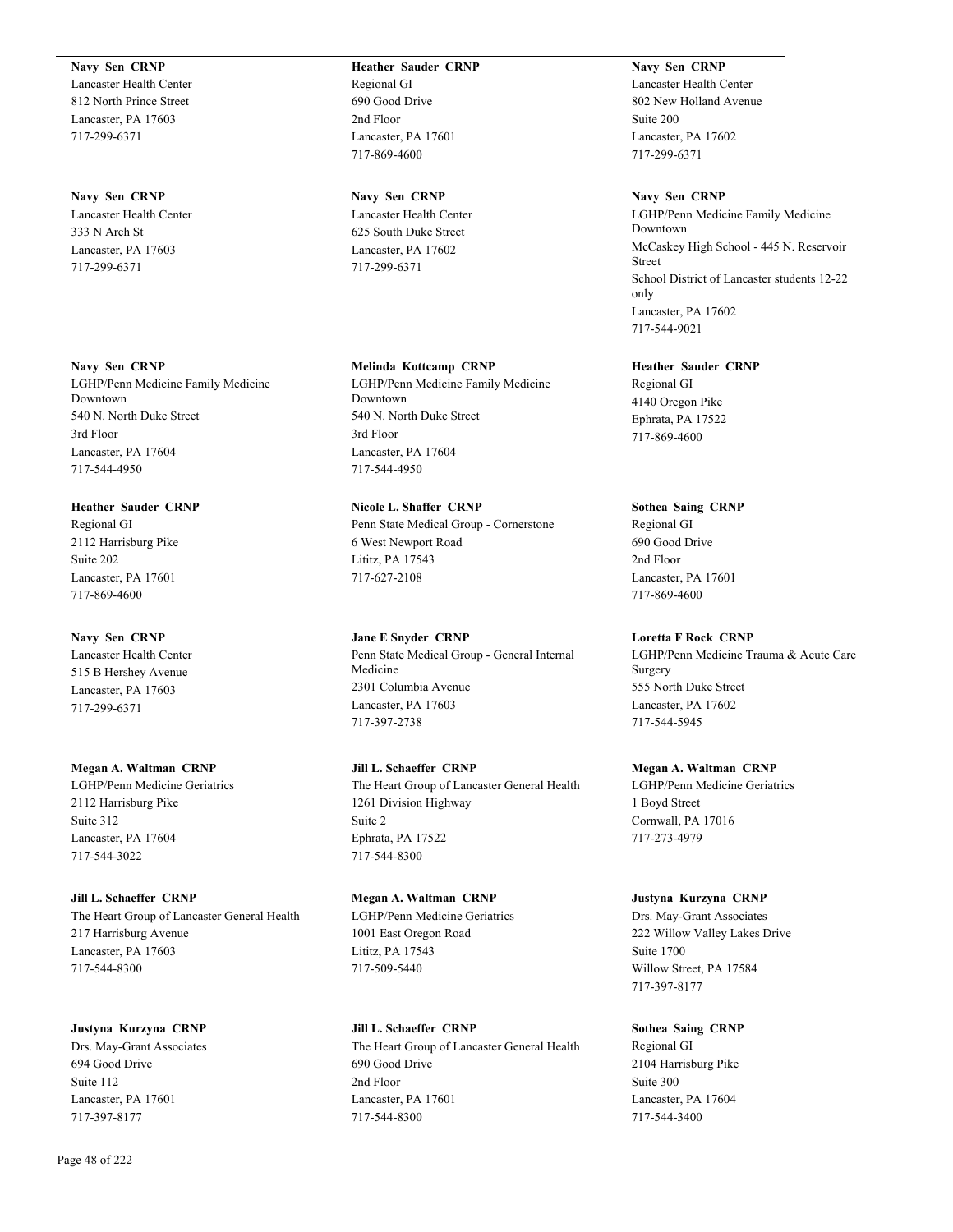**Jill L. Schaeffer CRNP** The Heart Group of Lancaster General Health 426 Cloverleaf Road Elizabethtown, PA 17022 717-544-8300

**Justyna Kurzyna CRNP** Drs. May-Grant Associates \*Healthy Beginnings Plus Patients Only\* 531 N. Lime Street Lancaster, PA 17604-3555 717-544-4305

**Elena L. Shu CRNP** Lancaster Health Center 802 New Holland Avenue Suite 200 Lancaster, PA 17602 717-299-6371

**Heidi M. Kling-Newnam CRNP** Regional GI 2112 Harrisburg Pike Suite 202 Lancaster, PA 17601 717-869-4600

**Jennifer Wardle CRNP** The Heart Group of Lancaster General Health 950 Octorara Drive Parkesburg, PA 19365 717-544-8300

**Maryilene O. Shelly CRNP** Drs. May-Grant Associates 222 Willow Valley Lakes Drive Suite 1700 Willow Street, PA 17584 717-397-8177

**Maryilene O. Shelly CRNP** Drs. May-Grant Associates 694 Good Drive

Suite 112 Lancaster, PA 17601 717-397-8177

**Sothea Saing CRNP** Regional GI 950 S Octorara Trail Parkesburg, PA 19365 717-869-4600

**Megan A. Waltman CRNP** LGHP/Penn Medicine Geriatrics 212 Willlow Valley Lakes Drive Willow Street, PA 17584 717-464-9173

**Jill L. Schaeffer CRNP** The Heart Group of Lancaster General Health 950 Octorara Drive Parkesburg, PA 19365 717-544-8300

**Jill L. Schaeffer CRNP** The Heart Group of Lancaster General Health 1701 Cornwall Road Lebanon, PA 17042 717-544-8300

**Elena L. Shu CRNP** Lancaster Health Center 304 North Water Street Lancaster, PA 17603 717-299-6371

**Maryilene O. Shelly CRNP** Drs. May-Grant Associates 420 Cloverleaf Road Elizabethtown, PA 17022 717-397-8177

**Maryilene O. Shelly CRNP** Drs. May-Grant Associates 4239 Oregon Pike Ephrata, PA 17522 717-397-8177

**Jennifer Wardle CRNP** The Heart Group of Lancaster General Health 690 Good Drive 2nd Floor Lancaster, PA 17601 717-544-8300

**Megan A. Waltman CRNP** LGHP/Penn Medicine Geriatrics 51 Peters Road Suite 201 Lititz, PA 17513 717-544-3022

**Justyna Kurzyna CRNP** Drs. May-Grant Associates 4239 Oregon Pike Ephrata, PA 17522 717-397-8177

**Justyna Kurzyna CRNP** Drs. May-Grant Associates 631 Poplar Street Columbia, PA 17512 717-397-8177

**Elena L. Shu CRNP** Lancaster Health Center 515 B Hershey Avenue Lancaster, PA 17603 717-299-6371

**Andrea S Petrokonis CRNP** LG Health Nurse Practitioners 555 North Duke Street Lancaster, PA 17602 717-544-5681

**Maryilene O. Shelly CRNP** Drs. May-Grant Associates \*Healthy Beginnings Plus Patients Only\* 531 N. Lime Street Lancaster, PA 17604-3555 717-544-4305

**Maryilene O. Shelly CRNP** Drs. May-Grant Associates 631 Poplar Street Columbia, PA 17512 717-397-8177

**Sothea Saing CRNP** Regional GI 426 Cloverleaf Road Elizabethtown, PA 17022 717-869-4600

**Ann Rutt CRNP** Palliative Medicine Consultants 685 Good Drive Lancaster, PA 17604 717-735-3131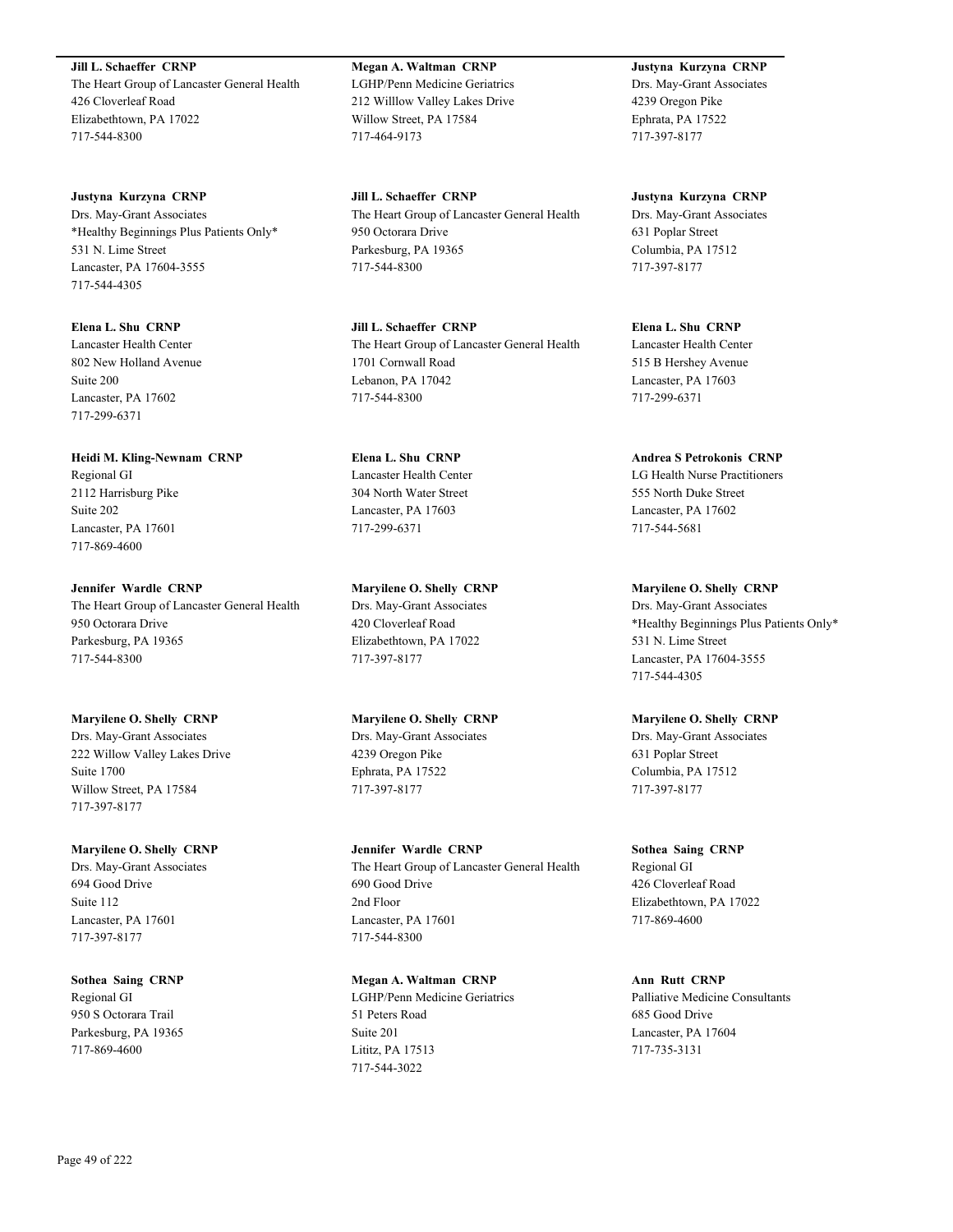**Megan A. Waltman CRNP**

LGHP/Penn Medicine Geriatrics 99 Masonic Drive Suite 101 Elizabethtown, PA 17022-2547 717-544-3022

**Jennifer A Wardle CRNP** LG Health Nurse Practitioners 555 North Duke Street Lancaster, PA 17602 717-544-5681

**Justin R Walzl CRNP** WellSpan Cardiology 802 New Holland Avenue Suite 200 Lancaster, PA 17602 717-291-0700

**Heidi Kling-Newnam CRNP** LG Health Nurse Practitioners 555 North Duke Street Lancaster, PA 17602 717-544-5681

**Laura Mueller CRNP** Allergy & Asthma Center 75 West Church Street Stevens, PA 17578 717-393-1365

**Laura Mueller CRNP** Allergy & Asthma Center 1701 Cornwall Road Lebanon, PA 17042 717-272-2919

**Steven G. Szablewski CRNP** The Heart Group of Lancaster General Health 426 Cloverleaf Road Elizabethtown, PA 17022 717-544-8300

**Steven G. Szablewski CRNP** The Heart Group of Lancaster General Health 690 Good Drive 2nd Floor Lancaster, PA 17601 717-544-8300

**Jennifer Wardle CRNP** The Heart Group of Lancaster General Health 1261 Division Highway Suite 2 Ephrata, PA 17522 717-544-8300

**Ryan Ward CRNP** LGHP/Penn Medicine Trauma & Acute Care **Surgery** 555 North Duke Street Lancaster, PA 17602 717-544-5945

**Justin R Walzl CRNP** WellSpan Cardiology 446 North Reading Road Suite 302 Ephrata, PA 17522 717-738-0167

**Justyna Kurzyna CRNP** Drs. May-Grant Associates 420 Cloverleaf Road Elizabethtown, PA 17022 717-397-8177

**Jennifer L. Swope CRNP** LGHP/Penn Medicine Geriatrics 1 Boyd Street Cornwall, PA 17016 717-273-4979

**Laura Mueller CRNP** Allergy & Asthma Center 2445 Marietta Avenue Lancaster, PA 17601 717-393-1365

**Steven G. Szablewski CRNP** The Heart Group of Lancaster General Health 1701 Cornwall Road Lebanon, PA 17042 717-544-8300

**Steven G. Szablewski CRNP** The Heart Group of Lancaster General Health 950 Octorara Drive Parkesburg, PA 19365 717-544-8300

**Jennifer Wardle CRNP** The Heart Group of Lancaster General Health 217 Harrisburg Avenue Lancaster, PA 17603 717-544-8300

**Justin R Walzl CRNP** WellSpan Cardiology 140 North Pointe Blvd Lancaster, PA 17601 717-291-0700

**Justin R Walzl CRNP** WellSpan Cardiology 435 South Kinzer Avenue Suite 7 Lancaster, PA 17557 717-354-6676

**Sothea Saing CRNP** Regional GI 2112 Harrisburg Pike Suite 202 Lancaster, PA 17601 717-869-4600

**Jennifer L. Swope CRNP** LGHP/Penn Medicine Geriatrics 1001 East Oregon Road Lititz, PA 17543 717-509-5440

**Steven G. Szablewski CRNP** The Heart Group of Lancaster General Health 217 Harrisburg Avenue Lancaster, PA 17603 717-544-8300

**Steven G. Szablewski CRNP** The Heart Group of Lancaster General Health 1261 Division Highway Suite 2 Ephrata, PA 17522 717-544-8300

**Donna L. Mongeau CRNP** LGHP/Penn Medicine Geriatrics 51 Peters Road Suite 201 Lititz, PA 17513 717-544-3022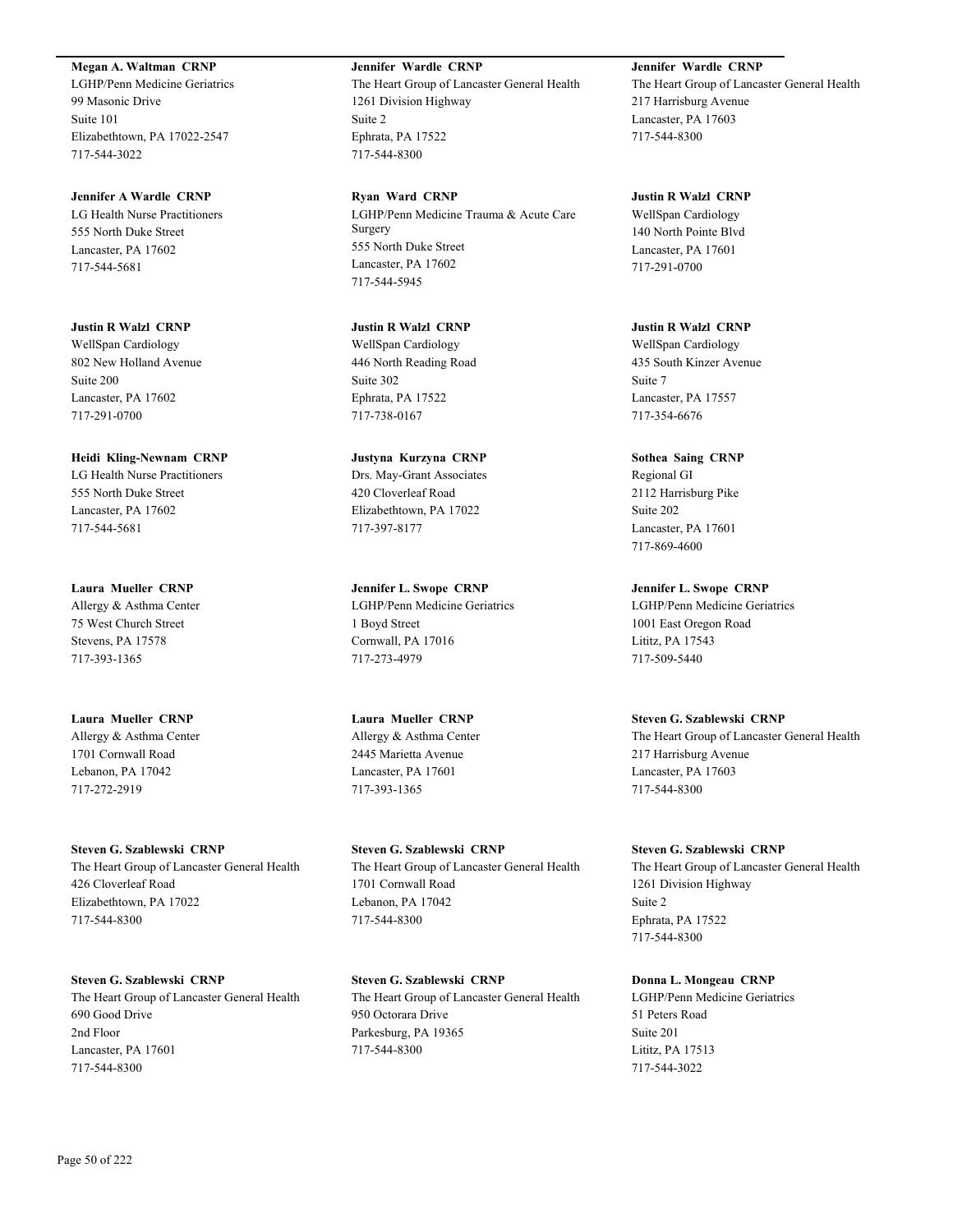### **Laura Mueller CRNP**

Allergy & Asthma Center 720 Norman Drive Lebanon, PA 17042 717-272-2919

**Jessica Meyer CRNP** Welsh Mountain Medical & Dental Center 840 Norman Drive Lebanon, PA 17042 717-272-2700

**Georgia M. Moshos CRNP** Penn State Medical Group - General Internal Medicine 2301 Columbia Avenue Lancaster, PA 17603 717-397-2738

**Donna L. Mongeau CRNP** LGHP/Penn Medicine Geriatrics 1001 East Oregon Road Lititz, PA 17543 717-509-5440

**Laura Mueller CRNP** Allergy & Asthma Center 2951 Whiteford Road Suite 302 York, PA 17402 717-751-0090

**Jessica S. May CRNP** LGHP/Penn Medicine Geriatrics 1001 East Oregon Road Lititz, PA 17543 717-509-5440

**Joshua Stoppard CRNP** LGHP/Penn Medicine Geriatrics 2112 Harrisburg Pike Suite 312 Lancaster, PA 17604 717-544-3022

**Joshua Stoppard CRNP** LGHP/Penn Medicine Geriatrics 51 Peters Road Suite 201 Lititz, PA 17513 717-544-3022

**Jennifer L. Swope CRNP** LGHP/Penn Medicine Geriatrics 212 Willlow Valley Lakes Drive Willow Street, PA 17584 717-464-9173

**Georgia M. Moshos CRNP** Penn State Medical Group - General Internal Medicine 600 Willow Valley Square Lancaster, PA 17602 717-464-1970

**Jenny L Monn CRNP** LGHP/Penn Medicine Family Medicine Crooked Oak 1605 Lititz Pike Lancaster, PA 17601 717-735-3995

**Donna L. Mongeau CRNP** LGHP/Penn Medicine Geriatrics 99 Masonic Drive Suite 101 Elizabethtown, PA 17022-2547 717-544-3022

**Rose A. Medice CRNP** WellSpan Family Medicine - Crossroads 4131 Oregon Pike Ephrata, PA 17522 717-859-1123

**Andrew C Mayfield CRNP** LGHP/Penn Medicine Hospitalists 690 Good Drive Lancaster, PA 17601 717-544-8144

**Joshua Stoppard CRNP** LGHP/Penn Medicine Geriatrics 212 Willlow Valley Lakes Drive Willow Street, PA 17584 717-464-9173

**Joshua Stoppard CRNP** LGHP/Penn Medicine Geriatrics 1 Boyd Street Cornwall, PA 17016 717-273-4979

**Jessica Meyer CRNP** Welsh Mountain Medical & Dental Center 584 Springville Road New Holland, PA 17557 717-354-4711

**Georgia M. Moshos CRNP** Penn State Medical Group - General Internal Medicine 325 Carol Lynn Drive Willow Street, PA 17584 717-464-2730

**Jenny L Monn CRNP** LGHP/Penn Medicine Family Medicine Crooked Oak 1655 Crooked Oak Drive Lancaster, PA 17601 717-569-2678

**Lindsey M. Neiss CRNP** LGHP/Penn Medicine Family Medicine Manor Ridge 701 North Duke Street Lancaster, PA 17602 717-299-4644

**Jessica S. May CRNP** LGHP/Penn Medicine Geriatrics 99 Masonic Drive Suite 101 Elizabethtown, PA 17022-2547 717-544-3022

**Joshua Stoppard CRNP** LGHP/Penn Medicine Geriatrics 1001 East Oregon Road Lititz, PA 17543 717-509-5440

**Joshua Stoppard CRNP** LGHP/Penn Medicine Geriatrics 99 Masonic Drive Suite 101 Elizabethtown, PA 17022-2547 717-544-3022

**Andrew C Mayfield CRNP** LGHP/Penn Medicine Hospitalists 555 N Duke Street Lancaster, PA 17602-2250 (717)544-8144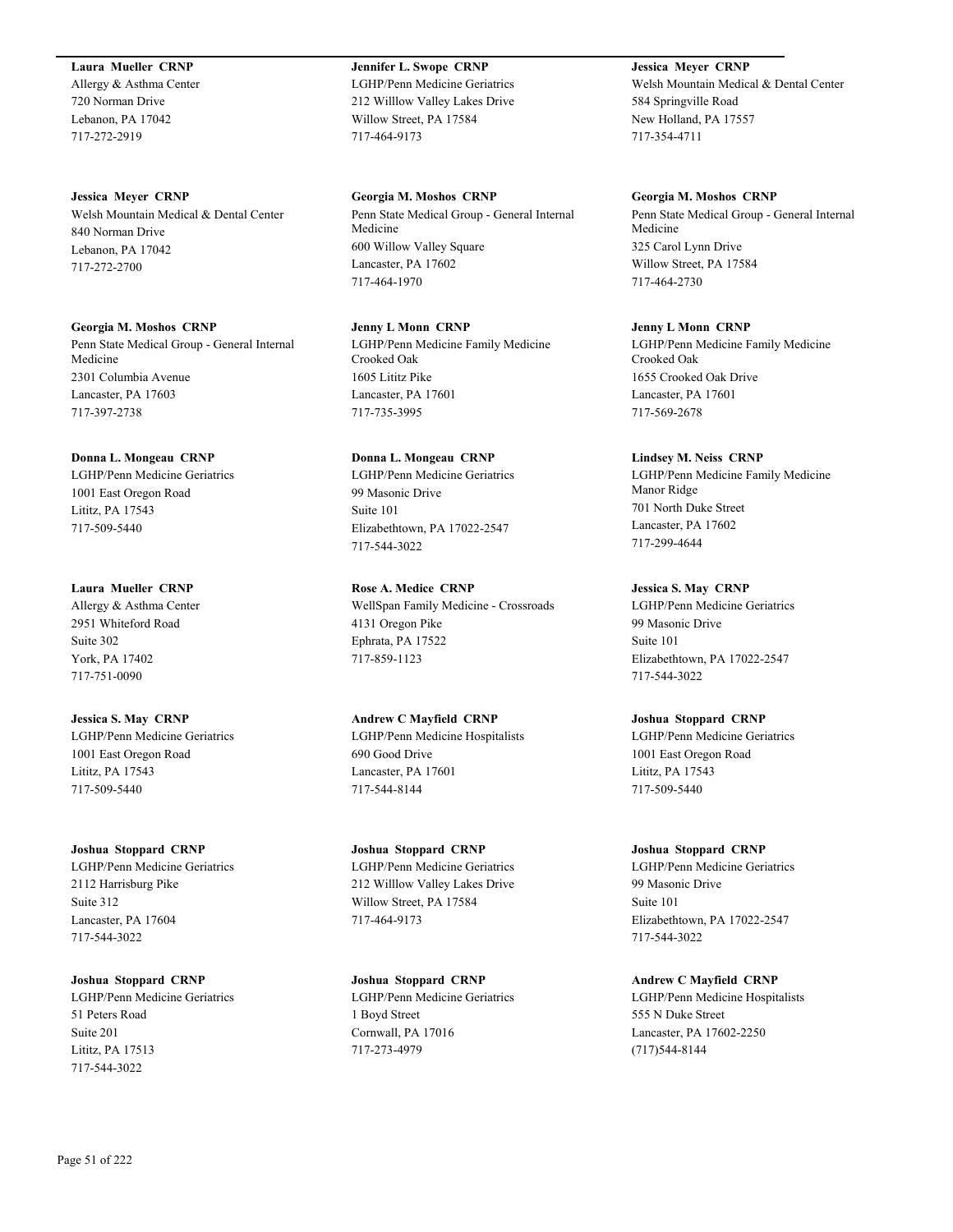### **Jennifer L. Swope CRNP**

LGHP/Penn Medicine Geriatrics 51 Peters Road Suite 201 Lititz, PA 17513 717-544-3022

### **Jane E Snyder CRNP**

Penn State Medical Group - General Internal Medicine 600 Willow Valley Square Lancaster, PA 17602 717-464-1970

# **Cara J. Torres CRNP**

LGHP/Penn Medicine Maternal-Fetal Medicine 694 Good Drive Suite 23 Lancaster, PA 17601 717-544-3514

# **Michele R. Munch CRNP**

The Fertility Center LLC 2108 Harrisburg Pike Suite 300 Lancaster, PA 17604 717-544-3553

### **Jennifer L. Swope CRNP**

LGHP/Penn Medicine Geriatrics 2112 Harrisburg Pike Suite 312 Lancaster, PA 17604 717-544-3022

# **Dianna R Miller CRNP**

LGHP/Penn Medicine Geriatrics 51 Peters Road Suite 201 Lititz, PA 17513 717-544-3022

**Tyler Thomas CRNP** The Heart Group of Lancaster General Health 690 Good Drive 2nd Floor Lancaster, PA 17601 717-544-8300

**Jane E. Miller CRNP** LGHP/Penn Medicine Geriatrics 1 Boyd Street Cornwall, PA 17016 717-273-4979

**Julie Stover CRNP** Lancaster County Children's Alliance 628 North Duke Street Lancaster, PA 17602 717-544-7972

**Kristi L. Menicheschi CRNP** Anesthesia Associates of Lancaster Ltd. 133 East Frederick Street Lancaster, PA 17602 717-394-9821

# **Cara J. Torres CRNP**

LGHP/Penn Medicine Maternal-Fetal Medicine 694 Good Drive Suite 200 Lancaster, PA 17601-2433 717-544-3514

# **Michele R. Munch CRNP**

The Fertility Center LLC 130 Leader Heights Road York, PA 17403 717-747-3099

### **Donna L. Mongeau CRNP**

LGHP/Penn Medicine Geriatrics 212 Willlow Valley Lakes Drive Willow Street, PA 17584 717-464-9173

**Tyler Thomas CRNP** The Heart Group of Lancaster General Health 950 Octorara Drive Parkesburg, PA 19365 717-544-8300

**Tyler Thomas CRNP** The Heart Group of Lancaster General Health 426 Cloverleaf Road Elizabethtown, PA 17022 717-544-8300

**Jane E. Miller CRNP** LGHP/Penn Medicine Geriatrics 1001 East Oregon Road Lititz, PA 17543 717-509-5440

# **Jennifer L. Swope CRNP**

LGHP/Penn Medicine Geriatrics 99 Masonic Drive Suite 101 Elizabethtown, PA 17022-2547 717-544-3022

# **Cara J. Torres CRNP**

LGHP/Penn Medicine Maternal-Fetal Medicine 690 Good Drive Lancaster, PA 17604 717-544-3514

### **Carly M. Meyer CRNP**

Penn Medicine LGHP Specialty Medicine **Geriatrics** 51 Peters Road Lititz, PA 17543 717-627-8225

### **Jessica Meyer CRNP**

Welsh Mountain Medical & Dental Center 920 Church Street Lebanon, PA 17046 717-272-2700

### **Janice R McClune CRNP**

Penn State Medical Group - Lancaster Hematology Oncology 233 College Avenue Suite 303 Lancaster, PA 17603 717-735-3738

# **Tyler Thomas CRNP**

The Heart Group of Lancaster General Health 217 Harrisburg Avenue Lancaster, PA 17603 717-544-8300

# **Jane E. Miller CRNP**

LGHP/Penn Medicine Geriatrics 51 Peters Road Suite 201 Lititz, PA 17513 717-544-3022

### **Dianna R Miller CRNP**

LGHP/Penn Medicine Geriatrics 99 Masonic Drive Suite 101 Elizabethtown, PA 17022-2547 717-544-3022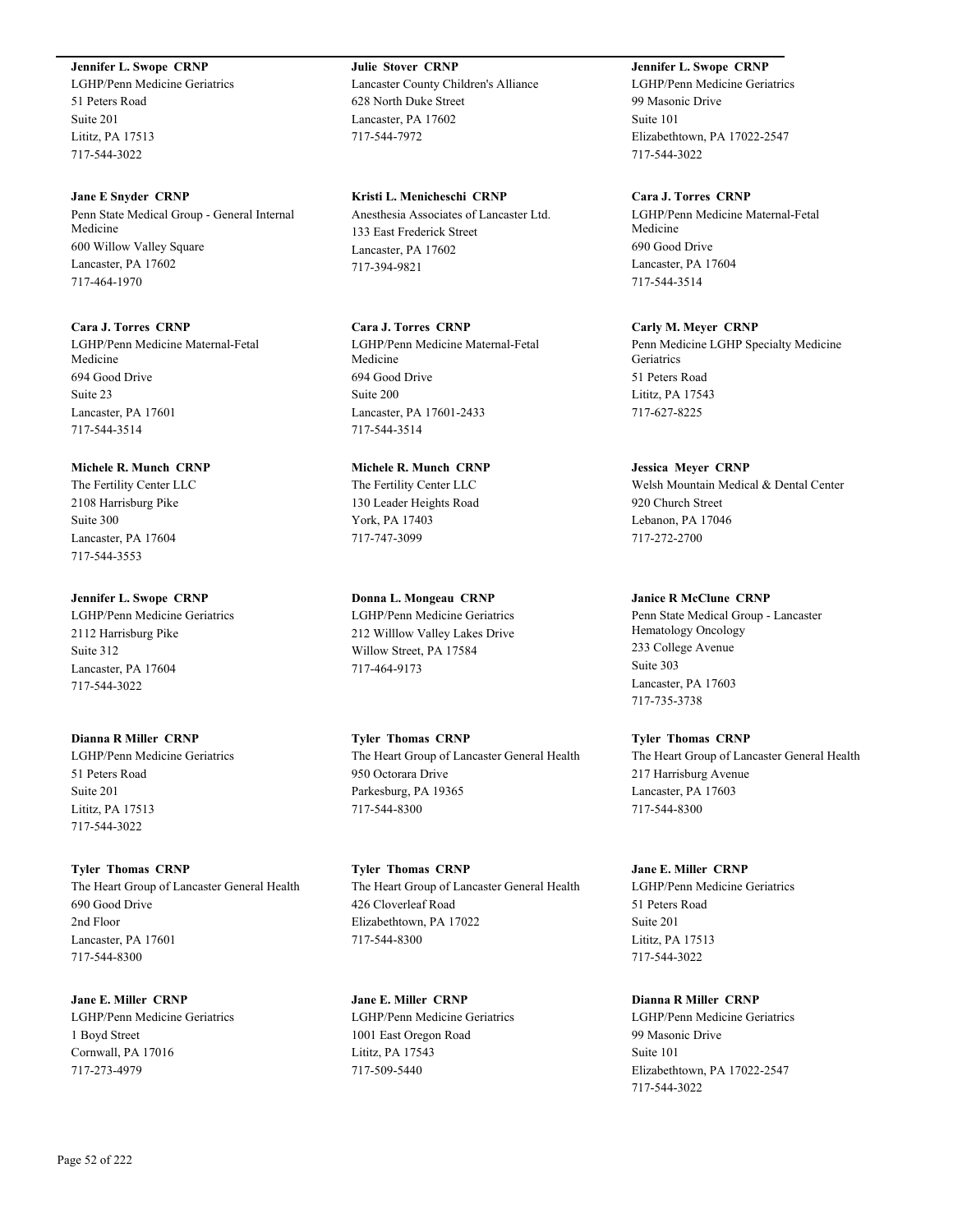**Dianna R Miller CRNP** LGHP/Penn Medicine Geriatrics 1001 East Oregon Road Lititz, PA 17543 717-509-5440

**Jane E. Miller CRNP** LGHP/Penn Medicine Geriatrics 99 Masonic Drive Suite 101 Elizabethtown, PA 17022-2547 717-544-3022

**Dianna R Miller CRNP** LGHP/Penn Medicine Geriatrics 1 Boyd Street Cornwall, PA 17016 717-273-4979

**Kristen E. Miller CRNP** Lancaster Health Center 812 North Prince Street Lancaster, PA 17603 717-299-6371

**Kristen E. Miller CRNP** Lancaster Health Center 515 B Hershey Avenue Lancaster, PA 17603 717-299-6371

**Jane E. Miller CRNP** LGHP/Penn Medicine Geriatrics 2112 Harrisburg Pike Suite 312 Lancaster, PA 17604 717-544-3022

**John M Modene CRNP** Regional GI 690 Good Drive 2nd Floor Lancaster, PA 17601 717-869-4600

**Shirley B. Terenchin CRNP** LGHP/Penn Medicine Family Medicine Lititz 562 West Second Street Lititz, PA 17543 717-626-2167

**Jane E. Miller CRNP** LGHP/Penn Medicine Geriatrics 212 Willlow Valley Lakes Drive Willow Street, PA 17584 717-464-9173

**Kimbra D. Thomas CRNP** LGHP/Penn Medicine Family Medicine Norlanco 418 Cloverleaf Road Elizabethtown, PA 17022 717-653-1467

**Dianna R Miller CRNP** LGHP/Penn Medicine Geriatrics 2112 Harrisburg Pike Suite 312 Lancaster, PA 17604 717-544-3022

**Kristen E. Miller CRNP** Lancaster Health Center 304 North Water Street Lancaster, PA 17603 717-299-6371

**Kristen E. Miller CRNP** Lancaster Health Center 333 N Arch St Lancaster, PA 17603 717-299-6371

**Cara J. Torres CRNP** Lancaster Health Center 625 South Duke Street Lancaster, PA 17602 717-299-6371

**John M Modene CRNP** Regional GI 950 S Octorara Trail Parkesburg, PA 19365 717-869-4600

**John M Modene CRNP** Regional GI 2112 Harrisburg Pike Suite 202 Lancaster, PA 17601 717-869-4600

**Donna L. Mongeau CRNP** LGHP/Penn Medicine Geriatrics 1 Boyd Street Cornwall, PA 17016 717-273-4979

**Dianna R Miller CRNP** LGHP/Penn Medicine Geriatrics 212 Willlow Valley Lakes Drive Willow Street, PA 17584 717-464-9173

**Kristen E. Miller CRNP** Lancaster Health Center 625 South Duke Street Lancaster, PA 17602 717-299-6371

**Kristen E. Miller CRNP** Lancaster Health Center 802 New Holland Avenue Suite 200 Lancaster, PA 17602 717-299-6371

**Jessica Meyer CRNP** Welsh Mountain Medical & Dental Center 435 S. Kinzer Street Suite 6 New Holland, PA 17557 717-351-2400

**Donna L. Mongeau CRNP** LGHP/Penn Medicine Geriatrics 2112 Harrisburg Pike Suite 312 Lancaster, PA 17604 717-544-3022

**Shirley B. Terenchin CRNP** LGHP/Penn Medicine Family Medicine Lititz 51 Peters Road Suite 201 Lititz, PA 17543 717-626-2167

**John M Modene CRNP** Regional GI 4140 Oregon Pike Ephrata, PA 17522 717-869-4600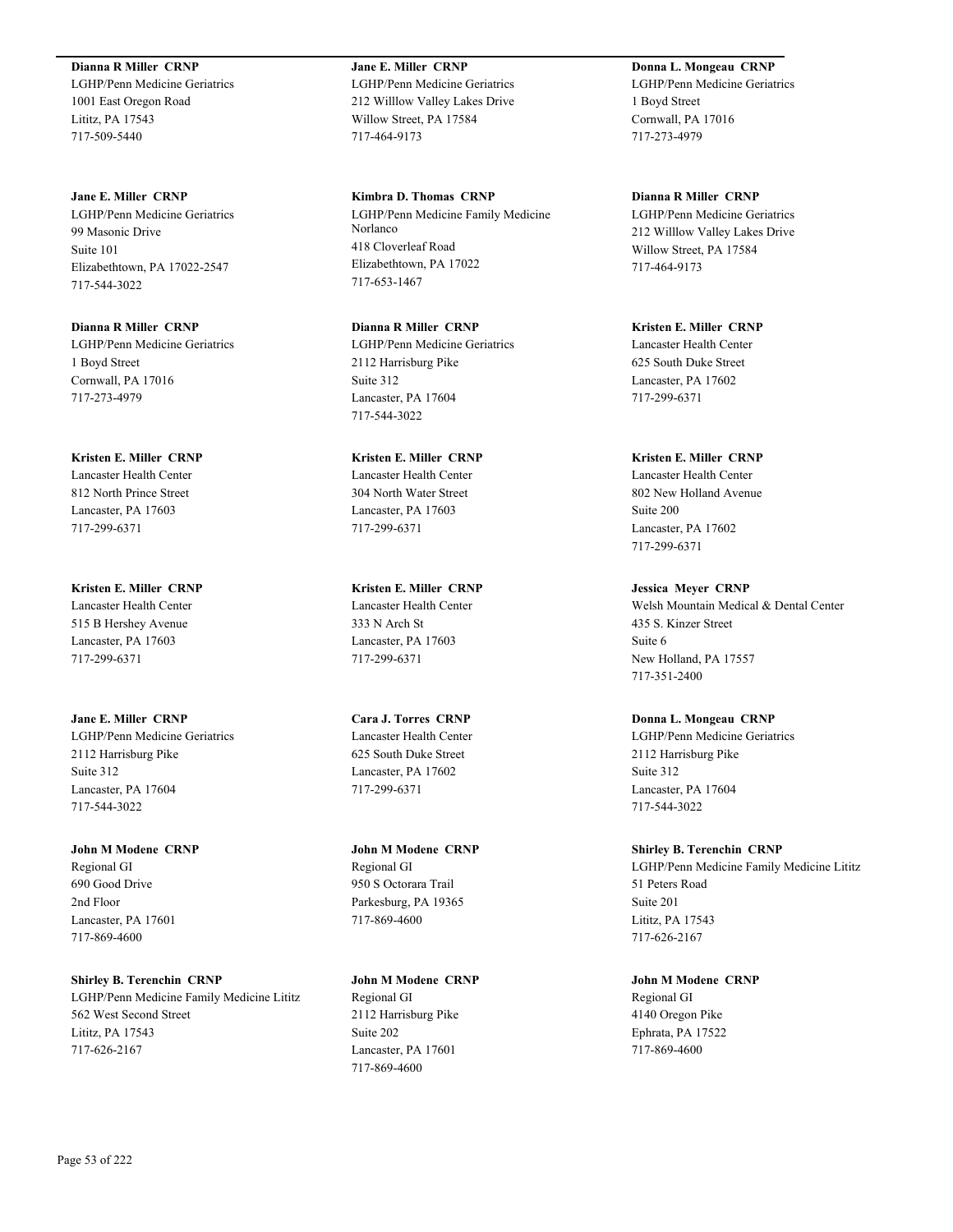**John M Modene CRNP**

Regional GI 2104 Harrisburg Pike Suite 300 Lancaster, PA 17604 717-544-3400

### **Tyler Thomas CRNP**

The Heart Group of Lancaster General Health 1261 Division Highway Suite 2 Ephrata, PA 17522 717-544-8300

**Sandra S. Minnick CRNP** WellSpan Family Medicine - Lake Street 136 Lake Street Ephrata, PA 17522 717-721-7718

### **Dolores A Minchhoff CRNP**

LGHP/Penn Medicine Family Medicine Crooked Oak 1605 Lititz Pike Lancaster, PA 17601 717-735-3995

# **Jennifer Miller CRNP**

MAPS Behavioral Health Services 790 New Holland Avenue Lancaster, PA 17602 717-390-0353

**Heather I Miller CRNP** LGHP/Penn Medicine Hospitalists 690 Good Drive Lancaster, PA 17601 717-544-8144

### **Kathleen M. Nissley CRNP**

The Heart Group of Lancaster General Health 690 Good Drive 2nd Floor Lancaster, PA 17601 717-544-8300

**Robert J. Martin CRNP** Regional GI 950 S Octorara Trail Parkesburg, PA 19365 717-869-4600

**John M Modene CRNP** Regional GI 426 Cloverleaf Road Elizabethtown, PA 17022 717-869-4600

**Cara J. Torres CRNP** Lancaster Health Center 515 B Hershey Avenue Lancaster, PA 17603 717-299-6371

**Dolores A. Minchhoff CRNP** LGHP/Penn Medicine Family Medicine Oxford 620 Spear Street Oxford, PA 19363 610-932-9300

# **Cara J. Torres CRNP** Lancaster Health Center 333 N Arch St Lancaster, PA 17603 717-299-6371

**Jo Ann Miller CRNP** LGHP/Penn Medicine Trauma & Acute Care Surgery 555 North Duke Street Lancaster, PA 17602 717-544-5945

**Lauren A Myer CRNP** Penn State Medical Group - Eastbrook 29 Eastbrook Road Ronks, PA 17572 717-299-5711

**Christopher Lohr CRNP** LGHP/Penn Medicine Trauma & Acute Care Surgery 555 North Duke Street Lancaster, PA 17602 717-544-5945

**Robert J. Martin CRNP** Regional GI 426 Cloverleaf Road Elizabethtown, PA 17022 717-869-4600

**Cara J. Torres CRNP** Lancaster Health Center 812 North Prince Street Lancaster, PA 17603 717-299-6371

**Tyler Thomas CRNP** The Heart Group of Lancaster General Health 1701 Cornwall Road Lebanon, PA 17042 717-544-8300

**Dolores A Minchhoff CRNP** LGHP/Penn Medicine Family Medicine Crooked Oak 1655 Crooked Oak Drive Lancaster, PA 17601 717-569-2678

**Cara J. Torres CRNP**

Lancaster Health Center 304 North Water Street Lancaster, PA 17603 717-299-6371

**Heather I Miller CRNP**

LGHP/Penn Medicine Hospitalists 555 N Duke Street Lancaster, PA 17602-2250 (717)544-8144

**Cara J. Torres CRNP** Lancaster Health Center 802 New Holland Avenue Suite 200 Lancaster, PA 17602

717-299-6371

**Alan Malmer CRNP** WellSpan Family Medicine - Lake Street 136 Lake Street Ephrata, PA 17522 717-721-7718

**Robert J. Martin CRNP** Regional GI 690 Good Drive 2nd Floor Lancaster, PA 17601 717-869-4600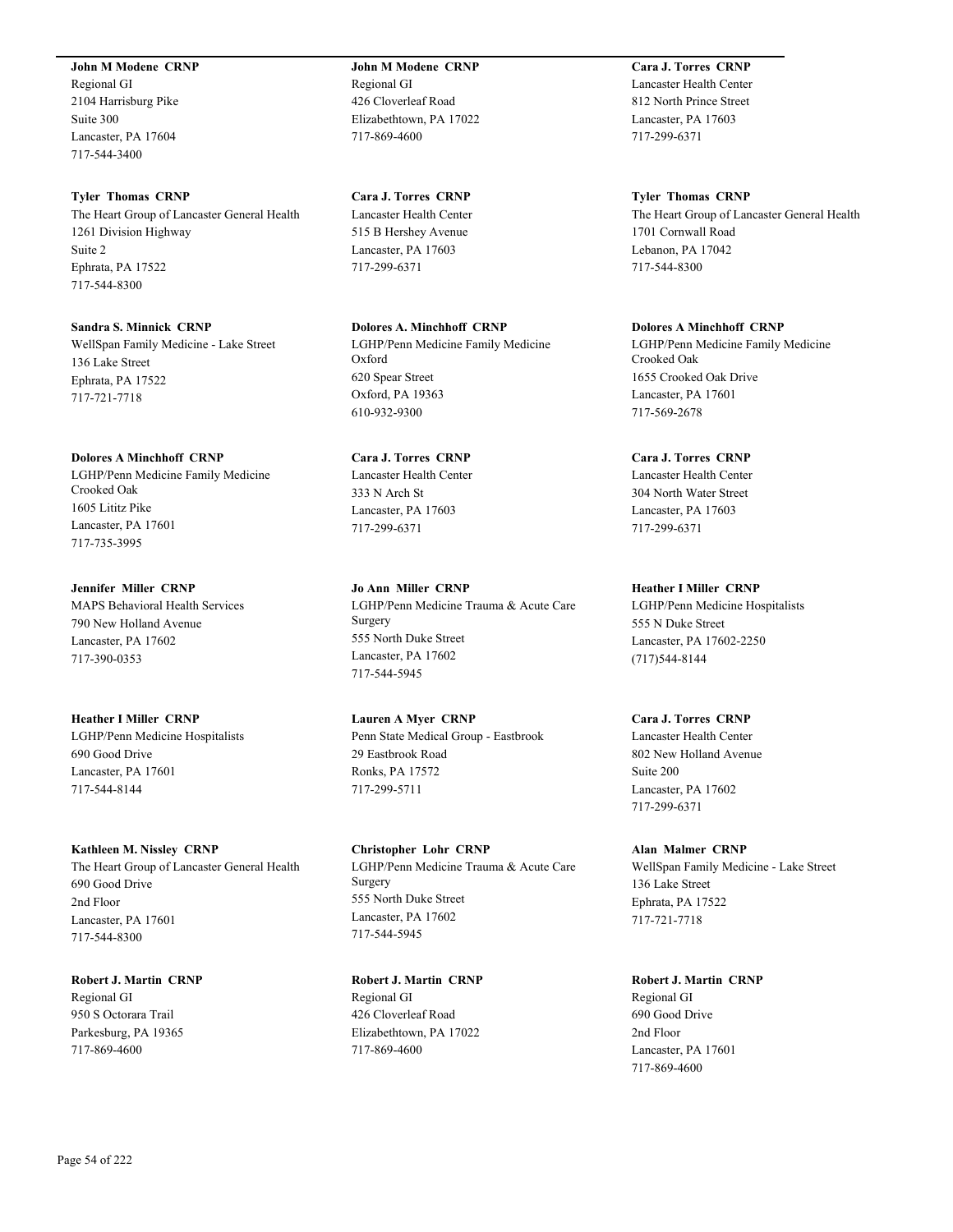### **Robert J. Martin CRNP**

Regional GI 2104 Harrisburg Pike Suite 300 Lancaster, PA 17604 717-544-3400

### **Kathleen M. Nissley CRNP**

The Heart Group of Lancaster General Health 426 Cloverleaf Road Elizabethtown, PA 17022 717-544-8300

**Consolate Oburu-Bindom CRNP** The Heart Group of Lancaster General Health 1701 Cornwall Road Lebanon, PA 17042 717-544-8300

# **Kathleen M. Nissley CRNP**

The Heart Group of Lancaster General Health 1701 Cornwall Road Lebanon, PA 17042 717-544-8300

### **Dana Nikles CRNP**

LGHP/Penn Medicine Hospitalists 690 Good Drive Lancaster, PA 17601 717-544-8144

### **Rodrigo Ugalde-Magnani CRNP**

LGHP/Penn Medicine Diabetes & Endocrinology 950 S. Octorara Trail Parkesburg, PA 19365 717-544-3059

# **Michele A O'Neill CRNP**

Lancaster Health Center 304 North Water Street Lancaster, PA 17603 717-299-6371

### **Diana Velasquez CRNP**

WellSpan Family Medicine - Granite Run 264 Granite Run Drive Lancaster, PA 17601 717-721-8205

# **Lindsey M. Neiss CRNP**

LGHP/Penn Medicine Family Medicine Manor Ridge 2113 Manor Ridge Drive Lancaster, PA 17603 717-299-4644

### **Rodrigo Ugalde-Magnani CRNP**

LGHP/Penn Medicine Diabetes & Endocrinology 1701 Cornwall Road Suite 101 Lebanon, PA 17042 717-544-3059

### **Rodrigo Ugalde-Magnani CRNP**

LGHP/Penn Medicine Diabetes & Endocrinology 694 Good Drive Suite 200 Lancaster, PA 17601 717-544-3059

# **Kerry M Nissley CRNP**

LGHP/Penn Medicine Family Medicine East Petersburg 5665 Main Street East Petersburg, PA 17520 717-569-7011

# **Rodrigo Ugalde-Magnani CRNP**

LGHP/Penn Medicine Diabetes & Endocrinology 426 Cloverleaf Road Elizabethtown, PA 17022-9320 717-544-3059

### **Rodrigo Ugalde-Magnani CRNP**

LGHP/Penn Medicine Diabetes & Endocrinology 2112 Harrisburg Pike Suite 200 Lancaster, PA 17601 717-544-3059

### **Jane E Snyder CRNP**

Penn State Medical Group - General Internal Medicine 325 Carol Lynn Drive Willow Street, PA 17584 717-464-2730

### **Christopher P Vargo CRNP**

LGHP/Penn Medicine Alzheimer's & Memory Care 2150 Harrisburg Pike Suite 200B Lancaster, PA 17601 717-544-3539

# **Jill E. Martin CRNP**

The Heart Group of Lancaster General Health 950 Octorara Drive Parkesburg, PA 19365 717-544-8300

### **Kathleen M. Nissley CRNP**

The Heart Group of Lancaster General Health 950 Octorara Drive Parkesburg, PA 19365 717-544-8300

### **Kathleen M. Nissley CRNP**

The Heart Group of Lancaster General Health 217 Harrisburg Avenue Lancaster, PA 17603 717-544-8300

### **Dana Nikles CRNP**

LGHP/Penn Medicine Hospitalists 555 N Duke Street Lancaster, PA 17602-2250 (717)544-8144

### **Rodrigo Ugalde-Magnani CRNP**

LGHP/Penn Medicine Diabetes & Endocrinology 1261 Division Highway Suite 2 Ephrata, PA 17522 717-544-3059

### **Kathleen M. Nissley CRNP**

The Heart Group of Lancaster General Health 1261 Division Highway Suite 2 Ephrata, PA 17522 717-544-8300

### **Bryan Paradise CRNP**

Pulmonary Associates of Lancaster 540 N Duke St Suite 244 Lancaster, PA 17604 717-826-9770

### **Jennifer A. VanBlargan CRNP**

Penn State Medical Group - General Internal Medicine 600 Willow Valley Square Lancaster, PA 17602 717-464-1970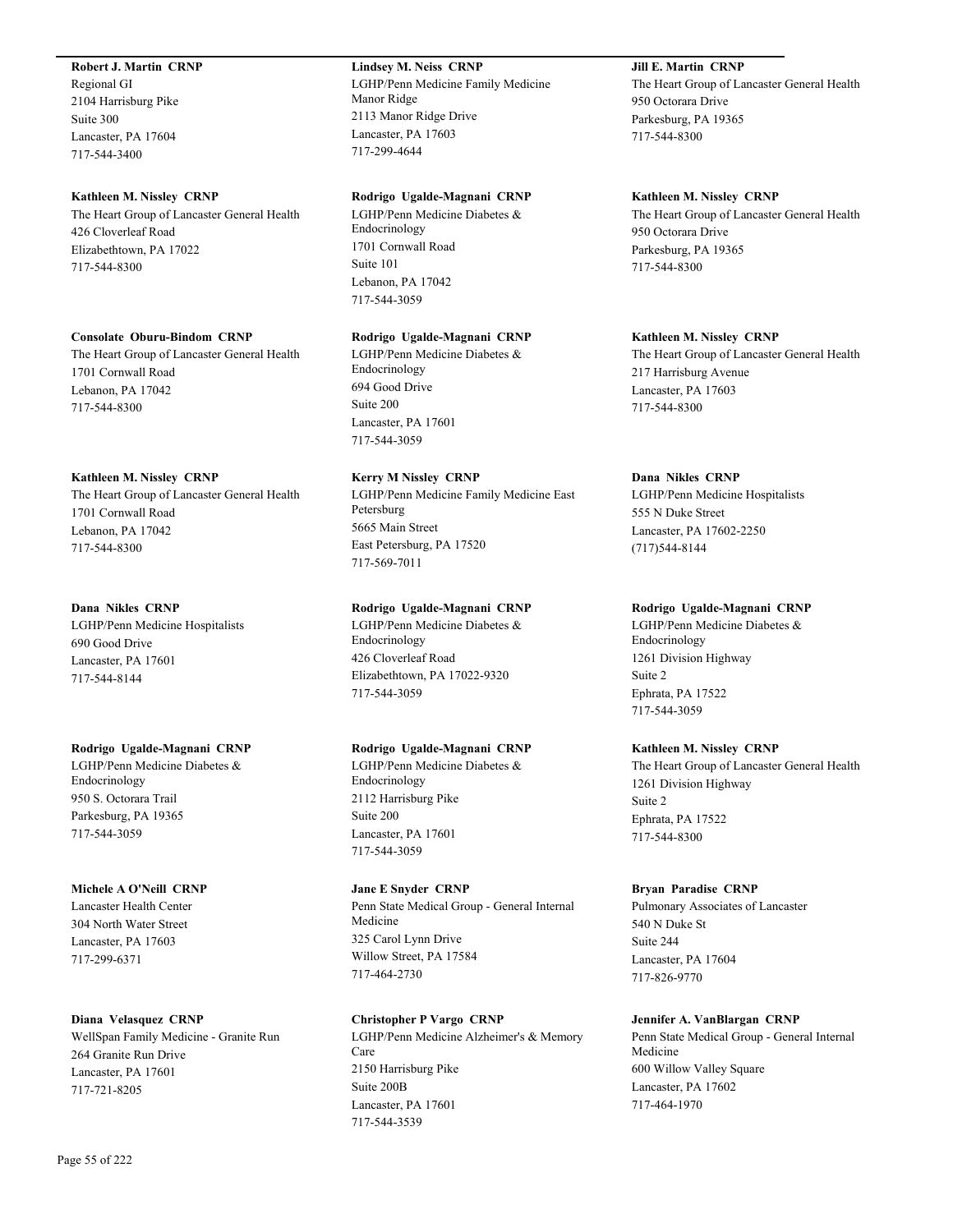**Eileen P. Sosa CRNP**

Lancaster General Health Care Connections 555 North Duke Street Floor 1 Lancaster, PA 17602 717-544-2273

### **Brenna Osmolinski CRNP**

Penn State Medical Group - Oyster Point 3045 Marietta Avenue Lancaster, PA 17601 717-898-2900

### **Lawrence Spector CRNP**

LGHP/Penn Medicine Family Medicine Abbeyville 2108 Harrisburg Pike Suite 310 Lancaster, PA 17601 717-291-5991

# **Michele A O'Neill CRNP**

Lancaster Health Center 515 B Hershey Avenue Lancaster, PA 17603 717-299-6371

# **Michele A O'Neill CRNP**

Lancaster Health Center 802 New Holland Avenue Suite 200 Lancaster, PA 17602 717-299-6371

### **Consolate Oburu-Bindom CRNP**

The Heart Group of Lancaster General Health 1261 Division Highway Suite 2 Ephrata, PA 17522 717-544-8300

# **Lawrence Spector CRNP**

LGHP/Penn Medicine Family Medicine Abbeyville 2108 Harrisburg Pike Suite 329 Lancaster, PA 17601 717-291-5991

# **Nicole Newman CRNP**

The Heart Group of Lancaster General Health 690 Good Drive 2nd Floor Lancaster, PA 17601 717-544-8300

**Eileen P. Sosa CRNP** LGH @ Franklin & Marshall Student Wellness Center Appel Infirmary - \*Restricted to F&M Students\* 931 Harrisburg Avenue Lancaster, PA 17603 717-544-9051

### **Lawrence Spector CRNP**

LGHP/Penn Medicine Family Medicine Abbeyville 101 Abbeyville Road Lancaster, PA 17603 717-291-5991

# **Consolate Oburu-Bindom CRNP**

The Heart Group of Lancaster General Health 950 Octorara Drive Parkesburg, PA 19365 717-544-8300

# **Michele A O'Neill CRNP** Lancaster Health Center 812 North Prince Street Lancaster, PA 17603 717-299-6371

# **Consolate Oburu-Bindom CRNP**

The Heart Group of Lancaster General Health 217 Harrisburg Avenue Lancaster, PA 17603 717-544-8300

# **Consolate Oburu-Bindom CRNP**

The Heart Group of Lancaster General Health 426 Cloverleaf Road Elizabethtown, PA 17022 717-544-8300

# **Jill E. Martin CRNP**

The Heart Group of Lancaster General Health 690 Good Drive 2nd Floor Lancaster, PA 17601 717-544-8300

# **George R Newcomer CRNP**

WellSpan Internal Medicine - Ephrata 435 S. Kinzer Avenue Suite 10 New Holland, PA 17557 717-354-6000

# **Jennifer A. VanBlargan CRNP** Penn State Medical Group - General Internal Medicine 2301 Columbia Avenue Lancaster, PA 17603 717-397-2738

### **Jennifer A. VanBlargan CRNP**

Penn State Medical Group - General Internal Medicine 325 Carol Lynn Drive Willow Street, PA 17584 717-464-2730

# **Michele A O'Neill CRNP**

Lancaster Health Center 333 N Arch St Lancaster, PA 17603 717-299-6371

# **Michele A O'Neill CRNP**

Lancaster Health Center 625 South Duke Street Lancaster, PA 17602 717-299-6371

### **Consolate Oburu-Bindom CRNP**

The Heart Group of Lancaster General Health 690 Good Drive 2nd Floor Lancaster, PA 17601 717-544-8300

### **Robert J. Martin CRNP**

Regional GI 4140 Oregon Pike Ephrata, PA 17522 717-869-4600

### **Nicole Newman CRNP**

The Heart Group of Lancaster General Health 950 Octorara Drive Parkesburg, PA 19365 717-544-8300

# **Jessica S. May CRNP**

LGHP/Penn Medicine Geriatrics 2112 Harrisburg Pike Suite 312 Lancaster, PA 17604 717-544-3022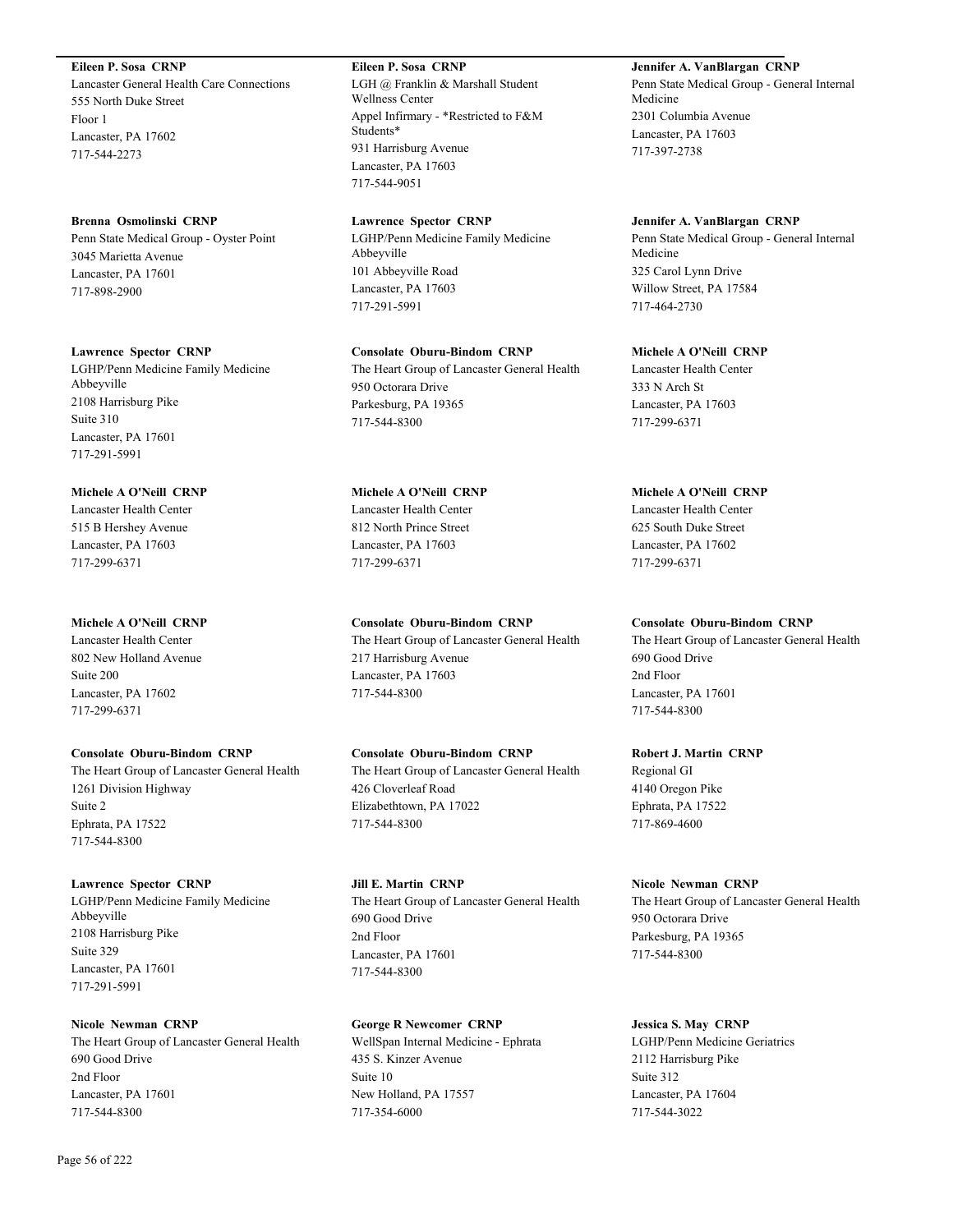**Jill E. Martin CRNP**

The Heart Group of Lancaster General Health 1261 Division Highway Suite 2 Ephrata, PA 17522 717-544-8300

**Jill E. Martin CRNP** The Heart Group of Lancaster General Health 1701 Cornwall Road Lebanon, PA 17042 717-544-8300

**George R Newcomer CRNP** WellSpan Internal Medicine - Ephrata 446 North Reading Road Suite 301 Ephrata, PA 17522 717-733-6546

**Jessica S. May CRNP** LGHP/Penn Medicine Geriatrics 212 Willlow Valley Lakes Drive Willow Street, PA 17584 717-464-9173

**Nicole Newman CRNP** The Heart Group of Lancaster General Health 426 Cloverleaf Road Elizabethtown, PA 17022 717-544-8300

**Julie A. Stern CRNP** WellSpan OB/GYN 435 South Kinzer Avenue Ste 7 New Holland, PA 17557 717-721-5700

# *Child and Adolescent Psychiatry*

**Thomas Foley MD** MAPS Behavioral Health Services 790 New Holland Avenue Lancaster, PA 17602 717-390-0353

# *Chiropractic Medicine*

**Jessica S. May CRNP** LGHP/Penn Medicine Geriatrics 1 Boyd Street Cornwall, PA 17016 717-273-4979

**Jill E. Martin CRNP** The Heart Group of Lancaster General Health 426 Cloverleaf Road Elizabethtown, PA 17022 717-544-8300

**Robert J. Martin CRNP** Regional GI 2112 Harrisburg Pike Suite 202 Lancaster, PA 17601 717-869-4600

**Julie A. Stern CRNP** WellSpan OB/GYN 266 Granite Run Drive Lancaster, PA 17601 717-721-5700

**Julie A. Stern CRNP** WellSpan OB/GYN 6 W. Newport Road Lititz, PA 17543 717-721-5700

**Nicole Newman CRNP** The Heart Group of Lancaster General Health 1261 Division Highway Suite 2 Ephrata, PA 17522 717-544-8300

**Jessica S. May CRNP** LGHP/Penn Medicine Geriatrics 51 Peters Road Suite 201 Lititz, PA 17513 717-544-3022

**Jill E. Martin CRNP** The Heart Group of Lancaster General Health 217 Harrisburg Avenue Lancaster, PA 17603 717-544-8300

**Julie A. Stern CRNP** WellSpan OB/GYN 175 Martin Avenue Suite 125 Ephrata, PA 17522 717-721-5700

**Nicole Newman CRNP** The Heart Group of Lancaster General Health 1701 Cornwall Road Lebanon, PA 17042 717-544-8300

**Nicole Newman CRNP** The Heart Group of Lancaster General Health 217 Harrisburg Avenue Lancaster, PA 17603 717-544-8300

Page 57 of 222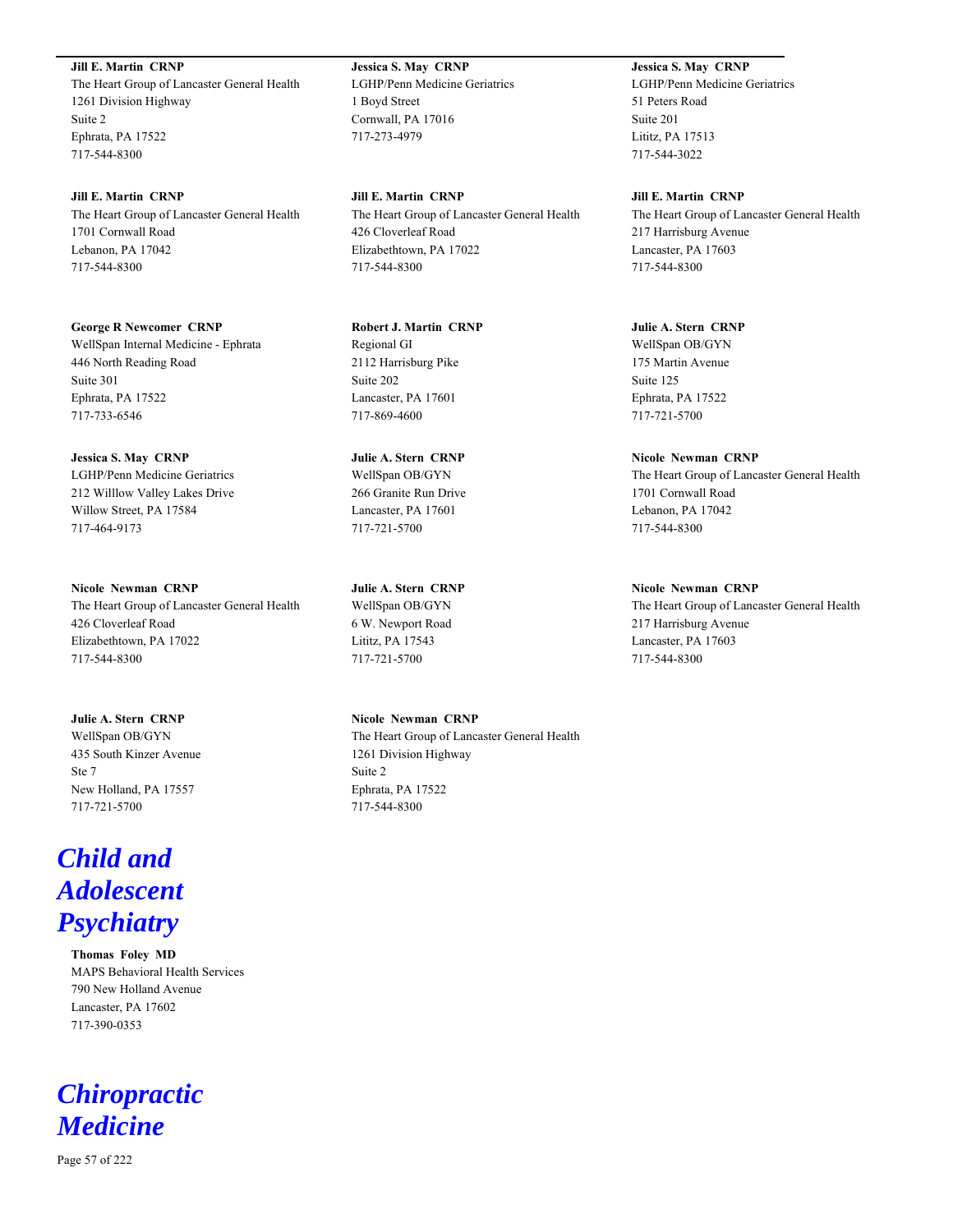**Daniel West DC** East Earl Chiropractic 4607 Division Highway East Earl, PA 17519 717-354-2332

# *Clinical Pathology*

**Charles F. Romberger MD** LGH Pathology 555 North Duke Street Lancaster, PA 17603 717-544-5511

# *Colon & Rectal Surgery*

**Fiona Gaunay MD** LGHP/Penn Medicine Surgical Group 2102 Harrisburg Pike Lancaster, PA 17601 717-544-0641

**Walid M Hesham MD** LGHP/Penn Medicine Surgical Group 2102 Harrisburg Pike Lancaster, PA 17601 717-544-0641

# *Critical Care Medicine*

**Craig P. Horvat MD** Pulmonary Associates of Lancaster 540 N Duke St Suite 244 Lancaster, PA 17604 717-826-9770

# **Eric H Bradburn DO** LGHP/Penn Medicine Trauma & Acute Care Surgery 555 North Duke Street Lancaster, PA 17602 717-544-5945

**Rustin W. Glass DC** Advanced Chiropractic & Rehab, P.C. 900 Centerville Road Suite B Lancaster, PA 17601 717-898-8900

**Rachiel N. Oakley MD** Ephrata Community Hospital - Pathology 169 Martin Avenue Ephrata, PA 17522 717-738-6415

**Fiona Gaunay MD** LGHP/Penn Medicine Surgical Group 2104 Harrisburg Pike Suite 200 Lancaster, PA 17604 717-544-3626

**Walid M Hesham MD** LGHP/Penn Medicine Surgical Group 2104 Harrisburg Pike Suite 200 Lancaster, PA 17604 717-544-3626

### **Keith A Beaulieu MD**

Pulmonary Associates of Lancaster 540 N Duke St Suite 244 Lancaster, PA 17604 717-826-9770

### **Shakeel Amanullah MD**

Pulmonary Associates of Lancaster 540 N Duke St Suite 244 Lancaster, PA 17604 717-826-9770

# **MatthewMatthew Myers DC** East Earl Chiropractic 4607 Division Highway East Earl, PA 17519 717-354-2332

**Bruce E. King MD** LGH Pathology 555 North Duke Street Lancaster, PA 17603 717-544-5511

**Fiona Gaunay MD** LGHP/Penn Medicine Surgical Group 1701 Cornwall Road Lebanon, PA 17042 717-675-1750

**Walid M Hesham MD** LGHP/Penn Medicine Surgical Group 1701 Cornwall Road Lebanon, PA 17042 717-675-1750

# **Amber Batool DO**

LGHP/Penn Medicine Trauma & Acute Care Surgery 555 North Duke Street Lancaster, PA 17602 717-544-5945

### **Yaroslav Lando MD**

Pulmonary Associates of Lancaster 540 N Duke St Suite 244 Lancaster, PA 17604 717-826-9770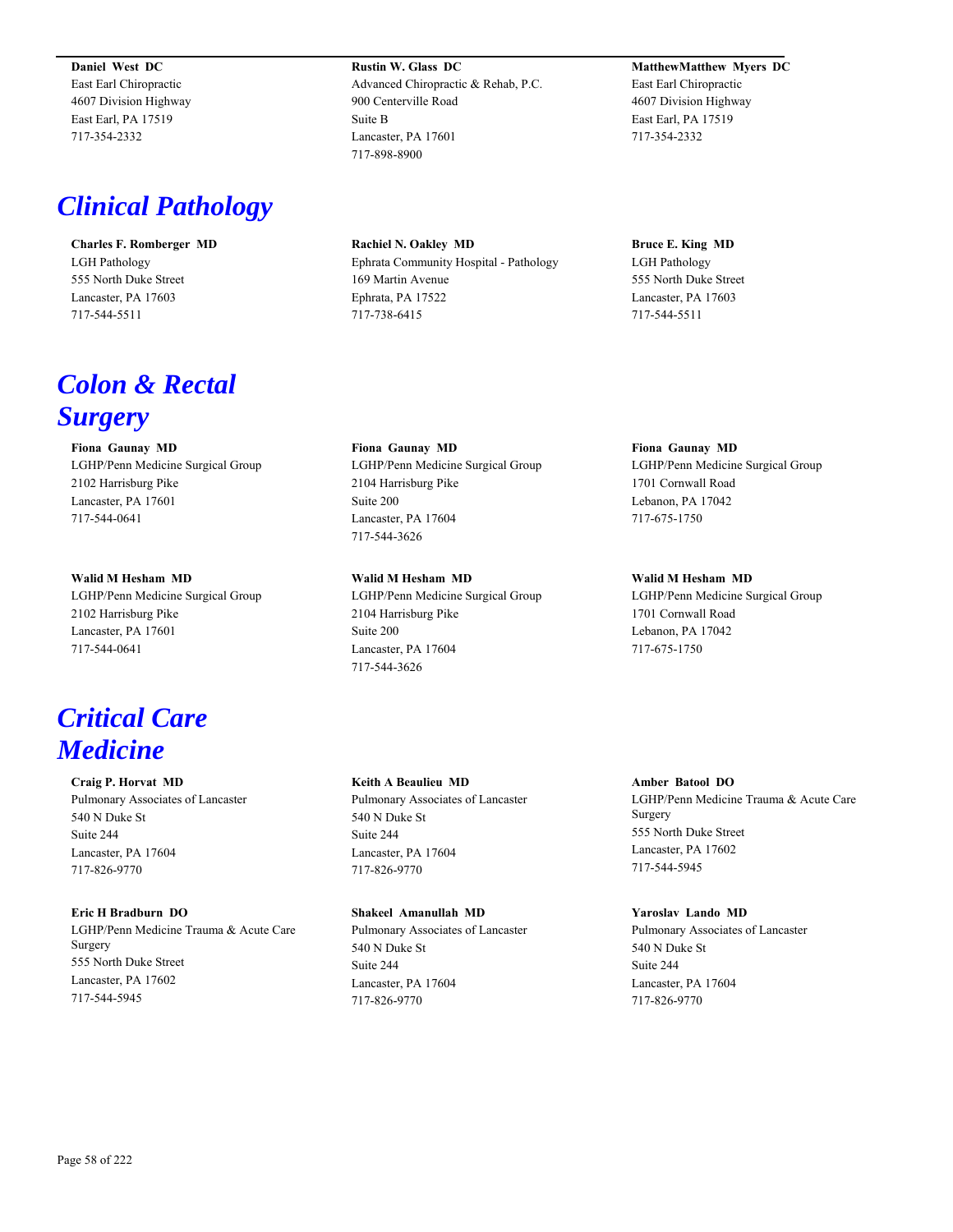**Gregory J. Rossini MD**

Pulmonary Associates of Lancaster 540 N Duke St Suite 244 Lancaster, PA 17604 717-826-9770

# *Dermatology*

**Anthony A Gaspari MD** Dermatology Physicians Inc. 259 North Sixth Street Columbia, PA 17512 717-684-0507

**Richard J. Herschaft MD** Dermatology Physicians Inc. 222 Willow Valley Lakes Drive Suite 1300 Willow Street, PA 17584 717-464-0113

**Michael D Damiano MD** Main Line Dermatology 1246 Wrights Lane West Chester, PA 19380 302-633-5840

**Stacey Englander Turner MD** Main Line Dermatology 1246 Wrights Lane West Chester, PA 19380 302-633-5840

**Anthony A Gaspari MD** Dermatology Physicians Inc. 208 West Main Street Ephrata, PA 17522 717-733-8050

**Jamea E. Campbell MD** Main Line Dermatology 1246 Wrights Lane West Chester, PA 19380 302-633-5840

**Anthony A Gaspari MD** Dermatology Physicians Inc. 222 Willow Valley Lakes Drive Suite 1300 Willow Street, PA 17584 717-464-0113

**Bhavin B. Mehta MD** Pulmonary Associates of Lancaster 540 N Duke St Suite 244 Lancaster, PA 17604 717-826-9770

**Jeanette L. Hebel MD** Dermatology Associates of Lancaster 1650 Crooked Oak Drive Suite 200 Lancaster, PA 17601 717-569-3279

**Michael D Damiano MD** Main Line Dermatology 1450 E. Boot Road West Chester, PA 19380 610-696-8615

**Stacey Englander Turner MD** Main Line Dermatology 995 Old Eagle School Road Suite 304-F Wayne, PA 19087 610-688-3099

**Jamea E. Campbell MD** Main Line Dermatology 1450 E. Boot Road West Chester, PA 19380 610-696-8615

**Richard J. Herschaft MD** Dermatology Physicians Inc. 203 North Lime Street Lancaster, PA 17602 717-392-6267

**Jamea E. Campbell MD** Main Line Dermatology 995 Old Eagle School Road Suite 304-F Wayne, PA 19087 610-688-3099

**Anthony A Gaspari MD** Dermatology Physicians Inc. 203 North Lime Street Lancaster, PA 17602 717-392-6267

**Anthony A Gaspari MD** Dermatology Physicians Inc. 2106 Harrisburg Pike Suite 314 Lancaster, PA 17604 717-544-3575

**Michael D Damiano MD** Main Line Dermatology 995 Old Eagle School Road Suite 304-F Wayne, PA 19087 610-688-3099

**William K. Andersen MD** Lancaster Skin Center PC 190 North Pointe Blvd Suite A Lancaster, PA 17601 717-560-6444

**Richard J. Herschaft MD** Dermatology Physicians Inc. 208 West Main Street Ephrata, PA 17522 717-733-8050

**Richard J. Herschaft MD** Dermatology Physicians Inc. 259 North Sixth Street Columbia, PA 17512 717-684-0507

**Jeanette L. Hebel MD** Dermatology Associates of Lancaster 222 Willow Valley Lakes Drive Suite 1600 Willow Street, PA 17584 717-464-9477

**Richard J. Herschaft MD** Dermatology Physicians Inc. 2106 Harrisburg Pike Suite 314 Lancaster, PA 17604 717-544-3575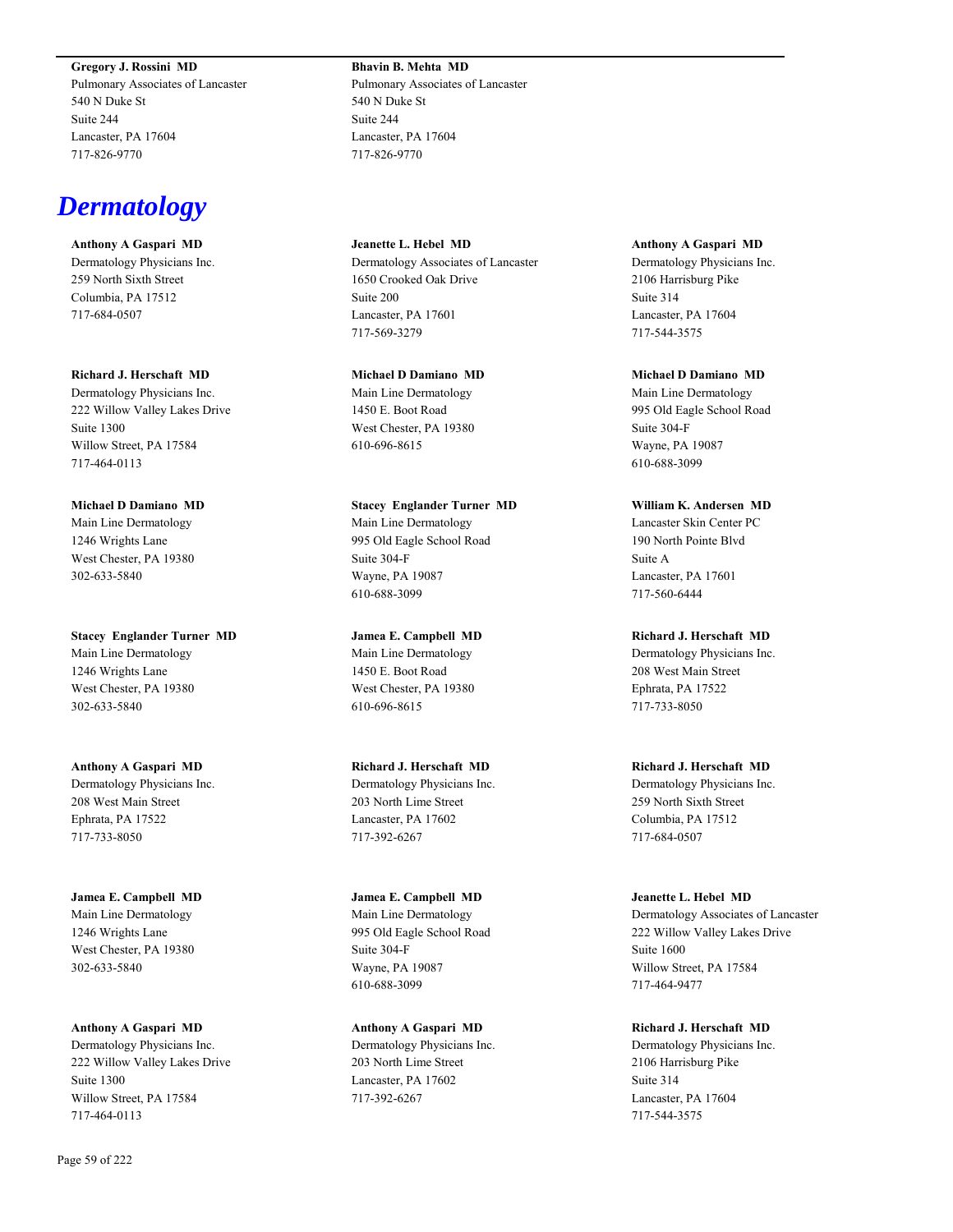**George E. Groleau MD**

Dermatology Physicians Inc. 2106 Harrisburg Pike Suite 314 Lancaster, PA 17604 717-544-3575

**George E. Groleau MD** Dermatology Physicians Inc. 203 North Lime Street Lancaster, PA 17602 717-392-6267

**Patricia F Groleau MD** Dermatology Physicians Inc. 208 West Main Street Ephrata, PA 17522 717-733-8050

**Patricia F Groleau MD** Dermatology Physicians Inc. 2106 Harrisburg Pike Suite 314 Lancaster, PA 17604 717-544-3575

**Sara Marian S Lucking MD** Dermatology Associates of Lancaster 222 Willow Valley Lakes Drive Suite 1600 Willow Street, PA 17584 717-464-9477

**Joanne S. Rill MD** Dermatology Associates of Lancaster 1650 Crooked Oak Drive Suite 200 Lancaster, PA 17601 717-569-3279

**John B. Legere DO** Dermatology Physicians Inc. 208 West Main Street Ephrata, PA 17522 717-733-8050

**John B. Legere DO** Dermatology Physicians Inc. 203 North Lime Street Lancaster, PA 17602 717-392-6267

**Stacey Englander Turner MD** Main Line Dermatology 1450 E. Boot Road West Chester, PA 19380 610-696-8615

**George E. Groleau MD** Dermatology Physicians Inc. 208 West Main Street Ephrata, PA 17522 717-733-8050

**Patricia F Groleau MD** Dermatology Physicians Inc. 259 North Sixth Street Columbia, PA 17512 717-684-0507

**Patricia F Groleau MD** Dermatology Physicians Inc. 222 Willow Valley Lakes Drive Suite 1300 Willow Street, PA 17584 717-464-0113

**Joanne S. Rill MD** Dermatology Associates of Lancaster 222 Willow Valley Lakes Drive Suite 1600 Willow Street, PA 17584 717-464-9477

**Jennifer A. Sceppa MD** Dermatology Associates of Lancaster 1650 Crooked Oak Drive Suite 200 Lancaster, PA 17601 717-569-3279

**John B. Legere DO** Dermatology Physicians Inc. 222 Willow Valley Lakes Drive Suite 1300 Willow Street, PA 17584 717-464-0113

**Rachel A Schleichert MD** Dermatology Physicians Inc. 203 North Lime Street Lancaster, PA 17602 717-392-6267

**George E. Groleau MD** Dermatology Physicians Inc. 222 Willow Valley Lakes Drive Suite 1300 Willow Street, PA 17584 717-464-0113

**George E. Groleau MD** Dermatology Physicians Inc. 259 North Sixth Street Columbia, PA 17512 717-684-0507

**Patricia F Groleau MD** Dermatology Physicians Inc. 203 North Lime Street Lancaster, PA 17602 717-392-6267

**Susan T McGillis MD** DermaSurgery Center P.C. 230 Harrisburg Avenue Suite 4 Lancaster, PA 17603 717-399-9800

**Jennifer A. Sceppa MD** Dermatology Associates of Lancaster 222 Willow Valley Lakes Drive Suite 1600 Willow Street, PA 17584 717-464-9477

**John B. Legere DO** Dermatology Physicians Inc. 2106 Harrisburg Pike Suite 314 Lancaster, PA 17604 717-544-3575

**Sara Marian S Lucking MD** Dermatology Associates of Lancaster 1650 Crooked Oak Drive Suite 200 Lancaster, PA 17601 717-569-3279

**Christina N Lawson MD** Dermatology Associates of Lancaster 222 Willow Valley Lakes Drive Suite 1600 Willow Street, PA 17584 717-464-9477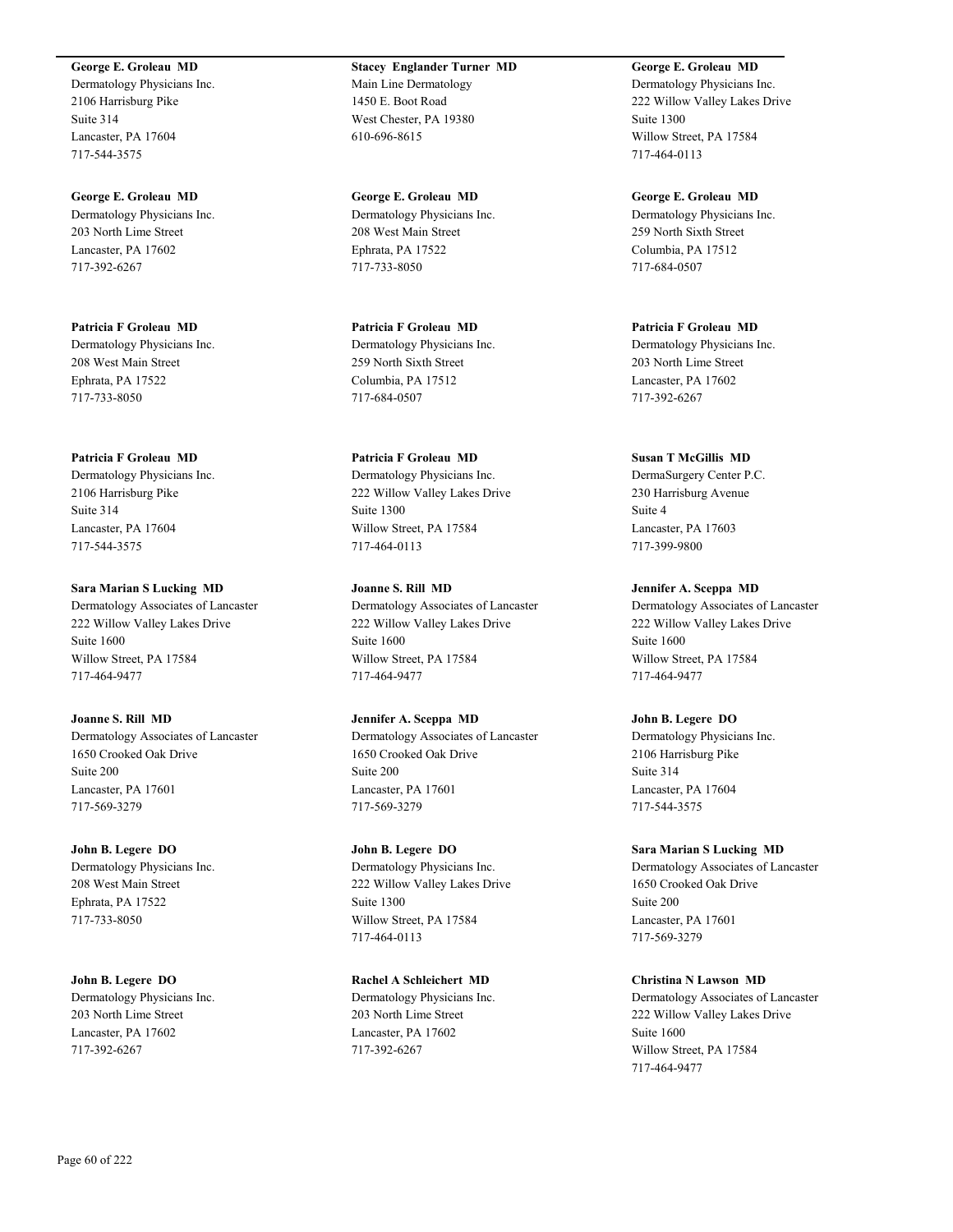**Jennifer L. Mueller MD**

Dermatology Associates of Lancaster 222 Willow Valley Lakes Drive Suite 1600 Willow Street, PA 17584 717-464-9477

**Rachel A Schleichert MD** Dermatology Physicians Inc. 2106 Harrisburg Pike Suite 314 Lancaster, PA 17604 717-544-3575

**Robert L. Roschel MD** Dermatology Physicians Inc. 203 North Lime Street Lancaster, PA 17602 717-392-6267

**Stephanie A. Mackey MD** Stephanie A. Mackey MD 800 New Holland Avenue Lancaster, PA 17602 717-431-7546

**John B. Legere DO** Dermatology Physicians Inc. 259 North Sixth Street Columbia, PA 17512 717-684-0507

# *Dermatopathology*

**Marisa F. Baldassano MD** Dermatology Physicians Inc. 208 West Main Street Ephrata, PA 17522 717-733-8050

**Marisa F. Baldassano MD** Dermatology Physicians Inc. 259 North Sixth Street Columbia, PA 17512 717-684-0507

### **Jennifer A. Sceppa MD**

Dermatology Associates of Lancaster 222 Willow Valley Lakes Drive Suite 1600 Willow Street, PA 17584 717-464-9477

**Jennifer L. Mueller MD** Dermatology Associates of Lancaster 1650 Crooked Oak Drive Suite 200 Lancaster, PA 17601 717-569-3279

**Rachel A Schleichert MD** Dermatology Physicians Inc. 259 North Sixth Street Columbia, PA 17512 717-684-0507

**Robert L. Roschel MD** Dermatology Physicians Inc. 208 West Main Street Ephrata, PA 17522 717-733-8050

**Rachel A Schleichert MD** Dermatology Physicians Inc. 208 West Main Street Ephrata, PA 17522 717-733-8050

**Robert L. Roschel MD** Dermatology Physicians Inc. 2106 Harrisburg Pike Suite 314 Lancaster, PA 17604 717-544-3575

# **Marisa F. Baldassano MD**

Dermatology Physicians Inc. 222 Willow Valley Lakes Drive Suite 1300 Willow Street, PA 17584 717-464-0113

### **William K. Andersen MD**

Lancaster Skin Center PC 190 North Pointe Blvd Suite A Lancaster, PA 17601 717-560-6444

# **Jennifer A. Sceppa MD**

Dermatology Associates of Lancaster 1650 Crooked Oak Drive Suite 200 Lancaster, PA 17601 717-569-3279

**Christina N Lawson MD** Dermatology Associates of Lancaster

1650 Crooked Oak Drive Suite 200 Lancaster, PA 17601 717-569-3279

**Rachel A Schleichert MD** Dermatology Physicians Inc. 222 Willow Valley Lakes Drive Suite 1300 Willow Street, PA 17584 717-464-0113

**Robert L. Roschel MD** Dermatology Physicians Inc. 259 North Sixth Street Columbia, PA 17512 717-684-0507

**Robert L. Roschel MD**

Dermatology Physicians Inc. 222 Willow Valley Lakes Drive Suite 1300 Willow Street, PA 17584 717-464-0113

**Marisa F. Baldassano MD**

Dermatology Physicians Inc. 203 North Lime Street Lancaster, PA 17602 717-392-6267

**Marisa F. Baldassano MD**

Dermatology Physicians Inc. 2106 Harrisburg Pike Suite 314 Lancaster, PA 17604 717-544-3575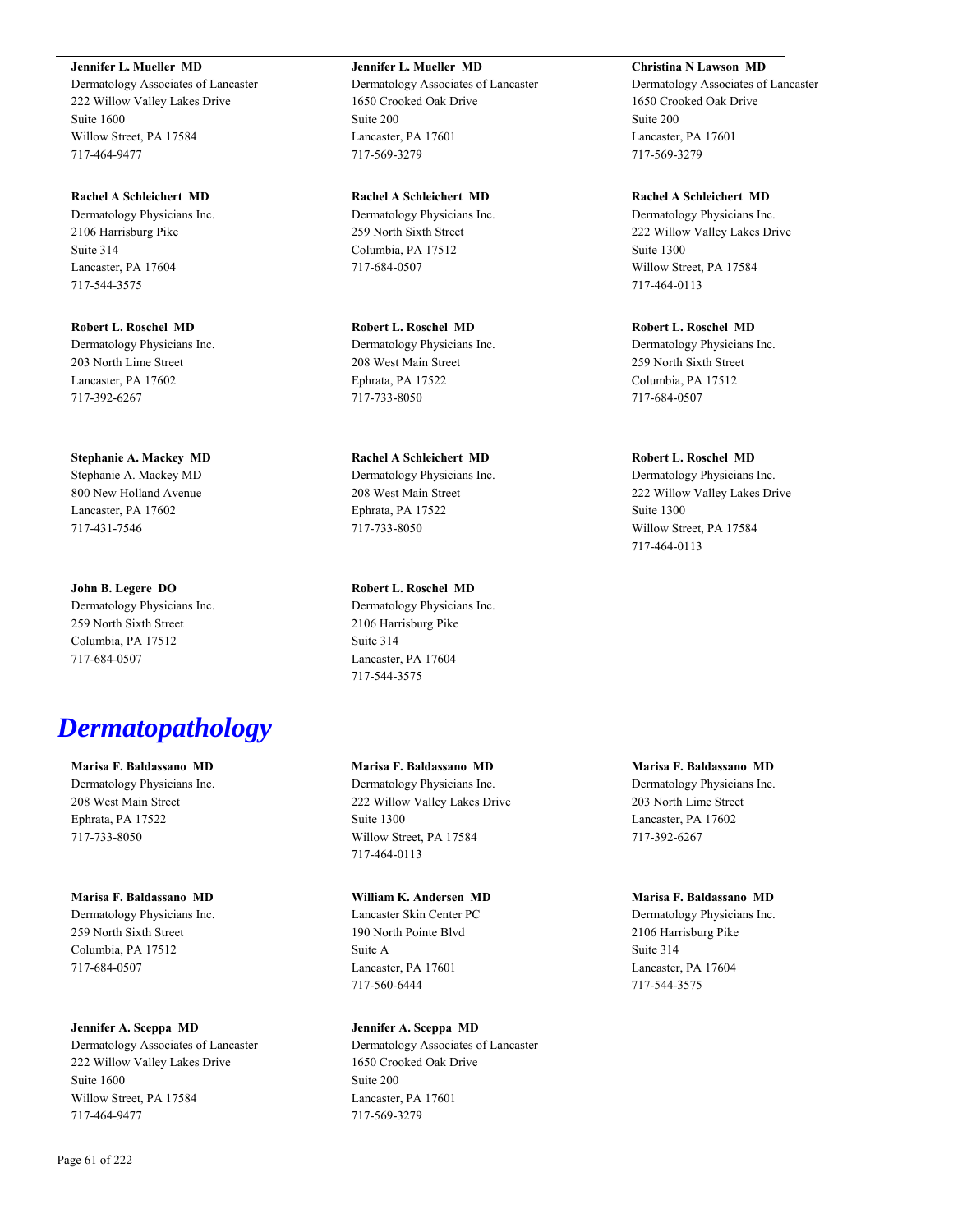# *Electrodiagnostic Medicine*

### **Vincent J. Tranchitella MD**

Electrodiagnostic Medicine, Ltd. 795 Cherry Tree Court Suite 4 Hanover, PA 17331 717-632-4188

# **Vincent J. Tranchitella MD**

Electrodiagnostic Medicine, Ltd. 1600 Sixth Avenue Suite 102 York, PA 17403 717-764-4781

# *Emergency Medicine*

### **Steven W. Zebert DO**

Ephrata Community Hospital - Emergency Medicine 169 Martin Avenue Ephrata, PA 17522 717-738-6420

### **Donna M Fehrenbach DO**

Ephrata Community Hospital - Emergency Medicine 169 Martin Avenue Ephrata, PA 17522 717-738-6420

### **Harris Baderak DO**

Ephrata Community Hospital - Emergency Medicine 169 Martin Avenue Ephrata, PA 17522 717-738-6420

### **James D. Herr MD**

Lancaster Emergency Associates Ltd. 555 North Duke Street Lancaster, PA 17604 717-544-4978

### **David A. Goff DO**

Lancaster Emergency Associates Ltd. 555 North Duke Street Lancaster, PA 17604 717-544-4978

### **David G. Polin MD**

EMG Group, Ltd. 2110 Harrisburg Pike Suite 302 Lancaster, PA 17604 717-399-4364

**Cynthia F Gessler DO** Ephrata Community Hospital - Emergency Medicine 169 Martin Avenue Ephrata, PA 17522 717-738-6420

**Robert Frankel MD** Ephrata Community Hospital - Emergency Medicine 169 Martin Avenue Ephrata, PA 17522 717-738-6420

# **William H. Adams MD**

Lancaster Emergency Associates Ltd. 555 North Duke Street Lancaster, PA 17604 717-544-4978

### **David J Dumornay MD**

Lancaster Emergency Associates Ltd. 555 North Duke Street Lancaster, PA 17604 717-544-4978

**Erik F. Ketels MD** Lancaster Emergency Associates Ltd. 555 North Duke Street Lancaster, PA 17604 717-544-4978

### **Vincent J. Tranchitella MD**

Electrodiagnostic Medicine, Ltd. 2106 Harrisburg Pike Suite 111 Lancaster, PA 17604 717-544-3537

# **Jonathan S. Gish MD** Lancaster Emergency Associates Ltd. 555 North Duke Street Lancaster, PA 17604 717-544-4978

**Christopher H. Fox MD** Lancaster Emergency Associates Ltd. 555 North Duke Street Lancaster, PA 17604 717-544-4978

# **Colleen H Brent MD**

Lancaster Emergency Associates Ltd. 555 North Duke Street Lancaster, PA 17604 717-544-4978

### **Trudie J Ellenberger DO**

Ephrata Community Hospital - Emergency Medicine 169 Martin Avenue Ephrata, PA 17522 717-738-6420

### **Callie T Dagen MD**

Ephrata Community Hospital - Emergency Medicine 169 Martin Avenue Ephrata, PA 17522 717-738-6420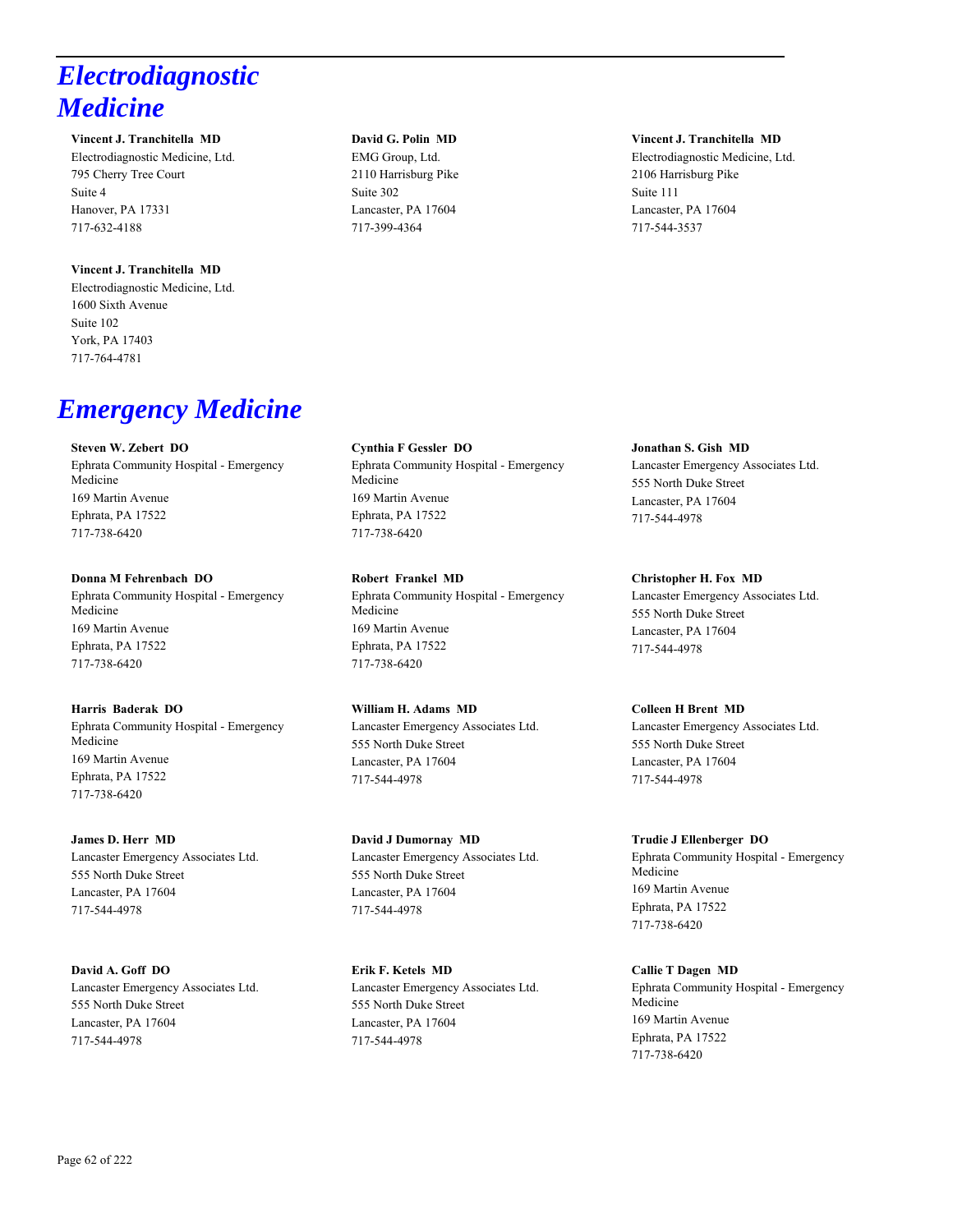**Todd Daniello MD** Ephrata Community Hospital - Emergency Medicine 169 Martin Avenue Ephrata, PA 17522 717-738-6420

**Adam Batog DO** Ephrata Community Hospital - Emergency Medicine 169 Martin Avenue Ephrata, PA 17522 717-738-6420

**David D Vega MD** Ephrata Community Hospital - Emergency Medicine 169 Martin Avenue Ephrata, PA 17522 717-738-6420

**Daniel P. McIntyre MD** Lancaster Emergency Associates Ltd. 555 North Duke Street Lancaster, PA 17604 717-544-4978

**Bret Michael Levy MD** Lancaster Emergency Associates Ltd. 555 North Duke Street Lancaster, PA 17604 717-544-4978

**Phyllis L. Leaman MD** Ephrata Community Hospital - Emergency Medicine 169 Martin Avenue Ephrata, PA 17522 717-738-6420

**Fran K. Kratz MD** Lancaster Emergency Associates Ltd. 555 North Duke Street Lancaster, PA 17604 717-544-4978

# *Endocrinology, Diabetes, and Metabolism*

**Seth M Katz MD** Lancaster Emergency Associates Ltd. 555 North Duke Street Lancaster, PA 17604 717-544-4978

**Robert Fine MD** Ephrata Community Hospital - Emergency Medicine 169 Martin Avenue Ephrata, PA 17522 717-738-6420

**James L. Medina MD** Lancaster Emergency Associates Ltd. 555 North Duke Street Lancaster, PA 17604 717-544-4978

**Obinna Nwosu MD** Ephrata Community Hospital - Emergency Medicine 169 Martin Avenue Ephrata, PA 17522 717-738-6420

**Daron Paul Riley MD** Lancaster Emergency Associates Ltd. 555 North Duke Street Lancaster, PA 17604 717-544-4978

**Holli Sue Pheasant-Viscusi MD** Lancaster Emergency Associates Ltd. 555 North Duke Street Lancaster, PA 17604 717-544-4978

**Kathleen L Shaffer MD** Ephrata Community Hospital - Emergency Medicine 169 Martin Avenue Ephrata, PA 17522 717-738-6420

**Don A. Berkow MD** Lancaster Emergency Associates Ltd. 555 North Duke Street Lancaster, PA 17604 717-544-4978

**John R. Leisey MD** Lancaster Emergency Associates Ltd. 555 North Duke Street Lancaster, PA 17604 717-544-4978

**Robert A Supplee DO** Ephrata Community Hospital - Emergency Medicine 169 Martin Avenue Ephrata, PA 17522 717-738-6420

**Stephen J Scull MD** Lancaster Emergency Associates Ltd. 555 North Duke Street Lancaster, PA 17604 717-544-4978

**David M. Weber DO** Ephrata Community Hospital - Emergency Medicine 169 Martin Avenue Ephrata, PA 17522 717-738-6420

**Michael J. Reihart DO** Lancaster Emergency Associates Ltd. 555 North Duke Street Lancaster, PA 17604 717-544-4978

**Michael Stengel MD** Ephrata Community Hospital - Emergency Medicine 169 Martin Avenue Ephrata, PA 17522 717-738-6420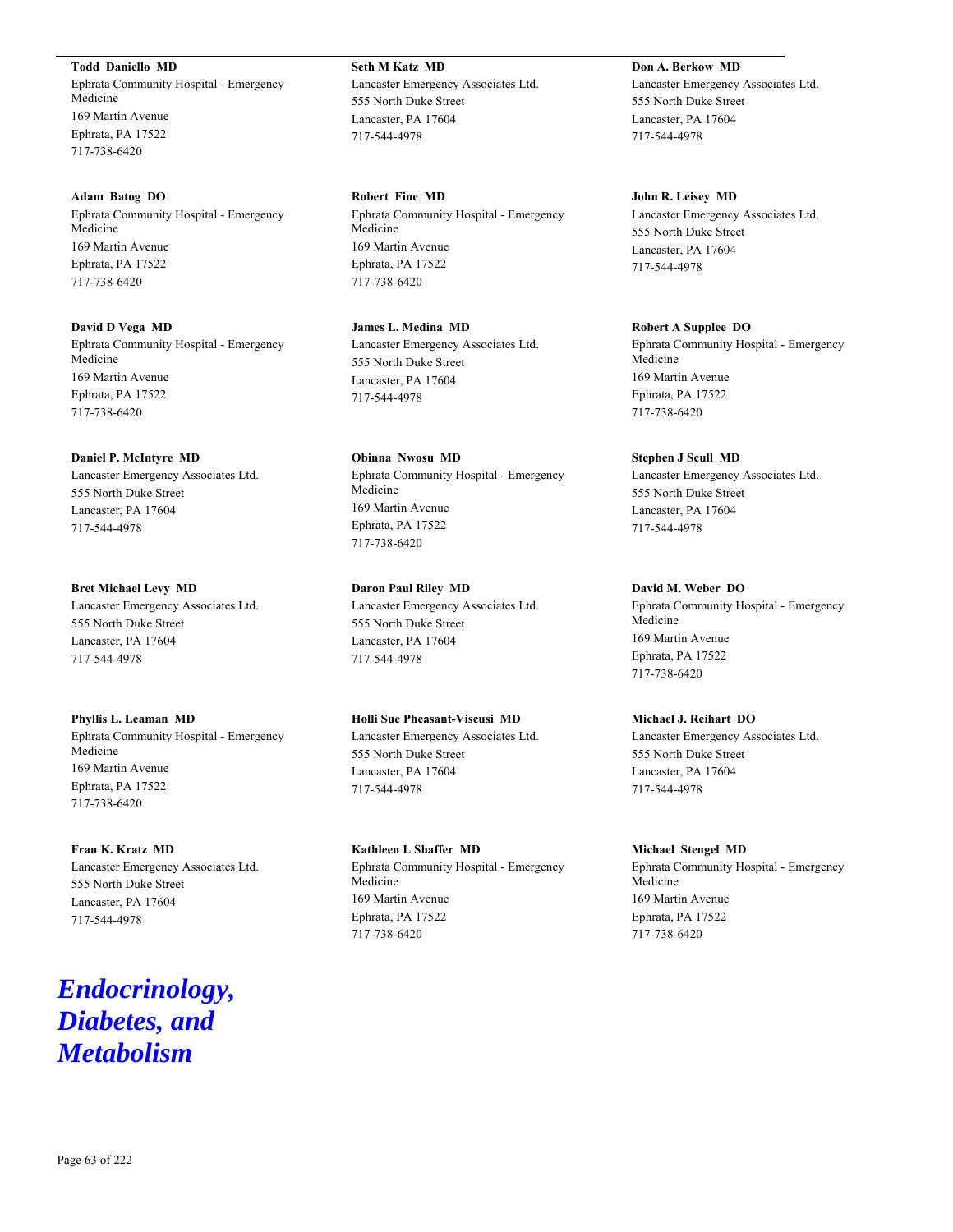# **Meijuan Yan MD**

LGHP/Penn Medicine Diabetes & Endocrinology 2112 Harrisburg Pike Suite 200 Lancaster, PA 17601 717-544-3059

### **Meijuan Yan MD**

LGHP/Penn Medicine Diabetes & Endocrinology 950 S. Octorara Trail Parkesburg, PA 19365 717-544-3059

# **Saba Faiz MD**

Pennsylvania Institute of Endocrinology, LLC. 1575 Highlands Drive Suite 206 Lititz, PA 17543-7507 717-715-0406

# **Charles R. Rost MD**

LGHP/Penn Medicine Diabetes & Endocrinology 694 Good Drive Suite 200 Lancaster, PA 17601 717-544-3059

### **Charles R. Rost MD**

LGHP/Penn Medicine Diabetes & Endocrinology 950 S. Octorara Trail Parkesburg, PA 19365 717-544-3059

### **Charles R. Rost MD**

LGHP/Penn Medicine Diabetes & Endocrinology 1701 Cornwall Road Suite 101 Lebanon, PA 17042 717-544-3059

### **Matthew A Sauder MD**

LGHP/Penn Medicine Diabetes & Endocrinology 1701 Cornwall Road Suite 101 Lebanon, PA 17042 717-544-3059

# **Meijuan Yan MD** LGHP/Penn Medicine Diabetes & Endocrinology 426 Cloverleaf Road Elizabethtown, PA 17022-9320 717-544-3059

### **Meijuan Yan MD**

LGHP/Penn Medicine Diabetes & Endocrinology 1701 Cornwall Road Suite 101 Lebanon, PA 17042 717-544-3059

### **Saba Faiz MD**

Pennsylvania Institute of Endocrinology, LLC. 175 Martin Avenue Suite 206 Ephrata, PA 17522 717-568-8886

# **Charles R. Rost MD** LGHP/Penn Medicine Diabetes & Endocrinology 426 Cloverleaf Road Elizabethtown, PA 17022-9320 717-544-3059

# **Tipu Faiz M. Saleem MD**

Pennsylvania Institute of Endocrinology, LLC. 1575 Highlands Drive Suite 206 Lititz, PA 17543-7507 717-715-0406

# **Tipu Faiz M. Saleem MD**

Pennsylvania Institute of Endocrinology, LLC. 175 Martin Avenue Suite 206 Ephrata, PA 17522 717-568-8886

# **Deepika Pradhan Shrestha MD**

LGHP/Penn Medicine Diabetes & Endocrinology 426 Cloverleaf Road Elizabethtown, PA 17022-9320 717-544-3059

**Meijuan Yan MD** LGHP/Penn Medicine Diabetes & Endocrinology 1261 Division Highway Suite 2 Ephrata, PA 17522 717-544-3059

### **Meijuan Yan MD**

LGHP/Penn Medicine Diabetes & Endocrinology 694 Good Drive Suite 200 Lancaster, PA 17601 717-544-3059

# **Matthew A Sauder MD**

LGHP/Penn Medicine Diabetes & Endocrinology 426 Cloverleaf Road Elizabethtown, PA 17022-9320 717-544-3059

# **Charles R. Rost MD**

LGHP/Penn Medicine Diabetes & Endocrinology 2112 Harrisburg Pike Suite 200 Lancaster, PA 17601 717-544-3059

### **Charles R. Rost MD**

LGHP/Penn Medicine Diabetes & Endocrinology 1261 Division Highway Suite 2 Ephrata, PA 17522 717-544-3059

### **Matthew A Sauder MD**

LGHP/Penn Medicine Diabetes & Endocrinology 2112 Harrisburg Pike Suite 200 Lancaster, PA 17601 717-544-3059

### **Matthew A Sauder MD**

LGHP/Penn Medicine Diabetes & Endocrinology 950 S. Octorara Trail Parkesburg, PA 19365 717-544-3059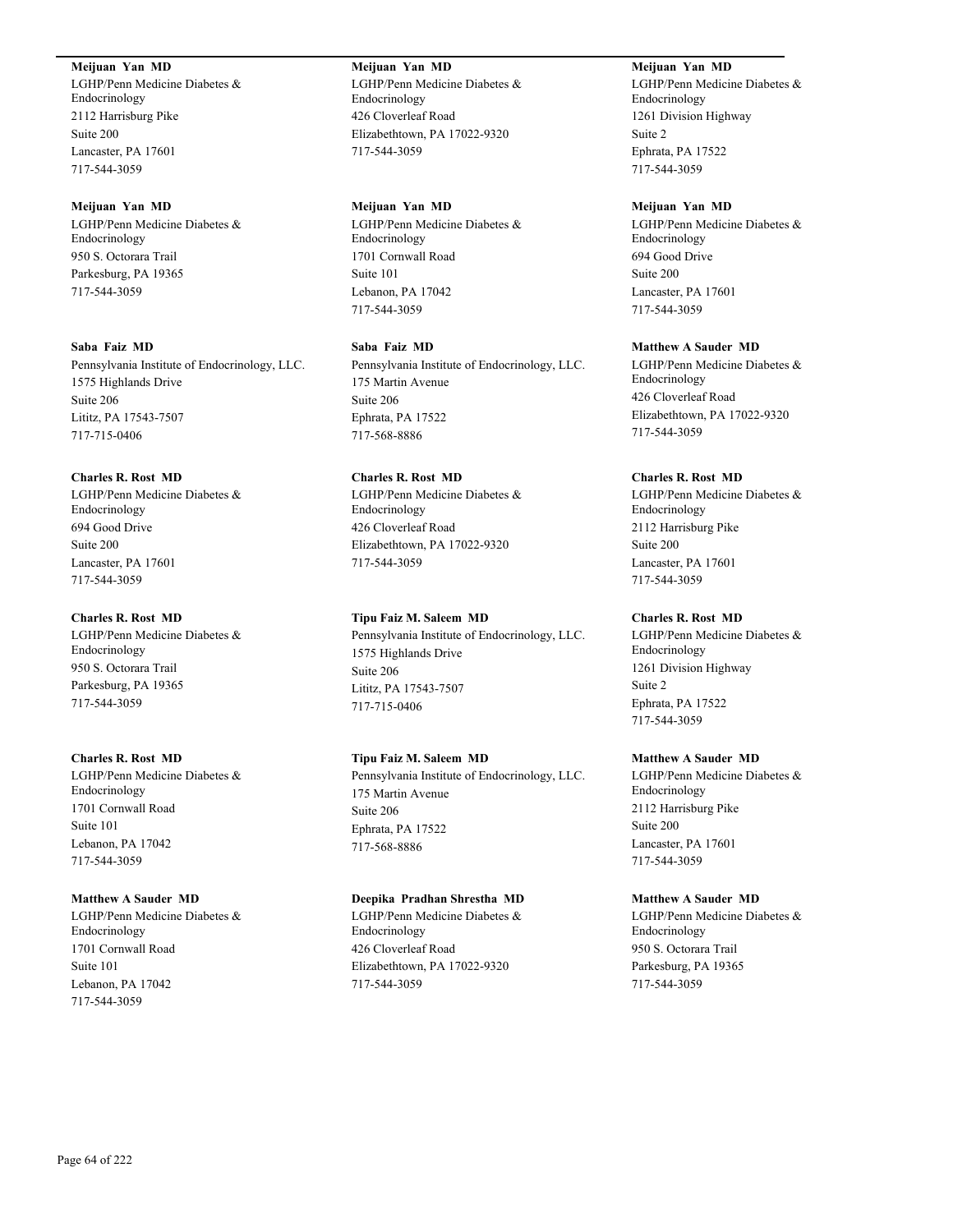# **Pamela C Pinto Pannafino MD**

LGHP/Penn Medicine Diabetes & Endocrinology 694 Good Drive Suite 200 Lancaster, PA 17601 717-544-3059

### **Deepika Pradhan Shrestha MD**

LGHP/Penn Medicine Diabetes & Endocrinology 1701 Cornwall Road Suite 101 Lebanon, PA 17042 717-544-3059

### **Deepika Pradhan Shrestha MD**

LGHP/Penn Medicine Diabetes & Endocrinology 2112 Harrisburg Pike Suite 200 Lancaster, PA 17601 717-544-3059

### **Pamela C Pinto Pannafino MD**

LGHP/Penn Medicine Diabetes & Endocrinology 950 S. Octorara Trail Parkesburg, PA 19365 717-544-3059

### **Matthew A Sauder MD**

LGHP/Penn Medicine Diabetes & Endocrinology 694 Good Drive Suite 200 Lancaster, PA 17601 717-544-3059

# *Family Practice*

### **John C Wood MD**

Penn Medicine LGHP Family Medicine Leola 146 East Main Street Leola, PA 17540 717-656-2141

### **William Wolfe MD**

Stephen G. Diamantoni MD & Associates Family Practice 218-C West Main Street Leola, PA 17540 717-656-2331

# **Matthew A Sauder MD**

LGHP/Penn Medicine Diabetes & Endocrinology 1261 Division Highway Suite 2 Ephrata, PA 17522 717-544-3059

# **Deepika Pradhan Shrestha MD**

LGHP/Penn Medicine Diabetes & Endocrinology 950 S. Octorara Trail Parkesburg, PA 19365 717-544-3059

#### **Deepika Pradhan Shrestha MD**

LGHP/Penn Medicine Diabetes & Endocrinology 694 Good Drive Suite 200 Lancaster, PA 17601 717-544-3059

# **Pamela C Pinto Pannafino MD**

LGHP/Penn Medicine Diabetes & Endocrinology 1701 Cornwall Road Suite 101 Lebanon, PA 17042 717-544-3059

### **Pamela C Pinto Pannafino MD**

LGHP/Penn Medicine Diabetes & Endocrinology 1261 Division Highway Suite 2 Ephrata, PA 17522 717-544-3059

### **William Wolfe MD**

Stephen G. Diamantoni MD & Associates Family Practice 440 Chestnut Street Lancaster, PA 17603 717-295-3317

### **William Wolfe MD**

Stephen G. Diamantoni MD & Associates Family Practice 2112 Harrisburg Pike Suite 3 Lancaster, PA 17604 717-431-3000

# **Matthew A Sauder MD**

Penn Medicine LGHP Specialty Medicine 51 Peters Road Lititz, PA 17543 717-627-8225

#### **Deepika Pradhan Shrestha MD**

LGHP/Penn Medicine Diabetes & Endocrinology 1261 Division Highway Suite 2 Ephrata, PA 17522 717-544-3059

### **Pamela C Pinto Pannafino MD**

LGHP/Penn Medicine Diabetes & Endocrinology 426 Cloverleaf Road Elizabethtown, PA 17022-9320 717-544-3059

### **Pamela C Pinto Pannafino MD**

LGHP/Penn Medicine Diabetes & Endocrinology 2112 Harrisburg Pike Suite 200 Lancaster, PA 17601 717-544-3059

### **William Wolfe MD**

Stephen G. Diamantoni MD & Associates Family Practice 334 Hartman Bridge Road Ronks, PA 17572 717-687-9815

### **William Wolfe MD**

Stephen G. Diamantoni MD & Associates Family Practice 203 Commerce Drive Suite G Quarryville, PA 17566 717-786-1202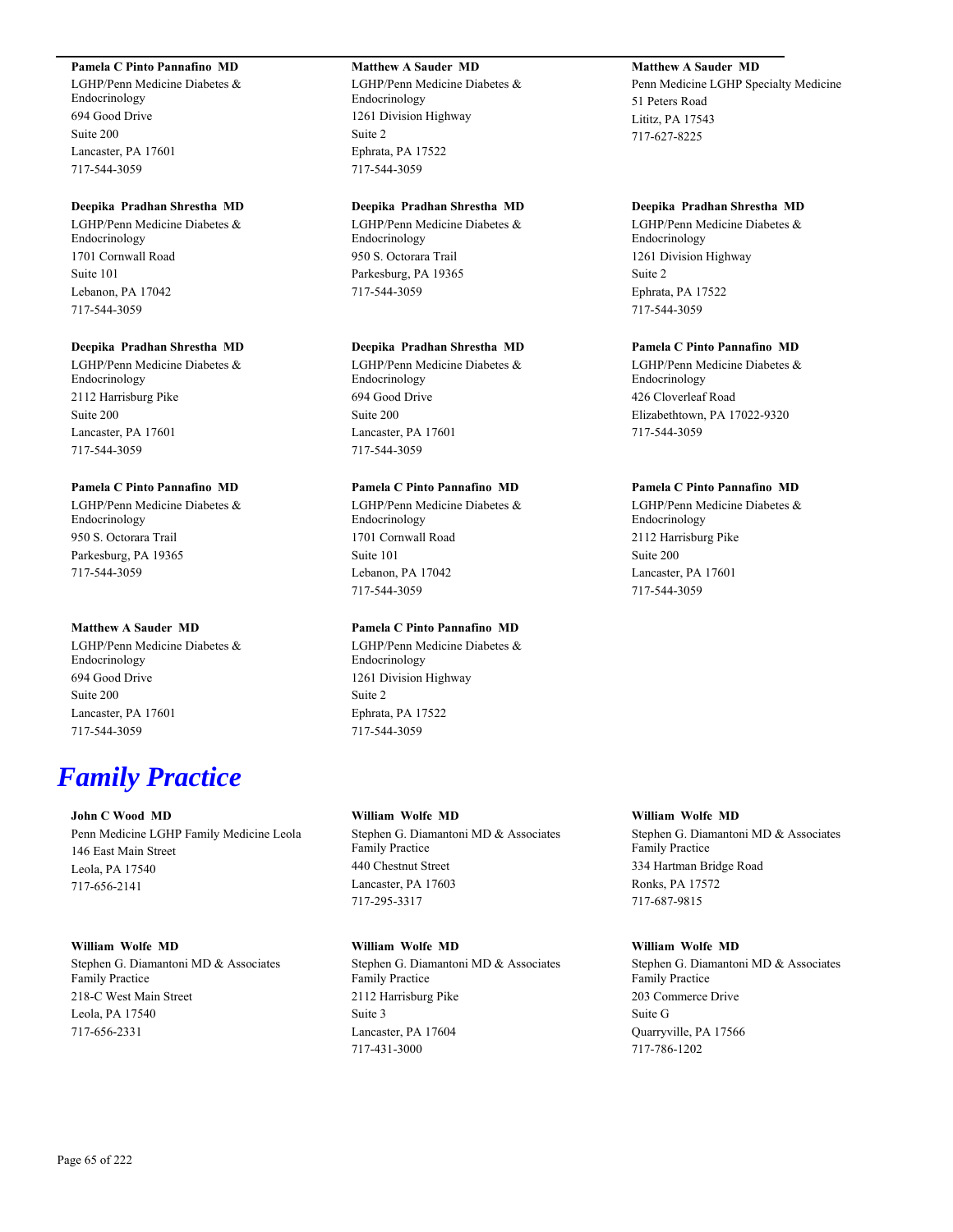**William Wolfe MD**

Stephen G. Diamantoni MD & Associates Family Practice 734 North Franklin Street Lancaster, PA 17602 717-295-2323

### **John C Wood MD**

LGHP/Penn Medicine Family Medicine Crooked Oak 1605 Lititz Pike Lancaster, PA 17601 717-735-3995

### **Matthew A Weitzel MD**

Lancaster Health Center 304 North Water Street Lancaster, PA 17603 717-299-6371

### **Nicole Zimmerman DO**

LGHP/Penn Medicine Family Medicine Lincoln 1261 Division Highway Suite 1 Ephrata, PA 17522 717-7380660

### **Nikitas J. Zervanos MD**

LGHP/Penn Medicine Family Medicine Downtown 540 N. North Duke Street 3rd Floor Lancaster, PA 17604 717-544-4950

### **Ryan Wennell DO**

LGHP/Penn Medicine Family Medicine Crooked Oak 1605 Lititz Pike Lancaster, PA 17601 717-735-3995

### **Brian J. Young MD**

LGHP/Penn Medicine Family Medicine Twin Rose 6415 Lincoln Highway Wrightsville, PA 17368 717-252-1200

# **John C Wood MD**

Lancaster General Health Care Connections 555 North Duke Street Floor 1 Lancaster, PA 17602 717-544-2273

**Dwight D. Wolfe MD** LGHP/Penn Medicine Family Medicine New Holland 676 East Main Street New Holland, PA 17557 717-354-4671

# **Nicole Zimmerman DO**

LGHP/Penn Medicine Family Medicine Lincoln 895 East Main Street Ephrata, PA 17522 717-738-0660

# **John C Wood MD**

LGHP/Penn Medicine Family Medicine Downtown 540 N. North Duke Street 3rd Floor Lancaster, PA 17604 717-544-4950

# **Nikitas J. Zervanos MD**

LGHP/Penn Medicine Family Medicine Downtown McCaskey High School - 445 N. Reservoir Street School District of Lancaster students 12-22 only Lancaster, PA 17602 717-544-9021

### **Brian J. Young MD**

LGHP/Penn Medicine Walter L. Aument Family Health Center 317 Chestnut Street Quarryville, PA 17566 717-786-7383

# **Randy R. Westgate MD**

Penn State Medical Group - Mountville 2 College Avenue Mountville, PA 17554 717-285-3144

**John C Wood MD** LGHP/Penn Medicine Family Medicine Crooked Oak 1655 Crooked Oak Drive Lancaster, PA 17601 717-569-2678

### **John C Wood MD**

LGHP/Penn Medicine Family Medicine Downtown McCaskey High School - 445 N. Reservoir Street School District of Lancaster students 12-22 only Lancaster, PA 17602 717-544-9021

# **Nicole Zimmerman DO**

LGHP/Penn Medicine Family Medicine Lincoln 1635 West Main Street Ephrata, PA 17522 717-738-0660

# **Michael J. Zappitelli MD**

WellSpan Family Medicine - Lake Street 136 Lake Street Ephrata, PA 17522 717-721-7718

# **Matthew A Weitzel MD**

Lancaster Health Center 625 South Duke Street Lancaster, PA 17602 717-299-6371

# **Matthew A Weitzel MD**

Lancaster Health Center 812 North Prince Street Lancaster, PA 17603 717-299-6371

### **Matthew A Weitzel MD**

Lancaster Health Center 802 New Holland Avenue Suite 200 Lancaster, PA 17602 717-299-6371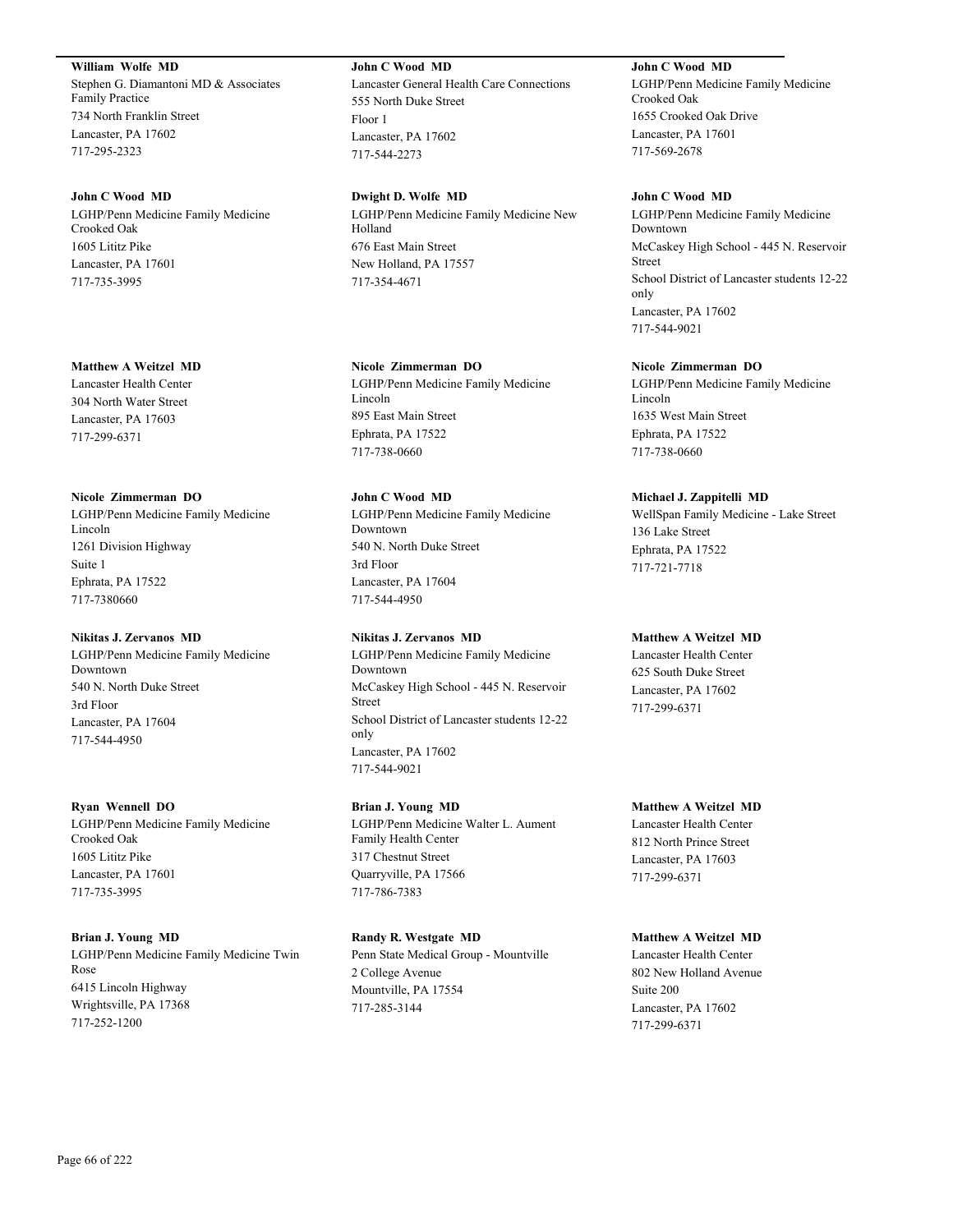### **Lawrence A Wieger DO**

LGHP/Penn Medicine Healthy Weight Management & Bariatric Surgery 2150 Harrisburg Pike Suite 300 Lancaster, PA 17601 717-544-2935

# **Matthew A Weitzel MD**

Lancaster Health Center 515 B Hershey Avenue Lancaster, PA 17603 717-299-6371

# **Matthew A Weitzel MD**

Lancaster Health Center 333 N Arch St Lancaster, PA 17603 717-299-6371

### **Bret A. Daniels MD**

LGHP/Penn Medicine Family Medicine Twin Rose 6415 Lincoln Highway Wrightsville, PA 17368 717-252-1200

### **James A. Bernheisel MD**

Penn State Medical Group - Mountville 2 College Avenue Mountville, PA 17554 717-285-3144

### **Matthew J. Beelen MD**

LGHP/Penn Medicine Geriatrics 1 Boyd Street Cornwall, PA 17016 717-273-4979

# **Erica L. Coulter MD**

Lancaster Health Center 304 North Water Street Lancaster, PA 17603 717-299-6371

# **Winfried G. Wieland MD**

Lancaster Family Medicine Associates 2850 Willow Street Pike Suite A Willow Street, PA 17584 717-464-9430

### **Brian J. Young MD**

LGHP/Penn Medicine Family Medicine Twin Rose 306 North Seventh Street Columbia, PA 17512 717-684-9106

# **John J. Yoder MD** LGHP/Penn Medicine Family Medicine Norlanco 418 Cloverleaf Road Elizabethtown, PA 17022 717-653-1467

**Bret A. Daniels MD** LGHP/Penn Medicine Family Medicine Twin Rose 306 North Seventh Street Columbia, PA 17512 717-684-9106

# **Stephen F. Gold DO**

Dr. David J. Silverstein Associates 2920 Marietta Avenue Lancaster, PA 17601 717-898-2356

# **Christian L Hermansen MD**

LGHP/Penn Medicine Family Medicine Downtown 540 N. North Duke Street 3rd Floor Lancaster, PA 17604 717-544-4950

### **Matthew J. Beelen MD**

LGHP/Penn Medicine Geriatrics 51 Peters Road Suite 201 Lititz, PA 17513 717-544-3022

# **Jonathan Youngwirth DO**

WellSpan Family Health - Georgetown 1135 Georgetown Road Christiana, PA 17509 717-806-3800

### **Ryan Wennell DO**

LGHP/Penn Medicine Family Medicine Crooked Oak 1655 Crooked Oak Drive Lancaster, PA 17601 717-569-2678

# **Matthew J. Beelen MD**

LGHP/Penn Medicine Geriatrics 99 Masonic Drive Suite 101 Elizabethtown, PA 17022-2547 717-544-3022

### **Curtis L. Hershey MD**

LGHP/Penn Medicine Family Medicine Lincoln 1261 Division Highway Suite 1 Ephrata, PA 17522 717-7380660

# **William W. Bakken MD**

LGHP/Penn Medicine Family Medicine Abbeyville 101 Abbeyville Road Lancaster, PA 17603 717-291-5991

### **Christian L Hermansen MD**

LGHP/Penn Medicine Family Medicine Downtown McCaskey High School - 445 N. Reservoir Street School District of Lancaster students 12-22 only Lancaster, PA 17602 717-544-9021

### **Samantha E Day MD**

LGHP/Penn Medicine Hospitalists 690 Good Drive Lancaster, PA 17601 717-544-8144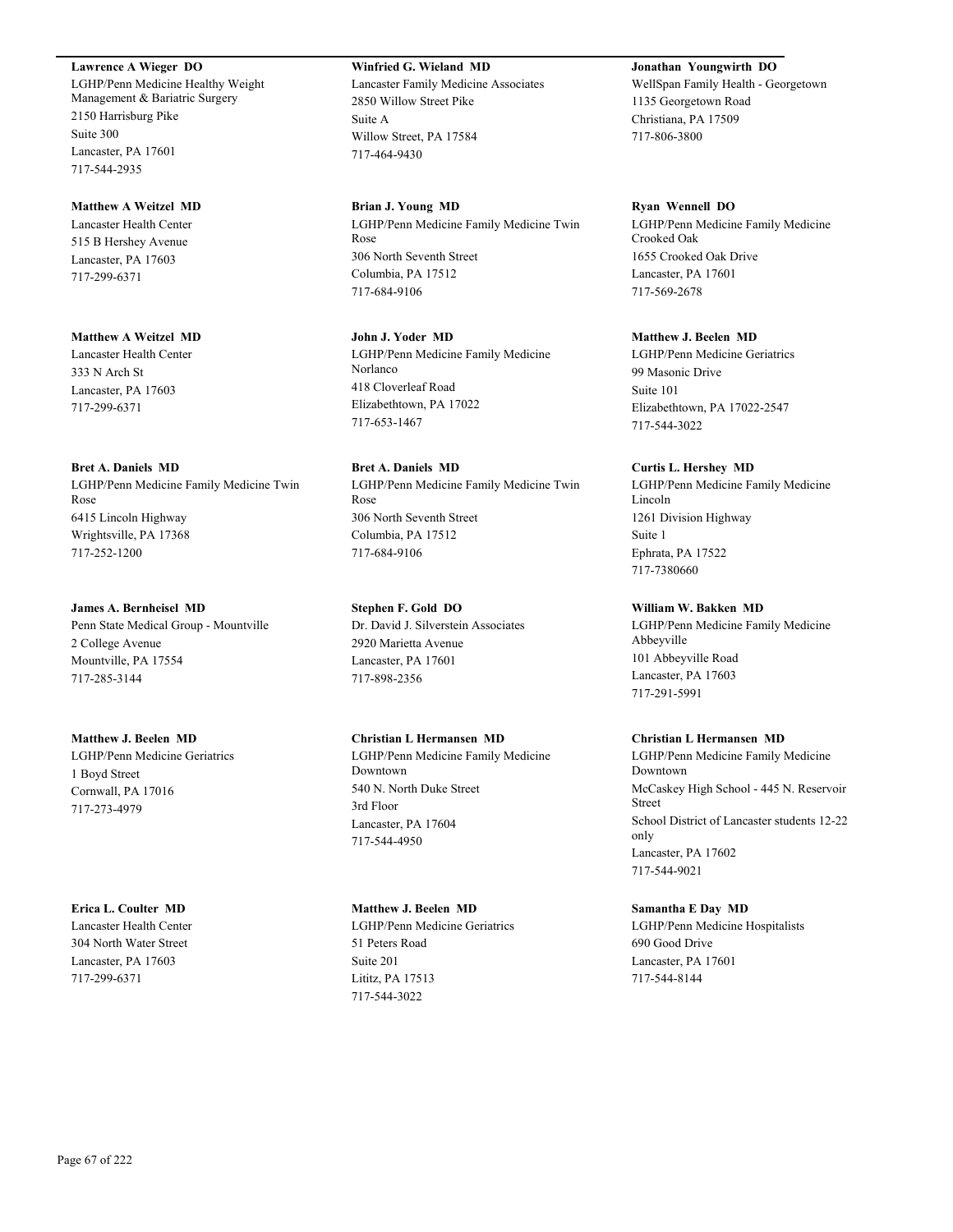# **Matthew J. Beelen MD**

LGHP/Penn Medicine Geriatrics 212 Willlow Valley Lakes Drive Willow Street, PA 17584 717-464-9173

### **Beth A. Been DO**

LGHP/Penn Medicine Family Medicine Crooked Oak 1655 Crooked Oak Drive Lancaster, PA 17601 717-569-2678

### **Thomas Coyne DO**

LGHP/Penn Medicine Family Medicine Twin Rose 6415 Lincoln Highway Wrightsville, PA 17368 717-252-1200

### **Althea N Keener MD**

Lancaster Health Center 304 North Water Street Lancaster, PA 17603 717-299-6371

#### **James M. Kelly MD**

LGHP/Penn Medicine Family Medicine Lincoln 1261 Division Highway Suite 1 Ephrata, PA 17522 717-7380660

### **Mary A Kadysh MD**

LGHP/Penn Medicine Family Medicine Strasburg 1135 Hampden Drive Strasburg, PA 17579 717-687-0313

### **John F. Brabazon DO**

Wellspan Family Medicine - 222 W Fulton Street 222 W Fulton Street Ephrata, PA 17522 717-733-2324

# **Matthew J. Beelen MD**

LGHP/Penn Medicine Geriatrics 2112 Harrisburg Pike Suite 312 Lancaster, PA 17604 717-544-3022

### **Emilia A. Cuneo MD**

LGHP/Penn Medicine Family Medicine Parkesburg 950 Octorara Trail Parkesburg, PA 19365-2150 610-857-6648

### **Thomas Coyne DO**

LGHP/Penn Medicine Family Medicine Downtown McCaskey High School - 445 N. Reservoir Street School District of Lancaster students 12-22 only Lancaster, PA 17602 717-544-9021

# **Erica L. Coulter MD**

Lancaster Health Center 625 South Duke Street Lancaster, PA 17602 717-299-6371

### **Brian A. Jones MD**

LGHP/Penn Medicine Family Medicine Susquehanna 1159 River Road Marietta, PA 17547 717-426-1131

# **Ashley A Kempsell MD**

LGHP/Penn Medicine Family Medicine Lincoln 1635 West Main Street Ephrata, PA 17522 717-738-0660

### **Christopher F. Brabazon DO**

Wellspan Family Medicine - 222 W Fulton Street 222 W Fulton Street Ephrata, PA 17522 717-733-2324

# **Matthew J. Beelen MD**

LGHP/Penn Medicine Geriatrics 1001 East Oregon Road Lititz, PA 17543 717-509-5440

### **Thomas Coyne DO**

LGHP/Penn Medicine Family Medicine Twin Rose 306 North Seventh Street Columbia, PA 17512 717-684-9106

### **Thomas Coyne DO**

LGHP/Penn Medicine Family Medicine Downtown 540 N. North Duke Street 3rd Floor Lancaster, PA 17604 717-544-4950

### **Pierre A Caron MD**

LGHP/Penn Medicine Family Medicine Crooked Oak 1605 Lititz Pike Lancaster, PA 17601 717-735-3995

### **Kristen L Hess DO**

LGHP/Penn Medicine Family Medicine Norlanco 418 Cloverleaf Road Elizabethtown, PA 17022 717-653-1467

# **Sharon Eltz MD**

LGHP/Penn Medicine Family Medicine East Petersburg 5665 Main Street East Petersburg, PA 17520 717-569-7011

### **David H. Emmert MD**

Penn State Medical Group - Manor 16A Manor Avenue Millersville, PA 17551 717-872-5444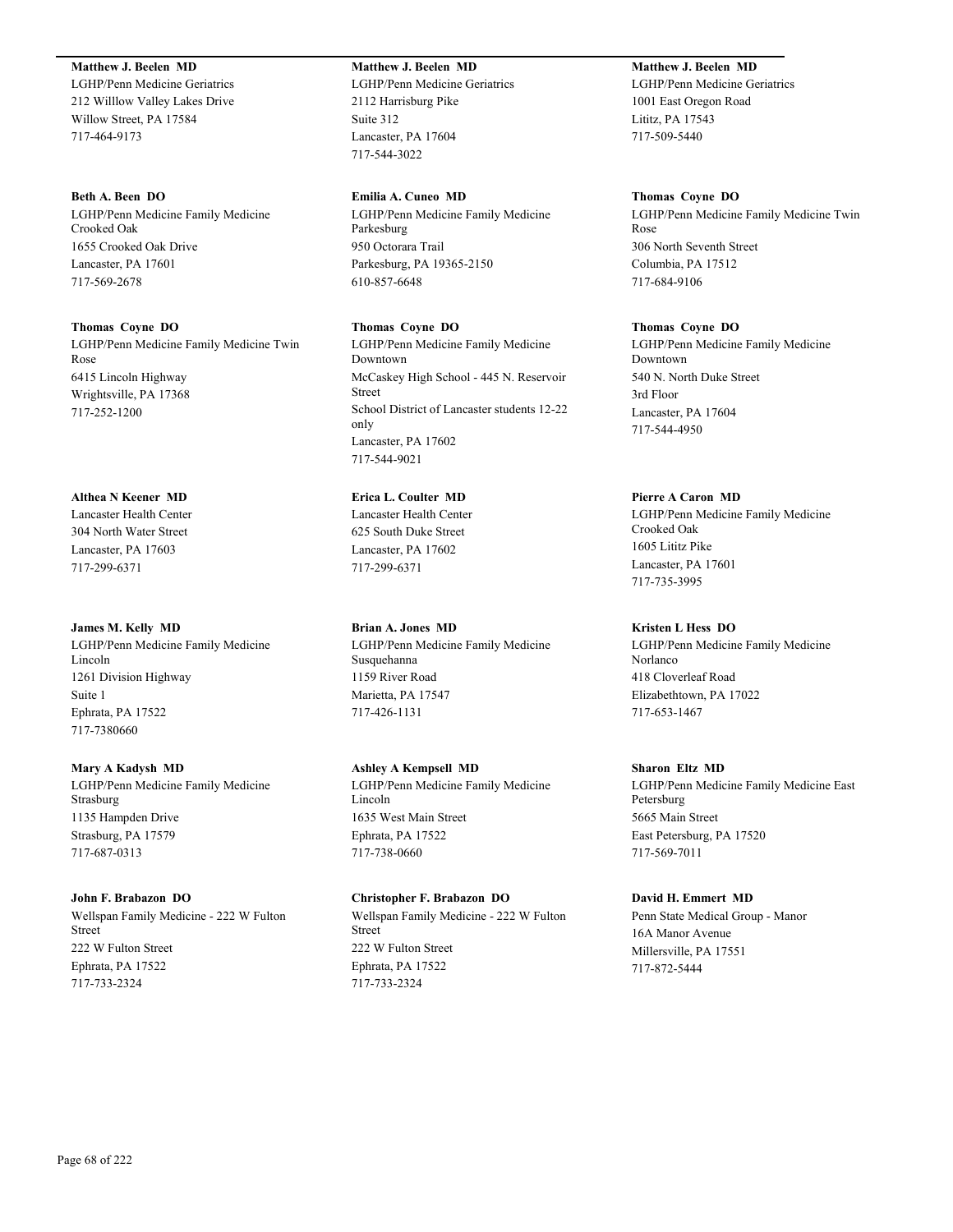**Gladys M. Frye MD** LGHP/Penn Medicine Family Medicine Downtown McCaskey High School - 445 N. Reservoir Street School District of Lancaster students 12-22 only Lancaster, PA 17602 717-544-9021

**Bret A. Daniels MD** LGHP/Penn Medicine Walter L. Aument Family Health Center 317 Chestnut Street Quarryville, PA 17566 717-786-7383

**Curtis L. Hershey MD** LGHP/Penn Medicine Family Medicine Lincoln 895 East Main Street Ephrata, PA 17522 717-738-0660

**James M. Kelly MD** LGHP/Penn Medicine Family Medicine Lincoln 895 East Main Street Ephrata, PA 17522 717-738-0660

**Richard P. Frey DO** Penn State Medical Group - South Lancaster 2605 Willow Street Pike Willow Street, PA 17584 717-464-2838

**Beth E Freedman MD** LGHP/Penn Medicine Family Medicine Downtown 540 N. North Duke Street 3rd Floor Lancaster, PA 17604 717-544-4950

**Ashley A Kempsell MD** LGHP/Penn Medicine Family Medicine Lincoln 1261 Division Highway Suite 1 Ephrata, PA 17522 717-7380660

**Gladys M. Frye MD** LGHP/Penn Medicine Family Medicine Downtown 540 N. North Duke Street 3rd Floor Lancaster, PA 17604 717-544-4950

**James M. Kelly MD** LGHP/Penn Medicine Family Medicine Lincoln 1635 West Main Street Ephrata, PA 17522 717-738-0660

**Curtis L. Hershey MD** LGHP/Penn Medicine Family Medicine Lincoln 1635 West Main Street Ephrata, PA 17522 717-738-0660

**Joseph G. Degenhard MD** WellSpan Family Medicine - Trout Run 808 Pleasantview Drive Ephrata, PA 17522 717-733-9090

**Pierre A Caron MD** LGHP/Penn Medicine Family Medicine Crooked Oak 1655 Crooked Oak Drive Lancaster, PA 17601 717-569-2678

**Beth E Freedman MD** Lancaster General Health Care Connections 555 North Duke Street Floor 1 Lancaster, PA 17602 717-544-2273

**William A. Fife MD** Lancaster Health Center 515 B Hershey Avenue Lancaster, PA 17603 717-299-6371

**David W. Hartley MD** LGHP/Penn Medicine Family Medicine County Line 5275 Lincoln Highway East Gap, PA 17527 717-442-8111

**Wendell E Kellum MD** Lancaster General Health Care Connections 555 North Duke Street Floor 1 Lancaster, PA 17602 717-544-2273

**Eric L. Esch MD** LGHP/Penn Medicine Family Medicine Norlanco 418 Cloverleaf Road Elizabethtown, PA 17022 717-653-1467

**Samantha E Day MD** LGHP/Penn Medicine Hospitalists 555 N Duke Street Lancaster, PA 17602-2250 (717)544-8144

**Beth E Freedman MD** LGHP/Penn Medicine Family Medicine Downtown McCaskey High School - 445 N. Reservoir Street School District of Lancaster students 12-22 only Lancaster, PA 17602 717-544-9021

**John T Coates DO** WellSpan Family Medicine - Crossroads 4131 Oregon Pike Ephrata, PA 17522 717-859-1123

**Cynthia L. Kilbourn MD** LGHP/Penn Medicine Family Medicine Downtown 540 N. North Duke Street 3rd Floor Lancaster, PA 17604 717-544-4950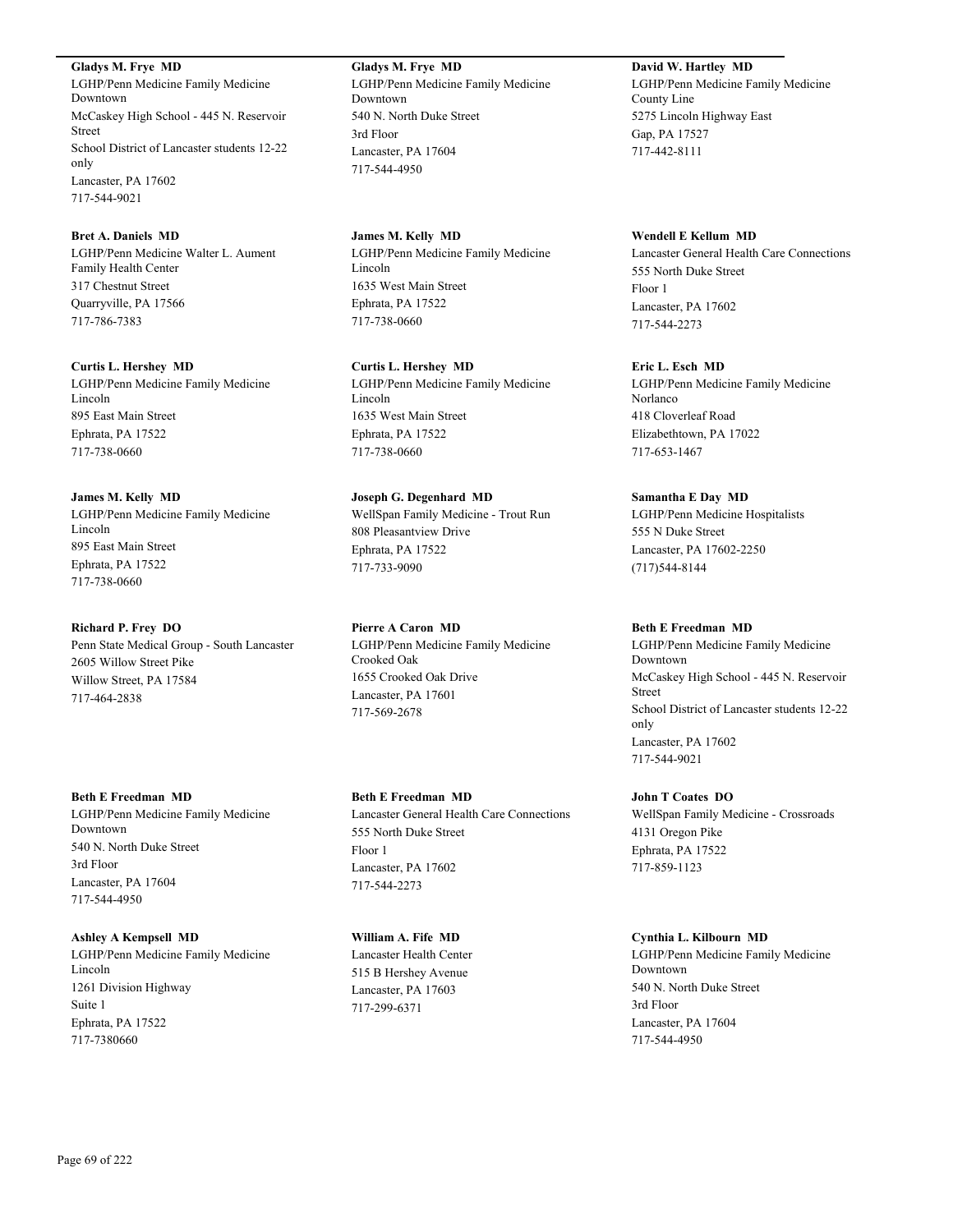**Althea N Keener MD**

Lancaster Health Center 812 North Prince Street Lancaster, PA 17603 717-299-6371

**Corey D. Fogleman MD** LGHP/Penn Medicine Family Medicine Downtown 540 N. North Duke Street 3rd Floor Lancaster, PA 17604 717-544-4950

**William A. Fife MD** Lancaster Health Center 304 North Water Street Lancaster, PA 17603 717-299-6371

**Neal S. Harnly MD** LGHP/Penn Medicine Family Medicine Norlanco 418 Cloverleaf Road Elizabethtown, PA 17022 717-653-1467

**Derick S Brubaker MD** Lancaster Health Center 625 South Duke Street Lancaster, PA 17602 717-299-6371

**Scott C Conley MD** LGHP/Penn Medicine Family Medicine Norlanco 418 Cloverleaf Road Elizabethtown, PA 17022 717-653-1467

**William A. Fife MD** LGHP/Penn Medicine Family Medicine Downtown 540 N. North Duke Street 3rd Floor Lancaster, PA 17604 717-544-4950

**William A. Fife MD** Lancaster Health Center 812 North Prince Street Lancaster, PA 17603 717-299-6371

**Beth A. Been DO** LGHP/Penn Medicine Family Medicine Crooked Oak 1605 Lititz Pike Lancaster, PA 17601 717-735-3995

**William A. Fife MD** Lancaster Health Center 802 New Holland Avenue Suite 200 Lancaster, PA 17602 717-299-6371

**Derick S Brubaker MD** Lancaster Health Center 515 B Hershey Avenue Lancaster, PA 17603 717-299-6371

**William A. Fife MD** Lancaster Health Center 625 South Duke Street Lancaster, PA 17602 717-299-6371

**William A. Fife MD** LGHP/Penn Medicine Comprehensive Care 554 North Duke Street 3rd Floor Lancaster, PA 17604 717-544-1960

**William A. Fife MD** LGHP/Penn Medicine Walter L. Aument Family Health Center 317 Chestnut Street Quarryville, PA 17566 717-786-7383

**Corey D. Fogleman MD** LGHP/Penn Medicine Family Medicine Downtown McCaskey High School - 445 N. Reservoir Street School District of Lancaster students 12-22 only Lancaster, PA 17602 717-544-9021

**Joanna E. Brelvi MD** WellSpan Family and Sports Medicine - Cocalico 30 W. Swartzville Road Reinholds, PA 17569 717-484-4347

**William A. Fife MD** Lancaster Health Center 333 N Arch St Lancaster, PA 17603 717-299-6371

**Elizabeth J Carroll DO** Family Practice of Honeybrook 470 Peque Avenue PO Box 460 Honey Brook, PA 19344 610-273-2429

**Jennifer M. Brighter MD** LGHP/Penn Medicine Family Medicine Twin Rose 306 North Seventh Street Columbia, PA 17512 717-684-9106

**William A. Fife MD** LGHP/Penn Medicine Family Medicine Downtown McCaskey High School - 445 N. Reservoir Street School District of Lancaster students 12-22 only Lancaster, PA 17602 717-544-9021

**Derick S Brubaker MD** Lancaster Health Center 812 North Prince Street Lancaster, PA 17603 717-299-6371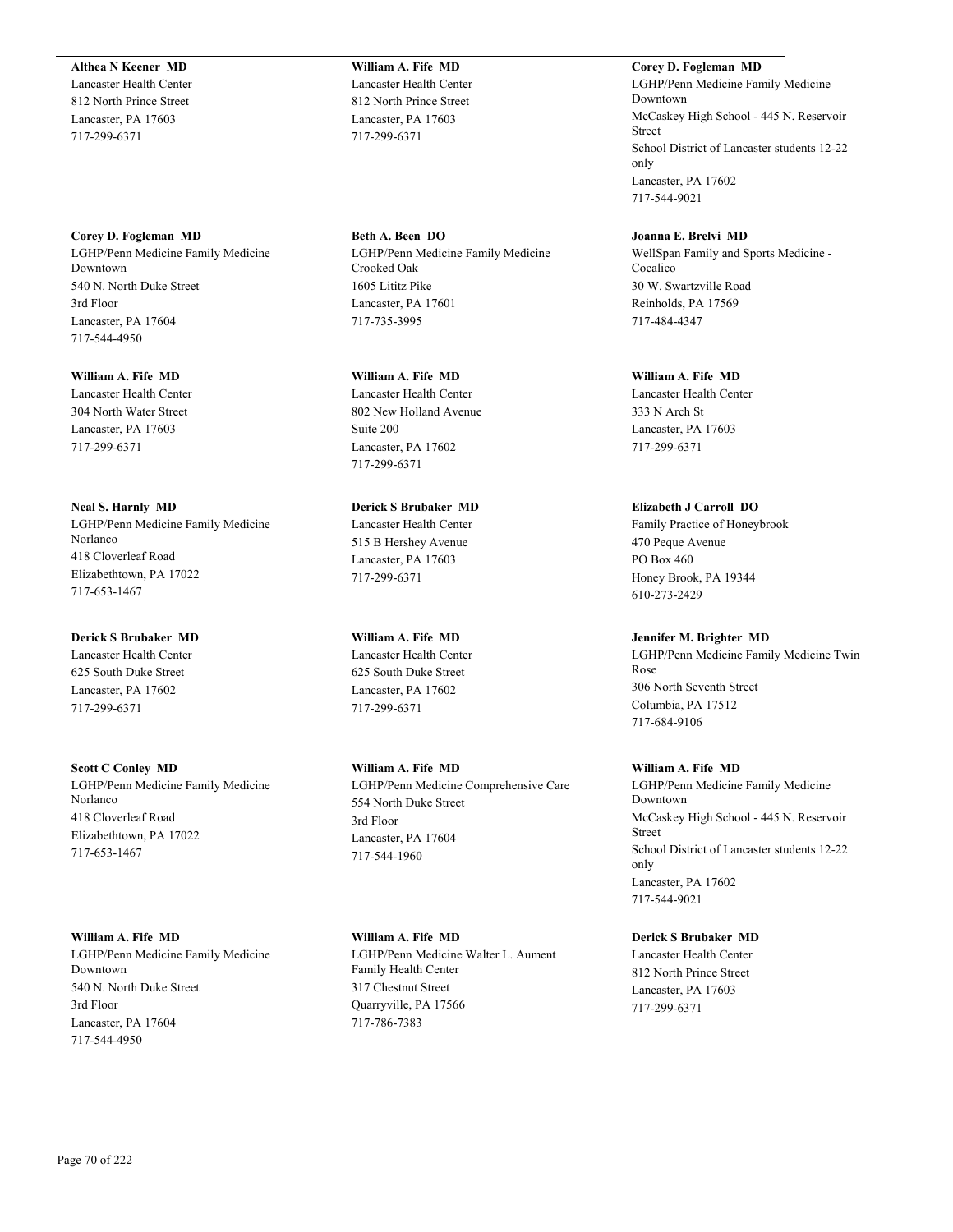### **Edward G. Camerino MD**

Wellspan Family Medicine - 207 W Fulton Street 207 W Fulton Street Ephrata, PA 17522 717-738-2468

### **Nancy M. Brenton MD**

LGHP/Penn Medicine Family Medicine Strasburg 1135 Hampden Drive Strasburg, PA 17579 717-687-0313

**Joseph J. Irwin MD** WellSpan Family Medicine - Trout Run 808 Pleasantview Drive Ephrata, PA 17522 717-733-9090

**Andrew S. Coco MD** LGHP/Penn Medicine Family Medicine Downtown 540 N. North Duke Street 3rd Floor Lancaster, PA 17604 717-544-4950

# **Donna Cohen MD**

LGHP/Penn Medicine Family Medicine Downtown 540 N. North Duke Street 3rd Floor Lancaster, PA 17604 717-544-4950

### **Cynthia L. Kilbourn MD**

LGHP/Penn Medicine Family Medicine Downtown McCaskey High School - 445 N. Reservoir Street School District of Lancaster students 12-22 only Lancaster, PA 17602 717-544-9021

# **Terrence H. Jones MD**

LGHP/Penn Medicine Family Medicine Manheim 544 N. Penryn Road Manheim, PA 17545 717-665-2496

**Cary L. Campanella MD** WellSpan Family Medicine - Crossroads 4131 Oregon Pike Ephrata, PA 17522 717-859-1123

**Denise N. Cope MD** LGHP/Penn Medicine Family Medicine Abbeyville 101 Abbeyville Road Lancaster, PA 17603 717-291-5991

**Andrew S. Coco MD** LGHP/Penn Medicine Comprehensive Care 554 North Duke Street 3rd Floor Lancaster, PA 17604 717-544-1960

**Donna Cohen MD** LGHP/Penn Medicine Comprehensive Care 554 North Duke Street 3rd Floor Lancaster, PA 17604 717-544-1960

**Erica L. Coulter MD** Lancaster Health Center 333 N Arch St Lancaster, PA 17603 717-299-6371

**John E. Conwell MD** WellSpan Family and Pediatric Medicine - Rothsville 2320 Rothsville Road Suite 200 Lititz, PA 17543 717-721-4800

**Denise N. Cope MD** LGHP/Penn Medicine Family Medicine Abbeyville 2108 Harrisburg Pike Suite 310 Lancaster, PA 17601 717-291-5991

**Jennifer M. Brighter MD** LGHP/Penn Medicine Family Medicine Twin Rose 6415 Lincoln Highway Wrightsville, PA 17368 717-252-1200

### **Erica L. Coulter MD**

Lancaster Health Center 802 New Holland Avenue Suite 200 Lancaster, PA 17602 717-299-6371

### **Andrew S. Coco MD**

LGHP/Penn Medicine Family Medicine Downtown McCaskey High School - 445 N. Reservoir Street School District of Lancaster students 12-22 only Lancaster, PA 17602 717-544-9021

**Donna Cohen MD**

LGHP/Penn Medicine Family Medicine Downtown McCaskey High School - 445 N. Reservoir Street School District of Lancaster students 12-22 only Lancaster, PA 17602 717-544-9021

**Erica L. Coulter MD**

Lancaster Health Center 515 B Hershey Avenue Lancaster, PA 17603 717-299-6371

### **Althea N Keener MD**

Lancaster Health Center 802 New Holland Avenue Suite 200 Lancaster, PA 17602 717-299-6371

# **Denise N. Cope MD**

LGHP/Penn Medicine Family Medicine Abbeyville 2108 Harrisburg Pike Suite 329 Lancaster, PA 17601 717-291-5991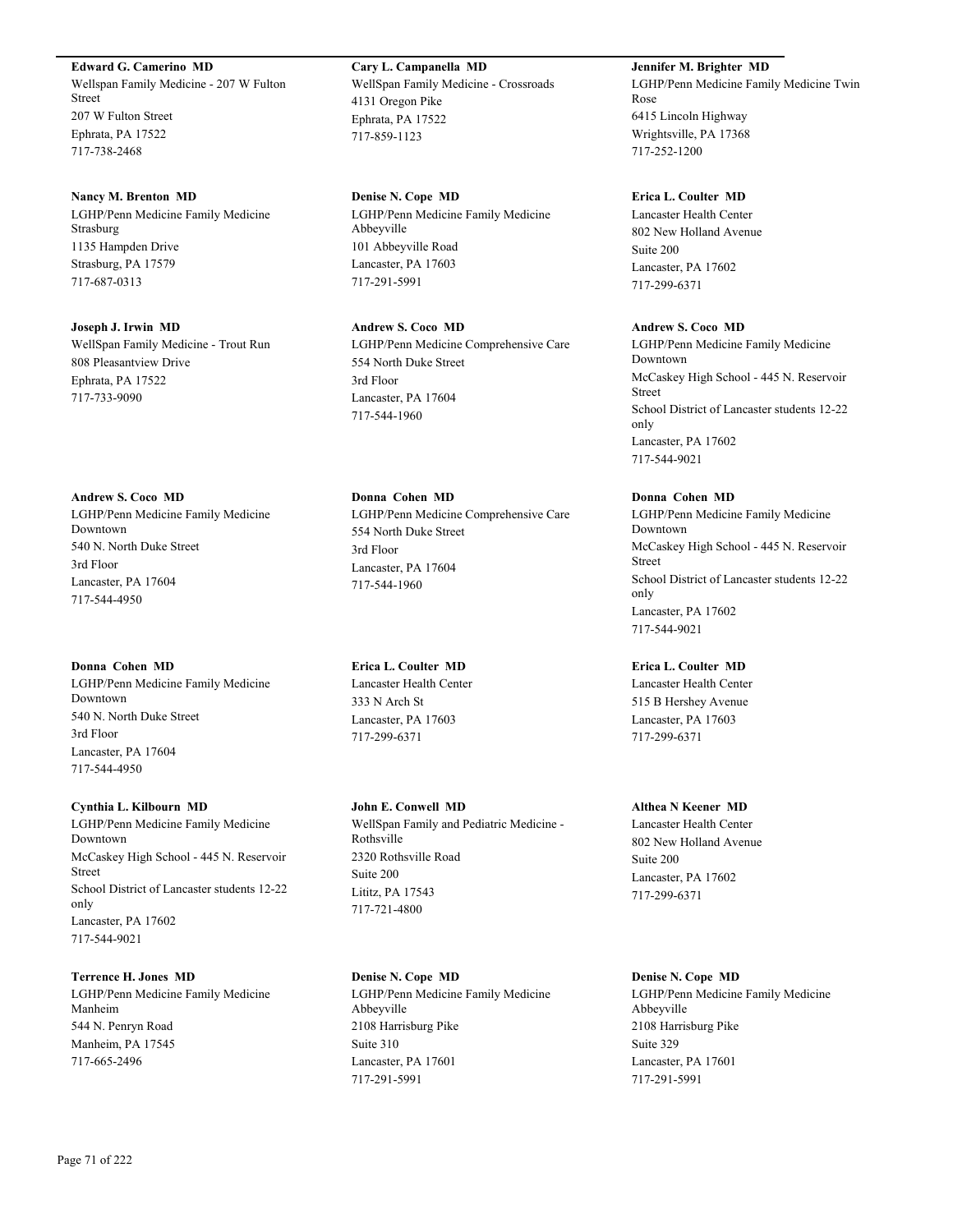### **Althea N Keener MD**

Lancaster Health Center 515 B Hershey Avenue Lancaster, PA 17603 717-299-6371

**Richard L. Grunden MD** LGHP/Penn Medicine Family Medicine Susquehanna 1159 River Road Marietta, PA 17547 717-426-1131

**Derick S Brubaker MD** Lancaster Health Center 333 N Arch St Lancaster, PA 17603 717-299-6371

**Erica L. Coulter MD**

Lancaster Health Center 812 North Prince Street Lancaster, PA 17603 717-299-6371

**Cynthia L. Kilbourn MD** LGHP/Penn Medicine Family Medicine Family & Maternity 694 Good Drive Suite 11 Lancaster, PA 17604 717-544-3737

**Patrick J. Anderson DO** LGHP/Penn Medicine Family Medicine Oxford 620 Spear Street Oxford, PA 19363 610-932-9300

**Adrian F. Hazbun MD** Stephen G. Diamantoni MD & Associates Family Practice 734 North Franklin Street Lancaster, PA 17602 717-295-2323

**Jorge Arboleda DO** LGHP/Penn Medicine Hospitalists 555 N Duke Street Lancaster, PA 17602-2250 (717)544-8144

**Althea N Keener MD** Lancaster Health Center 625 South Duke Street Lancaster, PA 17602 717-299-6371

**Lorin K. Beidler MD** LGHP/Penn Medicine Family Medicine Mount Joy 1001 Cornerstone Drive Suite B Mount Joy, PA 17552 717-653-2929

**Derick S Brubaker MD** Lancaster Health Center 802 New Holland Avenue Suite 200 Lancaster, PA 17602 717-299-6371

**Gary S. Gehman MD** LGHP/Penn Medicine Family Medicine Abbeyville 101 Abbeyville Road Lancaster, PA 17603 717-291-5991

Family Practice of Honeybrook 470 Peque Avenue PO Box 460 Honey Brook, PA 19344 610-273-2429 **Steven C. Bade MD**

**Michael D Arbuckle DO**

WellSpan Family and Pediatric Medicine - Rothsville 2320 Rothsville Road Suite 200 Lititz, PA 17543 717-721-4800

**Adrian F. Hazbun MD** Stephen G. Diamantoni MD & Associates Family Practice 440 Chestnut Street Lancaster, PA 17603 717-295-3317

**Gary S. Gehman MD** LGHP/Penn Medicine Family Medicine Abbeyville 2108 Harrisburg Pike Suite 329 Lancaster, PA 17601 717-291-5991

**Mandy R. Fannin MD** WellSpan Family Medicine - Trout Run 808 Pleasantview Drive Ephrata, PA 17522 717-733-9090

**Althea N Keener MD** Lancaster Health Center 333 N Arch St Lancaster, PA 17603 717-299-6371

**Derick S Brubaker MD** Lancaster Health Center 304 North Water Street Lancaster, PA 17603 717-299-6371

**Thomas J. Gates MD** Lancaster Health Center 812 North Prince Street Lancaster, PA 17603

717-299-6371

**Patrick J. Anderson DO**

LGHP/Penn Medicine Family Medicine Red Rose 995 East King Street Lancaster, PA 17602 717-394-8908

### **Adrian F. Hazbun MD**

Stephen G. Diamantoni MD & Associates Family Practice 203 Commerce Drive Suite G Quarryville, PA 17566 717-786-1202

**Adrian F. Hazbun MD** Stephen G. Diamantoni MD & Associates Family Practice 218-C West Main Street Leola, PA 17540 717-656-2331

**Jorge Arboleda DO**

LGHP/Penn Medicine Hospitalists 690 Good Drive Lancaster, PA 17601 717-544-8144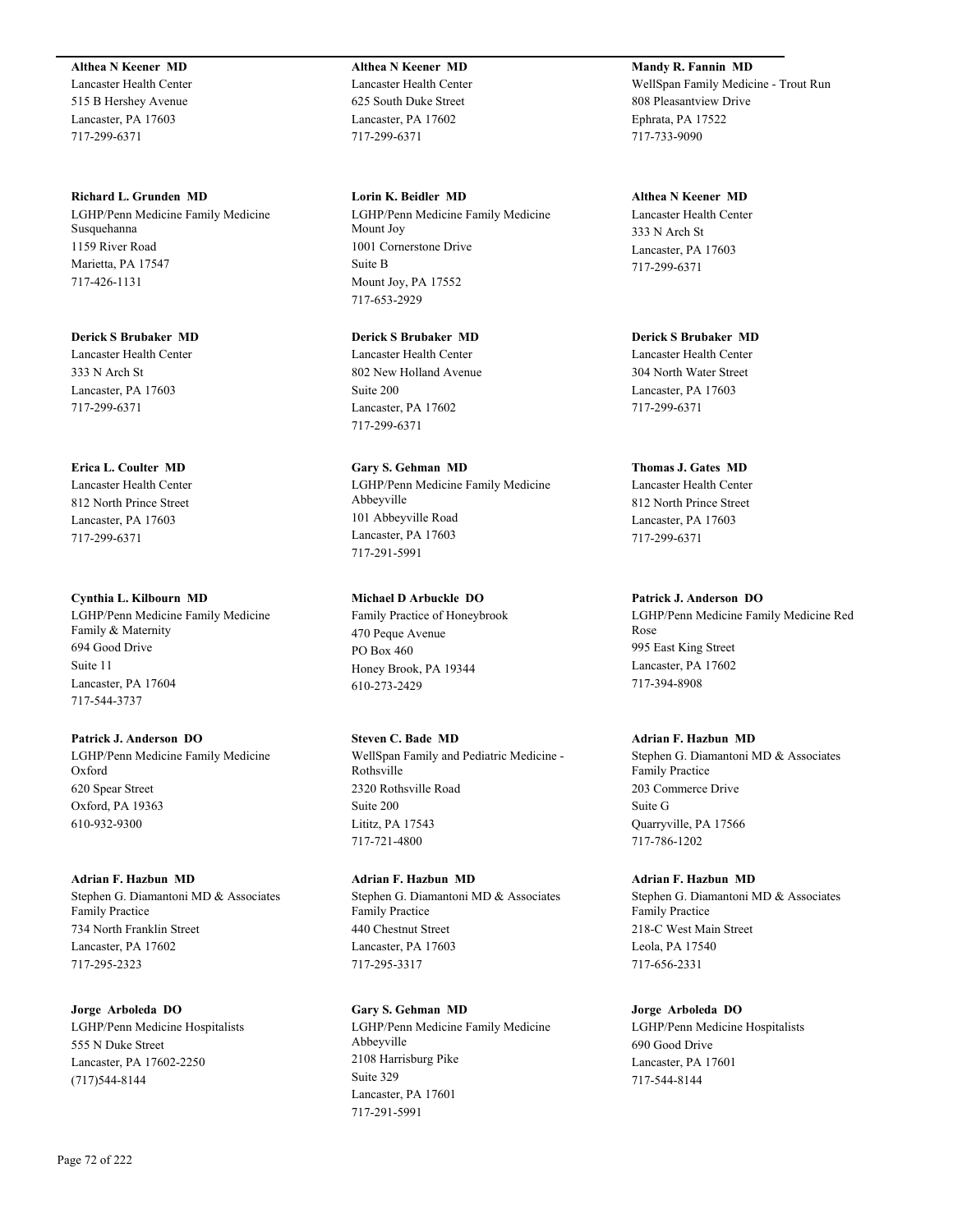**Adrian F. Hazbun MD**

Stephen G. Diamantoni MD & Associates Family Practice 334 Hartman Bridge Road Ronks, PA 17572 717-687-9815

#### **Thomas W. Andersen MD**

LGHP/Penn Medicine Family Medicine Lititz 562 West Second Street Lititz, PA 17543 717-626-2167

**Asima N. Ahmad DO**

WellSpan Family Medicine - Crossroads 4131 Oregon Pike Ephrata, PA 17522 717-859-1123

**Babak Iranmanesh MD**

LGHP/Penn Medicine Family Medicine Crooked Oak 1655 Crooked Oak Drive Lancaster, PA 17601 717-569-2678

**Anne- Marie Derrico MD** Lancaster Health Center

515 B Hershey Avenue Lancaster, PA 17603 717-299-6371

**William W. Bakken MD** LGHP/Penn Medicine Family Medicine Abbeyville 2108 Harrisburg Pike Suite 310 Lancaster, PA 17601 717-291-5991

**Daniel L. Diehl MD** Penn State Medical Group - South Lancaster 2605 Willow Street Pike Willow Street, PA 17584 717-464-2838

**Gerald R. Baer MD** LGHP/Penn Medicine Family Medicine Norlanco 418 Cloverleaf Road Elizabethtown, PA 17022 717-653-1467

**Julie L. Jones MD** Penn State Medical Group - Manor 16A Manor Avenue Millersville, PA 17551 717-872-5444

**Thomas W. Andersen MD** LGHP/Penn Medicine Family Medicine Lititz 51 Peters Road Suite 201 Lititz, PA 17543 717-626-2167

**Robert Gary Hopkins MD** LGHP/Penn Medicine Family Medicine Manheim 700 Lancaster Road Rout 72 Manheim, PA 17545 717-665-2496

**Babak Iranmanesh MD** LGHP/Penn Medicine Family Medicine Crooked Oak 1605 Lititz Pike Lancaster, PA 17601 717-735-3995

**Kirsten H. Johnsen DO** Lancaster Health Center 625 South Duke Street Lancaster, PA 17602 717-299-6371

**Kirsten H. Johnsen DO** Lancaster Health Center 812 North Prince Street Lancaster, PA 17603 717-299-6371

**Anne- Marie Derrico MD** Lancaster Health Center 812 North Prince Street Lancaster, PA 17603 717-299-6371

**Elizabeth S Doherty MD** LGHP/Penn Medicine Comprehensive Care 554 North Duke Street 3rd Floor Lancaster, PA 17604 717-544-1960

**Caitlin A. Basile MD** LGHP/Penn Medicine Family Medicine Norlanco 418 Cloverleaf Road Elizabethtown, PA 17022 717-653-1467

**Robert Gary Hopkins MD**

LGHP/Penn Medicine Family Medicine Manheim 544 N. Penryn Road Manheim, PA 17545 717-665-2496

**Robert K. Aichele, Jr. Jr. DO** Penn State Medical Group - South Lancaster 2605 Willow Street Pike Willow Street, PA 17584 717-464-2838

**Gary S. Gehman MD** LGHP/Penn Medicine Family Medicine Abbeyville 2108 Harrisburg Pike Suite 310 Lancaster, PA 17601 717-291-5991

**Kirsten H. Johnsen DO** Lancaster Health Center 515 B Hershey Avenue Lancaster, PA 17603 717-299-6371

**Lindsey A Goetz MD** WellSpan Family Medicine - Meadowbrook 337 West Main Street Suite 100 Leola, PA 17540 717-656- 6122

**Anne- Marie Derrico MD** Lancaster Health Center 304 North Water Street Lancaster, PA 17603 717-299-6371

**Nicholas Buckwalter MD** WellSpan Family and Pediatric Medicine - Rothsville 2320 Rothsville Road Suite 200 Lititz, PA 17543 717-721-4800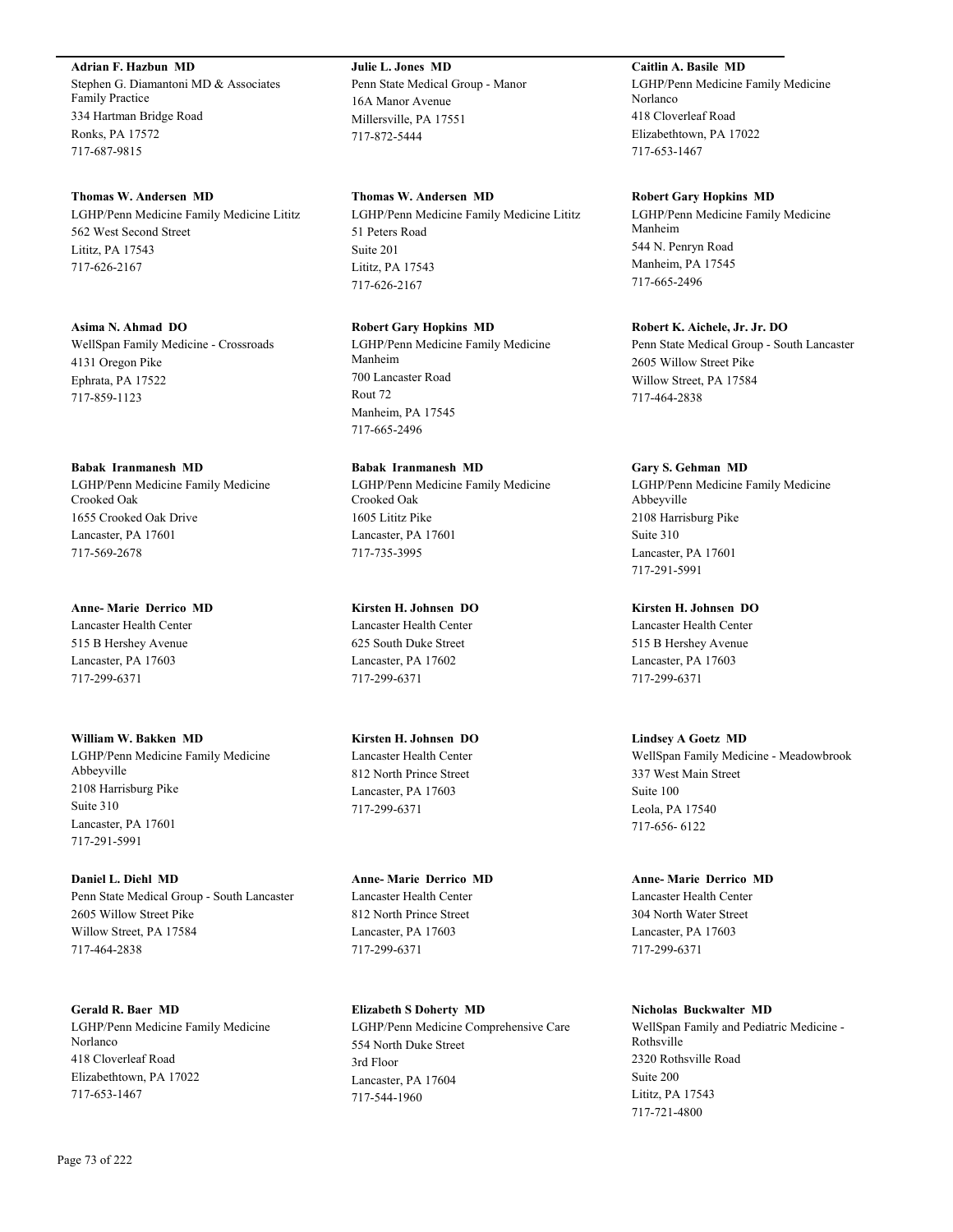#### **Anne- Marie Derrico MD**

Lancaster Health Center 333 N Arch St Lancaster, PA 17603 717-299-6371

## **Anne- Marie Derrico MD**

Lancaster Health Center 625 South Duke Street Lancaster, PA 17602 717-299-6371

#### **Diane K Donnelly MD**

Lancaster Health Center 802 New Holland Avenue Suite 200 Lancaster, PA 17602 717-299-6371

#### **Diane K Donnelly MD**

Lancaster Health Center 625 South Duke Street Lancaster, PA 17602 717-299-6371

#### **Debanjana Chakrabarti MD**

LGHP/Penn Medicine Family Medicine Manheim 544 N. Penryn Road Manheim, PA 17545 717-665-2496

## **Robin A Dunfee MD**

LGHP/Penn Medicine Family Medicine Parkesburg 950 Octorara Trail Parkesburg, PA 19365-2150 610-857-6648

#### **Thomas J. Gates MD**

Lancaster Health Center 304 North Water Street Lancaster, PA 17603 717-299-6371

## **Kirsten H. Johnsen DO** Lancaster Health Center 333 N Arch St Lancaster, PA 17603 717-299-6371

**Paul G. Avadanian DO** WellSpan Family Medicine - Lake Street 136 Lake Street Ephrata, PA 17522 717-721-7718

**Diane K Donnelly MD** Lancaster Health Center 333 N Arch St Lancaster, PA 17603 717-299-6371

#### **Debanjana Chakrabarti MD**

LGHP/Penn Medicine Family Medicine Manheim 700 Lancaster Road Rout 72 Manheim, PA 17545 717-665-2496

## **Diane K Donnelly MD**

Lancaster Health Center 812 North Prince Street Lancaster, PA 17603 717-299-6371

#### **Anne- Marie Derrico MD**

Lancaster Health Center 802 New Holland Avenue Suite 200 Lancaster, PA 17602 717-299-6371

## **Kirsten H. Johnsen DO**

Lancaster Health Center 304 North Water Street Lancaster, PA 17603 717-299-6371

## **William W. Bakken MD** LGHP/Penn Medicine Family Medicine Abbeyville 2108 Harrisburg Pike Suite 329 Lancaster, PA 17601 717-291-5991

**James G. DuPrey MD** Penn State Medical Group - Eastbrook 29 Eastbrook Road Ronks, PA 17572 717-299-5711

#### **Candice M. Cavicchia Miller MD** Penn State Medical Group - Oyster Point

3045 Marietta Avenue Lancaster, PA 17601 717-898-2900

## **John D. Ginder DO** Penn State Medical Group - Kissel Hill 116B West Airport Road Lititz, PA 17543 717-581-9000

## **Diane K Donnelly MD** Lancaster Health Center

515 B Hershey Avenue Lancaster, PA 17603 717-299-6371

## **Diane K Donnelly MD**

Lancaster Health Center 304 North Water Street Lancaster, PA 17603 717-299-6371

## **Sana Hanafi MD**

WellSpan Family and Sports Medicine - Cocalico 30 W. Swartzville Road Reinholds, PA 17569 717-484-4347

## **Susan M. Hogg MD**

LGHP/Penn Medicine Family Medicine Manor Ridge 701 North Duke Street Lancaster, PA 17602 717-299-4644

#### **Adrian F. Hazbun MD**

Stephen G. Diamantoni MD & Associates Family Practice 2112 Harrisburg Pike Suite 3 Lancaster, PA 17604 717-431-3000

## **Terrence H. Jones MD**

LGHP/Penn Medicine Family Medicine Manheim 700 Lancaster Road Rout 72 Manheim, PA 17545 717-665-2496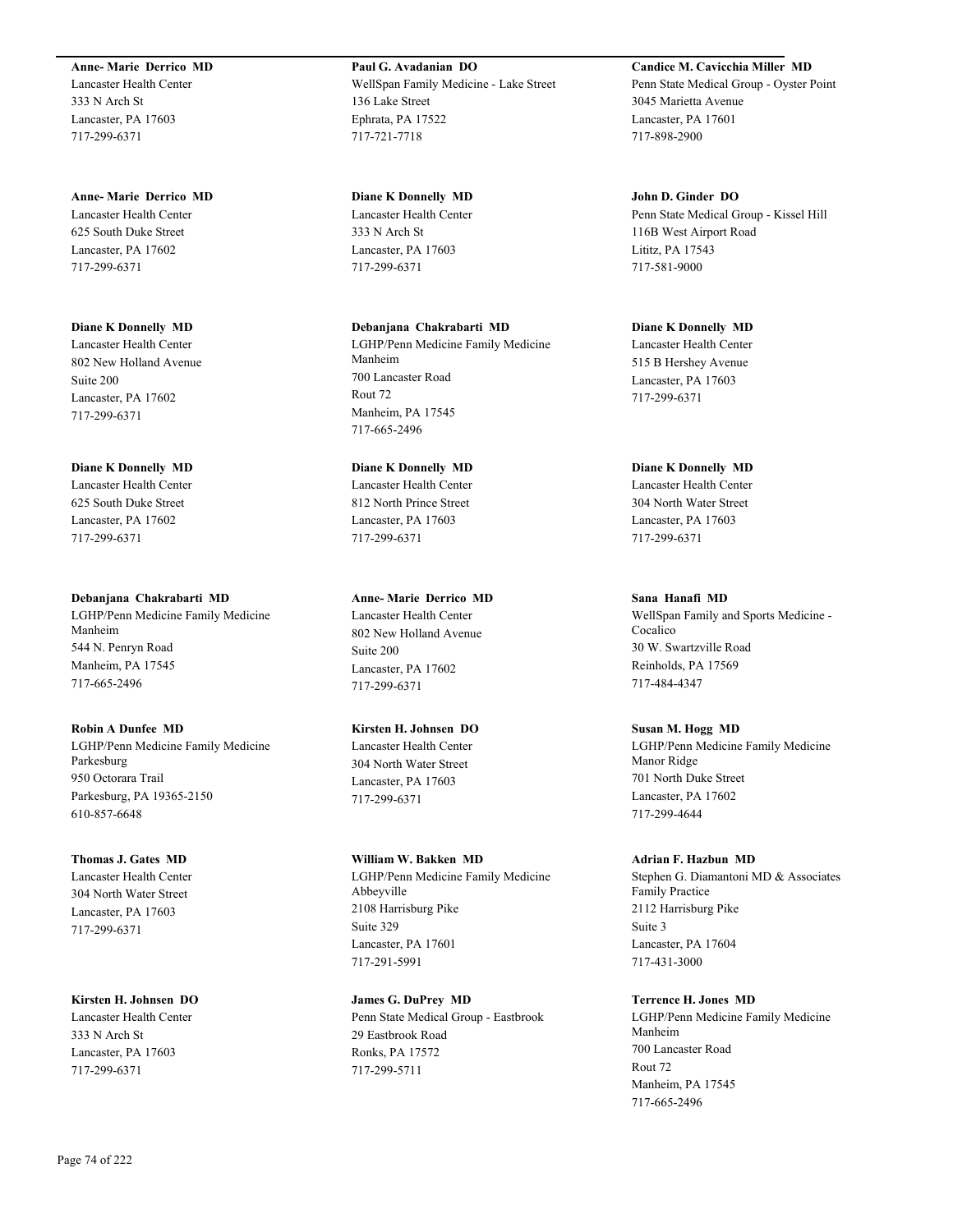**Catherine J. Edmonds MD**

Penn State Medical Group - Manor 16A Manor Avenue Millersville, PA 17551 717-872-5444

**Dwight O. Eichelberger MD** LGHP/Penn Medicine Family Medicine Norlanco 418 Cloverleaf Road Elizabethtown, PA 17022 717-653-1467

**Kirsten H. Johnsen DO** Lancaster Health Center 802 New Holland Avenue Suite 200 Lancaster, PA 17602 717-299-6371

**Allene M Gagliano MD** LGHP/Penn Medicine Family Medicine Buck 34 Fawn Drive Quarryville, PA 17566 717-284-3137

**John Hoover MD** LGHP/Penn Medicine Hospitalists 555 N Duke Street Lancaster, PA 17602-2250 (717)544-8144

**Thomas J. Gates MD** Lancaster Health Center 333 N Arch St Lancaster, PA 17603 717-299-6371

**John Hoover MD** LGHP/Penn Medicine Hospitalists 690 Good Drive Lancaster, PA 17601 717-544-8144

**Peter J. Altimare MD** Penn State Medical Group - Manor 16A Manor Avenue Millersville, PA 17551 717-872-5444

**Susan M. Hogg MD** LGHP/Penn Medicine Family Medicine Manor Ridge 2113 Manor Ridge Drive Lancaster, PA 17603 717-299-4644

**Okwuolisa Ikediobi MD** LGHP/Penn Medicine Hospitalists 690 Good Drive Lancaster, PA 17601 717-544-8144

**Ashley A Kempsell MD** LGHP/Penn Medicine Family Medicine Lincoln 895 East Main Street Ephrata, PA 17522 717-738-0660

**Ian B Becker DO** Family Practice of Honeybrook 470 Peque Avenue PO Box 460 Honey Brook, PA 19344 610-273-2429

**Thomas J. Gates MD** Lancaster Health Center 515 B Hershey Avenue Lancaster, PA 17603 717-299-6371

**Celeste D. Heckman MD** LGHP/Penn Medicine Family Medicine Strasburg 1135 Hampden Drive Strasburg, PA 17579 717-687-0313

**John Hoover MD** LGHP/Penn Medicine Family Medicine Norlanco 418 Cloverleaf Road Elizabethtown, PA 17022 717-653-1467

**Kathryn A McKenna MD** Lancaster General Health Care Connections 555 North Duke Street Floor 1 Lancaster, PA 17602 717-544-2273

**Jon R. Ichter MD** Penn State Medical Group - Manor 16A Manor Avenue Millersville, PA 17551 717-872-5444

**Okwuolisa Ikediobi MD** LGHP/Penn Medicine Hospitalists 555 N Duke Street Lancaster, PA 17602-2250 (717)544-8144

**J. Clair Hess MD** Penn State Medical Group - Eastbrook 29 Eastbrook Road Ronks, PA 17572 717-299-5711

**Thomas J. Gates MD** Lancaster Health Center 802 New Holland Avenue Suite 200 Lancaster, PA 17602 717-299-6371

**Thomas J. Gates MD** Lancaster Health Center 625 South Duke Street Lancaster, PA 17602 717-299-6371

**David J. Gasperack DO** WellSpan Family Medicine - Meadowbrook 337 West Main Street Suite 100 Leola, PA 17540 717-656- 6122

**Stephanie Ashbaugh MD** WellSpan Family Medicine - Granite Run 264 Granite Run Drive Lancaster, PA 17601 717-721-8205

**Peter S. Oh DO** WellSpan Family Medicine - Crossroads 4131 Oregon Pike Ephrata, PA 17522 717-859-1123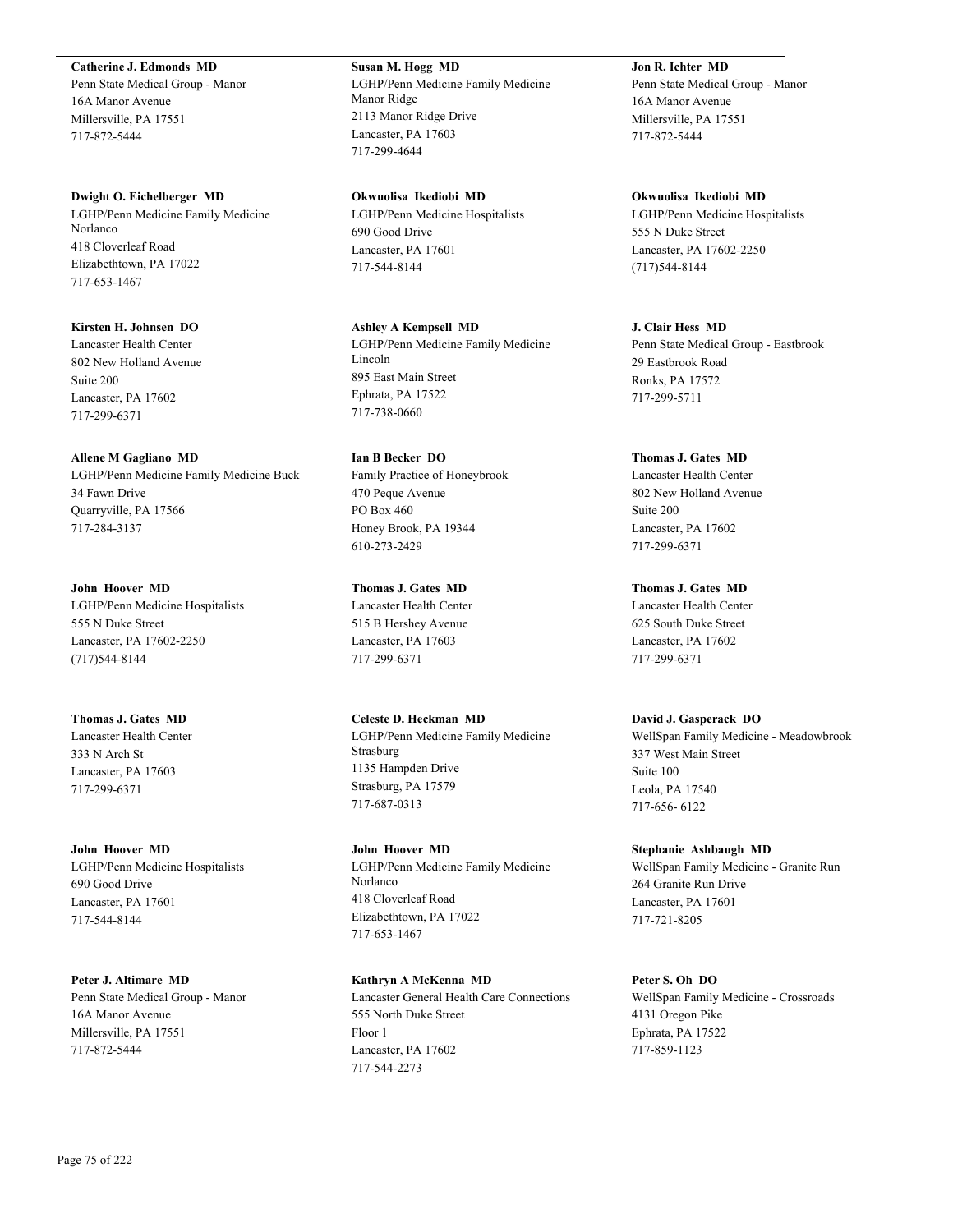## **Jeffrey T. Trost MD**

Stephen G. Diamantoni MD & Associates Family Practice 2112 Harrisburg Pike Suite 3 Lancaster, PA 17604 717-431-3000

#### **Jeffrey T. Trost MD**

Stephen G. Diamantoni MD & Associates Family Practice 440 Chestnut Street Lancaster, PA 17603 717-295-3317

#### **Kathryn A McKenna MD**

LGHP/Penn Medicine Comprehensive Care 554 North Duke Street 3rd Floor Lancaster, PA 17604 717-544-1960

#### **Katherine A McGeary MD**

LGHP/Penn Medicine Family Medicine Downtown McCaskey High School - 445 N. Reservoir Street School District of Lancaster students 12-22 only Lancaster, PA 17602 717-544-9021

## **Christopher G McCarty DO**

WellSpan Family Medicine - Terre Hill 770 Broad Street PO Box 130 Terre Hill, PA 17581 717-445-4576

#### **Jeffrey R. Martin MD**

LGHP/Penn Medicine Family Medicine Family & Maternity 950 South Octorara Trail Parkesburg, PA 19365 717-544-3737

## **Mark L. Rast MD**

LGHP/Penn Medicine Family Medicine Downtown McCaskey High School - 445 N. Reservoir Street School District of Lancaster students 12-22 only Lancaster, PA 17602 717-544-9021

**Jeffrey T. Trost MD** Stephen G. Diamantoni MD & Associates Family Practice 203 Commerce Drive Suite G Quarryville, PA 17566 717-786-1202

#### **Kathryn A McKenna MD**

LGHP/Penn Medicine Family Medicine Downtown McCaskey High School - 445 N. Reservoir Street School District of Lancaster students 12-22 only Lancaster, PA 17602 717-544-9021

## **Matthew D Torres MD**

LGHP/Penn Medicine Family Medicine **Quentin** 1701 Cornwall Road Suite 201 Lebanon, PA 17042 717-675-1780

## **John N. Riccardo, Jr. Jr. DO**

Milltown Family Medicine 797 E. Lancaster Avenue Suite 17 Downingtown, PA 19335 610-269-8155

## **Alice E. Riden MD**

Penn State Medical Group - Cornerstone 6 West Newport Road Lititz, PA 17543 717-627-2108

#### **Kathryn A McKenna MD**

LGHP/Penn Medicine Family Medicine Downtown 540 N. North Duke Street 3rd Floor Lancaster, PA 17604 717-544-4950

## **Stephen D. Ratcliffe MD**

LGHP/Penn Medicine Family Medicine Downtown 540 N. North Duke Street 3rd Floor Lancaster, PA 17604 717-544-4950

**Jeffrey T. Trost MD** Stephen G. Diamantoni MD & Associates Family Practice 734 North Franklin Street Lancaster, PA 17602 717-295-2323

## **Madhumita Sadhukhan MD**

Lancaster Health Center 515 B Hershey Avenue Lancaster, PA 17603 717-299-6371

#### **Michael J. McGee MD**

LGHP/Penn Medicine Family Medicine New Holland 676 East Main Street New Holland, PA 17557 717-354-4671

#### **Katherine A McGeary MD**

LGHP/Penn Medicine Family Medicine Downtown 540 N. North Duke Street 3rd Floor Lancaster, PA 17604 717-544-4950

#### **Joyce A. Vafeas MD**

Stephen G. Diamantoni MD & Associates Family Practice 440 Chestnut Street Lancaster, PA 17603 717-295-3317

#### **Kelly A. Reese MD**

Lancaster Health Center 812 North Prince Street Lancaster, PA 17603 717-299-6371

## **Stephen D. Ratcliffe MD**

LGHP/Penn Medicine Family Medicine Downtown McCaskey High School - 445 N. Reservoir Street School District of Lancaster students 12-22 only Lancaster, PA 17602 717-544-9021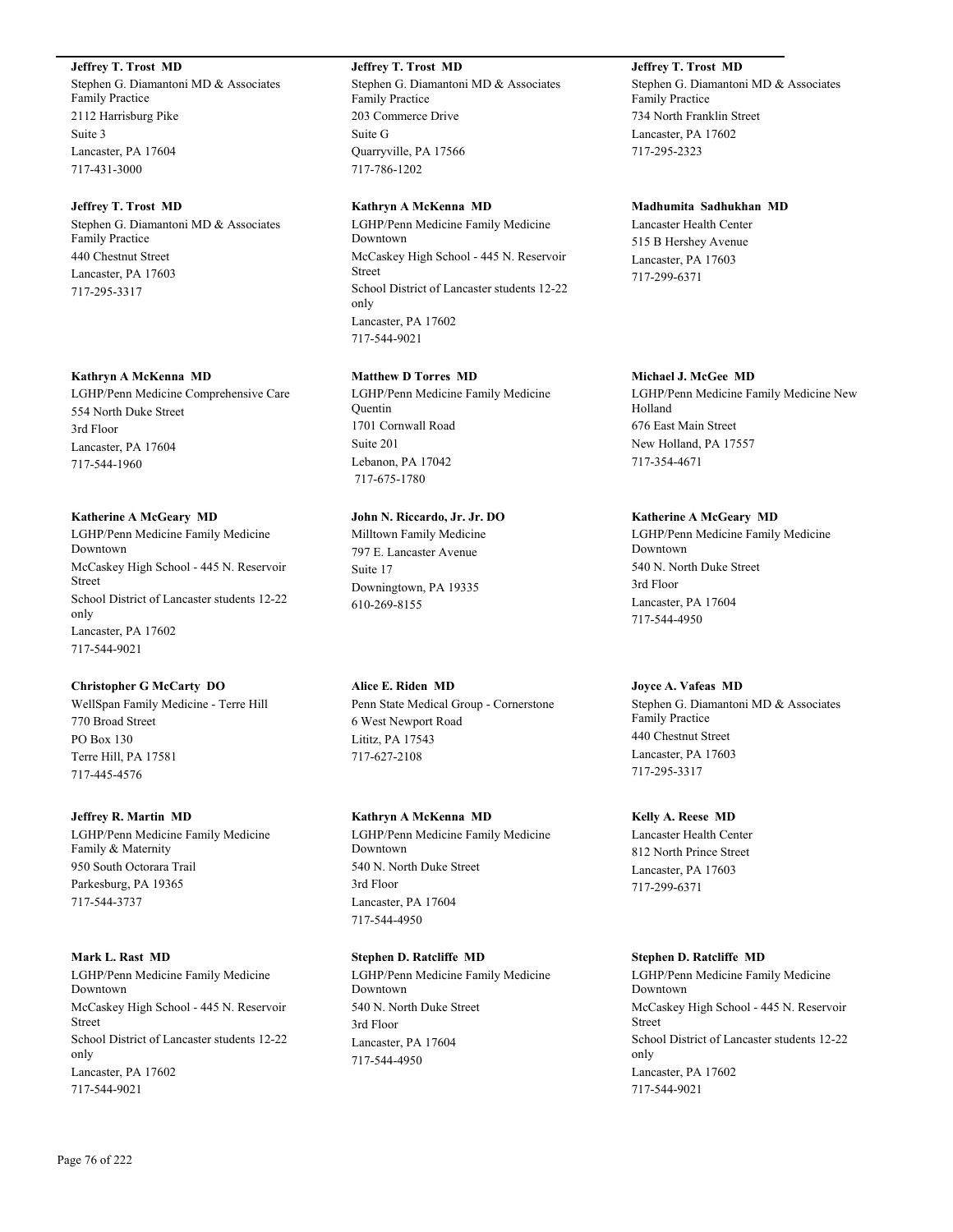**Sabrina A Milhous MD** Lancaster Health Center

333 N Arch St Lancaster, PA 17603 717-299-6371

**Sabrina A Milhous MD** Lancaster Health Center 515 B Hershey Avenue Lancaster, PA 17603 717-299-6371

**Thomas Mextorf DO** Penn State Medical Group - Oyster Point 3045 Marietta Avenue Lancaster, PA 17601 717-898-2900

**Kelly A. Reese MD** Lancaster Health Center 802 New Holland Avenue Suite 200 Lancaster, PA 17602 717-299-6371

**Bruce M. Silverstein DO** Dr. David J. Silverstein Associates 2920 Marietta Avenue Lancaster, PA 17601 717-898-2356

**Sabrina A Milhous MD** Lancaster Health Center 304 North Water Street Lancaster, PA 17603 717-299-6371

**Pamela A. Vnenchak MD**

LGHP/Penn Medicine Family Medicine Downtown McCaskey High School - 445 N. Reservoir Street School District of Lancaster students 12-22 only Lancaster, PA 17602 717-544-9021

**Pamela A. Vnenchak MD** LGHP/Penn Medicine Family Medicine Family & Maternity 950 South Octorara Trail Parkesburg, PA 19365 717-544-3737

**Sabrina A Milhous MD** Lancaster Health Center 812 North Prince Street Lancaster, PA 17603 717-299-6371

**Charles R. Mershon MD** Penn State Medical Group - Cornerstone 6 West Newport Road Lititz, PA 17543 717-627-2108

**Kelly A. Reese MD** Lancaster Health Center 625 South Duke Street Lancaster, PA 17602 717-299-6371

**Kelly A. Reese MD** Lancaster Health Center 515 B Hershey Avenue Lancaster, PA 17603 717-299-6371

**Matthew D Torres MD** LGHP/Penn Medicine Family Medicine **Quentin** 1 Boyd Street Cornwall, PA 17016 717-675-1565

**Hayley Ryan DO** Lancaster Health Center 802 New Holland Avenue Suite 200 Lancaster, PA 17602 717-299-6371

**Pamela A. Vnenchak MD** LGHP/Penn Medicine Family Medicine Downtown 540 N. North Duke Street 3rd Floor Lancaster, PA 17604 717-544-4950

**Marc S. Russo MD** LGHP/Penn Medicine Family Medicine Lititz 51 Peters Road Suite 201 Lititz, PA 17543 717-626-2167

**Sabrina A Milhous MD** Lancaster Health Center 802 New Holland Avenue Suite 200 Lancaster, PA 17602 717-299-6371

**Sabrina A Milhous MD** Lancaster Health Center 625 South Duke Street Lancaster, PA 17602 717-299-6371

**Kelly A. Reese MD** Lancaster Health Center 304 North Water Street Lancaster, PA 17603 717-299-6371

**Kelly A. Reese MD** Lancaster Health Center 333 N Arch St Lancaster, PA 17603 717-299-6371

**Jeffrey R. Martin MD** LGHP/Penn Medicine Family Medicine Downtown 540 N. North Duke Street 3rd Floor Lancaster, PA 17604 717-544-4950

**Alison Lima MD** WellSpan Family Medicine - Trout Run 808 Pleasantview Drive Ephrata, PA 17522 717-733-9090

**Pamela A. Vnenchak MD** LGHP/Penn Medicine Family Medicine Family & Maternity 694 Good Drive Suite 11 Lancaster, PA 17604 717-544-3737

**Marc S. Russo MD** LGHP/Penn Medicine Family Medicine Lititz 562 West Second Street Lititz, PA 17543 717-626-2167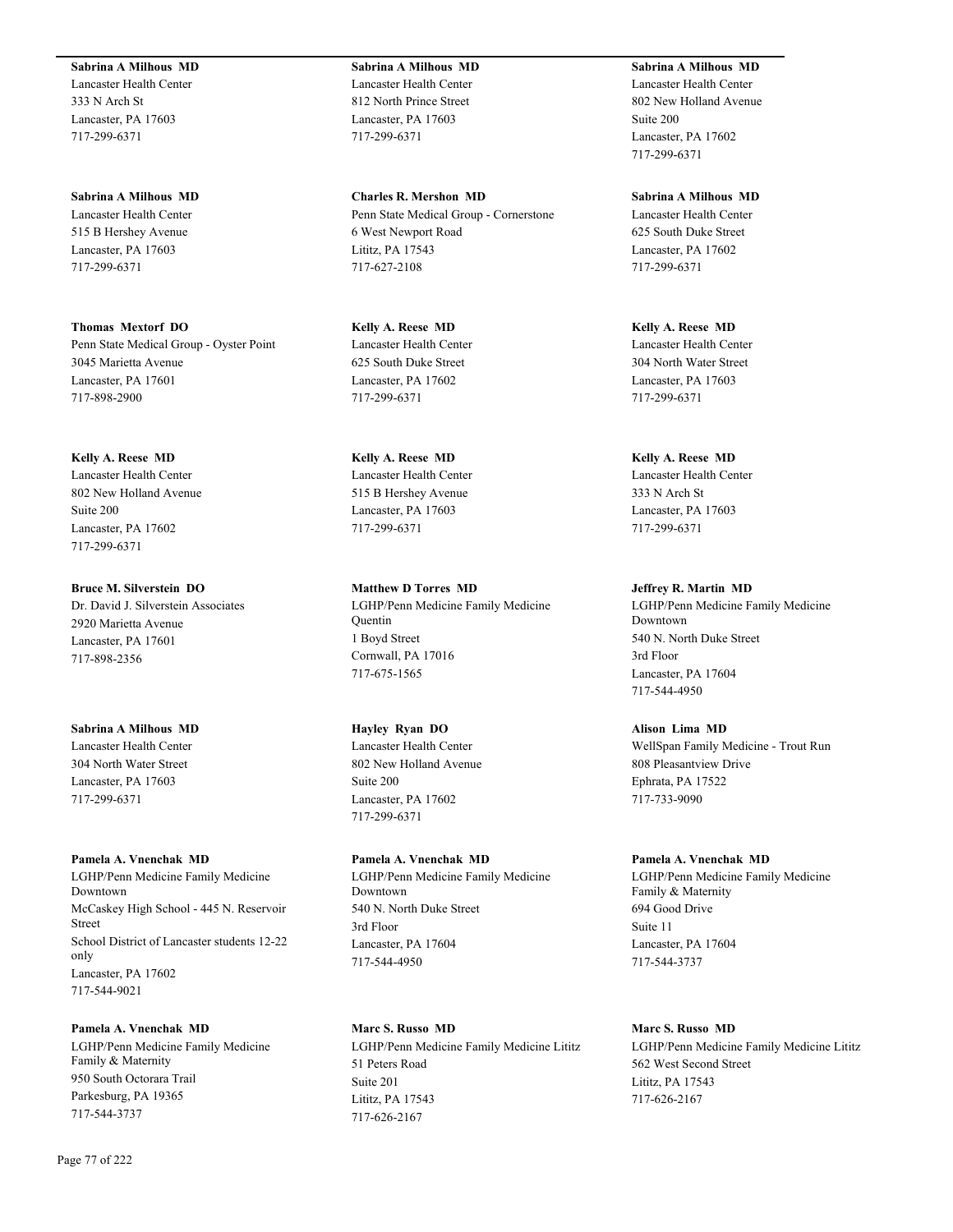**Jeffrey R. Martin MD** LGHP/Penn Medicine Family Medicine Family & Maternity 694 Good Drive Suite 11 Lancaster, PA 17604 717-544-3737

**Hayley Ryan DO** Lancaster Health Center 333 N Arch St Lancaster, PA 17603 717-299-6371

**Madhumita Sadhukhan MD** Lancaster Health Center 802 New Holland Avenue Suite 200 Lancaster, PA 17602 717-299-6371

**Madhumita Sadhukhan MD** Lancaster Health Center 304 North Water Street Lancaster, PA 17603 717-299-6371

**Michael S. Shirk MD** LGHP/Penn Medicine Family Medicine Manor Ridge 2113 Manor Ridge Drive Lancaster, PA 17603 717-299-4644

**Jeffrey R. Martin MD** Lancaster General Health Care Connections 555 North Duke Street Floor 1 Lancaster, PA 17602 717-544-2273

**Jeffrey B. Rittenhouse MD** LGHP/Penn Medicine Family Medicine Norlanco 418 Cloverleaf Road Elizabethtown, PA 17022 717-653-1467

**Paul E. Vassil MD** WellSpan Family and Pediatric Medicine - Rothsville 2320 Rothsville Road Suite 200 Lititz, PA 17543 717-721-4800

**Hayley Ryan DO** Lancaster Health Center 304 North Water Street Lancaster, PA 17603 717-299-6371

**Hayley Ryan DO** Lancaster Health Center 515 B Hershey Avenue Lancaster, PA 17603 717-299-6371

**Madhumita Sadhukhan MD** Lancaster Health Center 625 South Duke Street Lancaster, PA 17602 717-299-6371

**Madhumita Sadhukhan MD** Lancaster Health Center 812 North Prince Street Lancaster, PA 17603 717-299-6371

**Dean L. Quimby MD** Penn State Medical Group - Cornerstone 6 West Newport Road Lititz, PA 17543 717-627-2108

**Joyce A. Vafeas MD** Stephen G. Diamantoni MD & Associates Family Practice 734 North Franklin Street Lancaster, PA 17602 717-295-2323

**Stephen K. Rittenhouse DO** LGHP/Penn Medicine Family Medicine Susquehanna 1159 River Road Marietta, PA 17547 717-426-1131

**William D. Roberts MD** LGHP/Penn Medicine Family Medicine Abbeyville 2108 Harrisburg Pike Suite 329 Lancaster, PA 17601 717-291-5991

**Joyce A. Vafeas MD** Stephen G. Diamantoni MD & Associates Family Practice 334 Hartman Bridge Road Ronks, PA 17572 717-687-9815

**Hayley Ryan DO** Lancaster Health Center 625 South Duke Street Lancaster, PA 17602 717-299-6371

**Madhumita Sadhukhan MD** Lancaster Health Center 333 N Arch St Lancaster, PA 17603 717-299-6371

**Hayley Ryan DO** Lancaster Health Center 812 North Prince Street Lancaster, PA 17603 717-299-6371

**John C Rigilano MD**

LGH @ Franklin & Marshall Student Wellness Center Appel Infirmary - \*Restricted to F&M Students\* 931 Harrisburg Avenue Lancaster, PA 17603 717-544-9051

**Michael R Ripchinski MD**

LGHP/Penn Medicine Walter L. Aument Family Health Center 317 Chestnut Street Quarryville, PA 17566 717-786-7383

**William D. Roberts MD** LGHP/Penn Medicine Family Medicine Abbeyville 101 Abbeyville Road Lancaster, PA 17603 717-291-5991

**William E. Longenecker DO**

WellSpan Family Medicine - Crossroads 4131 Oregon Pike Ephrata, PA 17522 717-859-1123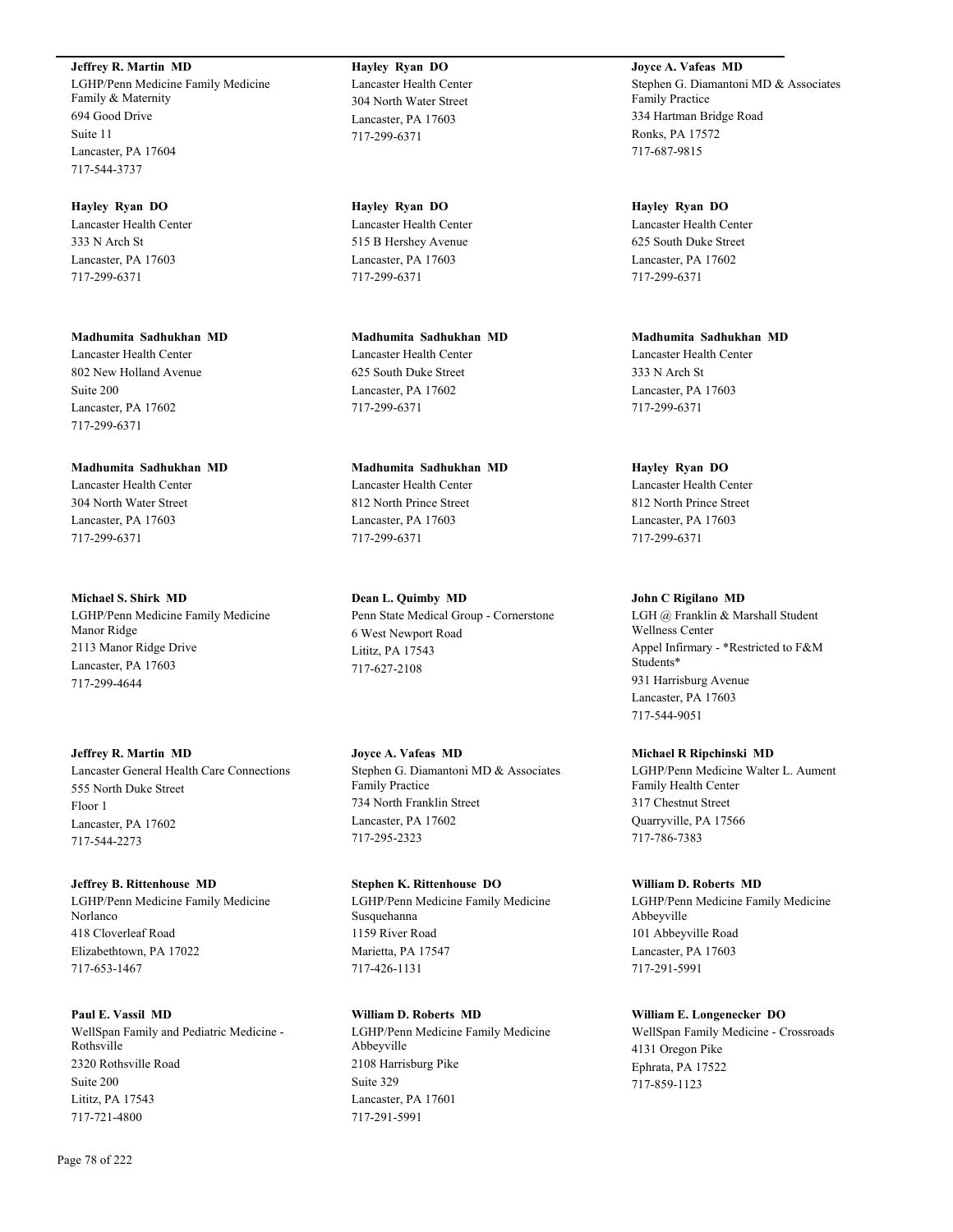## **Jennifer L Robertshaw MD**

LGHP/Penn Medicine Family Medicine Lititz 51 Peters Road Suite 201 Lititz, PA 17543 717-626-2167

#### **Joyce A. Vafeas MD**

Stephen G. Diamantoni MD & Associates Family Practice 203 Commerce Drive Suite G Quarryville, PA 17566 717-786-1202

#### **Catherine L. Main MD**

LGHP/Penn Medicine Family Medicine Strasburg 1135 Hampden Drive Strasburg, PA 17579 717-687-0313

#### **Andrea L Stern MD**

LGHP/Penn Medicine Family Medicine Downtown 540 N. North Duke Street 3rd Floor Lancaster, PA 17604 717-544-4950

#### **Christine M. Stabler MD**

LGHP/Penn Medicine Family Medicine Family & Maternity 694 Good Drive Suite 11 Lancaster, PA 17604 717-544-3737

#### **Shweta Soni MD**

LGHP/Penn Medicine Family Medicine New Holland 676 East Main Street New Holland, PA 17557 717-354-4671

#### **Jared Nissley MD**

LGHP/Penn Medicine Family Medicine Downtown 540 N. North Duke Street 3rd Floor Lancaster, PA 17604 717-544-4950

## **Jennifer L Robertshaw MD** LGHP/Penn Medicine Family Medicine Lititz 562 West Second Street

Lititz, PA 17543 717-626-2167

#### **Joyce A. Vafeas MD**

Stephen G. Diamantoni MD & Associates Family Practice 2112 Harrisburg Pike Suite 3 Lancaster, PA 17604 717-431-3000

#### **Jeffrey R. Martin MD**

LGHP/Penn Medicine Family Medicine Downtown McCaskey High School - 445 N. Reservoir Street School District of Lancaster students 12-22 only Lancaster, PA 17602 717-544-9021

## **Mark L. Rast MD**

LGHP/Penn Medicine Family Medicine Downtown 540 N. North Duke Street 3rd Floor Lancaster, PA 17604 717-544-4950

## **Alison Stanley MD**

LGHP/Penn Medicine Family Medicine Manheim 700 Lancaster Road Rout 72 Manheim, PA 17545 717-665-2496

#### **Walter D. Steinke MD**

LGHP/Penn Medicine Family Medicine Parkesburg 950 Octorara Trail Parkesburg, PA 19365-2150 610-857-6648

#### **Christine M. Stabler MD**

LGHP/Penn Medicine Family Medicine Downtown 540 N. North Duke Street 3rd Floor Lancaster, PA 17604 717-544-4950

## **Michael S. Shirk MD**

LGHP/Penn Medicine Family Medicine Manor Ridge 701 North Duke Street Lancaster, PA 17602 717-299-4644

#### **Joyce A. Vafeas MD**

Stephen G. Diamantoni MD & Associates Family Practice 218-C West Main Street Leola, PA 17540 717-656-2331

#### **William D. Roberts MD**

LGHP/Penn Medicine Family Medicine Abbeyville 2108 Harrisburg Pike Suite 310 Lancaster, PA 17601 717-291-5991

## **Christine M. Stabler MD**

LGHP/Penn Medicine Family Medicine Family & Maternity 950 South Octorara Trail Parkesburg, PA 19365 717-544-3737

#### **Alison Stanley MD**

LGHP/Penn Medicine Family Medicine Manheim 544 N. Penryn Road Manheim, PA 17545 717-665-2496

#### **Christine M. Stabler MD**

LGHP/Penn Medicine Family Medicine Downtown McCaskey High School - 445 N. Reservoir Street School District of Lancaster students 12-22 only Lancaster, PA 17602 717-544-9021

#### **Stanley Paist, III III MD**

Penn State Medical Group - General Internal Medicine 2301 Columbia Avenue Lancaster, PA 17603 717-397-2738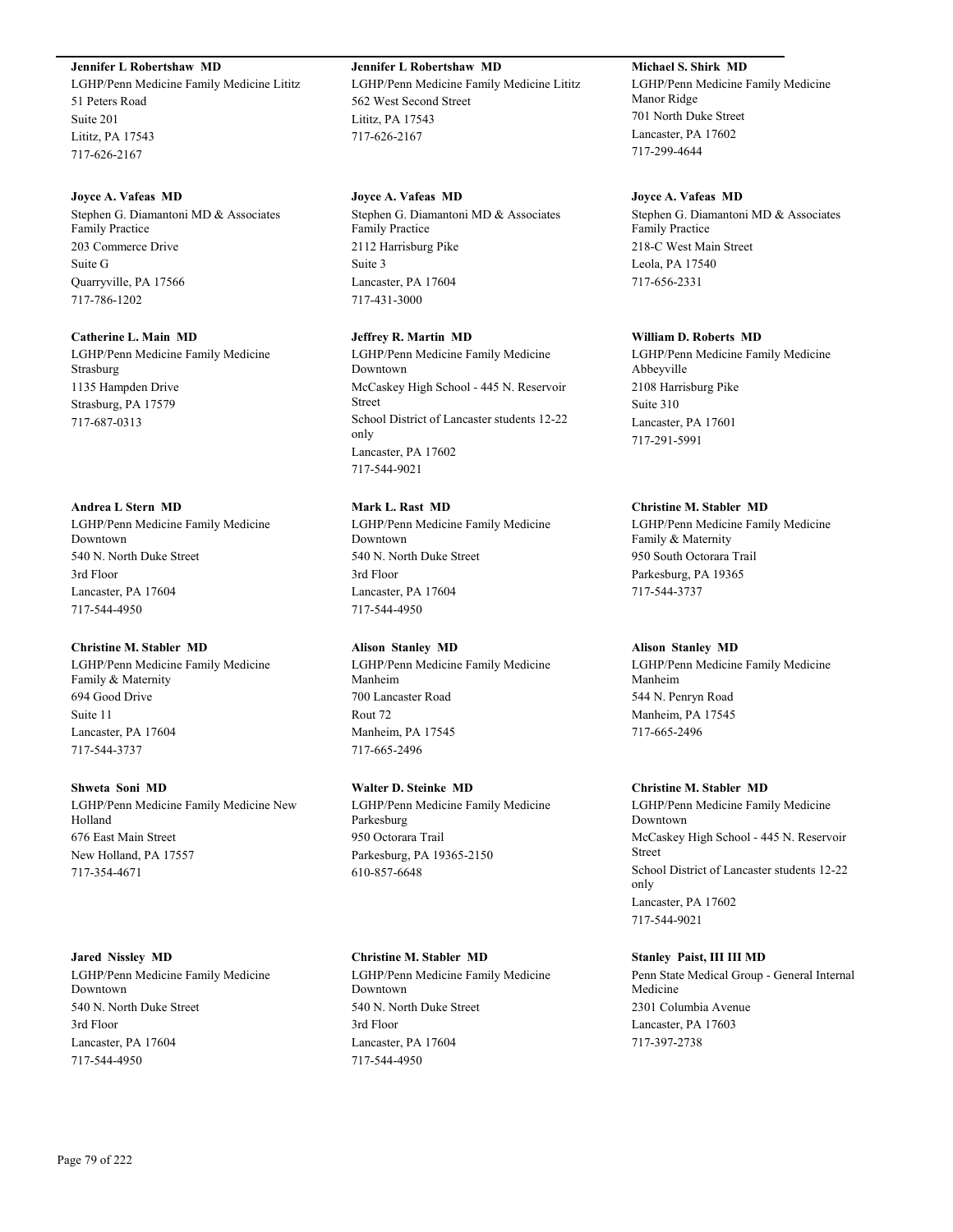**Stanley Paist, III III MD** Penn State Medical Group - General Internal Medicine 600 Willow Valley Square Lancaster, PA 17602 717-464-1970

**Andrea L Stern MD** LGHP/Penn Medicine Family Medicine Mount Joy 1001 Cornerstone Drive Suite B Mount Joy, PA 17552 717-653-2929

**Richard A. Stratchko DO**

LGHP/Penn Medicine Family Medicine Oxford 620 Spear Street Oxford, PA 19363 610-932-9300

### **Adebukola Ogundoyin MD**

LGHP/Penn Medicine Hospitalists 555 N Duke Street Lancaster, PA 17602-2250 (717)544-8144

## **Adebukola Ogundoyin MD**

LGHP/Penn Medicine Hospitalists 690 Good Drive Lancaster, PA 17601 717-544-8144

#### **Jessica A Orner MD**

LGHP/Penn Medicine Family Medicine Downtown McCaskey High School - 445 N. Reservoir Street School District of Lancaster students 12-22 only Lancaster, PA 17602 717-544-9021

**Jonathan A. Sneller DO** WellSpan Family Medicine - Crossroads 4131 Oregon Pike Ephrata, PA 17522 717-859-1123

**Stanley Paist, III III MD** Penn State Medical Group - General Internal Medicine 325 Carol Lynn Drive Willow Street, PA 17584 717-464-2730

**Scott G. Snyder MD** Penn State Medical Group - Oyster Point 3045 Marietta Avenue Lancaster, PA 17601 717-898-2900

## **Jared Nissley MD**

LGHP/Penn Medicine Family Medicine Downtown McCaskey High School - 445 N. Reservoir Street School District of Lancaster students 12-22 only Lancaster, PA 17602 717-544-9021

## **Stephen T. Olin MD**

LGHP/Penn Medicine Family Medicine Downtown 540 N. North Duke Street 3rd Floor Lancaster, PA 17604 717-544-4950

## **Kari L Oftedal Moreno MD**

LGHP/Penn Medicine Family Medicine Family & Maternity 950 South Octorara Trail Parkesburg, PA 19365 717-544-3737

**Lizette Nolt MD** LGHP/Penn Medicine Family Medicine Parkesburg 950 Octorara Trail Parkesburg, PA 19365-2150 610-857-6648

**Jessica A Orner MD** LGHP/Penn Medicine Geriatrics 2112 Harrisburg Pike Suite 312 Lancaster, PA 17604 717-544-3022

**Andrea L Stern MD** LGHP/Penn Medicine Family Medicine Downtown McCaskey High School - 445 N. Reservoir Street School District of Lancaster students 12-22 only Lancaster, PA 17602 717-544-9021

**Joseph Strangarity MD** Joseph Strangarity MD 320 School Road Denver, PA 17517 717-445-4371

## **Jessica A Orner MD**

LGHP/Penn Medicine Family Medicine Quentin 1701 Cornwall Road Suite 201 Lebanon, PA 17042 717-675-1780

## **Stephen T. Olin MD**

LGHP/Penn Medicine Family Medicine Downtown McCaskey High School - 445 N. Reservoir Street School District of Lancaster students 12-22 only Lancaster, PA 17602 717-544-9021

## **Kari L Oftedal Moreno MD**

LGHP/Penn Medicine Family Medicine Family & Maternity 694 Good Drive Suite 11 Lancaster, PA 17604 717-544-3737

#### **Jessica A Orner MD**

LGHP/Penn Medicine Family Medicine Quentin 1 Boyd Street Cornwall, PA 17016 717-675-1565

## **Jessica A Orner MD**

LGHP/Penn Medicine Geriatrics 212 Willlow Valley Lakes Drive Willow Street, PA 17584 717-464-9173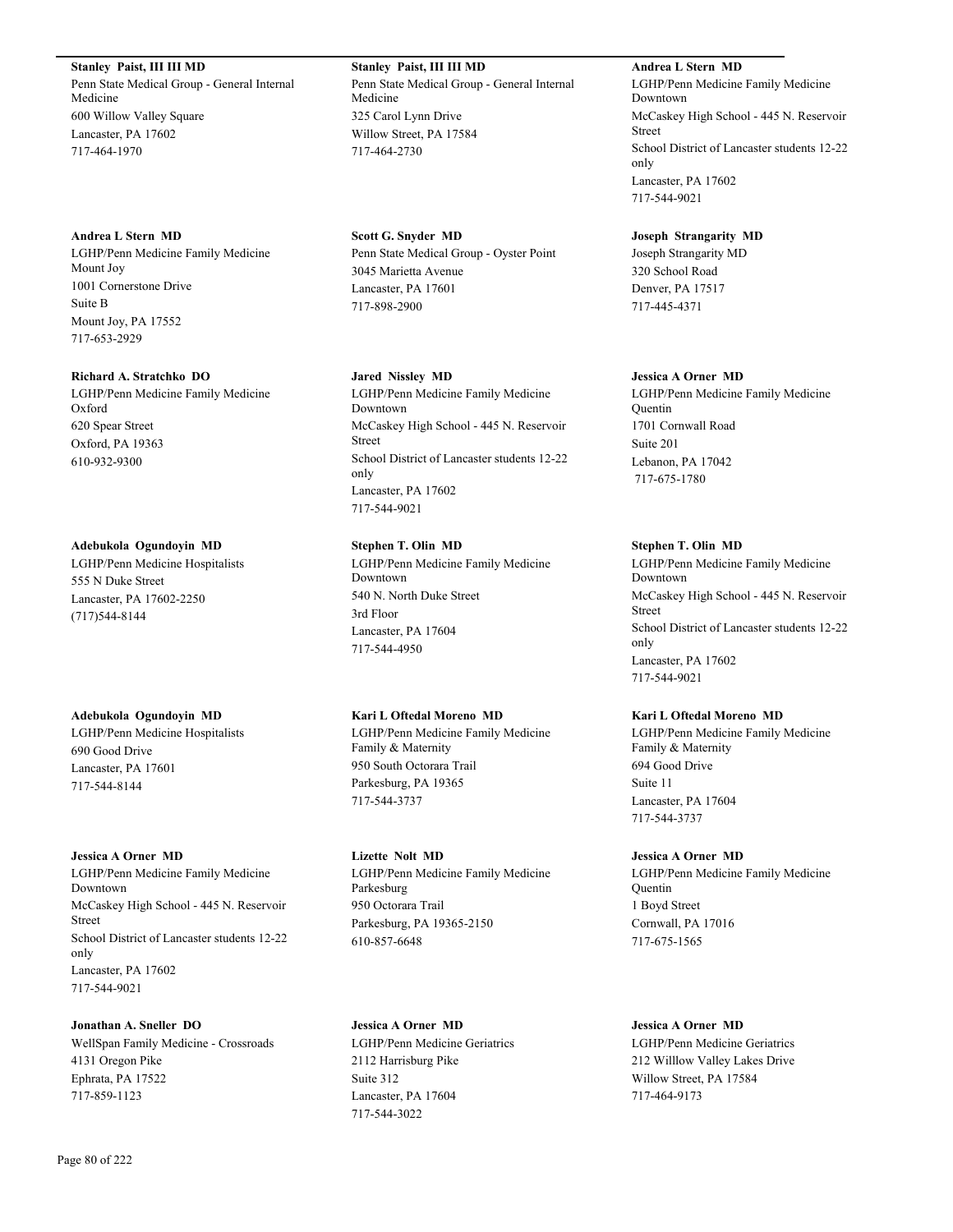**Jessica A Orner MD** LGHP/Penn Medicine Geriatrics 99 Masonic Drive Suite 101 Elizabethtown, PA 17022-2547 717-544-3022

**Jessica A Orner MD** LGHP/Penn Medicine Geriatrics 51 Peters Road Suite 201 Lititz, PA 17513 717-544-3022

**Jessica A Orner MD** LGHP/Penn Medicine Family Medicine Downtown 540 N. North Duke Street 3rd Floor Lancaster, PA 17604 717-544-4950

**Tracey M Smith DO** Lancaster Health Center 515 B Hershey Avenue Lancaster, PA 17603 717-299-6371

**Alan S. Peterson MD** LGHP/Penn Medicine Walter L. Aument Family Health Center 317 Chestnut Street Quarryville, PA 17566 717-786-7383

**Kunal Patel DO** Wellspan Hospitalists 169 Martin Avenue PO Box 1002 Ephrata, PA 17522 717-721-4740

**Cynthia L. Kilbourn MD** LGHP/Penn Medicine Family Medicine Family & Maternity 950 South Octorara Trail Parkesburg, PA 19365 717-544-3737

**Robert S. Pratt MD** Penn State Medical Group - South Lancaster 2605 Willow Street Pike Willow Street, PA 17584 717-464-2838

**Jessica A Orner MD** LGHP/Penn Medicine Geriatrics 1 Boyd Street Cornwall, PA 17016 717-273-4979

**Scott C. Osborn DO** Penn State Medical Group - Cornerstone 6 West Newport Road Lititz, PA 17543 717-627-2108

**Spencer D. Phillips MD** Spencer D Phillips, MD, MDVIP 701 North Duke Street Lancaster, PA 17602 717-299-4644

**Tracey M Smith DO** Lancaster Health Center 333 N Arch St Lancaster, PA 17603 717-299-6371

**Tracey M Smith DO** Lancaster Health Center 304 North Water Street Lancaster, PA 17603 717-299-6371

**Spencer D. Phillips MD** Spencer D Phillips, MD, MDVIP 2113 Manor Ridge Drive Suite B Lancaster, PA 17603 717-517-7841

**Scott D Plensdorf MD** LGHP/Penn Medicine Walter L. Aument Family Health Center 317 Chestnut Street Quarryville, PA 17566 717-786-7383

**Danielle J. Miller MD** Penn State Medical Group - Oyster Point 3045 Marietta Avenue Lancaster, PA 17601 717-898-2900

**Jessica A Orner MD** LGHP/Penn Medicine Geriatrics 1001 East Oregon Road Lititz, PA 17543 717-509-5440

**Valentine Osborn DO** Wellspan Surgical Associates 175 Martin Avenue Suite 355 Ephrata, PA 17522 717-738-6674

**Tracey M Smith DO** Lancaster Health Center 625 South Duke Street Lancaster, PA 17602 717-299-6371

**Tracey M Smith DO** Lancaster Health Center 802 New Holland Avenue Suite 200 Lancaster, PA 17602 717-299-6371

**Douglas R. Morrissey MD** Penn State Medical Group - Cornerstone 6 West Newport Road Lititz, PA 17543 717-627-2108

**Sean P Perrine DO** Lancaster Health Center 304 North Water Street Lancaster, PA 17603 717-299-6371

**Patrick J Moreno MD** LGHP/Penn Medicine Family Medicine East Petersburg 5665 Main Street East Petersburg, PA 17520 717-569-7011

**Mary G Tierney MD** WellSpan Family and Sports Medicine - Cocalico 30 W. Swartzville Road Reinholds, PA 17569 717-484-4347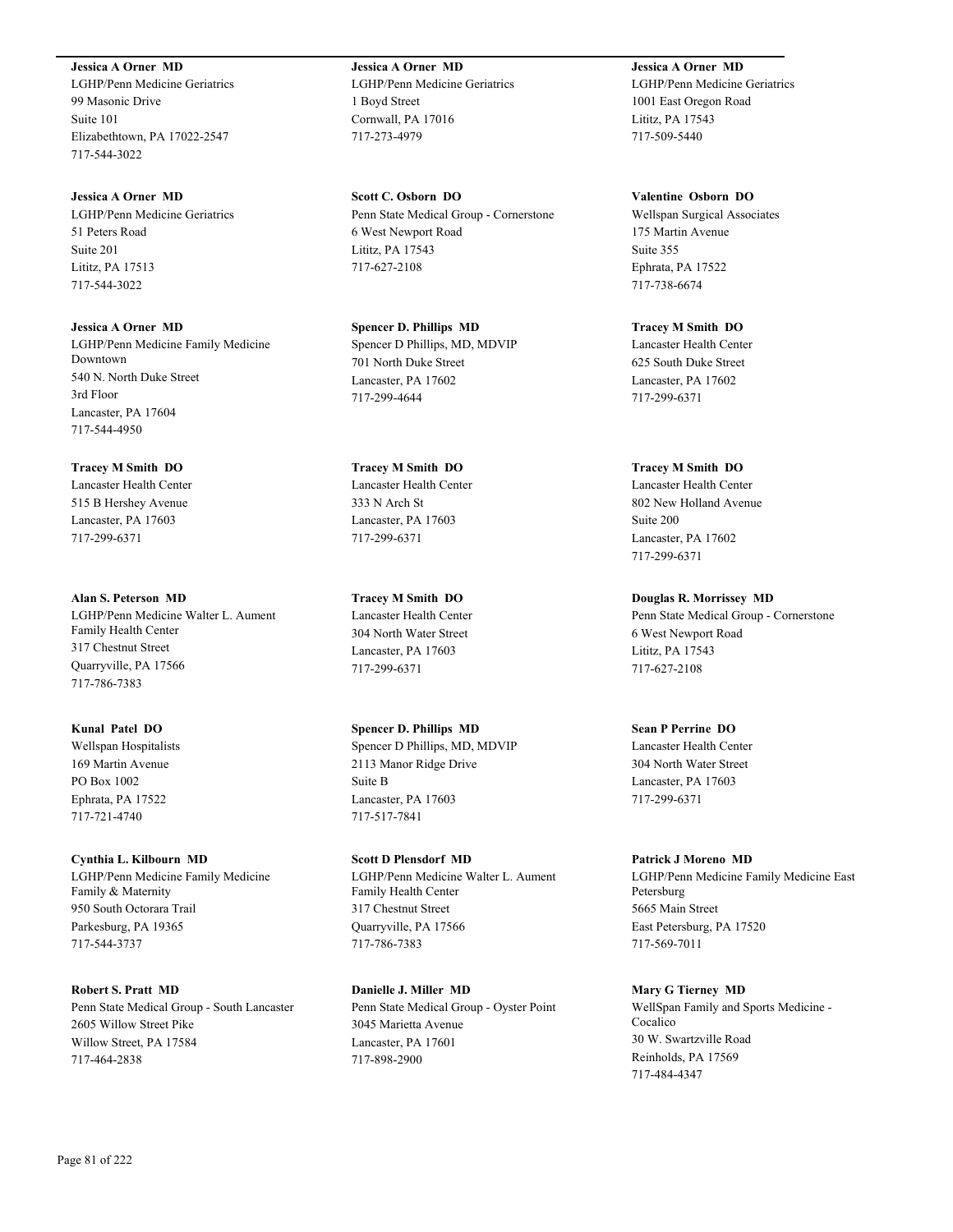**Christopher J. Putney MD**

LGHP/Penn Medicine Family Medicine Strasburg 1135 Hampden Drive Strasburg, PA 17579 717-687-0313

#### **David T. Superdock MD**

LGHP/Penn Medicine Family Medicine Lititz 562 West Second Street Lititz, PA 17543 717-626-2167

#### **Benjamin R. Snell MD**

LGHP/Penn Medicine Family Medicine Twin Rose 306 North Seventh Street Columbia, PA 17512 717-684-9106

#### **Jonathan Musyt MD**

LGHP/Penn Medicine Family Medicine Lincoln 895 East Main Street Ephrata, PA 17522 717-738-0660

#### **Tracey M Smith DO**

Lancaster Health Center 812 North Prince Street Lancaster, PA 17603 717-299-6371

**David T. Superdock MD** LGHP/Penn Medicine Family Medicine Lititz 51 Peters Road Suite 201 Lititz, PA 17543 717-626-2167

**Sean P Perrine DO** Lancaster Health Center 802 New Holland Avenue Suite 200 Lancaster, PA 17602 717-299-6371

**Sean P Perrine DO** Lancaster Health Center 515 B Hershey Avenue Lancaster, PA 17603 717-299-6371

**Jeffrey T. Trost MD** Stephen G. Diamantoni MD & Associates Family Practice 218-C West Main Street Leola, PA 17540 717-656-2331

## **Mark L. Rast MD**

LGHP/Penn Medicine Comprehensive Care 554 North Duke Street 3rd Floor Lancaster, PA 17604 717-544-1960

#### **Amy A Myers MD**

LGH @ Franklin & Marshall Student Wellness Center Appel Infirmary - \*Restricted to F&M Students\* 931 Harrisburg Avenue Lancaster, PA 17603 717-544-9051

#### **Jonathan Musyt MD**

LGHP/Penn Medicine Family Medicine Lincoln 1261 Division Highway Suite 1 Ephrata, PA 17522 717-7380660

## **Brian P. Sullivan MD** LGHP/Penn Medicine Family Medicine Abbeyville 101 Abbeyville Road Lancaster, PA 17603 717-291-5991

**Garry L. Mueller MD** Penn State Medical Group - Oyster Point 3045 Marietta Avenue Lancaster, PA 17601 717-898-2900

**Sean P Perrine DO** Lancaster Health Center 812 North Prince Street Lancaster, PA 17603 717-299-6371

**Richard A. Stratchko DO** LGHP/Penn Medicine Family Medicine Red Rose 995 East King Street Lancaster, PA 17602 717-394-8908

## **Heather A. Morphy MD**

LGHP/Penn Medicine Family Medicine Sycamore Square 99 Masonic Drive Suite A Elizabethtown, PA 17022-2547 717-653-1467

#### **Benjamin R. Snell MD**

LGHP/Penn Medicine Family Medicine Twin Rose 6415 Lincoln Highway Wrightsville, PA 17368 717-252-1200

#### **Jonathan Musyt MD**

LGHP/Penn Medicine Family Medicine Lincoln 1635 West Main Street Ephrata, PA 17522 717-738-0660

#### **Brian P. Sullivan MD**

LGHP/Penn Medicine Family Medicine Abbeyville 2108 Harrisburg Pike Suite 329 Lancaster, PA 17601 717-291-5991

#### **Sean P Perrine DO**

Lancaster Health Center 625 South Duke Street Lancaster, PA 17602 717-299-6371

#### **Corey R. Smith DO**

Penn State Medical Group - South Lancaster 2605 Willow Street Pike Willow Street, PA 17584 717-464-2838

## **Sean P Perrine DO**

Lancaster Health Center 333 N Arch St Lancaster, PA 17603 717-299-6371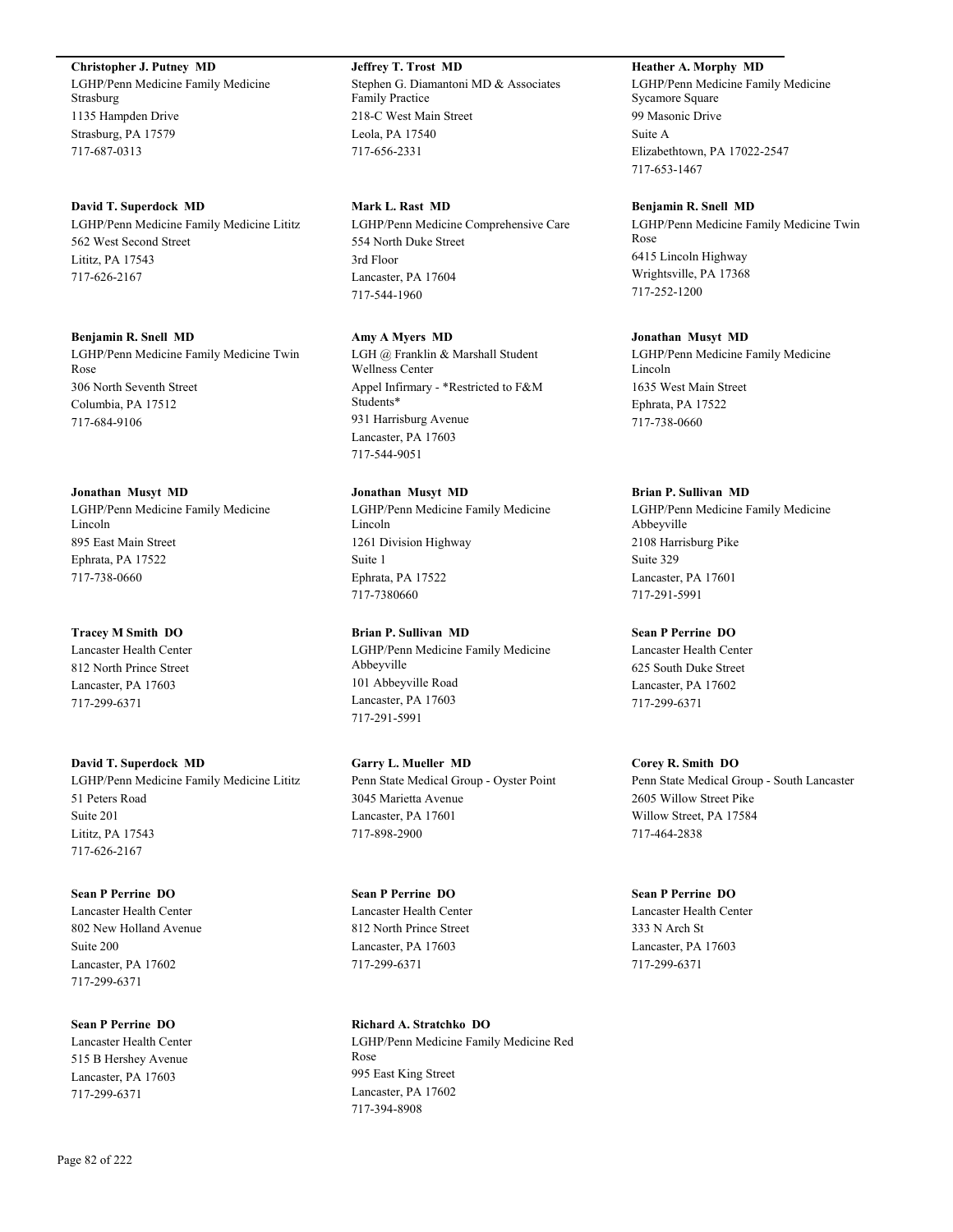### **Brian P. Sullivan MD**

LGHP/Penn Medicine Family Medicine Abbeyville 2108 Harrisburg Pike Suite 310 Lancaster, PA 17601 717-291-5991

#### **Jessica M. Walker MD**

LGHP/Penn Medicine Family Medicine Lititz 562 West Second Street Lititz, PA 17543 717-626-2167

#### **Michael Walker MD**

LGHP/Penn Medicine Family Medicine Downtown McCaskey High School - 445 N. Reservoir Street School District of Lancaster students 12-22 only Lancaster, PA 17602 717-544-9021

#### **Holly M Langmuir MD**

Lancaster General Health Care Connections 555 North Duke Street Floor 1 Lancaster, PA 17602 717-544-2273

#### **Holly M Langmuir MD**

LGHP/Penn Medicine Family Medicine Family & Maternity 694 Good Drive Suite 11 Lancaster, PA 17604 717-544-3737

## **Joseph J Walden MD** Welsh Mountain Medical & Dental Center 920 Church Street Lebanon, PA 17046 717-272-2700

#### **Susanne E. Scott MD**

LGHP/Penn Medicine Walter L. Aument Family Health Center 317 Chestnut Street Quarryville, PA 17566 717-786-7383

## **Holly M Langmuir MD** LGHP/Penn Medicine Family Medicine Family & Maternity

950 South Octorara Trail Parkesburg, PA 19365 717-544-3737

## **Jessica M. Walker MD**

LGHP/Penn Medicine Family Medicine Lititz 51 Peters Road Suite 201 Lititz, PA 17543 717-626-2167

## **Michael Walker MD**

LGHP/Penn Medicine Family Medicine Downtown 540 N. North Duke Street 3rd Floor Lancaster, PA 17604 717-544-4950

## **Adam C. Lake MD**

Lancaster General Health Care Connections 555 North Duke Street Floor 1 Lancaster, PA 17602 717-544-2273

#### **Michael W. Warren MD**

Penn State Medical Group - Oyster Point 3045 Marietta Avenue Lancaster, PA 17601 717-898-2900

### **Joseph J Walden MD**

Welsh Mountain Medical & Dental Center 435 S. Kinzer Street Suite 6 New Holland, PA 17557 717-351-2400

## **Scott A. Schucker MD**

LGHP/Penn Medicine Family Medicine Twin Rose 306 North Seventh Street Columbia, PA 17512 717-684-9106

## **Adrienne K Kuhlengel MD**

LGHP/Penn Medicine Family Medicine Twin Rose 6415 Lincoln Highway Wrightsville, PA 17368 717-252-1200

#### **Randy L. Kochel MD**

LGHP/Penn Medicine Family Medicine County Line 5275 Lincoln Highway East Gap, PA 17527 717-442-8111

#### **Crischelle L Shank MD**

LGHP/Penn Medicine Walter L. Aument Family Health Center 317 Chestnut Street Quarryville, PA 17566 717-786-7383

#### **Douglas E. Leaman MD**

Lancaster Health Center 812 North Prince Street Lancaster, PA 17603 717-299-6371

#### **Adrienne K Kuhlengel MD**

LGHP/Penn Medicine Family Medicine Twin Rose 306 North Seventh Street Columbia, PA 17512 717-684-9106

#### **Bruce C. Waskowicz MD**

WellSpan Family Medicine - Terre Hill 770 Broad Street PO Box 130 Terre Hill, PA 17581 717-445-4576

#### **Douglas E. Leaman MD**

Lancaster Health Center 802 New Holland Avenue Suite 200 Lancaster, PA 17602 717-299-6371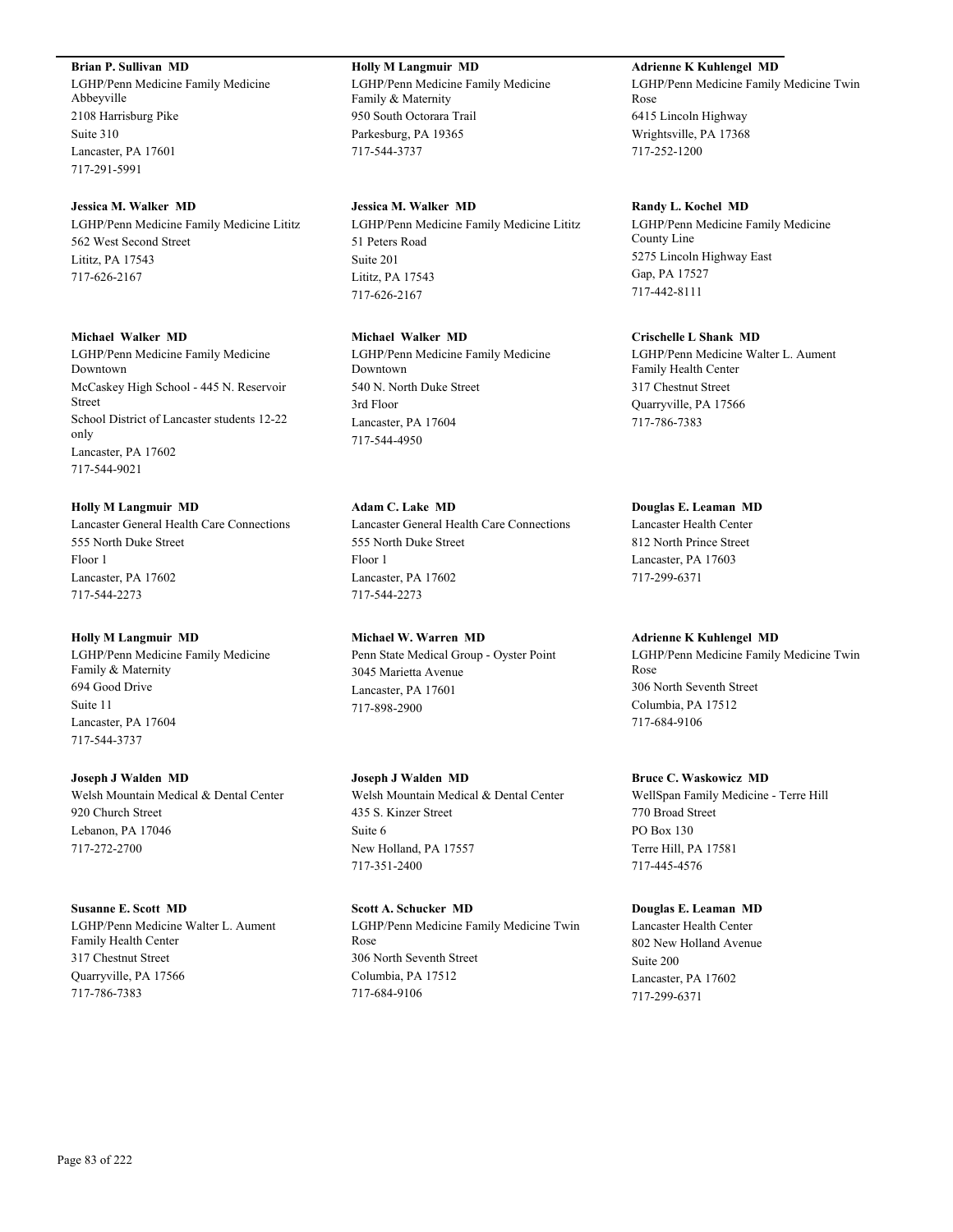**Douglas E. Leaman MD** Lancaster Health Center 304 North Water Street Lancaster, PA 17603 717-299-6371

**Douglas E. Leaman MD** Lancaster Health Center 515 B Hershey Avenue Lancaster, PA 17603 717-299-6371

**Kathleen A. Kreider MD** Penn State Medical Group - Eastbrook 29 Eastbrook Road Ronks, PA 17572 717-299-5711

**Scott A. Schucker MD** LGHP/Penn Medicine Walter L. Aument Family Health Center 317 Chestnut Street Quarryville, PA 17566 717-786-7383

### **Jeffrey T. Trost MD** Stephen G. Diamantoni MD & Associates Family Practice 334 Hartman Bridge Road Ronks, PA 17572 717-687-9815

## **Douglas E. Leaman MD** Lancaster Health Center 625 South Duke Street Lancaster, PA 17602 717-299-6371

**Katherine J. Lattanzio MD**

Lancaster Health Center 812 North Prince Street Lancaster, PA 17603 717-299-6371

**Susanne E. Scott MD** Penn State Medical Group - Oyster Point 3045 Marietta Avenue Lancaster, PA 17601 717-898-2900

**Thomas C. Scott MD** Penn State Medical Group - Oyster Point 3045 Marietta Avenue Lancaster, PA 17601 717-898-2900

**Perry B. Kubek DO** LGHP/Penn Medicine Family Medicine East Petersburg 5665 Main Street East Petersburg, PA 17520 717-569-7011

**Ankur K. Sadhukhan MD** LGHP/Penn Medicine Family Medicine Strasburg 1135 Hampden Drive Strasburg, PA 17579 717-687-0313

**Alma B. Schwartz MD** Tree of Life Health & Wellness Center 3059 Columbia Avenue Lancaster, PA 17603 717-397-4480

**Stephen S. Wehibe MD** LGHP/Penn Medicine Family Medicine Abbeyville 2108 Harrisburg Pike Suite 329 Lancaster, PA 17601 717-291-5991

**Jeffrey T. Kirchner DO** LGHP/Penn Medicine Family Medicine Downtown 540 N. North Duke Street 3rd Floor Lancaster, PA 17604 717-544-4950

**Douglas E. Leaman MD** Lancaster Health Center 333 N Arch St Lancaster, PA 17603 717-299-6371

**Michael Walker MD** LGHP/Penn Medicine Family Medicine Willow Street 222 Willow Valley Lakes Drive Suite 1900 Willow Street, PA 17584 717-517-5350

**Scott A. Schucker MD** LGHP/Penn Medicine Family Medicine Twin Rose 6415 Lincoln Highway Wrightsville, PA 17368 717-252-1200

## **Stephen M. Schwartz MD**

Tree of Life Health & Wellness Center 3059 Columbia Avenue Lancaster, PA 17603 717-397-4480

## **Adam C. Lake MD**

LGHP/Penn Medicine Comprehensive Care 554 North Duke Street 3rd Floor Lancaster, PA 17604 717-544-1960

## **Jeffrey T. Kirchner DO**

LGHP/Penn Medicine Family Medicine Downtown McCaskey High School - 445 N. Reservoir Street School District of Lancaster students 12-22 only Lancaster, PA 17602 717-544-9021

## **Shefali Shah MD**

LGHP/Penn Medicine Family Medicine Downtown 540 N. North Duke Street 3rd Floor Lancaster, PA 17604 717-544-4950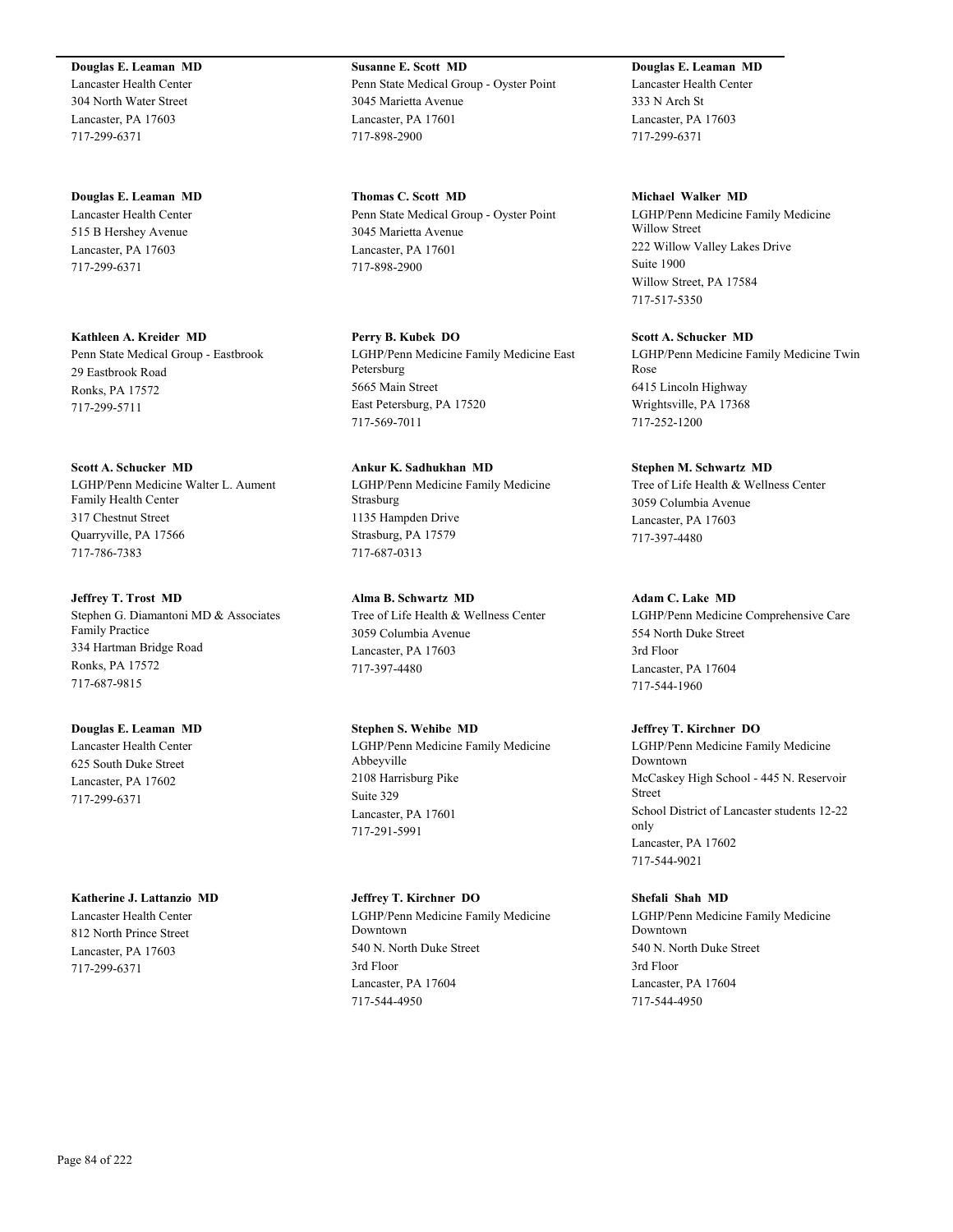**Jonathan Kinley DO**

LGHP/Penn Medicine Family Medicine Quentin 1 Boyd Street Cornwall, PA 17016 717-675-1565

#### **Janna G. Semenuk MD** LGHP/Penn Medicine Family Medicine Manheim

544 N. Penryn Road Manheim, PA 17545 717-665-2496

## **Janna G. Semenuk MD**

LGHP/Penn Medicine Family Medicine Manheim 700 Lancaster Road Rout 72 Manheim, PA 17545 717-665-2496

## **Shefali M. Shah MD**

LGHP/Penn Medicine Family Medicine Twin Rose 306 North Seventh Street Columbia, PA 17512 717-684-9106

## **Katherine J. Lattanzio MD**

Lancaster Health Center 802 New Holland Avenue Suite 200 Lancaster, PA 17602 717-299-6371

## **Yolanda G. Lawrence MD** LGHP/Penn Medicine Walter L. Aument Family Health Center 317 Chestnut Street Quarryville, PA 17566 717-786-7383

## **Timothy V. Weaver MD** Penn State Medical Group - Manor 16A Manor Avenue Millersville, PA 17551 717-872-5444

## **Jonathan Kinley DO**

LGHP/Penn Medicine Family Medicine Quentin 1701 Cornwall Road Suite 201 Lebanon, PA 17042 717-675-1780

## **Stephen S. Wehibe MD**

LGHP/Penn Medicine Family Medicine Abbeyville 101 Abbeyville Road Lancaster, PA 17603 717-291-5991

## **Timothy J. Labosh MD** LGHP/Penn Medicine Family Medicine East Petersburg 5665 Main Street East Petersburg, PA 17520 717-569-7011

**Shefali M. Shah MD** LGHP/Penn Medicine Family Medicine Twin Rose 6415 Lincoln Highway Wrightsville, PA 17368 717-252-1200

## **Dale W. Sailer MD** LGHP/Penn Medicine Family Medicine Lititz 51 Peters Road Suite 201 Lititz, PA 17543 717-626-2167

**Joseph J Walden MD** Welsh Mountain Medical & Dental Center 840 Norman Drive Lebanon, PA 17042 717-272-2700

## **Lindsay Lafferty MD**

Penn State Medical Group - Manor 16A Manor Avenue Millersville, PA 17551 717-872-5444

## **Stephen S. Wehibe MD**

LGHP/Penn Medicine Family Medicine Abbeyville 2108 Harrisburg Pike Suite 310 Lancaster, PA 17601 717-291-5991

## **Jeffrey T. Kirchner DO**

LGHP/Penn Medicine Comprehensive Care 554 North Duke Street 3rd Floor Lancaster, PA 17604 717-544-1960

## **Joseph J Walden MD**

Welsh Mountain Medical & Dental Center 584 Springville Road New Holland, PA 17557 717-354-4711

## **Shefali Shah MD**

LGHP/Penn Medicine Family Medicine Downtown McCaskey High School - 445 N. Reservoir Street School District of Lancaster students 12-22 only Lancaster, PA 17602 717-544-9021

## **Katherine J. Lattanzio MD**

Lancaster Health Center 333 N Arch St Lancaster, PA 17603 717-299-6371

## **Oliver S Wagner MD**

LGHP/Penn Medicine Family Medicine Susquehanna 1159 River Road Marietta, PA 17547 717-426-1131

## **Katherine J. Lattanzio MD**

Lancaster Health Center 625 South Duke Street Lancaster, PA 17602 717-299-6371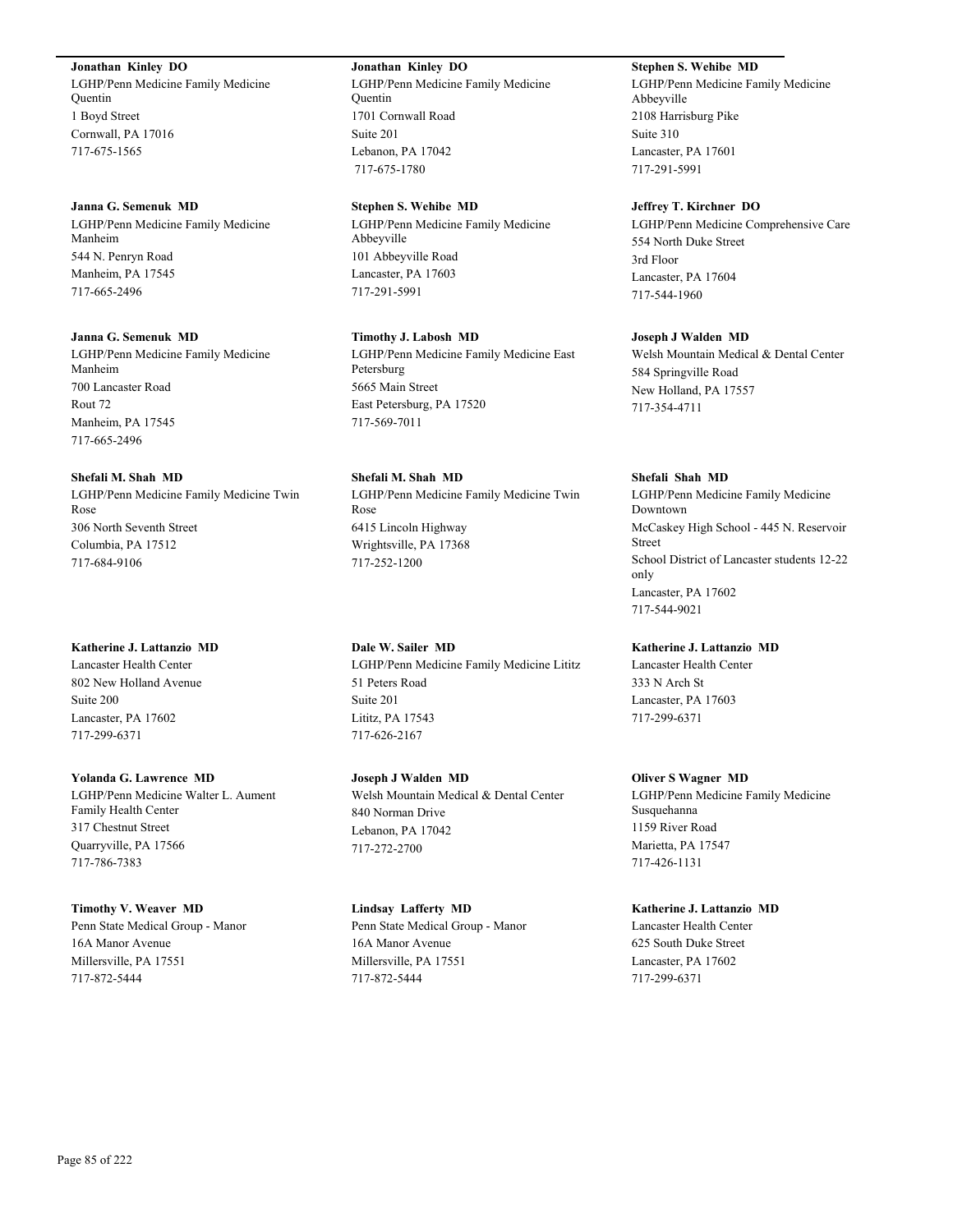**Katherine J. Lattanzio MD**

Lancaster Health Center 304 North Water Street Lancaster, PA 17603 717-299-6371

**Tuyet-Nga Q Vu DO** LGHP/Penn Medicine Family Medicine New Holland 676 East Main Street New Holland, PA 17557 717-354-4671

# *Gastroenterology*

**Dale Whitebloom DO** Regional GI 2112 Harrisburg Pike Suite 202 Lancaster, PA 17601 717-869-4600

**Lisa J. Yoo DO** Regional GI 950 S Octorara Trail Parkesburg, PA 19365 717-869-4600

**Dale Whitebloom DO** Regional GI 690 Good Drive 2nd Floor Lancaster, PA 17601 717-869-4600

**Dale Whitebloom DO** Regional GI 950 S Octorara Trail Parkesburg, PA 19365 717-869-4600

**Justin J. Harberson MD** Regional GI 950 S Octorara Trail Parkesburg, PA 19365 717-869-4600

**John D Horwhat MD** Regional GI 4140 Oregon Pike Ephrata, PA 17522 717-869-4600

**Dale W. Sailer MD** LGHP/Penn Medicine Family Medicine Lititz 562 West Second Street Lititz, PA 17543 717-626-2167

**John J. Schmitt MD** Lancaster Family Medicine Associates 2850 Willow Street Pike Suite A Willow Street, PA 17584 717-464-9430

**Lisa J. Yoo DO** Regional GI 4140 Oregon Pike Ephrata, PA 17522 717-869-4600

**Lisa J. Yoo DO** Regional GI 426 Cloverleaf Road Elizabethtown, PA 17022 717-869-4600

**Dale Whitebloom DO** Regional GI 4140 Oregon Pike Ephrata, PA 17522 717-869-4600

**Dale Whitebloom DO** Regional GI 2104 Harrisburg Pike Suite 300 Lancaster, PA 17604 717-544-3400

**Daniel C. Connell, Jr. Jr. MD** Regional GI 426 Cloverleaf Road Elizabethtown, PA 17022 717-869-4600

**Daniel C. Connell, Jr. Jr. MD** Regional GI 690 Good Drive 2nd Floor Lancaster, PA 17601 717-869-4600

**Katherine J. Lattanzio MD** Lancaster Health Center 515 B Hershey Avenue Lancaster, PA 17603 717-299-6371

**Jon H. Schrock MD** LGHP/Penn Medicine Walter L. Aument Family Health Center 317 Chestnut Street Quarryville, PA 17566 717-786-7383

**Lisa J. Yoo DO** Regional GI 2104 Harrisburg Pike Suite 300 Lancaster, PA 17604 717-544-3400

**Lisa J. Yoo DO** Regional GI 2112 Harrisburg Pike Suite 202 Lancaster, PA 17601 717-869-4600

**Dale Whitebloom DO** Regional GI 426 Cloverleaf Road Elizabethtown, PA 17022 717-869-4600

**Lisa J. Yoo DO** Regional GI 690 Good Drive 2nd Floor Lancaster, PA 17601 717-869-4600

**Richard J. Elkin DO** Regional GI 4140 Oregon Pike Ephrata, PA 17522 717-869-4600

**John D Horwhat MD** Regional GI 950 S Octorara Trail Parkesburg, PA 19365 717-869-4600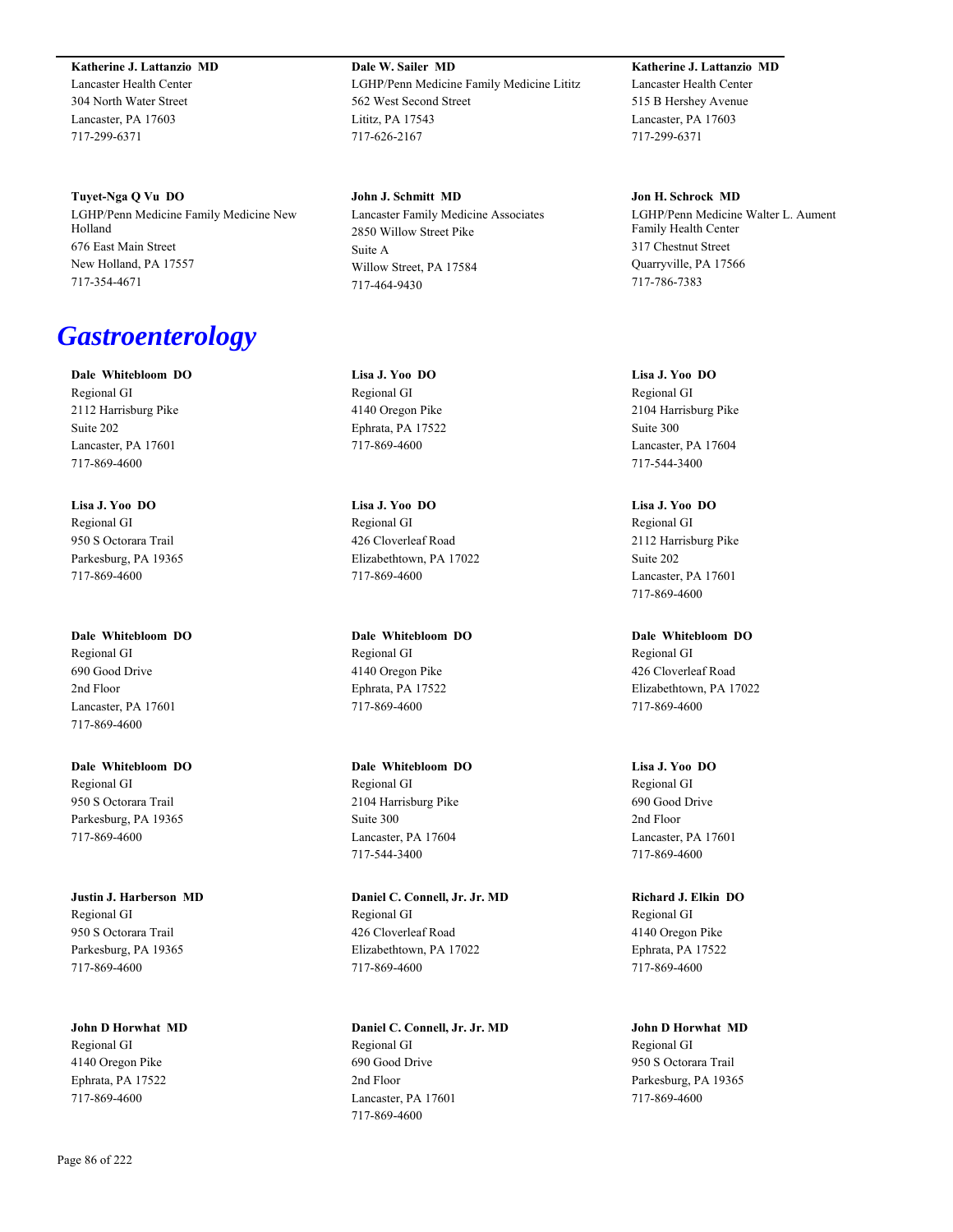**John D Horwhat MD**

Regional GI 2104 Harrisburg Pike Suite 300 Lancaster, PA 17604 717-544-3400

**Richard J. Elkin DO** Regional GI 2112 Harrisburg Pike Suite 202 Lancaster, PA 17601 717-869-4600

**Daniel C. Connell, Jr. Jr. MD** Regional GI 2104 Harrisburg Pike Suite 300 Lancaster, PA 17604 717-544-3400

**Daniel C. Connell, Jr. Jr. MD** Regional GI 950 S Octorara Trail Parkesburg, PA 19365 717-869-4600

**Richard S. Altman, Jr. Jr. MD** Regional GI 690 Good Drive 2nd Floor Lancaster, PA 17601 717-869-4600

**Justin J. Harberson MD** Regional GI 4140 Oregon Pike Ephrata, PA 17522 717-869-4600

**Paul D. Allegretti DO** Regional GI 2104 Harrisburg Pike Suite 300 Lancaster, PA 17604 717-544-3400

**Christopher P. Farrell DO** Regional GI 2112 Harrisburg Pike Suite 202 Lancaster, PA 17601 717-869-4600

**Daniel C. Connell, Jr. Jr. MD** Regional GI 4140 Oregon Pike Ephrata, PA 17522 717-869-4600

**Richard J. Elkin DO** Regional GI 426 Cloverleaf Road Elizabethtown, PA 17022 717-869-4600

**Richard J. Elkin DO** Regional GI 2104 Harrisburg Pike Suite 300 Lancaster, PA 17604 717-544-3400

**Richard J. Elkin DO** Regional GI 690 Good Drive 2nd Floor Lancaster, PA 17601 717-869-4600

**Paul D. Allegretti DO** Regional GI 426 Cloverleaf Road Elizabethtown, PA 17022 717-869-4600

**Paul D. Allegretti DO** Regional GI 4140 Oregon Pike Ephrata, PA 17522 717-869-4600

**Christopher P. Farrell DO** Regional GI 690 Good Drive 2nd Floor Lancaster, PA 17601 717-869-4600

**Richard S. Altman, Jr. Jr. MD** Regional GI 2104 Harrisburg Pike Suite 300 Lancaster, PA 17604 717-544-3400

**Richard J. Elkin DO** Regional GI 950 S Octorara Trail Parkesburg, PA 19365 717-869-4600

**Daniel C. Connell, Jr. Jr. MD** Regional GI 2112 Harrisburg Pike Suite 202 Lancaster, PA 17601 717-869-4600

**Justin J. Harberson MD** Regional GI 2112 Harrisburg Pike Suite 202 Lancaster, PA 17601 717-869-4600

**Christopher P. Farrell DO** Regional GI 4140 Oregon Pike Ephrata, PA 17522 717-869-4600

**Justin J. Harberson MD** Regional GI 426 Cloverleaf Road Elizabethtown, PA 17022 717-869-4600

**Paul D. Allegretti DO** Regional GI 2112 Harrisburg Pike Suite 202 Lancaster, PA 17601 717-869-4600

**John D Horwhat MD** Regional GI 426 Cloverleaf Road Elizabethtown, PA 17022 717-869-4600

**Christopher P. Farrell DO** Regional GI 950 S Octorara Trail Parkesburg, PA 19365 717-869-4600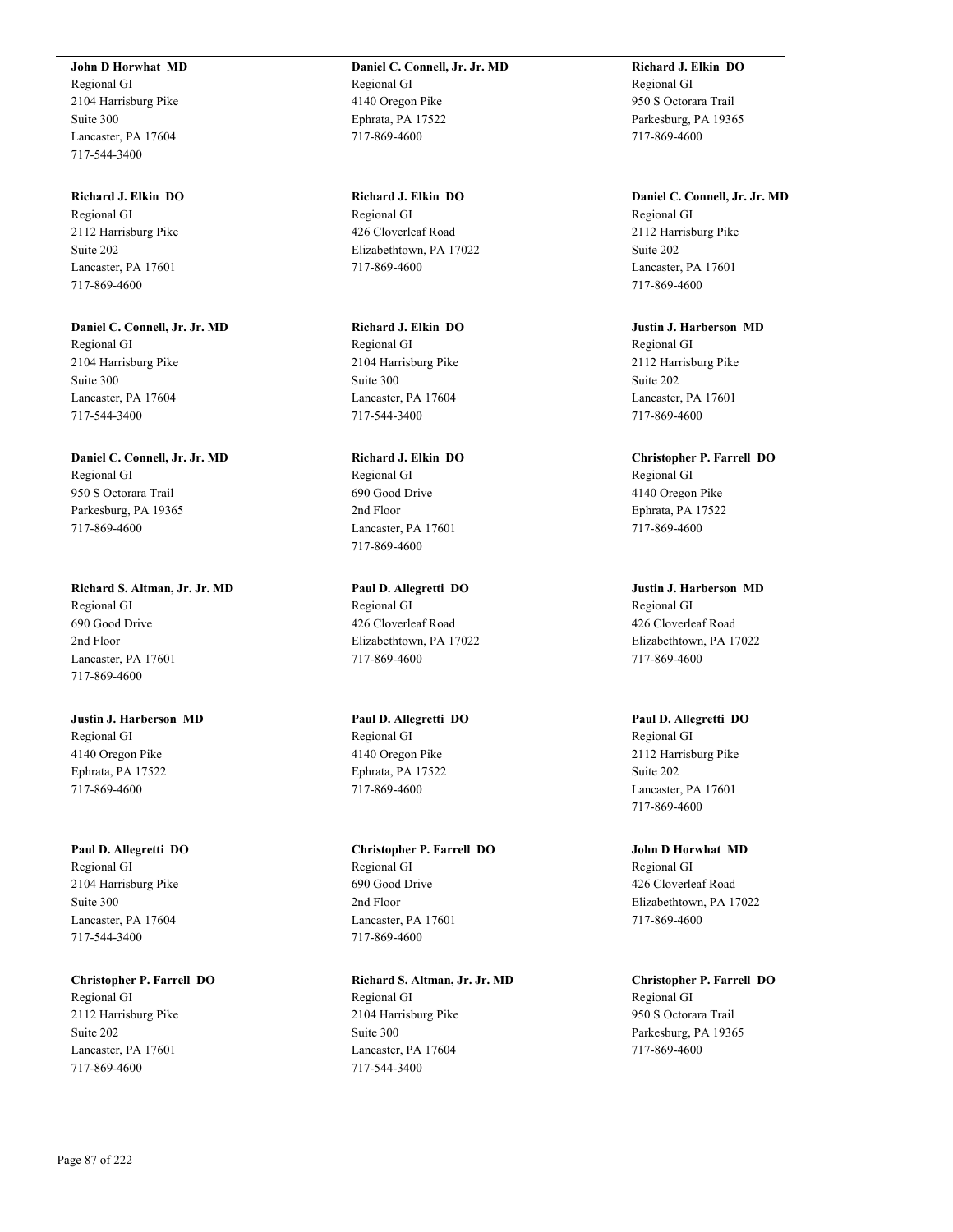#### **John D Horwhat MD**

Regional GI 690 Good Drive 2nd Floor Lancaster, PA 17601 717-869-4600

#### **Paul D. Allegretti DO**

Regional GI 690 Good Drive 2nd Floor Lancaster, PA 17601 717-869-4600

**Richard S. Altman, Jr. Jr. MD** Regional GI 2112 Harrisburg Pike Suite 202 Lancaster, PA 17601 717-869-4600

**Richard S. Altman, Jr. Jr. MD** Regional GI 4140 Oregon Pike Ephrata, PA 17522 717-869-4600

**Steve T. Chen MD** Regional GI 2104 Harrisburg Pike Suite 300 Lancaster, PA 17604 717-544-3400

**T. Raymond Foley MD** Regional GI 690 Good Drive 2nd Floor Lancaster, PA 17601 717-869-4600

**T. Raymond Foley MD** Regional GI 2104 Harrisburg Pike Suite 300 Lancaster, PA 17604 717-544-3400

**Mark H Johnston MD** Regional GI 426 Cloverleaf Road Elizabethtown, PA 17022 717-869-4600

## **Justin J. Harberson MD** Regional GI 690 Good Drive 2nd Floor Lancaster, PA 17601 717-869-4600

**Justin J. Harberson MD** Regional GI 2104 Harrisburg Pike Suite 300 Lancaster, PA 17604 717-544-3400

**John D Horwhat MD** Regional GI 2112 Harrisburg Pike Suite 202 Lancaster, PA 17601 717-869-4600

**Christopher P. Farrell DO** Regional GI 2104 Harrisburg Pike Suite 300 Lancaster, PA 17604 717-544-3400

**Carl G. Colton MD** Regional GI 2112 Harrisburg Pike Suite 202 Lancaster, PA 17601 717-869-4600

**T. Raymond Foley MD** Regional GI 2112 Harrisburg Pike Suite 202 Lancaster, PA 17601 717-869-4600

**T. Raymond Foley MD** Regional GI 426 Cloverleaf Road Elizabethtown, PA 17022 717-869-4600

**John D Betteridge MD** Regional GI 950 S Octorara Trail Parkesburg, PA 19365 717-869-4600

**Richard S. Altman, Jr. Jr. MD** Regional GI 950 S Octorara Trail Parkesburg, PA 19365 717-869-4600

**Richard S. Altman, Jr. Jr. MD** Regional GI 426 Cloverleaf Road Elizabethtown, PA 17022 717-869-4600

**Paul D. Allegretti DO** Regional GI 950 S Octorara Trail Parkesburg, PA 19365 717-869-4600

**Mark H Johnston MD** Regional GI 2104 Harrisburg Pike Suite 300 Lancaster, PA 17604 717-544-3400

**T. Raymond Foley MD** Regional GI 950 S Octorara Trail Parkesburg, PA 19365 717-869-4600

**T. Raymond Foley MD** Regional GI 4140 Oregon Pike Ephrata, PA 17522 717-869-4600

**John D Betteridge MD** Regional GI 690 Good Drive 2nd Floor Lancaster, PA 17601 717-869-4600

**Mark H Johnston MD** Regional GI 690 Good Drive 2nd Floor Lancaster, PA 17601 717-869-4600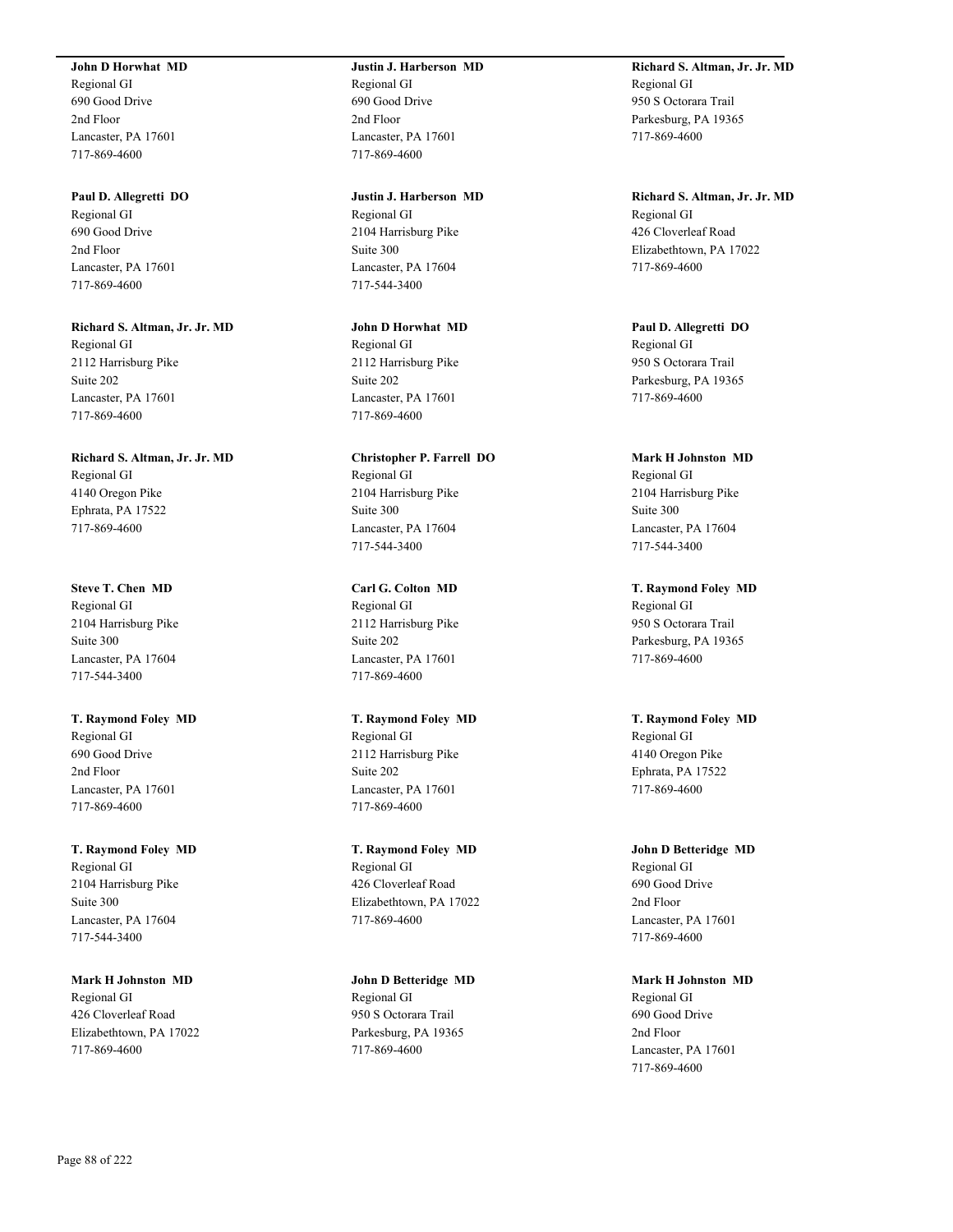**Carl G. Colton MD** Regional GI 426 Cloverleaf Road Elizabethtown, PA 17022 717-869-4600

**Carl G. Colton MD** Regional GI 690 Good Drive 2nd Floor Lancaster, PA 17601 717-869-4600

**Carl G. Colton MD** Regional GI 2104 Harrisburg Pike Suite 300 Lancaster, PA 17604 717-544-3400

**John D Betteridge MD** Regional GI 4140 Oregon Pike Ephrata, PA 17522 717-869-4600

**Steve T. Chen MD** Regional GI 690 Good Drive 2nd Floor Lancaster, PA 17601 717-869-4600

**John D Betteridge MD** Regional GI 2112 Harrisburg Pike Suite 202 Lancaster, PA 17601 717-869-4600

**Michael A. Waronker DO** Brandywine Gastroenterology Associates 1011 West Baltimore Sreet Suite 210 West Grove, PA 19390 610-869-2224

**Ameet N. Parikh MD** Regional GI 950 S Octorara Trail Parkesburg, PA 19365 717-869-4600

**Carl G. Colton MD** Regional GI 950 S Octorara Trail Parkesburg, PA 19365 717-869-4600

**Mark H Johnston MD** Regional GI 950 S Octorara Trail Parkesburg, PA 19365 717-869-4600

**Carl G. Colton MD** Regional GI 4140 Oregon Pike Ephrata, PA 17522 717-869-4600

**Steve T. Chen MD** Regional GI 426 Cloverleaf Road Elizabethtown, PA 17022 717-869-4600

**John D Betteridge MD** Regional GI 2104 Harrisburg Pike Suite 300 Lancaster, PA 17604 717-544-3400

**Steve T. Chen MD** Regional GI 950 S Octorara Trail Parkesburg, PA 19365 717-869-4600

**Michael A. Waronker DO** Brandywine Gastroenterology Associates 770 West Lancaster Ave Exton, PA 19341 610-269-5200

**Ben G. Lazarus DO** Regional GI 4140 Oregon Pike Ephrata, PA 17522 717-869-4600

**Mark H Johnston MD** Regional GI 4140 Oregon Pike Ephrata, PA 17522 717-869-4600

**Mark H Johnston MD** Regional GI 2112 Harrisburg Pike Suite 202 Lancaster, PA 17601 717-869-4600

**John D Betteridge MD** Regional GI 426 Cloverleaf Road Elizabethtown, PA 17022 717-869-4600

**Christopher P. Farrell DO** Regional GI 426 Cloverleaf Road Elizabethtown, PA 17022 717-869-4600

**Steve T. Chen MD** Regional GI 4140 Oregon Pike Ephrata, PA 17522 717-869-4600

**Steve T. Chen MD** Regional GI 2112 Harrisburg Pike Suite 202 Lancaster, PA 17601 717-869-4600

**Michael A. Waronker DO** Brandywine Gastroenterology Associates 213 Reeceville Road Suite 17 Coatesville, PA 19320 610-384-6076

**Ben G. Lazarus DO** Regional GI 690 Good Drive 2nd Floor Lancaster, PA 17601 717-869-4600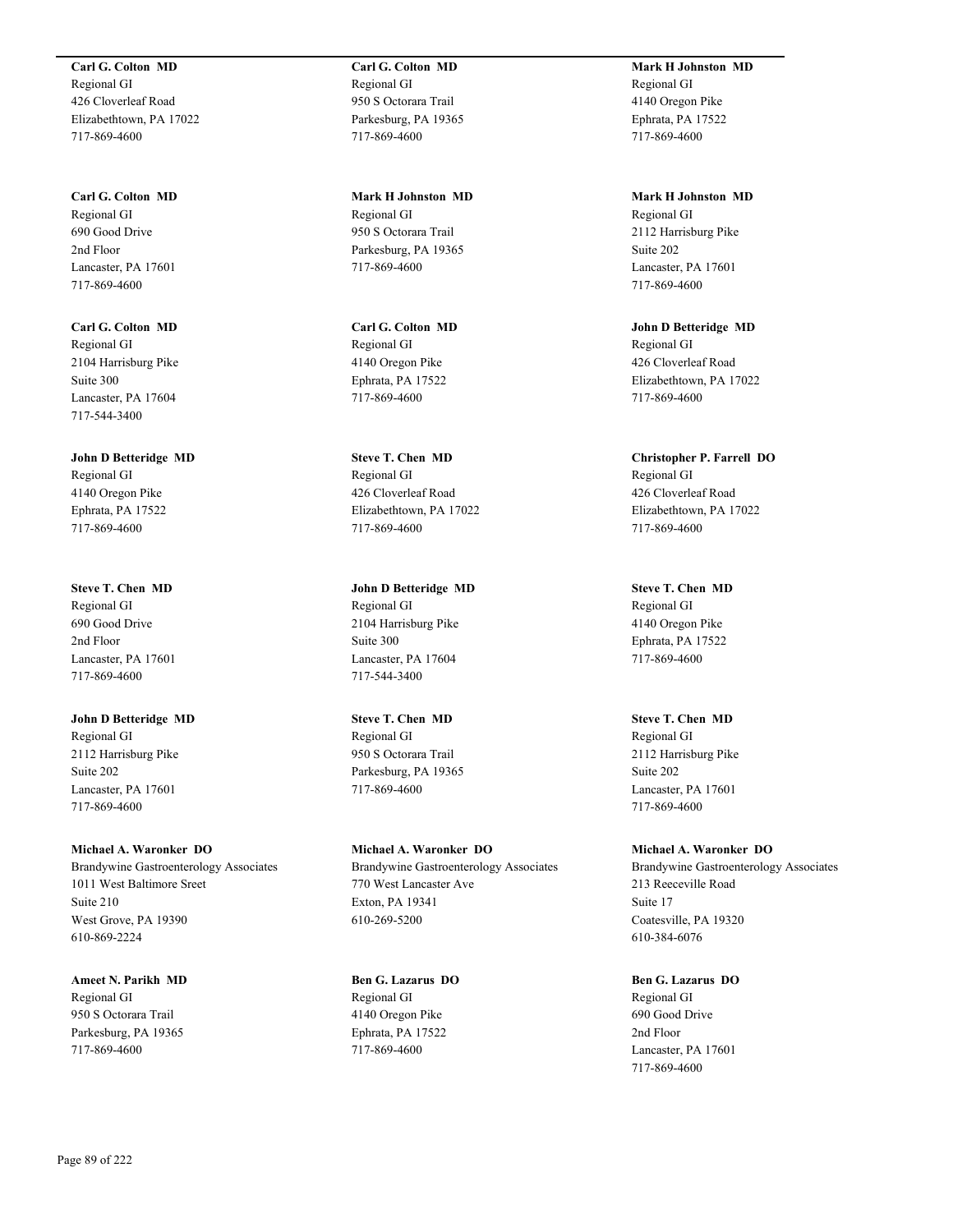**Ben G. Lazarus DO** Regional GI 950 S Octorara Trail Parkesburg, PA 19365 717-869-4600

**Frederic A. Meyers MD** Brandywine Gastroenterology Associates 213 Reeceville Road Suite 17 Coatesville, PA 19320 610-384-6076

**Mehul J. Lalani MD** Regional GI 950 S Octorara Trail Parkesburg, PA 19365 717-869-4600

**Ameet N. Parikh MD** Regional GI 2112 Harrisburg Pike Suite 202 Lancaster, PA 17601 717-869-4600

**Ameet N. Parikh MD** Regional GI 2104 Harrisburg Pike Suite 300 Lancaster, PA 17604 717-544-3400

**Dale J. Rosenberg MD** Regional GI 4140 Oregon Pike Ephrata, PA 17522 717-869-4600

**Clifford T. Lomboy MD** Regional GI 426 Cloverleaf Road Elizabethtown, PA 17022 717-869-4600

**David M. Smith MD** Regional GI 950 S Octorara Trail Parkesburg, PA 19365 717-869-4600

**Frederic A. Meyers MD** Brandywine Gastroenterology Associates 1011 West Baltimore Sreet Suite 210 West Grove, PA 19390 610-869-2224

**Frederic A. Meyers MD** Brandywine Gastroenterology Associates 770 West Lancaster Ave Exton, PA 19341 610-269-5200

**David M. Smith MD** Regional GI 2112 Harrisburg Pike Suite 202 Lancaster, PA 17601 717-869-4600

**Ameet N. Parikh MD** Regional GI 426 Cloverleaf Road Elizabethtown, PA 17022 717-869-4600

**Ameet N. Parikh MD** Regional GI 4140 Oregon Pike Ephrata, PA 17522 717-869-4600

**David M. Smith MD** Regional GI 2104 Harrisburg Pike Suite 300 Lancaster, PA 17604 717-544-3400

**Clifford T. Lomboy MD** Regional GI 950 S Octorara Trail Parkesburg, PA 19365 717-869-4600

**Christopher E Shih MD** Regional GI 2104 Harrisburg Pike Suite 300 Lancaster, PA 17604 717-544-3400

**Ben G. Lazarus DO** Regional GI 2104 Harrisburg Pike Suite 300 Lancaster, PA 17604 717-544-3400

**Ameet N. Parikh MD** Regional GI 690 Good Drive 2nd Floor Lancaster, PA 17601 717-869-4600

**Ben G. Lazarus DO** Regional GI 2112 Harrisburg Pike Suite 202 Lancaster, PA 17601 717-869-4600

**Ben G. Lazarus DO** Regional GI 426 Cloverleaf Road Elizabethtown, PA 17022 717-869-4600

**Mehul J. Lalani MD** Regional GI 426 Cloverleaf Road Elizabethtown, PA 17022 717-869-4600

**Clifford T. Lomboy MD** Regional GI 4140 Oregon Pike Ephrata, PA 17522 717-869-4600

**Ketan G. Kulkarni MD** Regional GI 690 Good Drive 2nd Floor Lancaster, PA 17601 717-869-4600

**Christopher E Shih MD** Regional GI 4140 Oregon Pike Ephrata, PA 17522 717-869-4600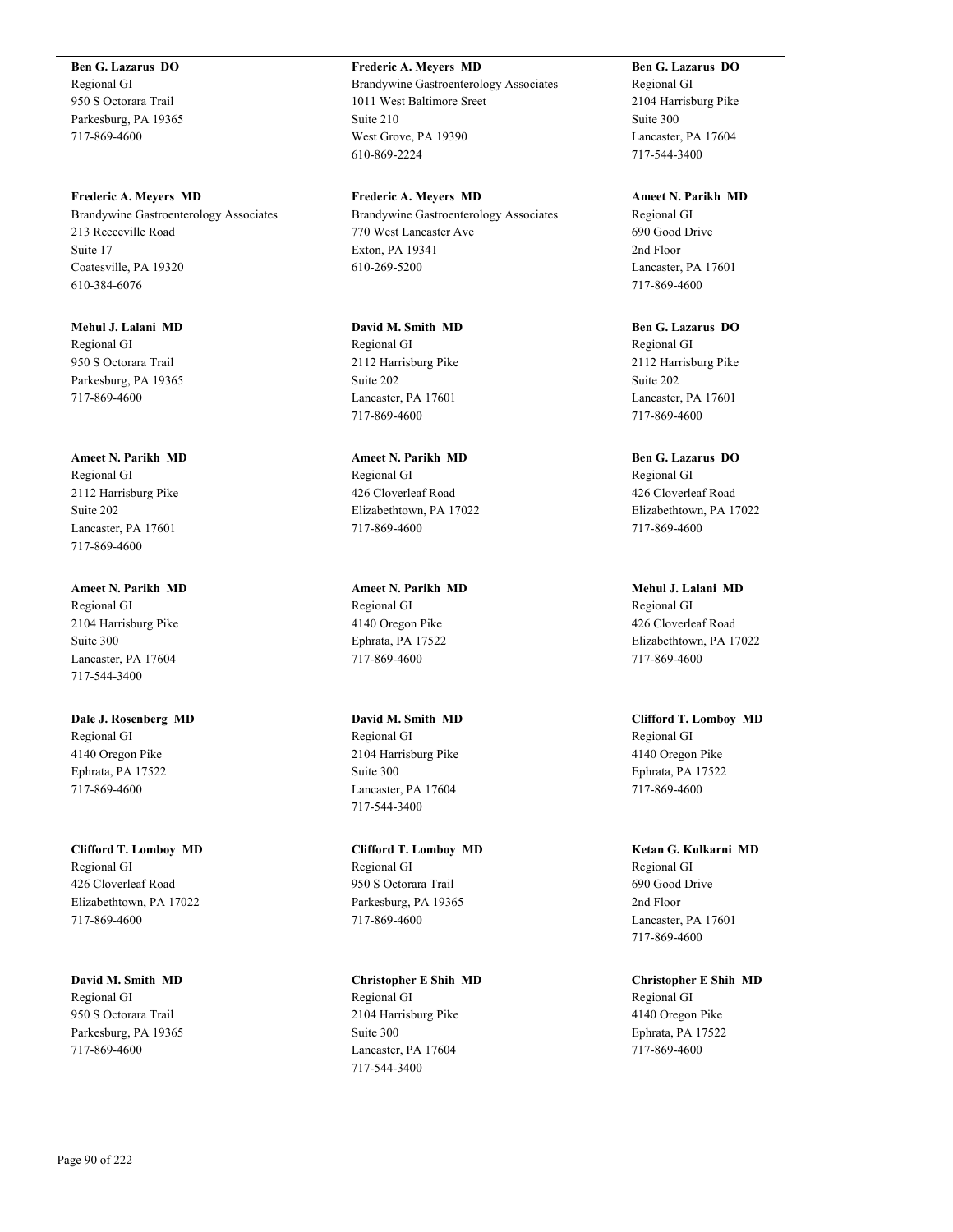#### **Clifford T. Lomboy MD**

Regional GI 690 Good Drive 2nd Floor Lancaster, PA 17601 717-869-4600

## **Dale J. Rosenberg MD**

Regional GI 2104 Harrisburg Pike Suite 300 Lancaster, PA 17604 717-544-3400

**Dale J. Rosenberg MD** Regional GI 950 S Octorara Trail Parkesburg, PA 19365 717-869-4600

**Christopher E Shih MD** Regional GI 426 Cloverleaf Road Elizabethtown, PA 17022 717-869-4600

**Christopher E Shih MD** Regional GI 2112 Harrisburg Pike Suite 202 Lancaster, PA 17601 717-869-4600

**Clifford T. Lomboy MD** Regional GI 2104 Harrisburg Pike Suite 300 Lancaster, PA 17604 717-544-3400

**Ketan G. Kulkarni MD** Regional GI 2104 Harrisburg Pike Suite 300 Lancaster, PA 17604 717-544-3400

**Melissa G. Morgan DO** Regional GI 426 Cloverleaf Road Elizabethtown, PA 17022 717-869-4600

## **Mehul J. Lalani MD** Regional GI 2104 Harrisburg Pike Suite 300 Lancaster, PA 17604 717-544-3400

**Dale J. Rosenberg MD** Regional GI 690 Good Drive 2nd Floor Lancaster, PA 17601 717-869-4600

**Dale J. Rosenberg MD** Regional GI 2112 Harrisburg Pike Suite 202 Lancaster, PA 17601 717-869-4600

**Christopher E Shih MD** Regional GI 690 Good Drive 2nd Floor Lancaster, PA 17601 717-869-4600

**David M. Smith MD** Regional GI 4140 Oregon Pike Ephrata, PA 17522 717-869-4600

**Melissa G. Morgan DO** Regional GI 2104 Harrisburg Pike Suite 300 Lancaster, PA 17604 717-544-3400

**Ketan G. Kulkarni MD** Regional GI 4140 Oregon Pike Ephrata, PA 17522 717-869-4600

**David M. Smith MD** Regional GI 690 Good Drive 2nd Floor Lancaster, PA 17601 717-869-4600

**Clifford T. Lomboy MD** Regional GI 2112 Harrisburg Pike Suite 202 Lancaster, PA 17601 717-869-4600

**Dale J. Rosenberg MD** Regional GI 426 Cloverleaf Road Elizabethtown, PA 17022 717-869-4600

**Ketan G. Kulkarni MD** Regional GI 950 S Octorara Trail Parkesburg, PA 19365 717-869-4600

**Christopher E Shih MD** Regional GI 950 S Octorara Trail Parkesburg, PA 19365 717-869-4600

**Ketan G. Kulkarni MD** Regional GI 426 Cloverleaf Road Elizabethtown, PA 17022 717-869-4600

**Melissa G. Morgan DO** Regional GI 4140 Oregon Pike Ephrata, PA 17522 717-869-4600

**Melissa G. Morgan DO** Regional GI 950 S Octorara Trail Parkesburg, PA 19365 717-869-4600

**Ketan G. Kulkarni MD** Regional GI 2112 Harrisburg Pike Suite 202 Lancaster, PA 17601 717-869-4600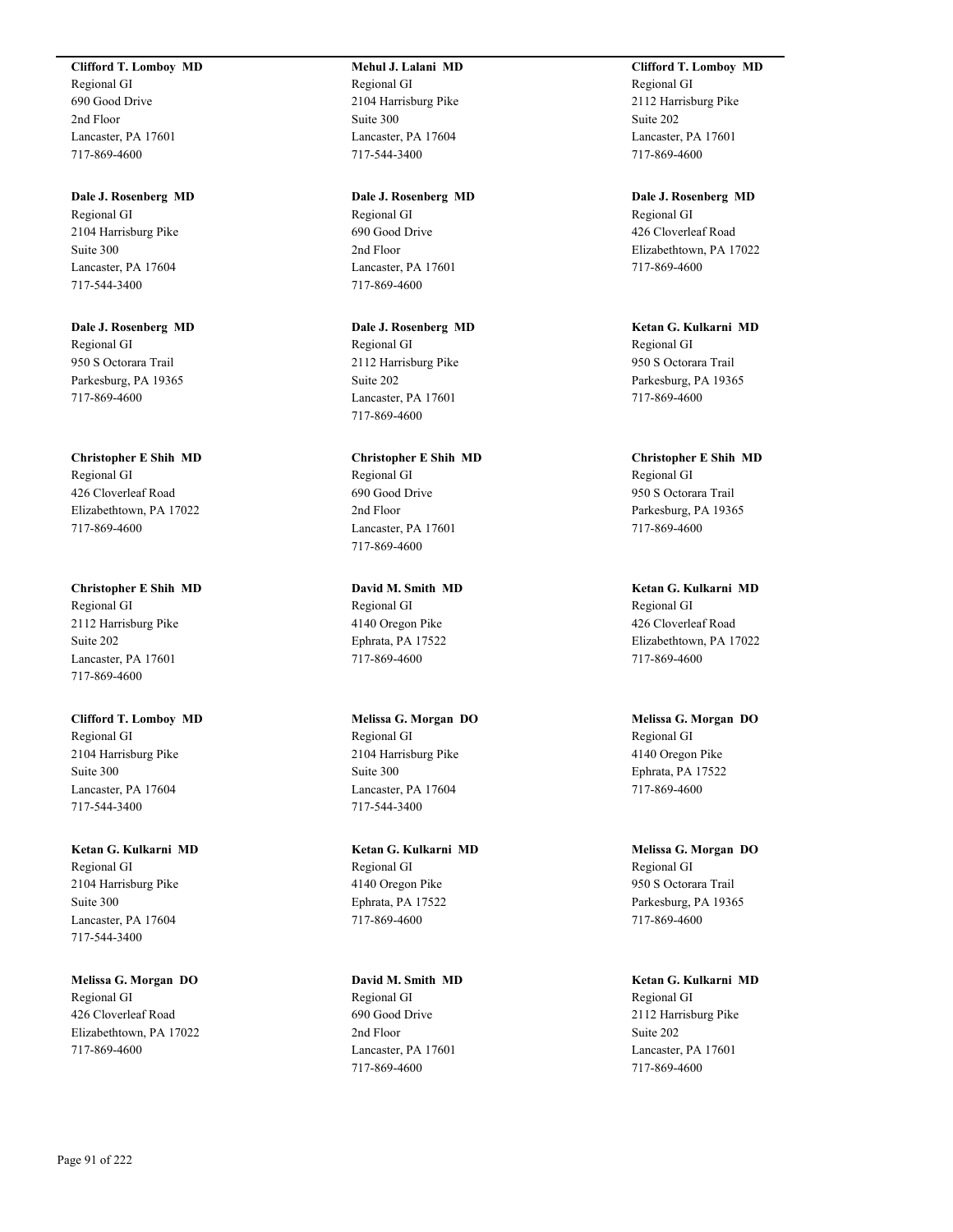**Mehul J. Lalani MD** Regional GI 4140 Oregon Pike Ephrata, PA 17522 717-869-4600

**Melissa G. Morgan DO** Regional GI 2112 Harrisburg Pike Suite 202 Lancaster, PA 17601 717-869-4600

# *General Surgery*

**Jospeh White MD** Wellspan Surgical Specialists 804 Grandview Drive Suite 3 Ephrata, PA 17522 717-733-4644

**Steven P. Woratyla MD** Surgical Specialists of Lancaster P.C. Willow Street Office 212 Willow Valley Lakes Drive, Suite 202 Willow Street, PA 17584 717-735-7410

**Frederick J. Heinle, Jr. Jr. MD** LGHP/Penn Medicine Surgical Group 2102 Harrisburg Pike Lancaster, PA 17601 717-544-0641

**Edward T. Chory MD** LGHP/Penn Medicine Surgical Group 2104 Harrisburg Pike Suite 200 Lancaster, PA 17604 717-544-3626

**Frederick J. Heinle, Jr. Jr. MD** LGHP/Penn Medicine Surgical Group 2104 Harrisburg Pike Suite 200 Lancaster, PA 17604 717-544-3626

**Joshua Fosnot MD** Specialists at LGH ABBCI 2102 Harrisburg Pike Lancaster, PA 17601 717-544-3600

**David M. Smith MD** Regional GI 426 Cloverleaf Road Elizabethtown, PA 17022 717-869-4600

**Mehul J. Lalani MD** Regional GI 2112 Harrisburg Pike Suite 202 Lancaster, PA 17601 717-869-4600

**Steven P. Woratyla MD** Surgical Specialists of Lancaster P.C. Columbia Health Center 306 North 7th Street Columbia, PA 17512 717-735-7410

**Steven P. Woratyla MD** Surgical Specialists of Lancaster P.C. 2101 Embassy Drive Lancaster, PA 17603 717-735-7410

**Zachary A Ichter DO** LGHP/Penn Medicine Surgical Group 2104 Harrisburg Pike Suite 200 Lancaster, PA 17604 717-544-3626

**John T. English MD** John T. English, MD 250 College Avenue Lancaster, PA 17603 717-399-9900

**Edward T. Chory MD** LGHP/Penn Medicine Surgical Group 2102 Harrisburg Pike Lancaster, PA 17601 717-544-0641

**Marnie Kaplan MD** LGHP/Penn Medicine Surgical Group 1701 Cornwall Road Lebanon, PA 17042 717-675-1750

**Mehul J. Lalani MD** Regional GI 690 Good Drive 2nd Floor Lancaster, PA 17601 717-869-4600

**Melissa G. Morgan DO** Regional GI

690 Good Drive 2nd Floor Lancaster, PA 17601 717-869-4600

**Jospeh White MD** Wellspan Surgical Specialists 175 Martin Avenue Suite 350 Ephrata, PA 17522 717-733-2055

**Steven P. Woratyla MD** Surgical Specialists of Lancaster P.C. 1575 Highlands Drive Suite 200 Lititz, PA 17543 717-735-7410

**Edward T. Chory MD** LGHP/Penn Medicine Surgical Group 1701 Cornwall Road Lebanon, PA 17042 717-675-1750

**Frederick J. Heinle, Jr. Jr. MD** LGHP/Penn Medicine Surgical Group 1701 Cornwall Road Lebanon, PA 17042 717-675-1750

**Marnie Kaplan MD** LGHP/Penn Medicine Surgical Group 2104 Harrisburg Pike Suite 200 Lancaster, PA 17604 717-544-3626

**Frederick C. Beyer, III III MD** LGHP/Penn Medicine Surgical Group 2104 Harrisburg Pike Suite 200 Lancaster, PA 17604 717-544-3626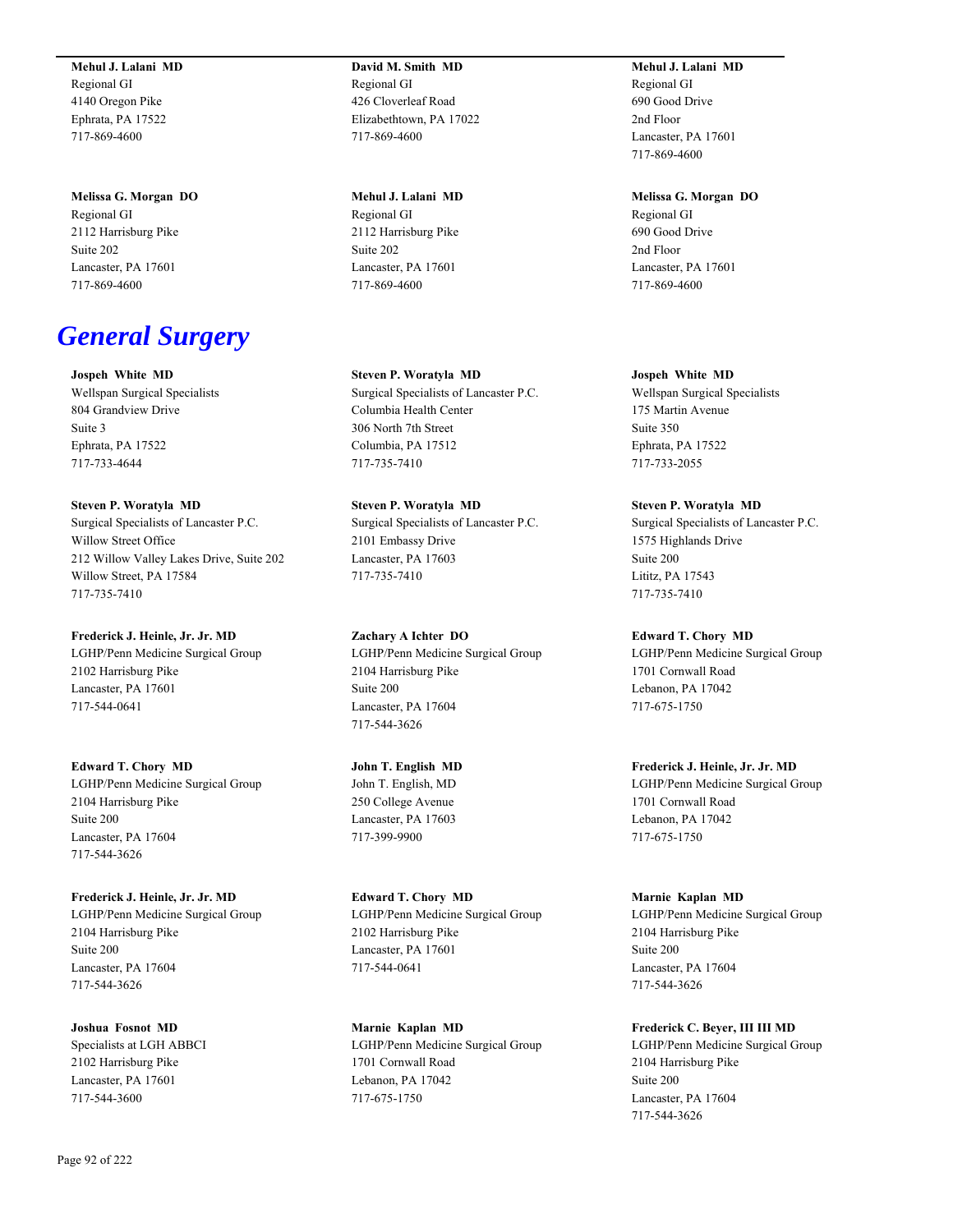**Kelly J Janke DO** LGHP/Penn Medicine Surgical Group 1701 Cornwall Road Lebanon, PA 17042 717-675-1750

**Zachary A Ichter DO** LGHP/Penn Medicine Surgical Group 1701 Cornwall Road Lebanon, PA 17042 717-675-1750

**Kelly J Janke DO** LGHP/Penn Medicine Surgical Group 2102 Harrisburg Pike Lancaster, PA 17601 717-544-0641

**Jason A Comeau MD** Surgical Specialists of Lancaster P.C. Columbia Health Center 306 North 7th Street Columbia, PA 17512 717-735-7410

**Frederick C. Beyer, III III MD** LGHP/Penn Medicine Surgical Group 2102 Harrisburg Pike Lancaster, PA 17601 717-544-0641

**Stacey L. Mazzacco MD** LGHP/Penn Medicine Surgical Group 2104 Harrisburg Pike Suite 200 Lancaster, PA 17604 717-544-3626

**Matthew G Souder MD** Wellspan Surgical Specialists 175 Martin Avenue Suite 350 Ephrata, PA 17522 717-733-2055

**Jeremy McGarvey MD** LGHP/Penn Medicine Cardiothoracic Surgery 540 North Duke Street Suite 100 Lancaster, PA 17604 717-544-4995

**Kelly J Janke DO** LGHP/Penn Medicine Surgical Group 2104 Harrisburg Pike Suite 200 Lancaster, PA 17604 717-544-3626

**Zachary A Ichter DO** LGHP/Penn Medicine Healthy Weight Management & Bariatric Surgery 2150 Harrisburg Pike Suite 300 Lancaster, PA 17601 717-544-2935

**Marnie Kaplan MD** LGHP/Penn Medicine Surgical Group 2102 Harrisburg Pike Lancaster, PA 17601 717-544-0641

**Jason A Comeau MD** Surgical Specialists of Lancaster P.C. 1575 Highlands Drive Suite 200 Lititz, PA 17543 717-735-7410

**Jason A Comeau MD** Surgical Specialists of Lancaster P.C. 2101 Embassy Drive Lancaster, PA 17603 717-735-7410

**William C. Piepgrass MD** Wellspan Surgical Specialists 175 Martin Avenue Suite 350 Ephrata, PA 17522 717-733-2055

**Matthew G Souder MD** Wellspan Surgical Specialists 804 Grandview Drive Suite 3 Ephrata, PA 17522 717-733-4644

**Glenn A. Kline DO** Community Surgical Associates Inc. 90 Good Drive Suite 301 Lancaster, PA 17603 717-394-5401

**Zachary A Ichter DO** LGHP/Penn Medicine Surgical Group 2102 Harrisburg Pike Lancaster, PA 17601 717-544-0641

**Frederick C. Beyer, III III MD** LGHP/Penn Medicine Surgical Group 1701 Cornwall Road Lebanon, PA 17042 717-675-1750

**Jeffrey A. Keyser DO** Wellspan Surgical Specialists 175 Martin Avenue Suite 350 Ephrata, PA 17522 717-733-2055

**Jason A Comeau MD** Surgical Specialists of Lancaster P.C. Willow Street Office 212 Willow Valley Lakes Drive, Suite 202 Willow Street, PA 17584 717-735-7410

**Jeffrey A. Keyser DO** Wellspan Surgical Specialists 804 Grandview Drive Suite 3 Ephrata, PA 17522 717-733-4644

**William C. Piepgrass MD** Wellspan Surgical Specialists 804 Grandview Drive Suite 3 Ephrata, PA 17522 717-733-4644

**Stacey L. Mazzacco MD** LGHP/Penn Medicine Surgical Group 2102 Harrisburg Pike Lancaster, PA 17601 717-544-0641

**Glenn A. Kline DO** Community Surgical Associates Inc. 4221 Oregon Pike Ephrata, PA 17522 717-859-5969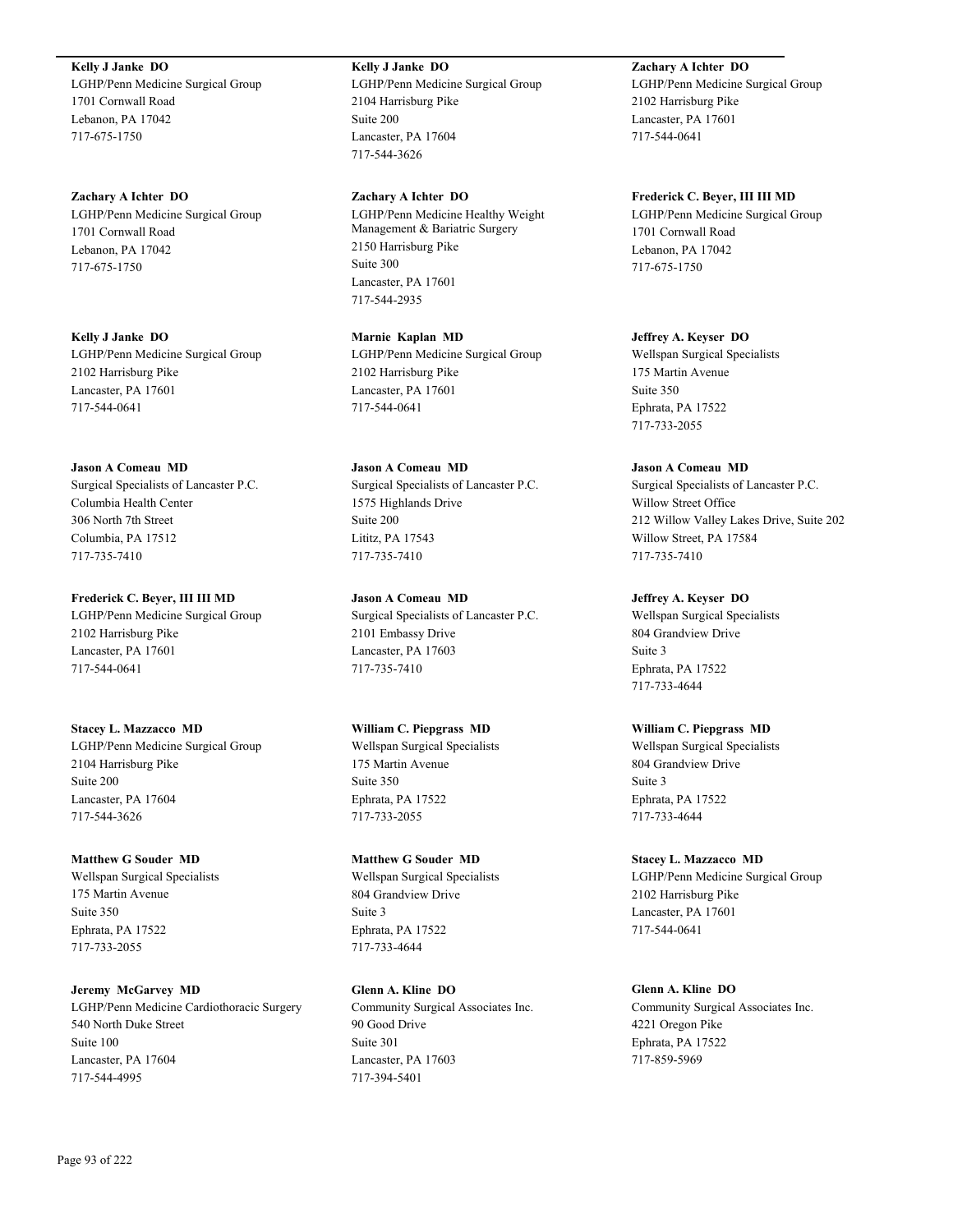## **Thomas M. O'Connor DO**

Wellspan Surgical Specialists 175 Martin Avenue Suite 350 Ephrata, PA 17522 717-733-2055

**Jeremy McGarvey MD** LGHP/Penn Medicine Cardiothoracic Surgery 2102 Harrisburg Pike Lancaster, PA 17601 717-544-4995

**James Ku MD**

LGHP/Penn Medicine Healthy Weight Management & Bariatric Surgery 2150 Harrisburg Pike Suite 300 Lancaster, PA 17601 717-544-2935

#### **Joseph R McPhee MD**

LGHP/Penn Medicine Healthy Weight Management & Bariatric Surgery 2150 Harrisburg Pike Suite 300 Lancaster, PA 17601 717-544-2935

#### **Paul G. Newman MD**

LGHP/Penn Medicine Surgical Group 1701 Cornwall Road Lebanon, PA 17042 717-675-1750

# *Geriatric Medicine (Family Practice)*

**Maritza Del Del Pi De la Pena MD** LGHP/Penn Medicine Geriatrics 212 Willlow Valley Lakes Drive Willow Street, PA 17584 717-464-9173

#### **Ryan S. Delong MD**

LGHP/Penn Medicine Geriatrics 1 Boyd Street Cornwall, PA 17016 717-273-4979

## **Paul G. Newman MD** LGHP/Penn Medicine Surgical Group 2102 Harrisburg Pike Lancaster, PA 17601 717-544-0641

**Stacey L. Mazzacco MD** LGHP/Penn Medicine Surgical Group 1701 Cornwall Road Lebanon, PA 17042 717-675-1750

**David A. Vaughn MD** Surgical Specialists of Lancaster P.C. 2101 Embassy Drive Lancaster, PA 17603 717-735-7410

**David A. Vaughn MD** Surgical Specialists of Lancaster P.C. Columbia Health Center 306 North 7th Street Columbia, PA 17512 717-735-7410

## **Paul G. Newman MD**

LGHP/Penn Medicine Surgical Group 2104 Harrisburg Pike Suite 200 Lancaster, PA 17604 717-544-3626

#### **Maritza Del Del Pi De la Pena MD**

LGHP/Penn Medicine Geriatrics 2112 Harrisburg Pike Suite 312 Lancaster, PA 17604 717-544-3022

## **Dale K. Hursh MD**

LGHP/Penn Medicine Geriatrics 2112 Harrisburg Pike Suite 312 Lancaster, PA 17604 717-544-3022

**Thomas M. O'Connor DO**

Wellspan Surgical Specialists 804 Grandview Drive Suite 3 Ephrata, PA 17522 717-733-4644

## **Robert E Roses MD**

Specialists at LGH ABBCI 2102 Harrisburg Pike Lancaster, PA 17601 717-544-3600

#### **David A. Vaughn MD**

Surgical Specialists of Lancaster P.C. Willow Street Office 212 Willow Valley Lakes Drive, Suite 202 Willow Street, PA 17584 717-735-7410

#### **David A. Vaughn MD**

Surgical Specialists of Lancaster P.C. 1575 Highlands Drive Suite 200 Lititz, PA 17543 717-735-7410

#### **Maritza Del Del Pi De la Pena MD**

LGHP/Penn Medicine Geriatrics 1001 East Oregon Road Lititz, PA 17543 717-509-5440

#### **Robert M Howse MD**

LGHP/Penn Medicine Geriatrics 99 Masonic Drive Suite 101 Elizabethtown, PA 17022-2547 717-544-3022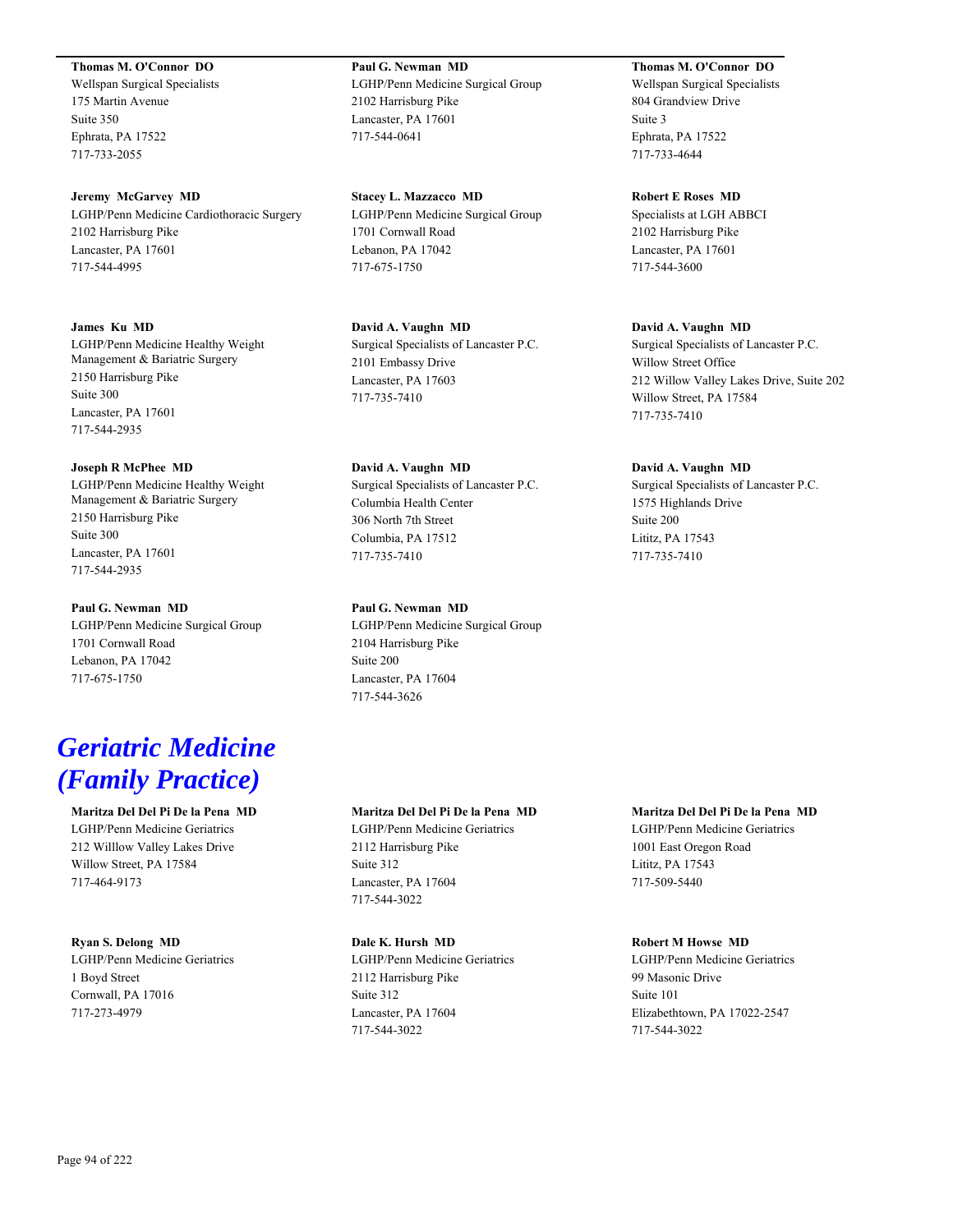## **Leigh A DeShong MD**

LGHP/Penn Medicine Geriatrics 2112 Harrisburg Pike Suite 312 Lancaster, PA 17604 717-544-3022

**Ryan S. Delong MD** LGHP/Penn Medicine Geriatrics 99 Masonic Drive Suite 101 Elizabethtown, PA 17022-2547 717-544-3022

**Leigh A DeShong MD** LGHP/Penn Medicine Geriatrics 99 Masonic Drive Suite 101 Elizabethtown, PA 17022-2547 717-544-3022

**Leigh A DeShong MD** LGHP/Penn Medicine Geriatrics 212 Willlow Valley Lakes Drive Willow Street, PA 17584 717-464-9173

**Dale K. Hursh MD** Penn Medicine LGHP Specialty Medicine **Geriatrics** 51 Peters Road Lititz, PA 17543 717-627-8225

**Maritza Del Del Pi De la Pena MD** LGHP/Penn Medicine Geriatrics 1 Boyd Street Cornwall, PA 17016 717-273-4979

**Sophia Horwath MD** LGHP/Penn Medicine Geriatrics 2112 Harrisburg Pike Suite 312 Lancaster, PA 17604 717-544-3022

**Sophia Horwath MD** LGHP/Penn Medicine Geriatrics 1 Boyd Street Cornwall, PA 17016 717-273-4979

**Dale K. Hursh MD** LGHP/Penn Medicine Geriatrics 1001 East Oregon Road Lititz, PA 17543 717-509-5440

**Maritza Del Del Pi De la Pena MD**

LGHP/Penn Medicine Geriatrics 51 Peters Road Suite 201 Lititz, PA 17513 717-544-3022

**Robert M Howse MD** LGHP/Penn Medicine Geriatrics 212 Willlow Valley Lakes Drive Willow Street, PA 17584 717-464-9173

**Robert M Howse MD** LGHP/Penn Medicine Geriatrics 2112 Harrisburg Pike Suite 312 Lancaster, PA 17604 717-544-3022

**Robert M Howse MD** LGHP/Penn Medicine Geriatrics 1001 East Oregon Road Lititz, PA 17543 717-509-5440

**Maritza Del Pilar De la Pena MD** Penn Medicine LGHP Specialty Medicine **Geriatrics** 51 Peters Road Lititz, PA 17543 717-627-8225

**Ryan S. Delong MD** LGHP/Penn Medicine Geriatrics 1001 East Oregon Road Lititz, PA 17543 717-509-5440

**Sophia Horwath MD** LGHP/Penn Medicine Geriatrics 99 Masonic Drive Suite 101 Elizabethtown, PA 17022-2547 717-544-3022

**Maritza Del Del Pi De la Pena MD**

LGHP/Penn Medicine Geriatrics 99 Masonic Drive Suite 101 Elizabethtown, PA 17022-2547 717-544-3022

**Leigh A DeShong MD** LGHP/Penn Medicine Geriatrics 1001 East Oregon Road Lititz, PA 17543 717-509-5440

#### **Matthew J. Beelen MD**

LGHP/Penn Medicine Alzheimer's & Memory Care 2150 Harrisburg Pike Suite 200B Lancaster, PA 17601 717-544-3539

**Leigh A DeShong MD**

LGHP/Penn Medicine Geriatrics 51 Peters Road Suite 201 Lititz, PA 17513 717-544-3022

## **Sophia Horwath MD**

LGHP/Penn Medicine Geriatrics 1001 East Oregon Road Lititz, PA 17543 717-509-5440

**Sophia Horwath MD**

LGHP/Penn Medicine Geriatrics 212 Willlow Valley Lakes Drive Willow Street, PA 17584 717-464-9173

**Sophia Horwath MD** LGHP/Penn Medicine Geriatrics 51 Peters Road Suite 201 Lititz, PA 17513 717-544-3022

**Ryan S. Delong MD** LGHP/Penn Medicine Geriatrics 212 Willlow Valley Lakes Drive Willow Street, PA 17584 717-464-9173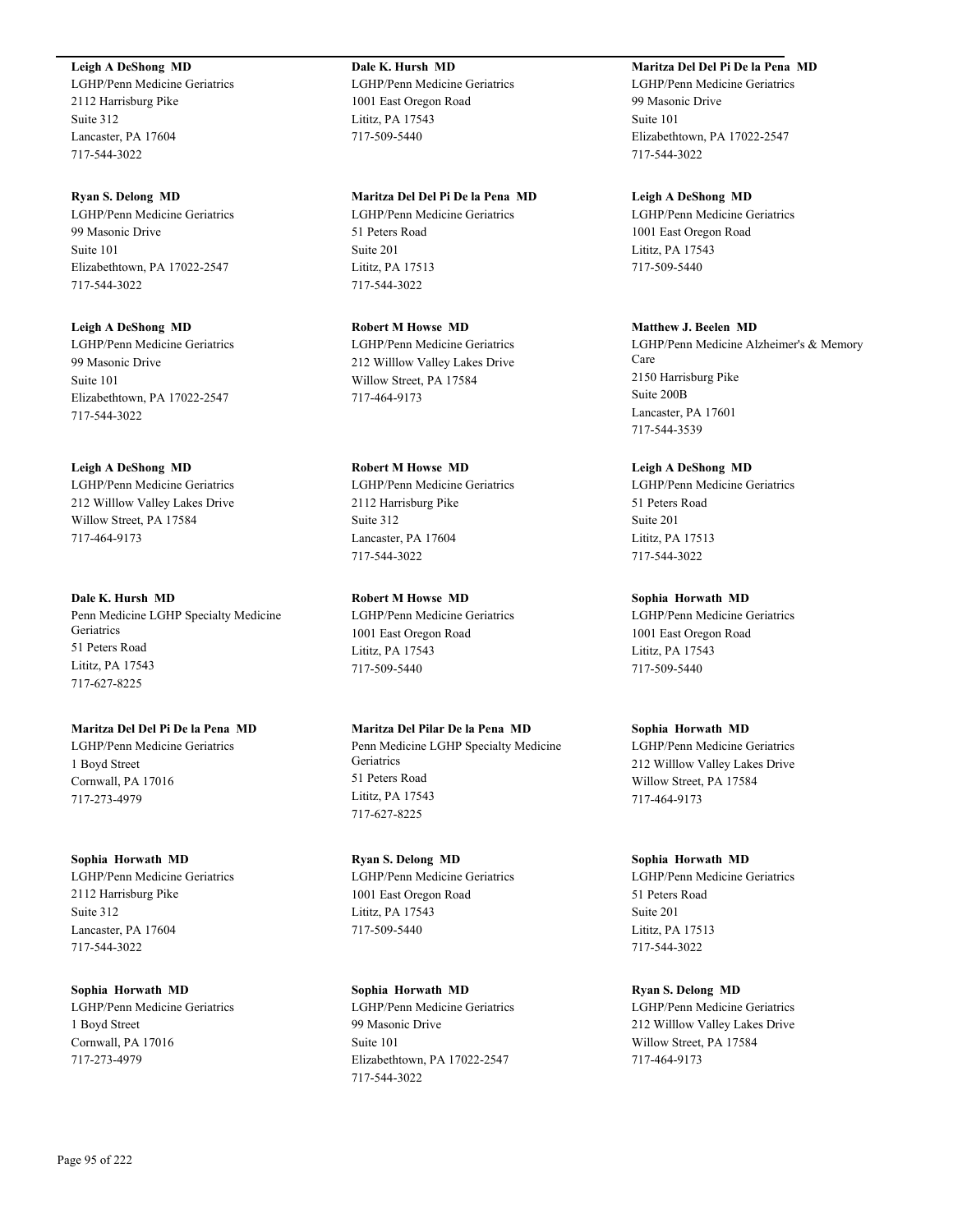**Robert M Howse MD**

LGHP/Penn Medicine Geriatrics 1 Boyd Street Cornwall, PA 17016 717-273-4979

**Ryan S. Delong MD** LGHP/Penn Medicine Geriatrics 51 Peters Road Suite 201 Lititz, PA 17513 717-544-3022

**Dale K. Hursh MD** LGHP/Penn Medicine Geriatrics 99 Masonic Drive Suite 101 Elizabethtown, PA 17022-2547 717-544-3022

**Leon S. Kraybill MD** LGHP/Penn Medicine Geriatrics 99 Masonic Drive Suite 101 Elizabethtown, PA 17022-2547 717-544-3022

**Neelofer Sohail MD** LGHP/Penn Medicine Geriatrics 2112 Harrisburg Pike Suite 312 Lancaster, PA 17604 717-544-3022

**Laura K Moyer MD** LGHP/Penn Medicine Geriatrics 1 Boyd Street Cornwall, PA 17016 717-273-4979

**Leon S. Kraybill MD** LGHP/Penn Medicine Geriatrics 51 Peters Road Suite 201 Lititz, PA 17513 717-544-3022

**Leon S. Kraybill MD** LGHP/Penn Medicine Geriatrics 1001 East Oregon Road Lititz, PA 17543 717-509-5440

**Robert M Howse MD** LGHP/Penn Medicine Geriatrics 51 Peters Road Suite 201 Lititz, PA 17513 717-544-3022

**Dale K. Hursh MD** LGHP/Penn Medicine Geriatrics 212 Willlow Valley Lakes Drive Willow Street, PA 17584 717-464-9173

**Dale K. Hursh MD** LGHP/Penn Medicine Geriatrics 51 Peters Road Suite 201 Lititz, PA 17513 717-544-3022

**Leon S. Kraybill MD** LGHP/Penn Medicine Geriatrics 1 Boyd Street Cornwall, PA 17016 717-273-4979

**Leon S. Kraybill MD** LGHP/Penn Medicine Geriatrics 2112 Harrisburg Pike Suite 312 Lancaster, PA 17604 717-544-3022

**Laura K Moyer MD** LGHP/Penn Medicine Geriatrics 2112 Harrisburg Pike Suite 312 Lancaster, PA 17604 717-544-3022

**Laura K Moyer MD** LGHP/Penn Medicine Geriatrics 99 Masonic Drive Suite 101 Elizabethtown, PA 17022-2547 717-544-3022

**Neelofer Sohail MD** LGHP/Penn Medicine Geriatrics 1001 East Oregon Road Lititz, PA 17543 717-509-5440

**Leigh A DeShong MD** LGHP/Penn Medicine Geriatrics 1 Boyd Street Cornwall, PA 17016 717-273-4979

**Dale K. Hursh MD** LGHP/Penn Medicine Geriatrics 1 Boyd Street Cornwall, PA 17016 717-273-4979

**Ryan S. Delong MD** LGHP/Penn Medicine Geriatrics 2112 Harrisburg Pike Suite 312 Lancaster, PA 17604 717-544-3022

**Laura K Moyer MD** LGHP/Penn Medicine Geriatrics 51 Peters Road Suite 201 Lititz, PA 17513 717-544-3022

**Laura K Moyer MD** LGHP/Penn Medicine Geriatrics 212 Willlow Valley Lakes Drive Willow Street, PA 17584 717-464-9173

**Leon S. Kraybill MD** LGHP/Penn Medicine Geriatrics 212 Willlow Valley Lakes Drive Willow Street, PA 17584 717-464-9173

**Neelofer Sohail MD** LGHP/Penn Medicine Geriatrics 1 Boyd Street Cornwall, PA 17016 717-273-4979

**Neelofer Sohail MD** LGHP/Penn Medicine Geriatrics 212 Willlow Valley Lakes Drive Willow Street, PA 17584 717-464-9173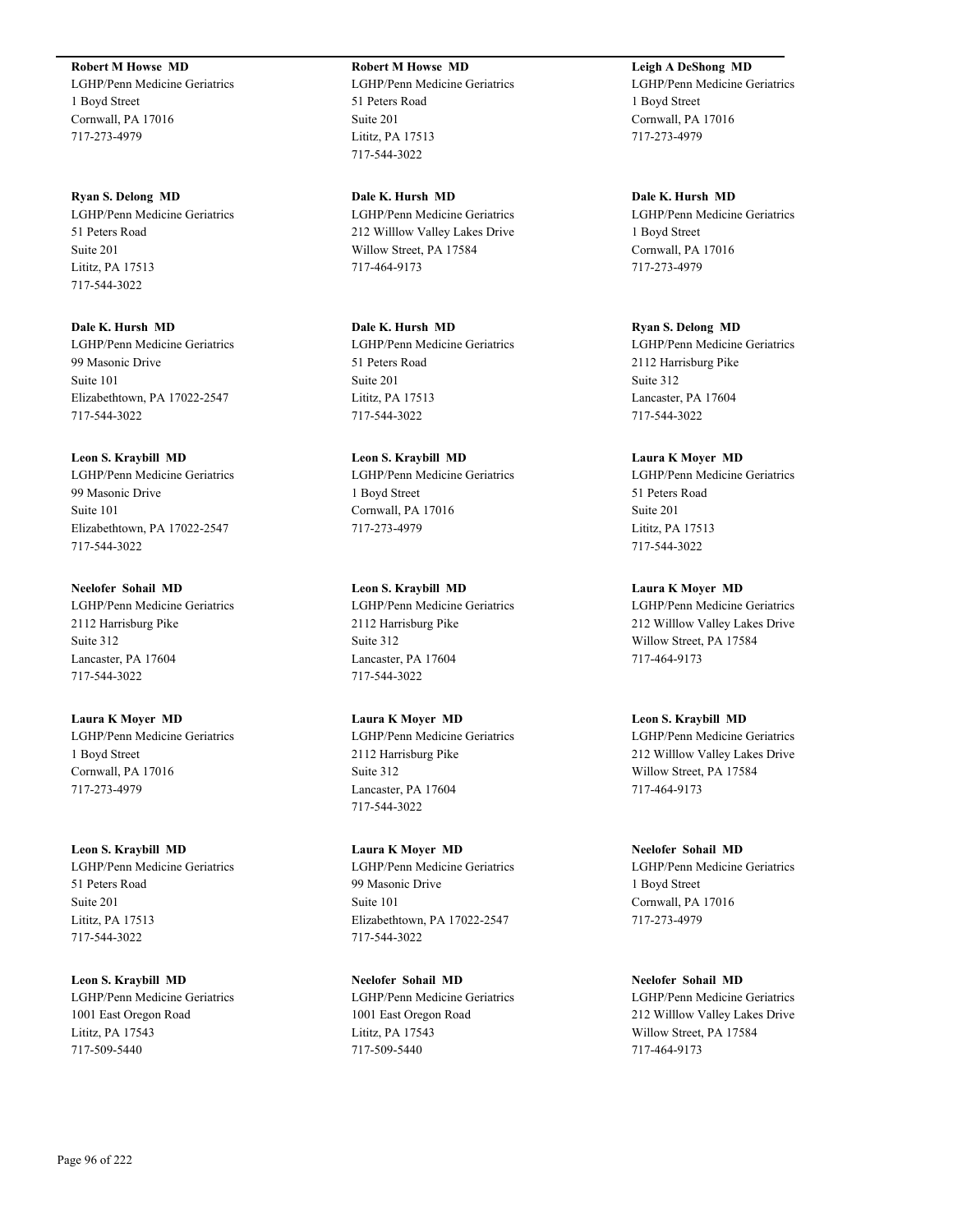**Neelofer Sohail MD**

LGHP/Penn Medicine Geriatrics 99 Masonic Drive Suite 101 Elizabethtown, PA 17022-2547 717-544-3022

# *Geriatric Medicine (Internal Medicine)*

**Thomas D Braide MD** LGHP/Penn Medicine Geriatrics 2112 Harrisburg Pike Suite 312 Lancaster, PA 17604 717-544-3022

## **Thomas D Braide MD**

LGHP/Penn Medicine Geriatrics 99 Masonic Drive Suite 101 Elizabethtown, PA 17022-2547 717-544-3022

**John J. Scott MD** Penn State Medical Group - General Internal Medicine 600 Willow Valley Square Lancaster, PA 17602 717-464-1970

# *Gynecological Oncology*

**Caitlin J Farabaugh MD** LGHP/Penn Medicine Gynecologic Oncology 2102 Harrisburg Pike Lancaster, PA 17601 717-544-0340

## *Hand Surgery*

**Adam T Griska MD** Orthopedic Associates of Lancaster Ltd. 2913 Spooky Nook Road Suite 100 Manheim, PA 17545 717-299-4871

**Neelofer Sohail MD** LGHP/Penn Medicine Geriatrics 51 Peters Road Suite 201 Lititz, PA 17513 717-544-3022

**Thomas D Braide MD** LGHP/Penn Medicine Geriatrics 1 Boyd Street Cornwall, PA 17016 717-273-4979

**Thomas D Braide MD** LGHP/Penn Medicine Geriatrics 51 Peters Road Suite 201 Lititz, PA 17513 717-544-3022

**John J. Scott MD** Penn State Medical Group - General Internal Medicine 325 Carol Lynn Drive Willow Street, PA 17584 717-464-2730

**George J. Olt MD** LGHP/Penn Medicine Gynecologic Oncology 2102 Harrisburg Pike Lancaster, PA 17601 717-544-0340

**Adam T Griska MD** Orthopedic Associates of Lancaster Ltd. 170 North Pointe Blvd. Lancaster, PA 17601 717-299-4871

**Laura K Moyer MD** LGHP/Penn Medicine Geriatrics 1001 East Oregon Road Lititz, PA 17543 717-509-5440

**Thomas D Braide MD** LGHP/Penn Medicine Geriatrics 212 Willlow Valley Lakes Drive Willow Street, PA 17584 717-464-9173

**Thomas D Braide MD** LGHP/Penn Medicine Geriatrics 1001 East Oregon Road Lititz, PA 17543 717-509-5440

**John J. Scott MD** Penn State Medical Group - General Internal Medicine 2301 Columbia Avenue Lancaster, PA 17603 717-397-2738

**Erin Medlin MD** LGHP/Penn Medicine Gynecologic Oncology 2102 Harrisburg Pike Lancaster, PA 17601 717-544-0340

**Vincent Battista MD** Orthopedic Associates of Lancaster Ltd. 170 North Pointe Blvd. Lancaster, PA 17601 717-299-4871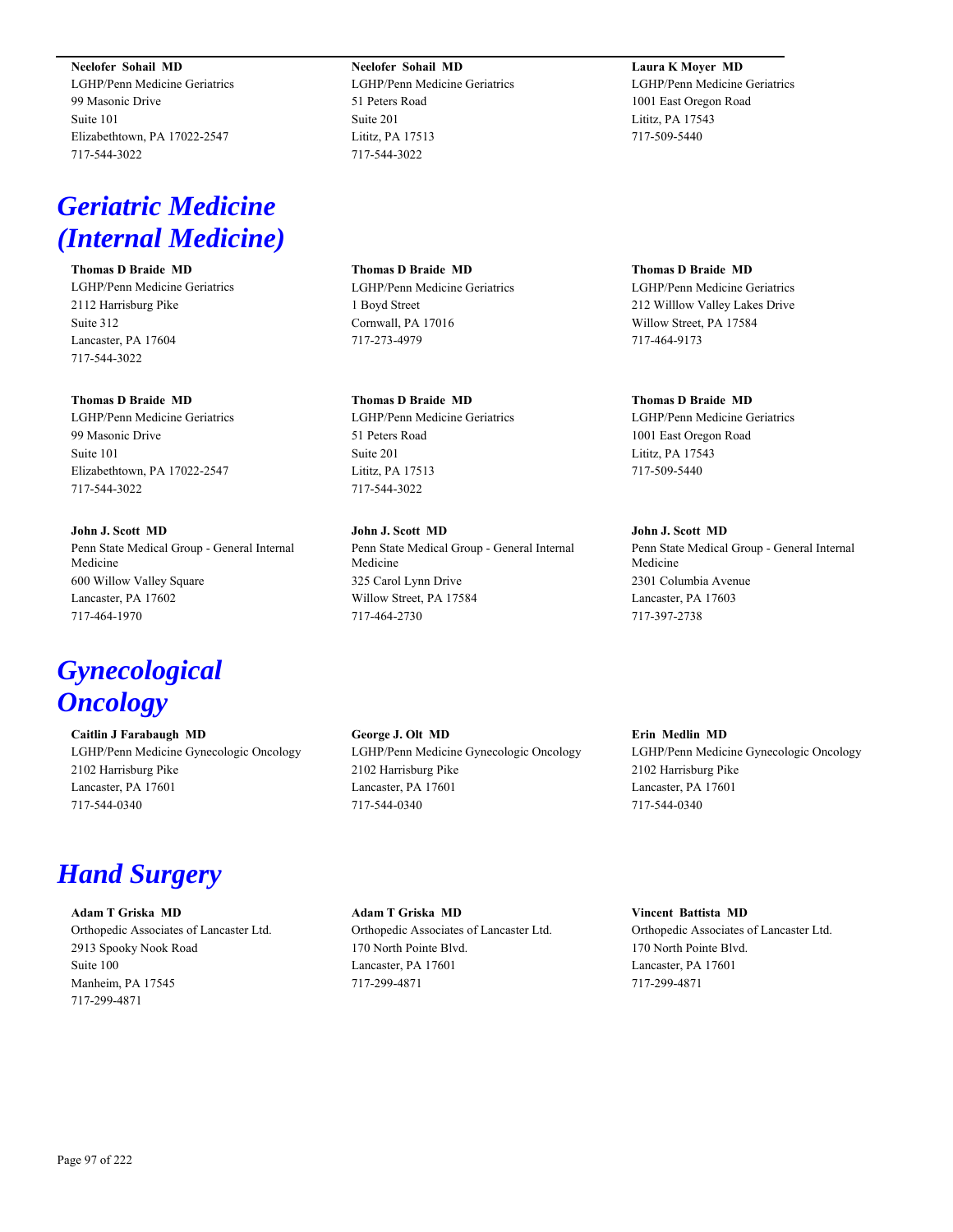**Vincent Battista MD**

Orthopedic Associates of Lancaster Ltd. 2913 Spooky Nook Road Suite 100 Manheim, PA 17545 717-299-4871

**Adam T Griska MD** Orthopedic Associates of Lancaster Ltd. 212 Willow Valley Lakes Drive Suite 201 Willow Street, PA 17584 717-299-4871

# *Hematology*

## **Jocelyn L Wozney MD**

LGHP/Penn Medicine Hematology & Oncology 2102 Harrisburg Pike Suite 116 Lancaster, PA 17601 717-544-9400

## **Philip Scalamogna MD**

Lancaster Urology 175 Martin Avenue, Suite 300 Ephrata, PA 17522 717-738-4700

# *Hematology/Oncolog*

## *y*

## **Lena R. Dumasia MD**

Lancaster Cancer Center Ltd. 1858 Charter Lane Suite 202 Lancaster, PA 17601 717-291-1313

#### **Brian Calabrese MD**

Penn State Medical Group - Lancaster Hematology Oncology 233 College Avenue Suite 303 Lancaster, PA 17603 717-735-3738

## **Shyam S. Balepur MD**

LGHP/Penn Medicine Hematology & Oncology 2102 Harrisburg Pike Lancaster, PA 17604 717-544-3600

**Vincent Battista MD** Orthopedic Associates of Lancaster Ltd. 1701 Cornwall Road Lebanon, PA 17042 717-277-7005

## **Adam T Griska MD**

Orthopedic Associates of Lancaster Ltd. 1701 Cornwall Road Lebanon, PA 17042 717-277-7005

## **Jocelyn L Wozney MD**

LGHP/Penn Medicine Hematology & Oncology 2102 Harrisburg Pike Lancaster, PA 17604 717-544-3600

## **Philip Scalamogna MD**

**Vincent Battista MD**

Willow Street, PA 17584

Suite 201

717-299-4871

Orthopedic Associates of Lancaster Ltd. 212 Willow Valley Lakes Drive

Lancaster Urology 2106 Harrisburg Pike Suite 200 Lancaster, PA 17604 717-393-1771

## **Cheryl L. Gardner DO**

Ephrata Cancer Center 460 North Reading Road Ephrata, PA 17522 717-738-4070

## **Elizabeth C. Horenkamp MD**

LGHP/Penn Medicine Hematology & Oncology 2102 Harrisburg Pike Suite 116 Lancaster, PA 17601 717-544-9400

## **Ami P Jhaveri MD**

LGHP/Penn Medicine Hematology & Oncology 2102 Harrisburg Pike Lancaster, PA 17604 717-544-3600

#### **Hyatt P. DeGreen, III III DO**

Lancaster Cancer Center Ltd. 1858 Charter Lane Suite 202 Lancaster, PA 17601 717-291-1313

#### **Matthew C Brennan MD**

LGHP/Penn Medicine Hematology & Oncology 2102 Harrisburg Pike Lancaster, PA 17604 717-544-3600

## **Giridhar U. Adiga MD**

Ephrata Cancer Center 460 North Reading Road Ephrata, PA 17522 717-738-4070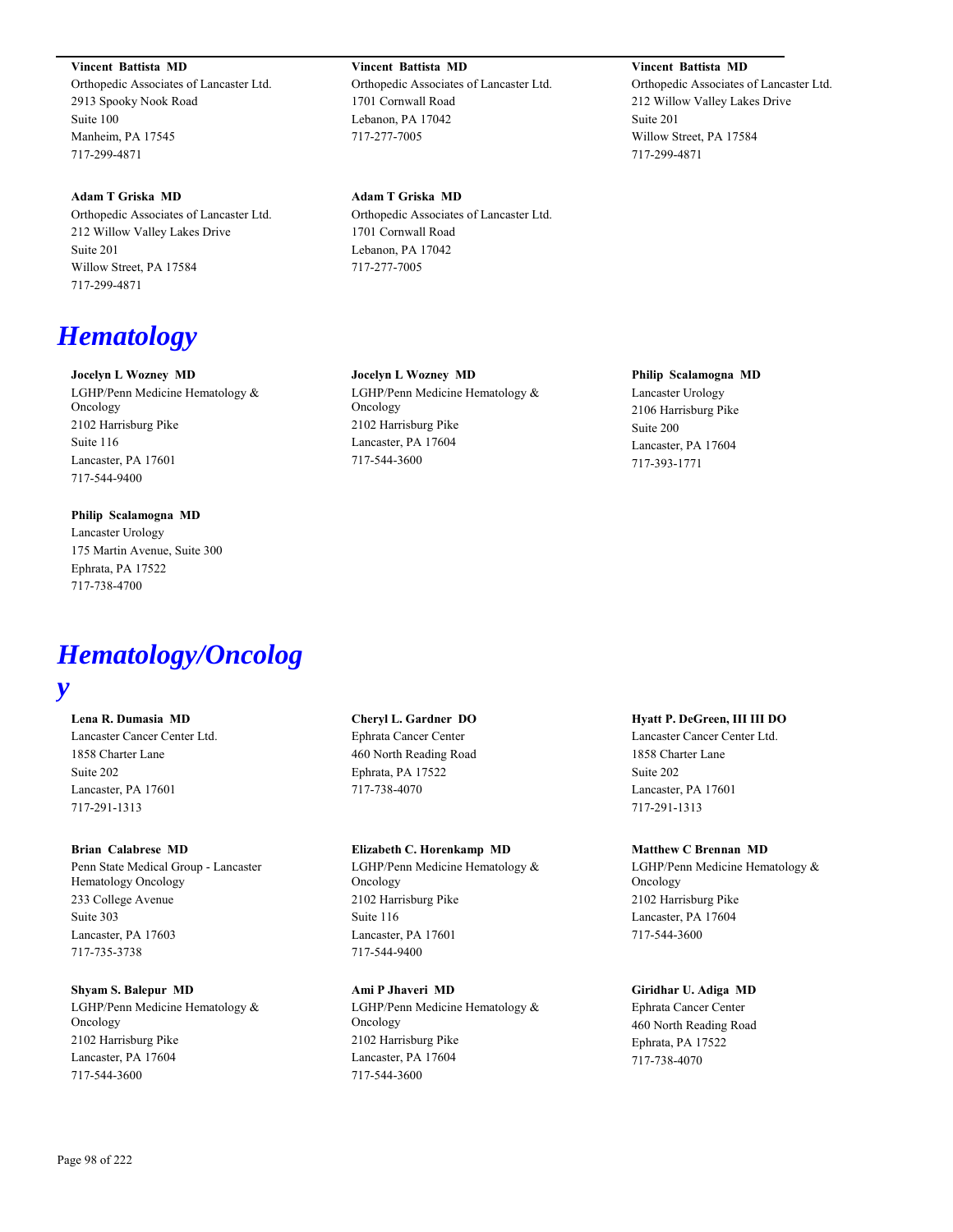#### **Shyam S. Balepur MD**

LGHP/Penn Medicine Hematology & Oncology 2102 Harrisburg Pike Suite 116 Lancaster, PA 17601 717-544-9400

#### **Elizabeth C. Horenkamp MD**

LGHP/Penn Medicine Hematology & Oncology 2102 Harrisburg Pike Lancaster, PA 17604 717-544-3600

## **Shanthi Sivendran MD**

LGHP/Penn Medicine Hematology & Oncology 2102 Harrisburg Pike Lancaster, PA 17604 717-544-3600

#### **Randall A. Oyer MD**

LGHP/Penn Medicine Hematology & Oncology 2102 Harrisburg Pike Lancaster, PA 17604 717-544-3600

# *Hospice and Palliative Care*

**Maria E Hayes DO** Palliative Medicine Consultants 685 Good Drive Lancaster, PA 17604 717-735-3131

## **Joan K Harrold MD** Palliative Medicine Consultants 685 Good Drive Lancaster, PA 17604 717-735-3131

**Rosanne H Oyer MD** Palliative Medicine Consultants 685 Good Drive Lancaster, PA 17604 717-735-3131

#### **Matthew C Brennan MD**

LGHP/Penn Medicine Hematology & Oncology 2102 Harrisburg Pike Suite 116 Lancaster, PA 17601 717-544-9400

## **Shanthi Sivendran MD**

LGHP/Penn Medicine Hematology & Oncology 2102 Harrisburg Pike Suite 116 Lancaster, PA 17601 717-544-9400

#### **Nandi J. Reddy MD**

LGHP/Penn Medicine Hematology & Oncology 2102 Harrisburg Pike Suite 116 Lancaster, PA 17601 717-544-9400

## **Randall A. Oyer MD**

LGHP/Penn Medicine Hematology & Oncology 2102 Harrisburg Pike Suite 116 Lancaster, PA 17601 717-544-9400

**Maria E Hayes DO** Specialists at LGH ABBCI 2102 Harrisburg Pike Lancaster, PA 17601 717-544-3600

**Thomas Miller MD** Palliative Medicine Consultants 685 Good Drive Lancaster, PA 17604 717-735-3131

**Kristina B. Newport MD** Specialists at LGH ABBCI 2102 Harrisburg Pike Lancaster, PA 17601 717-544-3600

#### **Ami P Jhaveri MD**

LGHP/Penn Medicine Hematology & Oncology 2102 Harrisburg Pike Suite 116 Lancaster, PA 17601 717-544-9400

#### **So Hyang Park MD**

Ephrata Cancer Center 460 North Reading Road Ephrata, PA 17522 717-738-4070

## **Nandi J. Reddy MD**

LGHP/Penn Medicine Hematology & Oncology 2102 Harrisburg Pike Lancaster, PA 17604 717-544-3600

#### **Ian B Becker DO**

Family Practice of Honeybrook 470 Peque Avenue PO Box 460 Honey Brook, PA 19344 610-273-2429

**D. Thais Magill MD** Palliative Medicine Consultants 685 Good Drive Lancaster, PA 17604 717-735-3131

#### **Kristina B. Newport MD**

Palliative Medicine Consultants 685 Good Drive Lancaster, PA 17604 717-735-3131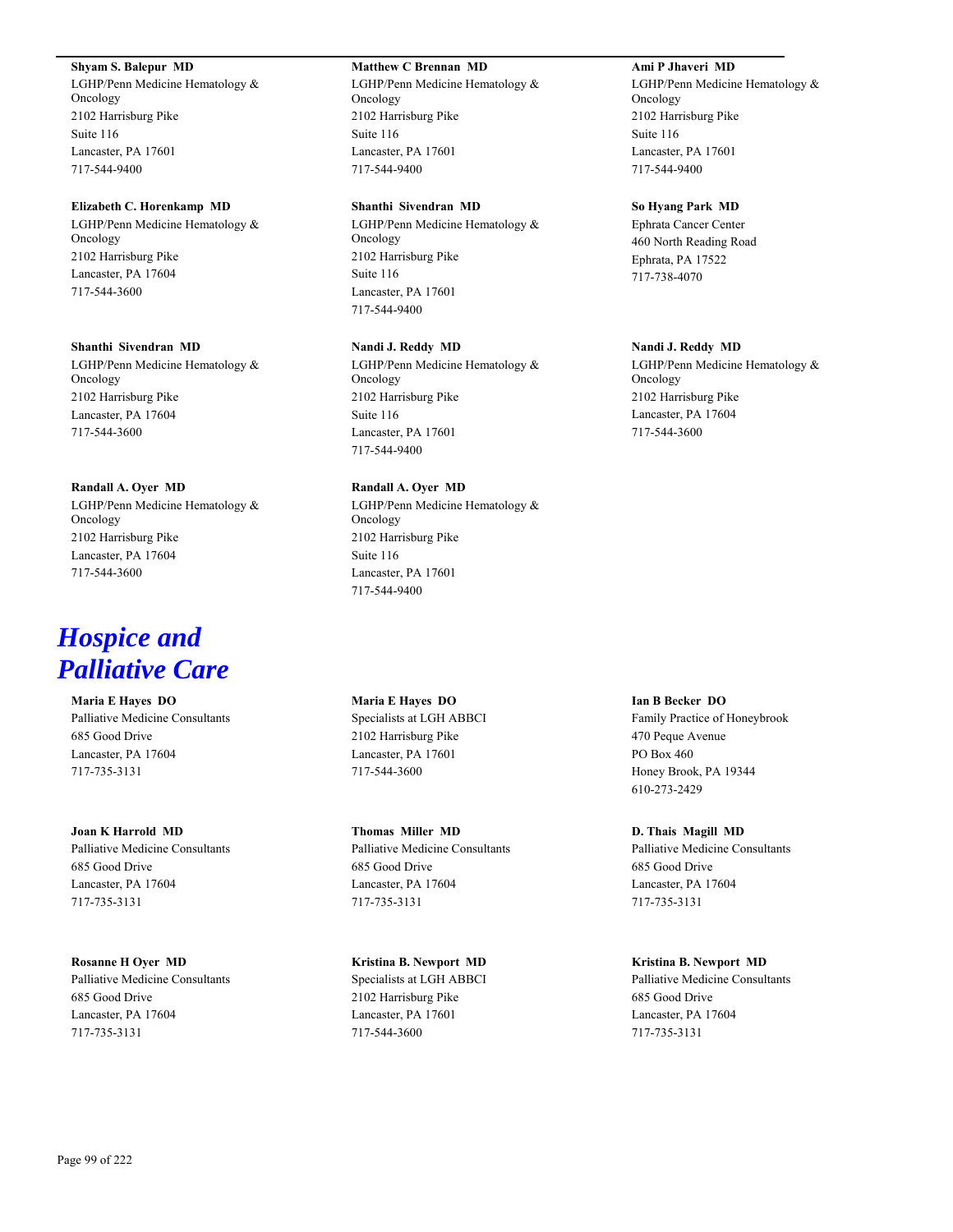**Fariha Sarij MD** Palliative Medicine Consultants 685 Good Drive Lancaster, PA 17604 717-735-3131

**Thomas Miller MD** The Heart Group of Lancaster General Health 950 Octorara Drive Parkesburg, PA 19365 717-544-8300

**James A. Probolus MD** The Heart Group of Lancaster General Health 690 Good Drive 2nd Floor Lancaster, PA 17601 717-544-8300

**James A. Probolus MD** The Heart Group of Lancaster General Health 950 Octorara Drive Parkesburg, PA 19365 717-544-8300

**James A. Probolus MD** Palliative Medicine Consultants 685 Good Drive Lancaster, PA 17604 717-735-3131

**Thomas Miller MD** Specialists at LGH ABBCI 2102 Harrisburg Pike Lancaster, PA 17601 717-544-3600

# *Infectious Disease*

**David M Abel DO** LGHP/Penn Medicine Infectious Diseases 2106 Harrisburg Pike Suite 301 Lancaster, PA 17601 717-544-3517

**John M. Granger MD** LGHP/Penn Medicine Infectious Diseases 1701 Cornwall Road Suite 101 Lebanon, PA 17042 717-544-3517

**Susanne E. Scott MD** Penn State Medical Group - Oyster Point 3045 Marietta Avenue Lancaster, PA 17601 717-898-2900

**Thomas Miller MD** The Heart Group of Lancaster General Health 1701 Cornwall Road Lebanon, PA 17042 717-544-8300

**James A. Probolus MD** The Heart Group of Lancaster General Health 1701 Cornwall Road Lebanon, PA 17042 717-544-8300

**James A. Probolus MD** The Heart Group of Lancaster General Health 217 Harrisburg Avenue Lancaster, PA 17603 717-544-8300

**Thomas Miller MD** The Heart Group of Lancaster General Health 690 Good Drive 2nd Floor Lancaster, PA 17601 717-544-8300

**James A. Probolus MD** The Heart Group of Lancaster General Health 426 Cloverleaf Road Elizabethtown, PA 17022 717-544-8300

**Thomas Miller MD** The Heart Group of Lancaster General Health 217 Harrisburg Avenue Lancaster, PA 17603 717-544-8300

**Thomas Miller MD** The Heart Group of Lancaster General Health 426 Cloverleaf Road Elizabethtown, PA 17022 717-544-8300

**James A. Probolus MD** The Heart Group of Lancaster General Health 1261 Division Highway Suite 2 Ephrata, PA 17522 717-544-8300

**James A. Probolus MD** Specialists at LGH ABBCI 2102 Harrisburg Pike Lancaster, PA 17601 717-544-3600

**Thomas Miller MD** The Heart Group of Lancaster General Health 1261 Division Highway Suite 2 Ephrata, PA 17522 717-544-8300

**Bashirat Giwa MD** Wellspan Infectious Disease Specialists 446 N Reading Road Ste 301 Ephrata, PA 17522 717-733-6546

**John M. Granger MD** LGHP/Penn Medicine Infectious Diseases 1261 Division Highway Suite 2 Ephrata, PA 17522 717-738-5544

**John M. Granger MD** LGHP/Penn Medicine Infectious Diseases 2106 Harrisburg Pike Suite 301 Lancaster, PA 17601 717-544-3517

**Przemyslaw J Bednarz MD** LGHP/Penn Medicine Infectious Diseases 1701 Cornwall Road Suite 101 Lebanon, PA 17042 717-544-3517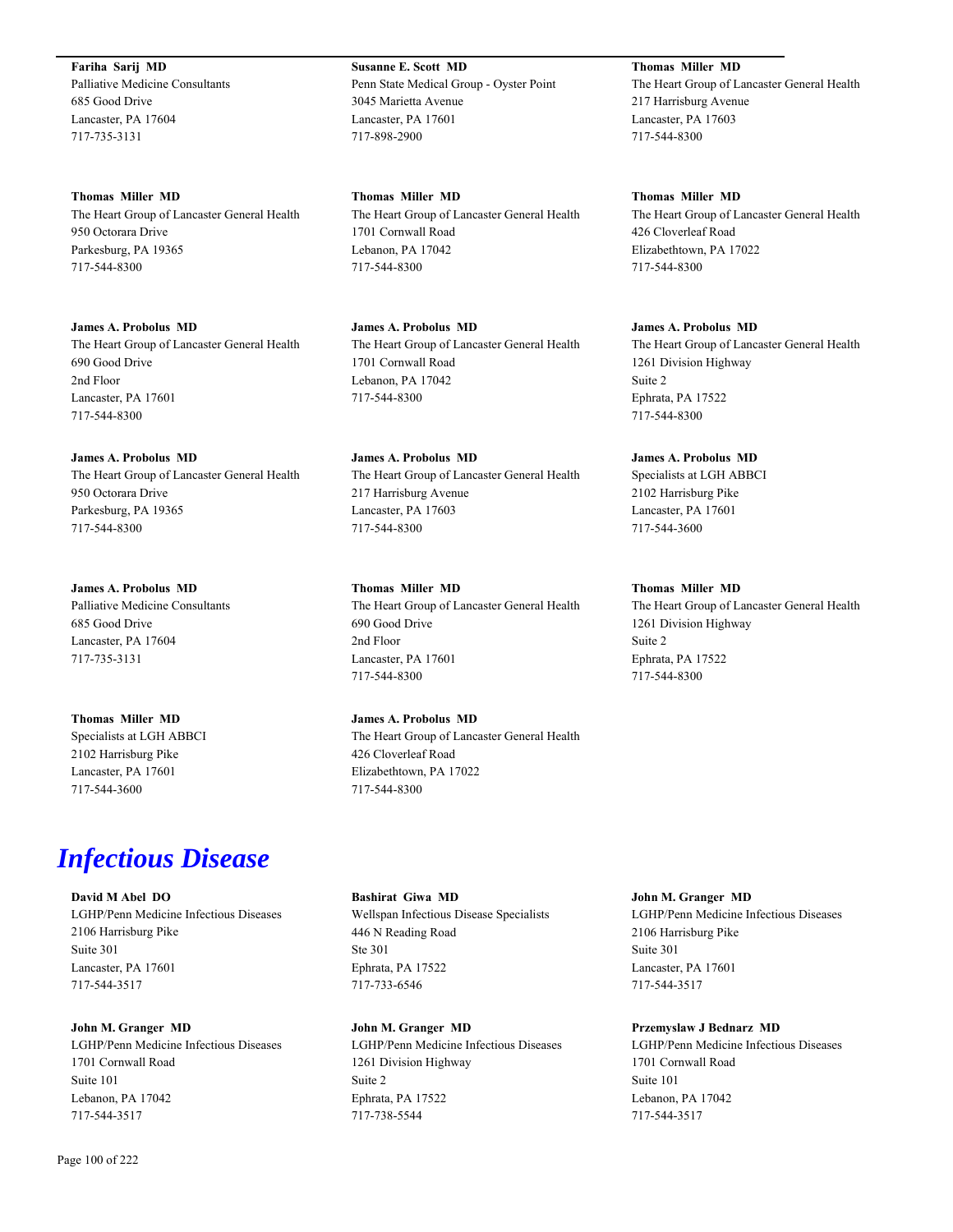## **David M Abel DO**

LGHP/Penn Medicine Infectious Diseases 1261 Division Highway Suite 2 Ephrata, PA 17522 717-738-5544

#### **Przemyslaw J Bednarz MD**

LGHP/Penn Medicine Infectious Diseases 2106 Harrisburg Pike Suite 301 Lancaster, PA 17601 717-544-3517

#### **Joseph M. Kontra MD**

LGHP/Penn Medicine Infectious Diseases 2106 Harrisburg Pike Suite 301 Lancaster, PA 17601 717-544-3517

#### **Michael J Sasso MD**

LGHP/Penn Medicine Infectious Diseases 1261 Division Highway Suite 2 Ephrata, PA 17522 717-738-5544

## **Deborah K. Riley MD**

LGHP/Penn Medicine Infectious Diseases 1701 Cornwall Road Suite 101 Lebanon, PA 17042 717-544-3517

### **Michael J Sasso MD**

LGHP/Penn Medicine Infectious Diseases 2106 Harrisburg Pike Suite 301 Lancaster, PA 17601 717-544-3517

# *Internal Medicine*

**Bruck A Yemenu MD** LGHP/Penn Medicine Hospitalists 690 Good Drive Lancaster, PA 17601 717-544-8144

#### **Maung Kyaw Win MD**

Penn State Medical Group - General Internal Medicine 325 Carol Lynn Drive Willow Street, PA 17584 717-464-2730

## **Przemyslaw J Bednarz MD**

LGHP/Penn Medicine Infectious Diseases 1261 Division Highway Suite 2 Ephrata, PA 17522 717-738-5544

## **David M Abel DO**

LGHP/Penn Medicine Infectious Diseases 1701 Cornwall Road Suite 101 Lebanon, PA 17042 717-544-3517

## **Sagun Pradhan MD**

LGHP/Penn Medicine Infectious Diseases 1701 Cornwall Road Suite 101 Lebanon, PA 17042 717-544-3517

## **Joseph M. Kontra MD**

LGHP/Penn Medicine Infectious Diseases 1261 Division Highway Suite 2 Ephrata, PA 17522 717-738-5544

## **Deborah K. Riley MD**

LGHP/Penn Medicine Infectious Diseases 1261 Division Highway Suite 2 Ephrata, PA 17522 717-738-5544

## **Sagun Pradhan MD**

LGHP/Penn Medicine Infectious Diseases 2106 Harrisburg Pike Suite 301 Lancaster, PA 17601 717-544-3517

## **Bruck A Yemenu MD** LGHP/Penn Medicine Hospitalists 555 N Duke Street Lancaster, PA 17602-2250 (717)544-8144

## **Maung Kyaw Win MD**

Penn State Medical Group - General Internal Medicine 2301 Columbia Avenue Lancaster, PA 17603 717-397-2738

## **Bashirat Giwa MD**

Wellspan Surgical Associates 175 Martin Avenue Suite 355 Ephrata, PA 17522 717-738-6674

#### **Deborah K. Riley MD**

LGHP/Penn Medicine Infectious Diseases 2106 Harrisburg Pike Suite 301 Lancaster, PA 17601 717-544-3517

#### **Sagun Pradhan MD**

LGHP/Penn Medicine Infectious Diseases 1261 Division Highway Suite 2 Ephrata, PA 17522 717-738-5544

#### **Michael J Sasso MD**

LGHP/Penn Medicine Infectious Diseases 1701 Cornwall Road Suite 101 Lebanon, PA 17042 717-544-3517

## **Joseph M. Kontra MD**

LGHP/Penn Medicine Infectious Diseases 1701 Cornwall Road Suite 101 Lebanon, PA 17042 717-544-3517

## **Maung Kyaw Win MD**

Penn State Medical Group - General Internal Medicine Hospitalists 2301 Columbia Avenue Lancaster, PA 17603 717-397-2738

#### **Maung Kyaw Win MD**

Penn State Medical Group - General Internal Medicine 600 Willow Valley Square Lancaster, PA 17602 717-464-1970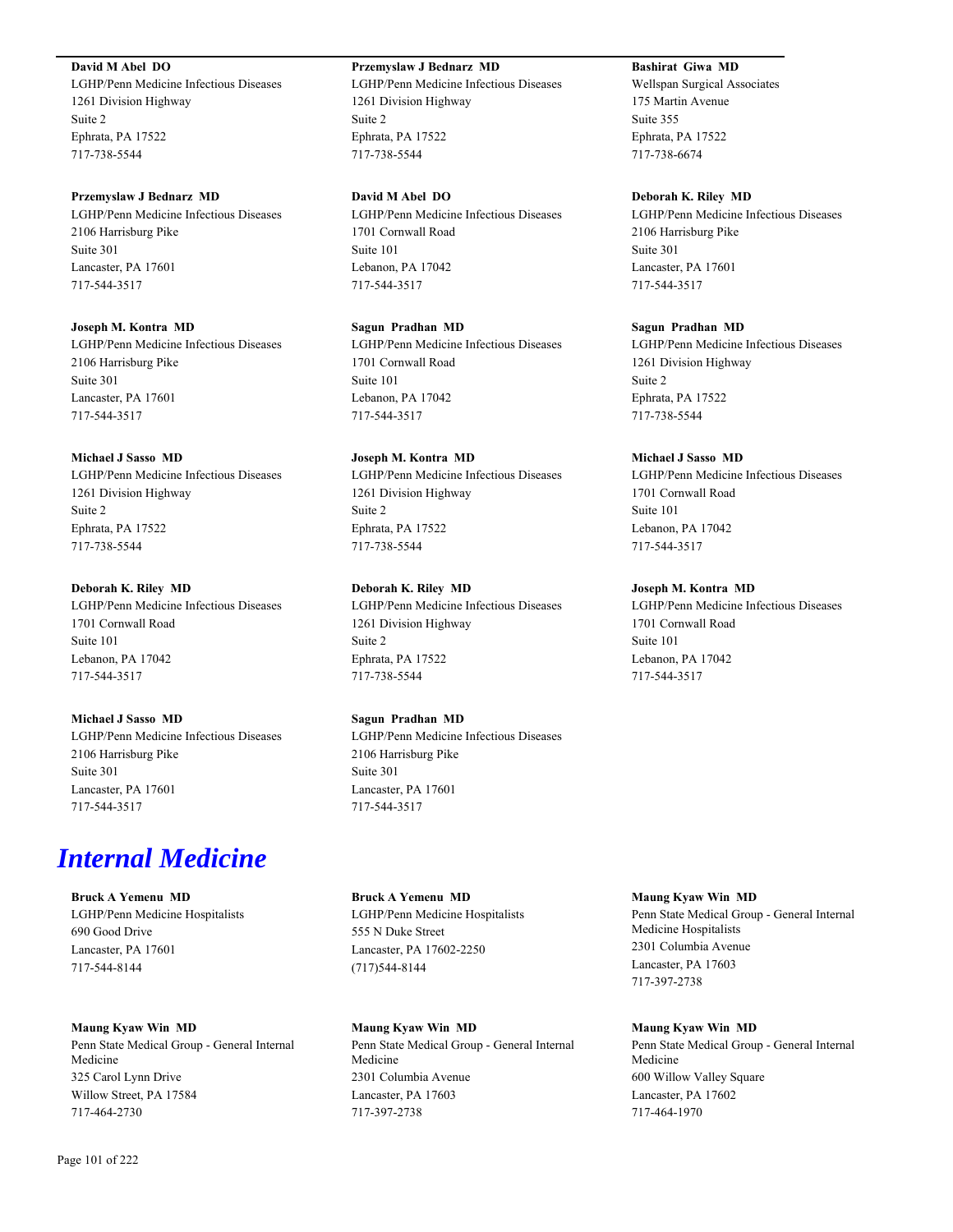**Binghua Zhu MD**

LGHP/Penn Medicine Hospitalists 555 N Duke Street Lancaster, PA 17602-2250 (717)544-8144

**Alfonso J Zangardi MD** LGHP/Penn Medicine Hospitalists 555 N Duke Street Lancaster, PA 17602-2250 (717)544-8144

**Jocelyn L Wozney MD** LGHP/Penn Medicine Hematology & Oncology 2102 Harrisburg Pike Lancaster, PA 17604 717-544-3600

**Jasdeep S Dhillon MD** LGHP/Penn Medicine Hospitalists 690 Good Drive Lancaster, PA 17601 717-544-8144

**Robert S Disantis MD** LGHP/Penn Medicine Hospitalists 690 Good Drive Lancaster, PA 17601 717-544-8144

**Nancy L Adamopoulos MD** LGHP/Penn Medicine Hospitalists 690 Good Drive Lancaster, PA 17601 717-544-8144

**Christopher N Hall MD** Wellspan Hospitalists 169 Martin Avenue PO Box 1002 Ephrata, PA 17522 717-721-4740

**Nancy J Horvitz-Rist MD** LGHP/Penn Medicine Women's Internal Medicine 690 Good Drive 2nd Floor Lancaster, PA 17601 717-544-0740

**Jocelyn L Wozney MD** LGHP/Penn Medicine Hematology & Oncology 2102 Harrisburg Pike Suite 116 Lancaster, PA 17601 717-544-9400

**Usman Zulfiqar MD** Wellspan Hospitalists 169 Martin Avenue PO Box 1002 Ephrata, PA 17522 717-721-4740

**Qalb Khan MD** Wellspan Hospitalists 169 Martin Avenue PO Box 1002 Ephrata, PA 17522 717-721-4740

**Jasdeep S Dhillon MD** LGHP/Penn Medicine Hospitalists 555 N Duke Street Lancaster, PA 17602-2250 (717)544-8144

**Swapna R. Deshpande MD** Penn State Medical Group - General Internal Medicine Hospitalists 2301 Columbia Avenue Lancaster, PA 17603 717-397-2738

**Joseph Awantang MD** LGHP/Penn Medicine Hospitalists 690 Good Drive Lancaster, PA 17601 717-544-8144

**Christopher T. Addis MD** LGHP/Penn Medicine Hospitalists 690 Good Drive Lancaster, PA 17601 717-544-8144

**Hyasmine M Charles MD** LGHP/Penn Medicine Women's Internal Medicine 690 Good Drive 2nd Floor Lancaster, PA 17601 717-544-0740

**Alfonso J Zangardi MD** LGHP/Penn Medicine Hospitalists 690 Good Drive Lancaster, PA 17601 717-544-8144

**Binghua Zhu MD** LGHP/Penn Medicine Hospitalists 690 Good Drive Lancaster, PA 17601 717-544-8144

**Robert S Disantis MD** LGHP/Penn Medicine Hospitalists 555 N Duke Street Lancaster, PA 17602-2250 (717)544-8144

**Larien G. Bieber MD** Penn State Medical Group - General Internal Medicine 325 Carol Lynn Drive Willow Street, PA 17584 717-464-2730

**Joseph Awantang MD** LGHP/Penn Medicine Hospitalists 555 N Duke Street Lancaster, PA 17602-2250 (717)544-8144

**Samuel J Kerr MD** LGHP/Penn Medicine Hematology & Oncology 2102 Harrisburg Pike Lancaster, PA 17604 717-544-3600

**Aamer Abbass MD** Wellspan Hospitalists 169 Martin Avenue PO Box 1002 Ephrata, PA 17522 717-721-4740

**Jeffrey R. Gerard MD** Penn State Medical Group - Cornerstone 6 West Newport Road Lititz, PA 17543 717-627-2108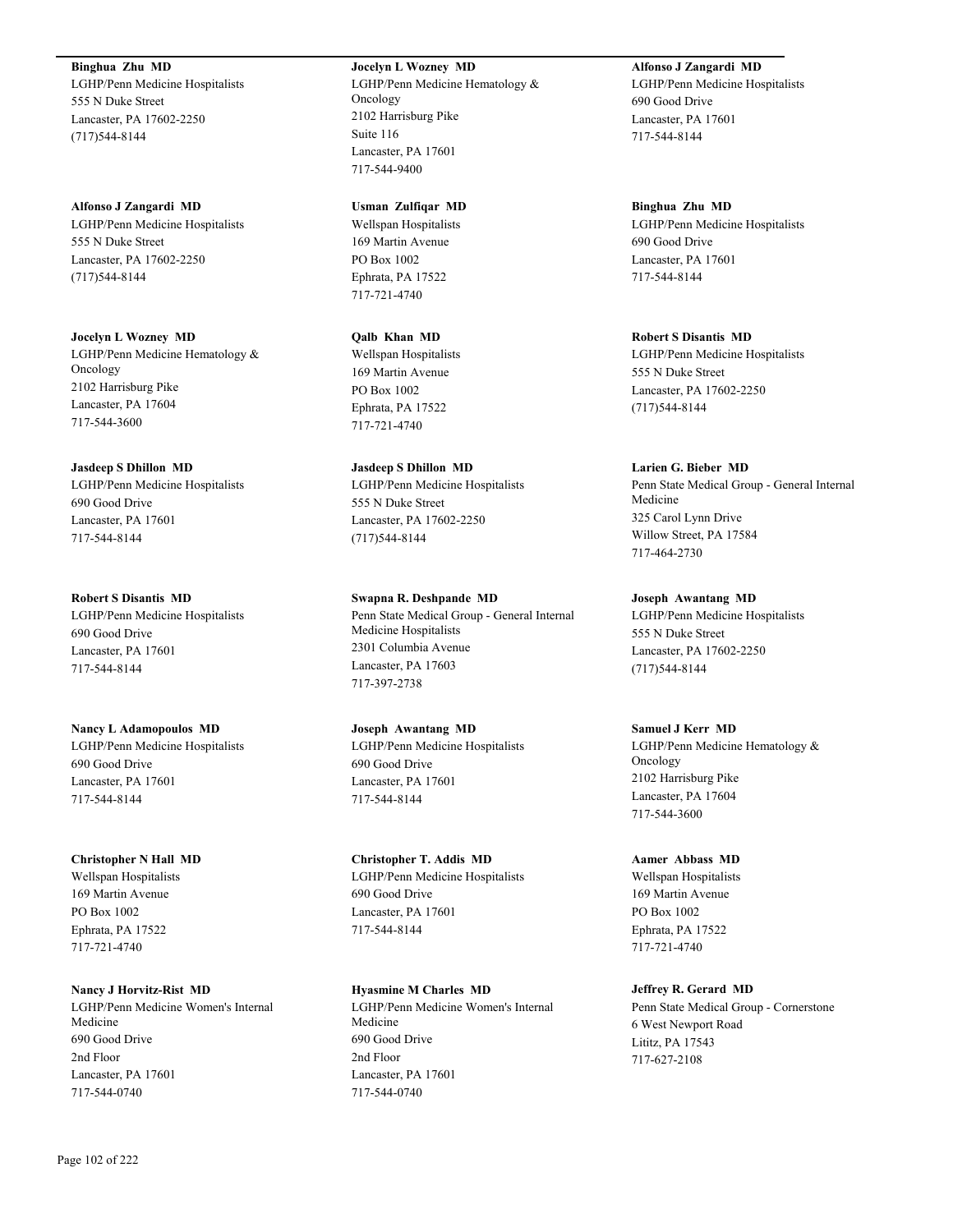**Vinod K. Kataria MD** Vinod Kataria MD PC 529 Maple Avenue West Chester, PA 19380 610-344-7370

**Larien G. Bieber MD** Penn State Medical Group - General Internal Medicine 2301 Columbia Avenue Lancaster, PA 17603 717-397-2738

**Philip J Billoni MD** LGHP/Penn Medicine Hospitalists 555 N Duke Street Lancaster, PA 17602-2250 (717)544-8144

**Jennifer L. DeLutis MD** LGHP/Penn Medicine Hospitalists 555 N Duke Street Lancaster, PA 17602-2250 (717)544-8144

**Jennifer L. DeLutis MD** LGHP/Penn Medicine Hospitalists 690 Good Drive Lancaster, PA 17601 717-544-8144

**Saba Faiz MD** Pennsylvania Institute of Endocrinology, LLC. 1575 Highlands Drive Suite 206 Lititz, PA 17543-7507 717-715-0406

**Vinesh Dedhia MD** LGHP/Penn Medicine Hospitalists 690 Good Drive Lancaster, PA 17601 717-544-8144

**Larien G. Bieber MD** Penn State Medical Group - General Internal Medicine 600 Willow Valley Square Lancaster, PA 17602 717-464-1970

**Lisa K Kernic DO** LGHP/Penn Medicine Hospitalists 555 N Duke Street Lancaster, PA 17602-2250 (717)544-8144

**Philip J Billoni MD** LGHP/Penn Medicine Hospitalists 690 Good Drive Lancaster, PA 17601 717-544-8144

**Samuel J Kerr MD** LGHP/Penn Medicine Hematology & Oncology 2102 Harrisburg Pike Suite 116 Lancaster, PA 17601 717-544-9400

**Sylvia Anne Allwardt MD** LGHP/Penn Medicine Hospitalists 690 Good Drive Lancaster, PA 17601 717-544-8144

**Nancy L Adamopoulos MD** LGHP/Penn Medicine Hospitalists 555 N Duke Street Lancaster, PA 17602-2250 (717)544-8144

**Joseph B Del Castillo MD** LGHP/Penn Medicine Hospitalists 555 N Duke Street Lancaster, PA 17602-2250 (717)544-8144

**Christopher T. Addis MD** LGHP/Penn Medicine Hospitalists 555 N Duke Street Lancaster, PA 17602-2250 (717)544-8144

**Carlos M Fermin MD** LGHP/Penn Medicine Hospitalists 690 Good Drive Lancaster, PA 17601 717-544-8144

**Thomas C Grana DO**

LGHP/Penn Medicine Internal Medicine 2110 Harrisburg Pike Suite 100 Lancaster, PA 17604 717-544-3191

**Bradford D. Granger MD** LGHP/Penn Medicine Internal Medicine 2110 Harrisburg Pike Suite 100 Lancaster, PA 17604 717-544-3191

**Lisa K Kernic DO** LGHP/Penn Medicine Hospitalists 690 Good Drive Lancaster, PA 17601 717-544-8144

**Sylvia Anne Allwardt MD** LGHP/Penn Medicine Hospitalists 555 N Duke Street Lancaster, PA 17602-2250 (717)544-8144

**Jun Chon, II II MD** WellSpan Internal Medicine - Ephrata 446 North Reading Road Suite 301 Ephrata, PA 17522 717-733-6546

**Vinesh Dedhia MD** LGHP/Penn Medicine Hospitalists 555 N Duke Street Lancaster, PA 17602-2250 (717)544-8144

**Carlos M Fermin MD** LGHP/Penn Medicine Hospitalists 555 N Duke Street Lancaster, PA 17602-2250 (717)544-8144

**Glenda J. Cook MD** LGHP/Penn Medicine Family Medicine Norlanco 418 Cloverleaf Road Elizabethtown, PA 17022 717-653-1467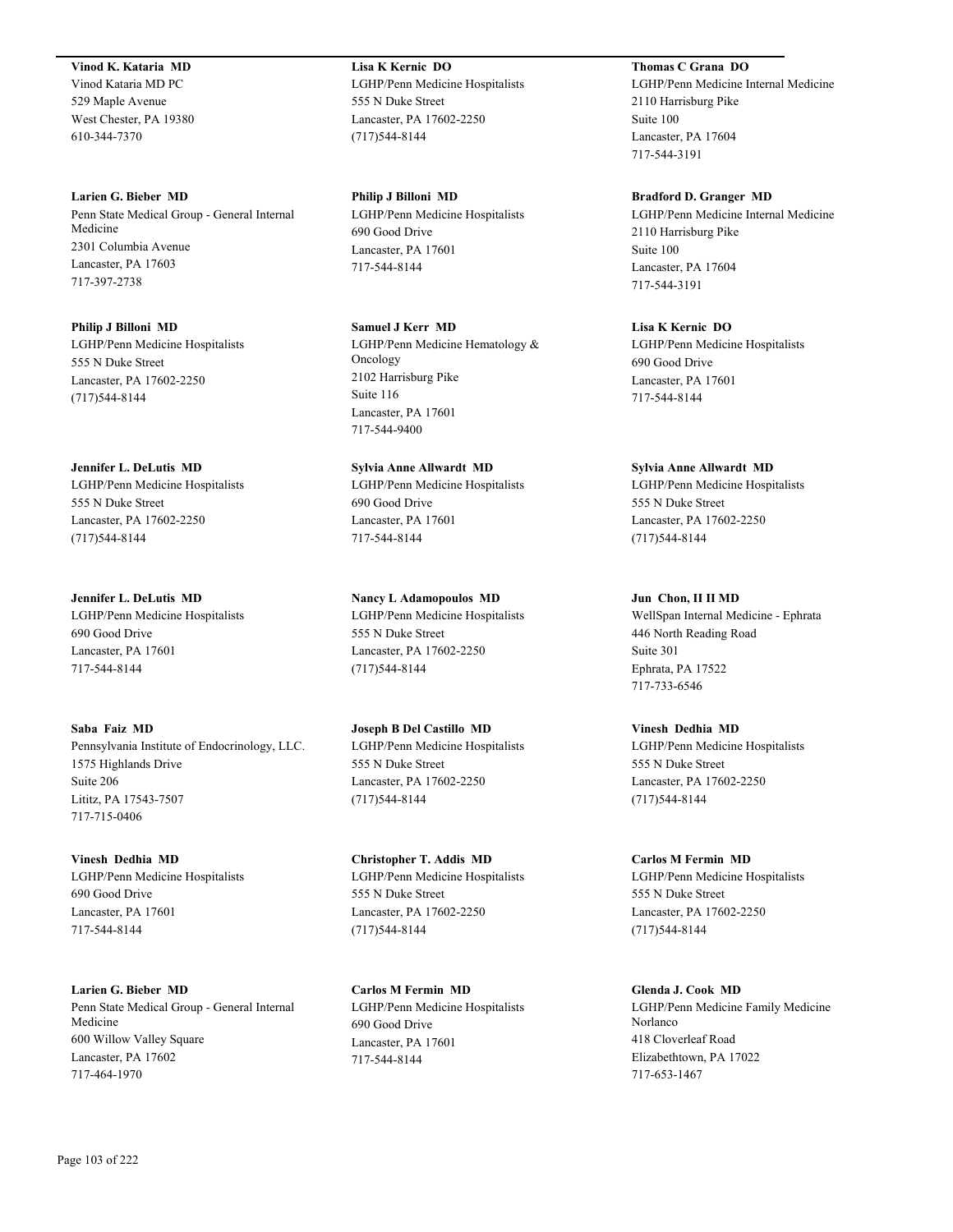**Alana Feiler MD** LGHP/Penn Medicine Hospitalists 555 N Duke Street Lancaster, PA 17602-2250 (717)544-8144

**Marilyn D'Andrea-Spica MD** Penn State Medical Group - General Internal Medicine 600 Willow Valley Square Lancaster, PA 17602 717-464-1970

**Alana Feiler MD** LGHP/Penn Medicine Hospitalists 690 Good Drive Lancaster, PA 17601 717-544-8144

**Saba Faiz MD** Pennsylvania Institute of Endocrinology, LLC. 175 Martin Avenue Suite 206 Ephrata, PA 17522 717-568-8886

**Stuart J Hartman DO** Wellspan Hospitalists 169 Martin Avenue PO Box 1002 Ephrata, PA 17522 717-721-4740

**Reem A Habboushe MD** Wellspan Hospitalists 169 Martin Avenue PO Box 1002 Ephrata, PA 17522 717-721-4740

**Shahid I Babar MD** LGHP/Penn Medicine Hospitalists 555 N Duke Street Lancaster, PA 17602-2250 (717)544-8144

**Neal M Fitzpatrick MD** LGHP/Penn Medicine Hospitalists 555 N Duke Street Lancaster, PA 17602-2250 (717)544-8144

**Shahid I Babar MD** LGHP/Penn Medicine Hospitalists 690 Good Drive Lancaster, PA 17601 717-544-8144

**Joseph B Del Castillo MD** LGHP/Penn Medicine Hospitalists 690 Good Drive Lancaster, PA 17601 717-544-8144

**David M Abel DO** LGHP/Penn Medicine Infectious Diseases 1261 Division Highway Suite 2 Ephrata, PA 17522 717-738-5544

**Beth I. Esterbrook MD** WellSpan Internal Medicine - Ephrata 435 S. Kinzer Avenue Suite 10 New Holland, PA 17557 717-354-6000

**Carrie M Evans DO** LGHP/Penn Medicine Hospitalists 690 Good Drive Lancaster, PA 17601 717-544-8144

**Patricia P Guzowski MD** Wellspan Hospitalists 169 Martin Avenue PO Box 1002 Ephrata, PA 17522 717-721-4740

**Basil S. Jawad MD** Basil S. Jawad MD 3149 Lincoln Highway Thorndale, PA 19372 610-383-1100

**Walid Elkhalili MD** Wellspan Hospitalists 169 Martin Avenue PO Box 1002 Ephrata, PA 17522 717-721-4740

**Maria Monica R. Calderon MD**

LGHP/Penn Medicine Internal Medicine 2110 Harrisburg Pike Suite 100 Lancaster, PA 17604 717-544-3191

**Marilyn D'Andrea-Spica MD** Penn State Medical Group - General Internal Medicine 325 Carol Lynn Drive Willow Street, PA 17584 717-464-2730

**Beth I. Esterbrook MD** WellSpan Internal Medicine - Ephrata 446 North Reading Road Suite 301 Ephrata, PA 17522 717-733-6546

**David M Abel DO** LGHP/Penn Medicine Infectious Diseases 1701 Cornwall Road Suite 101 Lebanon, PA 17042 717-544-3517

**Carrie M Evans DO** LGHP/Penn Medicine Hospitalists 555 N Duke Street Lancaster, PA 17602-2250 (717)544-8144

**Jun Chon, II II MD** Wellspan Hospitalists 169 Martin Avenue PO Box 1002 Ephrata, PA 17522 717-721-4740

**Marilyn D'Andrea-Spica MD** Penn State Medical Group - General Internal Medicine 2301 Columbia Avenue Lancaster, PA 17603 717-397-2738

**Najeem Fazil Habibullah MD** Wellspan Hospitalists 169 Martin Avenue PO Box 1002 Ephrata, PA 17522 717-721-4740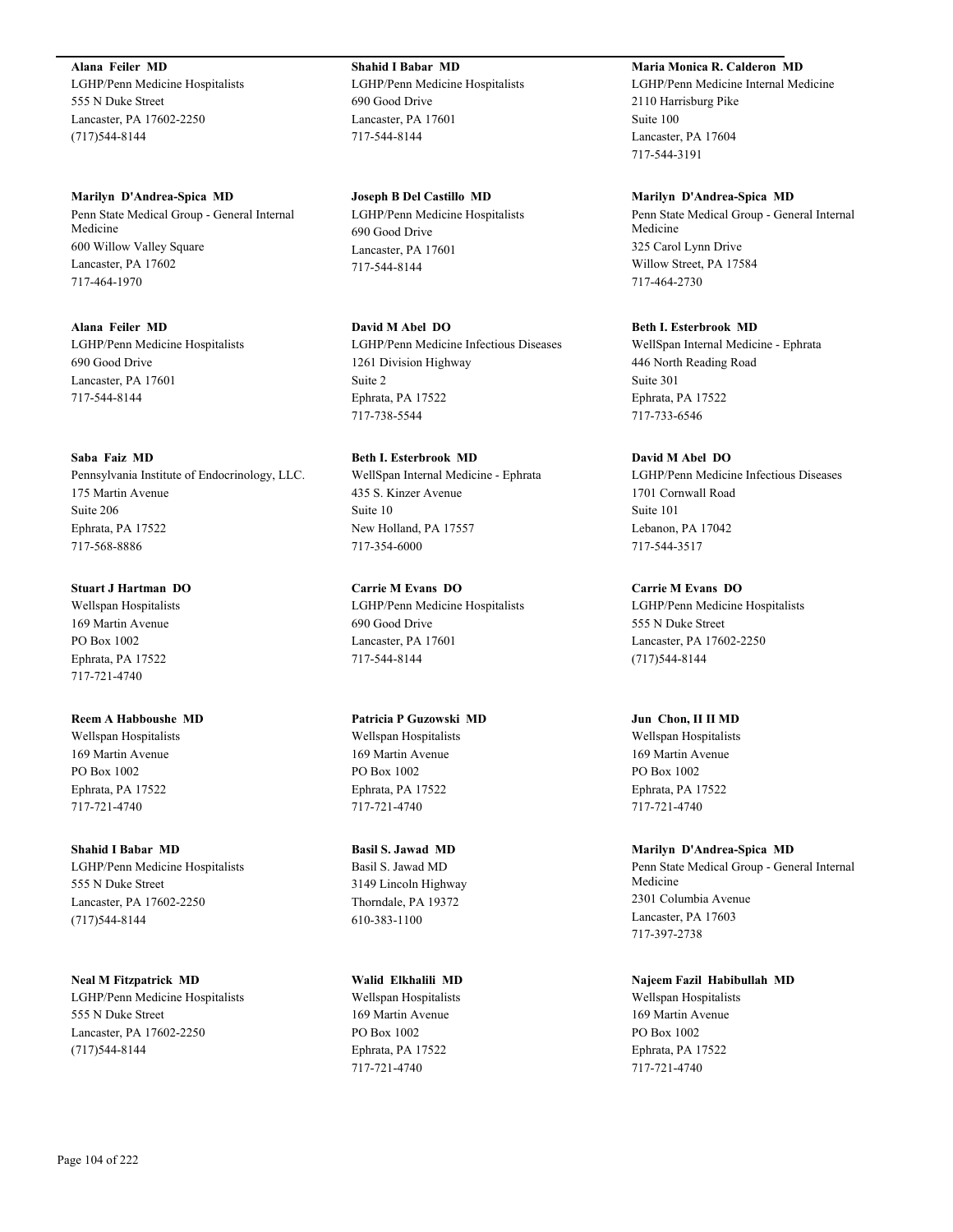**Jun Chon, II II MD** WellSpan Internal Medicine - Ephrata 435 S. Kinzer Avenue Suite 10 New Holland, PA 17557 717-354-6000

**Michelle L Jordan DO** LGHP/Penn Medicine Hospitalists 690 Good Drive Lancaster, PA 17601 717-544-8144

**Michelle L Jordan DO** LGHP/Penn Medicine Hospitalists 555 N Duke Street Lancaster, PA 17602-2250 (717)544-8144

**Eugene L Camerino DO** Wellspan Hospitalists 169 Martin Avenue PO Box 1002 Ephrata, PA 17522 717-721-4740

**Deepika Pradhan Shrestha MD** LGHP/Penn Medicine Diabetes & Endocrinology 1261 Division Highway Suite 2 Ephrata, PA 17522 717-544-3059

**Gregory Spisak DO** LGHP/Penn Medicine Hospitalists 690 Good Drive Lancaster, PA 17601 717-544-8144

**Deepika Pradhan Shrestha MD** LGHP/Penn Medicine Diabetes & Endocrinology 1701 Cornwall Road Suite 101 Lebanon, PA 17042

**Rachel Lacy MD** Hypertension & Kidney Specialists 73 West Church Street Stevens, PA 17578 717-335-0327

**Edwin Campoverde Hernandez MD** LGHP/Penn Medicine Hospitalists

690 Good Drive Lancaster, PA 17601 717-544-8144

**Matthew Emerich MD** Wellspan Hospitalists 169 Martin Avenue PO Box 1002 Ephrata, PA 17522 717-721-4740

**Arif Hafiz MD** Penn State Medical Group - General Internal Medicine Hospitalists 2301 Columbia Avenue Lancaster, PA 17603 717-397-2738

**Paul M. Conslato MD** LGHP/Penn Medicine Internal Medicine 2110 Harrisburg Pike Suite 100 Lancaster, PA 17604 717-544-3191

**Tipu Faiz M. Saleem MD** Pennsylvania Institute of Endocrinology, LLC. 175 Martin Avenue Suite 206 Ephrata, PA 17522 717-568-8886

**Thomas C Overholt MD** LGHP/Penn Medicine Hospitalists 690 Good Drive Lancaster, PA 17601 717-544-8144

**Christopher G Weese MD** LGHP/Penn Medicine Hospitalists 555 N Duke Street Lancaster, PA 17602-2250 (717)544-8144

**Anthony W Samphilipo DO** LGHP/Penn Medicine Hospitalists 690 Good Drive Lancaster, PA 17601 717-544-8144

**Edwin Campoverde Hernandez MD** LGHP/Penn Medicine Hospitalists 555 N Duke Street Lancaster, PA 17602-2250 (717)544-8144

**David M Abel DO** LGHP/Penn Medicine Infectious Diseases 2106 Harrisburg Pike Suite 301 Lancaster, PA 17601 717-544-3517

**Neal M Fitzpatrick MD** LGHP/Penn Medicine Hospitalists 690 Good Drive Lancaster, PA 17601 717-544-8144

**Tipu Faiz M. Saleem MD** Pennsylvania Institute of Endocrinology, LLC. 1575 Highlands Drive Suite 206 Lititz, PA 17543-7507 717-715-0406

**Gregory Spisak DO** LGHP/Penn Medicine Hospitalists 555 N Duke Street Lancaster, PA 17602-2250 (717)544-8144

**Deepika Pradhan Shrestha MD** LGHP/Penn Medicine Diabetes & Endocrinology 694 Good Drive Suite 200 Lancaster, PA 17601 717-544-3059

**Deepika Pradhan Shrestha MD** LGHP/Penn Medicine Diabetes & Endocrinology 950 S. Octorara Trail Parkesburg, PA 19365 717-544-3059

**Deepika Pradhan Shrestha MD** LGHP/Penn Medicine Diabetes & Endocrinology 426 Cloverleaf Road Elizabethtown, PA 17022-9320 717-544-3059

717-544-3059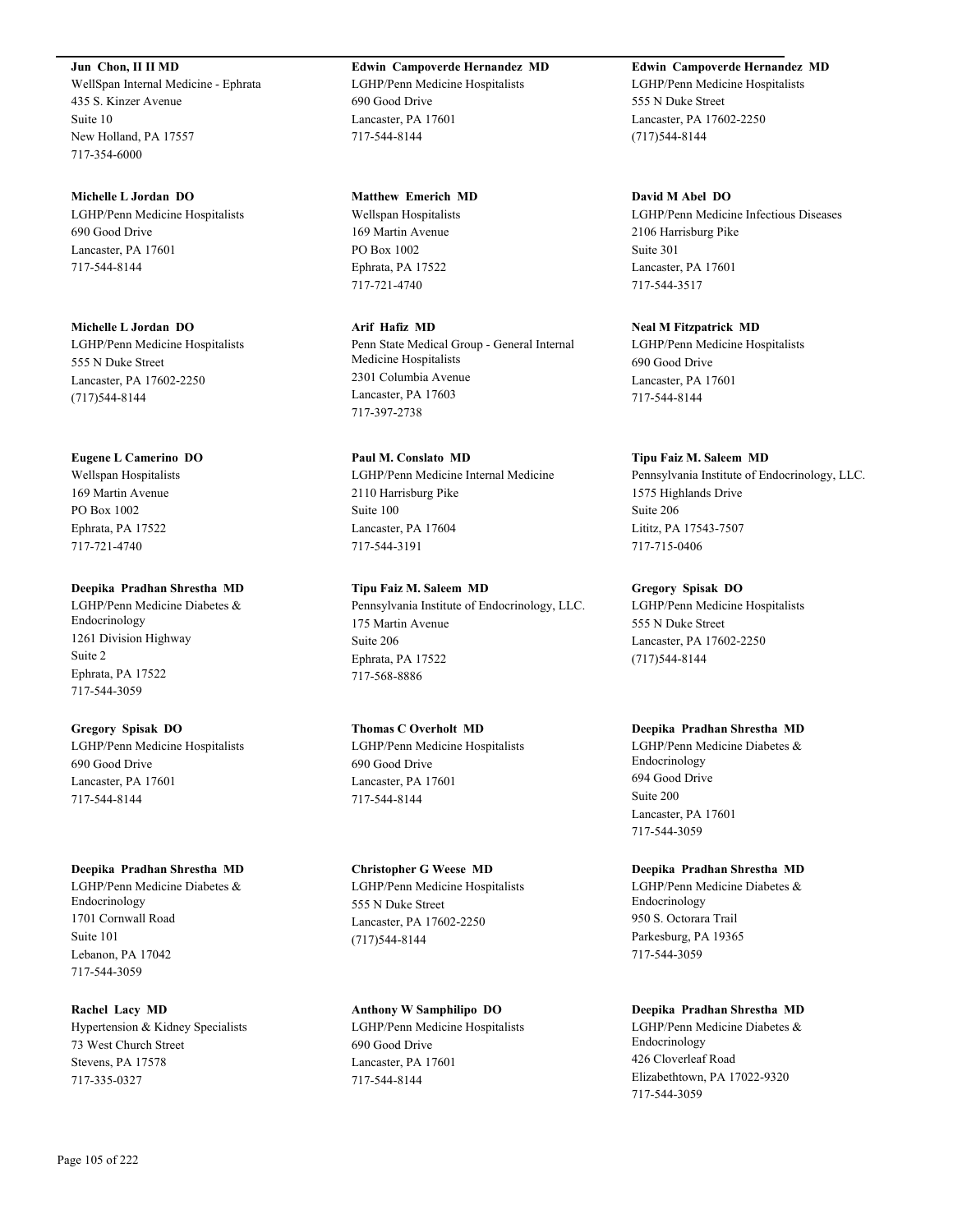**Jaime Moellman MD** LGHP/Penn Medicine Hospitalists 690 Good Drive Lancaster, PA 17601 717-544-8144

**Parineetha Thangada MD** LGHP/Penn Medicine Hospitalists 555 N Duke Street Lancaster, PA 17602-2250 (717)544-8144

**Melissa G. Morgan DO** Regional GI 4140 Oregon Pike Ephrata, PA 17522 717-869-4600

**Tara Tawil MD** LGHP/Penn Medicine Hospitalists 555 N Duke Street Lancaster, PA 17602-2250 (717)544-8144

**Amy L O'Gurek MD** LGHP/Penn Medicine Hospitalists 555 N Duke Street Lancaster, PA 17602-2250 (717)544-8144

**Melissa G. Morgan DO** Regional GI 426 Cloverleaf Road Elizabethtown, PA 17022 717-869-4600

**Elizabeth A. O'Connor - Boll MD** LGHP/Penn Medicine Internal Medicine 2110 Harrisburg Pike Suite 100 Lancaster, PA 17604 717-544-3191

**Karuna P. Spiegelman MD** Specialists at LGH ABBCI 2102 Harrisburg Pike Lancaster, PA 17601 717-544-3600

**William D. Loretan DO** Wellspan Hospitalists 169 Martin Avenue PO Box 1002 Ephrata, PA 17522 717-721-4740

**Parineetha Thangada MD** LGHP/Penn Medicine Hospitalists 690 Good Drive Lancaster, PA 17601 717-544-8144

**MaryEllen Pfeiffer DO** Wellspan Hospitalists 169 Martin Avenue PO Box 1002 Ephrata, PA 17522 717-721-4740

**Anthony J. LaCorte MD** Stephen G. Diamantoni MD & Associates Family Practice 218-C West Main Street Leola, PA 17540 717-656-2331

**Amy L O'Gurek MD** LGHP/Penn Medicine Hospitalists 690 Good Drive Lancaster, PA 17601 717-544-8144

**Melissa G. Morgan DO** Regional GI 690 Good Drive 2nd Floor Lancaster, PA 17601 717-869-4600

**John A. King MD** Penn State Medical Group - General Internal Medicine Hospitalists 2301 Columbia Avenue Lancaster, PA 17603 717-397-2738

**James E. Spicher MD** Penn State Medical Group - General Internal Medicine Hospitalists 2301 Columbia Avenue Lancaster, PA 17603 717-397-2738

**Jaime Moellman MD** LGHP/Penn Medicine Hospitalists 555 N Duke Street Lancaster, PA 17602-2250 (717)544-8144

**Deepika Pradhan Shrestha MD** LGHP/Penn Medicine Diabetes & Endocrinology 2112 Harrisburg Pike Suite 200 Lancaster, PA 17601 717-544-3059

**Tara Tawil MD** LGHP/Penn Medicine Hospitalists 690 Good Drive Lancaster, PA 17601 717-544-8144

**Anthony J. LaCorte MD** Stephen G. Diamantoni MD & Associates Family Practice 334 Hartman Bridge Road Ronks, PA 17572 717-687-9815

**Melissa G. Morgan DO** Regional GI 950 S Octorara Trail Parkesburg, PA 19365 717-869-4600

**Melissa G. Morgan DO** Regional GI 2112 Harrisburg Pike Suite 202 Lancaster, PA 17601 717-869-4600

**Christopher G Weese MD** LGHP/Penn Medicine Hospitalists 690 Good Drive Lancaster, PA 17601 717-544-8144

**Anthony J. LaCorte MD** Stephen G. Diamantoni MD & Associates Family Practice 2112 Harrisburg Pike Suite 3 Lancaster, PA 17604 717-431-3000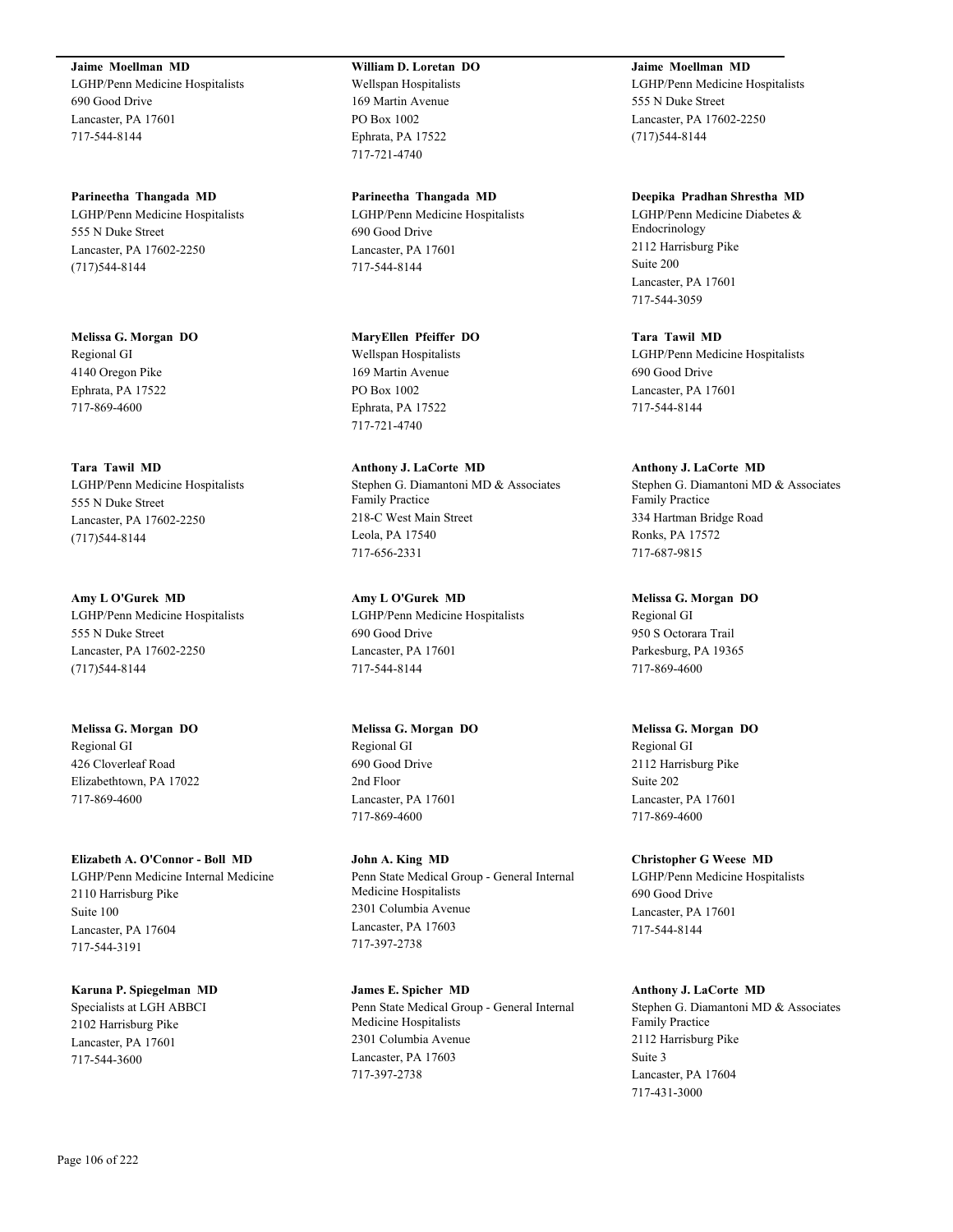#### **Anthony J. LaCorte MD**

Stephen G. Diamantoni MD & Associates Family Practice 734 North Franklin Street Lancaster, PA 17602 717-295-2323

#### **Anthony J. LaCorte MD**

Stephen G. Diamantoni MD & Associates Family Practice 203 Commerce Drive Suite G Quarryville, PA 17566 717-786-1202

#### **Anthony W Samphilipo DO**

LGHP/Penn Medicine Hospitalists 555 N Duke Street Lancaster, PA 17602-2250 (717)544-8144

#### **Melissa G. Morgan DO**

Regional GI 2104 Harrisburg Pike Suite 300 Lancaster, PA 17604 717-544-3400

#### **Mariano D. Mallozzi MD**

Wellspan Hospitalists 169 Martin Avenue PO Box 1002 Ephrata, PA 17522 717-721-4740

## **Thomas C Overholt MD**

LGHP/Penn Medicine Hospitalists 555 N Duke Street Lancaster, PA 17602-2250 (717)544-8144

#### **Jennifer L Nguyen DO**

LGHP/Penn Medicine Family Medicine Twin Rose 306 North Seventh Street Columbia, PA 17512 717-684-9106

**Shanthi Sivendran MD** LGHP/Penn Medicine Hematology & Oncology 2102 Harrisburg Pike Lancaster, PA 17604 717-544-3600

## **Anthony J. LaCorte MD** Stephen G. Diamantoni MD & Associates Family Practice 440 Chestnut Street Lancaster, PA 17603 717-295-3317

**James E. Spicher MD** Penn State Medical Group - General Internal Medicine 325 Carol Lynn Drive Willow Street, PA 17584 717-464-2730

## **James E. Spicher MD** Penn State Medical Group - General Internal Medicine 2301 Columbia Avenue Lancaster, PA 17603 717-397-2738

## **Jennifer L Nguyen DO** LGHP/Penn Medicine Family Medicine Lititz 51 Peters Road Suite 201 Lititz, PA 17543 717-626-2167

## **Robert A. Tribuzio MD**

Penn State Medical Group - General Internal Medicine 2301 Columbia Avenue Lancaster, PA 17603 717-397-2738

## **Michael C. Manolas MD**

Penn State Medical Group - General Internal Medicine 2301 Columbia Avenue Lancaster, PA 17603 717-397-2738

## **Jennifer L Nguyen DO** LGHP/Penn Medicine Family Medicine Twin Rose 6415 Lincoln Highway Wrightsville, PA 17368 717-252-1200

**John J. Scott MD** Penn State Medical Group - General Internal Medicine Hospitalists 2301 Columbia Avenue Lancaster, PA 17603 717-397-2738

## **Rachel Lacy MD** Hypertension & Kidney Specialists 2110 Harrisburg Pike Suite 310 Lancaster, PA 17604 717-544-3232

#### **James E. Spicher MD**

Penn State Medical Group - General Internal Medicine 600 Willow Valley Square Lancaster, PA 17602 717-464-1970

#### **Robert A. Tribuzio MD**

Penn State Medical Group - General Internal Medicine Hospitalists 2301 Columbia Avenue Lancaster, PA 17603 717-397-2738

## **Carlos A. Sanchez MD**

Penn State Medical Group - General Internal Medicine Hospitalists 2301 Columbia Avenue Lancaster, PA 17603 717-397-2738

#### **Michael C. Manolas MD**

Penn State Medical Group - General Internal Medicine 325 Carol Lynn Drive Willow Street, PA 17584 717-464-2730

#### **Michael C. Manolas MD**

Penn State Medical Group - General Internal Medicine Hospitalists 2301 Columbia Avenue Lancaster, PA 17603 717-397-2738

#### **Jennifer L Nguyen DO**

LGHP/Penn Medicine Family Medicine Norlanco 418 Cloverleaf Road Elizabethtown, PA 17022 717-653-1467

#### **Abdul Majeed MD**

Wellspan Hospitalists 169 Martin Avenue PO Box 1002 Ephrata, PA 17522 717-721-4740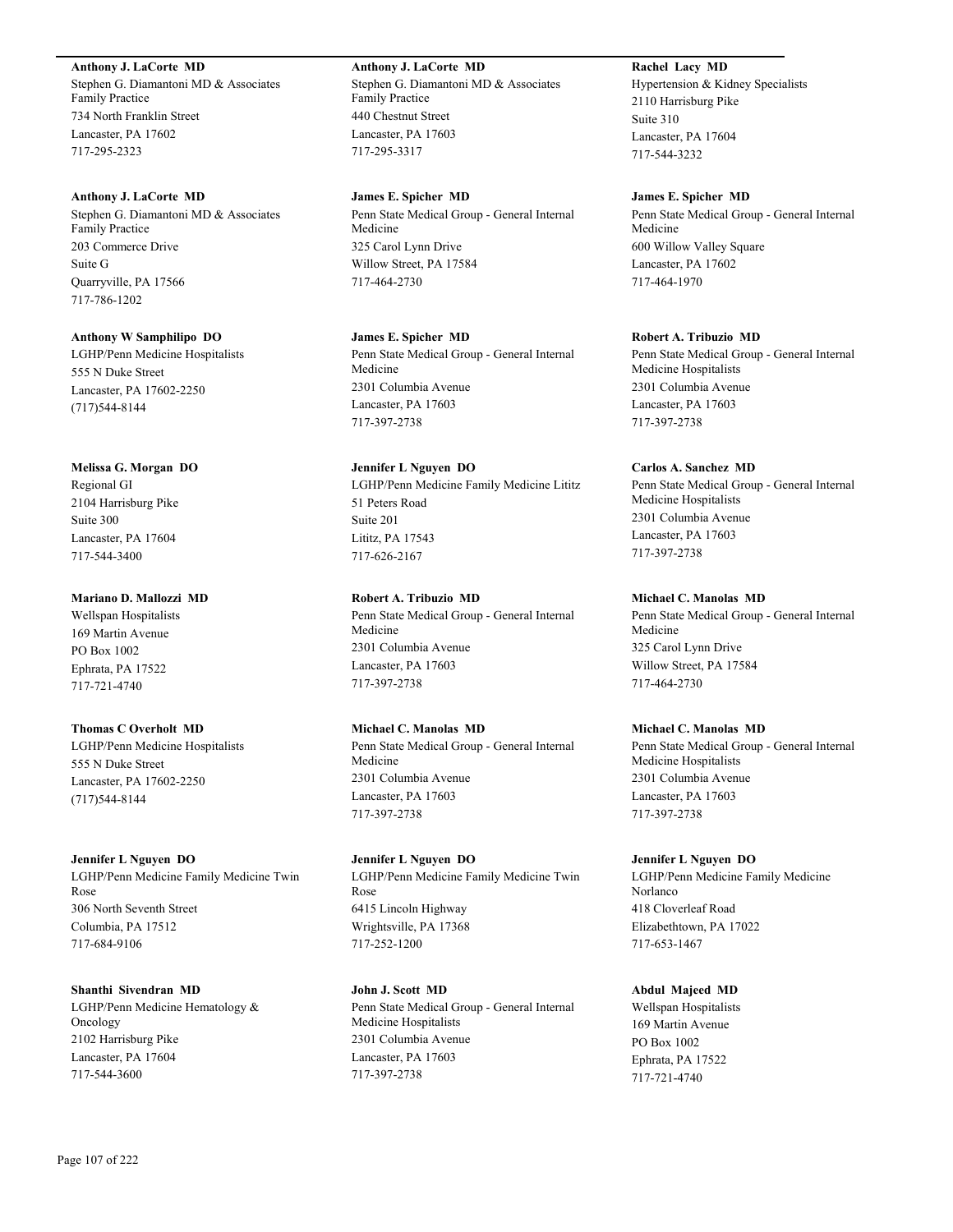**Jennifer L Nguyen DO** LGHP/Penn Medicine Family Medicine Lititz 562 West Second Street Lititz, PA 17543 717-626-2167

**Shanthi Sivendran MD** LGHP/Penn Medicine Hematology & Oncology 2102 Harrisburg Pike Suite 116 Lancaster, PA 17601 717-544-9400

**Jason E. Scott MD** LGHP/Penn Medicine Hospitalists 555 N Duke Street Lancaster, PA 17602-2250 (717)544-8144

**Yasir A. Naeem MD** Penn State Medical Group - General Internal Medicine Hospitalists 2301 Columbia Avenue Lancaster, PA 17603 717-397-2738

**Melissa Sasso DO** LGHP/Penn Medicine Hospitalists 555 N Duke Street Lancaster, PA 17602-2250 (717)544-8144

**Jonathan C Shallcross MD** LGHP/Penn Medicine Hospitalists 555 N Duke Street Lancaster, PA 17602-2250 (717)544-8144

**Stephanie L. Todd MD, MPH** Penn State Medical Group - General Internal Medicine 600 Willow Valley Square Lancaster, PA 17602 717-464-1970

**P. James Navalkowsky MD** LGHP/Penn Medicine Family Medicine Norlanco 418 Cloverleaf Road Elizabethtown, PA 17022 717-653-1467

**Michael C. Manolas MD** Penn State Medical Group - General Internal Medicine 600 Willow Valley Square Lancaster, PA 17602 717-464-1970

**Stephanie L. Todd MD, MPH** Penn State Medical Group - General Internal Medicine 2301 Columbia Avenue Lancaster, PA 17603 717-397-2738

**Jason E. Scott MD** LGHP/Penn Medicine Hospitalists 690 Good Drive Lancaster, PA 17601 717-544-8144

**Aaron Tober DO** LGHP/Penn Medicine Hospitalists 555 N Duke Street Lancaster, PA 17602-2250 (717)544-8144

**Melissa Sasso DO** LGHP/Penn Medicine Hospitalists 690 Good Drive Lancaster, PA 17601 717-544-8144

**Robert W. Martin MD** Penn State Medical Group - General Internal Medicine 600 Willow Valley Square Lancaster, PA 17602 717-464-1970

**Louis J. Neureuter MD** Louis J. Neureuter MD 25 East James Street Lancaster, PA 17602 717-397-0555

**Robert W. Martin MD** Penn State Medical Group - General Internal Medicine 325 Carol Lynn Drive Willow Street, PA 17584 717-464-2730

**John J. Scott MD** Penn State Medical Group - General Internal Medicine 600 Willow Valley Square Lancaster, PA 17602 717-464-1970

**John J. Scott MD** Penn State Medical Group - General Internal Medicine 2301 Columbia Avenue Lancaster, PA 17603 717-397-2738

**Robert W. Martin MD** Penn State Medical Group - General Internal Medicine 2301 Columbia Avenue Lancaster, PA 17603 717-397-2738

**Aaron Tober DO** LGHP/Penn Medicine Hospitalists 690 Good Drive Lancaster, PA 17601 717-544-8144

**John J. Scott MD** Penn State Medical Group - General Internal Medicine 325 Carol Lynn Drive Willow Street, PA 17584 717-464-2730

**Stania Valerice MD** Wellspan Hospitalists 169 Martin Avenue PO Box 1002 Ephrata, PA 17522 717-721-4740

**Mark L. Simmons MD** LGHP/Penn Medicine Internal Medicine 2110 Harrisburg Pike Suite 100 Lancaster, PA 17604 717-544-3191

**Stephen D Renaldo DO** LGHP/Penn Medicine Hospitalists 690 Good Drive Lancaster, PA 17601 717-544-8144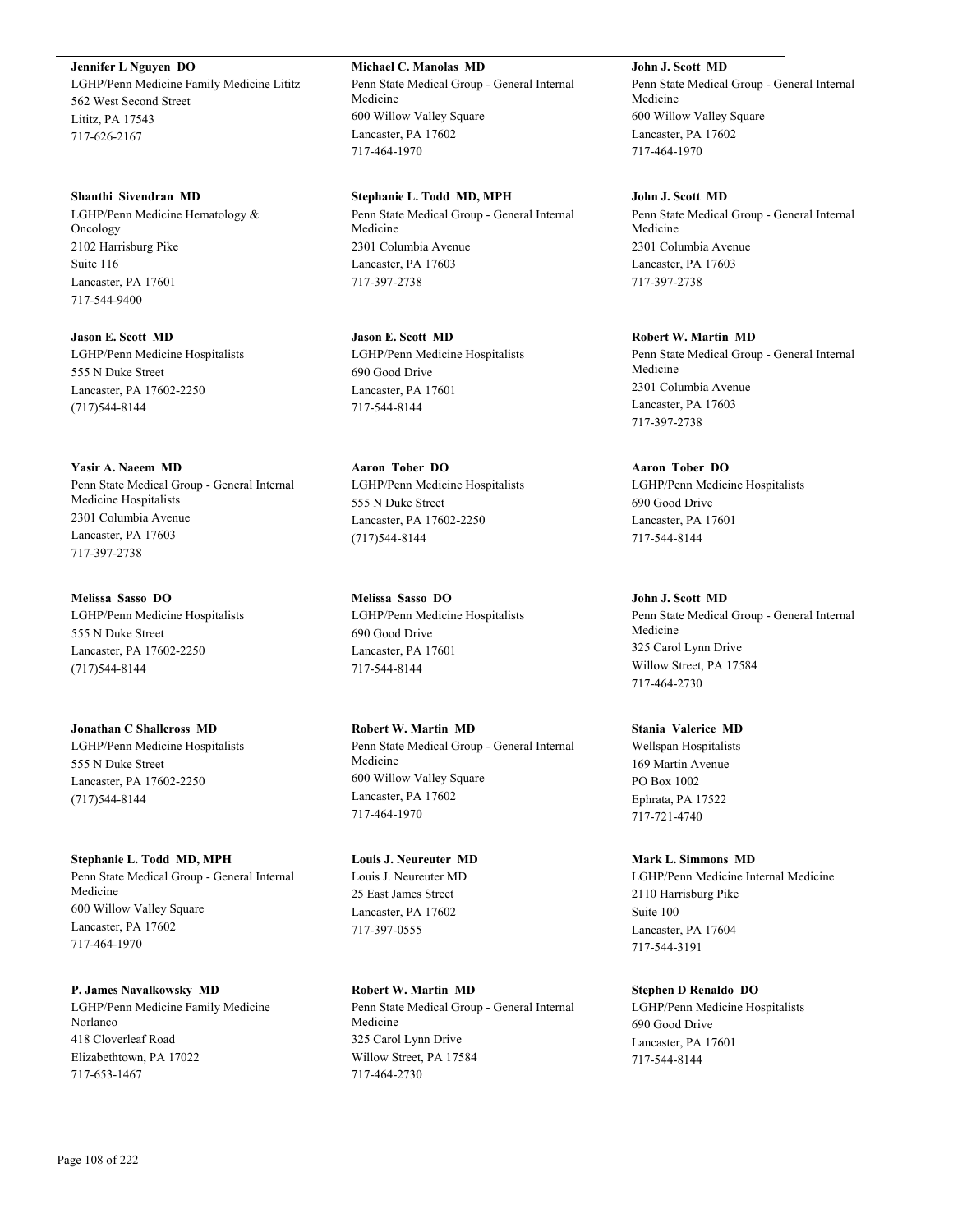# **Peter H Urffer MD**

Wellspan Hospitalists 169 Martin Avenue PO Box 1002 Ephrata, PA 17522 717-721-4740

#### **Michael W Sauder MD**

LGHP/Penn Medicine Hospitalists 555 N Duke Street Lancaster, PA 17602-2250 (717)544-8144

#### **Robert A. Tribuzio MD**

Penn State Medical Group - General Internal Medicine 325 Carol Lynn Drive Willow Street, PA 17584 717-464-2730

#### **Stephanie L. Todd MD, MPH**

Penn State Medical Group - General Internal Medicine 325 Carol Lynn Drive Willow Street, PA 17584 717-464-2730

# *Internal Medicine/Pediatrics*

**Mona M. Jhaveri MD** LGHP/Penn Medicine Family Medicine Susquehanna 1159 River Road Marietta, PA 17547 717-426-1131

# *Interventional Cardiology*

#### **Matthew A. Bernabei MD**

The Heart Group of Lancaster General Health 950 Octorara Drive Parkesburg, PA 19365 717-544-8300

#### **Matthew A. Bernabei MD**

The Heart Group of Lancaster General Health 426 Cloverleaf Road Elizabethtown, PA 17022 717-544-8300

# **Jonathan C Shallcross MD** LGHP/Penn Medicine Hospitalists 690 Good Drive Lancaster, PA 17601 717-544-8144

**Stephen D Renaldo DO** LGHP/Penn Medicine Hospitalists 555 N Duke Street Lancaster, PA 17602-2250 (717)544-8144

#### **Robert A. Tribuzio MD**

Penn State Medical Group - General Internal Medicine 600 Willow Valley Square Lancaster, PA 17602 717-464-1970

# **Michael W Sauder MD**

LGHP/Penn Medicine Hospitalists 690 Good Drive Lancaster, PA 17601 717-544-8144

#### **Bhavin B. Mehta MD**

Pulmonary Associates of Lancaster 540 N Duke St Suite 244 Lancaster, PA 17604 717-826-9770

#### **Sean McFadden DO**

Wellspan Hospitalists 169 Martin Avenue PO Box 1002 Ephrata, PA 17522 717-721-4740

#### **Matthew A. Bernabei MD**

The Heart Group of Lancaster General Health 690 Good Drive 2nd Floor Lancaster, PA 17601 717-544-8300

# **Matthew A. Bernabei MD**

The Heart Group of Lancaster General Health 1701 Cornwall Road Lebanon, PA 17042 717-544-8300

#### **Matthew A. Bernabei MD**

The Heart Group of Lancaster General Health 217 Harrisburg Avenue Lancaster, PA 17603 717-544-8300

# **Matthew A. Bernabei MD**

The Heart Group of Lancaster General Health 1261 Division Highway Suite 2 Ephrata, PA 17522 717-544-8300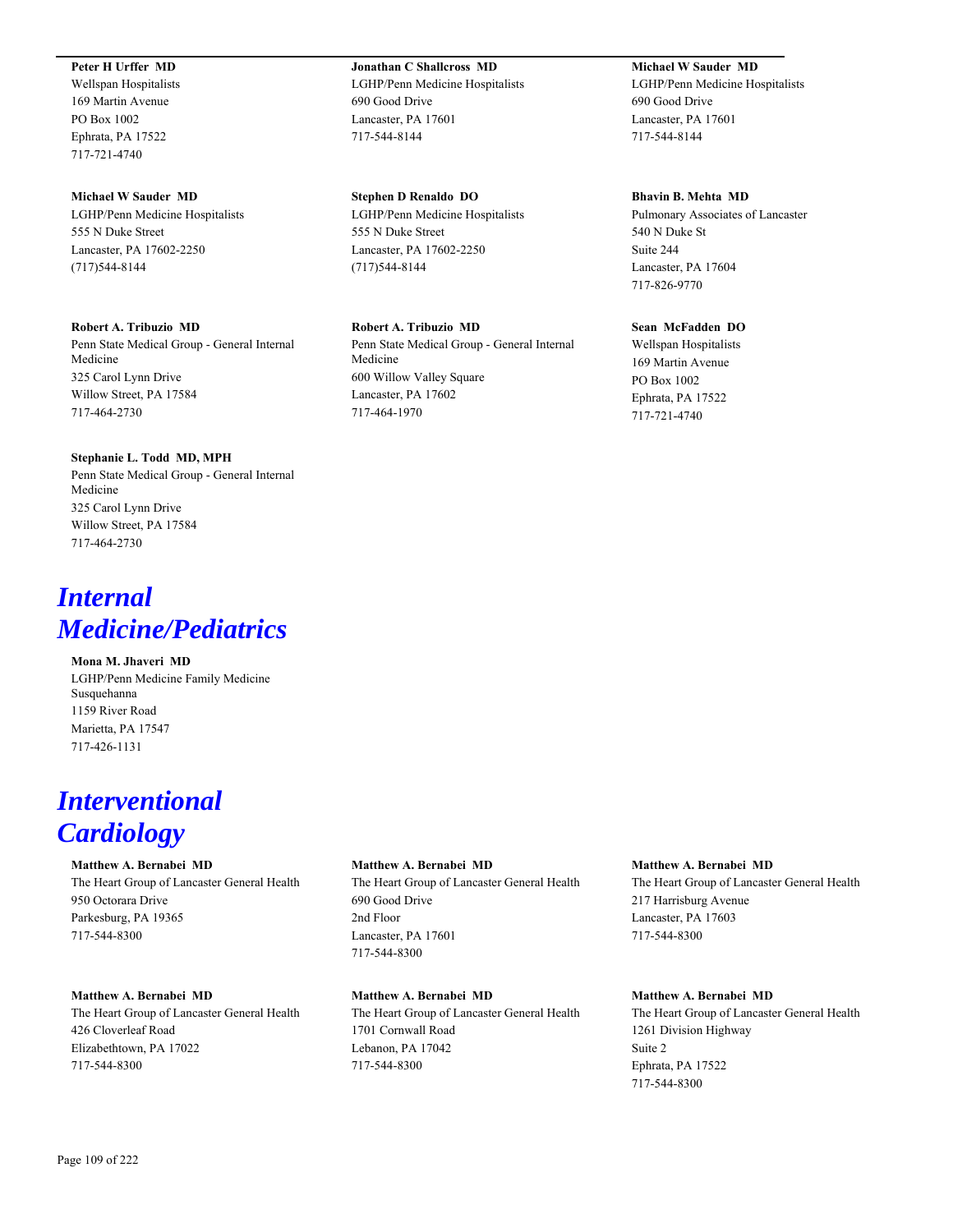# *Licensed Therapists and Counselors*

**Brian Wenger LPC** LGHP/Penn Medicine Behavioral Health 1001 Cornerstone Drive Suite B Mount Joy, PA 17552 717-560-3782

**Brian Wenger LPC** LGHP/Penn Medicine Behavioral Health 562 W. 2nd Avenue Lititz, PA 17543 717-735-7454

**Brian Wenger LPC** LGHP/Penn Medicine Behavioral Health 99 Masonic Drive Suite 101 Elizabethtown, PA 17022 717-560-3782

**Brian Wenger LPC** LGHP/Penn Medicine Behavioral Health 317 West Chestnut Street Quarryville, PA 17566 717-560-3782

**Brian Wenger LPC** LGHP/Penn Medicine Behavioral Health 554 North Duke Street 3rd Floor Lancaster, PA 17602 717-560-3782

**Brian Wenger LPC** LGHP/Penn Medicine Behavioral Health 555 North Duke Street Lancaster, PA 17602 717-560-3782

**Brian Wenger LPC** LGHP/Penn Medicine Behavioral Health 6415 Lincoln Highway Wrightsville, PA 17368 717-560-3782

**Brian Wenger LPC** LGHP/Penn Medicine Behavioral Health 34 Fawn Drive Quarryville, PA 17566 717-560-3782

**Brian Wenger LPC** LGHP/Penn Medicine Behavioral Health 694 Good Drive Suite 11 Lancaster, PA 17601 717-560-3782

**Brian Wenger LPC** LGHP/Penn Medicine Behavioral Health 1135 Hampden Drive Strasburg, PA 17579 717-735-7454

**Brian Wenger LPC** LGHP/Penn Medicine Behavioral Health 701 North Duke Street Lancaster, PA 17602 717-560-3782

**Brian Wenger LPC** LGHP/Penn Medicine Behavioral Health 802 New Holland Avenue Lancaster, PA 17602 717-560-3782

**Brian Wenger LPC** LGHP/Penn Medicine Behavioral Health 51 Peters Road Suite 200 Lititz, PA 17543 717-560-3782

**Lori Yelk LPC** Weigel Counseling Associates 2421 Willow Street Willow Street, PA 17584 717-464-1450

**Brian Wenger LPC** LGHP/Penn Medicine Behavioral Health 2102 Harrisburg Pike Lancaster, PA 17601 717-560-3782

**Brian Wenger LPC** LGHP/Penn Medicine Behavioral Health 2108 Harrisburg Pike Suite 310 Lancaster, PA 17601 717-560-3782

**Brian Wenger LPC** LGHP/Penn Medicine Behavioral Health 222 Willow Valley Lakes Drive Suite 1900 Willow Street, PA 17584 717-735-7454

**Brian Wenger LPC** LGHP/Penn Medicine Behavioral Health 540 North Duke Street 3rd Floor Lancaster, PA 17602 717-560-3782

**Brian Wenger LPC** LGHP/Penn Medicine Behavioral Health 694 Good Drive Suite 23 Lancaster, PA 17601 717-560-3782

**Brian Wenger LPC** LGHP/Penn Medicine Behavioral Health 931 Harrisburg Avenue F&M College \*restricted to F&M students only Lancaster, PA 17603 717-560-3782

**Brian Wenger LPC** LGHP/Penn Medicine Behavioral Health 1261 Division Highway Suite 1 Ephrata, PA 17522 717-560-3782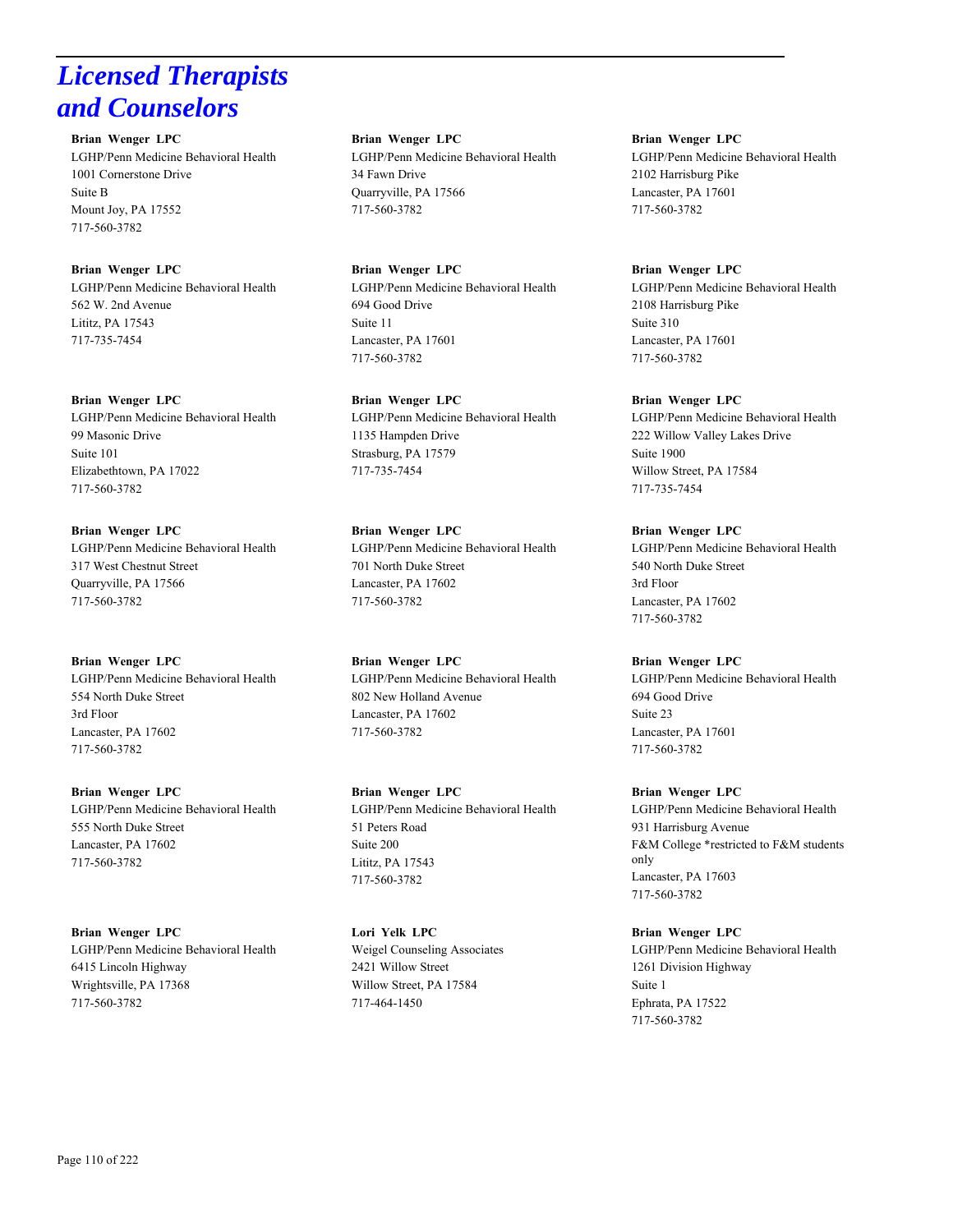**Brian Wenger LPC** LGHP/Penn Medicine Behavioral Health 418 Cloverleaf Road Elizabethtown, PA 17022 717-560-3782

**Brian Wenger LPC** LGHP/Penn Medicine Behavioral Health 1159 River Road Marietta, PA 17547 717-560-3782

**Brian Wenger LPC** LGHP/Penn Medicine Behavioral Health 700 Lancaster Road Manheim, PA 17545 717-735-7454

**Brian Wenger LPC** LGHP/Penn Medicine Behavioral Health 101 Abbeyville Road Lancaster, PA 17603 717-560-3782

**Michael Carr LPC** LGHP/Penn Medicine Behavioral Health 1135 Hampden Drive Strasburg, PA 17579 717-735-7454

**Elizabeth Bejgrowicz LCSW** LGHP/Penn Medicine Behavioral Health 2108 Harrisburg Pike Suite 310 Lancaster, PA 17601 717-560-3782

**Katina L. Barton MSW** Behavioral Healthcare Consultants P.C. 2550 Kingston Road Suite 211 York, PA 17402 717-755-5736

**Stacey Burroughs LPC** LGHP/Penn Medicine Behavioral Health 99 Masonic Drive Suite 101 Elizabethtown, PA 17022 717-560-3782

**Brian Wenger LPC** LGHP/Penn Medicine Behavioral Health 2113 Manor Ridge Drive Lancaster, PA 17603 717-560-3782

**Brian Wenger LPC** LGHP/Penn Medicine Behavioral Health 306 North 7th Street Columbia, PA 17512 717-560-3782

**Lori Yelk LPC** Weigel Counseling Associates 2320 Rothsville Raod Lititz, PA 17543 717-464-1450

**Brian Wenger LPC** LGHP/Penn Medicine Behavioral Health 690 Good Drive Women's Outpatient Center - 2nd Floor Lancaster, PA 17601 717-560-3782

**Bethany Arnold LCSW** LGHP/Penn Medicine Behavioral Health 540 North Duke Street 3rd Floor Lancaster, PA 17602 717-560-3782

**Emily Babikow LCSW** LGHP/Penn Medicine Behavioral Health 418 Cloverleaf Road Elizabethtown, PA 17022 717-560-3782

**Emily Babikow LCSW** LGHP/Penn Medicine Behavioral Health 694 Good Drive Suite 11 Lancaster, PA 17601 717-560-3782

**Michael Carr LPC** LGHP/Penn Medicine Behavioral Health 222 Willow Valley Lakes Drive Suite 1900 Willow Street, PA 17584 717-735-7454

**Brian Wenger LPC** LGHP/Penn Medicine Behavioral Health 160 North Pointe Blvd Suite 110 Lancaster, PA 17601 717-560-3782

**Brian Wenger LPC** LGHP/Penn Medicine Behavioral Health 1701 Cornwall Road Suite 201 Lebanon, PA 17042 717-735-7454

**Lori Yelk LPC** Weigel Counseling Associates 160 North Pointe Blvd. Suite 110 Lancaster, PA 17601 717-464-1450

**Brian Wenger LPC** LGHP/Penn Medicine Behavioral Health 1635 W. Main Street Suite 700 Ephrata, PA 17522 717-735-7454

**Emily Babikow LCSW** LGHP/Penn Medicine Behavioral Health 1261 Division Highway Suite 1 Ephrata, PA 17522 717-560-3782

**Thomas G. Bartlett PhD** Behavioral Healthcare Consultants P.C. 2550 Kingston Road Suite 211 York, PA 17402 717-755-5736

**Bethany Arnold LCSW** LGHP/Penn Medicine Behavioral Health 694 Good Drive Suite 23 Lancaster, PA 17601 717-560-3782

**Heidi B. Baldacci PhD** Behavioral Healthcare Consultants P.C. 2550 Kingston Road Suite 211 York, PA 17402 717-755-5736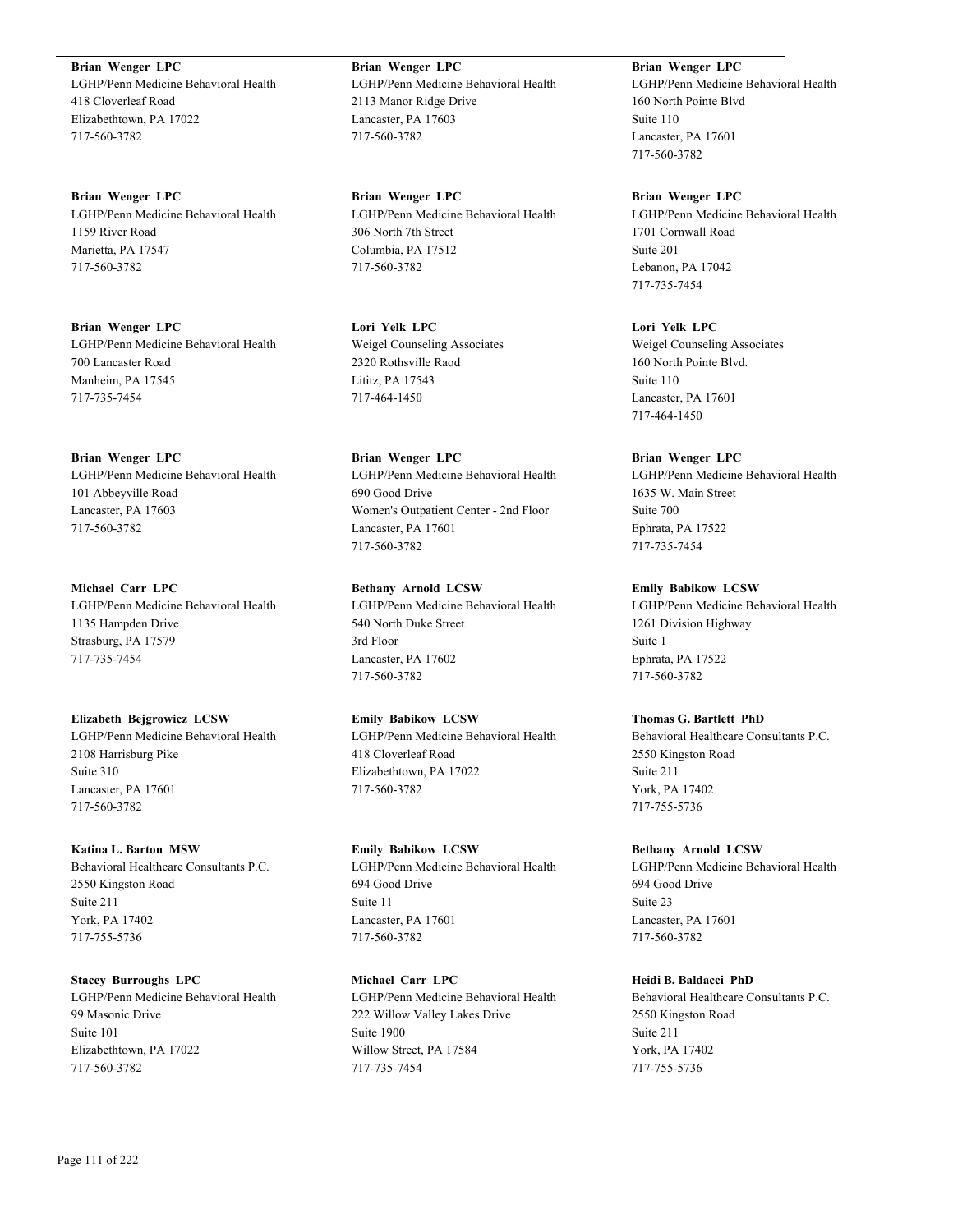**Bethany Arnold LCSW** LGHP/Penn Medicine Behavioral Health 317 West Chestnut Street Quarryville, PA 17566 717-560-3782

**Elizabeth Bejgrowicz LCSW** LGHP/Penn Medicine Behavioral Health 418 Cloverleaf Road Elizabethtown, PA 17022 717-560-3782

**Stacey Burroughs LPC** LGHP/Penn Medicine Behavioral Health 554 North Duke Street 3rd Floor Lancaster, PA 17602 717-560-3782

**Emily Babikow LCSW** LGHP/Penn Medicine Behavioral Health 690 Good Drive Women's Outpatient Center - 2nd Floor Lancaster, PA 17601 717-560-3782

**Katherine DeStefano PhD** New Horizons Counseling 120 Foxshire Drive Lancaster, PA 17601 717-431-6615

**Crystal DeRose LPC** LGHP/Penn Medicine Family Medicine Twin Rose 6415 Lincoln Highway Wrightsville, PA 17368 717-252-1200

**Emily Babikow LCSW** LGHP/Penn Medicine Behavioral Health 51 Peters Road Suite 200 Lititz, PA 17543 717-560-3782

**Michael Carr LPC** LGHP/Penn Medicine Behavioral Health 540 North Duke Street 3rd Floor Lancaster, PA 17602 717-560-3782

**Elizabeth Bejgrowicz LCSW** LGHP/Penn Medicine Behavioral Health 34 Fawn Drive Quarryville, PA 17566 717-560-3782

**Elizabeth Bejgrowicz LCSW** LGHP/Penn Medicine Behavioral Health 802 New Holland Avenue Lancaster, PA 17602 717-560-3782

**Judith Jakubowicz LPC** MAPS Behavioral Health Services 790 New Holland Avenue Lancaster, PA 17602 717-390-0353

**Michael Carr LPC** LGHP/Penn Medicine Behavioral Health 1701 Cornwall Road Suite 201 Lebanon, PA 17042 717-735-7454

**Katina L. Barton MSW** Behavioral Healthcare Consultants P.C. 1755 Oregon Pike Suite 200 Lancaster, PA 17601 717-581-5255

**Elizabeth Bejgrowicz LCSW** LGHP/Penn Medicine Behavioral Health 2113 Manor Ridge Drive Lancaster, PA 17603 717-560-3782

**Stacey Burroughs LPC** LGHP/Penn Medicine Behavioral Health 931 Harrisburg Avenue F&M College \*restricted to F&M students only Lancaster, PA 17603 717-560-3782

**Thomas G. Bartlett PhD** Behavioral Healthcare Consultants P.C. 6 West Newport Road Lititz, PA 17543 717-627-2190

**Emily Babikow LCSW** LGHP/Penn Medicine Behavioral Health 562 W. 2nd Avenue Lititz, PA 17543 717-735-7454

**Emily Babikow LCSW** LGHP/Penn Medicine Behavioral Health 101 Abbeyville Road Lancaster, PA 17603 717-560-3782

**Michael Carr LPC** LGHP/Penn Medicine Behavioral Health 306 North 7th Street Columbia, PA 17512 717-560-3782

**Emily Babikow LCSW** LGHP/Penn Medicine Behavioral Health 694 Good Drive Suite 23 Lancaster, PA 17601 717-560-3782

**Crystal DeRose LPC** LGHP/Penn Medicine Family Medicine Twin Rose 306 North Seventh Street Columbia, PA 17512 717-684-9106

**Katina L. Barton MSW** Behavioral Healthcare Consultants P.C. 645 N. Twelfth Street Suite 302 Lemoyne, PA 17043 717-730-2090

**Michael Carr LPC** LGHP/Penn Medicine Behavioral Health 160 North Pointe Blvd Suite 110 Lancaster, PA 17601 717-560-3782

**Bethany Arnold LCSW** LGHP/Penn Medicine Behavioral Health 2113 Manor Ridge Drive Lancaster, PA 17603 717-560-3782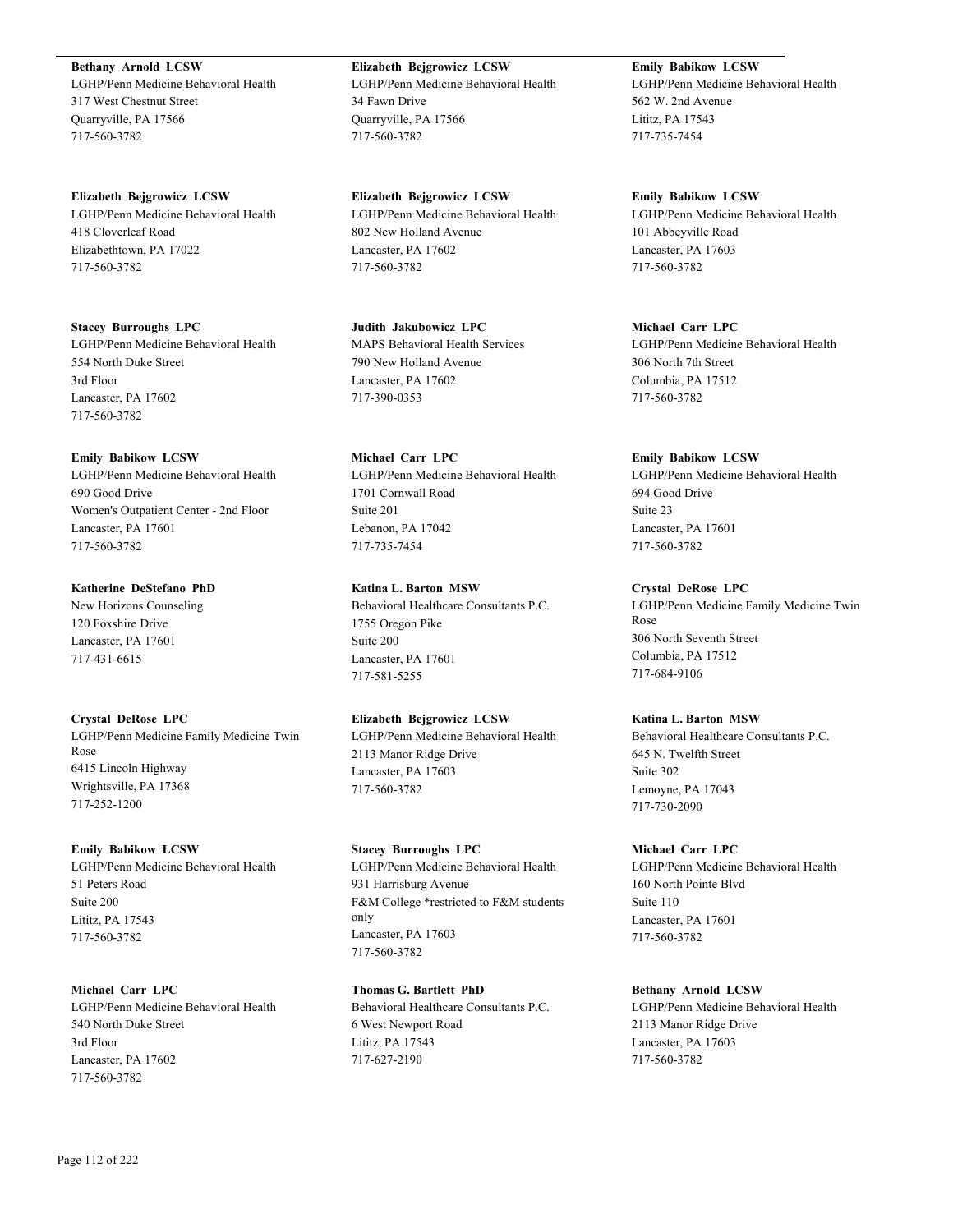**Emily Babikow LCSW** LGHP/Penn Medicine Behavioral Health

99 Masonic Drive Suite 101 Elizabethtown, PA 17022 717-560-3782

# **Thomas G. Bartlett PhD**

Behavioral Healthcare Consultants P.C. 1755 Oregon Pike Suite 200 Lancaster, PA 17601 717-581-5255

**Stacey Burroughs LPC** LGHP/Penn Medicine Behavioral Health 562 W. 2nd Avenue Lititz, PA 17543 717-735-7454

# **Michael Carr LPC**

LGHP/Penn Medicine Behavioral Health 701 North Duke Street Lancaster, PA 17602 717-560-3782

# **Michael Carr LPC**

LGHP/Penn Medicine Behavioral Health 2108 Harrisburg Pike Suite 310 Lancaster, PA 17601 717-560-3782

# **Michael Carr LPC**

LGHP/Penn Medicine Behavioral Health 317 West Chestnut Street Quarryville, PA 17566 717-560-3782

# **Bethany Arnold LCSW**

LGHP/Penn Medicine Behavioral Health 222 Willow Valley Lakes Drive Suite 1900 Willow Street, PA 17584 717-735-7454

# **Emily Babikow LCSW**

LGHP/Penn Medicine Behavioral Health 802 New Holland Avenue Lancaster, PA 17602 717-560-3782

# **Meagan Howell-Brogan LCSW**

LGH @ Franklin & Marshall Student Wellness Center Appel Infirmary - \*Restricted to F&M Students\* 931 Harrisburg Avenue Lancaster, PA 17603 717-544-9051

# **Michael Carr LPC**

LGHP/Penn Medicine Behavioral Health 694 Good Drive Suite 23 Lancaster, PA 17601 717-560-3782

**Michael Carr LPC** LGHP/Penn Medicine Behavioral Health 101 Abbeyville Road Lancaster, PA 17603 717-560-3782

**Terry Carrilio LCSW** LGHP/Penn Medicine Behavioral Health 931 Harrisburg Avenue F&M College \*restricted to F&M students only Lancaster, PA 17603 717-560-3782

**Elizabeth Bejgrowicz LCSW** LGHP/Penn Medicine Behavioral Health 6415 Lincoln Highway Wrightsville, PA 17368 717-560-3782

# **Stacey Burroughs LPC**

LGHP/Penn Medicine Behavioral Health 1635 W. Main Street Suite 700 Ephrata, PA 17522 717-735-7454

# **Elizabeth Bejgrowicz LCSW**

LGHP/Penn Medicine Behavioral Health 931 Harrisburg Avenue F&M College \*restricted to F&M students only Lancaster, PA 17603 717-560-3782

# **Elizabeth Bejgrowicz LCSW**

LGHP/Penn Medicine Behavioral Health 1635 W. Main Street Suite 700 Ephrata, PA 17522 717-735-7454

**Michael Carr LPC** LGHP/Penn Medicine Behavioral Health 418 Cloverleaf Road Elizabethtown, PA 17022 717-560-3782

# **Michael Carr LPC**

LGHP/Penn Medicine Behavioral Health 34 Fawn Drive Quarryville, PA 17566 717-560-3782

# **Terry Carrilio LCSW**

LGHP/Penn Medicine Behavioral Health 418 Cloverleaf Road Elizabethtown, PA 17022 717-560-3782

# **Michael Carr LPC**

LGHP/Penn Medicine Behavioral Health 2113 Manor Ridge Drive Lancaster, PA 17603 717-560-3782

# **Terry Carrilio LCSW**

LGHP/Penn Medicine Behavioral Health 51 Peters Road Suite 200 Lititz, PA 17543 717-560-3782

# **Michael Carr LPC**

LGHP/Penn Medicine Behavioral Health 1261 Division Highway Suite 1 Ephrata, PA 17522 717-560-3782

# **Stacey Burroughs LPC**

LGHP/Penn Medicine Behavioral Health 701 North Duke Street Lancaster, PA 17602 717-560-3782

# **Stacey Burroughs LPC**

LGHP/Penn Medicine Behavioral Health 1701 Cornwall Road Suite 201 Lebanon, PA 17042 717-735-7454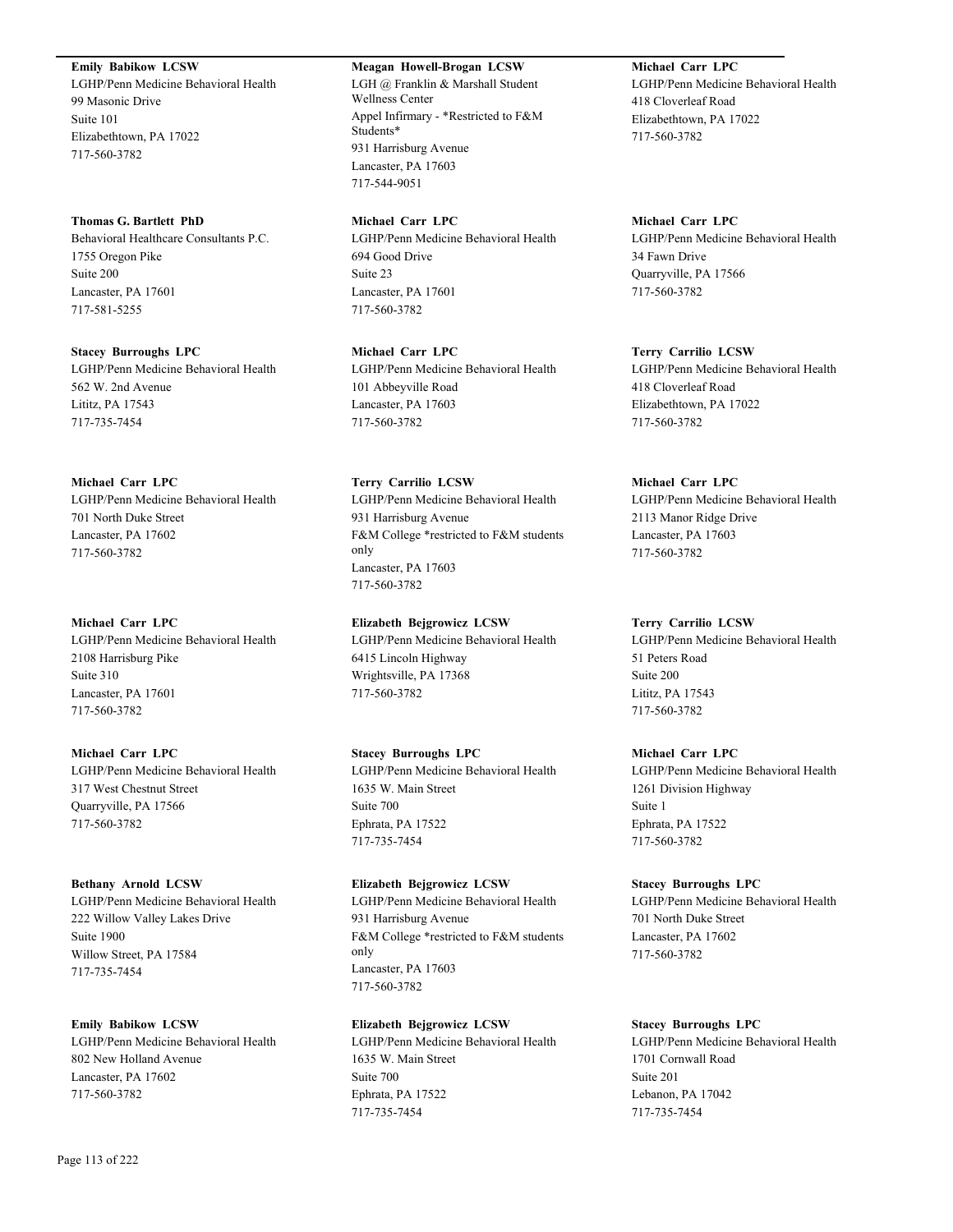#### **Judith A. Kennedy LPC**

Samaritan Counseling Center 810 Donegal Springs Road Mount Joy, PA 17552 717-560-9969

**Bethany Arnold LCSW** LGHP/Penn Medicine Behavioral Health 306 North 7th Street Columbia, PA 17512 717-560-3782

**Stacey Burroughs LPC** LGHP/Penn Medicine Behavioral Health 540 North Duke Street 3rd Floor Lancaster, PA 17602 717-560-3782

#### **Stacey Burroughs LPC**

LGHP/Penn Medicine Behavioral Health 222 Willow Valley Lakes Drive Suite 1900 Willow Street, PA 17584 717-735-7454

#### **Terry Carrilio LCSW**

LGHP/Penn Medicine Behavioral Health 1001 Cornerstone Drive Suite B Mount Joy, PA 17552 717-560-3782

#### **Elizabeth Bejgrowicz LCSW**

LGHP/Penn Medicine Behavioral Health 160 North Pointe Blvd Suite 110 Lancaster, PA 17601 717-560-3782

# **Lesley A Huff PsyD**

Samaritan Counseling Center 810 Donegal Springs Road Mount Joy, PA 17552 717-560-9969

**Koren A Crosbie LPC** MAPS Behavioral Health Services 790 New Holland Avenue Lancaster, PA 17602 717-390-0353

**Elizabeth Bejgrowicz LCSW** LGHP/Penn Medicine Behavioral Health 700 Lancaster Road Manheim, PA 17545 717-735-7454

**Emily Babikow LCSW** LGHP/Penn Medicine Behavioral Health 931 Harrisburg Avenue F&M College \*restricted to F&M students only Lancaster, PA 17603 717-560-3782

**Elizabeth Bejgrowicz LCSW** LGHP/Penn Medicine Behavioral Health 2102 Harrisburg Pike Lancaster, PA 17601 717-560-3782

**Elizabeth Bejgrowicz LCSW**

LGHP/Penn Medicine Behavioral Health 1001 Cornerstone Drive Suite B Mount Joy, PA 17552 717-560-3782

**Stacey Burroughs LPC**

LGHP/Penn Medicine Behavioral Health 700 Lancaster Road Manheim, PA 17545 717-735-7454

**Emily Babikow LCSW** LGHP/Penn Medicine Behavioral Health 1701 Cornwall Road Suite 201 Lebanon, PA 17042 717-735-7454

**Stacey Burroughs LPC** LGHP/Penn Medicine Behavioral Health 690 Good Drive Women's Outpatient Center - 2nd Floor Lancaster, PA 17601 717-560-3782

**Stacey Burroughs LPC** LGHP/Penn Medicine Behavioral Health 6415 Lincoln Highway Wrightsville, PA 17368 717-560-3782

**Judith A. Kennedy LPC** Samaritan Counseling Center 1803 Oregon Pike Lancaster, PA 17601 717-560-9969

**Michael Carr LPC** LGHP/Penn Medicine Behavioral Health 6415 Lincoln Highway Wrightsville, PA 17368 717-560-3782

**Stacey Burroughs LPC** LGHP/Penn Medicine Behavioral Health 418 Cloverleaf Road Elizabethtown, PA 17022 717-560-3782

#### **Stacey Burroughs LPC**

LGHP/Penn Medicine Behavioral Health 555 North Duke Street Lancaster, PA 17602 717-560-3782

## **Michael Carr LPC**

LGHP/Penn Medicine Behavioral Health 555 North Duke Street Lancaster, PA 17602 717-560-3782

#### **Stacey Burroughs LPC**

LGHP/Penn Medicine Behavioral Health 2102 Harrisburg Pike Lancaster, PA 17601 717-560-3782

**Stacey Burroughs LPC**

LGHP/Penn Medicine Behavioral Health 1159 River Road Marietta, PA 17547 717-560-3782

**Emily Babikow LCSW**

LGHP/Penn Medicine Behavioral Health 1001 Cornerstone Drive Suite B Mount Joy, PA 17552 717-560-3782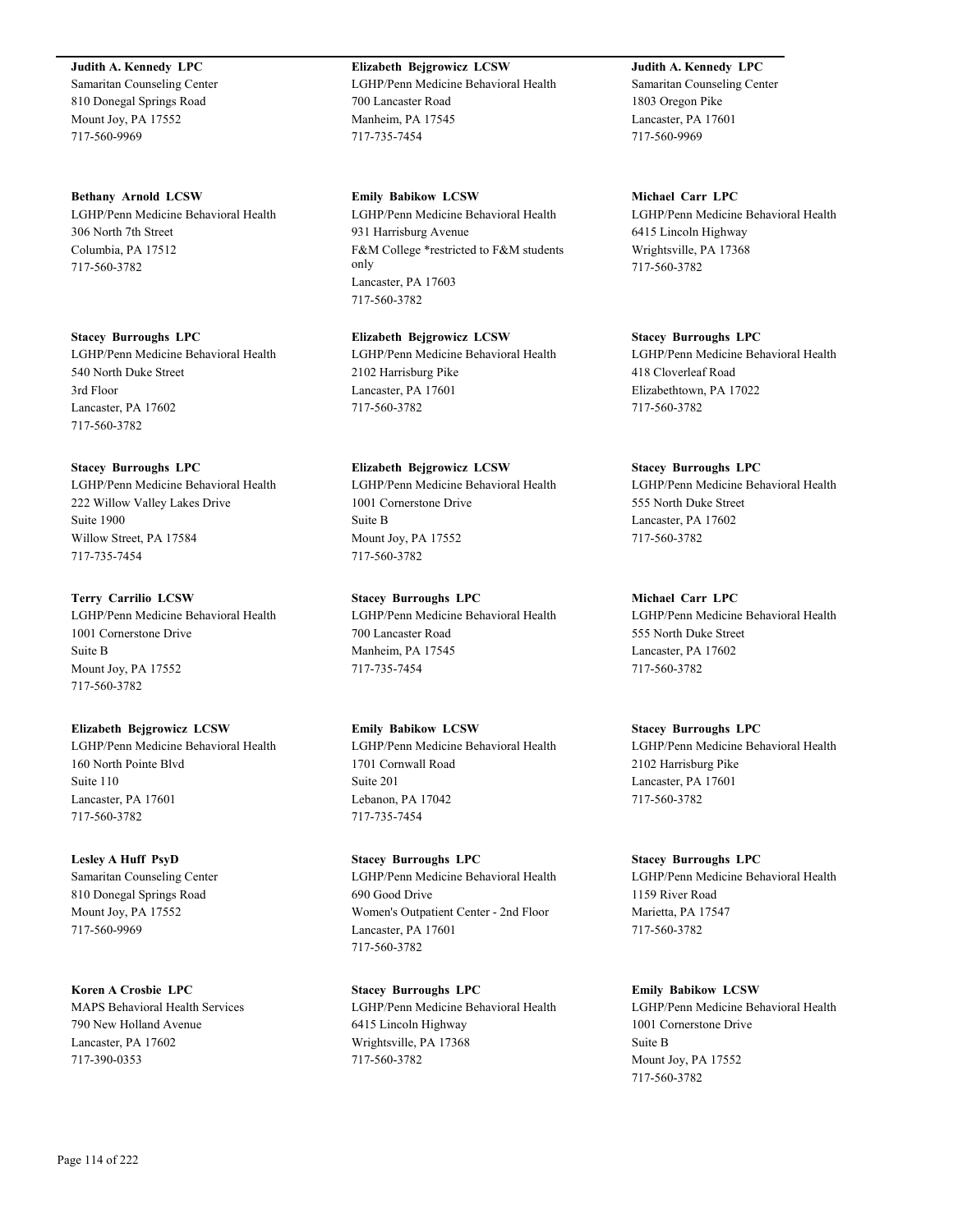**Rebecca Charles LCSW**

Weigel Counseling Associates 2421 Willow Street Willow Street, PA 17584 717-464-1450

**Stacey Burroughs LPC** LGHP/Penn Medicine Behavioral Health 160 North Pointe Blvd Suite 110 Lancaster, PA 17601 717-560-3782

**Bethany Arnold LCSW** LGHP/Penn Medicine Behavioral Health 701 North Duke Street Lancaster, PA 17602 717-560-3782

**Terry Carrilio LCSW** LGHP/Penn Medicine Behavioral Health 694 Good Drive Suite 23 Lancaster, PA 17601 717-560-3782

**Bethany Arnold LCSW** LGHP/Penn Medicine Behavioral Health 802 New Holland Avenue Lancaster, PA 17602 717-560-3782

**Stacey Burroughs LPC** LGHP/Penn Medicine Behavioral Health 317 West Chestnut Street Quarryville, PA 17566 717-560-3782

**Emily Babikow LCSW** LGHP/Penn Medicine Behavioral Health 160 North Pointe Blvd Suite 110 Lancaster, PA 17601 717-560-3782

**Emily Babikow LCSW** LGHP/Penn Medicine Behavioral Health 2102 Harrisburg Pike Lancaster, PA 17601 717-560-3782

**Emily Babikow LCSW** LGHP/Penn Medicine Behavioral Health 701 North Duke Street Lancaster, PA 17602 717-560-3782

**Thomas G. Bartlett PhD** Behavioral Healthcare Consultants P.C. 645 N. Twelfth Street Suite 302 Lemoyne, PA 17043 717-730-2090

**Emily Babikow LCSW** LGHP/Penn Medicine Behavioral Health 306 North 7th Street Columbia, PA 17512 717-560-3782

**Michael Carr LPC** LGHP/Penn Medicine Behavioral Health 700 Lancaster Road Manheim, PA 17545 717-735-7454

**Emily Babikow LCSW** LGHP/Penn Medicine Behavioral Health 1159 River Road Marietta, PA 17547 717-560-3782

**Elizabeth Bejgrowicz LCSW** LGHP/Penn Medicine Behavioral Health 101 Abbeyville Road Lancaster, PA 17603 717-560-3782

**Rebecca Charles LCSW** Weigel Counseling Associates 160 North Pointe Blvd. Suite 110 Lancaster, PA 17601 717-464-1450

**Emily Babikow LCSW** LGHP/Penn Medicine Behavioral Health 554 North Duke Street 3rd Floor Lancaster, PA 17602 717-560-3782

**Emily Babikow LCSW** LGHP/Penn Medicine Behavioral Health 2113 Manor Ridge Drive Lancaster, PA 17603 717-560-3782

**Emily Babikow LCSW** LGHP/Penn Medicine Behavioral Health 2108 Harrisburg Pike Suite 310 Lancaster, PA 17601 717-560-3782

**Emily Babikow LCSW** LGHP/Penn Medicine Behavioral Health 6415 Lincoln Highway Wrightsville, PA 17368 717-560-3782

**Michael Carr LPC** LGHP/Penn Medicine Behavioral Health 1635 W. Main Street Suite 700 Ephrata, PA 17522 717-735-7454

**Stacey Burroughs LPC** LGHP/Penn Medicine Behavioral Health 306 North 7th Street Columbia, PA 17512 717-560-3782

**Lesley A Huff PsyD** Samaritan Counseling Center 1803 Oregon Pike Lancaster, PA 17601 717-560-9969

**Rebecca Charles LCSW** Weigel Counseling Associates 2320 Rothsville Raod Lititz, PA 17543 717-464-1450

**Stacey Burroughs LPC** LGHP/Penn Medicine Behavioral Health 1135 Hampden Drive Strasburg, PA 17579 717-735-7454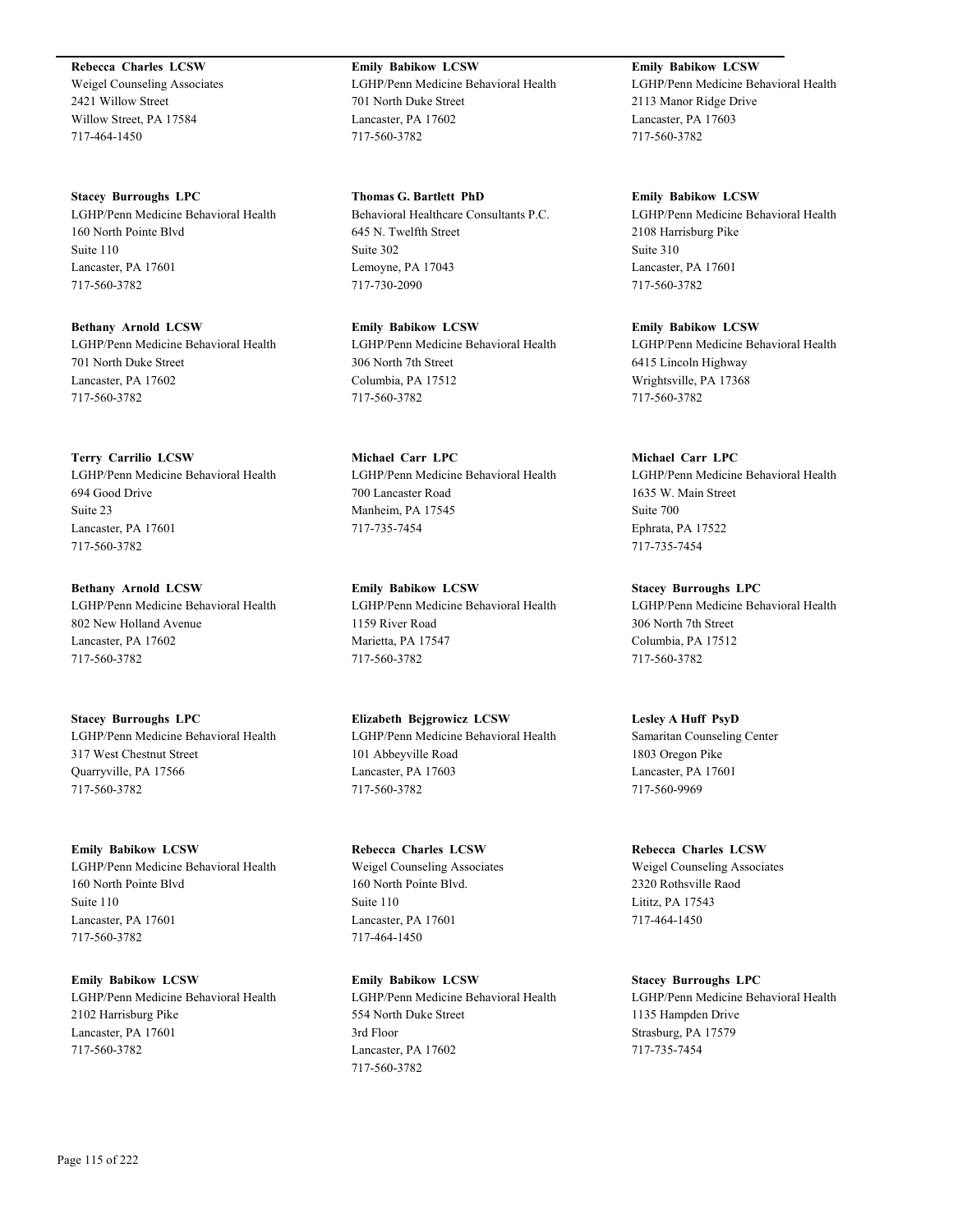# **Elizabeth Bejgrowicz LCSW**

LGHP/Penn Medicine Behavioral Health 1701 Cornwall Road Suite 201 Lebanon, PA 17042 717-735-7454

# **Ketra A Forry LPC** LGHP/Penn Medicine Behavioral Health 931 Harrisburg Avenue F&M College \*restricted to F&M students only Lancaster, PA 17603 717-560-3782

**Ketra A Forry LPC** LGHP/Penn Medicine Behavioral Health 1135 Hampden Drive Strasburg, PA 17579 717-735-7454

# **Ketra A Forry LPC** LGHP/Penn Medicine Behavioral Health 6415 Lincoln Highway Wrightsville, PA 17368 717-560-3782

**Ketra A Forry LPC** LGHP/Penn Medicine Behavioral Health 1159 River Road Marietta, PA 17547 717-560-3782

**Karen Foley LPC** Weigel Counseling Associates 2320 Rothsville Raod Lititz, PA 17543 717-464-1450

**Ketra A Forry LPC** LGHP/Penn Medicine Behavioral Health 694 Good Drive Suite 23 Lancaster, PA 17601 717-560-3782

**Ketra A Forry LPC** LGHP/Penn Medicine Behavioral Health 2102 Harrisburg Pike Lancaster, PA 17601 717-560-3782

**Ketra A Forry LPC** LGHP/Penn Medicine Behavioral Health 160 North Pointe Blvd Suite 110 Lancaster, PA 17601 717-560-3782

**Ketra A Forry LPC** LGHP/Penn Medicine Behavioral Health 694 Good Drive Suite 11 Lancaster, PA 17601 717-560-3782

**Ketra A Forry LPC** LGHP/Penn Medicine Behavioral Health 690 Good Drive Women's Outpatient Center - 2nd Floor Lancaster, PA 17601 717-560-3782

**Ketra A Forry LPC** LGHP/Penn Medicine Behavioral Health 540 North Duke Street 3rd Floor Lancaster, PA 17602 717-560-3782

**Elizabeth Bejgrowicz LCSW** LGHP/Penn Medicine Behavioral Health 562 W. 2nd Avenue Lititz, PA 17543 717-735-7454

**Ketra A Forry LPC** LGHP/Penn Medicine Behavioral Health 802 New Holland Avenue Lancaster, PA 17602 717-560-3782

**Elizabeth Bejgrowicz LCSW** LGHP/Penn Medicine Behavioral Health 555 North Duke Street Lancaster, PA 17602 717-560-3782

**Ketra A Forry LPC** LGHP/Penn Medicine Behavioral Health 306 North 7th Street Columbia, PA 17512 717-560-3782

**Ketra A Forry LPC** LGHP/Penn Medicine Behavioral Health 1701 Cornwall Road Suite 201 Lebanon, PA 17042 717-735-7454

**Ketra A Forry LPC** LGHP/Penn Medicine Behavioral Health 51 Peters Road Suite 200 Lititz, PA 17543 717-560-3782

**Karen Foley LPC** Weigel Counseling Associates 2421 Willow Street Willow Street, PA 17584 717-464-1450

#### **Ketra A Forry LPC**

LGHP/Penn Medicine Behavioral Health 554 North Duke Street 3rd Floor Lancaster, PA 17602 717-560-3782

#### **Elizabeth Bejgrowicz LCSW**

LGHP/Penn Medicine Behavioral Health 306 North 7th Street Columbia, PA 17512 717-560-3782

**Ketra A Forry LPC**

LGHP/Penn Medicine Behavioral Health 99 Masonic Drive Suite 101 Elizabethtown, PA 17022 717-560-3782

**Ketra A Forry LPC** LGHP/Penn Medicine Behavioral Health 2108 Harrisburg Pike Suite 310 Lancaster, PA 17601 717-560-3782

**Ketra A Forry LPC** LGHP/Penn Medicine Behavioral Health 2113 Manor Ridge Drive Lancaster, PA 17603 717-560-3782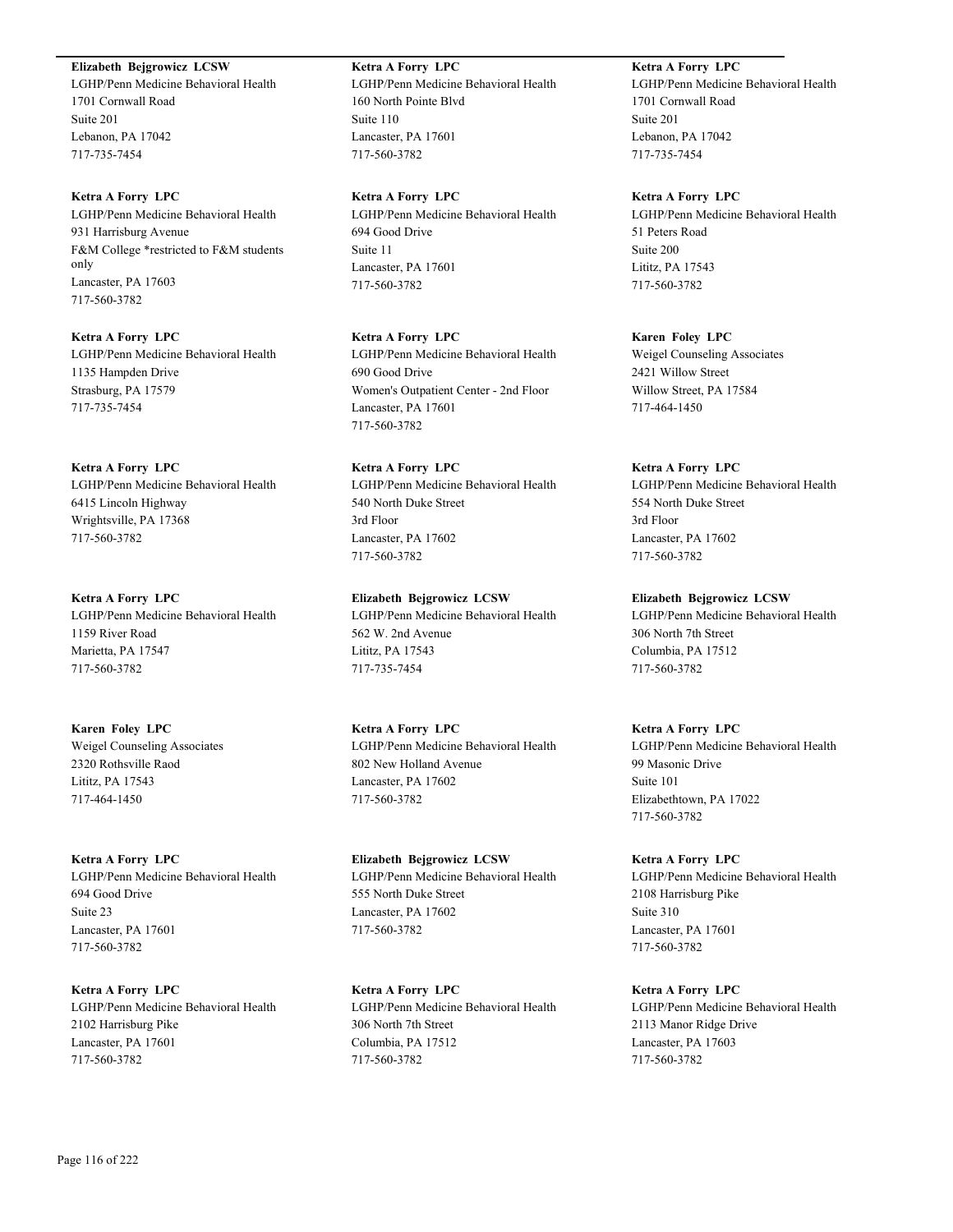**Ketra A Forry LPC** LGHP/Penn Medicine Behavioral Health 562 W. 2nd Avenue Lititz, PA 17543 717-735-7454

**Ketra A Forry LPC** LGHP/Penn Medicine Behavioral Health 222 Willow Valley Lakes Drive Suite 1900 Willow Street, PA 17584 717-735-7454

**Ketra A Forry LPC** LGHP/Penn Medicine Behavioral Health 418 Cloverleaf Road Elizabethtown, PA 17022 717-560-3782

**Ketra A Forry LPC** LGHP/Penn Medicine Behavioral Health 555 North Duke Street Lancaster, PA 17602 717-560-3782

**Terry Carrilio LCSW** LGHP/Penn Medicine Behavioral Health 554 North Duke Street 3rd Floor Lancaster, PA 17602 717-560-3782

**Kaitlyn N Henry LCSW** LGHP/Penn Medicine Behavioral Health 690 Good Drive Women's Outpatient Center - 2nd Floor Lancaster, PA 17601 717-560-3782

**Kaitlyn N Henry LCSW** LGHP/Penn Medicine Behavioral Health 34 Fawn Drive Quarryville, PA 17566 717-560-3782

**Robert H. Justice PsyD** Behavioral Healthcare Consultants P.C. 6 West Newport Road Lititz, PA 17543 717-627-2190

**Ketra A Forry LPC** LGHP/Penn Medicine Behavioral Health 101 Abbeyville Road Lancaster, PA 17603 717-560-3782

**Ketra A Forry LPC** LGHP/Penn Medicine Behavioral Health 700 Lancaster Road Manheim, PA 17545 717-735-7454

**Ketra A Forry LPC** LGHP/Penn Medicine Behavioral Health 1635 W. Main Street Suite 700 Ephrata, PA 17522 717-735-7454

**Michael Carr LPC** LGHP/Penn Medicine Behavioral Health 2102 Harrisburg Pike Lancaster, PA 17601 717-560-3782

**Bethany Arnold LCSW** LGHP/Penn Medicine Behavioral Health 2108 Harrisburg Pike Suite 310 Lancaster, PA 17601 717-560-3782

**Kaitlyn N Henry LCSW** LGHP/Penn Medicine Behavioral Health 6415 Lincoln Highway Wrightsville, PA 17368 717-560-3782

**Karen Foley LPC** Weigel Counseling Associates 160 North Pointe Blvd. Suite 110 Lancaster, PA 17601 717-464-1450

**Kaitlyn N Henry LCSW** LGHP/Penn Medicine Behavioral Health 540 North Duke Street 3rd Floor Lancaster, PA 17602 717-560-3782

**Ketra A Forry LPC** LGHP/Penn Medicine Behavioral Health 1261 Division Highway Suite 1 Ephrata, PA 17522 717-560-3782

**Ketra A Forry LPC** LGHP/Penn Medicine Behavioral Health 317 West Chestnut Street Quarryville, PA 17566 717-560-3782

**Ketra A Forry LPC** LGHP/Penn Medicine Behavioral Health 34 Fawn Drive Quarryville, PA 17566 717-560-3782

**Ketra A Forry LPC** LGHP/Penn Medicine Behavioral Health 701 North Duke Street Lancaster, PA 17602 717-560-3782

**Kaitlyn N Henry LCSW** LGHP/Penn Medicine Behavioral Health 99 Masonic Drive Suite 101 Elizabethtown, PA 17022 717-560-3782

**Kaitlyn N Henry LCSW** LGHP/Penn Medicine Behavioral Health 1159 River Road Marietta, PA 17547 717-560-3782

**Kaitlyn N Henry LCSW** LGHP/Penn Medicine Behavioral Health 694 Good Drive Suite 23 Lancaster, PA 17601 717-560-3782

**Melissa F. Brown MS** Weigel Counseling Associates 2320 Rothsville Raod Lititz, PA 17543 717-464-1450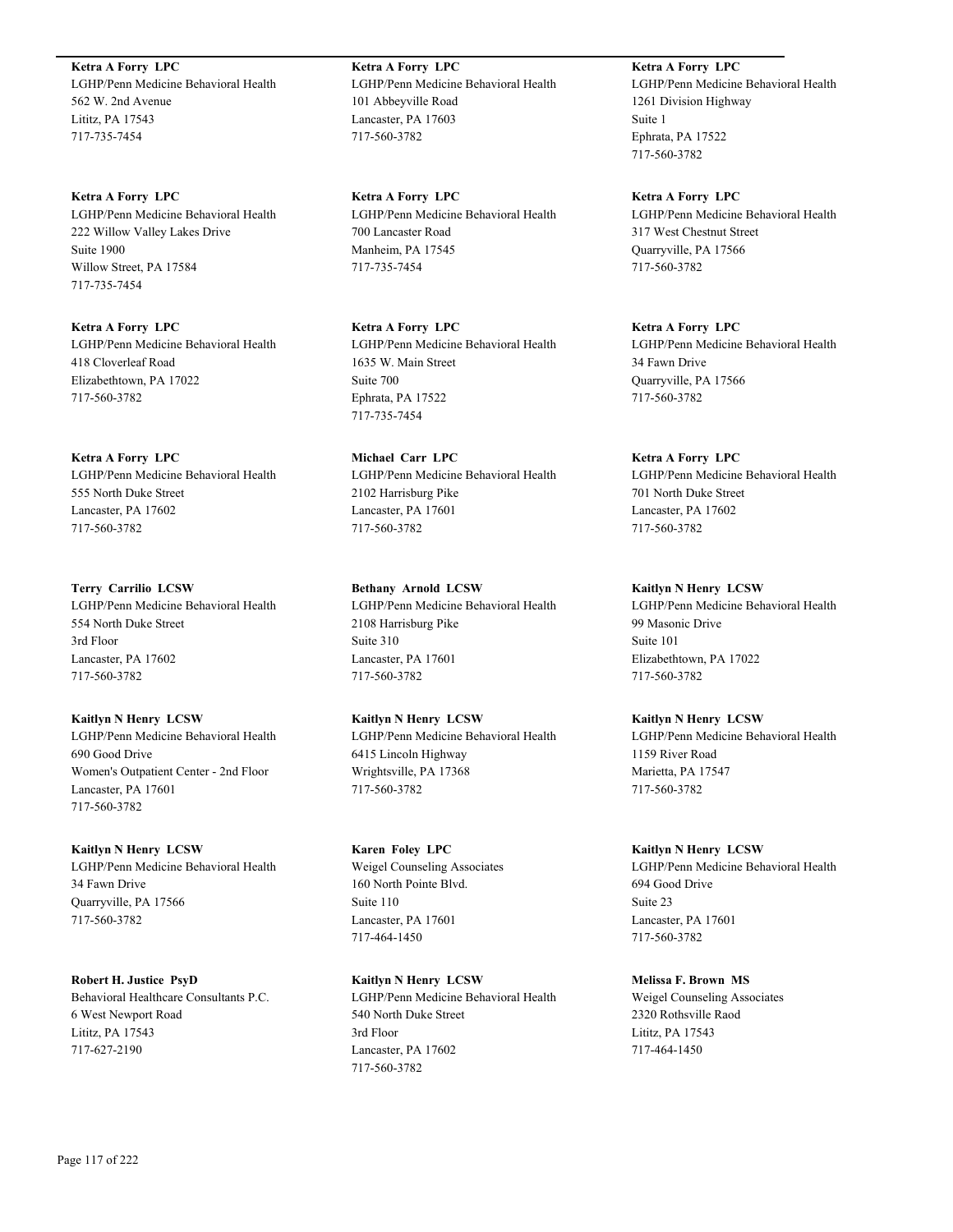**Terry Carrilio LCSW**

LGHP/Penn Medicine Behavioral Health 2102 Harrisburg Pike Lancaster, PA 17601 717-560-3782

#### **Kaitlyn N Henry LCSW**

LGHP/Penn Medicine Behavioral Health 701 North Duke Street Lancaster, PA 17602 717-560-3782

#### **Kaitlyn N Henry LCSW**

LGHP/Penn Medicine Behavioral Health 694 Good Drive Suite 11 Lancaster, PA 17601 717-560-3782

# **Terry Carrilio LCSW**

LGHP/Penn Medicine Behavioral Health 1635 W. Main Street Suite 700 Ephrata, PA 17522 717-735-7454

# **Bethany Arnold LCSW**

LGHP/Penn Medicine Behavioral Health 101 Abbeyville Road Lancaster, PA 17603 717-560-3782

#### **Kaitlyn N Henry LCSW**

LGHP/Penn Medicine Behavioral Health 160 North Pointe Blvd Suite 110 Lancaster, PA 17601 717-560-3782

#### **Robert H. Justice PsyD**

Behavioral Healthcare Consultants P.C. 645 N. Twelfth Street Suite 302 Lemoyne, PA 17043 717-730-2090

# **Mark A. Hemlick PhD**

Behavioral Healthcare Consultants P.C. 1755 Oregon Pike Suite 200 Lancaster, PA 17601 717-581-5255

# **Terry Carrilio LCSW**

LGHP/Penn Medicine Behavioral Health 694 Good Drive Suite 11 Lancaster, PA 17601 717-560-3782

#### **Kaitlyn N Henry LCSW**

LGHP/Penn Medicine Behavioral Health 1261 Division Highway Suite 1 Ephrata, PA 17522 717-560-3782

# **Kaitlyn N Henry LCSW**

LGHP/Penn Medicine Behavioral Health 1001 Cornerstone Drive Suite B Mount Joy, PA 17552 717-560-3782

# **Terry Carrilio LCSW**

LGHP/Penn Medicine Behavioral Health 1701 Cornwall Road Suite 201 Lebanon, PA 17042 717-735-7454

# **Kaitlyn N Henry LCSW**

LGHP/Penn Medicine Behavioral Health 51 Peters Road Suite 200 Lititz, PA 17543 717-560-3782

# **Kaitlyn N Henry LCSW**

LGHP/Penn Medicine Behavioral Health 317 West Chestnut Street Quarryville, PA 17566 717-560-3782

#### **Robert H. Justice PsyD**

Behavioral Healthcare Consultants P.C. 1755 Oregon Pike Suite 200 Lancaster, PA 17601 717-581-5255

# **Kaitlyn N Henry LCSW**

LGHP/Penn Medicine Behavioral Health 562 W. 2nd Avenue Lititz, PA 17543 717-735-7454

# **Kaitlyn N Henry LCSW**

LGHP/Penn Medicine Behavioral Health 306 North 7th Street Columbia, PA 17512 717-560-3782

#### **Kaitlyn N Henry LCSW**

LGHP/Penn Medicine Behavioral Health 802 New Holland Avenue Lancaster, PA 17602 717-560-3782

## **Kaitlyn N Henry LCSW**

LGHP/Penn Medicine Behavioral Health 418 Cloverleaf Road Elizabethtown, PA 17022 717-560-3782

## **Terry Carrilio LCSW**

LGHP/Penn Medicine Behavioral Health 690 Good Drive Women's Outpatient Center - 2nd Floor Lancaster, PA 17601 717-560-3782

# **Terry Carrilio LCSW**

LGHP/Penn Medicine Behavioral Health 222 Willow Valley Lakes Drive Suite 1900 Willow Street, PA 17584 717-735-7454

# **Kaitlyn N Henry LCSW**

LGHP/Penn Medicine Behavioral Health 554 North Duke Street 3rd Floor Lancaster, PA 17602 717-560-3782

# **Robert H. Justice PsyD**

Behavioral Healthcare Consultants P.C. 2550 Kingston Road Suite 211 York, PA 17402 717-755-5736

# **Bethany Arnold LCSW**

LGHP/Penn Medicine Behavioral Health 562 W. 2nd Avenue Lititz, PA 17543 717-735-7454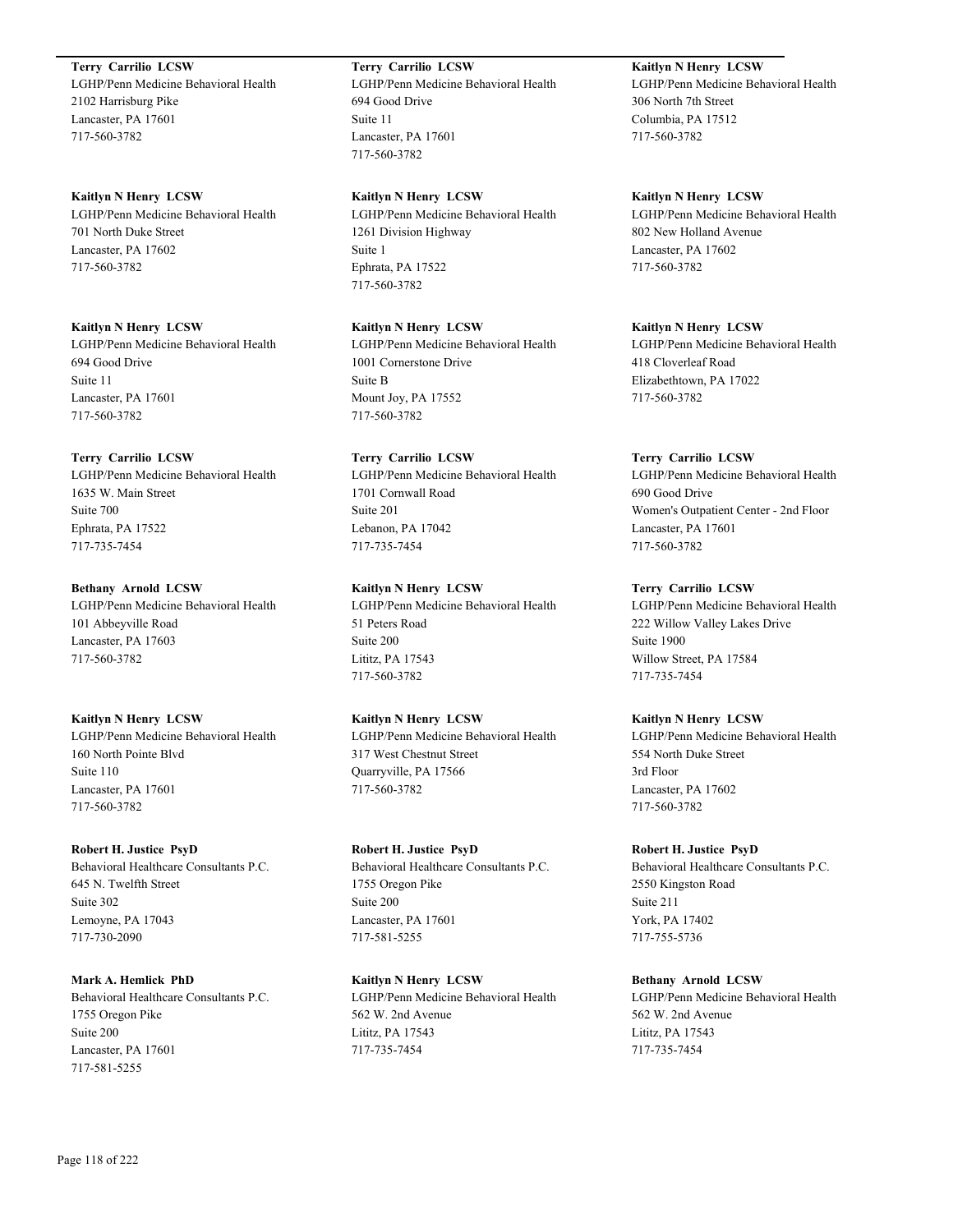## **Jack D Green LCSW**

Behavioral Healthcare Consultants P.C. 1755 Oregon Pike Suite 200 Lancaster, PA 17601 717-581-5255

#### **Elizabeth Bejgrowicz LCSW**

LGHP/Penn Medicine Behavioral Health 694 Good Drive Suite 11 Lancaster, PA 17601 717-560-3782

#### **Bethany Arnold LCSW**

LGHP/Penn Medicine Behavioral Health 6415 Lincoln Highway Wrightsville, PA 17368 717-560-3782

#### **Bethany Arnold LCSW**

LGHP/Penn Medicine Behavioral Health 931 Harrisburg Avenue F&M College \*restricted to F&M students only Lancaster, PA 17603 717-560-3782

#### **Bethany Arnold LCSW**

LGHP/Penn Medicine Behavioral Health 51 Peters Road Suite 200 Lititz, PA 17543 717-560-3782

# **Emily Babikow LCSW**

LGHP/Penn Medicine Behavioral Health 540 North Duke Street 3rd Floor Lancaster, PA 17602 717-560-3782

#### **Carol Glover MSW**

Samaritan Counseling Center 810 Donegal Springs Road Mount Joy, PA 17552 717-560-9969

**Andrew Bland PhD** Samaritan Counseling Center 810 Donegal Springs Road Mount Joy, PA 17552 717-560-9969

# **Jack D Green LCSW** Behavioral Healthcare Consultants P.C. 6 West Newport Road Lititz, PA 17543 717-627-2190

**Elizabeth Bejgrowicz LCSW** LGHP/Penn Medicine Behavioral Health 99 Masonic Drive Suite 101 Elizabethtown, PA 17022 717-560-3782

**Bethany Arnold LCSW** LGHP/Penn Medicine Behavioral Health 1635 W. Main Street Suite 700 Ephrata, PA 17522 717-735-7454

# **Bethany Arnold LCSW** LGHP/Penn Medicine Behavioral Health 1001 Cornerstone Drive Suite B Mount Joy, PA 17552 717-560-3782

# **Bethany Arnold LCSW**

LGHP/Penn Medicine Behavioral Health 160 North Pointe Blvd Suite 110 Lancaster, PA 17601 717-560-3782

# **Elizabeth Bejgrowicz LCSW**

LGHP/Penn Medicine Behavioral Health 701 North Duke Street Lancaster, PA 17602 717-560-3782

#### **Elizabeth Bejgrowicz LCSW**

LGHP/Penn Medicine Behavioral Health 1261 Division Highway Suite 1 Ephrata, PA 17522 717-560-3782

# **Andrew Bland PhD** Samaritan Counseling Center 1803 Oregon Pike Lancaster, PA 17601 717-560-9969

# **Elizabeth Bejgrowicz LCSW**

LGHP/Penn Medicine Behavioral Health 317 West Chestnut Street Quarryville, PA 17566 717-560-3782

**Emily Babikow LCSW** LGHP/Penn Medicine Behavioral Health 700 Lancaster Road Manheim, PA 17545 717-735-7454

# **Leslie Book LCSW**

Lancaster Health Center 812 North Prince Street Lancaster, PA 17603 717-299-6371

## **Bethany Arnold LCSW**

LGHP/Penn Medicine Behavioral Health 418 Cloverleaf Road Elizabethtown, PA 17022 717-560-3782

#### **Ketra A Forry LPC**

LGHP/Penn Medicine Behavioral Health 1001 Cornerstone Drive Suite B Mount Joy, PA 17552 717-560-3782

# **Carol Glover MSW**

Samaritan Counseling Center 1803 Oregon Pike Lancaster, PA 17601 717-560-9969

#### **Elizabeth Bejgrowicz LCSW**

LGHP/Penn Medicine Behavioral Health 554 North Duke Street 3rd Floor Lancaster, PA 17602 717-560-3782

#### **Jack D Green LCSW**

Behavioral Healthcare Consultants P.C. 2550 Kingston Road Suite 211 York, PA 17402 717-755-5736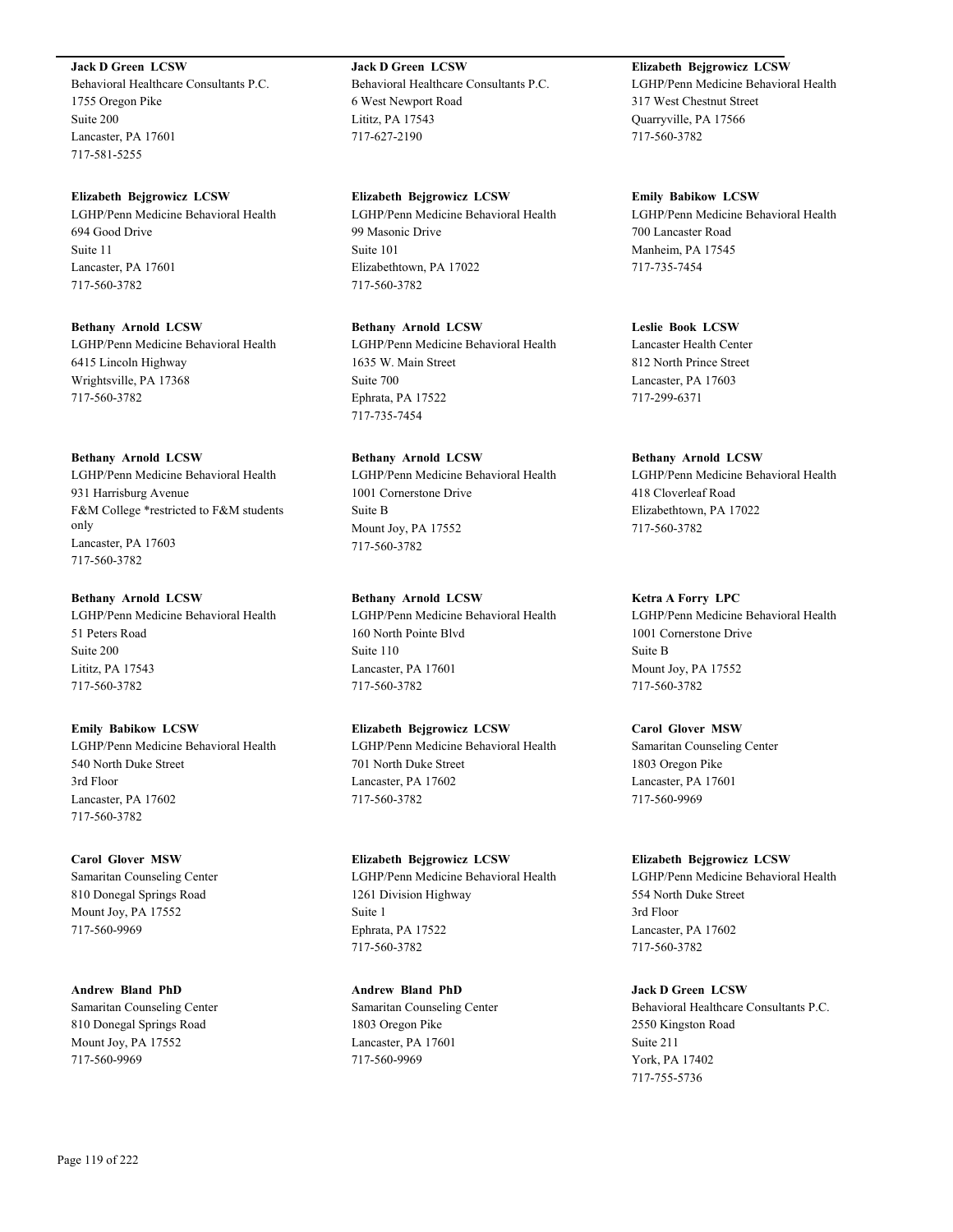#### **Elizabeth Bejgrowicz LCSW**

LGHP/Penn Medicine Behavioral Health 51 Peters Road Suite 200 Lititz, PA 17543 717-560-3782

**Leslie Book LCSW** Lancaster Health Center 515 B Hershey Avenue Lancaster, PA 17603 717-299-6371

**Leslie Book LCSW** Lancaster Health Center 333 N Arch St Lancaster, PA 17603 717-299-6371

# **Elizabeth Bejgrowicz LCSW**

LGHP/Penn Medicine Behavioral Health 694 Good Drive Suite 23 Lancaster, PA 17601 717-560-3782

#### **Michael Carr LPC**

LGHP/Penn Medicine Behavioral Health 554 North Duke Street 3rd Floor Lancaster, PA 17602 717-560-3782

# **Michael Carr LPC**

LGHP/Penn Medicine Behavioral Health 694 Good Drive Suite 11 Lancaster, PA 17601 717-560-3782

**Rebecca K Frey MSW** MAPS Behavioral Health Services 790 New Holland Avenue Lancaster, PA 17602 717-390-0353

**Michael Carr LPC** LGHP/Penn Medicine Behavioral Health 1001 Cornerstone Drive Suite B Mount Joy, PA 17552 717-560-3782

**Jack D Green LCSW** Behavioral Healthcare Consultants P.C. 645 N. Twelfth Street Suite 302 Lemoyne, PA 17043 717-730-2090

**Leslie Book LCSW** Lancaster Health Center 625 South Duke Street Lancaster, PA 17602 717-299-6371

**Leslie Book LCSW** Lancaster Health Center 304 North Water Street Lancaster, PA 17603 717-299-6371

# **Michael Carr LPC**

LGHP/Penn Medicine Behavioral Health 931 Harrisburg Avenue F&M College \*restricted to F&M students only Lancaster, PA 17603 717-560-3782

# **Danielle T. Heist LPC**

LGH @ Franklin & Marshall Student Wellness Center Appel Infirmary - \*Restricted to F&M Students\* 931 Harrisburg Avenue Lancaster, PA 17603 717-544-9051

# **Mark A. Hemlick PhD**

Behavioral Healthcare Consultants P.C. 2550 Kingston Road Suite 211 York, PA 17402 717-755-5736

**Michael Carr LPC** LGHP/Penn Medicine Behavioral Health 1159 River Road Marietta, PA 17547 717-560-3782

**Michael Carr LPC** LGHP/Penn Medicine Behavioral Health 562 W. 2nd Avenue Lititz, PA 17543 717-735-7454

**Elizabeth Bejgrowicz LCSW**

LGHP/Penn Medicine Behavioral Health 540 North Duke Street 3rd Floor Lancaster, PA 17602 717-560-3782

#### **Leslie Book LCSW**

Lancaster Health Center 802 New Holland Avenue Suite 200 Lancaster, PA 17602 717-299-6371

#### **Bethany Arnold LCSW**

LGHP/Penn Medicine Behavioral Health 690 Good Drive Women's Outpatient Center - 2nd Floor Lancaster, PA 17601 717-560-3782

# **Michael Carr LPC**

LGHP/Penn Medicine Behavioral Health 99 Masonic Drive Suite 101 Elizabethtown, PA 17022 717-560-3782

#### **Heidi B. Baldacci PhD**

Behavioral Healthcare Consultants P.C. 1755 Oregon Pike Suite 200 Lancaster, PA 17601 717-581-5255

#### **Bethany Arnold LCSW**

LGHP/Penn Medicine Behavioral Health 1159 River Road Marietta, PA 17547 717-560-3782

#### **Michael Carr LPC**

LGHP/Penn Medicine Behavioral Health 802 New Holland Avenue Lancaster, PA 17602 717-560-3782

#### **Emily Babikow LCSW**

LGHP/Penn Medicine Behavioral Health 1135 Hampden Drive Strasburg, PA 17579 717-735-7454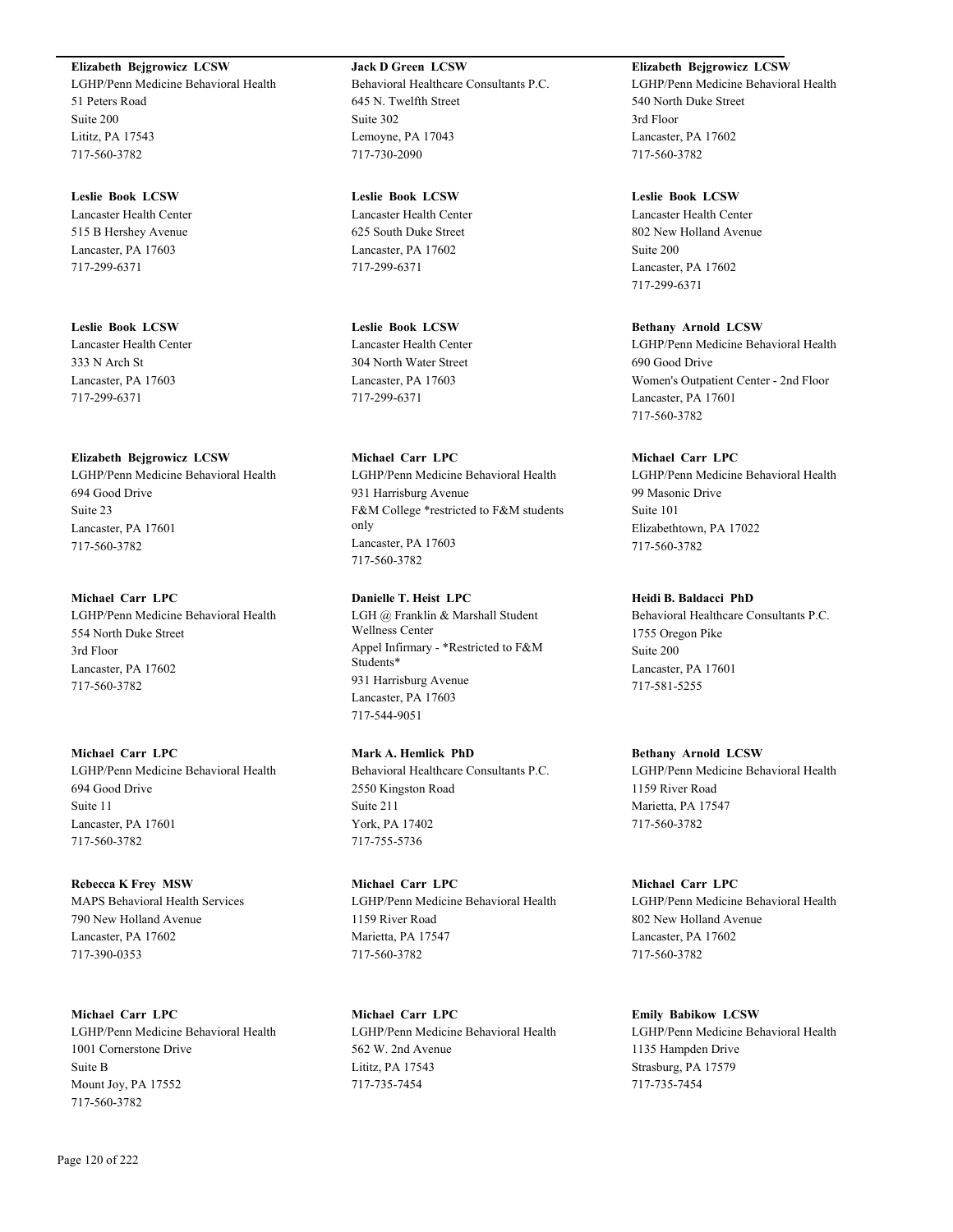# **Emily Babikow LCSW**

LGHP/Penn Medicine Behavioral Health 222 Willow Valley Lakes Drive Suite 1900 Willow Street, PA 17584 717-735-7454

#### **Bethany Arnold LCSW**

LGHP/Penn Medicine Behavioral Health 554 North Duke Street 3rd Floor Lancaster, PA 17602 717-560-3782

**Elizabeth Bejgrowicz LCSW**

LGHP/Penn Medicine Behavioral Health 690 Good Drive Women's Outpatient Center - 2nd Floor Lancaster, PA 17601 717-560-3782

#### **Bethany Arnold LCSW**

LGHP/Penn Medicine Behavioral Health 694 Good Drive Suite 11 Lancaster, PA 17601 717-560-3782

**Michael Carr LPC** LGHP/Penn Medicine Behavioral Health 51 Peters Road Suite 200 Lititz, PA 17543 717-560-3782

**Bethany Arnold LCSW** LGHP/Penn Medicine Behavioral Health 700 Lancaster Road Manheim, PA 17545 717-735-7454

**Emily Babikow LCSW** LGHP/Penn Medicine Behavioral Health 34 Fawn Drive Quarryville, PA 17566 717-560-3782

**Terry Carrilio LCSW** LGHP/Penn Medicine Behavioral Health 1135 Hampden Drive Strasburg, PA 17579 717-735-7454

**Mark A. Hemlick PhD** Behavioral Healthcare Consultants P.C. 6 West Newport Road Lititz, PA 17543 717-627-2190

**Bethany Arnold LCSW** LGHP/Penn Medicine Behavioral Health 99 Masonic Drive Suite 101 Elizabethtown, PA 17022 717-560-3782

**Elizabeth Bejgrowicz LCSW** LGHP/Penn Medicine Behavioral Health 222 Willow Valley Lakes Drive Suite 1900 Willow Street, PA 17584 717-735-7454

**Michael Carr LPC** LGHP/Penn Medicine Behavioral Health 690 Good Drive Women's Outpatient Center - 2nd Floor Lancaster, PA 17601 717-560-3782

**Bethany Arnold LCSW** LGHP/Penn Medicine Behavioral Health 1135 Hampden Drive Strasburg, PA 17579 717-735-7454

**Bethany Arnold LCSW** LGHP/Penn Medicine Behavioral Health 555 North Duke Street Lancaster, PA 17602 717-560-3782

**Melissa F. Brown MS** Weigel Counseling Associates 2421 Willow Street Willow Street, PA 17584 717-464-1450

**Terry Carrilio LCSW** LGHP/Penn Medicine Behavioral Health 2108 Harrisburg Pike Suite 310 Lancaster, PA 17601 717-560-3782

**Mark A. Hemlick PhD**

Behavioral Healthcare Consultants P.C. 645 N. Twelfth Street Suite 302 Lemoyne, PA 17043 717-730-2090

**Elizabeth Bejgrowicz LCSW** LGHP/Penn Medicine Behavioral Health 1135 Hampden Drive Strasburg, PA 17579 717-735-7454

**Elizabeth Bejgrowicz LCSW** LGHP/Penn Medicine Behavioral Health 1159 River Road Marietta, PA 17547 717-560-3782

**Bethany Arnold LCSW** LGHP/Penn Medicine Behavioral Health 34 Fawn Drive Quarryville, PA 17566 717-560-3782

**Bethany Arnold LCSW** LGHP/Penn Medicine Behavioral Health 1701 Cornwall Road Suite 201 Lebanon, PA 17042 717-735-7454

**Bethany Arnold LCSW** LGHP/Penn Medicine Behavioral Health 1261 Division Highway Suite 1 Ephrata, PA 17522 717-560-3782

**Bethany Arnold LCSW** LGHP/Penn Medicine Behavioral Health 2102 Harrisburg Pike Lancaster, PA 17601 717-560-3782

**Adriane D. Esposito LPC** LGHP/Penn Medicine Behavioral Health 418 Cloverleaf Road Elizabethtown, PA 17022 717-560-3782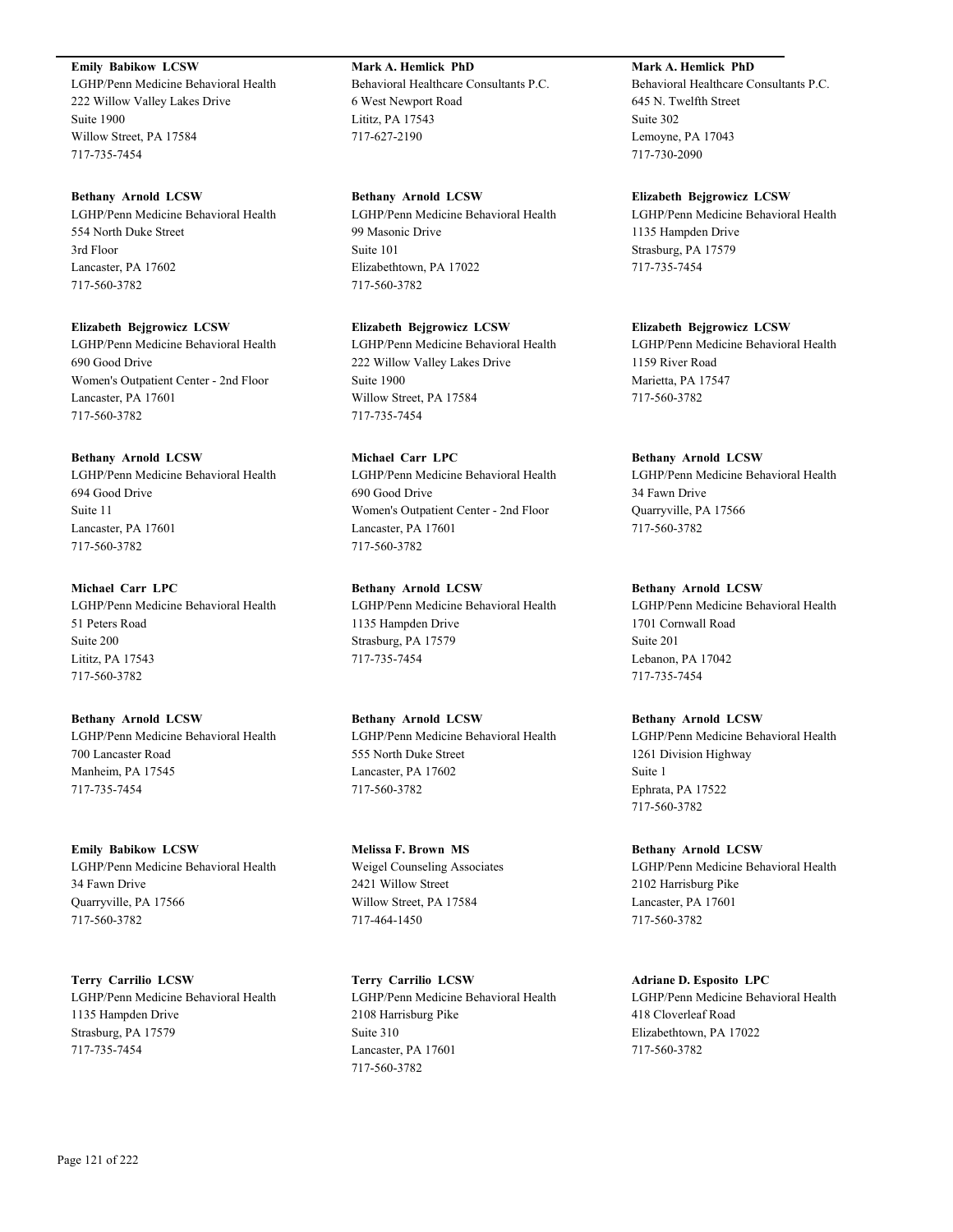**Jaime L. Hetsko MA** Behavioral Healthcare Consultants P.C. 2550 Kingston Road Suite 211 York, PA 17402 717-755-5736

**Adriane D. Esposito LPC** LGHP/Penn Medicine Behavioral Health 1159 River Road Marietta, PA 17547 717-560-3782

**Terry Carrilio LCSW** LGHP/Penn Medicine Behavioral Health 6415 Lincoln Highway Wrightsville, PA 17368 717-560-3782

**Terry Carrilio LCSW** LGHP/Penn Medicine Behavioral Health 1261 Division Highway Suite 1 Ephrata, PA 17522 717-560-3782

**Jaime L. Hetsko MA** Behavioral Healthcare Consultants P.C. 6 West Newport Road Lititz, PA 17543 717-627-2190

**Adriane D. Esposito LPC** LGHP/Penn Medicine Behavioral Health 701 North Duke Street Lancaster, PA 17602 717-560-3782

**Adriane D. Esposito LPC** LGHP/Penn Medicine Behavioral Health 700 Lancaster Road Manheim, PA 17545 717-735-7454

**Terry Carrilio LCSW** LGHP/Penn Medicine Behavioral Health 2113 Manor Ridge Drive Lancaster, PA 17603 717-560-3782

**Jaime L. Hetsko MA** Behavioral Healthcare Consultants P.C. 645 N. Twelfth Street Suite 302 Lemoyne, PA 17043 717-730-2090

**Terry Carrilio LCSW** LGHP/Penn Medicine Behavioral Health 1159 River Road Marietta, PA 17547 717-560-3782

**Terry Carrilio LCSW** LGHP/Penn Medicine Behavioral Health 700 Lancaster Road Manheim, PA 17545 717-735-7454

**Heidi B. Baldacci PhD** Behavioral Healthcare Consultants P.C. 6 West Newport Road Lititz, PA 17543 717-627-2190

**Melissa F. Brown MS** Weigel Counseling Associates 160 North Pointe Blvd. Suite 110 Lancaster, PA 17601 717-464-1450

**Adriane D. Esposito LPC** LGHP/Penn Medicine Behavioral Health 306 North 7th Street Columbia, PA 17512 717-560-3782

**Adriane D. Esposito LPC** LGHP/Penn Medicine Behavioral Health 51 Peters Road Suite 200 Lititz, PA 17543 717-560-3782

**Adriane D. Esposito LPC** LGHP/Penn Medicine Behavioral Health 2113 Manor Ridge Drive Lancaster, PA 17603 717-560-3782

**Jaime L. Hetsko MA** Behavioral Healthcare Consultants P.C. 1755 Oregon Pike Suite 200 Lancaster, PA 17601 717-581-5255

**Adriane D. Esposito LPC** LGHP/Penn Medicine Behavioral Health 6415 Lincoln Highway Wrightsville, PA 17368 717-560-3782

**Terry Carrilio LCSW** LGHP/Penn Medicine Behavioral Health 555 North Duke Street Lancaster, PA 17602 717-560-3782

**Adriane D. Esposito LPC** LGHP/Penn Medicine Behavioral Health 1701 Cornwall Road Suite 201 Lebanon, PA 17042 717-735-7454

**Adriane D. Esposito LPC** LGHP/Penn Medicine Behavioral Health 540 North Duke Street 3rd Floor Lancaster, PA 17602 717-560-3782

**Adriane D. Esposito LPC** LGHP/Penn Medicine Behavioral Health 694 Good Drive Suite 11 Lancaster, PA 17601 717-560-3782

**Adriane D. Esposito LPC** LGHP/Penn Medicine Behavioral Health 101 Abbeyville Road Lancaster, PA 17603 717-560-3782

**Adriane D. Esposito LPC** LGHP/Penn Medicine Behavioral Health 2108 Harrisburg Pike Suite 310 Lancaster, PA 17601 717-560-3782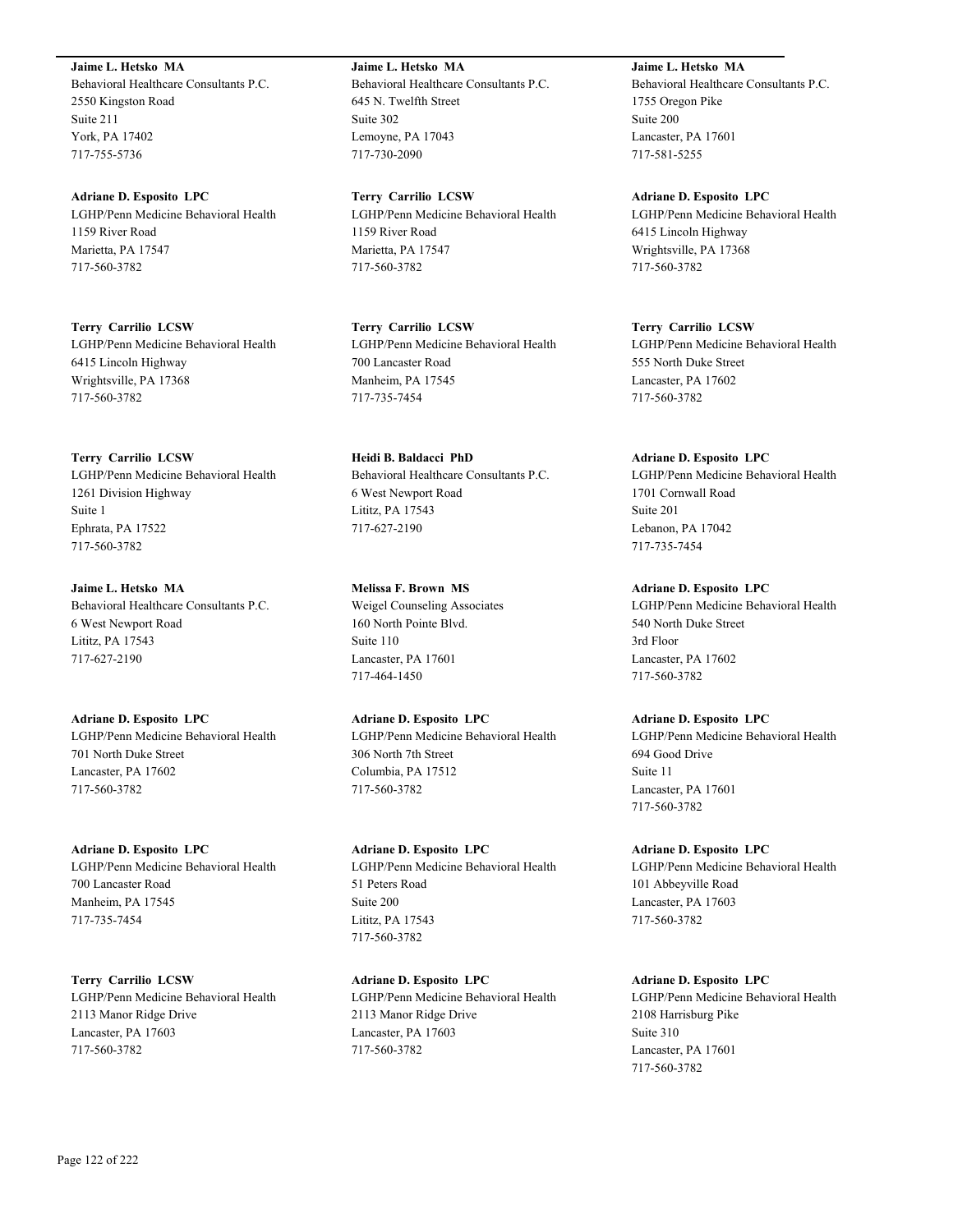**Adriane D. Esposito LPC** LGHP/Penn Medicine Behavioral Health 317 West Chestnut Street Quarryville, PA 17566 717-560-3782

**Adriane D. Esposito LPC** LGHP/Penn Medicine Behavioral Health 690 Good Drive Women's Outpatient Center - 2nd Floor Lancaster, PA 17601 717-560-3782

**Terry Carrilio LCSW** LGHP/Penn Medicine Behavioral Health 101 Abbeyville Road Lancaster, PA 17603 717-560-3782

**Katina L. Barton MSW** Behavioral Healthcare Consultants P.C. 6 West Newport Road Lititz, PA 17543 717-627-2190

**Stacey Burroughs LPC** LGHP/Penn Medicine Behavioral Health 694 Good Drive Suite 11 Lancaster, PA 17601 717-560-3782

**Emily Babikow LCSW** LGHP/Penn Medicine Behavioral Health 555 North Duke Street Lancaster, PA 17602 717-560-3782

**Terry Carrilio LCSW** LGHP/Penn Medicine Behavioral Health 802 New Holland Avenue Lancaster, PA 17602 717-560-3782

**Ellen H Kanagy LCSW** Samaritan Counseling Center 1803 Oregon Pike Lancaster, PA 17601 717-560-9969

**Adriane D. Esposito LPC** LGHP/Penn Medicine Behavioral Health 1001 Cornerstone Drive Suite B Mount Joy, PA 17552 717-560-3782

**Adriane D. Esposito LPC** LGHP/Penn Medicine Behavioral Health 555 North Duke Street Lancaster, PA 17602 717-560-3782

**Stacey Burroughs LPC** LGHP/Penn Medicine Behavioral Health 2108 Harrisburg Pike Suite 310 Lancaster, PA 17601 717-560-3782

**Emily Babikow LCSW** LGHP/Penn Medicine Behavioral Health 317 West Chestnut Street Quarryville, PA 17566 717-560-3782

**Stacey Burroughs LPC** LGHP/Penn Medicine Behavioral Health 34 Fawn Drive Quarryville, PA 17566 717-560-3782

**Joseph R DiGarbo LPC** Samaritan Counseling Center 810 Donegal Springs Road Mount Joy, PA 17552 717-560-9969

**Terry Carrilio LCSW** LGHP/Penn Medicine Behavioral Health 540 North Duke Street 3rd Floor Lancaster, PA 17602 717-560-3782

**Anne K Allgyer LPC** Samaritan Counseling Center 810 Donegal Springs Road Mount Joy, PA 17552 717-560-9969

**Adriane D. Esposito LPC**

LGHP/Penn Medicine Behavioral Health 160 North Pointe Blvd Suite 110 Lancaster, PA 17601 717-560-3782

**Stacey Burroughs LPC** LGHP/Penn Medicine Behavioral Health 694 Good Drive Suite 23 Lancaster, PA 17601 717-560-3782

**Stacey Burroughs LPC** LGHP/Penn Medicine Behavioral Health 2113 Manor Ridge Drive Lancaster, PA 17603 717-560-3782

**Stacey Burroughs LPC** LGHP/Penn Medicine Behavioral Health 51 Peters Road Suite 200 Lititz, PA 17543 717-560-3782

**Stacey Burroughs LPC** LGHP/Penn Medicine Behavioral Health 1001 Cornerstone Drive Suite B Mount Joy, PA 17552 717-560-3782

**Joseph R DiGarbo LPC** Samaritan Counseling Center 1803 Oregon Pike Lancaster, PA 17601 717-560-9969

**Stacey Burroughs LPC** LGHP/Penn Medicine Behavioral Health 802 New Holland Avenue Lancaster, PA 17602 717-560-3782

**Anne K Allgyer LPC** Samaritan Counseling Center 1803 Oregon Pike Lancaster, PA 17601 717-560-9969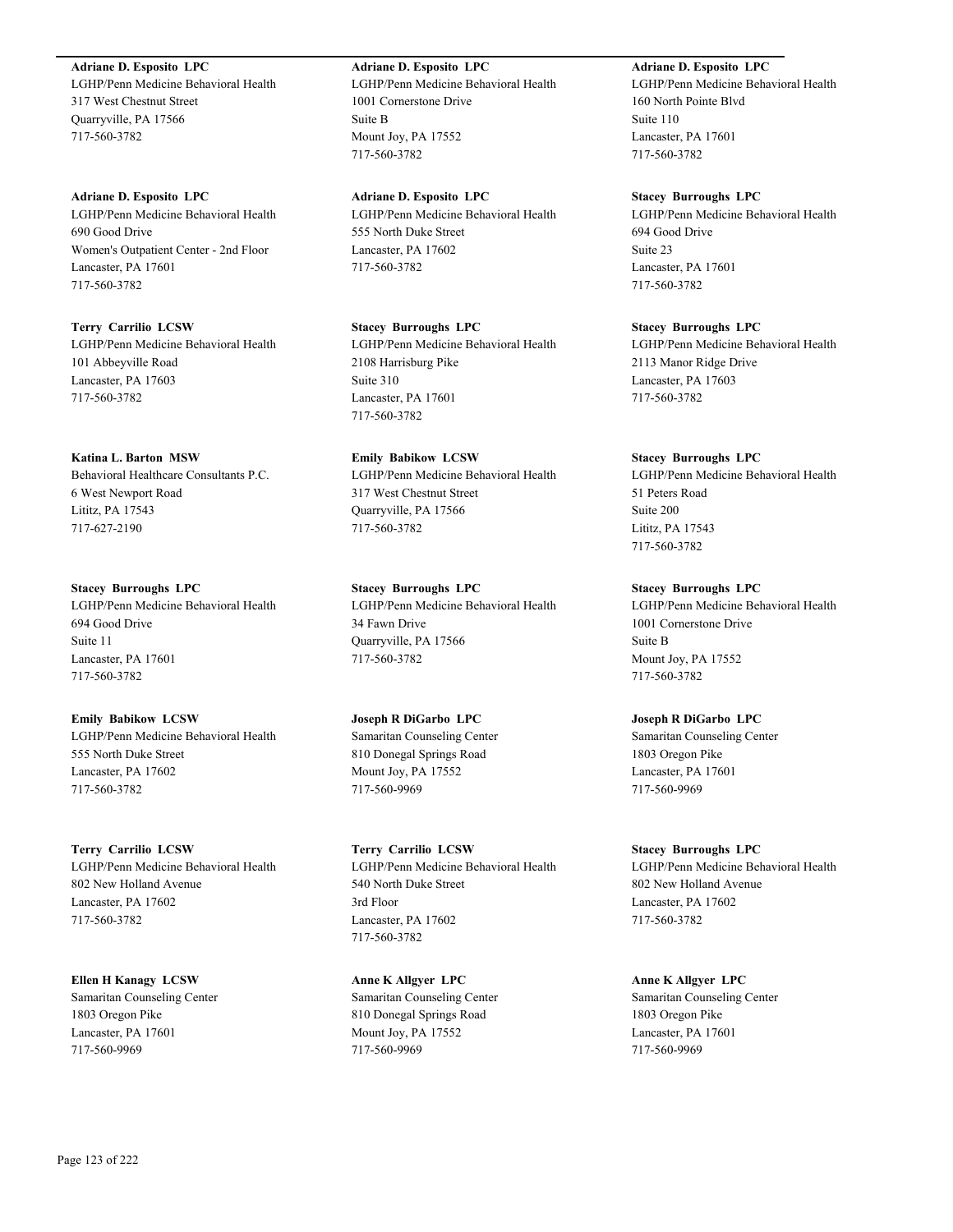**Terry Carrilio LCSW** LGHP/Penn Medicine Behavioral Health 701 North Duke Street Lancaster, PA 17602 717-560-3782

**Stacey Burroughs LPC** LGHP/Penn Medicine Behavioral Health 101 Abbeyville Road Lancaster, PA 17603 717-560-3782

**Ellen H Kanagy LCSW** Samaritan Counseling Center 810 Donegal Springs Road Mount Joy, PA 17552 717-560-9969

**Heidi B. Baldacci PhD** Behavioral Healthcare Consultants P.C. 645 N. Twelfth Street Suite 302 Lemoyne, PA 17043

717-730-2090

**Terry Carrilio LCSW** LGHP/Penn Medicine Behavioral Health 99 Masonic Drive Suite 101 Elizabethtown, PA 17022 717-560-3782

**Bruce Eyer MS** LGHP/Penn Medicine Behavioral Health 694 Good Drive Suite 11 Lancaster, PA 17601 717-560-3782

**Bruce Eyer MS** LGHP/Penn Medicine Behavioral Health 554 North Duke Street 3rd Floor Lancaster, PA 17602 717-560-3782

**Bruce Eyer MS** LGHP/Penn Medicine Behavioral Health 6415 Lincoln Highway Wrightsville, PA 17368 717-560-3782

**Terry Carrilio LCSW** LGHP/Penn Medicine Behavioral Health 562 W. 2nd Avenue Lititz, PA 17543 717-735-7454

**Terry Carrilio LCSW** LGHP/Penn Medicine Behavioral Health 160 North Pointe Blvd Suite 110 Lancaster, PA 17601 717-560-3782

**Kristen A Bascelli LPC** Samaritan Counseling Center 1803 Oregon Pike Lancaster, PA 17601 717-560-9969

**Emily Babikow LCSW** LGHP/Penn Medicine Behavioral Health 1635 W. Main Street Suite 700 Ephrata, PA 17522 717-735-7454

**Bruce Eyer MS** LGHP/Penn Medicine Behavioral Health 51 Peters Road Suite 200 Lititz, PA 17543 717-560-3782

**Bruce Eyer MS** LGHP/Penn Medicine Behavioral Health 222 Willow Valley Lakes Drive Suite 1900 Willow Street, PA 17584 717-735-7454

**Bruce Eyer MS** LGHP/Penn Medicine Behavioral Health 701 North Duke Street Lancaster, PA 17602 717-560-3782

**Bruce Eyer MS** LGHP/Penn Medicine Behavioral Health 160 North Pointe Blvd Suite 110 Lancaster, PA 17601 717-560-3782

**Terry Carrilio LCSW** LGHP/Penn Medicine Behavioral Health 306 North 7th Street Columbia, PA 17512 717-560-3782

**Adriane D. Esposito LPC** LGHP/Penn Medicine Behavioral Health 1261 Division Highway Suite 1 Ephrata, PA 17522 717-560-3782

**Kristen A Bascelli LPC** Samaritan Counseling Center 810 Donegal Springs Road Mount Joy, PA 17552 717-560-9969

**Stacey Burroughs LPC** LGHP/Penn Medicine Behavioral Health 1261 Division Highway Suite 1 Ephrata, PA 17522 717-560-3782

**Bruce Eyer MS** LGHP/Penn Medicine Behavioral Health 540 North Duke Street 3rd Floor Lancaster, PA 17602 717-560-3782

**Bruce Eyer MS** LGHP/Penn Medicine Behavioral Health 1135 Hampden Drive Strasburg, PA 17579 717-735-7454

**Bruce Eyer MS** LGHP/Penn Medicine Behavioral Health 101 Abbeyville Road Lancaster, PA 17603 717-560-3782

**Bruce Eyer MS** LGHP/Penn Medicine Behavioral Health 418 Cloverleaf Road Elizabethtown, PA 17022 717-560-3782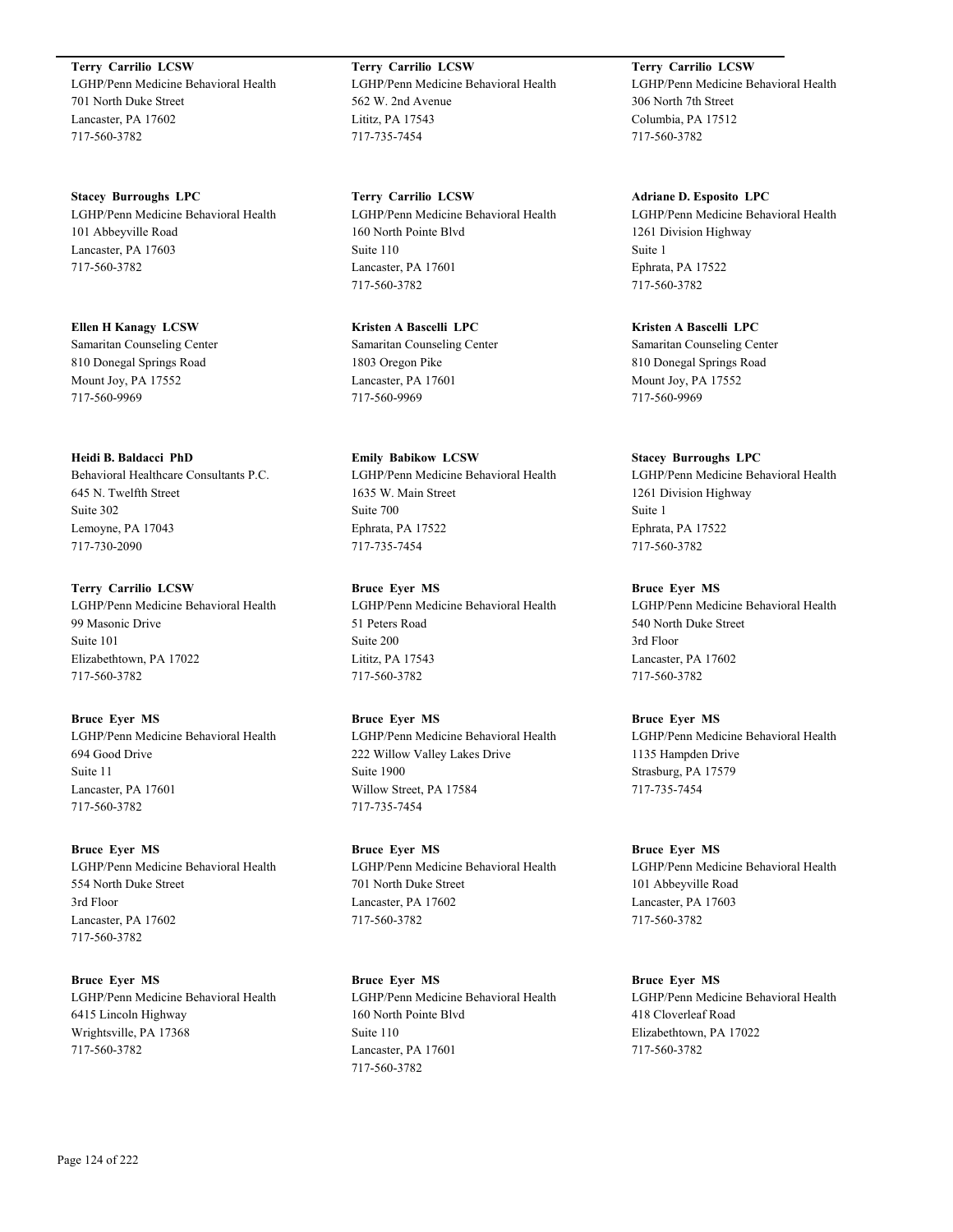**Bruce Eyer MS** LGHP/Penn Medicine Behavioral Health 1701 Cornwall Road Suite 201 Lebanon, PA 17042 717-735-7454

**Bruce Eyer MS** LGHP/Penn Medicine Behavioral Health 317 West Chestnut Street Quarryville, PA 17566 717-560-3782

**Bruce Eyer MS** LGHP/Penn Medicine Behavioral Health 555 North Duke Street Lancaster, PA 17602 717-560-3782

**Bruce Eyer MS** LGHP/Penn Medicine Behavioral Health 694 Good Drive Suite 23 Lancaster, PA 17601 717-560-3782

**Bruce Eyer MS** LGHP/Penn Medicine Behavioral Health 1001 Cornerstone Drive Suite B Mount Joy, PA 17552 717-560-3782

**Bruce Eyer MS** LGHP/Penn Medicine Behavioral Health 306 North 7th Street Columbia, PA 17512 717-560-3782

**Kaitlyn N Henry LCSW** LGHP/Penn Medicine Behavioral Health 2113 Manor Ridge Drive Lancaster, PA 17603 717-560-3782

**Adriane D. Esposito LPC** LGHP/Penn Medicine Behavioral Health 802 New Holland Avenue Lancaster, PA 17602 717-560-3782

**Bruce Eyer MS** LGHP/Penn Medicine Behavioral Health 99 Masonic Drive Suite 101 Elizabethtown, PA 17022 717-560-3782

**Bruce Eyer MS** LGHP/Penn Medicine Behavioral Health 802 New Holland Avenue Lancaster, PA 17602 717-560-3782

**Bruce Eyer MS** LGHP/Penn Medicine Behavioral Health 1261 Division Highway Suite 1 Ephrata, PA 17522 717-560-3782

**Bruce Eyer MS** LGHP/Penn Medicine Behavioral Health 562 W. 2nd Avenue Lititz, PA 17543 717-735-7454

**Bruce Eyer MS** LGHP/Penn Medicine Behavioral Health 931 Harrisburg Avenue F&M College \*restricted to F&M students only Lancaster, PA 17603 717-560-3782

**Bruce Eyer MS** LGHP/Penn Medicine Behavioral Health 2113 Manor Ridge Drive Lancaster, PA 17603 717-560-3782

**Kaitlyn N Henry LCSW** LGHP/Penn Medicine Behavioral Health 2108 Harrisburg Pike Suite 310 Lancaster, PA 17601 717-560-3782

**Kaitlyn N Henry LCSW** LGHP/Penn Medicine Behavioral Health 931 Harrisburg Avenue F&M College \*restricted to F&M students only Lancaster, PA 17603 717-560-3782

**Adriane D. Esposito LPC** LGHP/Penn Medicine Behavioral Health 222 Willow Valley Lakes Drive Suite 1900 Willow Street, PA 17584 717-735-7454

**Bruce Eyer MS** LGHP/Penn Medicine Behavioral Health 700 Lancaster Road Manheim, PA 17545 717-735-7454

**Bruce Eyer MS** LGHP/Penn Medicine Behavioral Health 2108 Harrisburg Pike Suite 310 Lancaster, PA 17601 717-560-3782

**Bruce Eyer MS** LGHP/Penn Medicine Behavioral Health 1159 River Road Marietta, PA 17547 717-560-3782

**Bruce Eyer MS** LGHP/Penn Medicine Behavioral Health 2102 Harrisburg Pike Lancaster, PA 17601 717-560-3782

**Adriane D. Esposito LPC** LGHP/Penn Medicine Behavioral Health 931 Harrisburg Avenue F&M College \*restricted to F&M students only Lancaster, PA 17603 717-560-3782

**Adriane D. Esposito LPC** LGHP/Penn Medicine Behavioral Health 694 Good Drive Suite 23 Lancaster, PA 17601 717-560-3782

**Kaitlyn N Henry LCSW** LGHP/Penn Medicine Behavioral Health 101 Abbeyville Road Lancaster, PA 17603 717-560-3782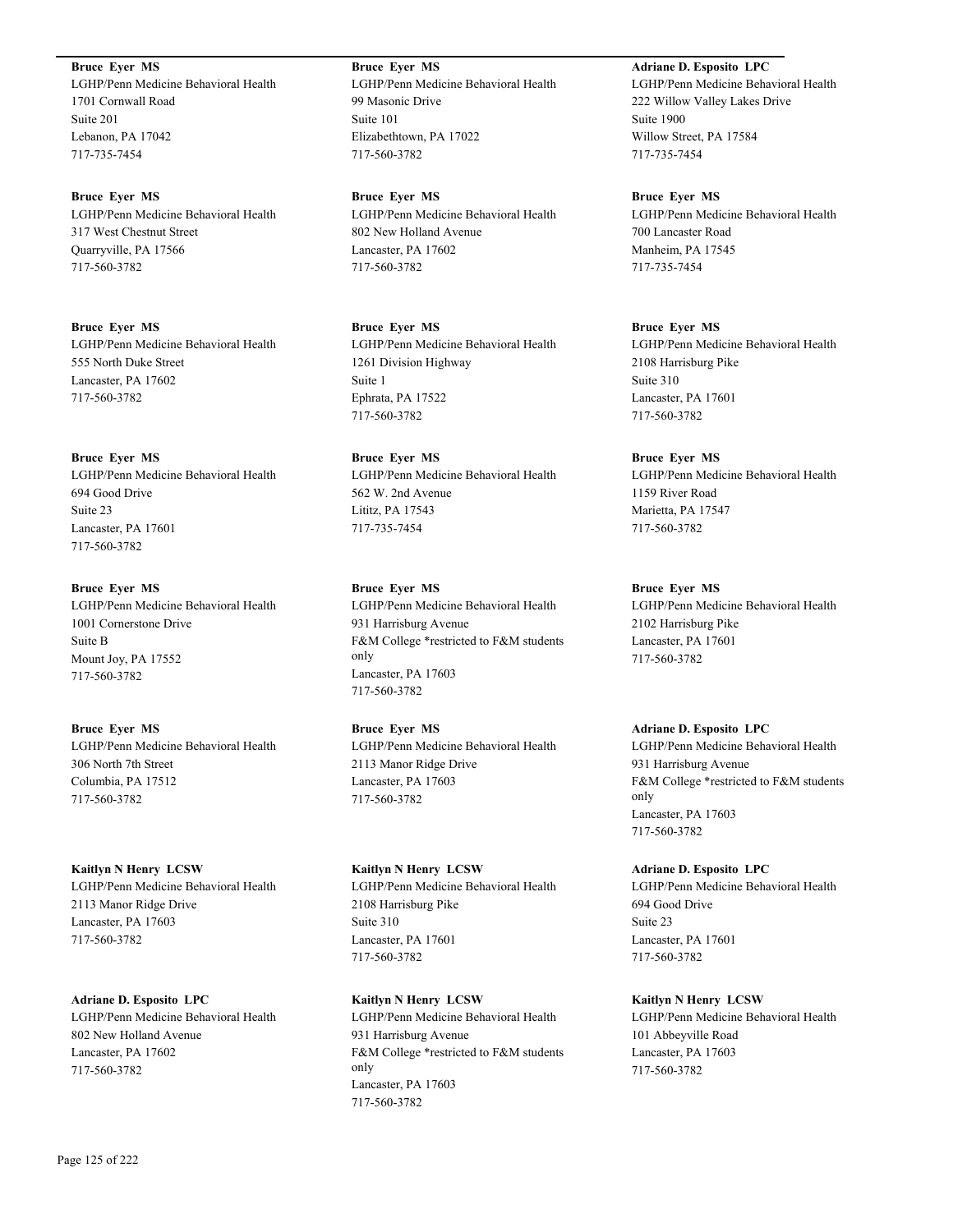#### **Adriane D. Esposito LPC**

LGHP/Penn Medicine Behavioral Health 1135 Hampden Drive Strasburg, PA 17579 717-735-7454

**Bruce Eyer MS**

LGHP/Penn Medicine Behavioral Health 690 Good Drive Women's Outpatient Center - 2nd Floor Lancaster, PA 17601 717-560-3782

**Terry Carrilio LCSW** LGHP/Penn Medicine Behavioral Health 317 West Chestnut Street Quarryville, PA 17566 717-560-3782

#### **Kaitlyn N Henry LCSW**

LGHP/Penn Medicine Behavioral Health 1635 W. Main Street Suite 700 Ephrata, PA 17522 717-735-7454

**Kaitlyn N Henry LCSW** LGHP/Penn Medicine Behavioral Health 1135 Hampden Drive Strasburg, PA 17579

717-735-7454

**Kaitlyn N Henry LCSW** LGHP/Penn Medicine Behavioral Health 555 North Duke Street Lancaster, PA 17602 717-560-3782

**Kaitlyn N Henry LCSW** LGHP/Penn Medicine Behavioral Health

222 Willow Valley Lakes Drive Suite 1900 Willow Street, PA 17584 717-735-7454

**Richard H Mousley LCSW** LGHP/Penn Medicine Behavioral Health 701 North Duke Street Lancaster, PA 17602 717-560-3782

**Kaitlyn N Henry LCSW** LGHP/Penn Medicine Behavioral Health 2102 Harrisburg Pike Lancaster, PA 17601 717-560-3782

**Adriane D. Esposito LPC** LGHP/Penn Medicine Behavioral Health 99 Masonic Drive Suite 101 Elizabethtown, PA 17022 717-560-3782

**Bruce Eyer MS** LGHP/Penn Medicine Behavioral Health 1635 W. Main Street Suite 700 Ephrata, PA 17522 717-735-7454

**Kaitlyn N Henry LCSW** LGHP/Penn Medicine Behavioral Health 1701 Cornwall Road Suite 201 Lebanon, PA 17042 717-735-7454

**Adriane D. Esposito LPC** LGHP/Penn Medicine Behavioral Health 2102 Harrisburg Pike Lancaster, PA 17601 717-560-3782

**Terry Carrilio LCSW** LGHP/Penn Medicine Behavioral Health 34 Fawn Drive Quarryville, PA 17566 717-560-3782

**Richard H Mousley LCSW** LGHP/Penn Medicine Behavioral Health 2113 Manor Ridge Drive Lancaster, PA 17603 717-560-3782

**Richard H Mousley LCSW** LGHP/Penn Medicine Behavioral Health 306 North 7th Street Columbia, PA 17512 717-560-3782

**Adriane D. Esposito LPC** LGHP/Penn Medicine Behavioral Health 562 W. 2nd Avenue Lititz, PA 17543 717-735-7454

**Adriane D. Esposito LPC** LGHP/Penn Medicine Behavioral Health 34 Fawn Drive Quarryville, PA 17566 717-560-3782

**Bruce Eyer MS** LGHP/Penn Medicine Behavioral Health 34 Fawn Drive Quarryville, PA 17566 717-560-3782

**Adriane D. Esposito LPC**

LGHP/Penn Medicine Behavioral Health 1635 W. Main Street Suite 700 Ephrata, PA 17522 717-735-7454

**Kaitlyn N Henry LCSW** LGHP/Penn Medicine Behavioral Health 700 Lancaster Road Manheim, PA 17545 717-735-7454

**Adriane D. Esposito LPC** LGHP/Penn Medicine Behavioral Health 554 North Duke Street 3rd Floor Lancaster, PA 17602 717-560-3782

**Richard H Mousley LCSW** LGHP/Penn Medicine Behavioral Health 51 Peters Road Suite 200 Lititz, PA 17543 717-560-3782

**Richard H Mousley LCSW** LGHP/Penn Medicine Behavioral Health 540 North Duke Street 3rd Floor Lancaster, PA 17602 717-560-3782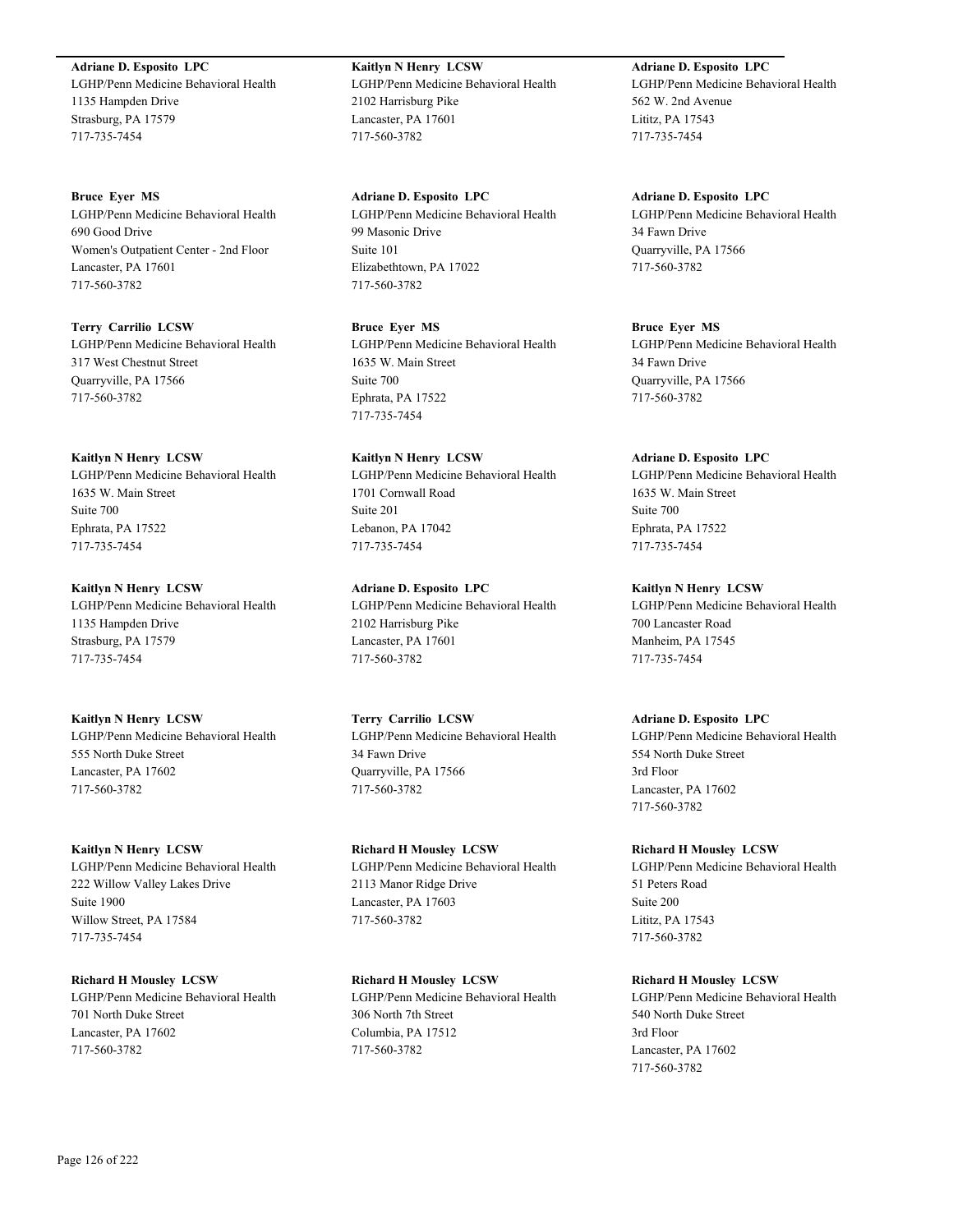**Richard H Mousley LCSW**

LGHP/Penn Medicine Behavioral Health 34 Fawn Drive Quarryville, PA 17566 717-560-3782

**April Weaver MSW** Behavioral Healthcare Consultants P.C. 1755 Oregon Pike Suite 200 Lancaster, PA 17601 717-581-5255

**Richard H Mousley LCSW** LGHP/Penn Medicine Behavioral Health 101 Abbeyville Road Lancaster, PA 17603 717-560-3782

**Richard H Mousley LCSW** LGHP/Penn Medicine Behavioral Health 2102 Harrisburg Pike Lancaster, PA 17601 717-560-3782

**Roseanne T Myers MS, LPC** Roseanne T. Myers, MS, LPC 2461 Lititz Pike Lancaster, PA 17601 717-208-2149

**Richard H Mousley LCSW** LGHP/Penn Medicine Behavioral Health 222 Willow Valley Lakes Drive Suite 1900 Willow Street, PA 17584 717-735-7454

**Richard H Mousley LCSW** LGHP/Penn Medicine Behavioral Health 1159 River Road Marietta, PA 17547 717-560-3782

**Richard H Mousley LCSW** LGHP/Penn Medicine Behavioral Health 802 New Holland Avenue Lancaster, PA 17602 717-560-3782

**Richard H Mousley LCSW** LGHP/Penn Medicine Behavioral Health 694 Good Drive Suite 23 Lancaster, PA 17601 717-560-3782

**April Weaver MSW** Behavioral Healthcare Consultants P.C. 6 West Newport Road Lititz, PA 17543 717-627-2190

**April Weaver MSW** Behavioral Healthcare Consultants P.C. 2550 Kingston Road Suite 211 York, PA 17402 717-755-5736

**Rhonda A. Myers LPC** Samaritan Counseling Center 1803 Oregon Pike Lancaster, PA 17601 717-560-9969

**Richard H Mousley LCSW** LGHP/Penn Medicine Behavioral Health 1701 Cornwall Road Suite 201 Lebanon, PA 17042 717-735-7454

**April Weaver MSW** Behavioral Healthcare Consultants P.C. 645 N. Twelfth Street Suite 302 Lemoyne, PA 17043 717-730-2090

**Richard H Mousley LCSW** LGHP/Penn Medicine Behavioral Health 418 Cloverleaf Road Elizabethtown, PA 17022 717-560-3782

**Richard H Mousley LCSW** LGHP/Penn Medicine Behavioral Health 2108 Harrisburg Pike Suite 310 Lancaster, PA 17601 717-560-3782

**Richard H Mousley LCSW** LGHP/Penn Medicine Behavioral Health 555 North Duke Street Lancaster, PA 17602 717-560-3782

**Richard H Mousley LCSW** LGHP/Penn Medicine Behavioral Health 700 Lancaster Road Manheim, PA 17545 717-735-7454

**Richard H Mousley LCSW** LGHP/Penn Medicine Behavioral Health 562 W. 2nd Avenue Lititz, PA 17543 717-735-7454

**Rhonda A. Myers LPC** Samaritan Counseling Center 810 Donegal Springs Road Mount Joy, PA 17552 717-560-9969

**Richard H Mousley LCSW** LGHP/Penn Medicine Behavioral Health 160 North Pointe Blvd Suite 110 Lancaster, PA 17601 717-560-3782

**Karen A Mummau MSW** MAPS Behavioral Health Services 790 New Holland Avenue Lancaster, PA 17602 717-390-0353

**Richard H Mousley LCSW** LGHP/Penn Medicine Behavioral Health 1135 Hampden Drive Strasburg, PA 17579 717-735-7454

**Sara E. Marinucci MFT** LGHP/Penn Medicine Behavioral Health 2113 Manor Ridge Drive Lancaster, PA 17603 717-560-3782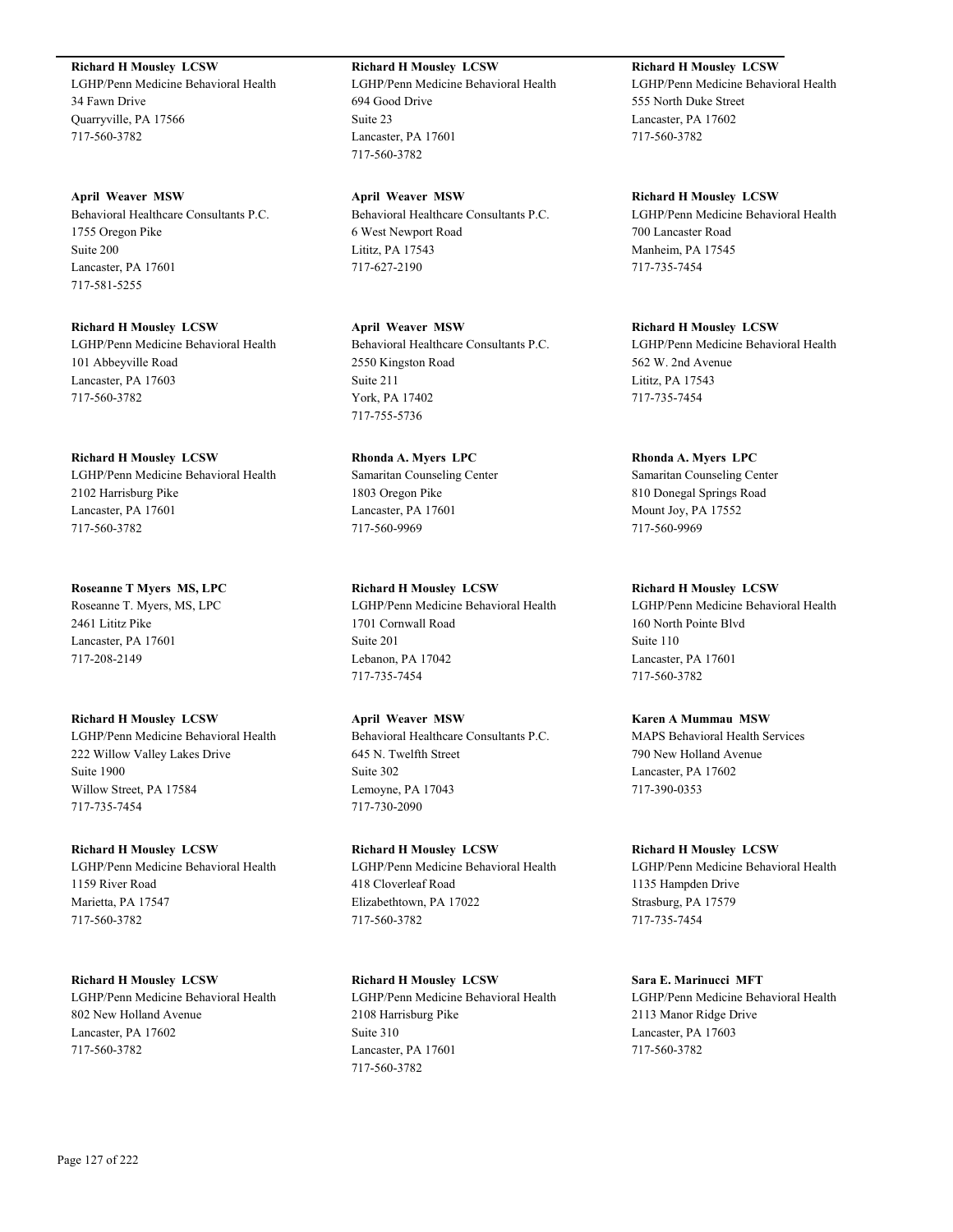**Lauren H Lowe MSW** MAPS Behavioral Health Services 790 New Holland Avenue Lancaster, PA 17602 717-390-0353

**Sara E. Marinucci MFT** LGHP/Penn Medicine Behavioral Health 317 West Chestnut Street Quarryville, PA 17566 717-560-3782

**Sara E. Marinucci MFT** LGHP/Penn Medicine Behavioral Health 101 Abbeyville Road Lancaster, PA 17603 717-560-3782

**Laurie A. Vogt MS** Samaritan Counseling Center 810 Donegal Springs Road Mount Joy, PA 17552 717-560-9969

**Cynthia J Leard Longenecker LCSW** LGHP/Penn Medicine Behavioral Health 99 Masonic Drive Suite 101 Elizabethtown, PA 17022 717-560-3782

**Robert Magill LPC** Weigel Counseling Associates 2421 Willow Street Willow Street, PA 17584 717-464-1450

**Sara E. Marinucci MFT** LGHP/Penn Medicine Behavioral Health 540 North Duke Street 3rd Floor Lancaster, PA 17602 717-560-3782

**Sara E. Marinucci MFT** LGHP/Penn Medicine Behavioral Health 1635 W. Main Street Suite 700 Ephrata, PA 17522 717-735-7454

**Sara E. Marinucci MFT** LGHP/Penn Medicine Behavioral Health 554 North Duke Street 3rd Floor Lancaster, PA 17602 717-560-3782

**Sara E. Marinucci MFT** LGHP/Penn Medicine Behavioral Health 34 Fawn Drive Quarryville, PA 17566 717-560-3782

**Laurie A. Vogt MS** Samaritan Counseling Center 1803 Oregon Pike Lancaster, PA 17601 717-560-9969

**Sara E. Marinucci MFT** LGHP/Penn Medicine Behavioral Health 2108 Harrisburg Pike Suite 310 Lancaster, PA 17601 717-560-3782

**Robert Magill LPC** Weigel Counseling Associates 160 North Pointe Blvd. Suite 110 Lancaster, PA 17601 717-464-1450

**Jessica Miller LCSW** LGHP/Penn Medicine Behavioral Health 160 North Pointe Blvd Suite 110 Lancaster, PA 17601 717-560-3782

**Sara E. Marinucci MFT** LGHP/Penn Medicine Behavioral Health 222 Willow Valley Lakes Drive Suite 1900 Willow Street, PA 17584 717-735-7454

**Sara E. Marinucci MFT** LGHP/Penn Medicine Behavioral Health 555 North Duke Street Lancaster, PA 17602 717-560-3782

**Sara E. Marinucci MFT** LGHP/Penn Medicine Behavioral Health 694 Good Drive Suite 11 Lancaster, PA 17601 717-560-3782

**Sara E. Marinucci MFT** LGHP/Penn Medicine Behavioral Health 51 Peters Road Suite 200 Lititz, PA 17543 717-560-3782

**Sara E. Marinucci MFT** LGHP/Penn Medicine Behavioral Health 701 North Duke Street Lancaster, PA 17602 717-560-3782

**Sara E. Marinucci MFT** LGHP/Penn Medicine Behavioral Health 418 Cloverleaf Road Elizabethtown, PA 17022 717-560-3782

**Robert Magill LPC** Weigel Counseling Associates 2320 Rothsville Raod Lititz, PA 17543 717-464-1450

**Sara E. Marinucci MFT** LGHP/Penn Medicine Behavioral Health 1261 Division Highway Suite 1 Ephrata, PA 17522 717-560-3782

**Sara E. Marinucci MFT** LGHP/Penn Medicine Behavioral Health 1701 Cornwall Road Suite 201 Lebanon, PA 17042 717-735-7454

**Sara E. Marinucci MFT** LGHP/Penn Medicine Behavioral Health 306 North 7th Street Columbia, PA 17512 717-560-3782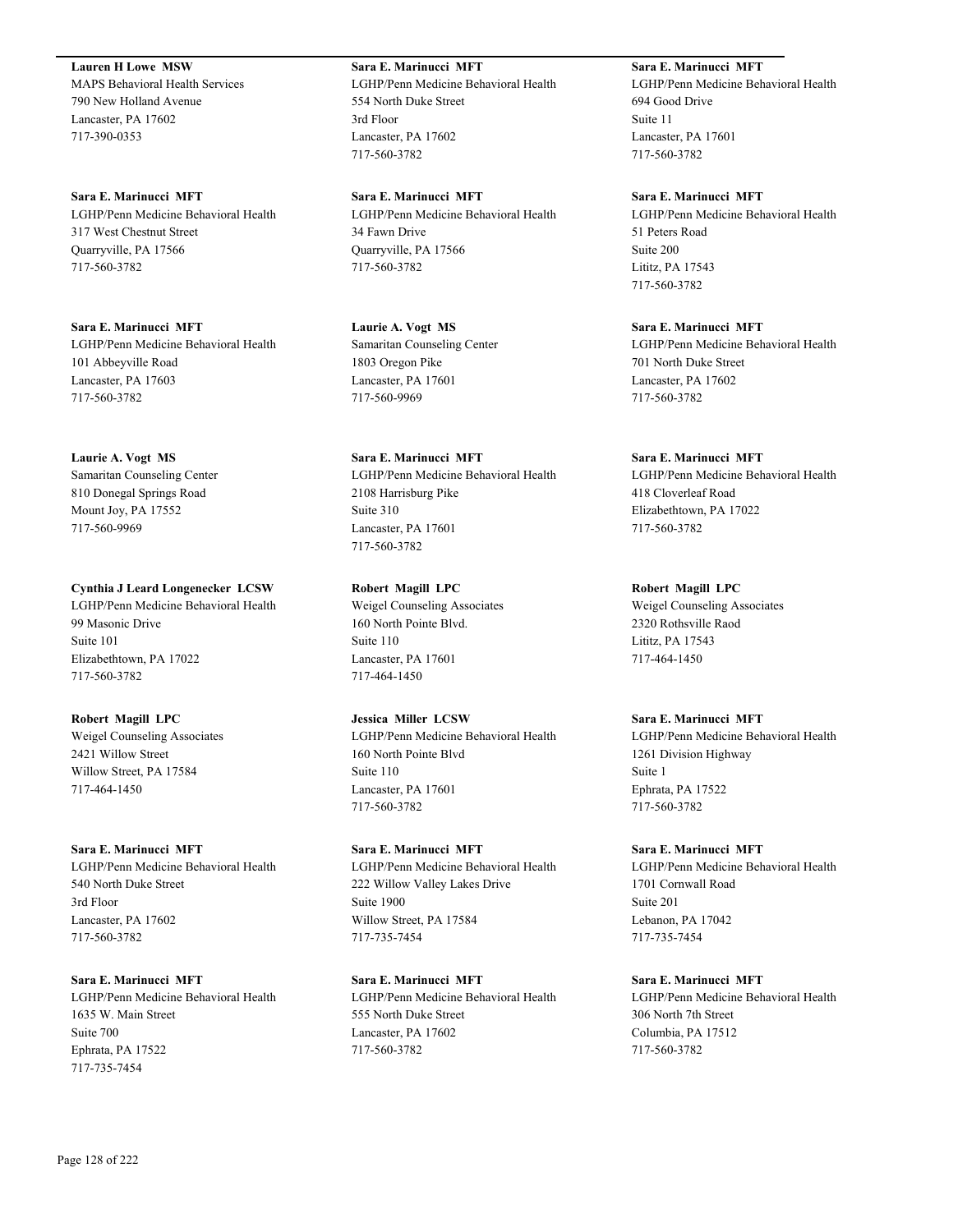**Sara E. Marinucci MFT** LGHP/Penn Medicine Behavioral Health 700 Lancaster Road Manheim, PA 17545 717-735-7454

**Sara E. Marinucci MFT** LGHP/Penn Medicine Behavioral Health 694 Good Drive Suite 23 Lancaster, PA 17601 717-560-3782

**Sara E. Marinucci MFT** LGHP/Penn Medicine Behavioral Health 2102 Harrisburg Pike Lancaster, PA 17601 717-560-3782

**Sara E. Marinucci MFT** LGHP/Penn Medicine Behavioral Health 1159 River Road Marietta, PA 17547 717-560-3782

**Sara E. Marinucci MFT** LGHP/Penn Medicine Behavioral Health 802 New Holland Avenue Lancaster, PA 17602 717-560-3782

**Cynthia J Leard Longenecker LCSW** LGHP/Penn Medicine Behavioral Health 2108 Harrisburg Pike Suite 310 Lancaster, PA 17601 717-560-3782

**Cynthia J Leard Longenecker LCSW** LGHP/Penn Medicine Behavioral Health 160 North Pointe Blvd Suite 110 Lancaster, PA 17601 717-560-3782

**Cynthia J Leard Longenecker LCSW** LGHP/Penn Medicine Behavioral Health 1001 Cornerstone Drive Suite B Mount Joy, PA 17552 717-560-3782

**Sara E. Marinucci MFT** LGHP/Penn Medicine Behavioral Health 6415 Lincoln Highway Wrightsville, PA 17368 717-560-3782

**Teresa A Villbrandt LPC** Samaritan Counseling Center 810 Donegal Springs Road Mount Joy, PA 17552 717-560-9969

**Sara E. Marinucci MFT** LGHP/Penn Medicine Behavioral Health 1001 Cornerstone Drive Suite B Mount Joy, PA 17552 717-560-3782

**Sara E. Marinucci MFT** LGHP/Penn Medicine Behavioral Health 562 W. 2nd Avenue Lititz, PA 17543 717-735-7454

**Cynthia J Leard Longenecker LCSW** LGHP/Penn Medicine Behavioral Health 34 Fawn Drive Quarryville, PA 17566 717-560-3782

**Cynthia J Leard Longenecker LCSW** LGHP/Penn Medicine Behavioral Health

2113 Manor Ridge Drive Lancaster, PA 17603 717-560-3782

**Cynthia J Leard Longenecker LCSW**

LGHP/Penn Medicine Behavioral Health 701 North Duke Street Lancaster, PA 17602 717-560-3782

**Cynthia J Leard Longenecker LCSW**

LGHP/Penn Medicine Behavioral Health 562 W. 2nd Avenue Lititz, PA 17543 717-735-7454

**Sara E. Marinucci MFT** LGHP/Penn Medicine Behavioral Health 99 Masonic Drive Suite 101 Elizabethtown, PA 17022 717-560-3782

**Sara E. Marinucci MFT** LGHP/Penn Medicine Behavioral Health 160 North Pointe Blvd Suite 110 Lancaster, PA 17601 717-560-3782

**Sara E. Marinucci MFT**

LGHP/Penn Medicine Behavioral Health 931 Harrisburg Avenue F&M College \*restricted to F&M students only Lancaster, PA 17603 717-560-3782

**Sara E. Marinucci MFT** LGHP/Penn Medicine Behavioral Health 690 Good Drive Women's Outpatient Center - 2nd Floor Lancaster, PA 17601 717-560-3782

**Cynthia J Leard Longenecker LCSW**

LGHP/Penn Medicine Behavioral Health 555 North Duke Street Lancaster, PA 17602 717-560-3782

**Cynthia J Leard Longenecker LCSW**

LGHP/Penn Medicine Behavioral Health 51 Peters Road Suite 200 Lititz, PA 17543 717-560-3782

**Cynthia J Leard Longenecker LCSW** LGHP/Penn Medicine Behavioral Health 1701 Cornwall Road Suite 201 Lebanon, PA 17042 717-735-7454

**Cynthia J Leard Longenecker LCSW** LGHP/Penn Medicine Behavioral Health 931 Harrisburg Avenue F&M College \*restricted to F&M students only Lancaster, PA 17603 717-560-3782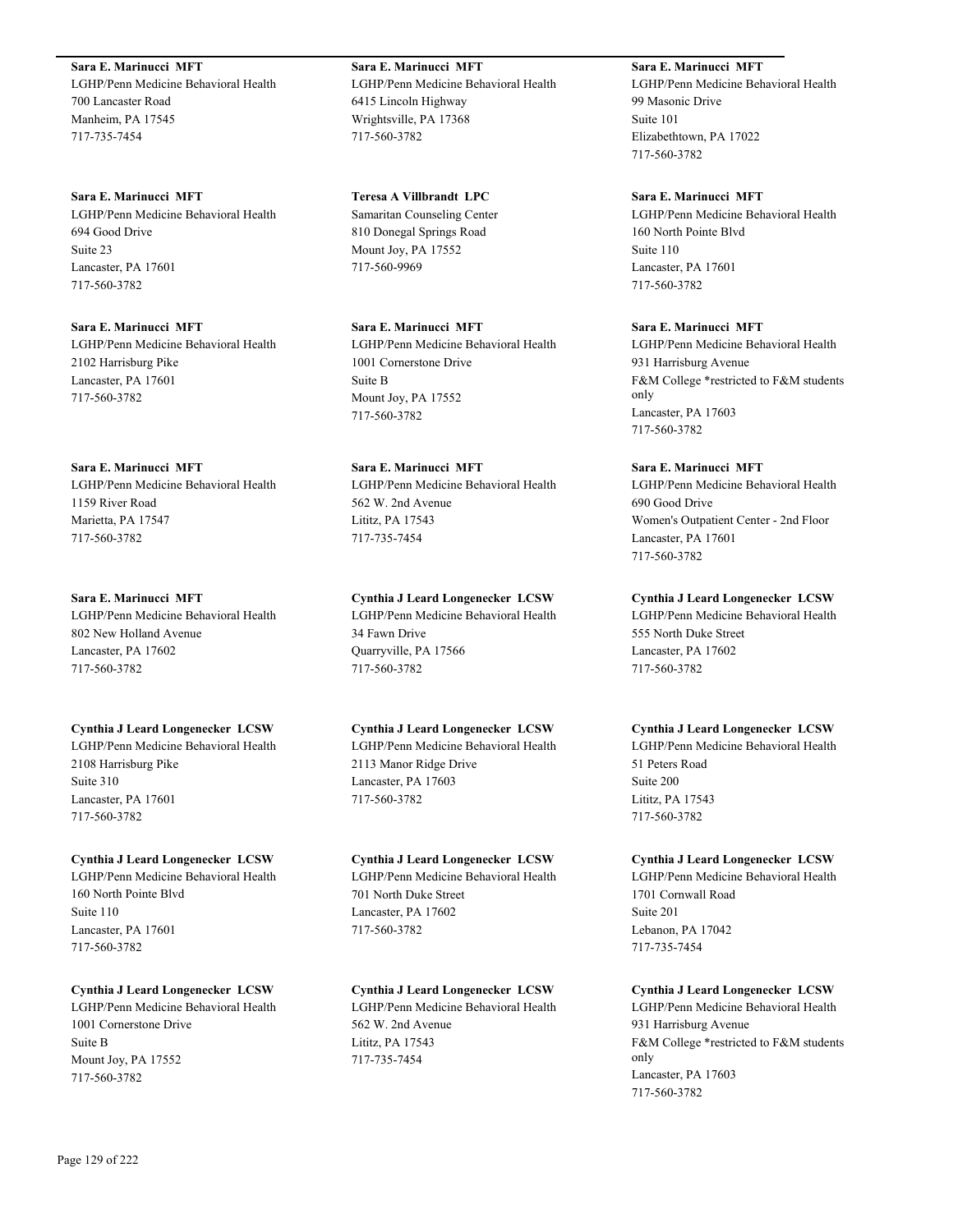**Cynthia J Leard Longenecker LCSW** LGHP/Penn Medicine Behavioral Health 317 West Chestnut Street Quarryville, PA 17566 717-560-3782

**Cynthia J Leard Longenecker LCSW** LGHP/Penn Medicine Behavioral Health 690 Good Drive Women's Outpatient Center - 2nd Floor Lancaster, PA 17601 717-560-3782

**Cynthia J Leard Longenecker LCSW** LGHP/Penn Medicine Behavioral Health 222 Willow Valley Lakes Drive Suite 1900 Willow Street, PA 17584 717-735-7454

#### **Teresa A Villbrandt LPC**

Samaritan Counseling Center 1803 Oregon Pike Lancaster, PA 17601 717-560-9969

# **Cynthia J Leard Longenecker LCSW**

LGHP/Penn Medicine Behavioral Health 1635 W. Main Street Suite 700 Ephrata, PA 17522 717-735-7454

## **Ruth D. Lesher PhD**

Behavioral Healthcare Consultants P.C. 1755 Oregon Pike Suite 200 Lancaster, PA 17601 717-581-5255

#### **Andrea Martin MSW**

Samaritan Counseling Center 810 Donegal Springs Road Mount Joy, PA 17552 717-560-9969

**Cynthia J Leard Longenecker LCSW**

LGHP/Penn Medicine Behavioral Health 802 New Holland Avenue Lancaster, PA 17602 717-560-3782

**Cynthia J Leard Longenecker LCSW** LGHP/Penn Medicine Behavioral Health 1159 River Road Marietta, PA 17547 717-560-3782

**Cynthia J Leard Longenecker LCSW** LGHP/Penn Medicine Behavioral Health 700 Lancaster Road Manheim, PA 17545 717-735-7454

**Cynthia J Leard Longenecker LCSW** LGHP/Penn Medicine Behavioral Health

1135 Hampden Drive Strasburg, PA 17579 717-735-7454

#### **Cynthia J Leard Longenecker LCSW**

LGHP/Penn Medicine Behavioral Health 1261 Division Highway Suite 1 Ephrata, PA 17522 717-560-3782

# **Ruth D. Lesher PhD**

Behavioral Healthcare Consultants P.C. 2550 Kingston Road Suite 211 York, PA 17402 717-755-5736

# **Cynthia J Leard Longenecker LCSW**

LGHP/Penn Medicine Behavioral Health 418 Cloverleaf Road Elizabethtown, PA 17022 717-560-3782

#### **Joanne E Leatherman MSW**

MAPS Behavioral Health Services 790 New Holland Avenue Lancaster, PA 17602 717-390-0353

#### **Cynthia J Leard Longenecker LCSW**

LGHP/Penn Medicine Behavioral Health 694 Good Drive Suite 23 Lancaster, PA 17601 717-560-3782

# **Cynthia J Leard Longenecker LCSW**

LGHP/Penn Medicine Behavioral Health 6415 Lincoln Highway Wrightsville, PA 17368 717-560-3782

**Cynthia J Leard Longenecker LCSW** LGHP/Penn Medicine Behavioral Health 554 North Duke Street 3rd Floor Lancaster, PA 17602 717-560-3782

#### **Robin Lecrone LPC**

Samaritan Counseling Center 1803 Oregon Pike Lancaster, PA 17601 717-560-9969

#### **Cynthia J Leard Longenecker LCSW**

LGHP/Penn Medicine Behavioral Health 101 Abbeyville Road Lancaster, PA 17603 717-560-3782

# **Ruth D. Lesher PhD**

Behavioral Healthcare Consultants P.C. 6 West Newport Road Lititz, PA 17543 717-627-2190

#### **Robin Lecrone LPC**

Samaritan Counseling Center 810 Donegal Springs Road Mount Joy, PA 17552 717-560-9969

#### **Cynthia J Leard Longenecker LCSW**

LGHP/Penn Medicine Behavioral Health 694 Good Drive Suite 11 Lancaster, PA 17601 717-560-3782

#### **Cynthia J Leard Longenecker LCSW**

LGHP/Penn Medicine Behavioral Health 540 North Duke Street 3rd Floor Lancaster, PA 17602 717-560-3782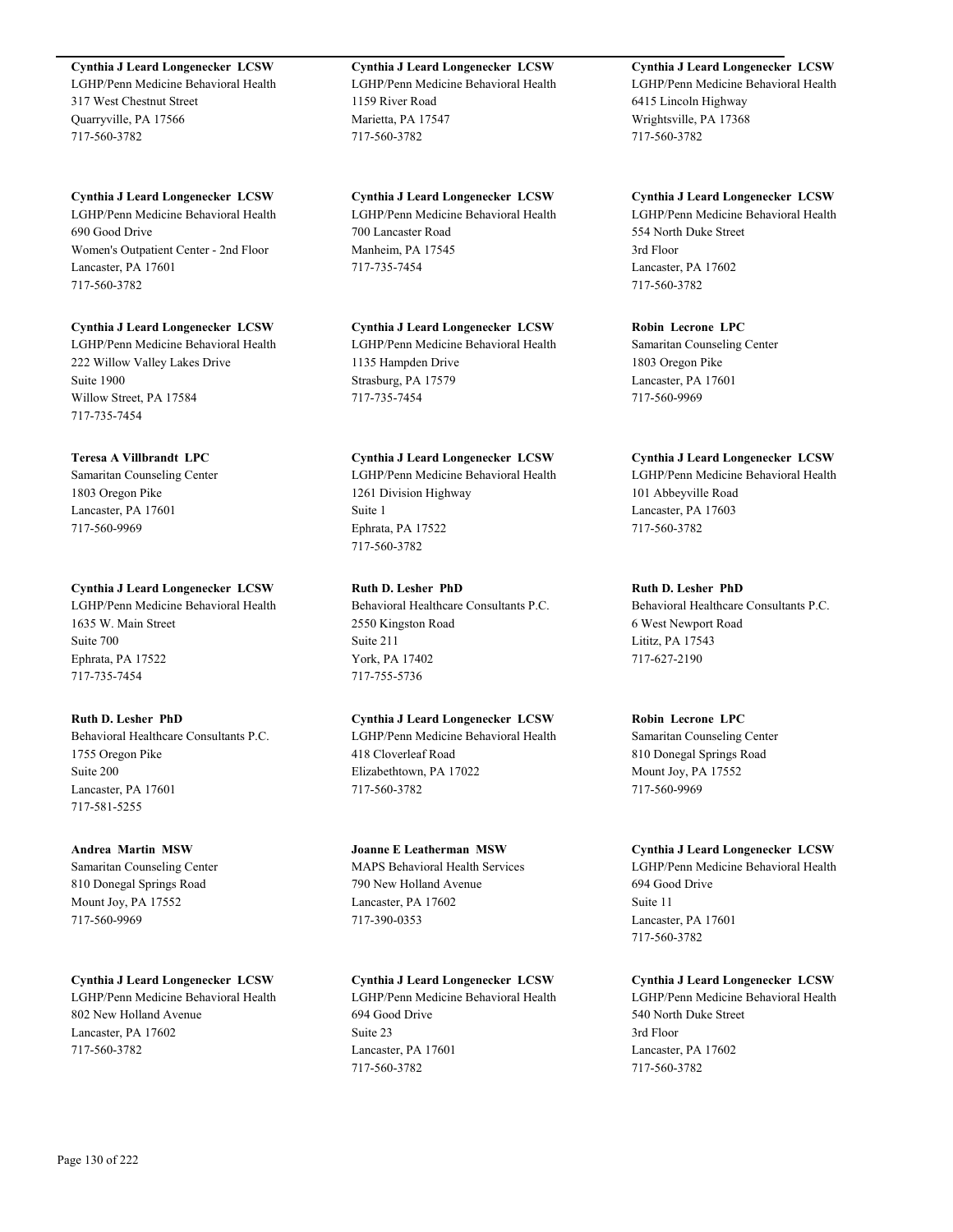**Cynthia J Leard Longenecker LCSW** LGHP/Penn Medicine Behavioral Health 306 North 7th Street Columbia, PA 17512 717-560-3782

**Amanda N Morgan LCSW** LGHP/Penn Medicine Behavioral Health 700 Lancaster Road Manheim, PA 17545 717-735-7454

**Amanda N Morgan LCSW** LGHP/Penn Medicine Behavioral Health 562 W. 2nd Avenue Lititz, PA 17543 717-735-7454

**Amanda N Morgan LCSW** LGHP/Penn Medicine Behavioral Health 222 Willow Valley Lakes Drive Suite 1900 Willow Street, PA 17584 717-735-7454

**Amanda N Morgan LCSW** LGHP/Penn Medicine Behavioral Health 1135 Hampden Drive Strasburg, PA 17579 717-735-7454

**Amanda N Morgan LCSW** LGHP/Penn Medicine Behavioral Health 99 Masonic Drive Suite 101 Elizabethtown, PA 17022 717-560-3782

**Amanda N Morgan LCSW** LGHP/Penn Medicine Behavioral Health 1159 River Road Marietta, PA 17547 717-560-3782

**Amanda N Morgan LCSW** LGHP/Penn Medicine Behavioral Health 694 Good Drive Suite 11 Lancaster, PA 17601 717-560-3782

**Cynthia J Leard Longenecker LCSW** LGHP/Penn Medicine Behavioral Health 2102 Harrisburg Pike Lancaster, PA 17601 717-560-3782

**Sara E. Marinucci MFT** LGHP/Penn Medicine Behavioral Health 1135 Hampden Drive Strasburg, PA 17579 717-735-7454

**Amanda N Morgan LCSW** LGHP/Penn Medicine Behavioral Health 34 Fawn Drive Quarryville, PA 17566 717-560-3782

**Amanda N Morgan LCSW** LGHP/Penn Medicine Behavioral Health 1701 Cornwall Road Suite 201 Lebanon, PA 17042 717-735-7454

**Amanda N Morgan LCSW** LGHP/Penn Medicine Behavioral Health 101 Abbeyville Road Lancaster, PA 17603 717-560-3782

**Amanda N Morgan LCSW** LGHP/Penn Medicine Behavioral Health 690 Good Drive Women's Outpatient Center - 2nd Floor Lancaster, PA 17601 717-560-3782

**Amanda N Morgan LCSW** LGHP/Penn Medicine Behavioral Health 160 North Pointe Blvd Suite 110 Lancaster, PA 17601 717-560-3782

**Amanda N Morgan LCSW** LGHP/Penn Medicine Behavioral Health 51 Peters Road Suite 200 Lititz, PA 17543 717-560-3782

**Ruth D. Lesher PhD** Behavioral Healthcare Consultants P.C. 645 N. Twelfth Street Suite 302 Lemoyne, PA 17043 717-730-2090

**Amanda N Morgan LCSW** LGHP/Penn Medicine Behavioral Health 555 North Duke Street Lancaster, PA 17602 717-560-3782

**Amanda N Morgan LCSW** LGHP/Penn Medicine Behavioral Health 317 West Chestnut Street Quarryville, PA 17566 717-560-3782

#### **Amanda N Morgan LCSW** LGHP/Penn Medicine Behavioral Health 931 Harrisburg Avenue F&M College \*restricted to F&M students only Lancaster, PA 17603

717-560-3782 **Amanda N Morgan LCSW**

LGHP/Penn Medicine Behavioral Health 554 North Duke Street 3rd Floor Lancaster, PA 17602 717-560-3782

**Amanda N Morgan LCSW**

LGHP/Penn Medicine Behavioral Health 6415 Lincoln Highway Wrightsville, PA 17368 717-560-3782

**Amanda N Morgan LCSW**

LGHP/Penn Medicine Behavioral Health 1261 Division Highway Suite 1 Ephrata, PA 17522 717-560-3782

**Richard H Mousley LCSW** LGHP/Penn Medicine Behavioral Health 6415 Lincoln Highway Wrightsville, PA 17368 717-560-3782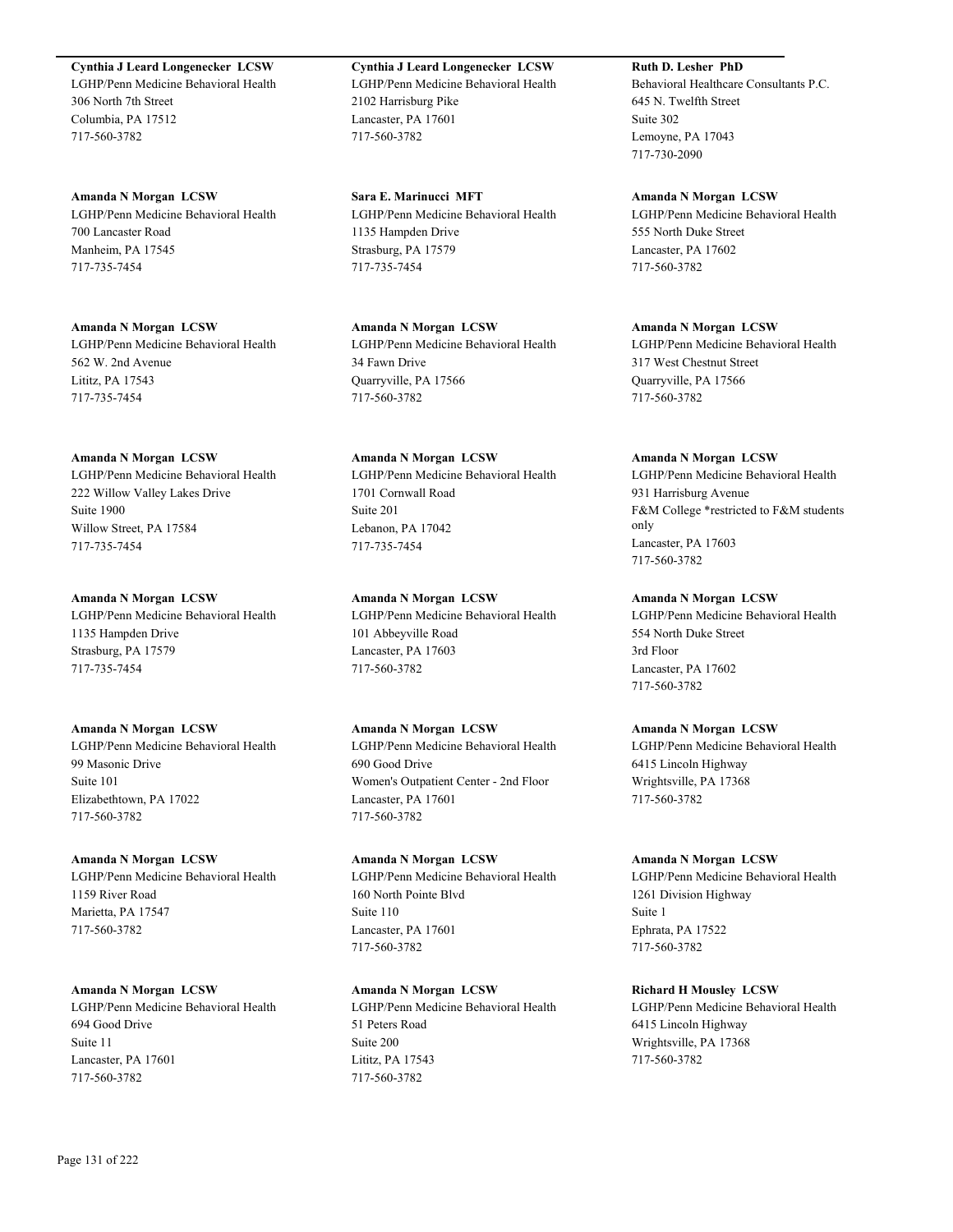## **Richard H Mousley LCSW**

LGHP/Penn Medicine Behavioral Health 690 Good Drive Women's Outpatient Center - 2nd Floor Lancaster, PA 17601 717-560-3782

#### **Richard H Mousley LCSW**

LGHP/Penn Medicine Behavioral Health 694 Good Drive Suite 11 Lancaster, PA 17601 717-560-3782

#### **Amanda N Morgan LCSW**

LGHP/Penn Medicine Behavioral Health 2108 Harrisburg Pike Suite 310 Lancaster, PA 17601 717-560-3782

#### **Amanda N Morgan LCSW**

LGHP/Penn Medicine Behavioral Health 306 North 7th Street Columbia, PA 17512 717-560-3782

#### **Amanda N Morgan LCSW**

LGHP/Penn Medicine Behavioral Health 701 North Duke Street Lancaster, PA 17602 717-560-3782

#### **Amanda N Morgan LCSW** LGHP/Penn Medicine Behavioral Health

540 North Duke Street 3rd Floor Lancaster, PA 17602 717-560-3782

# **Jessica Miller LCSW** LGHP/Penn Medicine Behavioral Health

1135 Hampden Drive Strasburg, PA 17579 717-735-7454

**Jessica Miller LCSW** LGHP/Penn Medicine Behavioral Health 562 W. 2nd Avenue Lititz, PA 17543 717-735-7454

# **Richard H Mousley LCSW**

LGHP/Penn Medicine Behavioral Health 99 Masonic Drive Suite 101 Elizabethtown, PA 17022 717-560-3782

#### **Richard H Mousley LCSW**

LGHP/Penn Medicine Behavioral Health 1001 Cornerstone Drive Suite B Mount Joy, PA 17552 717-560-3782

#### **Amanda N Morgan LCSW**

LGHP/Penn Medicine Behavioral Health 1001 Cornerstone Drive Suite B Mount Joy, PA 17552 717-560-3782

# **Amanda N Morgan LCSW** LGHP/Penn Medicine Behavioral Health

802 New Holland Avenue Lancaster, PA 17602 717-560-3782

# **Amanda N Morgan LCSW**

LGHP/Penn Medicine Behavioral Health 694 Good Drive Suite 23 Lancaster, PA 17601 717-560-3782

# **Amanda N Morgan LCSW** Penn Medicine LGHP Specialty Medicine 51 Peters Road Lititz, PA 17543 717-627-8225

**Jessica Miller LCSW** LGHP/Penn Medicine Behavioral Health 222 Willow Valley Lakes Drive Suite 1900 Willow Street, PA 17584 717-735-7454

# **Jessica Miller LCSW** LGHP/Penn Medicine Behavioral Health 700 Lancaster Road Manheim, PA 17545 717-735-7454

# **Richard H Mousley LCSW**

LGHP/Penn Medicine Behavioral Health 554 North Duke Street 3rd Floor Lancaster, PA 17602 717-560-3782

#### **Richard H Mousley LCSW**

LGHP/Penn Medicine Behavioral Health 931 Harrisburg Avenue F&M College \*restricted to F&M students only Lancaster, PA 17603 717-560-3782

# **Jessica Miller LCSW**

LGHP/Penn Medicine Behavioral Health 701 North Duke Street Lancaster, PA 17602 717-560-3782

#### **Amanda N Morgan LCSW**

LGHP/Penn Medicine Behavioral Health 2113 Manor Ridge Drive Lancaster, PA 17603 717-560-3782

#### **Amanda N Morgan LCSW**

LGHP/Penn Medicine Behavioral Health 2102 Harrisburg Pike Lancaster, PA 17601 717-560-3782

# **Heather Lane LCSW**

Gethseman Counseling & Coaching 1502 Milton Grove Road Mount Joy, PA 17552 717-342-8470

#### **Jessica Miller LCSW**

LGHP/Penn Medicine Behavioral Health 1701 Cornwall Road Suite 201 Lebanon, PA 17042 717-735-7454

#### **Jessica Miller LCSW**

LGHP/Penn Medicine Behavioral Health 802 New Holland Avenue Lancaster, PA 17602 717-560-3782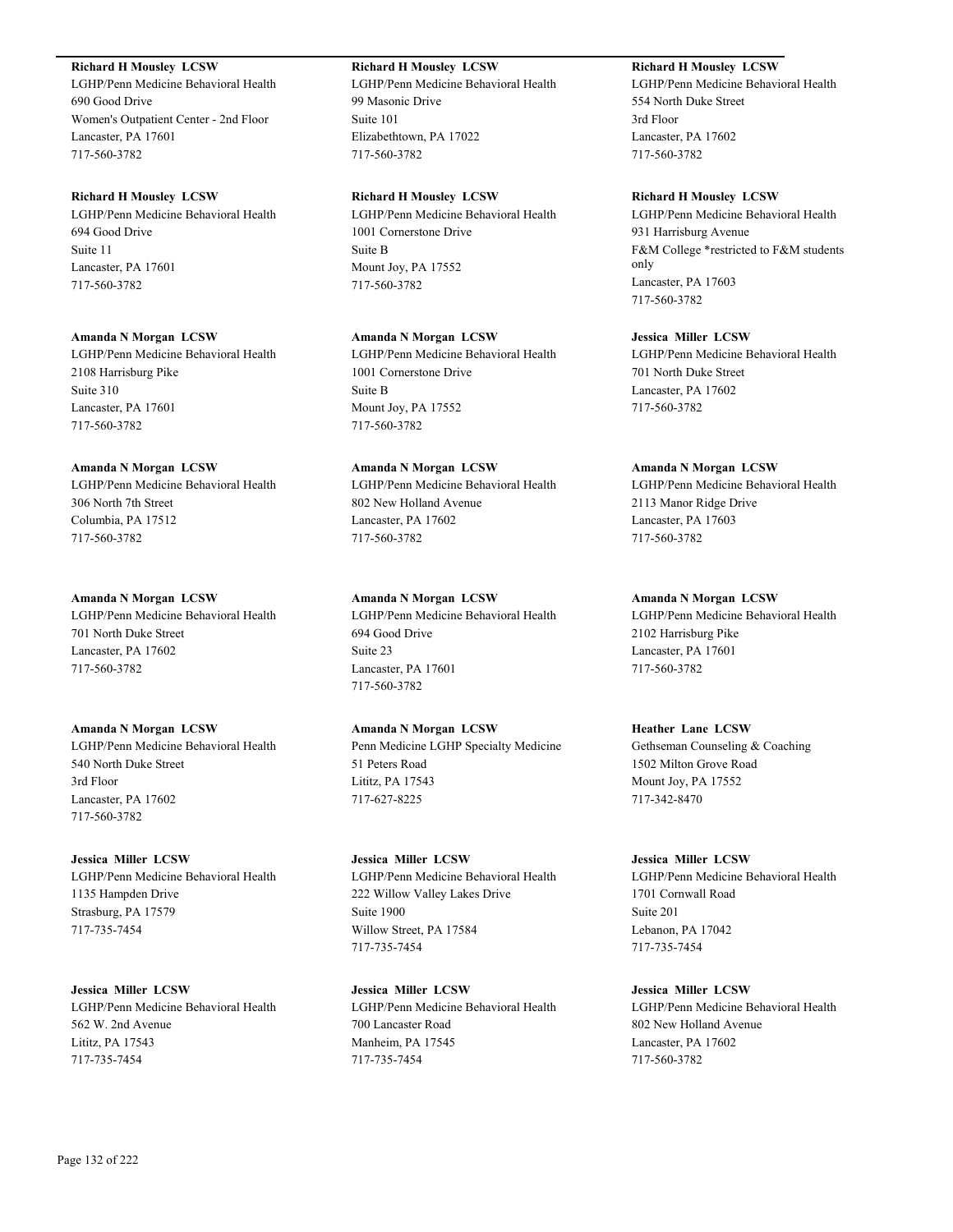**Jessica Miller LCSW** LGHP/Penn Medicine Behavioral Health 1261 Division Highway Suite 1 Ephrata, PA 17522 717-560-3782

**Jessica Miller LCSW** LGHP/Penn Medicine Behavioral Health 101 Abbeyville Road Lancaster, PA 17603 717-560-3782

**Richard H Mousley LCSW** LGHP/Penn Medicine Behavioral Health 1261 Division Highway Suite 1 Ephrata, PA 17522 717-560-3782

**Andrea Martin MSW** Samaritan Counseling Center 1803 Oregon Pike Lancaster, PA 17601 717-560-9969

**Jessica Miller LCSW** LGHP/Penn Medicine Behavioral Health 99 Masonic Drive Suite 101 Elizabethtown, PA 17022 717-560-3782

**Jessica Miller LCSW** LGHP/Penn Medicine Behavioral Health 2113 Manor Ridge Drive Lancaster, PA 17603 717-560-3782

**Jessica Miller LCSW** LGHP/Penn Medicine Behavioral Health 34 Fawn Drive Quarryville, PA 17566 717-560-3782

**Jessica Miller LCSW** LGHP/Penn Medicine Behavioral Health 554 North Duke Street 3rd Floor Lancaster, PA 17602 717-560-3782

**Amanda N Morgan LCSW** LGHP/Penn Medicine Behavioral Health 418 Cloverleaf Road Elizabethtown, PA 17022 717-560-3782

**Debra Meckley MSW** Samaritan Counseling Center 1803 Oregon Pike Lancaster, PA 17601 717-560-9969

**Delphine Martin LPC** Samaritan Counseling Center 1803 Oregon Pike Lancaster, PA 17601 717-560-9969

**Richard H Mousley LCSW** LGHP/Penn Medicine Behavioral Health 317 West Chestnut Street Quarryville, PA 17566 717-560-3782

**Audrey M Martin LCSW** Lancaster General Health Care Connections 555 North Duke Street Floor 1 Lancaster, PA 17602 717-544-2273

**Jessica Miller LCSW** LGHP/Penn Medicine Behavioral Health 2108 Harrisburg Pike Suite 310 Lancaster, PA 17601 717-560-3782

**Jessica Miller LCSW** LGHP/Penn Medicine Behavioral Health 317 West Chestnut Street Quarryville, PA 17566 717-560-3782

**Jessica Miller LCSW** LGHP/Penn Medicine Behavioral Health 540 North Duke Street 3rd Floor Lancaster, PA 17602 717-560-3782

**Jessica Miller LCSW** LGHP/Penn Medicine Behavioral Health 6415 Lincoln Highway Wrightsville, PA 17368 717-560-3782

**Debra Meckley MSW** Samaritan Counseling Center 810 Donegal Springs Road Mount Joy, PA 17552 717-560-9969

**Delphine Martin LPC** Samaritan Counseling Center 810 Donegal Springs Road Mount Joy, PA 17552 717-560-9969

**Jessica Miller LCSW** LGHP/Penn Medicine Behavioral Health 931 Harrisburg Avenue F&M College \*restricted to F&M students only Lancaster, PA 17603

717-560-3782

**Jessica Miller LCSW** LGHP/Penn Medicine Behavioral Health 1635 W. Main Street Suite 700 Ephrata, PA 17522 717-735-7454

**Jessica Miller LCSW** LGHP/Penn Medicine Behavioral Health 306 North 7th Street Columbia, PA 17512 717-560-3782

**Jessica Miller LCSW** LGHP/Penn Medicine Behavioral Health 694 Good Drive Suite 23 Lancaster, PA 17601 717-560-3782

**Jessica Miller LCSW** LGHP/Penn Medicine Behavioral Health 690 Good Drive Women's Outpatient Center - 2nd Floor Lancaster, PA 17601 717-560-3782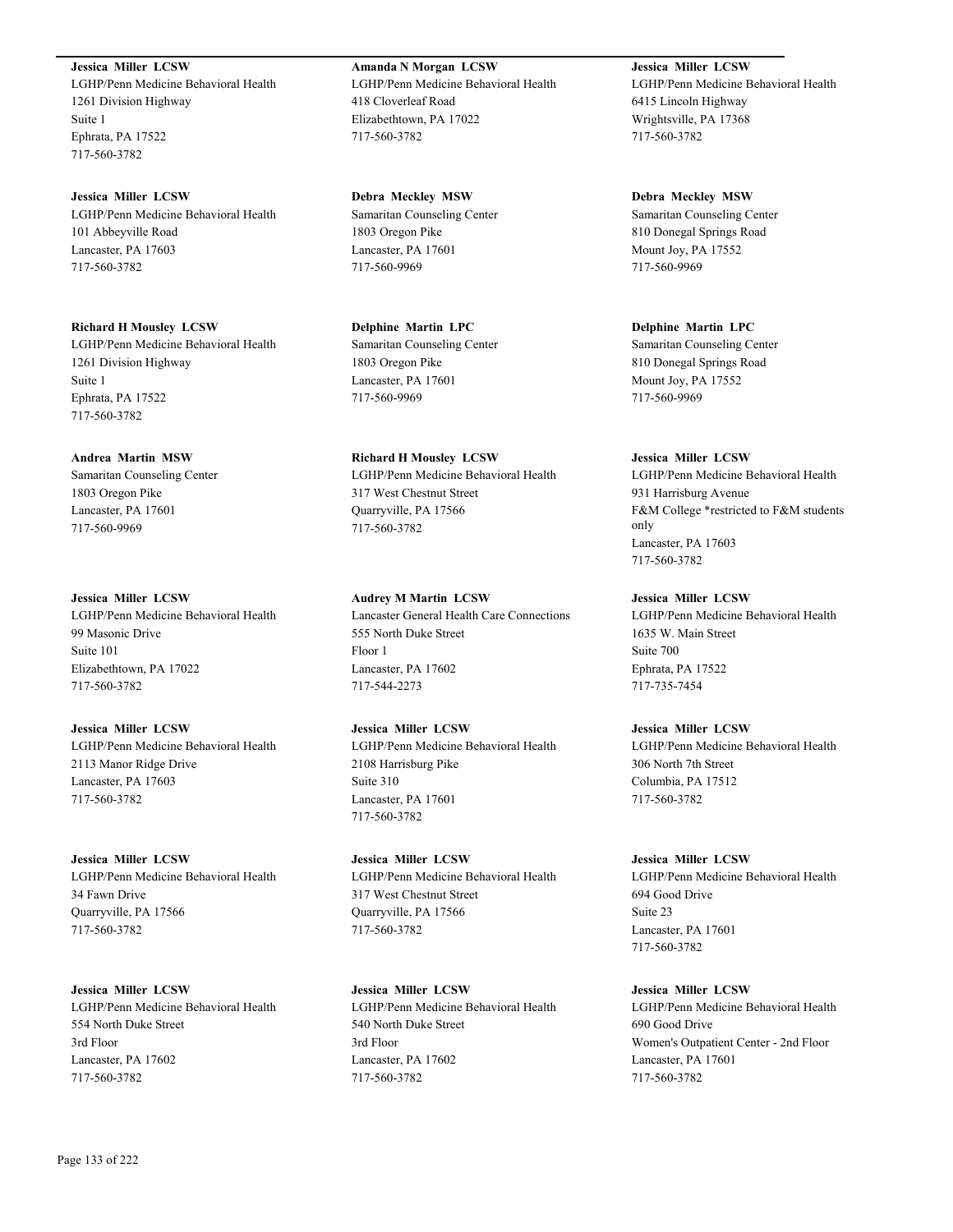**Jessica Miller LCSW** LGHP/Penn Medicine Behavioral Health 1159 River Road Marietta, PA 17547 717-560-3782

**Jessica Miller LCSW** LGHP/Penn Medicine Behavioral Health 1001 Cornerstone Drive Suite B Mount Joy, PA 17552 717-560-3782

**Amanda N Morgan LCSW** LGHP/Penn Medicine Behavioral Health 1635 W. Main Street Suite 700 Ephrata, PA 17522 717-735-7454

**Lynn Sommer LPC** Samaritan Counseling Center 810 Donegal Springs Road Mount Joy, PA 17552 717-560-9969

**Robin Selig LCSW** LGHP/Penn Medicine Behavioral Health 555 North Duke Street Lancaster, PA 17602 717-560-3782

**Robin Selig LCSW** LGHP/Penn Medicine Behavioral Health 1159 River Road Marietta, PA 17547 717-560-3782

**Robin Selig LCSW** LGHP/Penn Medicine Behavioral Health 1701 Cornwall Road Suite 201 Lebanon, PA 17042 717-735-7454

**Robin Selig LCSW** LGHP/Penn Medicine Behavioral Health 99 Masonic Drive Suite 101 Elizabethtown, PA 17022 717-560-3782

**Jessica Miller LCSW** LGHP/Penn Medicine Behavioral Health 51 Peters Road Suite 200 Lititz, PA 17543 717-560-3782

**Jessica Miller LCSW** LGHP/Penn Medicine Behavioral Health 555 North Duke Street Lancaster, PA 17602 717-560-3782

**Jessica Miller LCSW** LGHP/Penn Medicine Behavioral Health 694 Good Drive Suite 11 Lancaster, PA 17601 717-560-3782

**Robin Selig LCSW** LGHP/Penn Medicine Behavioral Health 101 Abbeyville Road Lancaster, PA 17603 717-560-3782

**Rachael Packer LCSW** Weigel Counseling Associates 160 North Pointe Blvd. Suite 110 Lancaster, PA 17601 717-464-1450

**Rachael Packer LCSW** Weigel Counseling Associates 2421 Willow Street Willow Street, PA 17584 717-464-1450

**Robin Selig LCSW** LGHP/Penn Medicine Behavioral Health 2108 Harrisburg Pike Suite 310 Lancaster, PA 17601 717-560-3782

**Robin Selig LCSW** LGHP/Penn Medicine Behavioral Health 51 Peters Road Suite 200 Lititz, PA 17543 717-560-3782

**Jessica Miller LCSW** LGHP/Penn Medicine Behavioral Health 418 Cloverleaf Road Elizabethtown, PA 17022 717-560-3782

**Jessica Miller LCSW** LGHP/Penn Medicine Behavioral Health 2102 Harrisburg Pike Lancaster, PA 17601 717-560-3782

**Robin Selig LCSW** LGHP/Penn Medicine Behavioral Health 1635 W. Main Street Suite 700 Ephrata, PA 17522 717-735-7454

**Lynn Sommer LPC** Samaritan Counseling Center 1803 Oregon Pike Lancaster, PA 17601 717-560-9969

**Rachael Packer LCSW** Weigel Counseling Associates 2320 Rothsville Raod Lititz, PA 17543 717-464-1450

**Elizabeth O'Hara MSW** Weigel Counseling Associates 2320 Rothsville Raod Lititz, PA 17543 717-464-1450

**Robin Selig LCSW** LGHP/Penn Medicine Behavioral Health 2102 Harrisburg Pike Lancaster, PA 17601 717-560-3782

**Robin Selig LCSW** LGHP/Penn Medicine Behavioral Health 160 North Pointe Blvd Suite 110 Lancaster, PA 17601 717-560-3782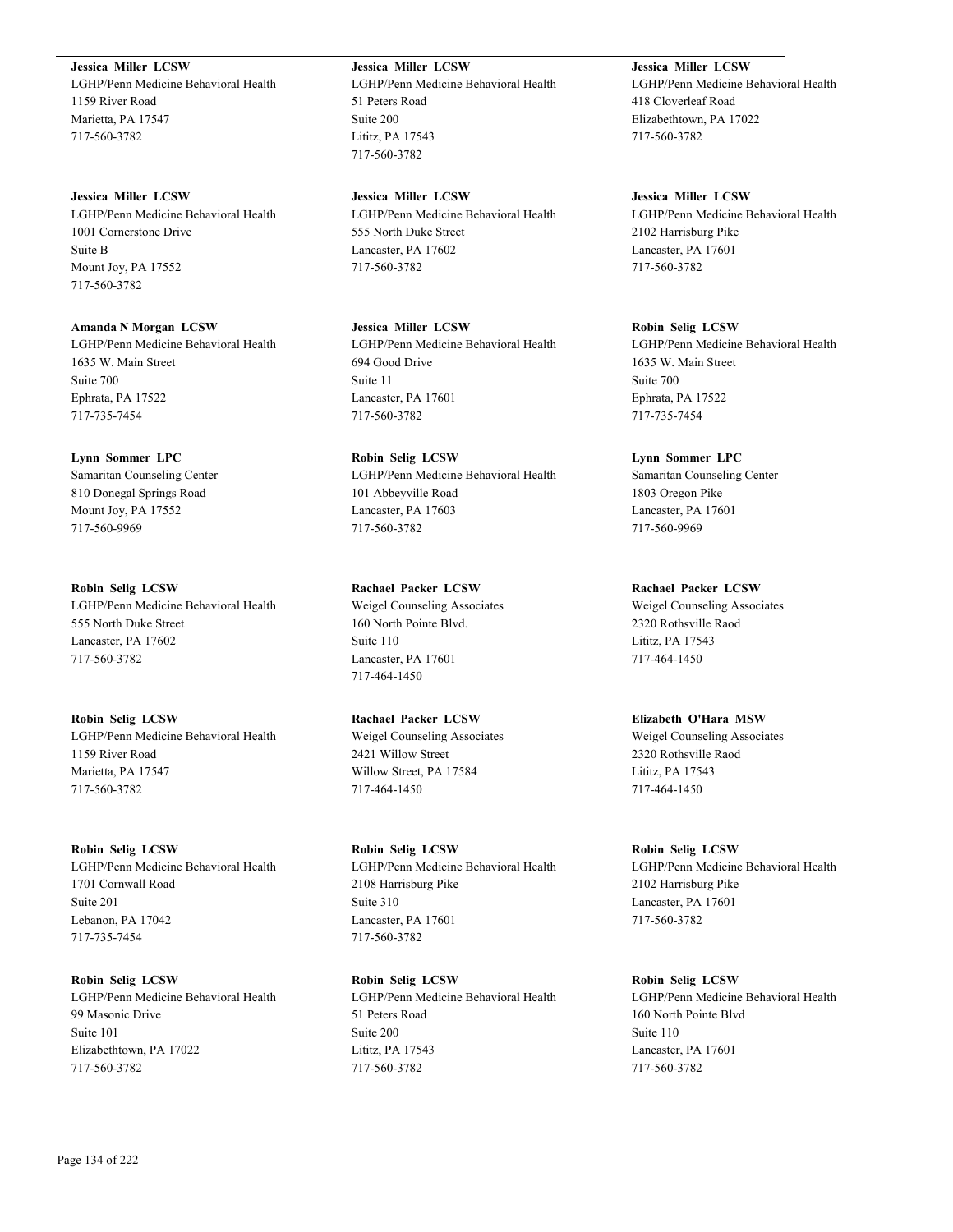**Robin Selig LCSW** LGHP/Penn Medicine Behavioral Health 700 Lancaster Road Manheim, PA 17545 717-735-7454

**Blake Ringenberg LPC** Gethseman Counseling & Coaching 1502 Milton Grove Road Mount Joy, PA 17552 717-342-8470

**Victor A. Poirier MSW, LSW** Weigel Counseling Associates 160 North Pointe Blvd. Suite 110 Lancaster, PA 17601 717-464-1450

**Jennifer Smoker LPC** Weigel Counseling Associates 2421 Willow Street Willow Street, PA 17584 717-464-1450

**Caryl R Roper LPC** Providence Behavioral Health 600 H Eden Road Lancaster, PA 17601 717-397-1400

**Jennifer Smoker LPC** Weigel Counseling Associates 160 North Pointe Blvd. Suite 110 Lancaster, PA 17601 717-464-1450

**Joel Roberts LMFT** MAPS Behavioral Health Services 790 New Holland Avenue Lancaster, PA 17602 717-390-0353

**Nicole Pfaff LPC** Neighborhood Counseling, LLC 112 South Main Street Suite C Manheim, PA 17545 484-477-8223

**Caryl R Roper LPC** Providence Behavioral Health 219 West Main Street Leola, PA 17540 717 556-0149

**Diane E. Rapisardo LCSW** Samaritan Counseling Center 810 Donegal Springs Road Mount Joy, PA 17552 717-560-9969

**Jennifer Smoker LPC** Weigel Counseling Associates 2320 Rothsville Raod Lititz, PA 17543 717-464-1450

**Serenity J Patrick LPC** Samaritan Counseling Center 810 Donegal Springs Road Mount Joy, PA 17552 717-560-9969

**Gerald J. Ressler LSW** Samaritan Counseling Center 810 Donegal Springs Road Mount Joy, PA 17552 717-560-9969

**Richard H Mousley LCSW** LGHP/Penn Medicine Behavioral Health 1635 W. Main Street Suite 700 Ephrata, PA 17522 717-735-7454

**Robin Selig LCSW** LGHP/Penn Medicine Behavioral Health 690 Good Drive Women's Outpatient Center - 2nd Floor Lancaster, PA 17601 717-560-3782

**Stephen M Schuch LCSW** Welsh Mountain Medical & Dental Center 920 Church Street Lebanon, PA 17046 717-272-2700

**Serenity J Patrick LPC** Samaritan Counseling Center 1803 Oregon Pike Lancaster, PA 17601 717-560-9969

**Diane E. Rapisardo LCSW** Samaritan Counseling Center 1803 Oregon Pike Lancaster, PA 17601 717-560-9969

**Robin Selig LCSW** LGHP/Penn Medicine Behavioral Health 694 Good Drive Suite 11 Lancaster, PA 17601 717-560-3782

**Caryl R Roper LPC** Providence Behavioral Health 1525 Oregon Pike Suite 501 Lancaster, PA 17601 717-556-0149

**Katharina B. Panjaitan LPC** LGH @ Franklin & Marshall Student Wellness Center Appel Infirmary - \*Restricted to F&M Students\* 931 Harrisburg Avenue Lancaster, PA 17603 717-544-9051

**Robin Selig LCSW** LGHP/Penn Medicine Behavioral Health 1261 Division Highway Suite 1 Ephrata, PA 17522 717-560-3782

**Stephen M Schuch LCSW** Welsh Mountain Medical & Dental Center 840 Norman Drive Lebanon, PA 17042 717-272-2700

**Gerald J. Ressler LSW** Samaritan Counseling Center 1803 Oregon Pike Lancaster, PA 17601 717-560-9969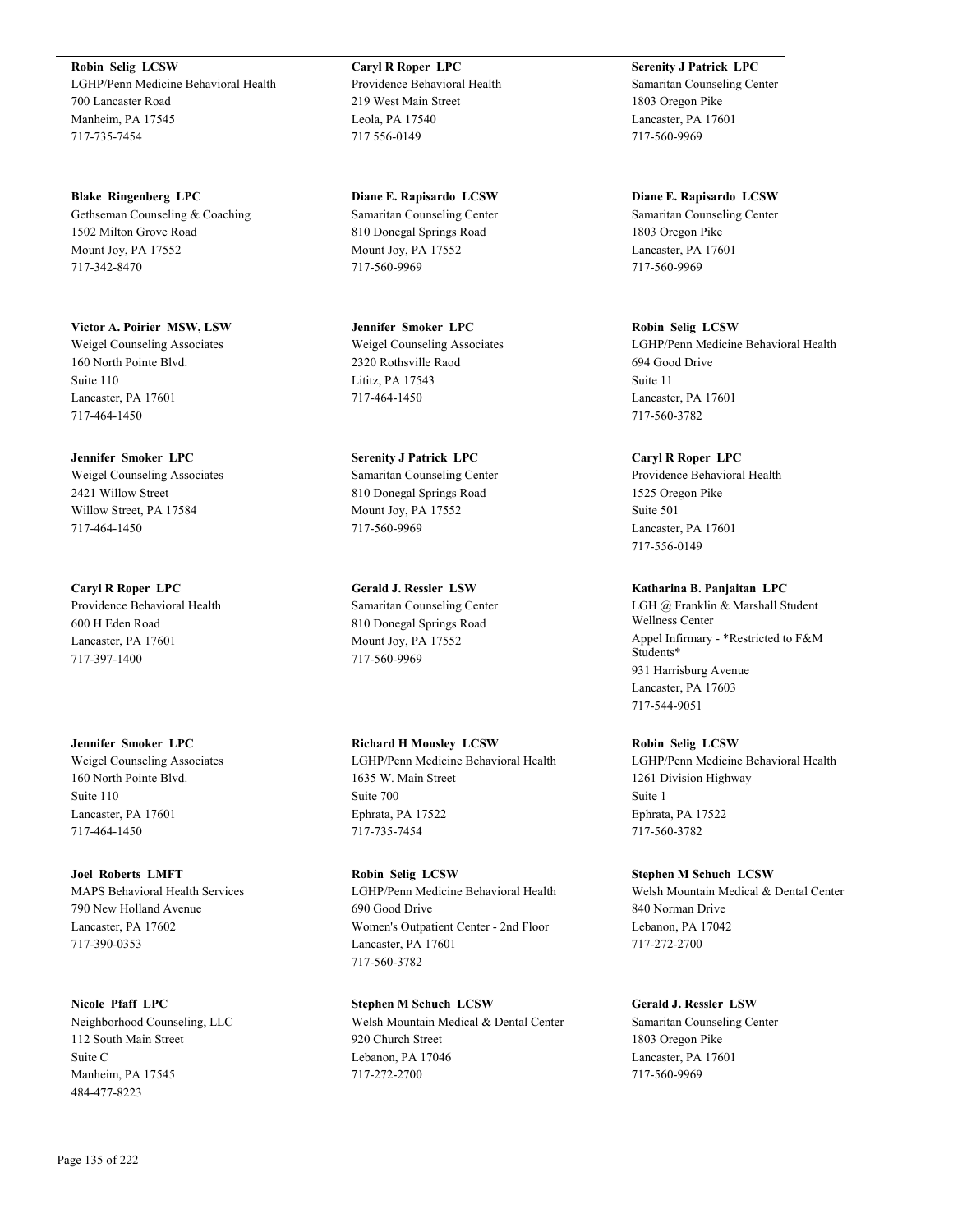**Victor A. Poirier MSW, LSW** Weigel Counseling Associates 2320 Rothsville Raod Lititz, PA 17543 717-464-1450

**Robin Selig LCSW** LGHP/Penn Medicine Behavioral Health 6415 Lincoln Highway Wrightsville, PA 17368 717-560-3782

**Robin Selig LCSW** LGHP/Penn Medicine Behavioral Health 1135 Hampden Drive Strasburg, PA 17579 717-735-7454

**Robin Selig LCSW** LGHP/Penn Medicine Behavioral Health 34 Fawn Drive Quarryville, PA 17566 717-560-3782

**Robin Selig LCSW** LGHP/Penn Medicine Behavioral Health 554 North Duke Street 3rd Floor Lancaster, PA 17602 717-560-3782

**Robin Selig LCSW** LGHP/Penn Medicine Behavioral Health 222 Willow Valley Lakes Drive Suite 1900 Willow Street, PA 17584 717-735-7454

**Robin Selig LCSW** LGHP/Penn Medicine Behavioral Health 1001 Cornerstone Drive Suite B Mount Joy, PA 17552 717-560-3782

**Robin Selig LCSW** LGHP/Penn Medicine Behavioral Health 2113 Manor Ridge Drive Lancaster, PA 17603 717-560-3782

**Robin Selig LCSW** LGHP/Penn Medicine Behavioral Health 802 New Holland Avenue Lancaster, PA 17602 717-560-3782

**Robin Selig LCSW** LGHP/Penn Medicine Behavioral Health 701 North Duke Street Lancaster, PA 17602 717-560-3782

**Victor A. Poirier MSW, LSW** Weigel Counseling Associates 2421 Willow Street Willow Street, PA 17584 717-464-1450

**Robin Selig LCSW** LGHP/Penn Medicine Behavioral Health 317 West Chestnut Street Quarryville, PA 17566 717-560-3782

**Elizabeth O'Hara MSW** Weigel Counseling Associates 160 North Pointe Blvd. Suite 110 Lancaster, PA 17601 717-464-1450

**Robin Selig LCSW** LGHP/Penn Medicine Behavioral Health 306 North 7th Street Columbia, PA 17512 717-560-3782

**Stephen M Schuch LCSW** Welsh Mountain Medical & Dental Center 584 Springville Road New Holland, PA 17557 717-354-4711

**Robin Selig LCSW** LGHP/Penn Medicine Behavioral Health 694 Good Drive Suite 23 Lancaster, PA 17601 717-560-3782

**Stephen M Schuch LCSW** Welsh Mountain Medical & Dental Center 435 S. Kinzer Street Suite 6 New Holland, PA 17557 717-351-2400

**Elizabeth O'Hara MSW** Weigel Counseling Associates 2421 Willow Street Willow Street, PA 17584 717-464-1450

**Robin Selig LCSW** LGHP/Penn Medicine Behavioral Health 418 Cloverleaf Road Elizabethtown, PA 17022 717-560-3782

**Robin Selig LCSW** LGHP/Penn Medicine Behavioral Health 540 North Duke Street 3rd Floor Lancaster, PA 17602 717-560-3782

**Robin Selig LCSW** LGHP/Penn Medicine Behavioral Health 562 W. 2nd Avenue Lititz, PA 17543 717-735-7454

**Robin Selig LCSW** LGHP/Penn Medicine Behavioral Health 931 Harrisburg Avenue F&M College \*restricted to F&M students only Lancaster, PA 17603 717-560-3782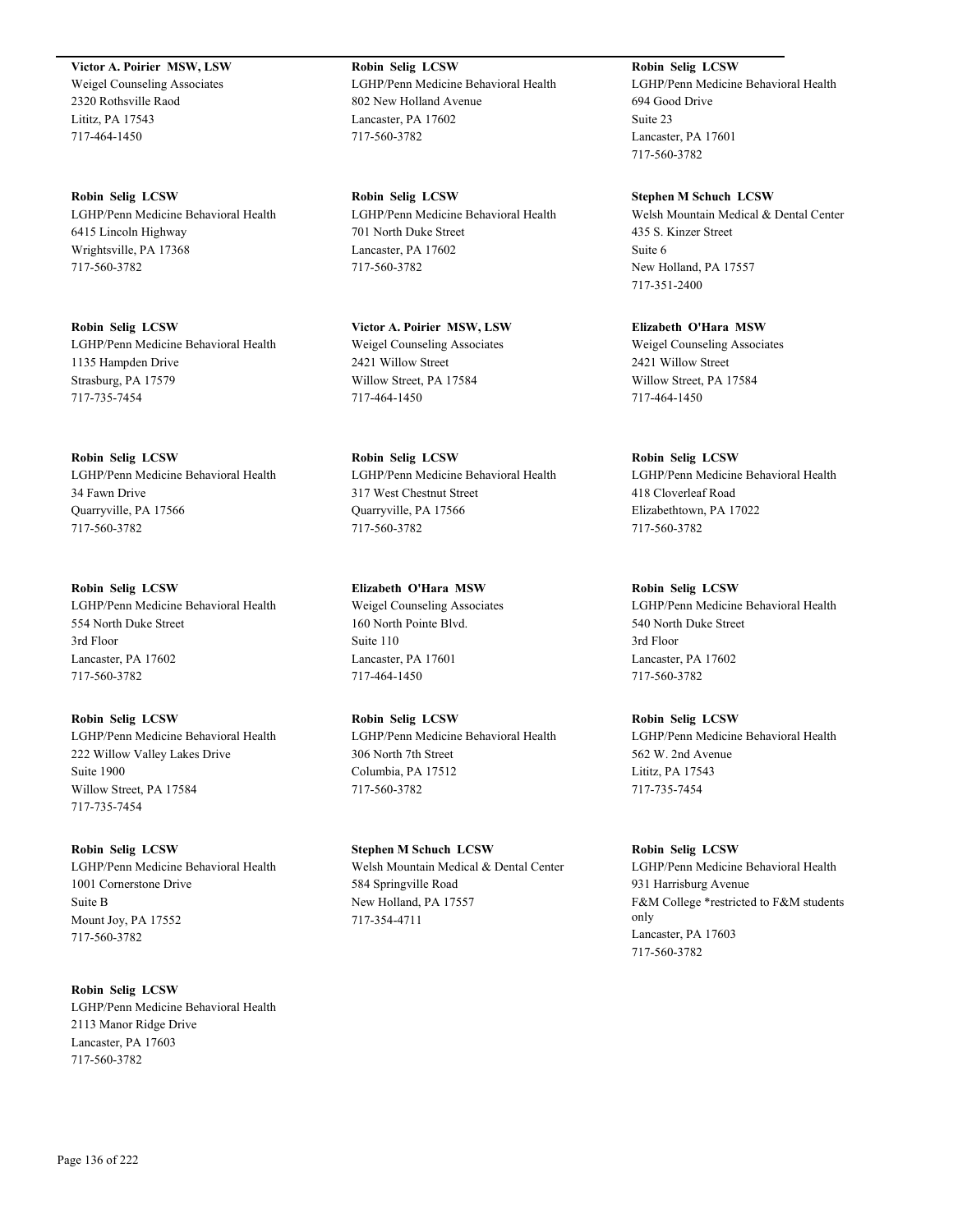# *Maternal & Fetal Medicine*

**Serena S Wu MD** LGHP/Penn Medicine Maternal-Fetal Medicine 694 Good Drive Suite 200 Lancaster, PA 17601-2433 717-544-3514

#### **Robert Gherman MD** Wellspan Maternal Fetal Medicine

4150 Barrett Blvd Ephrata, PA 17522 717-851-2722

# **Bryon Jacoby MD**

LGHP/Penn Medicine Maternal-Fetal Medicine 694 Good Drive Suite 200 Lancaster, PA 17601-2433 717-544-3514

# **Bryon Jacoby MD**

LGHP/Penn Medicine Maternal-Fetal Medicine 690 Good Drive Lancaster, PA 17604 717-544-3514

# *Medical Oncology*

**Najamuz Zaman MD** Penn State Medical Group - Lancaster Hematology Oncology 233 College Avenue Suite 303 Lancaster, PA 17603 717-735-3738

# *Neonatal-Perinatal Medicine*

**Kelly J. Zook MD** Onsite Neonatal Partners 1000 Haddonfield Berlin Road Voorhees, NJ 08043 856-782-2212

# Onsite Neonatal Partners 1000 Haddonfield Berlin Road Voorhees, NJ 08043 856-782-2212

**Serena S Wu MD**

Lancaster, PA 17601 717-544-3514

**Bryon Jacoby MD**

Lancaster, PA 17601 717-544-3514

**Philip M. Bayliss MD**

Medicine 694 Good Drive Suite 23

Medicine 694 Good Drive Suite 23

Medicine 690 Good Drive Lancaster, PA 17604 717-544-3514

LGHP/Penn Medicine Maternal-Fetal

LGHP/Penn Medicine Maternal-Fetal

LGHP/Penn Medicine Maternal-Fetal

# **Purvi Jethva MD**

# **Serena S Wu MD**

LGHP/Penn Medicine Maternal-Fetal Medicine 690 Good Drive Lancaster, PA 17604 717-544-3514

# **Philip M. Bayliss MD**

LGHP/Penn Medicine Maternal-Fetal Medicine 694 Good Drive Suite 23 Lancaster, PA 17601 717-544-3514

# **Philip M. Bayliss MD**

LGHP/Penn Medicine Maternal-Fetal Medicine 694 Good Drive Suite 200 Lancaster, PA 17601-2433 717-544-3514

**Christopher Hsu MD**

Onsite Neonatal Partners 1000 Haddonfield Berlin Road Voorhees, NJ 08043 856-782-2212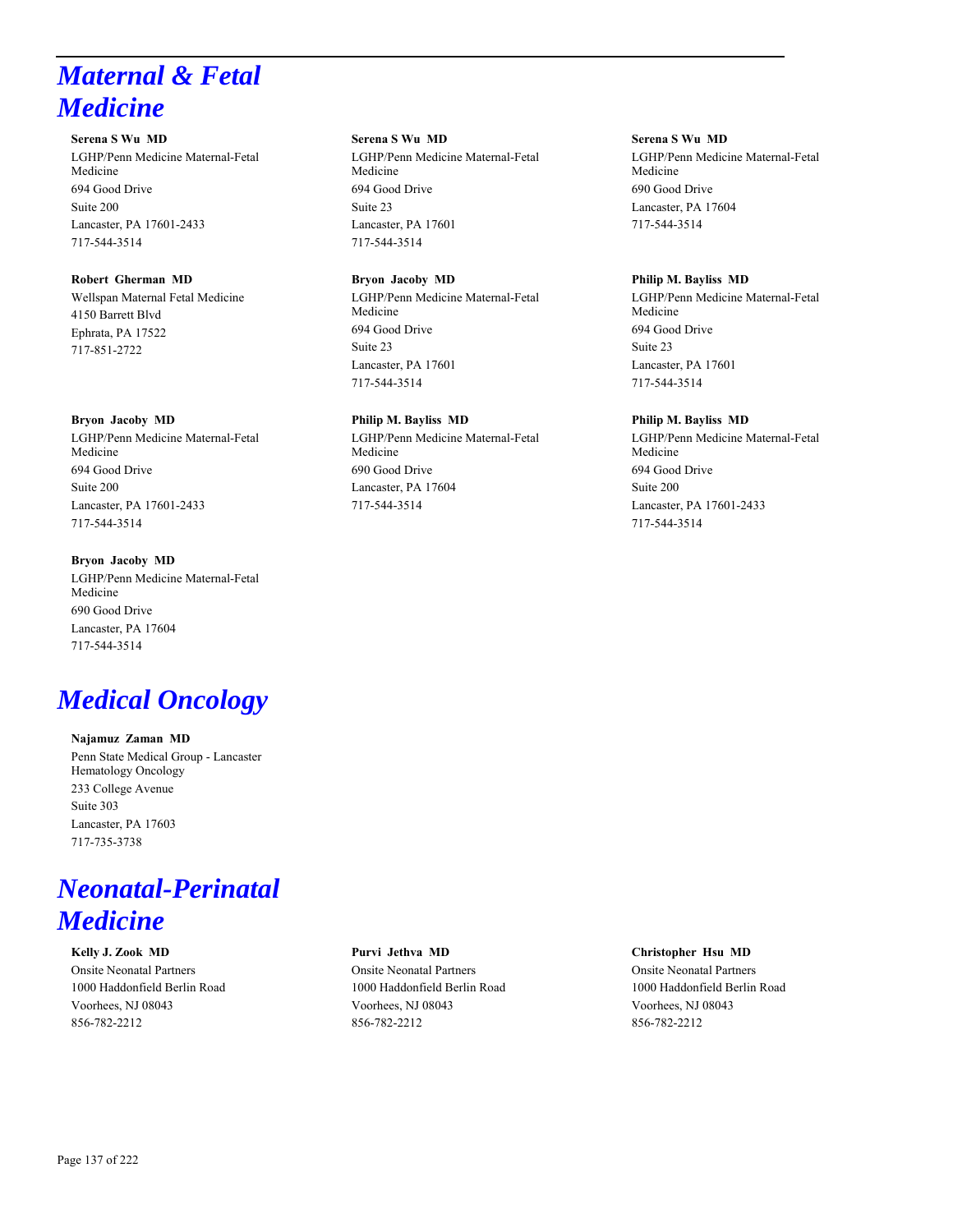**Faryal Durrani MD** Onsite Neonatal Partners 1000 Haddonfield Berlin Road Voorhees, NJ 08043 856-782-2212

**Kamel M Ghaben MD** Onsite Neonatal Partners 1000 Haddonfield Berlin Road Voorhees, NJ 08043 856-782-2212

**Constance Andrejko DO** Onsite Neonatal Partners 1000 Haddonfield Berlin Road Voorhees, NJ 08043 856-782-2212

**Kelly E.M. Gullotta MD** Onsite Neonatal Partners 1000 Haddonfield Berlin Road Voorhees, NJ 08043 856-782-2212

**Helen Fountain MD** Onsite Neonatal Partners 1000 Haddonfield Berlin Road Voorhees, NJ 08043 856-782-2212

**Jocelyn Austria MD** Onsite Neonatal Partners 1000 Haddonfield Berlin Road Voorhees, NJ 08043 856-782-2212

**Eltayeb I Massabbal MD** Onsite Neonatal Partners 1000 Haddonfield Berlin Road Voorhees, NJ 08043 856-782-2212

**Kathleen L McDonald MD** Onsite Neonatal Partners 1000 Haddonfield Berlin Road Voorhees, NJ 08043 856-782-2212

**Bridget A Hempel MD** Onsite Neonatal Partners 1000 Haddonfield Berlin Road Voorhees, NJ 08043 856-782-2212

**David J Hoffman MD** Onsite Neonatal Partners 1000 Haddonfield Berlin Road Voorhees, NJ 08043 856-782-2212

**Jerome J. Hric MD** Onsite Neonatal Partners 1000 Haddonfield Berlin Road Voorhees, NJ 08043 856-782-2212

**Kamran Ahmed MD** Onsite Neonatal Partners 1000 Haddonfield Berlin Road Voorhees, NJ 08043 856-782-2212

**Basharat Buchh MD** Onsite Neonatal Partners 1000 Haddonfield Berlin Road Voorhees, NJ 08043 856-782-2212

**Mark A Pearlman MD** Onsite Neonatal Partners 1000 Haddonfield Berlin Road Voorhees, NJ 08043 856-782-2212

**Kevin N. Lorah MD** LGHP/Penn Medicine Neonatology 690 Good Drive Lancaster, PA 17604 717-544-3343

**Brandon Poterjoy DO** Onsite Neonatal Partners 1000 Haddonfield Berlin Road Voorhees, NJ 08043 856-782-2212

**Michael F Bruno MD** Onsite Neonatal Partners 1000 Haddonfield Berlin Road Voorhees, NJ 08043 856-782-2212

**Cheryl L Davis MD** Onsite Neonatal Partners 1000 Haddonfield Berlin Road Voorhees, NJ 08043 856-782-2212

**Aimee Barton MD** Onsite Neonatal Partners 1000 Haddonfield Berlin Road Voorhees, NJ 08043 856-782-2212

**Beth A Baisden MD** Onsite Neonatal Partners 1000 Haddonfield Berlin Road Voorhees, NJ 08043 856-782-2212

**Stephanie K Ardell MD** LGHP/Penn Medicine Neonatology 690 Good Drive Lancaster, PA 17604 717-544-3343

**Harel D. Rosen MD** Onsite Neonatal Partners 1000 Haddonfield Berlin Road Voorhees, NJ 08043 856-782-2212

**Anand B. Mahajan MD** LGHP/Penn Medicine Neonatology 690 Good Drive Lancaster, PA 17604 717-544-3343

**Uday R. Nadkarny MD** LGHP/Penn Medicine Neonatology 690 Good Drive Lancaster, PA 17604 717-544-3343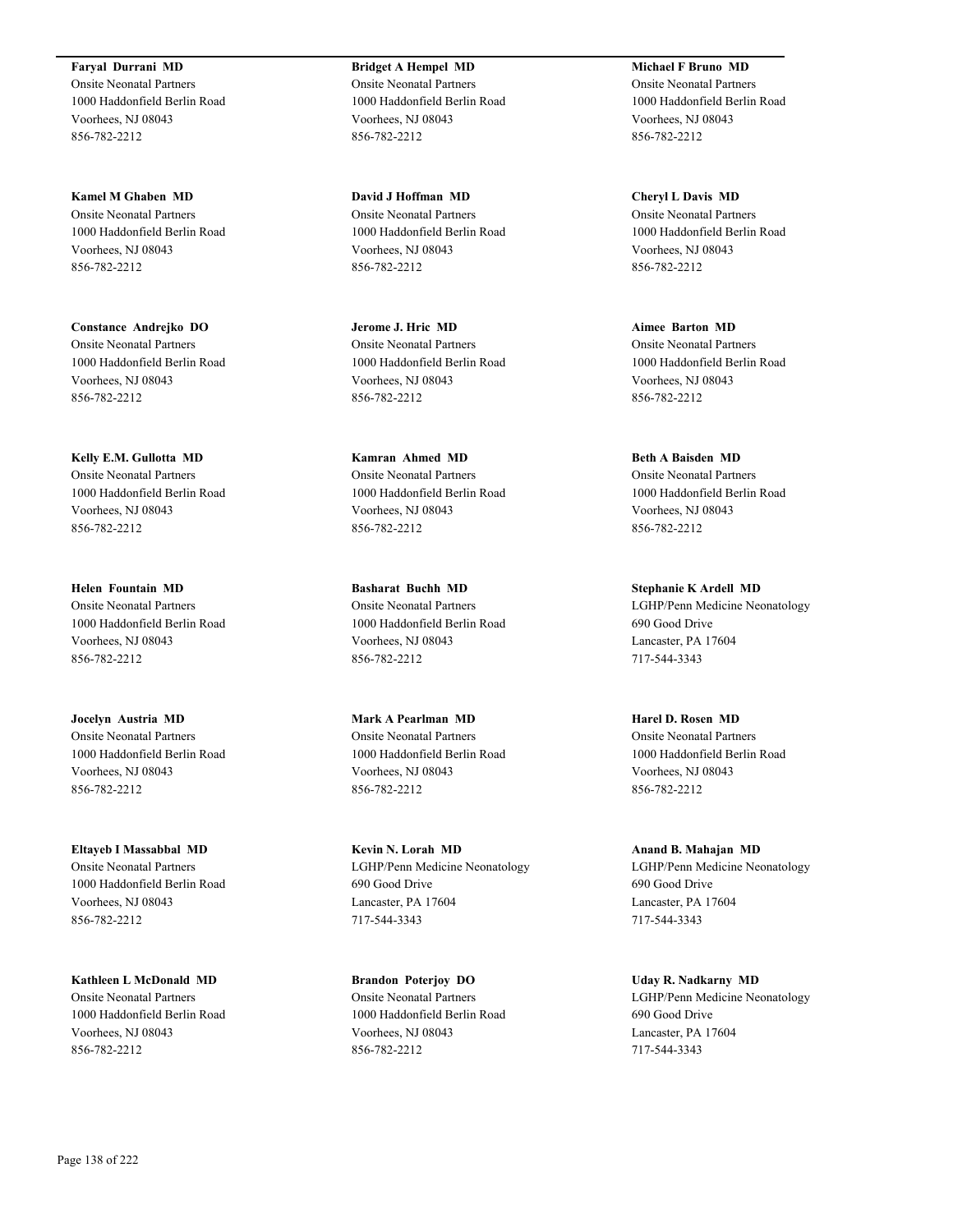**Elise S Mainali MD** Onsite Neonatal Partners 1000 Haddonfield Berlin Road Voorhees, NJ 08043 856-782-2212

**Janet Larson MD** Onsite Neonatal Partners 1000 Haddonfield Berlin Road Voorhees, NJ 08043 856-782-2212

**Sulaiman Sannoh MD** Onsite Neonatal Partners 1000 Haddonfield Berlin Road Voorhees, NJ 08043 856-782-2212

*Nephrology*

**Navdeep Kaur MD** Hypertension & Kidney Specialists 73 West Church Street Stevens, PA 17578 717-335-0327

**Susan K. Ciampaglia DO** Hypertension & Kidney Specialists 73 West Church Street Stevens, PA 17578 717-335-0327

**James A. Groff DO** Hypertension & Kidney Specialists 2110 Harrisburg Pike Suite 310 Lancaster, PA 17604 717-544-3232

**Rachel Lacy MD** Hypertension & Kidney Specialists 73 West Church Street Stevens, PA 17578 717-335-0327

**David I Somerman DO** Hypertension & Kidney Specialists 73 West Church Street Stevens, PA 17578 717-335-0327

**Marla Triano-Rodgers MD** LGHP/Penn Medicine Neonatology 690 Good Drive Lancaster, PA 17604 717-544-3343

**Andrew Meyer MD** Onsite Neonatal Partners 1000 Haddonfield Berlin Road Voorhees, NJ 08043 856-782-2212

**Pradeep Siwach MD** Onsite Neonatal Partners 1000 Haddonfield Berlin Road Voorhees, NJ 08043 856-782-2212

**Navdeep Kaur MD** Hypertension & Kidney Specialists 2110 Harrisburg Pike Suite 310 Lancaster, PA 17604 717-544-3232

**Susan K. Ciampaglia DO** Hypertension & Kidney Specialists 2110 Harrisburg Pike Suite 310 Lancaster, PA 17604 717-544-3232

**Doreen W. Bett DO** Hypertension & Kidney Specialists 73 West Church Street Stevens, PA 17578 717-335-0327

**Rachel Lacy MD** Hypertension & Kidney Specialists 2110 Harrisburg Pike Suite 310 Lancaster, PA 17604 717-544-3232

**David I Somerman DO** Hypertension & Kidney Specialists 2110 Harrisburg Pike Suite 310 Lancaster, PA 17604 717-544-3232

**Laura K Lasley MD** Onsite Neonatal Partners 1000 Haddonfield Berlin Road Voorhees, NJ 08043 856-782-2212

**Pearl N. Pakdi MD** Onsite Neonatal Partners 1000 Haddonfield Berlin Road Voorhees, NJ 08043 856-782-2212

**Lloyd N. Tinianow MD** Onsite Neonatal Partners 1000 Haddonfield Berlin Road Voorhees, NJ 08043 856-782-2212

**Doreen W. Bett DO** Hypertension & Kidney Specialists 2110 Harrisburg Pike Suite 310 Lancaster, PA 17604 717-544-3232

**James A. Groff DO** Hypertension & Kidney Specialists 73 West Church Street Stevens, PA 17578 717-335-0327

**Jeffrey L. Martin MD** Hypertension & Kidney Specialists 2110 Harrisburg Pike Suite 310 Lancaster, PA 17604 717-544-3232

**Jeffrey L. Martin MD** Hypertension & Kidney Specialists 73 West Church Street Stevens, PA 17578 717-335-0327

**Jeffrey N. Levine DO** Hypertension & Kidney Specialists 73 West Church Street Stevens, PA 17578 717-335-0327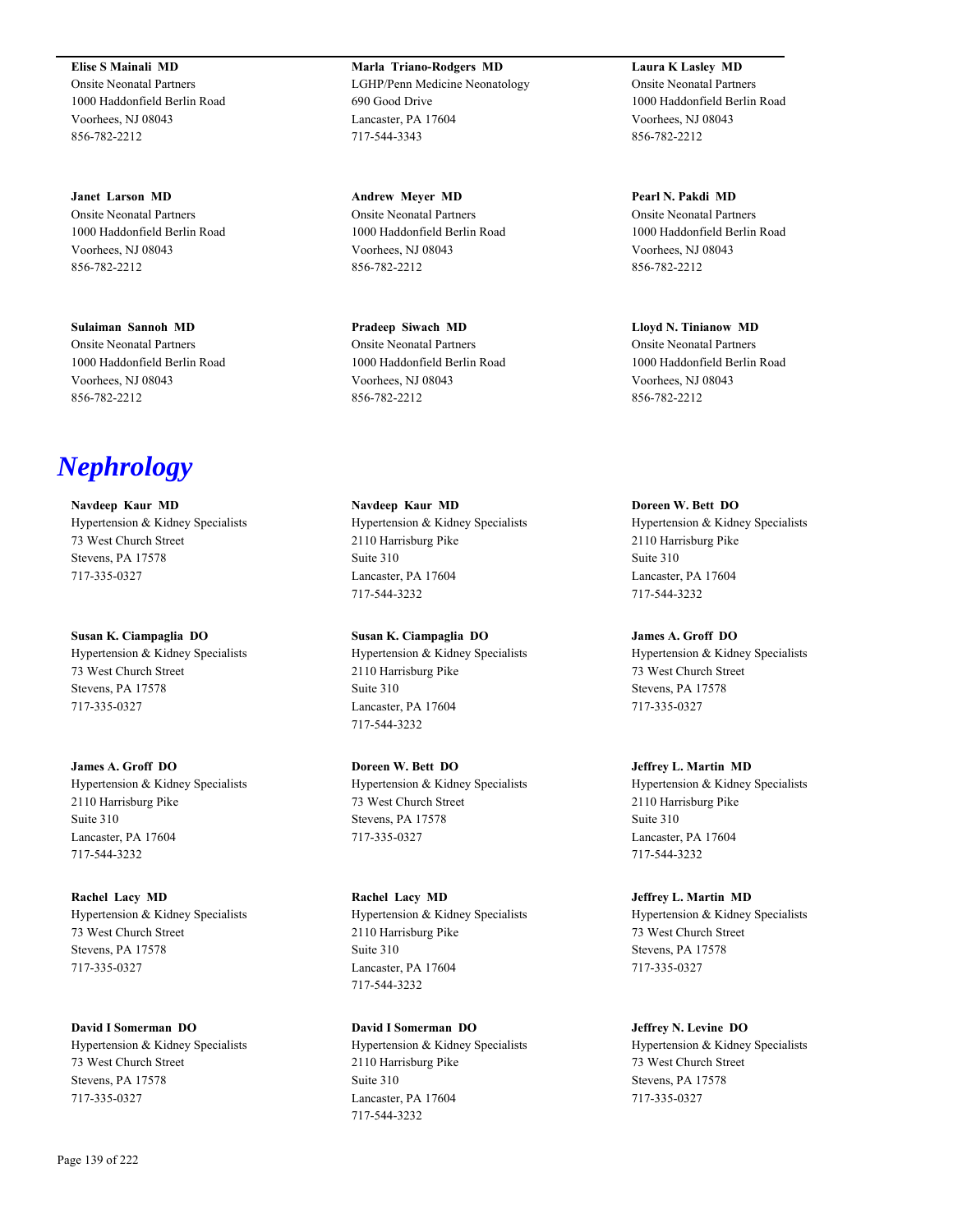#### **Rajiv Sharma MD**

Hypertension & Kidney Specialists 2110 Harrisburg Pike Suite 310 Lancaster, PA 17604 717-544-3232

#### **Charles H. Rodenberger MD**

Hypertension & Kidney Specialists 73 West Church Street Stevens, PA 17578 717-335-0327

# *Neurological Surgery*

## **Jarod John MD**

Argires Marotti Neurosurgical Associates of Lancaster 1767 Columbia Avenue Lancaster, PA 17603 717-358-0800

#### **Kristine Dziurzynski MD**

Penn Medicine LGHP NeuroScience & Spine Associates 1510 Cornwall Road Lebanon, PA 17042 717-454-0061

#### **Jarod John MD**

Argires Marotti Neurosurgical Associates of Lancaster 160 North Pointe Boulevard Suite 200 Lancaster, PA 17601 717-358-0800

#### **Perry J. Argires MD**

Argires Marotti Neurosurgical Associates of Lancaster 609 N. Cherry Street Lancaster, PA 17602 717-544-4400

#### **Jarod John MD**

Argires Marotti Neurosurgical Associates of Lancaster 609 N. Cherry Street Lancaster, PA 17602 717-544-4400

#### **Charles H. Rodenberger MD**

Hypertension & Kidney Specialists 2110 Harrisburg Pike Suite 310 Lancaster, PA 17604 717-544-3232

#### **Jeffrey N. Levine DO**

Hypertension & Kidney Specialists 2110 Harrisburg Pike Suite 310 Lancaster, PA 17604 717-544-3232

#### **Jarod John MD**

Argires Marotti Neurosurgical Associates of Lancaster 90 Good Drive Suite 302 Lancaster, PA 17603 717-358-0800

#### **Jarod John MD**

Argires Marotti Neurosurgical Associates of Lancaster 175 Martin Avenue Suite 340 Ephrata, PA 17522 717-684-1432

#### **Jarod John MD**

Argires Marotti Neurosurgical Associates of Lancaster 306 North Seventh Street Columbia, PA 17512 717-684-1432

# **Kristine Dziurzynski MD**

Penn Medicine LGHP NeuroScience & Spine Associates 175 Martin Avenue Suite 340A Ephrata, PA 17522 717-733-3474

#### **Christopher D. Kager MD**

Penn Medicine LGHP NeuroScience & Spine Associates 175 Martin Avenue Suite 340A Ephrata, PA 17522 717-733-3474

# **Rajiv Sharma MD**

Hypertension & Kidney Specialists 73 West Church Street Stevens, PA 17578 717-335-0327

#### **Kristine Dziurzynski MD**

Penn Medicine LGHP NeuroScience & Spine Associates 1671 Crooked Oak Drive Lancaster, PA 17601 717-569-5331

#### **Jarod John MD**

Argires Marotti Neurosurgical Associates of Lancaster 2106 Harrisburg Pike Suite 116 Lancaster, PA 17602 717-358-0800

#### **Perry J. Argires MD**

Argires Marotti Neurosurgical Associates of Lancaster 306 North Seventh Street Columbia, PA 17512 717-684-1432

#### **Perry J. Argires MD**

Argires Marotti Neurosurgical Associates of Lancaster 160 North Pointe Boulevard Suite 200 Lancaster, PA 17601 717-358-0800

#### **Perry J. Argires MD**

Argires Marotti Neurosurgical Associates of Lancaster 90 Good Drive Suite 302 Lancaster, PA 17603 717-358-0800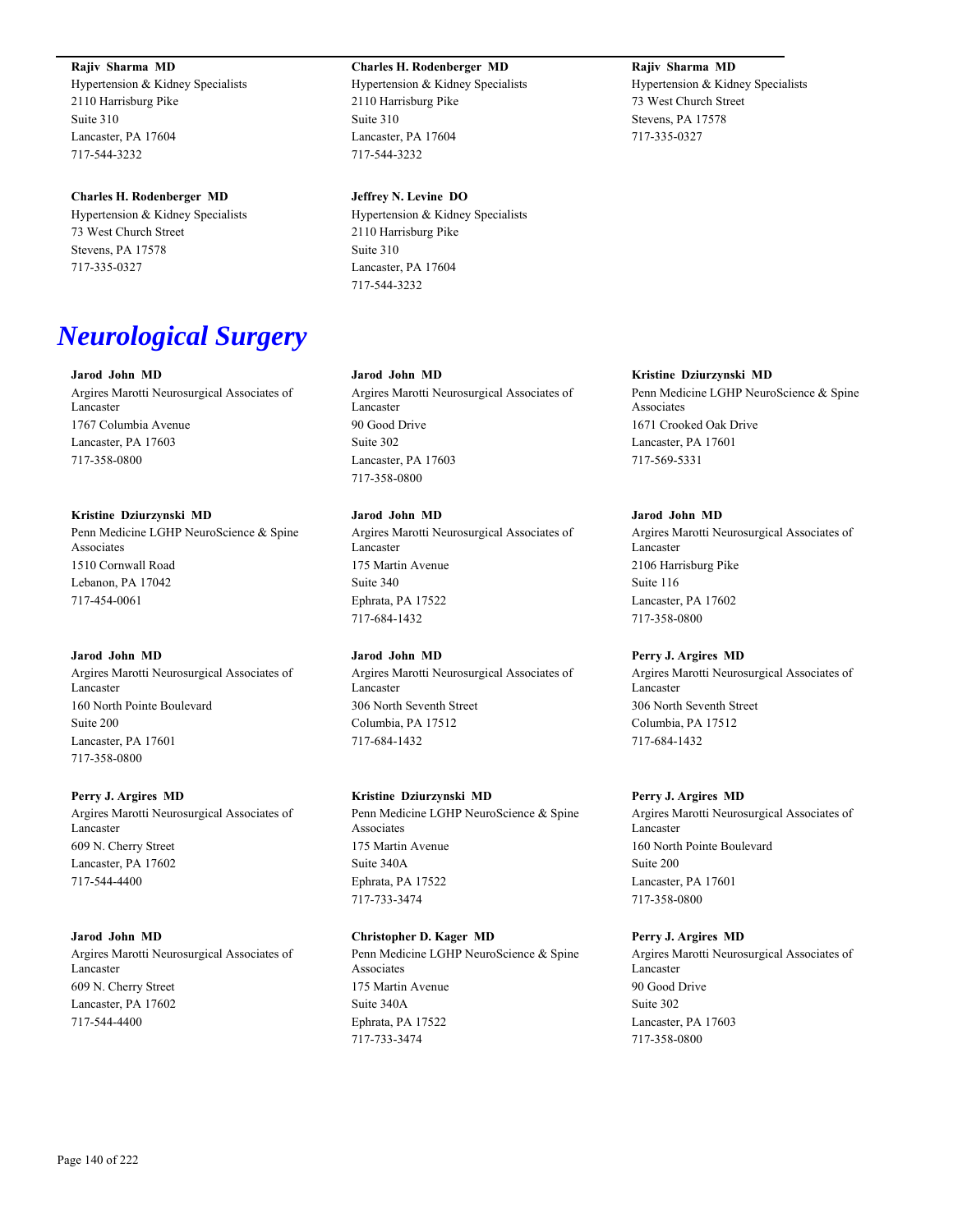# **Perry J. Argires MD**

Argires Marotti Neurosurgical Associates of Lancaster 233 College Avenue Suite 201 Lancaster, PA 17603 717-358-0800

#### **Christopher D. Kager MD**

Penn Medicine LGHP NeuroScience & Spine Associates 1671 Crooked Oak Drive Lancaster, PA 17601 717-569-5331

#### **Perry J. Argires MD**

Argires Marotti Neurosurgical Associates of Lancaster 2106 Harrisburg Pike Suite 116 Lancaster, PA 17602 717-358-0800

#### **Louis A. Marotti MD**

Argires Marotti Neurosurgical Associates of Lancaster 90 Good Drive Suite 302 Lancaster, PA 17603 717-358-0800

#### **Louis A. Marotti MD**

Argires Marotti Neurosurgical Associates of Lancaster 609 N. Cherry Street Lancaster, PA 17602 717-544-4400

# **Louis A. Marotti MD**

Argires Marotti Neurosurgical Associates of Lancaster 306 North Seventh Street Columbia, PA 17512 717-684-1432

#### **Keith R. Kuhlengel MD**

Penn Medicine LGHP NeuroScience & Spine Associates 1510 Cornwall Road Lebanon, PA 17042 717-454-0061

# *Neurology*

**Perry J. Argires MD** Argires Marotti Neurosurgical Associates of Lancaster 175 Martin Avenue Suite 340 Ephrata, PA 17522 717-684-1432

#### **Perry J. Argires MD**

Argires Marotti Neurosurgical Associates of Lancaster 1767 Columbia Avenue Lancaster, PA 17603 717-358-0800

# **William T Monacci MD**

Penn Medicine LGHP NeuroScience & Spine Associates 175 Martin Avenue Suite 340A Ephrata, PA 17522 717-733-3474

## **Louis A. Marotti MD**

Argires Marotti Neurosurgical Associates of Lancaster 1767 Columbia Avenue Lancaster, PA 17603 717-358-0800

#### **Louis A. Marotti MD**

Argires Marotti Neurosurgical Associates of Lancaster 175 Martin Avenue Suite 340 Ephrata, PA 17522 717-684-1432

# **William T Monacci MD**

Penn Medicine LGHP NeuroScience & Spine Associates 1510 Cornwall Road Lebanon, PA 17042 717-454-0061

#### **Keith R. Kuhlengel MD**

Penn Medicine LGHP NeuroScience & Spine Associates 1671 Crooked Oak Drive Lancaster, PA 17601 717-569-5331

# **Christopher D. Kager MD**

Penn Medicine LGHP NeuroScience & Spine Associates 1510 Cornwall Road Lebanon, PA 17042 717-454-0061

#### **Jarod John MD**

Argires Marotti Neurosurgical Associates of Lancaster 233 College Avenue Suite 201 Lancaster, PA 17603 717-358-0800

#### **Louis A. Marotti MD**

Argires Marotti Neurosurgical Associates of Lancaster 233 College Avenue Suite 201 Lancaster, PA 17603 717-358-0800

#### **Louis A. Marotti MD**

Argires Marotti Neurosurgical Associates of Lancaster 160 North Pointe Boulevard Suite 200 Lancaster, PA 17601 717-358-0800

#### **William T Monacci MD**

Penn Medicine LGHP NeuroScience & Spine Associates 1671 Crooked Oak Drive Lancaster, PA 17601 717-569-5331

# **Keith R. Kuhlengel MD**

Penn Medicine LGHP NeuroScience & Spine Associates 175 Martin Avenue Suite 340A Ephrata, PA 17522 717-733-3474

#### **Louis A. Marotti MD**

Argires Marotti Neurosurgical Associates of Lancaster 2106 Harrisburg Pike Suite 116 Lancaster, PA 17602 717-358-0800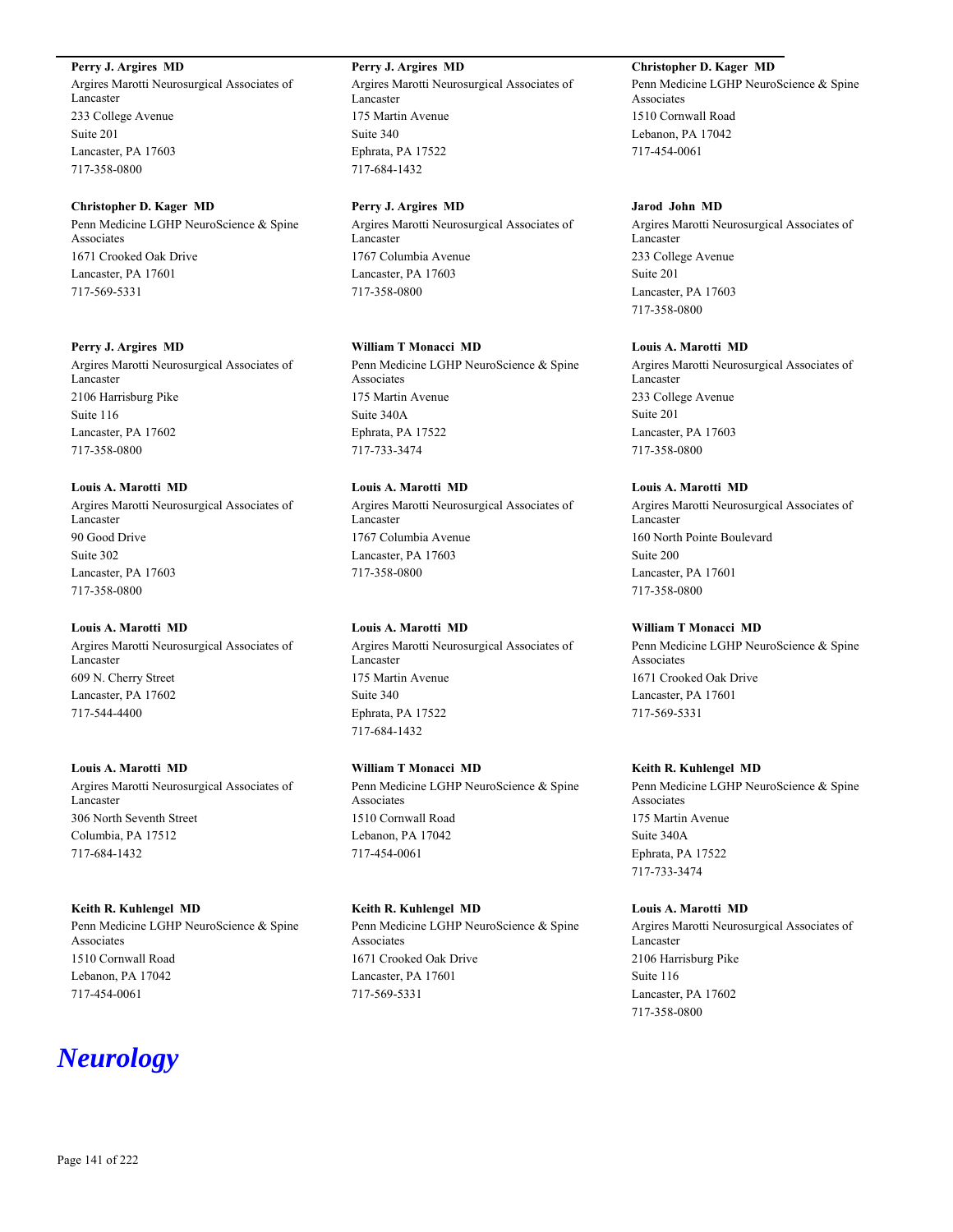#### **Wen-Ying Wu-Chen MD**

Eye Doctors of Lancaster 140 North Point Blvd. Lancaster, PA 17601 717-560-4020

**Wen-Ying Wu-Chen MD** Eye Doctors of Lancaster 2262 Old Philadelphia Pike Smoketown, PA 17576 717-560-4020

**Heather Harle MD** LGHP/Penn Medicine Neurology 1869 Charter Lane Suite 101 Lancaster, PA 17601 717-396-9167

**Murray S Flaster MD** LGHP/Penn Medicine Neurology 1869 Charter Lane Suite 101 Lancaster, PA 17601 717-396-9167

**Roderick E. Hines MD** LGHP/Penn Medicine Neurology 555 North Duke Street Lancaster, PA 17602 717-544-5008

**Chhinder P.S. Binning MD** Penn Medicine LGHP NeuroScience & Spine Associates 1671 Crooked Oak Drive Lancaster, PA 17601 717-569-5331

**Timothy C. Martin DO** LGHP/Penn Medicine Neurology 555 North Duke Street Lancaster, PA 17602 717-544-5008

**Bandhu Paudyal MD** Wellspan Neurology 207 West Fulton Street Ephrata, PA 17522 717-721-8789

# **Wen-Ying Wu-Chen MD** Eye Doctors of Lancaster

485 Royer Drive Suite 102 Lancaster, PA 17601 717-560-4020

**Wen-Ying Wu-Chen MD** Eye Doctors of Lancaster 424 Cloverleaf Road Elizabethtown, PA 17022 717-560-4020

**Heather Harle MD** LGHP/Penn Medicine Neurology 555 North Duke Street Lancaster, PA 17602 717-544-5008

**Murray S Flaster MD** LGHP/Penn Medicine Neurology 555 North Duke Street Lancaster, PA 17602 717-544-5008

**Heather Harle MD** LGHP/Penn Medicine Neurology 2150 Harrisburg Pike Suite 200A Lancaster, PA 17601 717-396-9167

**Chhinder P.S. Binning MD** Penn Medicine LGHP NeuroScience & Spine Associates 175 Martin Avenue Suite 340A Ephrata, PA 17522 717-733-3474

**Timothy C. Martin DO** LGHP/Penn Medicine Alzheimer's & Memory Care 2150 Harrisburg Pike Suite 200B Lancaster, PA 17601 717-544-3539

**Timothy C. Martin DO** LGHP/Penn Medicine Neurology 2150 Harrisburg Pike Suite 200A Lancaster, PA 17601 717-396-9167

**Wen-Ying Wu-Chen MD** Eye Doctors of Lancaster Hope's Vision 925 East Main Street Mount Joy, PA 17552 717-560-4020

**Wen-Ying Wu-Chen MD** Eye Doctors of Lancaster 4131 Oregon Pike Brownstown, PA 17508 717-560-4020

**Roderick E. Hines MD** LGHP/Penn Medicine Neurology 1869 Charter Lane Suite 101 Lancaster, PA 17601 717-396-9167

**Roderick E. Hines MD** LGHP/Penn Medicine Neurology 2150 Harrisburg Pike Suite 200A Lancaster, PA 17601 717-396-9167

**Murray S Flaster MD** LGHP/Penn Medicine Neurology 2150 Harrisburg Pike Suite 200A Lancaster, PA 17601 717-396-9167

**Chhinder P.S. Binning MD** Penn Medicine LGHP NeuroScience & Spine Associates 1510 Cornwall Road Lebanon, PA 17042 717-454-0061

**Timothy C. Martin DO** LGHP/Penn Medicine Neurology 1869 Charter Lane Suite 101 Lancaster, PA 17601 717-396-9167

**Venkatachalam Mangeshkumar MD** Neurology and Stroke Associates 640 East Oregon Road Lititz, PA 17543 717-569-8773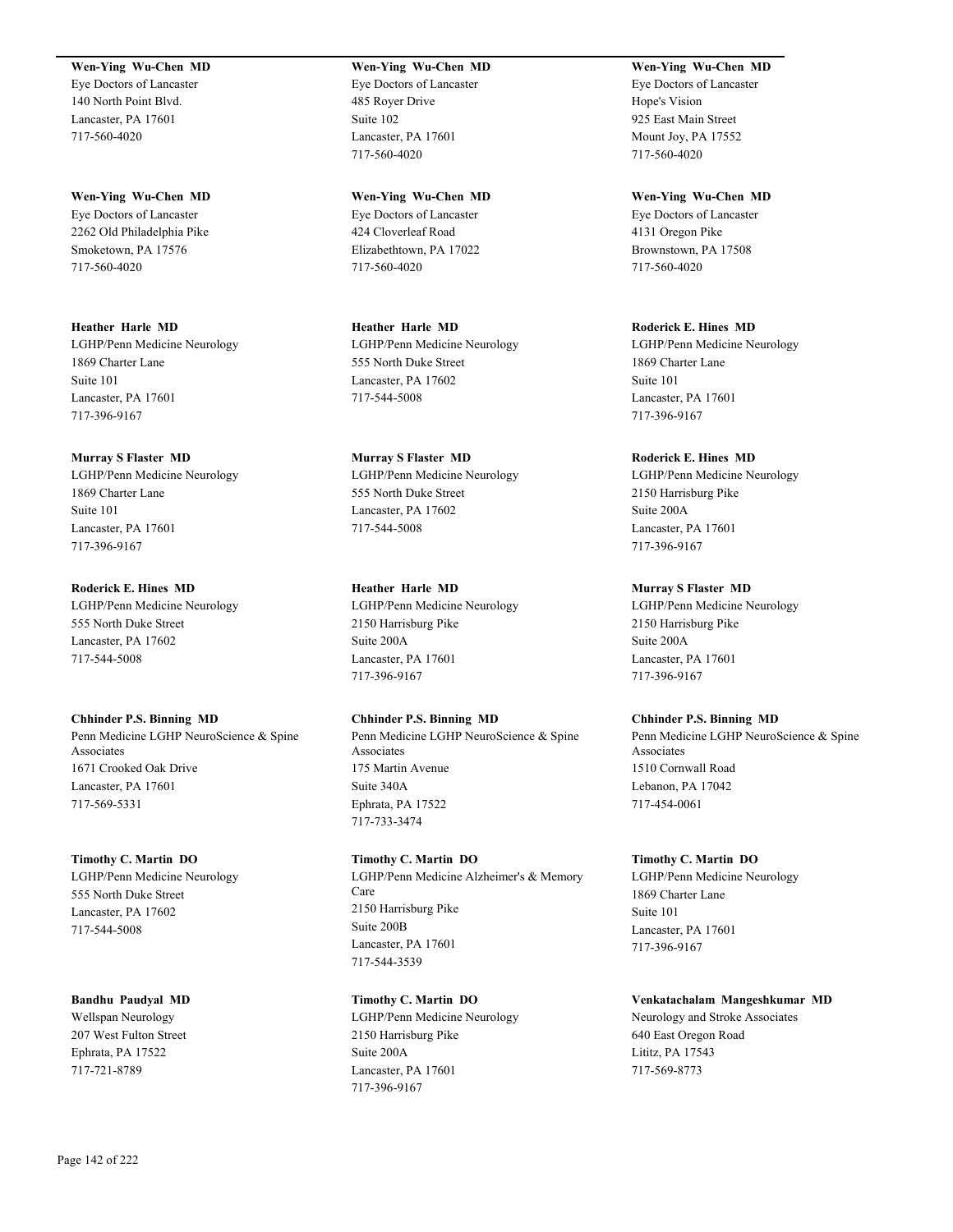**Hany G. Salama MD**

LGHP/Penn Medicine Neurology 1869 Charter Lane Suite 101 Lancaster, PA 17601 717-396-9167

#### **Barbara L. Peterlin DO**

LGHP/Penn Medicine Neurology 1869 Charter Lane Suite 101 Lancaster, PA 17601 717-396-9167

# *Neuropsychology*

**Christa L Coleman PhD** LGHP/Penn Medicine Neuropsychology 2150 Harrisburg Pike Suite 200C Lancaster, PA 17601 717-544-3172

**Jennifer C Collins PsyD** LGHP/Penn Medicine Alzheimer's & Memory Care 2150 Harrisburg Pike Suite 200B Lancaster, PA 17601 717-544-3539

**Jon E. Bentz PhD** LGHP/Penn Medicine Neuropsychology 2100 Harrisburg Pike Lancaster, PA 17604 717-544-3172

**Jessica Temple PsyD** LGHP/Penn Medicine Neuropsychology 2100 Harrisburg Pike Lancaster, PA 17604 717-544-3172

**Edward J. Purzycki PhD** LGHP/Penn Medicine Neuropsychology 2100 Harrisburg Pike Lancaster, PA 17604 717-544-3172

# *Obstetrics & Gynecology*

**Barbara L. Peterlin DO** LGHP/Penn Medicine Neurology 2150 Harrisburg Pike Suite 200A Lancaster, PA 17601 717-396-9167

**Barbara L. Peterlin DO** LGHP/Penn Medicine Neurology 555 North Duke Street Lancaster, PA 17602 717-544-5008

**Christa L Coleman PhD** LGHP/Penn Medicine Alzheimer's & Memory Care 2150 Harrisburg Pike Suite 200B Lancaster, PA 17601 717-544-3539

**Jennifer C Collins PsyD** LGHP/Penn Medicine Neuropsychology 2150 Harrisburg Pike Suite 200C Lancaster, PA 17601 717-544-3172

**Jon E. Bentz PhD** LGHP/Penn Medicine Neuropsychology 2150 Harrisburg Pike Suite 200C Lancaster, PA 17601 717-544-3172

**Jessica Temple PsyD** LGHP/Penn Medicine Neuropsychology 2150 Harrisburg Pike Suite 200C Lancaster, PA 17601 717-544-3172

**Edward J. Purzycki PhD** LGHP/Penn Medicine Neuropsychology 2150 Harrisburg Pike Suite 200C Lancaster, PA 17601 717-544-3172

**Hany G. Salama MD** LGHP/Penn Medicine Neurology 555 North Duke Street Lancaster, PA 17602 717-544-5008

**Hany G. Salama MD** LGHP/Penn Medicine Neurology 2150 Harrisburg Pike Suite 200A Lancaster, PA 17601 717-396-9167

**Christa L Coleman PhD** LGHP/Penn Medicine Neuropsychology 2100 Harrisburg Pike Lancaster, PA 17604 717-544-3172

**Jon E. Bentz PhD** LGHP/Penn Medicine Alzheimer's & Memory Care 2150 Harrisburg Pike Suite 200B Lancaster, PA 17601 717-544-3539

**Jennifer C Collins PsyD** LGHP/Penn Medicine Neuropsychology 2100 Harrisburg Pike Lancaster, PA 17604 717-544-3172

**Edward J. Purzycki PhD** LGHP/Penn Medicine Alzheimer's & Memory Care 2150 Harrisburg Pike Suite 200B Lancaster, PA 17601 717-544-3539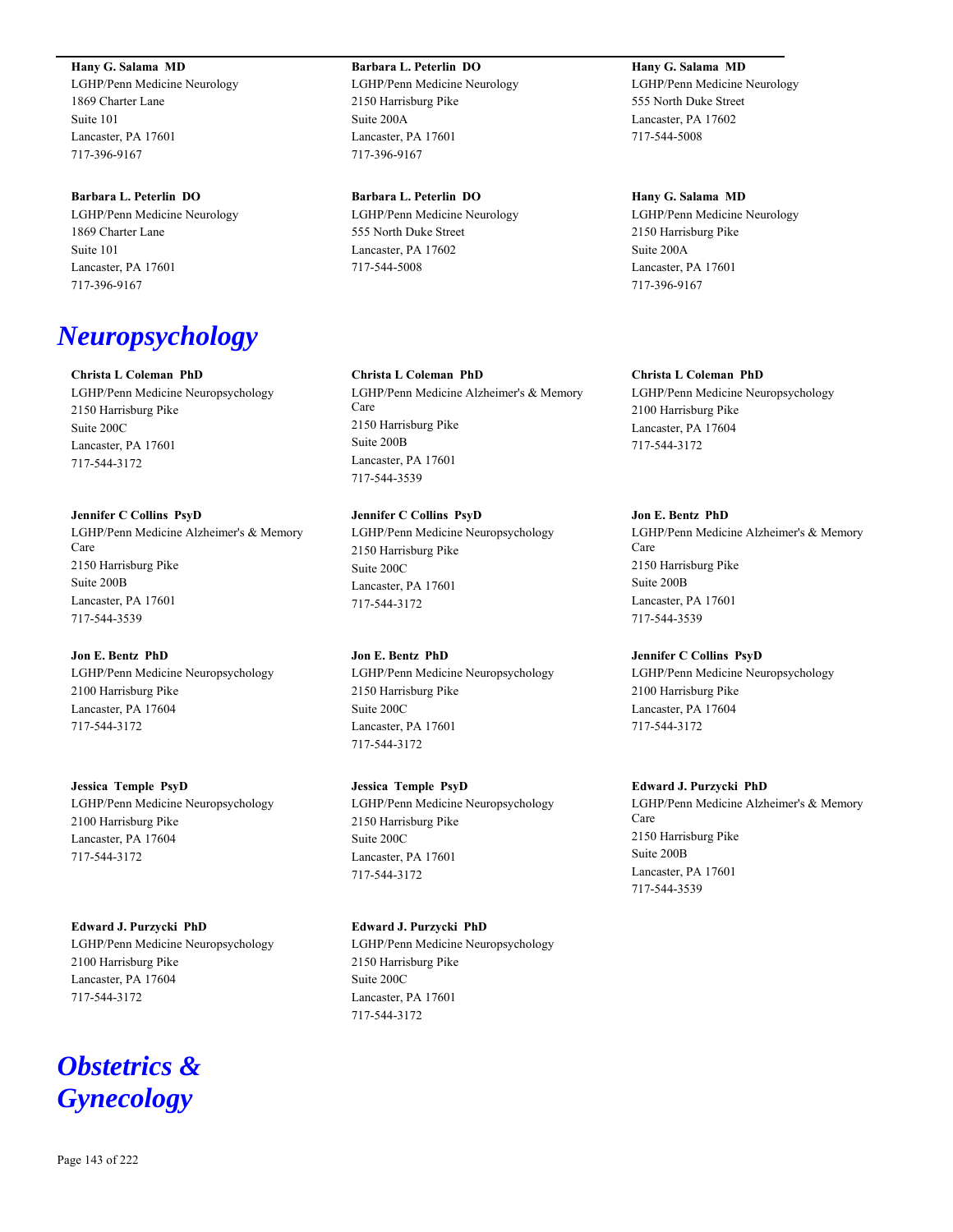#### **Katrina A. Wyse MD**

Drs. May-Grant Associates 4239 Oregon Pike Ephrata, PA 17522 717-397-8177

**Kristy Whitman MD** LGHP/Penn Medicine Family Medicine Family & Maternity 950 South Octorara Trail Parkesburg, PA 19365 717-544-3737

**Katrina A. Wyse MD** Drs. May-Grant Associates 631 Poplar Street Columbia, PA 17512 717-397-8177

#### **Katrina A. Wyse MD**

Drs. May-Grant Associates \*Healthy Beginnings Plus Patients Only\* 531 N. Lime Street Lancaster, PA 17604-3555 717-544-4305

**Allison L. Welch DO** Drs. May-Grant Associates 222 Willow Valley Lakes Drive Suite 1700 Willow Street, PA 17584 717-397-8177

**Allison L. Welch DO** Drs. May-Grant Associates 420 Cloverleaf Road Elizabethtown, PA 17022 717-397-8177

**Bryan L. Yingling MD** Drs. May-Grant Associates 631 Poplar Street Columbia, PA 17512 717-397-8177

**John F. Carini MD** WellSpan OB/GYN 6 W. Newport Road Lititz, PA 17543 717-721-5700

# **Bryan L. Yingling MD** Drs. May-Grant Associates 222 Willow Valley Lakes Drive Suite 1700 Willow Street, PA 17584 717-397-8177

**Katrina A. Wyse MD** Drs. May-Grant Associates 694 Good Drive Suite 112 Lancaster, PA 17601 717-397-8177

**Bryan L. Yingling MD** Drs. May-Grant Associates 4239 Oregon Pike Ephrata, PA 17522 717-397-8177

**Katrina A. Wyse MD** Drs. May-Grant Associates 222 Willow Valley Lakes Drive Suite 1700 Willow Street, PA 17584 717-397-8177

**Allison L. Welch DO** Drs. May-Grant Associates 4239 Oregon Pike Ephrata, PA 17522 717-397-8177

**Kristy Whitman MD** LGHP/Penn Medicine Family Medicine Family & Maternity 694 Good Drive Suite 11 Lancaster, PA 17604 717-544-3737

**Bryan L. Yingling MD** Drs. May-Grant Associates 420 Cloverleaf Road Elizabethtown, PA 17022 717-397-8177

**Jennifer L Eldridge MD** LGHP/Penn Medicine Family Medicine Family & Maternity 950 South Octorara Trail Parkesburg, PA 19365 717-544-3737

**Kevin M. Wolverton MD** The Women's Healthcare Group 1693 South Queen Street York, PA 17403 717-845-1621

**Katrina A. Wyse MD** Drs. May-Grant Associates 420 Cloverleaf Road Elizabethtown, PA 17022 717-397-8177

**Allison L. Welch DO** Drs. May-Grant Associates 694 Good Drive Suite 112 Lancaster, PA 17601 717-397-8177

**Allison L. Welch DO** Drs. May-Grant Associates \*Healthy Beginnings Plus Patients Only\* 531 N. Lime Street Lancaster, PA 17604-3555 717-544-4305

**Bryan L. Yingling MD** Drs. May-Grant Associates 694 Good Drive Suite 112 Lancaster, PA 17601 717-397-8177

**Bryan L. Yingling MD** Drs. May-Grant Associates \*Healthy Beginnings Plus Patients Only\* 531 N. Lime Street Lancaster, PA 17604-3555 717-544-4305

**Allison L. Welch DO** Drs. May-Grant Associates 631 Poplar Street Columbia, PA 17512 717-397-8177

**William C. Bradford DO** Drs. May-Grant Associates 631 Poplar Street Columbia, PA 17512 717-397-8177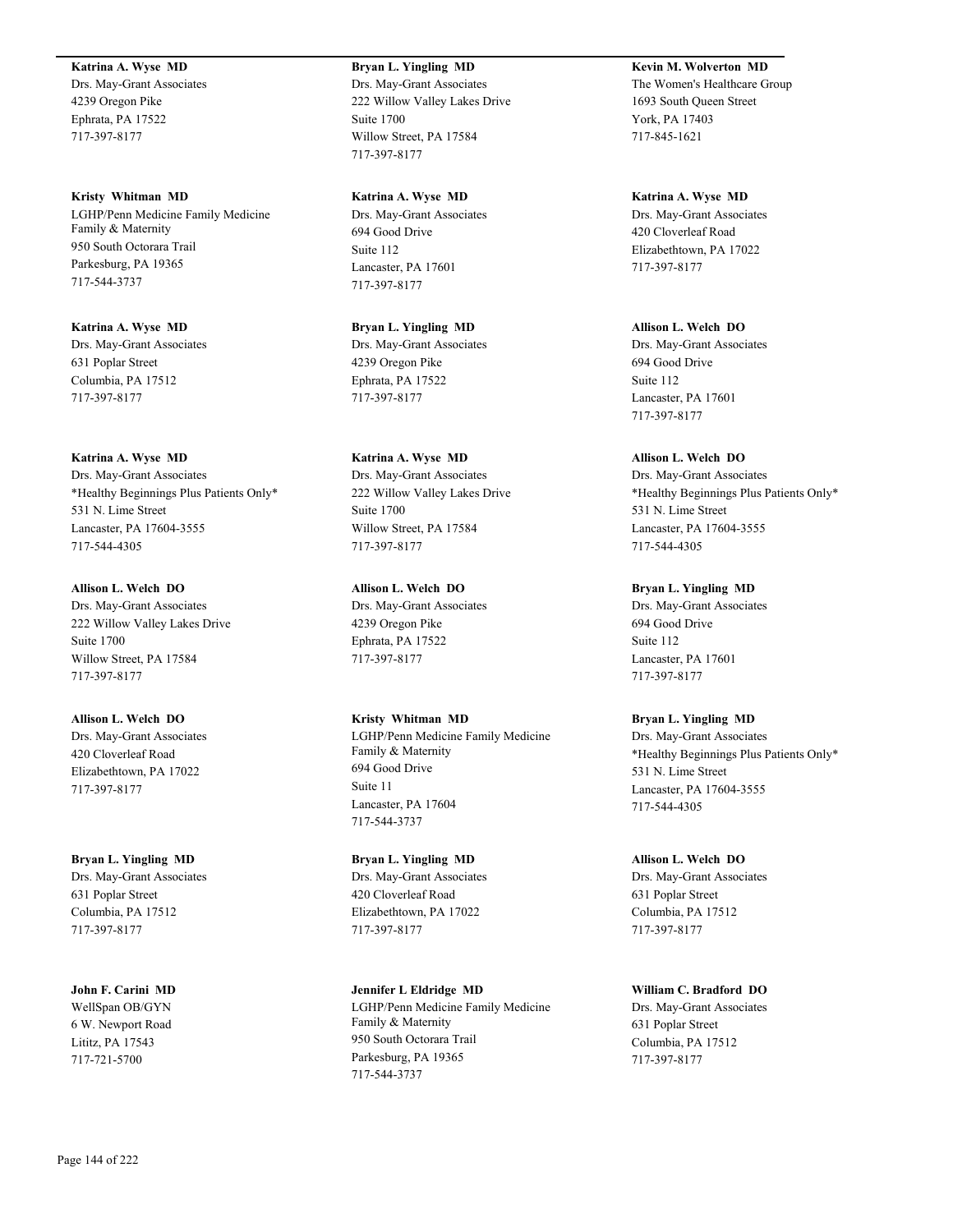#### **William C. Bradford DO**

Drs. May-Grant Associates 222 Willow Valley Lakes Drive Suite 1700 Willow Street, PA 17584 717-397-8177

**William C. Bradford DO** Drs. May-Grant Associates 420 Cloverleaf Road Elizabethtown, PA 17022 717-397-8177

**John F. Carini MD** WellSpan OB/GYN 266 Granite Run Drive Lancaster, PA 17601 717-721-5700

**Laura Good MD**

Drs. May-Grant Associates 631 Poplar Street Columbia, PA 17512 717-397-8177

**Cherise Hamblin MD** LGHP/Penn Medicine Family Medicine Family & Maternity 950 South Octorara Trail Parkesburg, PA 19365 717-544-3737

**Kathleen H. Gerbert MD** Drs. May-Grant Associates \*Healthy Beginnings Plus Patients Only\* 531 N. Lime Street Lancaster, PA 17604-3555 717-544-4305

**Melvin B. Habecker DO** Drs. May-Grant Associates 4239 Oregon Pike Ephrata, PA 17522 717-397-8177

**Jonathan H. Griner MD** WellSpan OB/GYN 435 South Kinzer Avenue Ste 7 New Holland, PA 17557 717-721-5700

#### **William C. Bradford DO** Drs. May-Grant Associates

694 Good Drive Suite 112 Lancaster, PA 17601 717-397-8177

**John F. Carini MD**

WellSpan OB/GYN 175 Martin Avenue Suite 125 Ephrata, PA 17522 717-721-5700

**Amanda M. Bowman DO** The Women's Healthcare Group 1693 South Queen Street York, PA 17403 717-845-1621

**George K. Henry MD** The Women's Center OB-GYN 1011 West Baltimore Pike Suite 208 West Grove, PA 19390 610-869-2220

**Cherise Hamblin MD** LGHP/Penn Medicine Family Medicine Family & Maternity 694 Good Drive Suite 11 Lancaster, PA 17604 717-544-3737

**Melvin B. Habecker DO**

Drs. May-Grant Associates 631 Poplar Street Columbia, PA 17512 717-397-8177

**Melvin B. Habecker DO** Drs. May-Grant Associates \*Healthy Beginnings Plus Patients Only\* 531 N. Lime Street Lancaster, PA 17604-3555 717-544-4305

**Jonathan H. Griner MD** WellSpan OB/GYN 266 Granite Run Drive Lancaster, PA 17601 717-721-5700

**John F. Carini MD** WellSpan OB/GYN 435 South Kinzer Avenue Ste 7 New Holland, PA 17557 717-721-5700

**William C. Bradford DO** Drs. May-Grant Associates \*Healthy Beginnings Plus Patients Only\* 531 N. Lime Street Lancaster, PA 17604-3555 717-544-4305

**William C. Bradford DO** Drs. May-Grant Associates 4239 Oregon Pike Ephrata, PA 17522 717-397-8177

**Kathryn K. Hassinger MD**

The Women's Healthcare Group 1693 South Queen Street York, PA 17403 717-845-1621

**Melvin B. Habecker DO**

Drs. May-Grant Associates 222 Willow Valley Lakes Drive Suite 1700 Willow Street, PA 17584 717-397-8177

**Sharon S. Conslato MD**

Penn Medicine LGHP Lancaster Physicians for Women 694 Good Drive Suite 203 Lancaster, PA 17601 717-544-3788

**John J. Eichenlaub MD** Drs. Eichenlaub and May 2128 Embassy Drive Lancaster, PA 17603 717-509-5090

**George K. Henry MD** The Women's Center OB-GYN 213 Reeceville Rd Suite 20 Coatesville, PA 19320 610-869-2220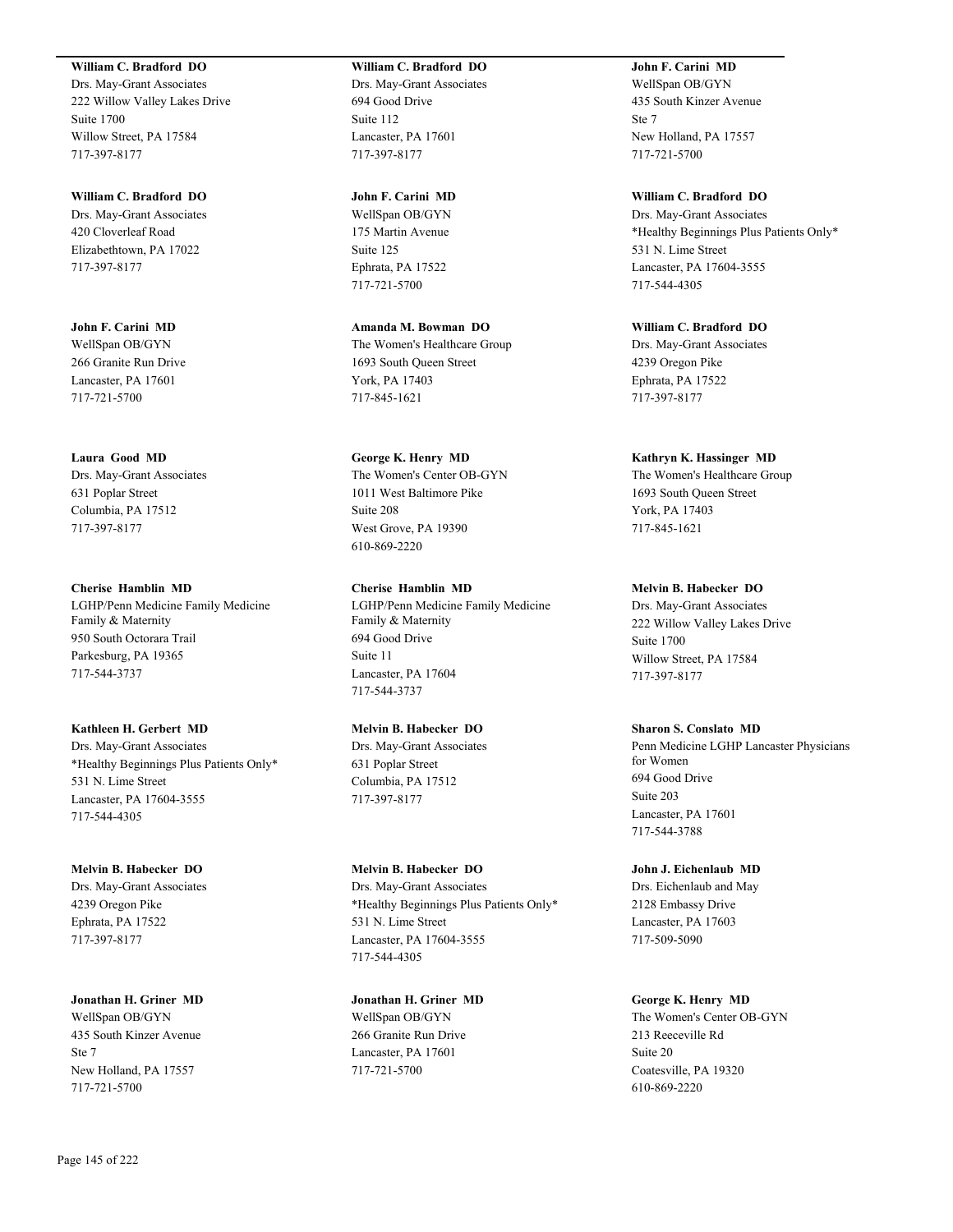#### **Laura Good MD**

Drs. May-Grant Associates 694 Good Drive Suite 112 Lancaster, PA 17601 717-397-8177

**Robert Gherman MD** Wellspan Maternal Fetal Medicine 4150 Barrett Blvd Ephrata, PA 17522 717-851-2722

**Jonathan H. Griner MD** WellSpan OB/GYN 175 Martin Avenue Suite 125 Ephrata, PA 17522 717-721-5700

**Laura Good MD** Drs. May-Grant Associates \*Healthy Beginnings Plus Patients Only\* 531 N. Lime Street Lancaster, PA 17604-3555

**Melissa L. Delaney DO**

717-544-4305

Melissa L. Delaney, DO 606 E. Marshall Street Suite 205 West Chester, PA 19380 610-429-9101

**Kathleen H. Gerbert MD** Drs. May-Grant Associates 694 Good Drive Suite 112 Lancaster, PA 17601 717-397-8177

**Kathryn C Abello MD** Lancaster Health Center 333 N Arch St Lancaster, PA 17603 717-299-6371

**Kathryn C Abello MD** Lancaster Health Center 812 North Prince Street Lancaster, PA 17603 717-299-6371

**Kathleen H. Gerbert MD** Drs. May-Grant Associates 420 Cloverleaf Road Elizabethtown, PA 17022 717-397-8177

**Kathleen H. Gerbert MD** Drs. May-Grant Associates 631 Poplar Street Columbia, PA 17512 717-397-8177

**Sarah E. Eiser MD** Penn Medicine LGHP Lancaster Physicians for Women 694 Good Drive Suite 203 Lancaster, PA 17601 717-544-3788

**Laura Good MD** Drs. May-Grant Associates 420 Cloverleaf Road Elizabethtown, PA 17022 717-397-8177

**Laura Good MD** Drs. May-Grant Associates 4239 Oregon Pike Ephrata, PA 17522 717-397-8177

**Kara F. Jones MD** Penn Medicine LGHP Lancaster Physicians for Women 694 Good Drive Suite 203 Lancaster, PA 17601 717-544-3788

**Kathryn C Abello MD** Lancaster Health Center 802 New Holland Avenue Suite 200 Lancaster, PA 17602 717-299-6371

**Kathryn C Abello MD** LGHP/Penn Medicine Family Medicine Family & Maternity 694 Good Drive Suite 11 Lancaster, PA 17604 717-544-3737

**Kathleen H. Gerbert MD** Drs. May-Grant Associates 4239 Oregon Pike Ephrata, PA 17522 717-397-8177

**Kathleen H. Gerbert MD** Drs. May-Grant Associates 222 Willow Valley Lakes Drive Suite 1700 Willow Street, PA 17584 717-397-8177

**Jonathan H. Griner MD** WellSpan OB/GYN 6 W. Newport Road Lititz, PA 17543 717-721-5700

**Laura Good MD** Drs. May-Grant Associates 222 Willow Valley Lakes Drive Suite 1700 Willow Street, PA 17584 717-397-8177

**Melvin B. Habecker DO** Drs. May-Grant Associates 420 Cloverleaf Road Elizabethtown, PA 17022 717-397-8177

**Kathryn C Abello MD** Lancaster Health Center 304 North Water Street Lancaster, PA 17603 717-299-6371

**Melvin B. Habecker DO** Drs. May-Grant Associates 694 Good Drive Suite 112 Lancaster, PA 17601 717-397-8177

**Kathryn C Abello MD** LGHP/Penn Medicine Family Medicine Family & Maternity 950 South Octorara Trail Parkesburg, PA 19365 717-544-3737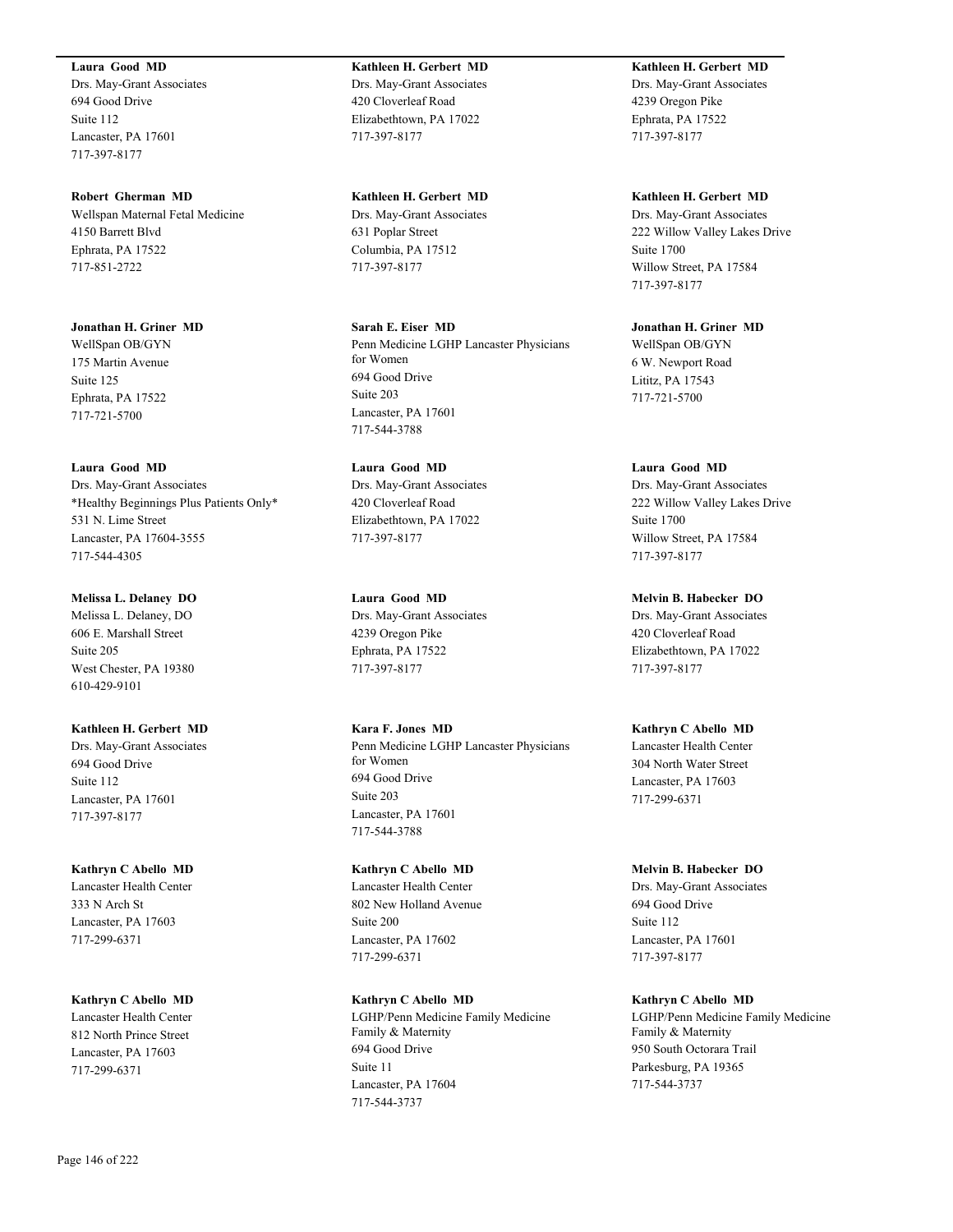#### **Robert A. Faizon MD**

LGHP/Penn Medicine Family Medicine Family & Maternity 694 Good Drive Suite 11 Lancaster, PA 17604 717-544-3737

**Jennifer L Eldridge MD** LGHP/Penn Medicine Family Medicine Family & Maternity 694 Good Drive Suite 11 Lancaster, PA 17604 717-544-3737

**Kathryn C Abello MD** Lancaster Health Center 625 South Duke Street Lancaster, PA 17602 717-299-6371

## **Kent A. Meldrum MD**

Drs. May-Grant Associates \*Healthy Beginnings Plus Patients Only\* 531 N. Lime Street Lancaster, PA 17604-3555 717-544-4305

#### **Kent A. Meldrum MD**

Drs. May-Grant Associates 694 Good Drive Suite 112 Lancaster, PA 17601 717-397-8177

**Kent A. Meldrum MD** Drs. May-Grant Associates 222 Willow Valley Lakes Drive Suite 1700 Willow Street, PA 17584 717-397-8177

**Kristina R. Tedeschi MD** Drs. May-Grant Associates 4239 Oregon Pike Ephrata, PA 17522 717-397-8177

**Karen L. Roberts MD** Drs. May-Grant Associates 4239 Oregon Pike Ephrata, PA 17522 717-397-8177

**Robert A. Faizon MD** LGHP/Penn Medicine Family Medicine Family & Maternity 950 South Octorara Trail Parkesburg, PA 19365 717-544-3737

**Meg K. Figdore MD** The Women's Healthcare Group 1693 South Queen Street York, PA 17403 717-845-1621

**Kristina R. Tedeschi MD** Drs. May-Grant Associates 420 Cloverleaf Road Elizabethtown, PA 17022 717-397-8177

**Erin Medlin MD** LGHP/Penn Medicine Gynecologic Oncology 2102 Harrisburg Pike Lancaster, PA 17601 717-544-0340

**Kristina R. Tedeschi MD** Drs. May-Grant Associates 694 Good Drive Suite 112 Lancaster, PA 17601 717-397-8177

**Kent A. Meldrum MD** Drs. May-Grant Associates 631 Poplar Street Columbia, PA 17512 717-397-8177

**Terri L. Rapp MD** Drs. May-Grant Associates \*Healthy Beginnings Plus Patients Only\* 531 N. Lime Street Lancaster, PA 17604-3555 717-544-4305

**Terri L. Rapp MD** Drs. May-Grant Associates 694 Good Drive Suite 112 Lancaster, PA 17601 717-397-8177

**Dominique El-Khawand MD** WellSpan Urogynecology & Pelvic Reconstructive Surgery 4150 Barrett Blvd Ephrata, PA 17522 717-851-2443

**Kathryn C Abello MD** Lancaster Health Center 515 B Hershey Avenue Lancaster, PA 17603 717-299-6371

**Kristina R. Tedeschi MD** Drs. May-Grant Associates 631 Poplar Street Columbia, PA 17512 717-397-8177

#### **Kristina R. Tedeschi MD**

Drs. May-Grant Associates \*Healthy Beginnings Plus Patients Only\* 531 N. Lime Street Lancaster, PA 17604-3555 717-544-4305

**Kent A. Meldrum MD** Drs. May-Grant Associates 420 Cloverleaf Road Elizabethtown, PA 17022 717-397-8177

**Kent A. Meldrum MD** Drs. May-Grant Associates 4239 Oregon Pike Ephrata, PA 17522 717-397-8177

**Terri L. Rapp MD** Drs. May-Grant Associates 4239 Oregon Pike Ephrata, PA 17522 717-397-8177

**Terri L. Rapp MD** Drs. May-Grant Associates 420 Cloverleaf Road Elizabethtown, PA 17022 717-397-8177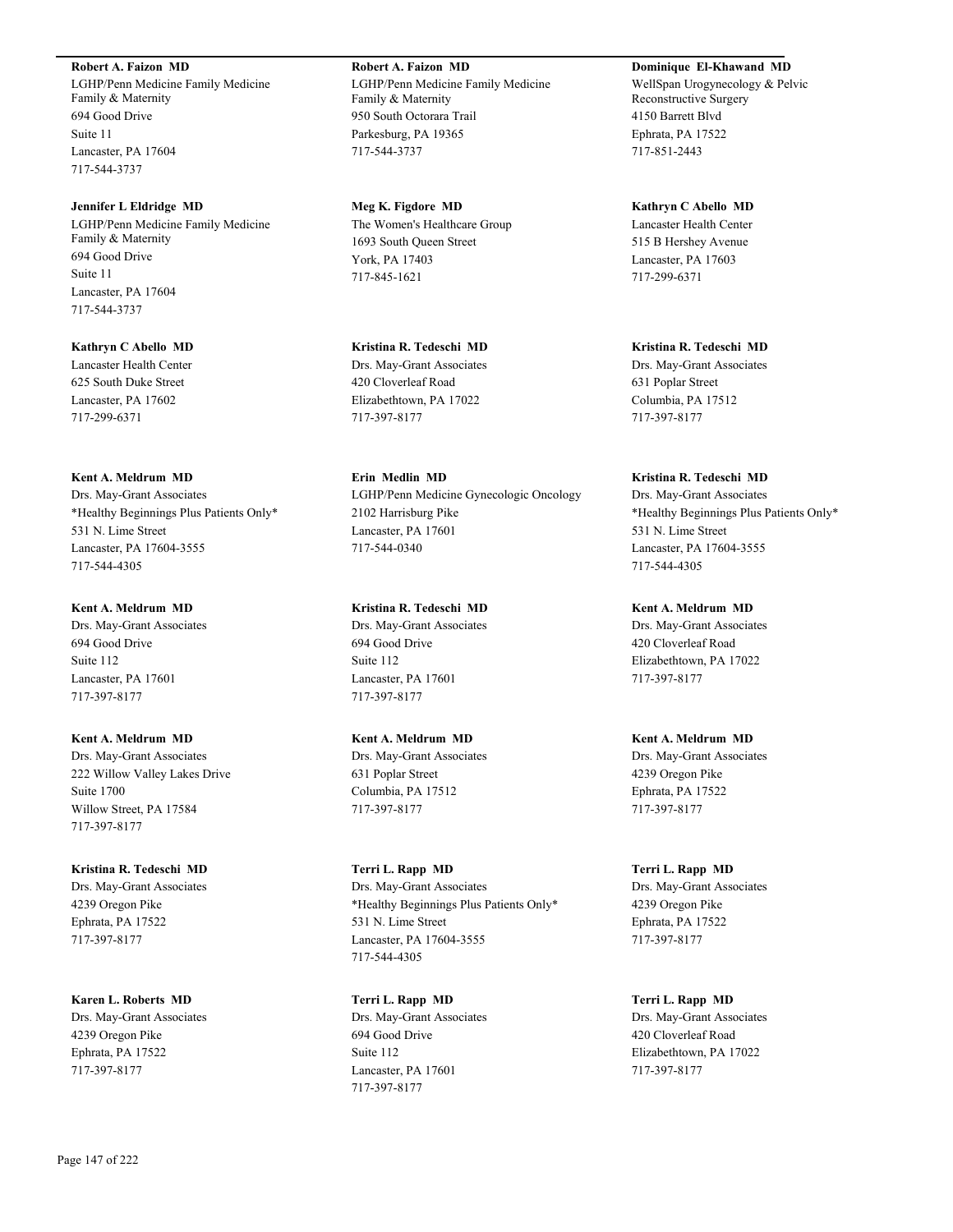#### **Terri L. Rapp MD**

Drs. May-Grant Associates 631 Poplar Street Columbia, PA 17512 717-397-8177

#### **Sonia Shah MD**

WellSpan OB/GYN 6 W. Newport Road Lititz, PA 17543 717-721-5700

#### **Karen L. Roberts MD**

Drs. May-Grant Associates 694 Good Drive Suite 112 Lancaster, PA 17601 717-397-8177

#### **Michael Sheinberg MD**

LGHP/Penn Medicine Family Medicine Family & Maternity 950 South Octorara Trail Parkesburg, PA 19365 717-544-3737

#### **Karen L. Roberts MD**

Drs. May-Grant Associates 420 Cloverleaf Road Elizabethtown, PA 17022 717-397-8177

### **Sonia Shah MD** WellSpan OB/GYN 435 South Kinzer Avenue Ste 7 New Holland, PA 17557 717-721-5700

**Charles B. Krespan MD** Drs. May-Grant Associates 222 Willow Valley Lakes Drive Suite 1700 Willow Street, PA 17584 717-397-8177

**Charles B. Krespan MD** Drs. May-Grant Associates 420 Cloverleaf Road Elizabethtown, PA 17022 717-397-8177

### **Terri L. Rapp MD**

Drs. May-Grant Associates 222 Willow Valley Lakes Drive Suite 1700 Willow Street, PA 17584 717-397-8177

#### **Karen L. Roberts MD**

Drs. May-Grant Associates 222 Willow Valley Lakes Drive Suite 1700 Willow Street, PA 17584 717-397-8177

#### **Carlos Roberts MD**

WellSpan Urogynecology & Pelvic Reconstructive Surgery 4150 Barrett Blvd Ephrata, PA 17522 717-851-2443

## **Michael Sheinberg MD**

LGHP/Penn Medicine Family Medicine Family & Maternity 694 Good Drive Suite 11 Lancaster, PA 17604 717-544-3737

### **John M. Lawrence MD** The Women's Healthcare Group 1693 South Queen Street York, PA 17403 717-845-1621

**Charles B. Krespan MD** Drs. May-Grant Associates 631 Poplar Street Columbia, PA 17512 717-397-8177

#### **Charles B. Krespan MD** Drs. May-Grant Associates 4239 Oregon Pike Ephrata, PA 17522 717-397-8177

**Jessica D Krebs MD** Penn Medicine LGHP Lancaster Physicians for Women 694 Good Drive Suite 203 Lancaster, PA 17601 717-544-3788

## **Kristina R. Tedeschi MD**

Drs. May-Grant Associates 222 Willow Valley Lakes Drive Suite 1700 Willow Street, PA 17584 717-397-8177

#### **Karen L. Roberts MD**

Drs. May-Grant Associates \*Healthy Beginnings Plus Patients Only\* 531 N. Lime Street Lancaster, PA 17604-3555 717-544-4305

#### **Elizabeth K Ruszak DO**

Drs. Eichenlaub and May 2128 Embassy Drive Lancaster, PA 17603 717-509-5090

#### **Sonia Shah MD**

WellSpan OB/GYN 266 Granite Run Drive Lancaster, PA 17601 717-721-5700

**Heather L Sholtis DO** WellSpan OB/GYN 266 Granite Run Drive Lancaster, PA 17601 717-721-5700

## **Charles B. Krespan MD**

Drs. May-Grant Associates \*Healthy Beginnings Plus Patients Only\* 531 N. Lime Street Lancaster, PA 17604-3555 717-544-4305

## **Charles B. Krespan MD**

Drs. May-Grant Associates 694 Good Drive Suite 112 Lancaster, PA 17601 717-397-8177

#### **Sonia Shah MD**

WellSpan OB/GYN 175 Martin Avenue Suite 125 Ephrata, PA 17522 717-721-5700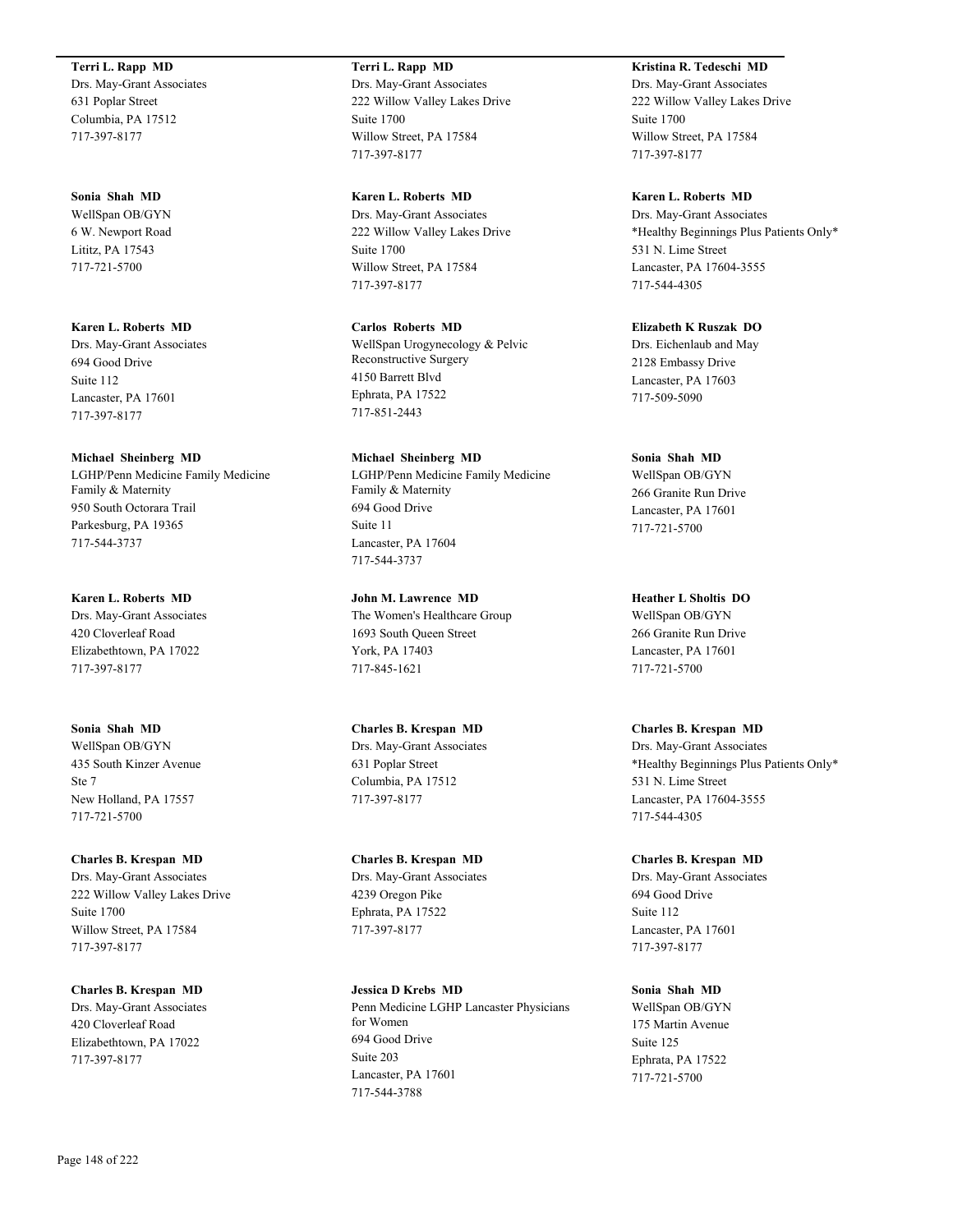#### **Rebecca A Sieber MD**

Lancaster Health Center 304 North Water Street Lancaster, PA 17603 717-299-6371

#### **Andres E. Martiny DO**

Drs. May-Grant Associates \*Healthy Beginnings Plus Patients Only\* 531 N. Lime Street Lancaster, PA 17604-3555 717-544-4305

#### **Pamela A. Martin Hershner DO**

LGHP/Penn Medicine Family Medicine Family & Maternity 694 Good Drive Suite 11 Lancaster, PA 17604 717-544-3737

#### **Andres E. Martiny DO**

Drs. May-Grant Associates 4239 Oregon Pike Ephrata, PA 17522 717-397-8177

## **Rebecca A Sieber MD**

Lancaster Health Center 812 North Prince Street Lancaster, PA 17603 717-299-6371

**Rebecca A Sieber MD** Lancaster Health Center 515 B Hershey Avenue Lancaster, PA 17603 717-299-6371

### **Heather L Sholtis DO** WellSpan OB/GYN 175 Martin Avenue Suite 125 Ephrata, PA 17522 717-721-5700

**Rebecca A Sieber MD** LGHP/Penn Medicine Family Medicine Family & Maternity 950 South Octorara Trail Parkesburg, PA 19365 717-544-3737

### **Andres E. Martiny DO** Drs. May-Grant Associates 222 Willow Valley Lakes Drive Suite 1700

**Andres E. Martiny DO** Drs. May-Grant Associates 420 Cloverleaf Road Elizabethtown, PA 17022

Willow Street, PA 17584

717-397-8177

717-397-8177

717-544-3737

**Pamela A. Martin Hershner DO** LGHP/Penn Medicine Family Medicine Family & Maternity 950 South Octorara Trail Parkesburg, PA 19365

**William M. Unwin MD** The Women's Healthcare Group 1693 South Queen Street York, PA 17403 717-845-1621

**Rebecca A Sieber MD** Lancaster Health Center 802 New Holland Avenue Suite 200 Lancaster, PA 17602 717-299-6371

### **Rebecca A Sieber MD** Lancaster Health Center 625 South Duke Street Lancaster, PA 17602 717-299-6371

### **Heather L Sholtis DO** WellSpan OB/GYN 435 South Kinzer Avenue Ste 7 New Holland, PA 17557 717-721-5700

**Ani E. Stull DO** Drs. May-Grant Associates 420 Cloverleaf Road Elizabethtown, PA 17022 717-397-8177

**Andres E. Martiny DO** Drs. May-Grant Associates 694 Good Drive Suite 112 Lancaster, PA 17601 717-397-8177

#### **Andres E. Martiny DO**

Drs. May-Grant Associates 631 Poplar Street Columbia, PA 17512 717-397-8177

#### **Rebecca A Sieber MD**

LGHP/Penn Medicine Family Medicine Family & Maternity 694 Good Drive Suite 11 Lancaster, PA 17604 717-544-3737

#### **Karen L. Roberts MD** Drs. May-Grant Associates 631 Poplar Street

Columbia, PA 17512 717-397-8177

**Rebecca A Sieber MD** Lancaster Health Center 333 N Arch St Lancaster, PA 17603 717-299-6371

**Heather L Sholtis DO** WellSpan OB/GYN 6 W. Newport Road Lititz, PA 17543 717-721-5700

### **Dorothy C. May MD** Drs. Eichenlaub and May 2128 Embassy Drive Lancaster, PA 17603 717-509-5090

**Tanja S. O'Connor DO** WellSpan OB/GYN 6 W. Newport Road Lititz, PA 17543 717-721-5700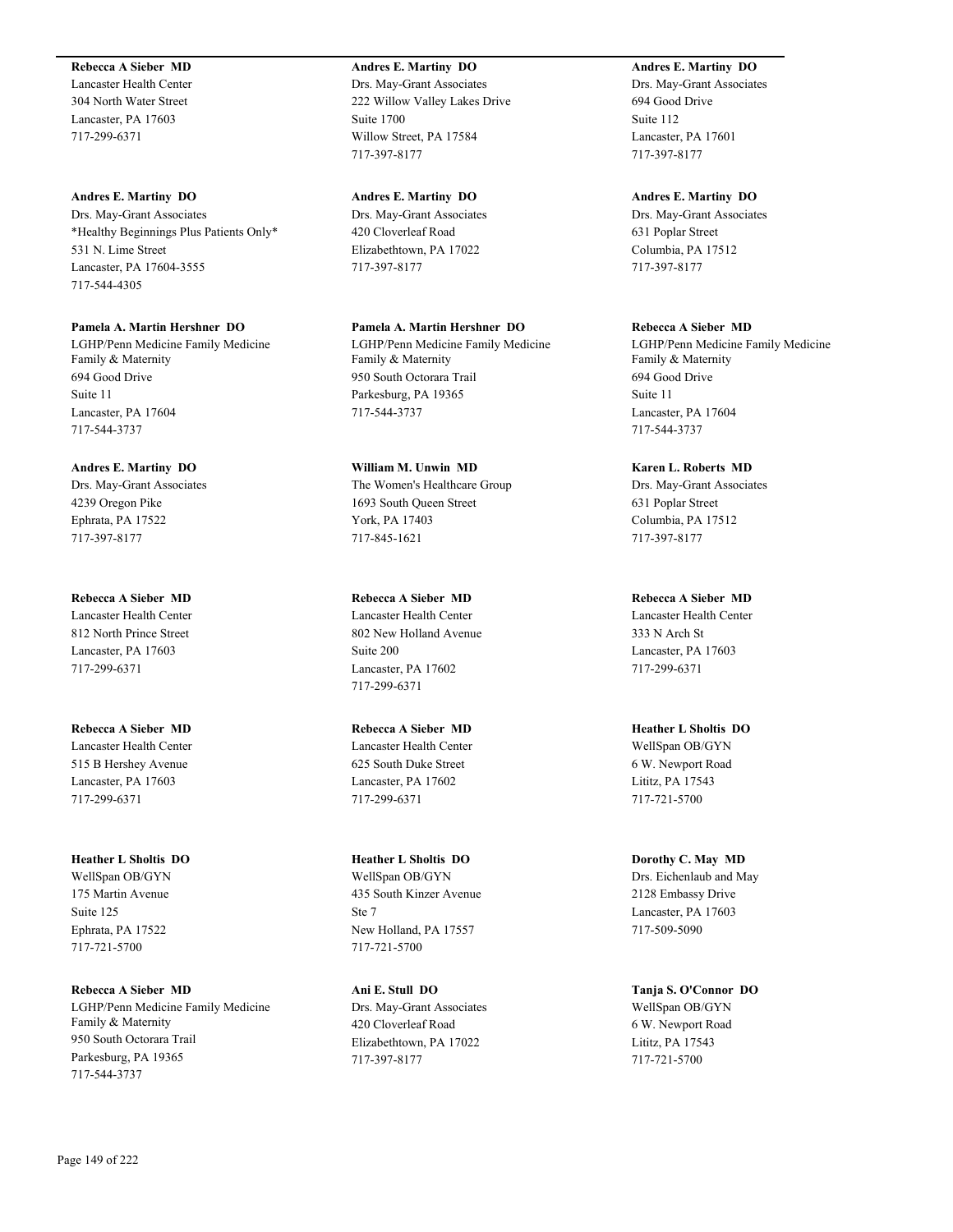**Nils G, Stenman MD** Drs. May-Grant Associates \*Healthy Beginnings Plus Patients Only\* 531 N. Lime Street Lancaster, PA 17604-3555 717-544-4305

**Nils G, Stenman MD** Drs. May-Grant Associates 222 Willow Valley Lakes Drive Suite 1700 Willow Street, PA 17584 717-397-8177

**Melanie M. Ochalski MD** WellSpan Urogynecology & Pelvic Reconstructive Surgery 4150 Barrett Blvd Ephrata, PA 17522 717-851-2443

**Ani E. Stull DO** Drs. May-Grant Associates 631 Poplar Street Columbia, PA 17512 717-397-8177

**Tanja S. O'Connor DO** WellSpan OB/GYN 175 Martin Avenue Suite 125 Ephrata, PA 17522 717-721-5700

**Susan R Stoudt MD** LGHP/Penn Medicine Family Medicine Family & Maternity 950 South Octorara Trail Parkesburg, PA 19365 717-544-3737

**Ani E. Stull DO** Drs. May-Grant Associates \*Healthy Beginnings Plus Patients Only\* 531 N. Lime Street Lancaster, PA 17604-3555 717-544-4305

## *Occupational Therapy*

**Nils G, Stenman MD** Drs. May-Grant Associates 694 Good Drive Suite 112 Lancaster, PA 17601 717-397-8177

**Nils G, Stenman MD** Drs. May-Grant Associates 631 Poplar Street Columbia, PA 17512 717-397-8177

**Tanja S. O'Connor DO** WellSpan OB/GYN 435 South Kinzer Avenue Ste 7 New Holland, PA 17557 717-721-5700

**Ani E. Stull DO** Drs. May-Grant Associates 4239 Oregon Pike Ephrata, PA 17522 717-397-8177

**Ani E. Stull DO** Drs. May-Grant Associates 222 Willow Valley Lakes Drive Suite 1700 Willow Street, PA 17584 717-397-8177

**Susan R Stoudt MD** Lancaster General Health Care Connections 555 North Duke Street Floor 1 Lancaster, PA 17602 717-544-2273

**Nils G, Stenman MD** Drs. May-Grant Associates 420 Cloverleaf Road Elizabethtown, PA 17022 717-397-8177

**Nils G, Stenman MD** Drs. May-Grant Associates 4239 Oregon Pike Ephrata, PA 17522 717-397-8177

**Ani E. Stull DO** Drs. May-Grant Associates 694 Good Drive Suite 112 Lancaster, PA 17601 717-397-8177

**Tanja S. O'Connor DO** WellSpan OB/GYN 266 Granite Run Drive Lancaster, PA 17601 717-721-5700

**Susan R Stoudt MD** LGHP/Penn Medicine Family Medicine Family & Maternity 694 Good Drive Suite 11 Lancaster, PA 17604 717-544-3737

**John J. Navas MD** LGHP/Penn Medicine Urogynecology & Pelvic Reconstructive Surgery 690 Good Drive Lancaster, PA 17601 717-544-0700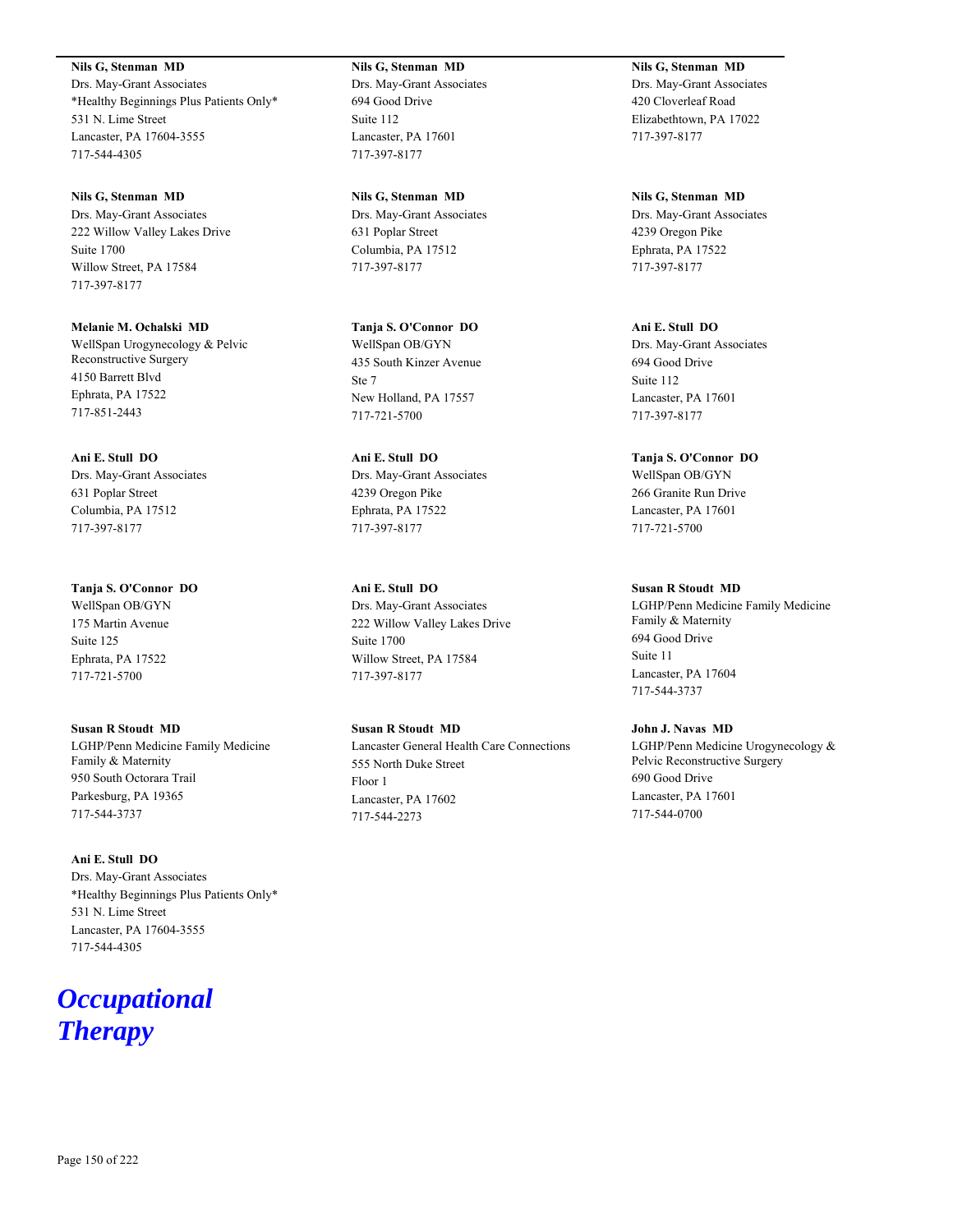**Katherine Witmer OT** Orthopedic Associates of Lancaster Ltd. 2913 Spooky Nook Road Suite 100 Manheim, PA 17545 717-299-4871

**Katherine Witmer OT** Orthopedic Associates of Lancaster Ltd. 1701 Cornwall Road Lebanon, PA 17042 717-277-7005

**Annette M Bixler OTR/L, CHT** Orthopedic Associates of Lancaster Ltd. 2913 Spooky Nook Road Suite 100 Manheim, PA 17545 717-299-4871

**Michelle K. Brosey OT** Lancaster Orthopedic Group 231 Granite Run Drive Lancaster, PA 17601 717-560-4200

**Annette M Bixler OTR/L, CHT** Orthopedic Associates of Lancaster Ltd. 212 Willow Valley Lakes Drive Suite 201 Willow Street, PA 17584 717-299-4871

**Amber C Thompson OT** Lancaster Orthopedic Group 231 Granite Run Drive Lancaster, PA 17601 717-560-4200

**Amber C Thompson OT** Lancaster Orthopedic Group 703 Lampeter Road Lancaster, PA 17602 717-291-1881

**Michelle V. Liu PT** Orthopedic Associates of Lancaster Ltd. 212 Willow Valley Lakes Drive Suite 201 Willow Street, PA 17584 717-299-4871

*Ophthalmology*

Page 151 of 222

**Katherine Witmer OT** Orthopedic Associates of Lancaster Ltd. 170 North Pointe Blvd. Lancaster, PA 17601 717-299-4871

**Annette M Bixler OTR/L, CHT** Orthopedic Associates of Lancaster Ltd. 170 North Pointe Blvd. Lancaster, PA 17601 717-299-4871

**Michelle K. Brosey OT** Lancaster Orthopedic Group 207 West Fulton Street Ephrata, PA 17522 717-738-2273

**Michelle K. Brosey OT** Lancaster Orthopedic Group 1009 East Main Street Mount Joy, PA 17552 717-653-2200

**Michelle V. Liu PT** Orthopedic Associates of Lancaster Ltd. 170 North Pointe Blvd. Lancaster, PA 17601 717-299-4871

**Amber C Thompson OT** Lancaster Orthopedic Group 207 West Fulton Street Ephrata, PA 17522 717-738-2273

**Michelle V. Liu PT** Orthopedic Associates of Lancaster Ltd. 1701 Cornwall Road Lebanon, PA 17042 717-277-7005

**Katherine Witmer OT** Orthopedic Associates of Lancaster Ltd. 212 Willow Valley Lakes Drive Suite 201 Willow Street, PA 17584 717-299-4871

**Michelle K. Brosey OT** Lancaster Orthopedic Group 175 Martin Avenue Suite 315 Ephrata, PA 17522 717-733-9200

**Michelle K. Brosey OT** Lancaster Orthopedic Group 703 Lampeter Road Lancaster, PA 17602 717-291-1881

**Annette M Bixler OTR/L, CHT** Orthopedic Associates of Lancaster Ltd. 1701 Cornwall Road Lebanon, PA 17042 717-277-7005

**Amber C Thompson OT** Lancaster Orthopedic Group 175 Martin Avenue Suite 315 Ephrata, PA 17522 717-733-9200

**Amber C Thompson OT** Lancaster Orthopedic Group 1009 East Main Street Mount Joy, PA 17552 717-653-2200

**Michelle V. Liu PT** Orthopedic Associates of Lancaster Ltd. 2913 Spooky Nook Road Suite 100 Manheim, PA 17545 717-299-4871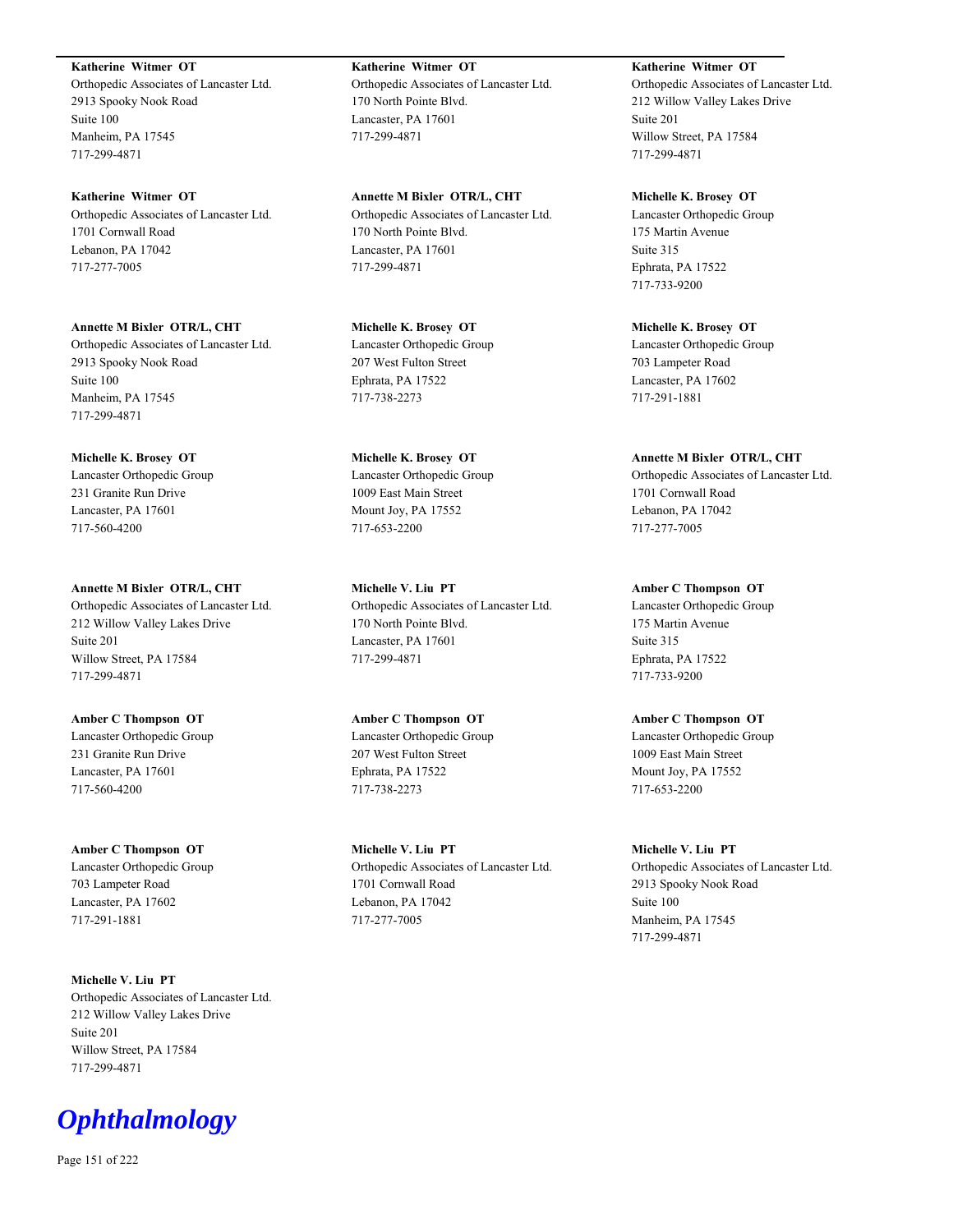#### **David S. Williams MD**

Campus Eye Center 2108 Harrisburg Pike Suite 100 Lancaster, PA 17604 717-544-3900

**David S. Williams MD** Campus Eye Center 222 Willow Valley Lakes Drive Suite 1800 Willow Street, PA 17584 717-464-4333

**Wen-Ying Wu-Chen MD** Eye Doctors of Lancaster 140 North Point Blvd. Lancaster, PA 17601 717-560-4020

**Theodore D. Jones MD** Eye Doctors of Lancaster Hope's Vision 925 East Main Street Mount Joy, PA 17552 717-560-4020

**Theodore D. Jones MD** Eye Doctors of Lancaster 424 Cloverleaf Road Elizabethtown, PA 17022 717-560-4020

**Theodore D. Jones MD** Eye Doctors of Lancaster 2262 Old Philadelphia Pike Smoketown, PA 17576 717-560-4020

**Roy D. Brod MD** Lancaster Retina Specialists 2150 Harrisburg Pike Suite 370 Lancaster, PA 17601 717-399-8790

**John B Fileta MD** Eye Associates of Lancaster 1254 Lititz Pike Lancaster, PA 17601 717-397-4724

**Wen-Ying Wu-Chen MD** Eye Doctors of Lancaster 485 Royer Drive Suite 102 Lancaster, PA 17601 717-560-4020

**Wen-Ying Wu-Chen MD** Eye Doctors of Lancaster 4131 Oregon Pike Brownstown, PA 17508 717-560-4020

**Wen-Ying Wu-Chen MD** Eye Doctors of Lancaster 2262 Old Philadelphia Pike Smoketown, PA 17576 717-560-4020

**Steven J Donnelly MD** Eye Doctors of Lancaster 140 North Point Blvd. Lancaster, PA 17601 717-560-4020

**John B Fileta MD** Eye Associates of Lancaster 222 South Market Street Suite 105 Elizabethtown, PA 17022 717-397-4724

**Lili G. Kaplan MD** Lancaster Retina Specialists 2150 Harrisburg Pike Suite 370 Lancaster, PA 17601 717-399-8790

**Barton L. Halpern MD** Eye Doctors of Lancaster 424 Cloverleaf Road Elizabethtown, PA 17022 717-560-4020

**John B Fileta MD** Eye Associates of Lancaster 654 East Main Street New Holland, PA 17557 717-397-4724

**Wen-Ying Wu-Chen MD** Eye Doctors of Lancaster Hope's Vision 925 East Main Street Mount Joy, PA 17552 717-560-4020

**Wen-Ying Wu-Chen MD** Eye Doctors of Lancaster 424 Cloverleaf Road Elizabethtown, PA 17022 717-560-4020

**Catherine H. Bene MD** Eye Doctors of Lancaster Hope's Vision 925 East Main Street Mount Joy, PA 17552 717-560-4020

**Theodore D. Jones MD** Eye Doctors of Lancaster 485 Royer Drive Suite 102 Lancaster, PA 17601 717-560-4020

**Theodore D. Jones MD** Eye Doctors of Lancaster 4131 Oregon Pike Brownstown, PA 17508 717-560-4020

**Joseph L. Calkins MD** Eye Group of Lancaster County LTD 202 Butler Avenue Lancaster, PA 17601 717-393-8190

**John B Fileta MD** Eye Associates of Lancaster 2106 Harrisburg Pike Suite 309 Lancaster, PA 17604 717-290-6879

**Dina Y. Gewaily MD** Lancaster Retina Specialists 2150 Harrisburg Pike Suite 370 Lancaster, PA 17601 717-399-8790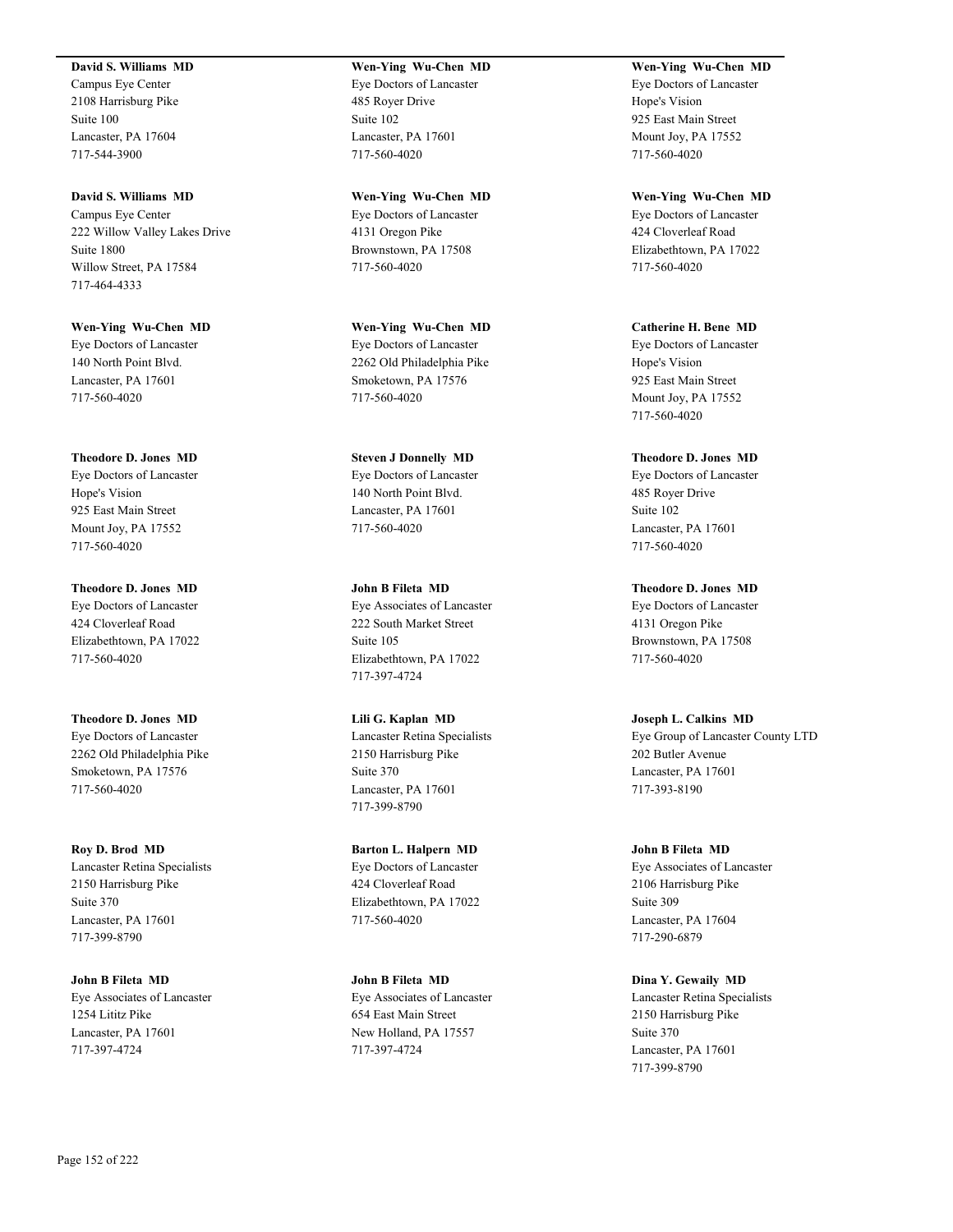**Steven J Donnelly MD** Eye Doctors of Lancaster 2262 Old Philadelphia Pike Smoketown, PA 17576 717-560-4020

**Steven J Donnelly MD** Eye Doctors of Lancaster 424 Cloverleaf Road Elizabethtown, PA 17022 717-560-4020

**Barton L. Halpern MD** Eye Doctors of Lancaster 485 Royer Drive Suite 102 Lancaster, PA 17601 717-560-4020

**Barton L. Halpern MD** Eye Doctors of Lancaster Hope's Vision 925 East Main Street Mount Joy, PA 17552 717-560-4020

**Catherine H. Bene MD** Eye Doctors of Lancaster 140 North Point Blvd. Lancaster, PA 17601 717-560-4020

**Catherine H. Bene MD** Eye Doctors of Lancaster 2262 Old Philadelphia Pike Smoketown, PA 17576 717-560-4020

**Adam R Thode MD** Manning and Rommel Associates 2115 Noll Drive Lancaster, PA 17603 717-393-7980

**Michael R. Pavlica MD** Family Eye Group P.C. 324 Beaver Valley Pike Willow Street, PA 17584 717-299-9232

**Justin L. Cappiello MD** Justin L. Cappiello MD 324 North Duke Street Lancaster, PA 17602 717-394-6808

**Barton L. Halpern MD** Eye Doctors of Lancaster 4131 Oregon Pike Brownstown, PA 17508 717-560-4020

**Catherine H. Bene MD** Eye Doctors of Lancaster 4131 Oregon Pike Brownstown, PA 17508 717-560-4020

**Steven J Donnelly MD** Eye Doctors of Lancaster Hope's Vision 925 East Main Street Mount Joy, PA 17552 717-560-4020

**Theodore D. Jones MD** Eye Doctors of Lancaster 140 North Point Blvd. Lancaster, PA 17601 717-560-4020

**Barton L. Halpern MD** Eye Doctors of Lancaster 2262 Old Philadelphia Pike Smoketown, PA 17576 717-560-4020

**Donna Leonardo DO** Family Eye Group P.C. 155 North Reading Road Ephrata, PA 17522 717-299-9232

**Michael R. Pavlica MD** Family Eye Group P.C. 50 Berkshire Court Wyomissing, PA 19610 717-299-9232

**Steven J Donnelly MD** Eye Doctors of Lancaster 4131 Oregon Pike Brownstown, PA 17508 717-560-4020

**Catherine H. Bene MD** Eye Doctors of Lancaster 485 Royer Drive Suite 102 Lancaster, PA 17601 717-560-4020

**Barton L. Halpern MD** Eye Doctors of Lancaster 140 North Point Blvd. Lancaster, PA 17601 717-560-4020

**Steven J Donnelly MD** Eye Doctors of Lancaster 485 Royer Drive Suite 102 Lancaster, PA 17601 717-560-4020

**Catherine H. Bene MD** Eye Doctors of Lancaster 424 Cloverleaf Road Elizabethtown, PA 17022 717-560-4020

**Donna Leonardo DO** Family Eye Group P.C. 324 Beaver Valley Pike Willow Street, PA 17584 717-299-9232

**Michael R. Pavlica MD** Family Eye Group P.C. 226 Willow Valley Lakes Drive Suite E Willow Street, PA 17584 717-299-9232

**Michael R. Pavlica MD** Family Eye Group P.C. 155 North Reading Road Ephrata, PA 17522 717-299-9232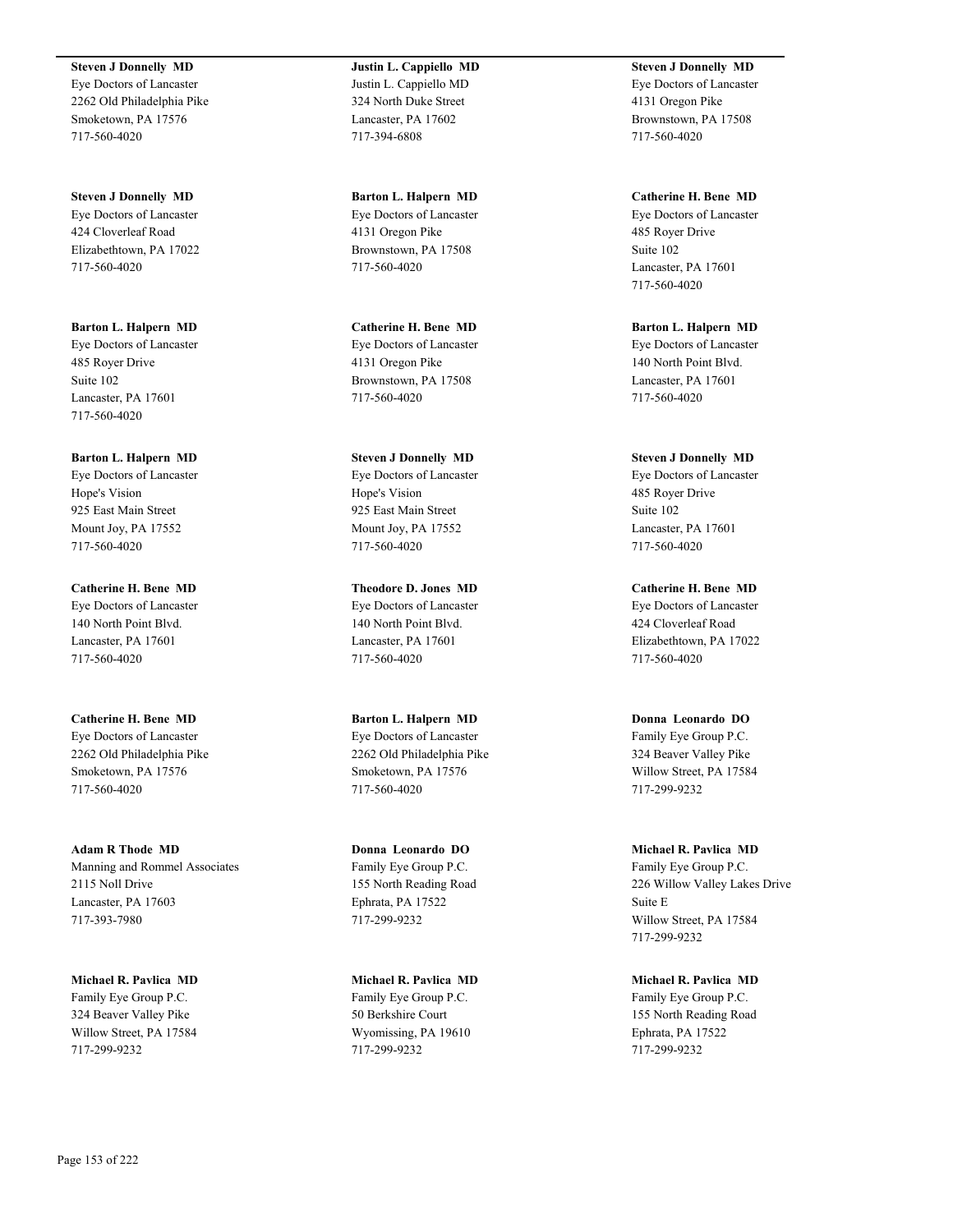#### **Michael R. Pavlica MD**

Family Eye Group P.C. 2110 Harrisburg Pike Suite 215 Lancaster, PA 17601 717-299-9232

**Justin M. Shaw MD** Eye Doctors of Lancaster 4131 Oregon Pike Brownstown, PA 17508 717-560-4020

**Justin M. Shaw MD** Eye Doctors of Lancaster 140 North Point Blvd. Lancaster, PA 17601 717-560-4020

**Justin M. Shaw MD** Eye Doctors of Lancaster 424 Cloverleaf Road Elizabethtown, PA 17022 717-560-4020

**Wenxin T. Wei MD** Eye Associates of Lancaster 654 East Main Street New Holland, PA 17557 717-397-4724

**Wenxin T. Wei MD** Eye Associates of Lancaster 2106 Harrisburg Pike Suite 309 Lancaster, PA 17604 717-290-6879

## *Optometry*

**Hayley Woodall OD** Conestoga Eye PC 2104 Spring Valley Road Lancaster, PA 17601 717-541-9700

**Dennis E. Dombrowski OD**

Dombrowski Eye Associates 816 Estelle Drive Lancaster, PA 17601 717-898-8878

**Justin M. Shaw MD** Eye Doctors of Lancaster 2262 Old Philadelphia Pike Smoketown, PA 17576 717-560-4020

**Justin M. Shaw MD** Eye Doctors of Lancaster 485 Royer Drive Suite 102 Lancaster, PA 17601 717-560-4020

**David I. Silbert MD** Conestoga Eye PC 2104 Spring Valley Road Lancaster, PA 17601 717-541-9700

**Donna Leonardo DO** Family Eye Group P.C. 226 Willow Valley Lakes Drive Suite E Willow Street, PA 17584 717-299-9232

**Wenxin T. Wei MD** Eye Associates of Lancaster 222 South Market Street Suite 105 Elizabethtown, PA 17022 717-397-4724

**Donna Leonardo DO** Family Eye Group P.C. 2110 Harrisburg Pike Suite 215 Lancaster, PA 17601 717-299-9232

**Donna Leonardo DO** Family Eye Group P.C. 50 Berkshire Court Wyomissing, PA 19610 717-299-9232

**Justin M. Shaw MD** Eye Doctors of Lancaster Hope's Vision 925 East Main Street Mount Joy, PA 17552 717-560-4020

**Salman S Porbandarwalla MD** Lancaster Retina Specialists 2150 Harrisburg Pike Suite 370 Lancaster, PA 17601 717-399-8790

**Wenxin T. Wei MD** Eye Associates of Lancaster 1254 Lititz Pike Lancaster, PA 17601 717-397-4724

**Ryan Yealy OD** Yealy Eye Care of Lancaster 1567 Fruitville Pike Suite 2 Lancaster, PA 17601 717-455-3746

**Scott A Crawshaw OD** Wertsch Vision Associates 65 East Main Street Lititz, PA 17543 717-626-8100

**Ryan Yealy OD** Yealy Eye Care of Lancaster 244 North Queen Street Lancaster, PA 17603 717-735-0746

**Jonathan D Andrews OD** Eye Doctors of Lancaster 424 Cloverleaf Road Elizabethtown, PA 17022 717-560-4020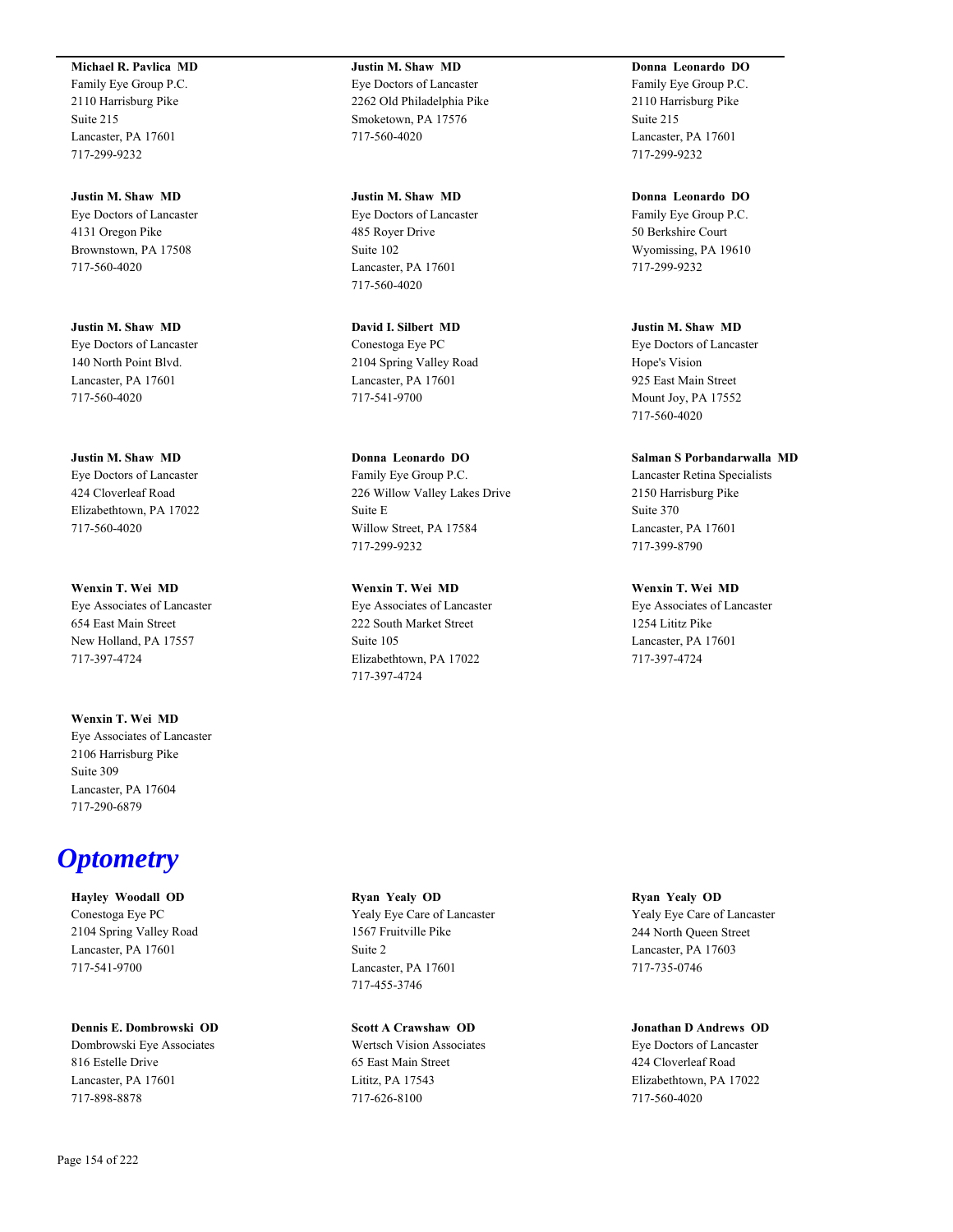#### **Jonathan D Andrews OD**

Eye Doctors of Lancaster 4131 Oregon Pike Brownstown, PA 17508 717-560-4020

#### **Kathryn Hannis OD**

Campus Eye Center 2108 Harrisburg Pike Suite 100 Lancaster, PA 17604 717-544-3900

**William J. Jacobson OD** Jacobson Eyecare 245 Bloomfield Dr Suite 108 Lititz, PA 17543 717-517-7190

#### **Mary Ann Hosey OD**

Conestoga Eye PC 2104 Spring Valley Road Lancaster, PA 17601 717-541-9700

**Michael D Reddig OD** Dennis A. Reddig, OD & Michael D. Reddig, OD 32 Hummer Road Ephrata, PA 17522 717-733-0148

**Ahn T. Nguyen OD** Family Eye Group P.C. 226 Willow Valley Lakes Drive Suite E Willow Street, PA 17584 717-299-9232

**Melissa S. Walker OD** Eye Associates of Lancaster 222 South Market Street Suite 105 Elizabethtown, PA 17022 717-397-4724

**Garry L. Leckemby OD** Family Eye Group P.C. 155 North Reading Road Ephrata, PA 17522 717-299-9232

**Jonathan D Andrews OD** Eye Doctors of Lancaster 2262 Old Philadelphia Pike Smoketown, PA 17576 717-560-4020

**Jonathan D Andrews OD** Eye Doctors of Lancaster 485 Royer Drive Suite 102 Lancaster, PA 17601 717-560-4020

**Kathryn Hannis OD** Campus Eye Center 222 Willow Valley Lakes Drive Suite 1800 Willow Street, PA 17584 717-464-4333

**Paul McHenry OD** Ephrata Family Eye Care LLP 101 E. Main Street Ephrata, PA 17522 717-738-2488

**Dennis A Reddig OD** Dennis A. Reddig, OD & Michael D. Reddig, OD 32 Hummer Road Ephrata, PA 17522 717-733-0148

**Ahn T. Nguyen OD** Family Eye Group P.C. 50 Berkshire Court Wyomissing, PA 19610 717-299-9232

**Garry L. Leckemby OD** Family Eye Group P.C. 324 Beaver Valley Pike Willow Street, PA 17584 717-299-9232

**Garry L. Leckemby OD** Family Eye Group P.C. 50 Berkshire Court Wyomissing, PA 19610 717-299-9232

**Jonathan D Andrews OD** Eye Doctors of Lancaster 140 North Point Blvd. Lancaster, PA 17601 717-560-4020

**Ronald J. Bensing OD** Ephrata Family Eye Care LLP 101 E. Main Street Ephrata, PA 17522 717-738-2488

**Jonathan D Andrews OD** Eye Doctors of Lancaster Hope's Vision 925 East Main Street Mount Joy, PA 17552 717-560-4020

**Robert O. Lauver OD**

Strasburg Family Eye Care 20 Lancaster Avenue Strasburg, PA 17579 717-687-8141

**Ahn T. Nguyen OD** Family Eye Group P.C. 155 North Reading Road Ephrata, PA 17522 717-299-9232

**Ahn T. Nguyen OD** Family Eye Group P.C. 2110 Harrisburg Pike Suite 215 Lancaster, PA 17601 717-299-9232

**Garry L. Leckemby OD** Family Eye Group P.C. 226 Willow Valley Lakes Drive Suite E Willow Street, PA 17584 717-299-9232

**Garry L. Leckemby OD** Family Eye Group P.C. 2110 Harrisburg Pike Suite 215 Lancaster, PA 17601 717-299-9232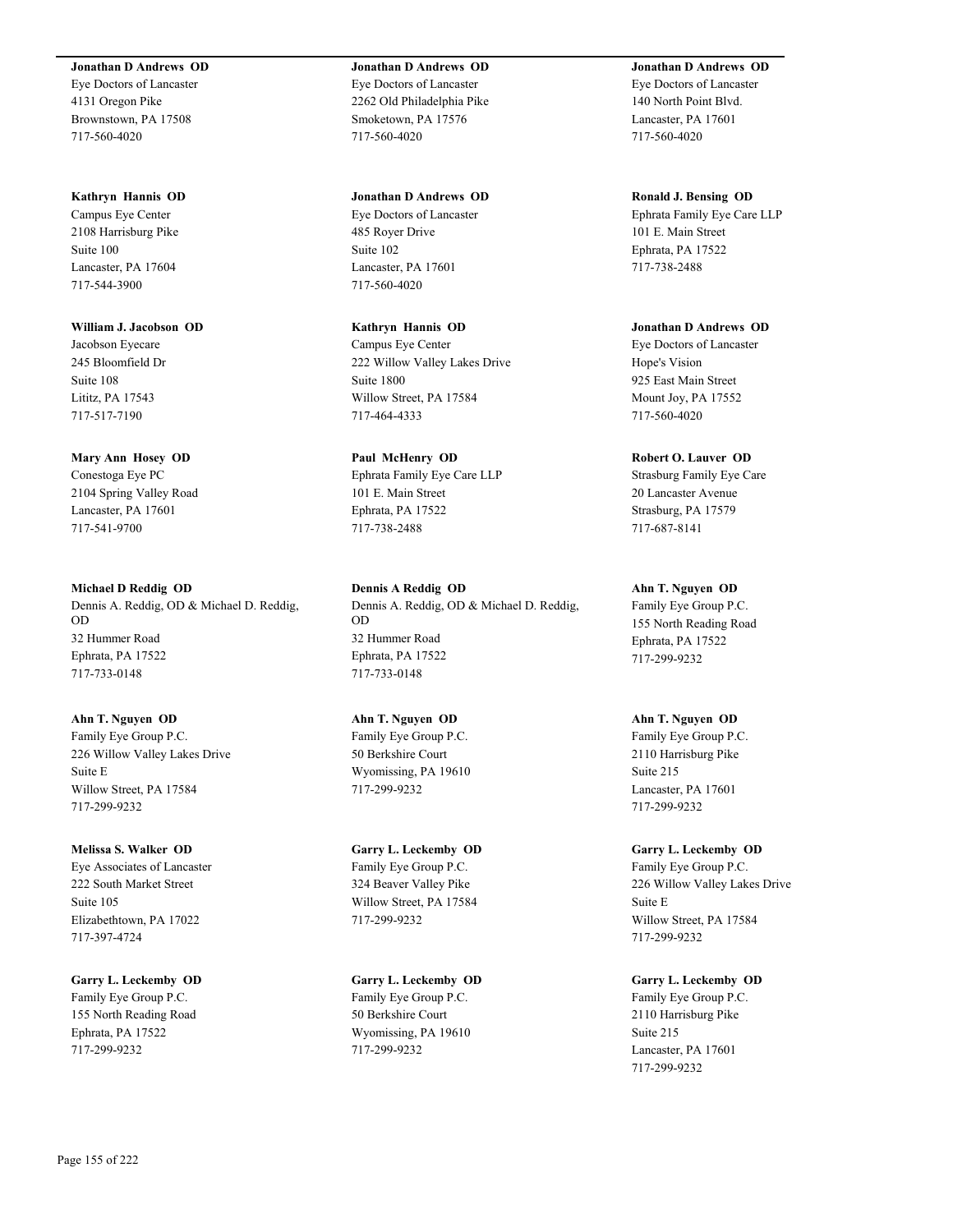**Ahn T. Nguyen OD** Family Eye Group P.C. 324 Beaver Valley Pike Willow Street, PA 17584 717-299-9232

**Robert L. Owens OD** Owens Optometrics 654 E. Main Street New Holland, PA 17557 717-354-2251

**Meetal Umarvadia OD** Eye Associates of Lancaster 222 South Market Street Suite 105 Elizabethtown, PA 17022 717-397-4724

**Melissa S. Walker OD** Eye Associates of Lancaster 1254 Lititz Pike Lancaster, PA 17601 717-397-4724

**Vladislav Petcov OD** Dombrowski Eye Associates 816 Estelle Drive Lancaster, PA 17601 717-898-8878

### **Meetal Umarvadia OD** Eye Associates of Lancaster 2106 Harrisburg Pike Suite 309 Lancaster, PA 17604 717-290-6879

**Keith F. Shuke OD** Ephrata Family Eye Care LLP 101 E. Main Street Ephrata, PA 17522 717-738-2488

**April D Rodgers-Reddig OD** Dennis A. Reddig, OD & Michael D. Reddig, OD 32 Hummer Road Ephrata, PA 17522 717-733-0148

**Melissa S. Walker OD** Eye Associates of Lancaster 2106 Harrisburg Pike Suite 309 Lancaster, PA 17604 717-290-6879

**Melissa S. Walker OD** Eye Associates of Lancaster 654 East Main Street New Holland, PA 17557 717-397-4724

**Larry D. Oxenberg OD** Dr. Larry Oxenberg 326 North Duke Street Lancaster, PA 17602 717-394-3798

**Pamela L. Snavely-Dickow OD** Wertsch Vision Associates 65 East Main Street Lititz, PA 17543 717-626-8100

**Meetal Umarvadia OD** Eye Associates of Lancaster 1254 Lititz Pike Lancaster, PA 17601 717-397-4724

**Karen W. Malleus OD** Wertsch Vision Associates 65 East Main Street Lititz, PA 17543 717-626-8100

**Meetal Umarvadia OD** Eye Associates of Lancaster 654 East Main Street New Holland, PA 17557 717-397-4724

## *Oral & Maxillofacial Surgery*

**Maxwell C. Adams DDS** Campus Oral & Maxillofacial Surgery, P.C. 2100 Harrisburg Pike Suite 22 Lancaster, PA 17604 717-544-3551

# *Orthopaedic Surgery*

**Gary M. Zartman MD** Lancaster Orthopedic Group 703 Lampeter Road Lancaster, PA 17602 717-291-1881

## **Eric M. Katch DMD**

Campus Oral & Maxillofacial Surgery, P.C. 2100 Harrisburg Pike Suite 22 Lancaster, PA 17604 717-544-3551

**Gary M. Zartman MD** Lancaster Orthopedic Group 1009 East Main Street Mount Joy, PA 17552 717-653-2200

**Gary M. Zartman MD** Lancaster Orthopedic Group 207 West Fulton Street Ephrata, PA 17522 717-738-2273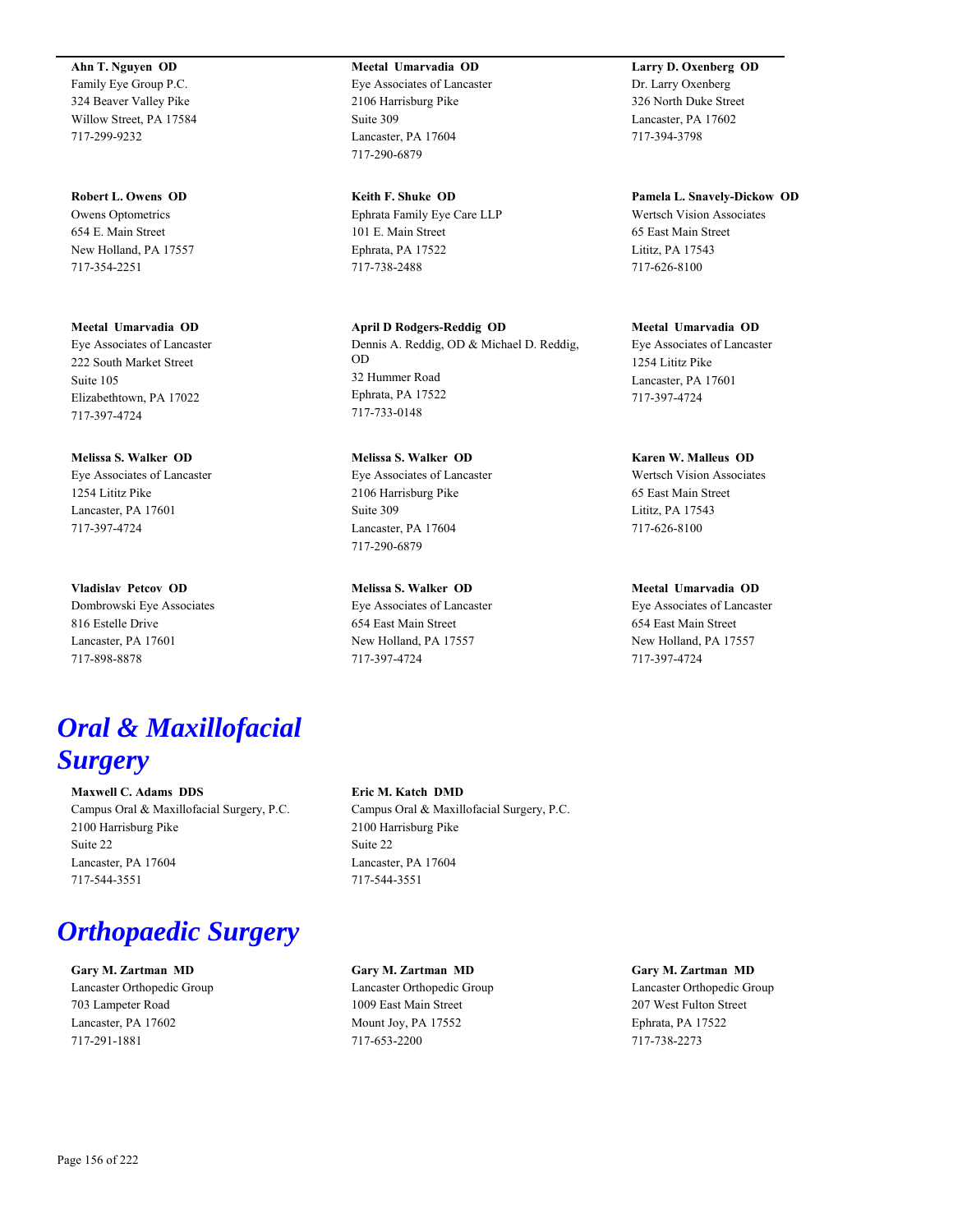#### **Gary M. Zartman MD**

Lancaster Orthopedic Group 231 Granite Run Drive Lancaster, PA 17601 717-560-4200

**Michael J Bercik MD** Lancaster Orthopedic Group 175 Martin Avenue Suite 315 Ephrata, PA 17522

717-733-9200

**Rodney E Brenneman MD** Orthopedic Associates of Lancaster Ltd. 212 Willow Valley Lakes Drive Suite 201 Willow Street, PA 17584 717-299-4871

#### **Carl M. Adolph, Jr. Jr. MD**

Orthopedic Associates of Lancaster Ltd. 2913 Spooky Nook Road Suite 100 Manheim, PA 17545 717-299-4871

**Gregg F. Fasulo MD** Lancaster Orthopedic Group 175 Martin Avenue Suite 315 Ephrata, PA 17522 717-733-9200

**Vincent Battista MD**

Orthopedic Associates of Lancaster Ltd. 2913 Spooky Nook Road Suite 100 Manheim, PA 17545 717-299-4871

**Joel A Horning MD**

Orthopedic Associates of Lancaster Ltd. 170 North Pointe Blvd. Lancaster, PA 17601 717-299-4871

**Adam E. Hyatt MD** Orthopedic Associates of Lancaster Ltd. 170 North Pointe Blvd. Lancaster, PA 17601 717-299-4871

**Gary M. Zartman MD** Lancaster Orthopedic Group 175 Martin Avenue Suite 315 Ephrata, PA 17522 717-733-9200

**Gregg F. Fasulo MD** Lancaster Orthopedic Group 1009 East Main Street Mount Joy, PA 17552 717-653-2200

**Rodney E Brenneman MD** Orthopedic Associates of Lancaster Ltd. 170 North Pointe Blvd. Lancaster, PA 17601 717-299-4871

**Rodney E Brenneman MD** Orthopedic Associates of Lancaster Ltd. 2913 Spooky Nook Road Suite 100 Manheim, PA 17545 717-299-4871

**Adam E. Hyatt MD** Orthopedic Associates of Lancaster Ltd. 1701 Cornwall Road Lebanon, PA 17042 717-277-7005

**Vincent Battista MD** Orthopedic Associates of Lancaster Ltd. 1701 Cornwall Road Lebanon, PA 17042 717-277-7005

**Joel A Horning MD** Orthopedic Associates of Lancaster Ltd. 2913 Spooky Nook Road Suite 100 Manheim, PA 17545 717-299-4871

**Colin C Heinle MD** Orthopedic Associates of Lancaster Ltd. 2913 Spooky Nook Road Suite 100 Manheim, PA 17545 717-299-4871

**Gregg F. Fasulo MD** Lancaster Orthopedic Group 231 Granite Run Drive Lancaster, PA 17601 717-560-4200

**Gregg F. Fasulo MD** Lancaster Orthopedic Group 207 West Fulton Street Ephrata, PA 17522 717-738-2273

**Rodney E Brenneman MD** Orthopedic Associates of Lancaster Ltd. 1701 Cornwall Road Lebanon, PA 17042 717-277-7005

**Gregg F. Fasulo MD** Lancaster Orthopedic Group 703 Lampeter Road Lancaster, PA 17602 717-291-1881

**Adam T Griska MD** Orthopedic Associates of Lancaster Ltd. 170 North Pointe Blvd. Lancaster, PA 17601 717-299-4871

**Joel A Horning MD** Orthopedic Associates of Lancaster Ltd. 212 Willow Valley Lakes Drive Suite 201 Willow Street, PA 17584 717-299-4871

**Vincent Battista MD** Orthopedic Associates of Lancaster Ltd. 170 North Pointe Blvd. Lancaster, PA 17601 717-299-4871

**Adam E. Hyatt MD** Orthopedic Associates of Lancaster Ltd. 212 Willow Valley Lakes Drive Suite 201 Willow Street, PA 17584 717-299-4871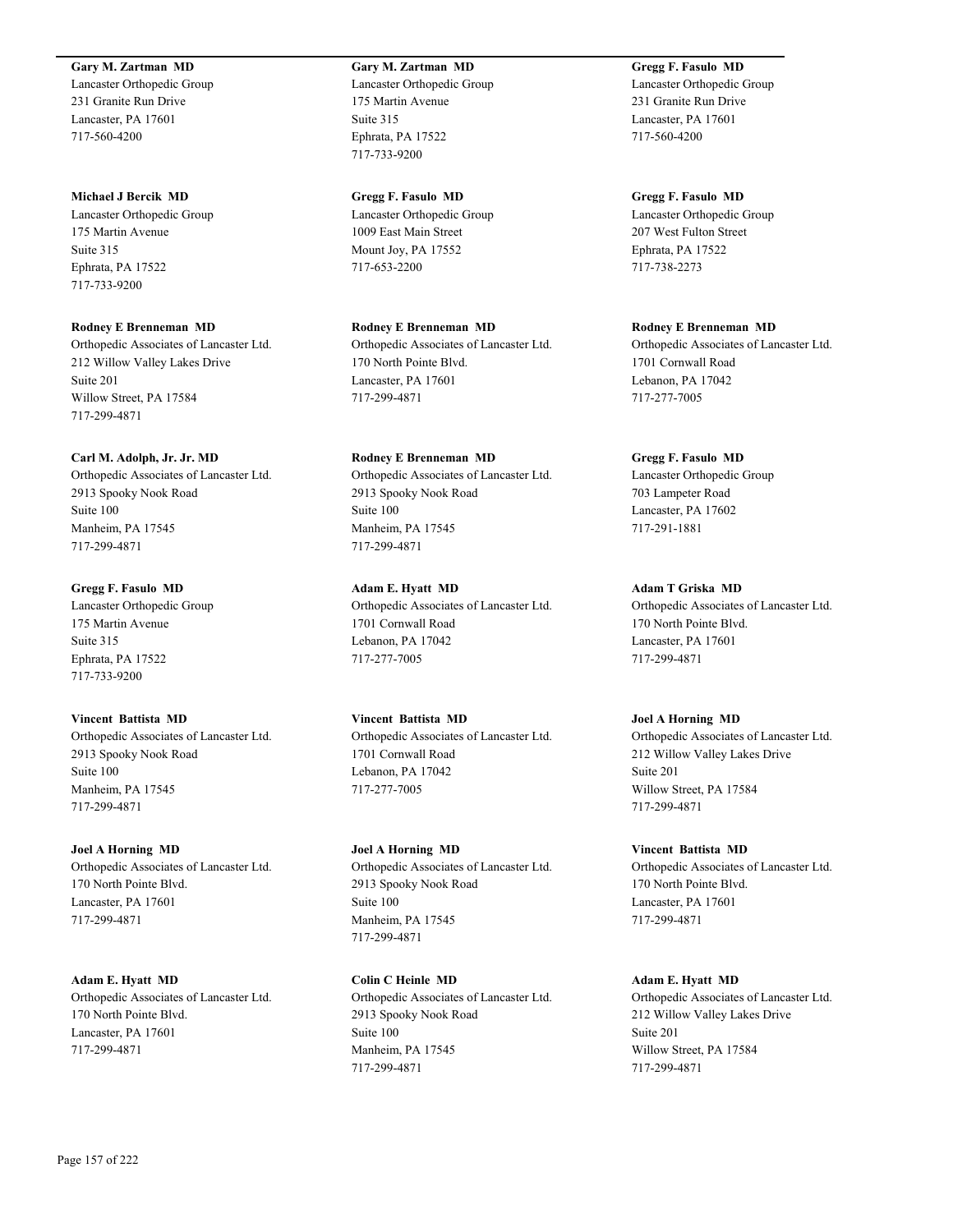**Adam E. Hyatt MD** Orthopedic Associates of Lancaster Ltd. 2913 Spooky Nook Road Suite 100 Manheim, PA 17545 717-299-4871

**Brian J. Keener MD** Lancaster Orthopedic Group 231 Granite Run Drive Lancaster, PA 17601 717-560-4200

**Joel A Horning MD** Orthopedic Associates of Lancaster Ltd. 1701 Cornwall Road Lebanon, PA 17042 717-277-7005

**Carl M. Adolph, Jr. Jr. MD** Orthopedic Associates of Lancaster Ltd. 170 North Pointe Blvd. Lancaster, PA 17601 717-299-4871

**Michael W. Gish MD** Orthopedic Associates of Lancaster Ltd. 212 Willow Valley Lakes Drive Suite 201 Willow Street, PA 17584 717-299-4871

**Adam T Griska MD** Orthopedic Associates of Lancaster Ltd. 1701 Cornwall Road Lebanon, PA 17042 717-277-7005

**Michael J Bercik MD** Lancaster Orthopedic Group 1009 East Main Street Mount Joy, PA 17552 717-653-2200

**Colin C Heinle MD** Orthopedic Associates of Lancaster Ltd. 1701 Cornwall Road Lebanon, PA 17042 717-277-7005

**Brian J. Keener MD** Lancaster Orthopedic Group 1009 East Main Street Mount Joy, PA 17552 717-653-2200

**Brian J. Keener MD** Lancaster Orthopedic Group 175 Martin Avenue Suite 315 Ephrata, PA 17522 717-733-9200

**Michael J Bercik MD** Lancaster Orthopedic Group 231 Granite Run Drive Lancaster, PA 17601 717-560-4200

**Michael W. Gish MD** Orthopedic Associates of Lancaster Ltd. 2913 Spooky Nook Road Suite 100 Manheim, PA 17545 717-299-4871

**Adam T Griska MD** Orthopedic Associates of Lancaster Ltd. 2913 Spooky Nook Road Suite 100 Manheim, PA 17545 717-299-4871

**Carl M. Adolph, Jr. Jr. MD** Orthopedic Associates of Lancaster Ltd. 212 Willow Valley Lakes Drive Suite 201 Willow Street, PA 17584 717-299-4871

**Michael J Bercik MD** Lancaster Orthopedic Group 703 Lampeter Road Lancaster, PA 17602 717-291-1881

**Colin C Heinle MD** Orthopedic Associates of Lancaster Ltd. 212 Willow Valley Lakes Drive Suite 201 Willow Street, PA 17584 717-299-4871

**Brian J. Keener MD** Lancaster Orthopedic Group 207 West Fulton Street Ephrata, PA 17522 717-738-2273

**Brian J. Keener MD** Lancaster Orthopedic Group 703 Lampeter Road Lancaster, PA 17602 717-291-1881

**Michael W. Gish MD** Orthopedic Associates of Lancaster Ltd. 1701 Cornwall Road Lebanon, PA 17042 717-277-7005

**Michael W. Gish MD** Orthopedic Associates of Lancaster Ltd. 170 North Pointe Blvd. Lancaster, PA 17601 717-299-4871

**Vincent Battista MD** Orthopedic Associates of Lancaster Ltd. 212 Willow Valley Lakes Drive Suite 201 Willow Street, PA 17584 717-299-4871

**Carl M. Adolph, Jr. Jr. MD** Orthopedic Associates of Lancaster Ltd. 1701 Cornwall Road Lebanon, PA 17042 717-277-7005

**Michael J Bercik MD** Lancaster Orthopedic Group 207 West Fulton Street Ephrata, PA 17522 717-738-2273

**Colin C Heinle MD** Orthopedic Associates of Lancaster Ltd. 170 North Pointe Blvd. Lancaster, PA 17601 717-299-4871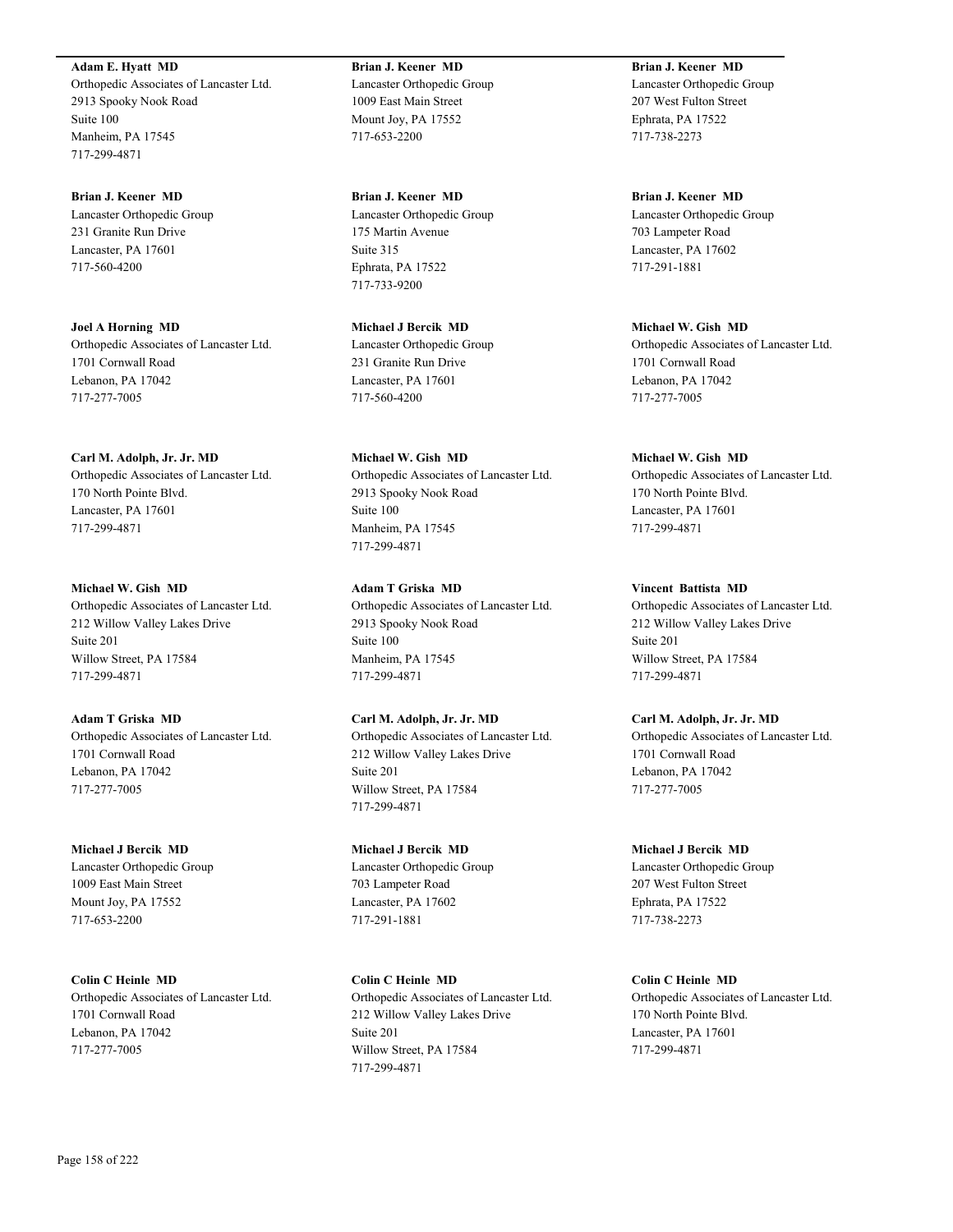**Adam T Griska MD**

Orthopedic Associates of Lancaster Ltd. 212 Willow Valley Lakes Drive Suite 201 Willow Street, PA 17584 717-299-4871

**Wayne R. Conrad MD** Lancaster Orthopedic Group 175 Martin Avenue Suite 315 Ephrata, PA 17522 717-733-9200

**Paul F. Carroll MD** Orthopedic Associates of Lancaster Ltd. 170 North Pointe Blvd. Lancaster, PA 17601 717-299-4871

#### **Christopher C. Cooke MD**

Orthopedic Associates of Lancaster Ltd. 2913 Spooky Nook Road Suite 100 Manheim, PA 17545 717-299-4871

**Paul F. Carroll MD** Orthopedic Associates of Lancaster Ltd. 1701 Cornwall Road Lebanon, PA 17042 717-277-7005

**James H. Carson MD** Orthopedic Associates of Lancaster Ltd. 170 North Pointe Blvd. Lancaster, PA 17601 717-299-4871

**Thomas I. Sherman MD** Orthopedic Associates of Lancaster Ltd. 2913 Spooky Nook Road Suite 100 Manheim, PA 17545 717-299-4871

**I. Stanley Porter MD** Lancaster Orthopedic Group 703 Lampeter Road Lancaster, PA 17602 717-291-1881

**Paul F. Carroll MD** Orthopedic Associates of Lancaster Ltd. 2913 Spooky Nook Road Suite 100 Manheim, PA 17545 717-299-4871

**Wayne R. Conrad MD** Lancaster Orthopedic Group 231 Granite Run Drive Lancaster, PA 17601 717-560-4200

**Paul F. Carroll MD** Orthopedic Associates of Lancaster Ltd. 212 Willow Valley Lakes Drive Suite 201 Willow Street, PA 17584 717-299-4871

**Christopher C. Cooke MD** Orthopedic Associates of Lancaster Ltd. 170 North Pointe Blvd. Lancaster, PA 17601 717-299-4871

**James H. Carson MD** Orthopedic Associates of Lancaster Ltd. 212 Willow Valley Lakes Drive Suite 201 Willow Street, PA 17584 717-299-4871

**James H. Carson MD** Orthopedic Associates of Lancaster Ltd. 1701 Cornwall Road Lebanon, PA 17042 717-277-7005

**Thomas J. Renz DO** Lancaster Orthopedic Group 231 Granite Run Drive Lancaster, PA 17601 717-560-4200

**Thomas I. Sherman MD** Orthopedic Associates of Lancaster Ltd. 170 North Pointe Blvd. Lancaster, PA 17601 717-299-4871

**Wayne R. Conrad MD** Lancaster Orthopedic Group 1009 East Main Street Mount Joy, PA 17552 717-653-2200

**Christopher C. Cooke MD** Orthopedic Associates of Lancaster Ltd. 1701 Cornwall Road Lebanon, PA 17042 717-277-7005

**Christopher C. Cooke MD** Orthopedic Associates of Lancaster Ltd. 212 Willow Valley Lakes Drive Suite 201 Willow Street, PA 17584 717-299-4871

**Wayne R. Conrad MD** Lancaster Orthopedic Group 703 Lampeter Road Lancaster, PA 17602 717-291-1881

**Wayne R. Conrad MD** Lancaster Orthopedic Group 207 West Fulton Street Ephrata, PA 17522

717-738-2273

**James H. Carson MD** Orthopedic Associates of Lancaster Ltd. 2913 Spooky Nook Road Suite 100 Manheim, PA 17545 717-299-4871

**Thomas J. Renz DO** Lancaster Orthopedic Group 207 West Fulton Street Ephrata, PA 17522 717-738-2273

**Raymond E. Peart MD** Lancaster Orthopedic Group 231 Granite Run Drive Lancaster, PA 17601 717-560-4200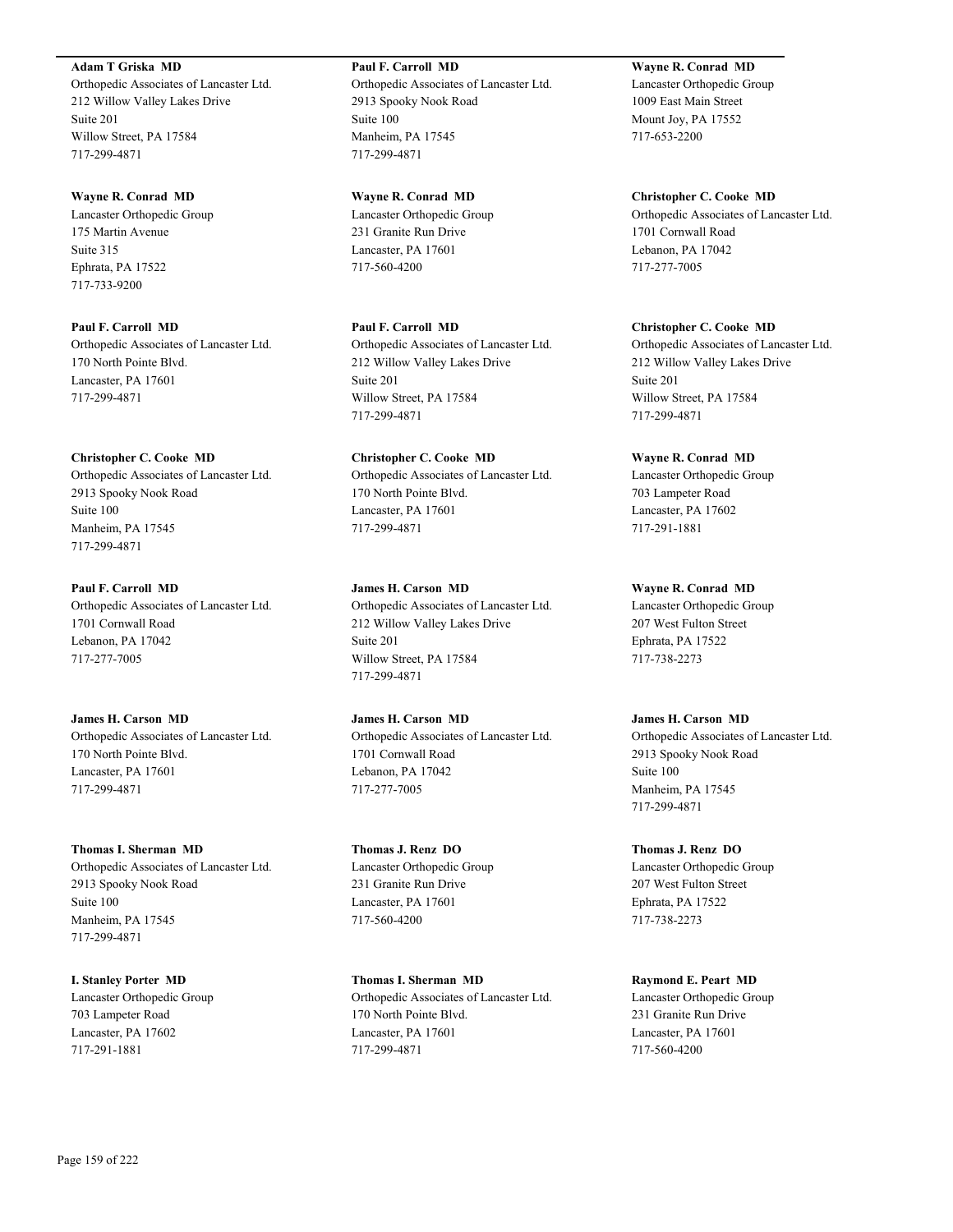**David D. Sieger MD** Orthopedic Associates of Lancaster Ltd. 1701 Cornwall Road Lebanon, PA 17042 717-277-7005

**Thomas J. Renz DO** Lancaster Orthopedic Group 1009 East Main Street Mount Joy, PA 17552 717-653-2200

**David D. Sieger MD** Orthopedic Associates of Lancaster Ltd. 170 North Pointe Blvd. Lancaster, PA 17601 717-299-4871

**John C. Rodgers MD** Orthopedic Associates of Lancaster Ltd. 2913 Spooky Nook Road Suite 100 Manheim, PA 17545 717-299-4871

**John C. Rodgers MD** Orthopedic Associates of Lancaster Ltd. 170 North Pointe Blvd. Lancaster, PA 17601 717-299-4871

**Timothy P. Tymon MD** Lancaster Orthopedic Group 231 Granite Run Drive Lancaster, PA 17601 717-560-4200

**Alan S. Tuckman MD** Lancaster Orthopedic Group 1009 East Main Street Mount Joy, PA 17552 717-653-2200

**Joy L. Long MD** Lancaster Orthopedic Group 175 Martin Avenue Suite 315 Ephrata, PA 17522 717-733-9200

**Raymond E. Peart MD** Lancaster Orthopedic Group 1009 East Main Street Mount Joy, PA 17552 717-653-2200

**Raymond E. Peart MD** Lancaster Orthopedic Group 703 Lampeter Road Lancaster, PA 17602 717-291-1881

**Joy L. Long MD** Lancaster Orthopedic Group 231 Granite Run Drive Lancaster, PA 17601 717-560-4200

**John C. Rodgers MD** Orthopedic Associates of Lancaster Ltd. 212 Willow Valley Lakes Drive Suite 201 Willow Street, PA 17584 717-299-4871

**Timothy P. Tymon MD** Lancaster Orthopedic Group 207 West Fulton Street Ephrata, PA 17522 717-738-2273

**Timothy P. Tymon MD** Lancaster Orthopedic Group 175 Martin Avenue Suite 315 Ephrata, PA 17522 717-733-9200

**Joy L. Long MD** Lancaster Orthopedic Group 207 West Fulton Street Ephrata, PA 17522 717-738-2273

**Thomas J. Renz DO** Lancaster Orthopedic Group 703 Lampeter Road Lancaster, PA 17602 717-291-1881

**Raymond E. Peart MD** Lancaster Orthopedic Group 207 West Fulton Street Ephrata, PA 17522 717-738-2273

**Raymond E. Peart MD** Lancaster Orthopedic Group 175 Martin Avenue Suite 315 Ephrata, PA 17522 717-733-9200

**Timothy P. Tymon MD** Lancaster Orthopedic Group 1009 East Main Street Mount Joy, PA 17552 717-653-2200

**John C. Rodgers MD** Orthopedic Associates of Lancaster Ltd. 1701 Cornwall Road Lebanon, PA 17042 717-277-7005

**Joy L. Long MD** Lancaster Orthopedic Group 1009 East Main Street Mount Joy, PA 17552 717-653-2200

**Timothy P. Tymon MD** Lancaster Orthopedic Group 703 Lampeter Road Lancaster, PA 17602 717-291-1881

**Corey R. Troxell DO** Lancaster Orthopedic Group 175 Martin Avenue Suite 315 Ephrata, PA 17522 717-733-9200

**Alan S. Tuckman MD** Lancaster Orthopedic Group 703 Lampeter Road Lancaster, PA 17602 717-291-1881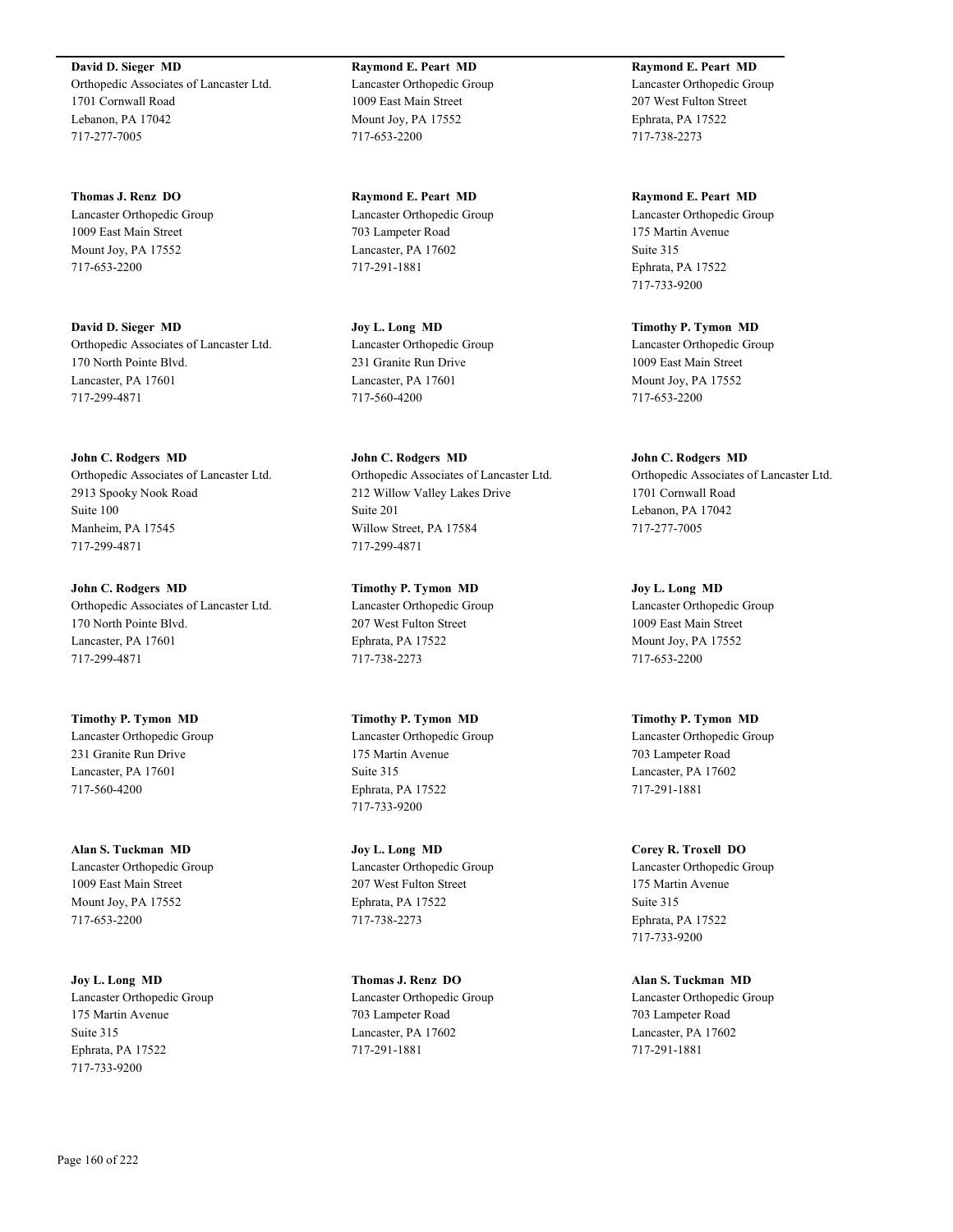**Alan S. Tuckman MD** Lancaster Orthopedic Group 207 West Fulton Street Ephrata, PA 17522 717-738-2273

**David D. Sieger MD** Orthopedic Associates of Lancaster Ltd. 212 Willow Valley Lakes Drive Suite 201 Willow Street, PA 17584 717-299-4871

**Corey R. Troxell DO** Lancaster Orthopedic Group 231 Granite Run Drive Lancaster, PA 17601 717-560-4200

**Corey R. Troxell DO** Lancaster Orthopedic Group 1009 East Main Street Mount Joy, PA 17552 717-653-2200

**I. Stanley Porter MD** Lancaster Orthopedic Group 231 Granite Run Drive Lancaster, PA 17601 717-560-4200

**Michael St. Onge DO** Lancaster Orthopedic Group 175 Martin Avenue Suite 315 Ephrata, PA 17522 717-733-9200

**Kathryne J Stabile MD** Orthopedic Associates of Lancaster Ltd. 2913 Spooky Nook Road Suite 100 Manheim, PA 17545 717-299-4871

**Mark K. Perezous MD** Lancaster Orthopedic Group 703 Lampeter Road Lancaster, PA 17602 717-291-1881

**Alan S. Tuckman MD** Lancaster Orthopedic Group 231 Granite Run Drive Lancaster, PA 17601 717-560-4200

**Corey R. Troxell DO** Lancaster Orthopedic Group 207 West Fulton Street Ephrata, PA 17522 717-738-2273

**Thomas I. Sherman MD** Orthopedic Associates of Lancaster Ltd. 1701 Cornwall Road Lebanon, PA 17042 717-277-7005

**Thomas J. Renz DO** Lancaster Orthopedic Group 175 Martin Avenue Suite 315 Ephrata, PA 17522 717-733-9200

**Mark K. Perezous MD** Lancaster Orthopedic Group 231 Granite Run Drive Lancaster, PA 17601 717-560-4200

**Kathryne J Stabile MD** Orthopedic Associates of Lancaster Ltd. 170 North Pointe Blvd. Lancaster, PA 17601 717-299-4871

**Thomas I. Sherman MD** Orthopedic Associates of Lancaster Ltd. 212 Willow Valley Lakes Drive Suite 201 Willow Street, PA 17584 717-299-4871

**I. Stanley Porter MD** Lancaster Orthopedic Group 1009 East Main Street Mount Joy, PA 17552 717-653-2200

**Alan S. Tuckman MD** Lancaster Orthopedic Group 175 Martin Avenue Suite 315 Ephrata, PA 17522 717-733-9200

**Corey R. Troxell DO** Lancaster Orthopedic Group 703 Lampeter Road Lancaster, PA 17602 717-291-1881

**David D. Sieger MD** Orthopedic Associates of Lancaster Ltd. 2913 Spooky Nook Road Suite 100 Manheim, PA 17545 717-299-4871

**Joy L. Long MD** Lancaster Orthopedic Group 703 Lampeter Road Lancaster, PA 17602 717-291-1881

**Mark K. Perezous MD** Lancaster Orthopedic Group 175 Martin Avenue Suite 315 Ephrata, PA 17522 717-733-9200

**Kathryne J Stabile MD** Orthopedic Associates of Lancaster Ltd. 212 Willow Valley Lakes Drive Suite 201 Willow Street, PA 17584 717-299-4871

**I. Stanley Porter MD** Lancaster Orthopedic Group 175 Martin Avenue Suite 315 Ephrata, PA 17522 717-733-9200

**Michael St. Onge DO** Lancaster Orthopedic Group 1009 East Main Street Mount Joy, PA 17552 717-653-2200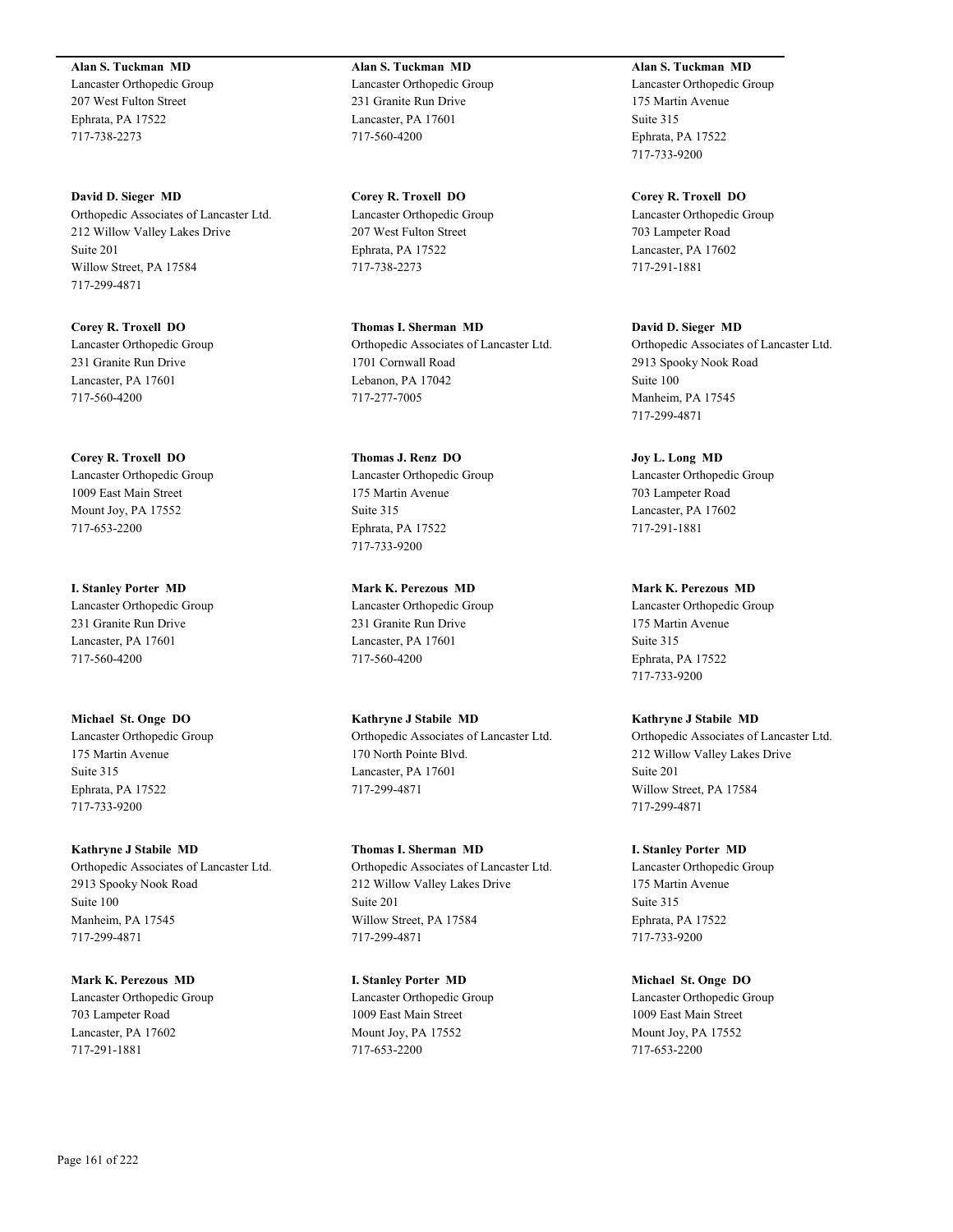**I. Stanley Porter MD** Lancaster Orthopedic Group 207 West Fulton Street Ephrata, PA 17522 717-738-2273

**Mark K. Perezous MD** Lancaster Orthopedic Group 1009 East Main Street Mount Joy, PA 17552 717-653-2200

**Michael St. Onge DO** Lancaster Orthopedic Group 703 Lampeter Road Lancaster, PA 17602 717-291-1881

*Orthopaedics*

**Gregory A Tocks DO** Orthopedic Associates of Lancaster Ltd. 1701 Cornwall Road Lebanon, PA 17042 717-277-7005

**Gregory A Tocks DO** Orthopedic Associates of Lancaster Ltd. 212 Willow Valley Lakes Drive Suite 201 Willow Street, PA 17584 717-299-4871

## *Otolaryngology*

**Victor M DaCosta MD** Otolaryngology Physicians of Lancaster 561 W. Trout Run Road Ephrata, PA 17522 717-733-4891

**Carol L St. George DO** Lancaster Ear, Nose & Throat, LLC 930 Red Rose Court Suite 301 Lancaster, PA 17601 717-517-9083

## *Pain Management (Anesthesiology)*

**Kathryne J Stabile MD** Orthopedic Associates of Lancaster Ltd. 1701 Cornwall Road Lebanon, PA 17042 717-277-7005

**Michael St. Onge DO** Lancaster Orthopedic Group 207 West Fulton Street Ephrata, PA 17522 717-738-2273

**Michael St. Onge DO** Lancaster Orthopedic Group 231 Granite Run Drive Lancaster, PA 17601 717-560-4200

**Mark K. Perezous MD** Lancaster Orthopedic Group 207 West Fulton Street Ephrata, PA 17522 717-738-2273

**Gregory A Tocks DO** Orthopedic Associates of Lancaster Ltd. 170 North Pointe Blvd. Lancaster, PA 17601 717-299-4871

**Gregory A Tocks DO** Orthopedic Associates of Lancaster Ltd. 2913 Spooky Nook Road Suite 100 Manheim, PA 17545 717-299-4871

**Victor M DaCosta MD** Otolaryngology Physicians of Lancaster 810 Plaza Blvd. Lancaster, PA 17601 717-394-5088

**David J. Rosenfeld MD** Rosenfeld, Belser and Davis, ENT 2185 Oregon Pike

Lancaster, PA 17601 717-394-4342

**Robert B. Belser, Jr. Jr. MD** Rosenfeld, Belser and Davis, ENT 2185 Oregon Pike Lancaster, PA 17601 717-394-4342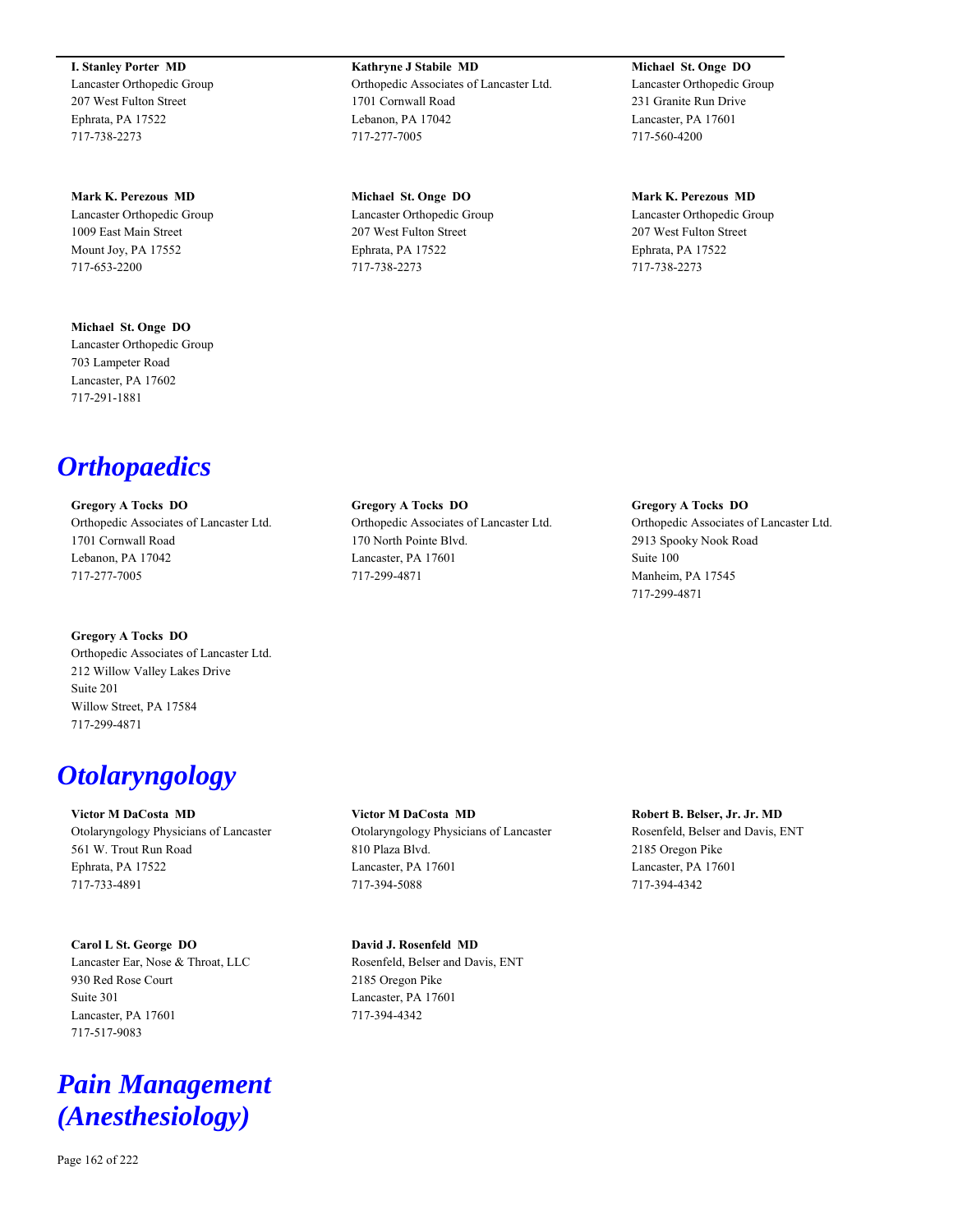#### **Michael Sheinberg MD**

LGHP/Penn Medicine Family Medicine Family & Maternity 694 Good Drive Suite 11 Lancaster, PA 17604 717-544-3737

#### **Daniel Sandusky MD**

LGHP/Penn Medicine Pain Management 2100 Harrisburg Pike Lancaster, PA 17601 717-544-3197

## *Pain Medicine*

#### **Jeffrey R. Conly MD**

Orthopedic Associates of Lancaster Ltd. 170 North Pointe Blvd. Lancaster, PA 17601 717-299-4871

**Jeffrey R. Conly MD** Orthopedic Associates of Lancaster Ltd. 1701 Cornwall Road Lebanon, PA 17042 717-277-7005

## *Pediatric Allergy*

**Nawal G. Metry MD** Nawal G. Metry 1536 McDanial Drive West Chester, PA 19380 610-431-1816

## *Pediatric Cardiology*

**Devyani Chowdhury MD** Cardiology Care for Children 1834 Oregon Pike Suite 20 Lancaster, PA 17601 717-925-8300

## *Pediatric Neurology*

**Madhavi R. Reddy MD** Penn Medicine LGHP Specialty Medicine 51 Peters Road Lititz, PA 17543 717-627-8225

#### **Michael Sheinberg MD**

LGHP/Penn Medicine Family Medicine Family & Maternity 950 South Octorara Trail Parkesburg, PA 19365 717-544-3737

#### **Jeffrey R. Conly MD**

Orthopedic Associates of Lancaster Ltd. 2913 Spooky Nook Road Suite 100 Manheim, PA 17545 717-299-4871

#### **Jeffrey R. Conly MD**

Orthopedic Associates of Lancaster Ltd. 212 Willow Valley Lakes Drive Suite 201 Willow Street, PA 17584 717-299-4871

**Heatly D. Sebring MD** Heatly D. Sebring MD 255 West Lancaster Avenue Paoli, PA 19301 610-296-7055

## **Madhavi R. Reddy MD**

LGHP/Penn Medicine Pain Management 2100 Harrisburg Pike Lancaster, PA 17601 717-544-3197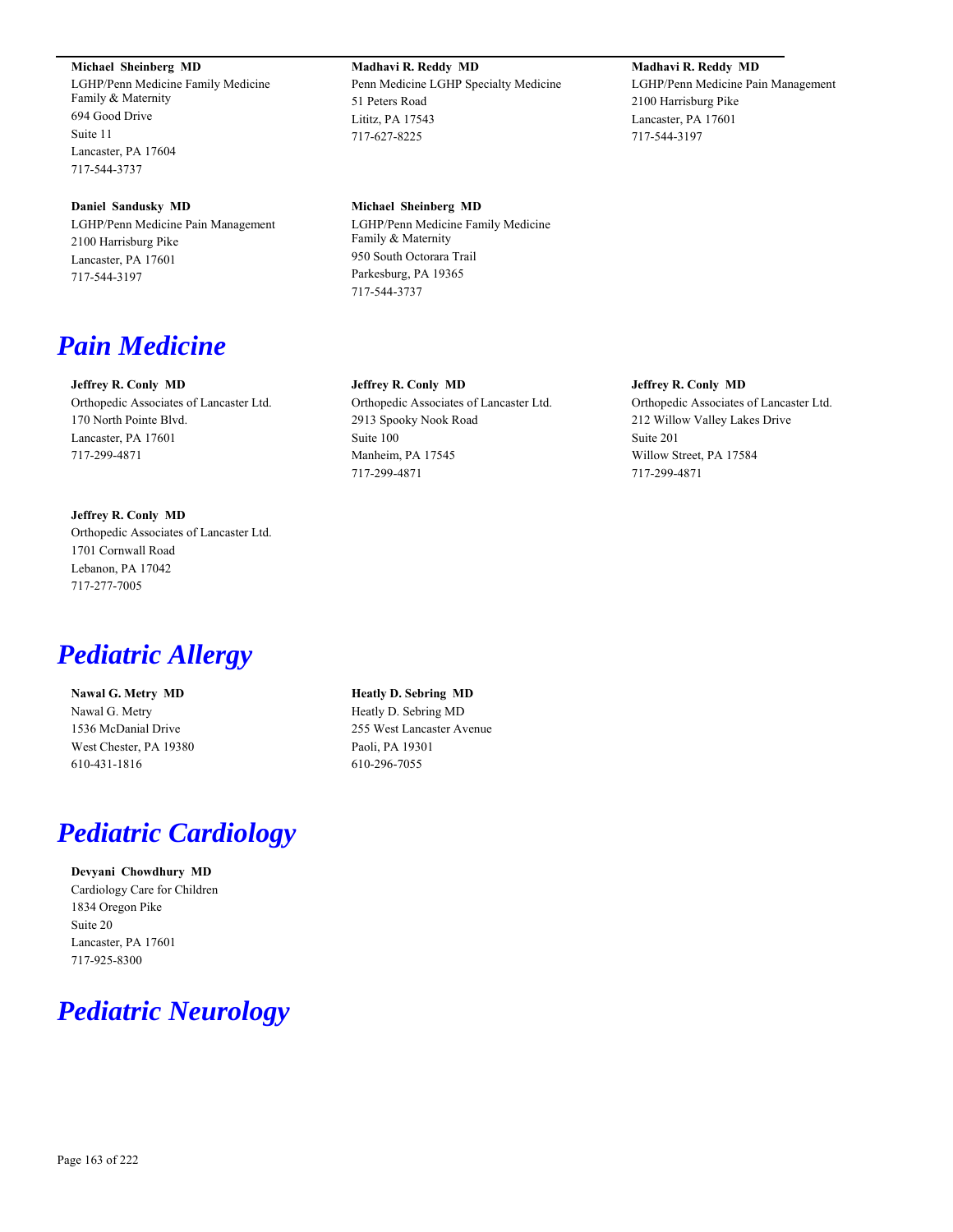**Andrew Stein MD** Wellspan Neurology 207 West Fulton Street Ephrata, PA 17522 717-721-8789

## *Pediatric Ophthalmology*

**Lee A. Klombers MD** Campus Eye Center 222 Willow Valley Lakes Drive Suite 1800 Willow Street, PA 17584 717-464-4333

## *Pediatric Radiology*

**Simon Westacott MD** Lancaster Radiology Associates Ltd. 555 North Duke Street Lancaster, PA 17604 717-544-4900

## *Pediatrics*

**Bonnie M. Zehr MD**

LGHP/Penn Medicine Roseville Pediatrics 160 North Pointe Blvd. Suite 110 Lancaster, PA 17601 717-569-6481

**Jessy John MD** Healthy Steps Pediatrics LLC 103 Arrandale Blvd. Exton, PA 19341 610-363-7837

**Judith H. Hipple DO** Eden Park Pediatric Associates 4221 Oregon Pike Ephrata, PA 17522 717-569-8518

**James Fugate, Jr. Jr. MD** Penn State Medical Group - Red Rose Pediatrics 1575 Highlands Drive Suite 200 Lititz, PA 17543 717-291-7221

**Lee A. Klombers MD** Campus Eye Center 2108 Harrisburg Pike Suite 100 Lancaster, PA 17604 717-544-3900

**David I. Silbert MD** Conestoga Eye PC 2104 Spring Valley Road

Lancaster, PA 17601 717-541-9700

**Bonnie M. Zehr MD** LGHP/Penn Medicine Roseville Pediatrics 51 Peters Road Lititz, PA 17543 717-569-6481

**Jill F. High MD** Lancaster Pediatric Associates Ltd. 2106 Harrisburg Pike Suite 1 Lancaster, PA 17604 717-291-5931

**David Cooper MD** Chester County Pediatrics 915 Gap-Newport Pike Avondale, PA 19311 (610)268-2752

**James Fugate, Jr. Jr. MD** Penn State Medical Group - Red Rose Pediatrics 233 College Avenue Suite 200 Lancaster, PA 17603 717-291-7221

#### **Frances C. Gross DO**

LGHP/Penn Medicine Roseville Pediatrics 160 North Pointe Blvd. Suite 110 Lancaster, PA 17601 717-569-6481

**W. Michael Haught MD**

LGHP/Penn Medicine Roseville Pediatrics 51 Peters Road Lititz, PA 17543 717-569-6481

**Frances C. Gross DO** LGHP/Penn Medicine Roseville Pediatrics 51 Peters Road Lititz, PA 17543 717-569-6481

**Glen S. Bartlett MD**

Hershey Pediatric Center 441 E. Chocolate Avenue Hershey, PA 17033 717-533-7850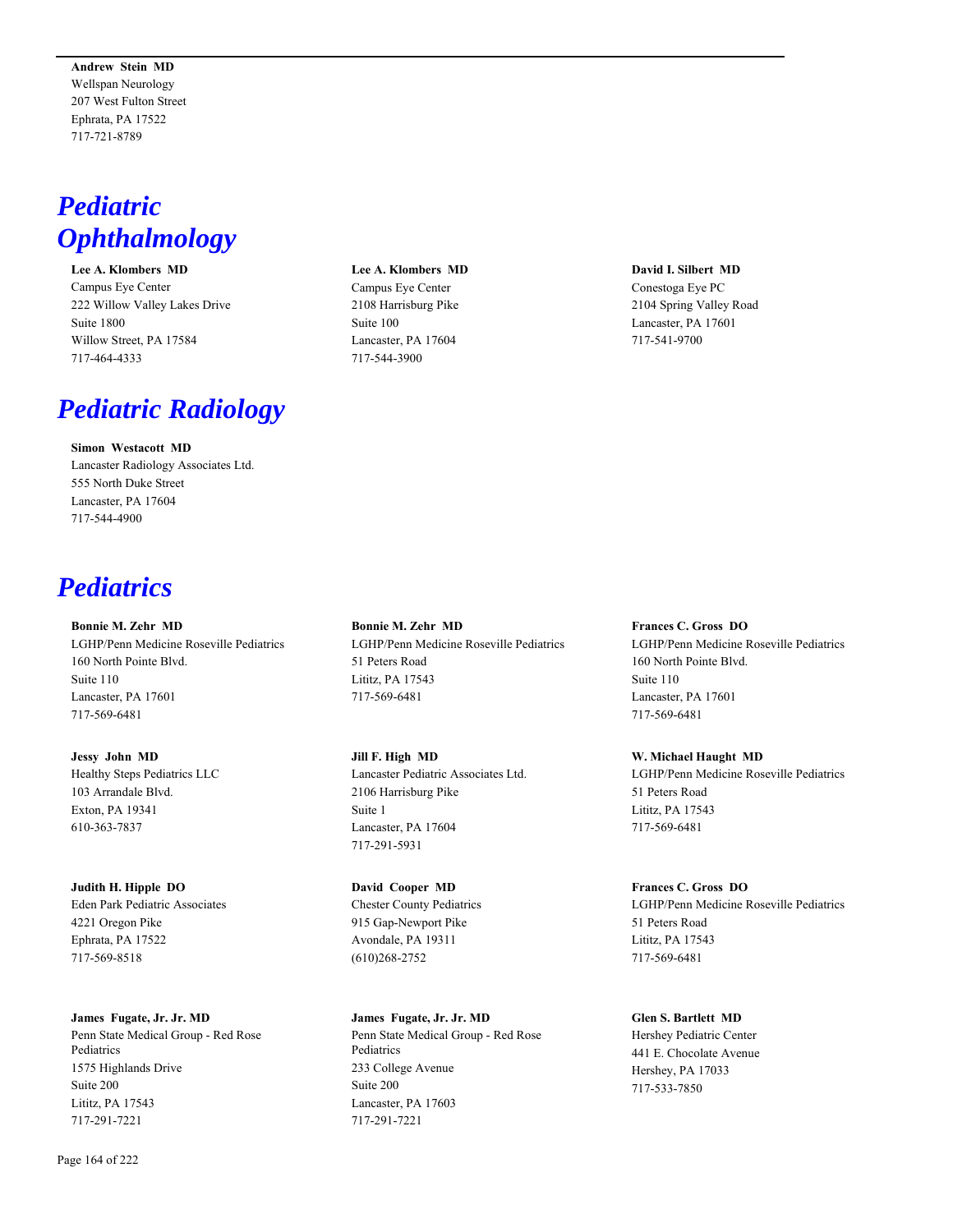#### **Deanne L. Fosnocht MD**

Hershey Pediatric Center 441 E. Chocolate Avenue Hershey, PA 17033 717-533-7850

**Caitlin M Inners MD** LGHP/Penn Medicine Family Medicine Downtown 540 N. North Duke Street 3rd Floor Lancaster, PA 17604 717-544-4950

**Jill F. High MD** Lancaster Pediatric Associates Ltd. 222 Willow Valley Lakes Drive Suite 1200 Willow Street, PA 17584 717-464-9555

**W. Michael Haught MD** LGHP/Penn Medicine Roseville Pediatrics 160 North Pointe Blvd. Suite 110 Lancaster, PA 17601 717-569-6481

## **Jill G. Brazelton MD** Chester County Pediatrics 4229 West Lincoln Hwy.

Parkesburg, PA 19365 610-857-9276

**Sara D. Bowen MD** LGHP/Penn Medicine Roseville Pediatrics 51 Peters Road Lititz, PA 17543 717-569-6481

**David Cooper MD** Chester County Pediatrics 690 West Lincoln Highway Exton, PA 19341 610-873-5437

**Jennifer E Brubaker MD** Lancaster Health Center

802 New Holland Avenue Suite 200 Lancaster, PA 17602 717-299-6371

#### **Caitlin M Inners MD**

LGHP/Penn Medicine Roseville Pediatrics 160 North Pointe Blvd. Suite 110 Lancaster, PA 17601 717-569-6481

**David K Brown DO** Beittel-Becker Pediatric Associates LLP 2150 Noll Drive Suite 100 Lancaster, PA 17603 717-299-8933

**Judith H. Hipple DO** Eden Park Pediatric Associates 1725 Oregon Pike Lancaster, PA 17601 717-569-8518

**Judith H. Hipple DO** Eden Park Pediatric Associates 779 Main Street Mount Joy, PA 17552 717-569-8518

**Jill G. Brazelton MD** Chester County Pediatrics 915 Gap-Newport Pike Avondale, PA 19311 (610)268-2752

**Nathan H Keller DO** Eden Park Pediatric Associates 1725 Oregon Pike Lancaster, PA 17601 717-569-8518

**Jennifer S. Ammons MD** LGHP/Penn Medicine Roseville Pediatrics 160 North Pointe Blvd. Suite 110 Lancaster, PA 17601 717-569-6481

**Jennifer E Brubaker MD** Lancaster Health Center 625 South Duke Street Lancaster, PA 17602 717-299-6371

#### **Caitlin M Inners MD**

LGHP/Penn Medicine Roseville Pediatrics 51 Peters Road Lititz, PA 17543 717-569-6481

**Sara D. Bowen MD** LGHP/Penn Medicine Roseville Pediatrics 160 North Pointe Blvd. Suite 110 Lancaster, PA 17601 717-569-6481

**Jill G. Brazelton MD** Chester County Pediatrics 690 West Lincoln Highway Exton, PA 19341 610-873-5437

**Jill G. Brazelton MD**

Chester County Pediatrics 217 Reeceville Road Suite B Coatesville, PA 19320 610-444-1884

**Caitlin M Inners MD**

LGHP/Penn Medicine Family Medicine Downtown McCaskey High School - 445 N. Reservoir Street School District of Lancaster students 12-22 only Lancaster, PA 17602 717-544-9021

**Jennifer S. Ammons MD**

LGHP/Penn Medicine Roseville Pediatrics 51 Peters Road Lititz, PA 17543 717-569-6481

**Jennifer E Brubaker MD**

Lancaster Health Center 304 North Water Street Lancaster, PA 17603 717-299-6371

**Jennifer E Brubaker MD** Lancaster Health Center 515 B Hershey Avenue Lancaster, PA 17603 717-299-6371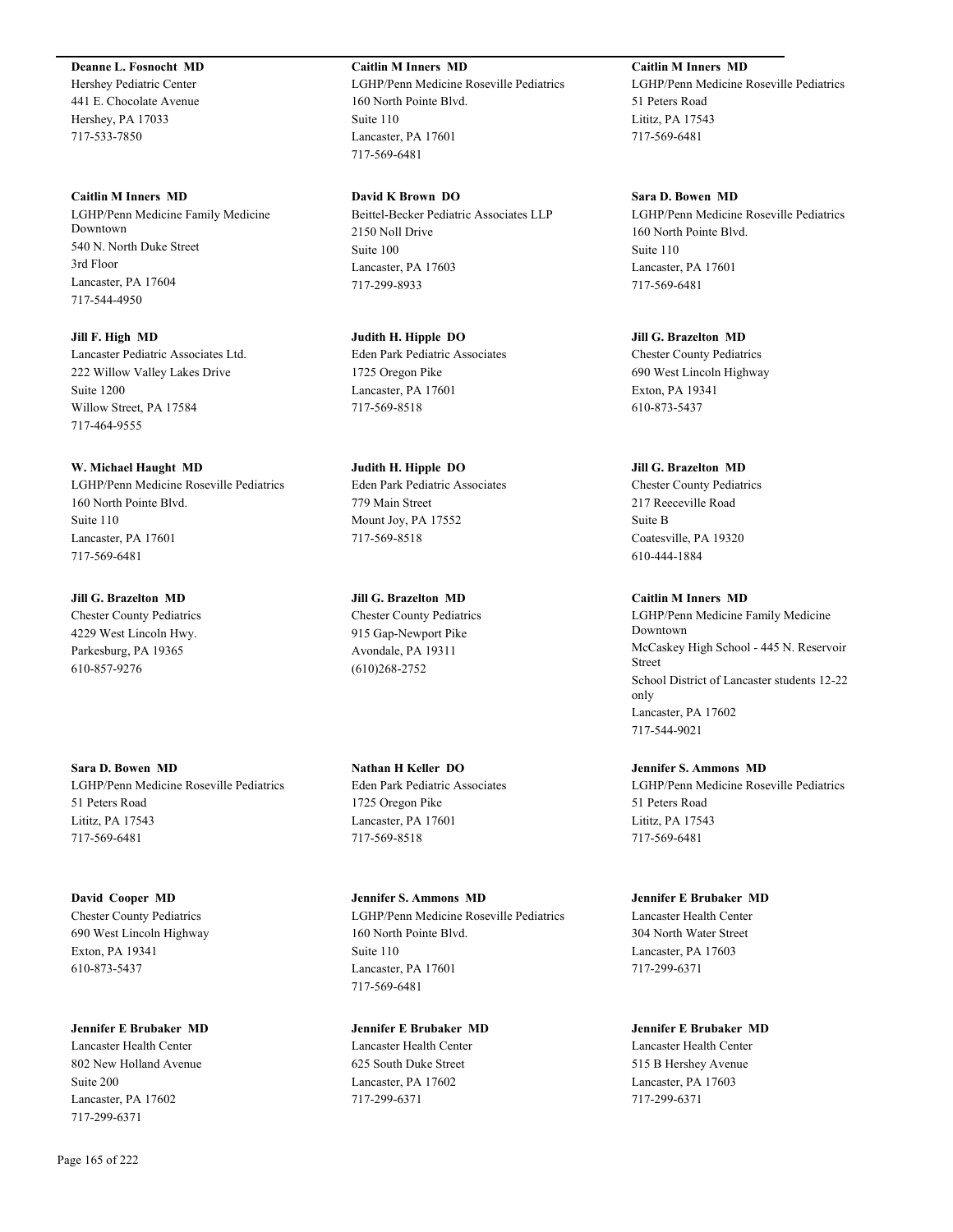**Nathan H Keller DO** Eden Park Pediatric Associates 4221 Oregon Pike Ephrata, PA 17522

717-569-8518

**Lisa M. Kernen MD** LGHP/Penn Medicine Roseville Pediatrics 160 North Pointe Blvd. Suite 110 Lancaster, PA 17601 717-569-6481

**Carrie S Edwards MD** Lancaster Pediatric Associates Ltd. 2106 Harrisburg Pike Suite 1 Lancaster, PA 17604 717-291-5931

## **David Cooper MD**

Chester County Pediatrics 217 Reeceville Road Suite B Coatesville, PA 19320 610-444-1884

#### **Anne K. Reilly MD**

LGHP/Penn Medicine Roseville Pediatrics 51 Peters Road Lititz, PA 17543 717-569-6481

**Kelly Kline DO** Eden Park Pediatric Associates 779 Main Street Mount Joy, PA 17552 717-569-8518

**Christopher J. Meyer MD** Healthy Steps Pediatrics LLC 103 Arrandale Blvd. Exton, PA 19341 610-363-7837

**Melissa A. Tribuzio MD** Penn State Medical Group - Red Rose Pediatrics 233 College Avenue Suite 200 Lancaster, PA 17603 717-291-7221

**Jennifer E Brubaker MD** Lancaster Health Center 812 North Prince Street Lancaster, PA 17603 717-299-6371

**Lisa M. Kernen MD** LGHP/Penn Medicine Roseville Pediatrics 51 Peters Road Lititz, PA 17543 717-569-6481

**Carrie S Edwards MD** Lancaster Pediatric Associates Ltd. 222 Willow Valley Lakes Drive Suite 1200 Willow Street, PA 17584 717-464-9555

**David K Brown DO** Beittel-Becker Pediatric Associates LLP 222 Willow Valley Lakes Drive Suite 1700 Willow Street, PA 17584 717-299-8933

**Kimberly W. Sanchez MD** LGHP/Penn Medicine Roseville Pediatrics 160 North Pointe Blvd. Suite 110 Lancaster, PA 17601 717-569-6481

**Joan B Thode MD** LGHP/Penn Medicine Roseville Pediatrics 160 North Pointe Blvd. Suite 110 Lancaster, PA 17601 717-569-6481

**Ahila L Kugan MD** LGHP/Penn Medicine Roseville Pediatrics 160 North Pointe Blvd. Suite 110 Lancaster, PA 17601 717-569-6481

**Melissa A. Tribuzio MD** Penn State Medical Group - Red Rose Pediatrics 1575 Highlands Drive Suite 200 Lititz, PA 17543 717-291-7221

**Nathan H Keller DO** Eden Park Pediatric Associates 779 Main Street Mount Joy, PA 17552 717-569-8518

**Francesco D'urso MD** Francesco D'urso MD The Commons at Oaklands 650 West Lincoln Highway Exton, PA 19341 610-269-9966

**Jennifer E Brubaker MD** Lancaster Health Center 333 N Arch St Lancaster, PA 17603 717-299-6371

**David Cooper MD**

Chester County Pediatrics 4229 West Lincoln Hwy. Parkesburg, PA 19365 610-857-9276

**Jill E. Valuch DO** Eden Park Pediatric Associates 4221 Oregon Pike Ephrata, PA 17522 717-569-8518

**Ahila L Kugan MD** LGHP/Penn Medicine Roseville Pediatrics 51 Peters Road Lititz, PA 17543 717-569-6481

**Jill E. Valuch DO** Eden Park Pediatric Associates 779 Main Street Mount Joy, PA 17552 717-569-8518

**Anne K. Reilly MD** LGHP/Penn Medicine Roseville Pediatrics 160 North Pointe Blvd. Suite 110 Lancaster, PA 17601 717-569-6481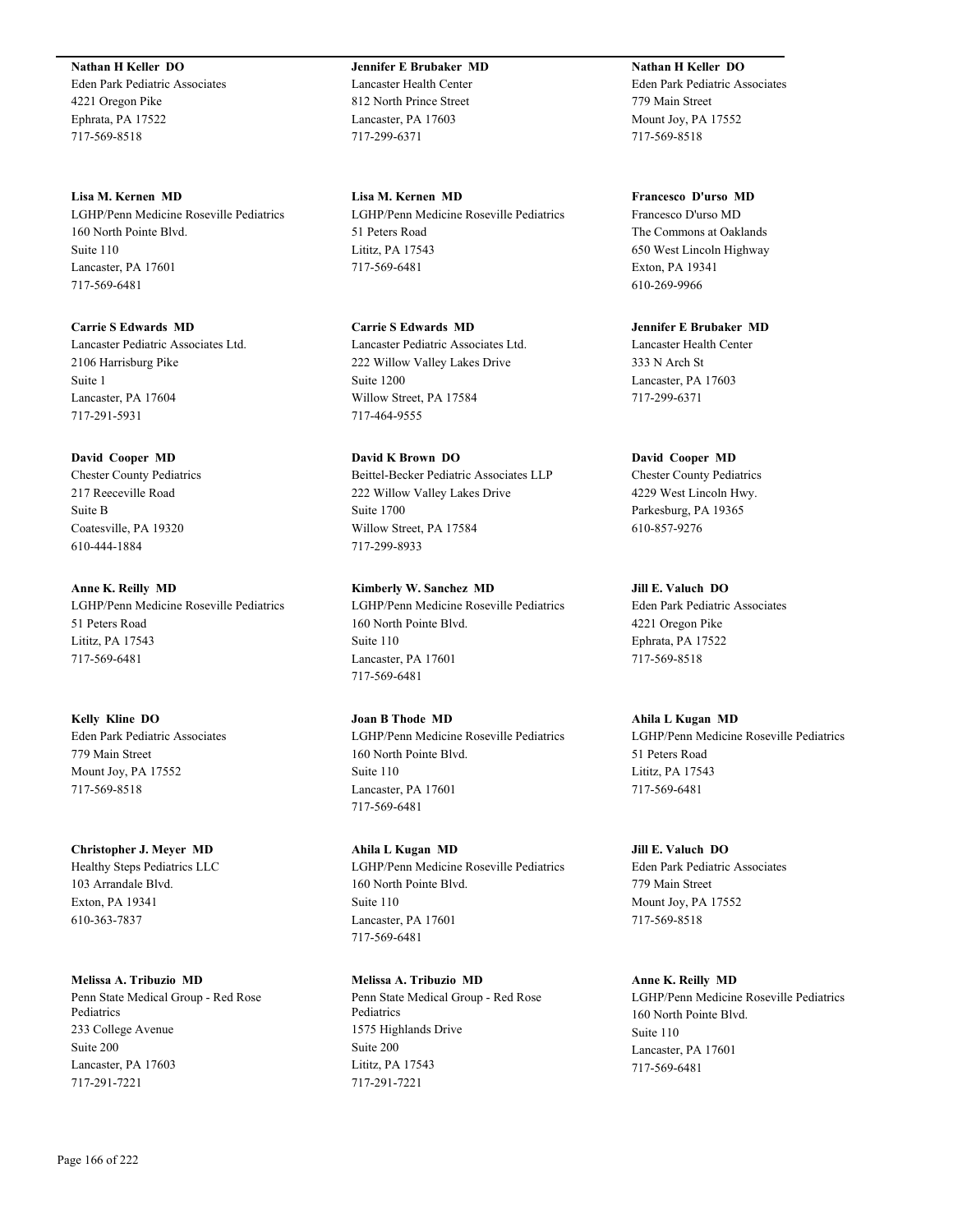#### **Margaret A. Reiley DO**

Penn State Medical Group - Red Rose Pediatrics 233 College Avenue Suite 200 Lancaster, PA 17603 717-291-7221

#### **Joan B Thode MD**

LGHP/Penn Medicine Family Medicine Downtown McCaskey High School - 445 N. Reservoir Street School District of Lancaster students 12-22 only Lancaster, PA 17602 717-544-9021

#### **Giuseppe Lancellotti MD**

BACA Pediatrics 159 North Reading Road Ephrata, PA 17522 717-733-0798

**Kimberly A Slusser MD** Penn State Medical Group - Cornerstone 6 West Newport Road Lititz, PA 17543 717-627-2108

**Margaret M. Knox-Lee DO** Eden Park Pediatric Associates 4221 Oregon Pike Ephrata, PA 17522 717-569-8518

**Kelly Kline DO** Eden Park Pediatric Associates 1725 Oregon Pike Lancaster, PA 17601 717-569-8518

**Stephen W. Tifft MD** LGHP/Penn Medicine Roseville Pediatrics 51 Peters Road Lititz, PA 17543 717-569-6481

**Margaret A. Reiley DO** Penn State Medical Group - Red Rose Pediatrics 1575 Highlands Drive Suite 200 Lititz, PA 17543 717-291-7221

**Joan B Thode MD** LGHP/Penn Medicine Roseville Pediatrics 51 Peters Road Lititz, PA 17543 717-569-6481

**Celerina M.J. Liwag MD** BACA Pediatrics 159 North Reading Road Ephrata, PA 17522 717-733-0798

**Ronald V. Krak MD** LGHP/Penn Medicine Roseville Pediatrics 160 North Pointe Blvd. Suite 110 Lancaster, PA 17601 717-569-6481

**Margaret M. Knox-Lee DO** Eden Park Pediatric Associates 1725 Oregon Pike Lancaster, PA 17601 717-569-8518

**Katherine A McGeary MD** LGHP/Penn Medicine Roseville Pediatrics 160 North Pointe Blvd. Suite 110 Lancaster, PA 17601 717-569-6481

**Katherine A McGeary MD** LGHP/Penn Medicine Roseville Pediatrics 51 Peters Road Lititz, PA 17543 717-569-6481

### **Kimberly W. Sanchez MD**

LGHP/Penn Medicine Roseville Pediatrics 51 Peters Road Lititz, PA 17543 717-569-6481

**Kelly Kline DO**

Eden Park Pediatric Associates 4221 Oregon Pike Ephrata, PA 17522 717-569-8518

**Joan B Thode MD** LGHP/Penn Medicine Family Medicine Downtown 540 N. North Duke Street 3rd Floor Lancaster, PA 17604 717-544-4950

**Ronald V. Krak MD** LGHP/Penn Medicine Roseville Pediatrics 51 Peters Road Lititz, PA 17543 717-569-6481

**Margaret M. Knox-Lee DO**

Eden Park Pediatric Associates 779 Main Street Mount Joy, PA 17552 717-569-8518

**Stephen W. Tifft MD** LGHP/Penn Medicine Roseville Pediatrics 160 North Pointe Blvd. Suite 110 Lancaster, PA 17601 717-569-6481

**Jill E. Valuch DO** Eden Park Pediatric Associates 1725 Oregon Pike Lancaster, PA 17601 717-569-8518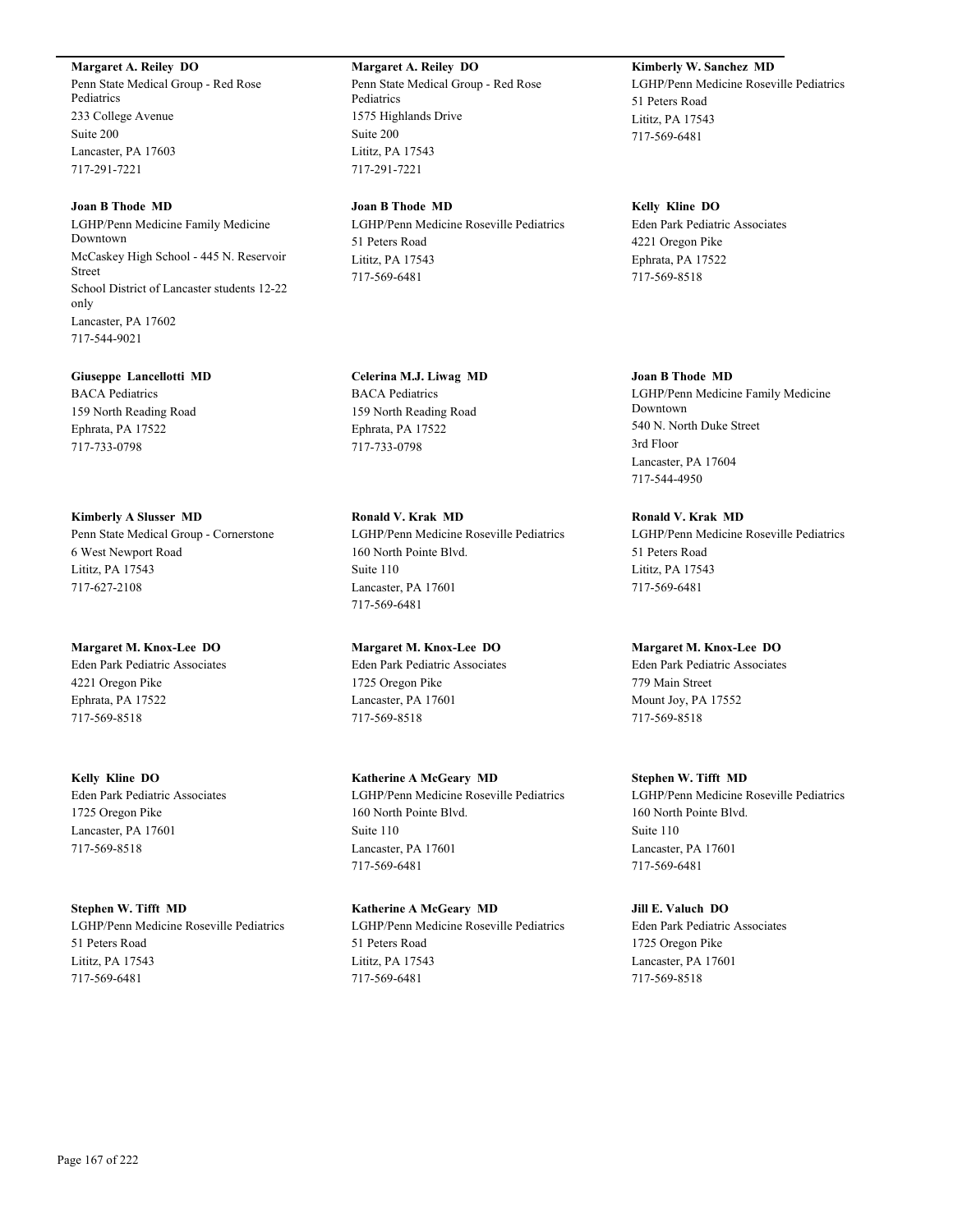**Constantine Serkes MD** Healthy Steps Pediatrics LLC 103 Arrandale Blvd. Exton, PA 19341 610-363-7837

## *Physical Medicine & Rehabilitation*

#### **Dean M Godfrey DO**

Independence Rehabilitation 675 Good Drive Lancaster, PA 17601 717-406-3000

#### **Jeffrey R. Conly MD**

Orthopedic Associates of Lancaster Ltd. 2913 Spooky Nook Road Suite 100 Manheim, PA 17545 717-299-4871

#### **Jennie Corinne Baublitz-Brenenborg DO**

Argires Marotti Neurosurgical Associates of Lancaster 233 College Avenue Suite 201 Lancaster, PA 17603 717-358-0800

#### **Jeffrey R. Conly MD**

Orthopedic Associates of Lancaster Ltd. 1701 Cornwall Road Lebanon, PA 17042 717-277-7005

#### **Janak A. Doshi MD**

EMG Group, Ltd. 2110 Harrisburg Pike Suite 302 Lancaster, PA 17604 717-399-4364

#### **Jackson Liu MD**

Orthopedic Associates of Lancaster Ltd. 2913 Spooky Nook Road Suite 100 Manheim, PA 17545 717-299-4871

#### **Jennie Corinne Baublitz-Brenenborg DO**

Argires Marotti Neurosurgical Associates of Lancaster 160 North Pointe Boulevard Suite 200 Lancaster, PA 17601 717-358-0800

#### **Jennie Corinne Baublitz-Brenenborg DO**

Argires Marotti Neurosurgical Associates of Lancaster 1767 Columbia Avenue Lancaster, PA 17603 717-358-0800

#### **Jennie Corinne Baublitz-Brenenborg DO**

Argires Marotti Neurosurgical Associates of Lancaster 609 N. Cherry Street Lancaster, PA 17602 717-544-4400

### **Jennie Corinne Baublitz-Brenenborg DO**

Argires Marotti Neurosurgical Associates of Lancaster 2106 Harrisburg Pike Suite 116 Lancaster, PA 17602 717-358-0800

#### **Jennie Corinne Baublitz-Brenenborg DO**

Argires Marotti Neurosurgical Associates of Lancaster 175 Martin Avenue Suite 340 Ephrata, PA 17522 717-684-1432

#### **Laleh Radfar Baublitz DO**

Argires Marotti Neurosurgical Associates of Lancaster 90 Good Drive Suite 302 Lancaster, PA 17603 717-358-0800

#### **Jeffrey R. Conly MD**

Orthopedic Associates of Lancaster Ltd. 212 Willow Valley Lakes Drive Suite 201 Willow Street, PA 17584 717-299-4871

#### **Jennie Corinne Baublitz-Brenenborg DO**

Argires Marotti Neurosurgical Associates of Lancaster 90 Good Drive Suite 302 Lancaster, PA 17603 717-358-0800

#### **Jennie Corinne Baublitz-Brenenborg DO**

Argires Marotti Neurosurgical Associates of Lancaster 306 North Seventh Street Columbia, PA 17512 717-684-1432

#### **Jeffrey R. Conly MD**

Orthopedic Associates of Lancaster Ltd. 170 North Pointe Blvd. Lancaster, PA 17601 717-299-4871

#### **Jackson Liu MD**

Orthopedic Associates of Lancaster Ltd. 1701 Cornwall Road Lebanon, PA 17042 717-277-7005

#### **Benjamin S. Warfel, III III MD**

Electrodiagnostic Medicine, Ltd. 1600 Sixth Avenue Suite 102 York, PA 17403 717-764-4781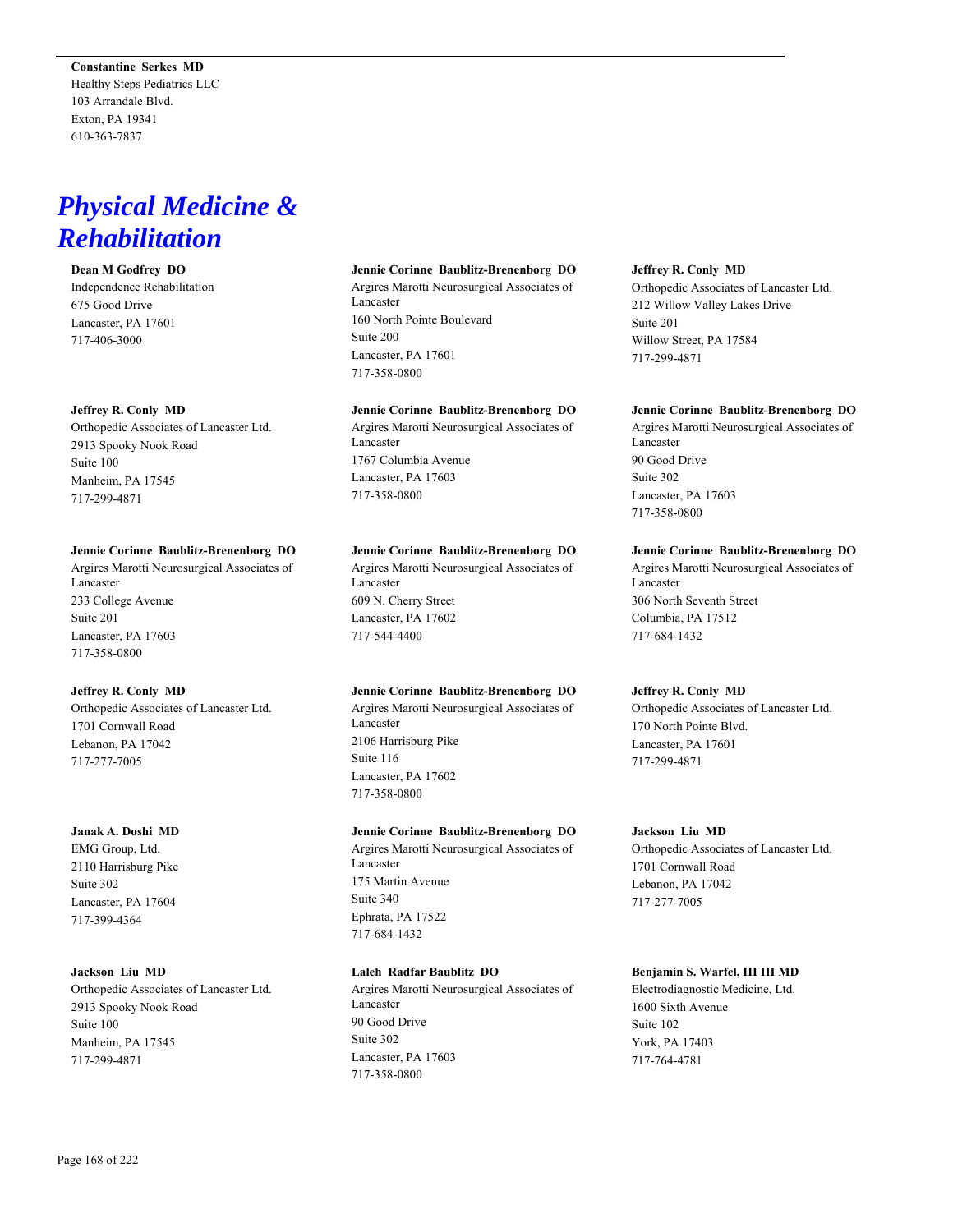#### **Laleh Radfar Baublitz DO**

Argires Marotti Neurosurgical Associates of Lancaster 2106 Harrisburg Pike Suite 116 Lancaster, PA 17602 717-358-0800

#### **Benjamin S. Warfel, III III MD**

Electrodiagnostic Medicine, Ltd. 2106 Harrisburg Pike Suite 111 Lancaster, PA 17604 717-544-3537

#### **Robert E Roberts MD**

Penn Medicine LGHP NeuroScience & Spine Associates 1510 Cornwall Road Lebanon, PA 17042 717-454-0061

#### **Jessica L. Mack MD**

Penn Medicine LGHP NeuroScience & Spine Associates 175 Martin Avenue Suite 340A Ephrata, PA 17522 717-733-3474

#### **Robert E Roberts MD**

Penn Medicine LGHP NeuroScience & Spine Associates 175 Martin Avenue Suite 340A Ephrata, PA 17522 717-733-3474

#### **David G. Polin MD**

EMG Group, Ltd. 2110 Harrisburg Pike Suite 302 Lancaster, PA 17604 717-399-4364

#### **Raluca B. Mallozzi MD**

Raluca Mallozzi MD 135 Crosswick Lane Lancaster, PA 17601 717-392-0232

#### **Vincent J. Tranchitella MD**

Electrodiagnostic Medicine, Ltd. 795 Cherry Tree Court Suite 4 Hanover, PA 17331 717-632-4188

**Laleh Radfar Baublitz DO** Argires Marotti Neurosurgical Associates of Lancaster 306 North Seventh Street Columbia, PA 17512 717-684-1432

### **Jackson Liu MD**

Orthopedic Associates of Lancaster Ltd. 170 North Pointe Blvd. Lancaster, PA 17601 717-299-4871

#### **Tony T. Ton-That MD**

LGHP/Penn Medicine Pain Management 2100 Harrisburg Pike Lancaster, PA 17601 717-544-3197

### **Jackson Liu MD** Orthopedic Associates of Lancaster Ltd. 212 Willow Valley Lakes Drive Suite 201 Willow Street, PA 17584 717-299-4871

### **Benjamin S. Warfel, III III MD**

Electrodiagnostic Medicine, Ltd. 795 Cherry Tree Court Suite 4 Hanover, PA 17331 717-632-4188

#### **Jessica L. Mack MD**

Penn Medicine LGHP NeuroScience & Spine Associates 1671 Crooked Oak Drive Lancaster, PA 17601 717-569-5331

#### **Laleh Radfar Baublitz DO**

Argires Marotti Neurosurgical Associates of Lancaster 609 N. Cherry Street Lancaster, PA 17602 717-544-4400

#### **Vincent J. Tranchitella MD**

Electrodiagnostic Medicine, Ltd. 2106 Harrisburg Pike Suite 111 Lancaster, PA 17604 717-544-3537

#### **Laleh Radfar Baublitz DO**

Argires Marotti Neurosurgical Associates of Lancaster 233 College Avenue Suite 201 Lancaster, PA 17603 717-358-0800

#### **Laleh Radfar Baublitz DO**

Argires Marotti Neurosurgical Associates of Lancaster 175 Martin Avenue Suite 340 Ephrata, PA 17522 717-684-1432

#### **Tony T. Ton-That MD**

LGHP/Penn Medicine Physical Medicine and Rehabilitation 675 Good Drive Lancaster, PA 17601 717-406-3000

#### **Robert E Roberts MD**

Penn Medicine LGHP NeuroScience & Spine Associates 1671 Crooked Oak Drive Lancaster, PA 17601 717-569-5331

#### **Tony T. Ton-That MD**

LGHP/Penn Medicine Physical Medicine and Rehabilitation 2150 Harrisburg Pike Suite 200A Lancaster, PA 17601 717-544-3059

#### **Jessica L. Mack MD**

Penn Medicine LGHP NeuroScience & Spine Associates 1510 Cornwall Road Lebanon, PA 17042 717-454-0061

#### **Vincent J. Tranchitella MD**

Electrodiagnostic Medicine, Ltd. 1600 Sixth Avenue Suite 102 York, PA 17403 717-764-4781

#### **Laleh Radfar Baublitz DO**

Argires Marotti Neurosurgical Associates of Lancaster 1767 Columbia Avenue Lancaster, PA 17603 717-358-0800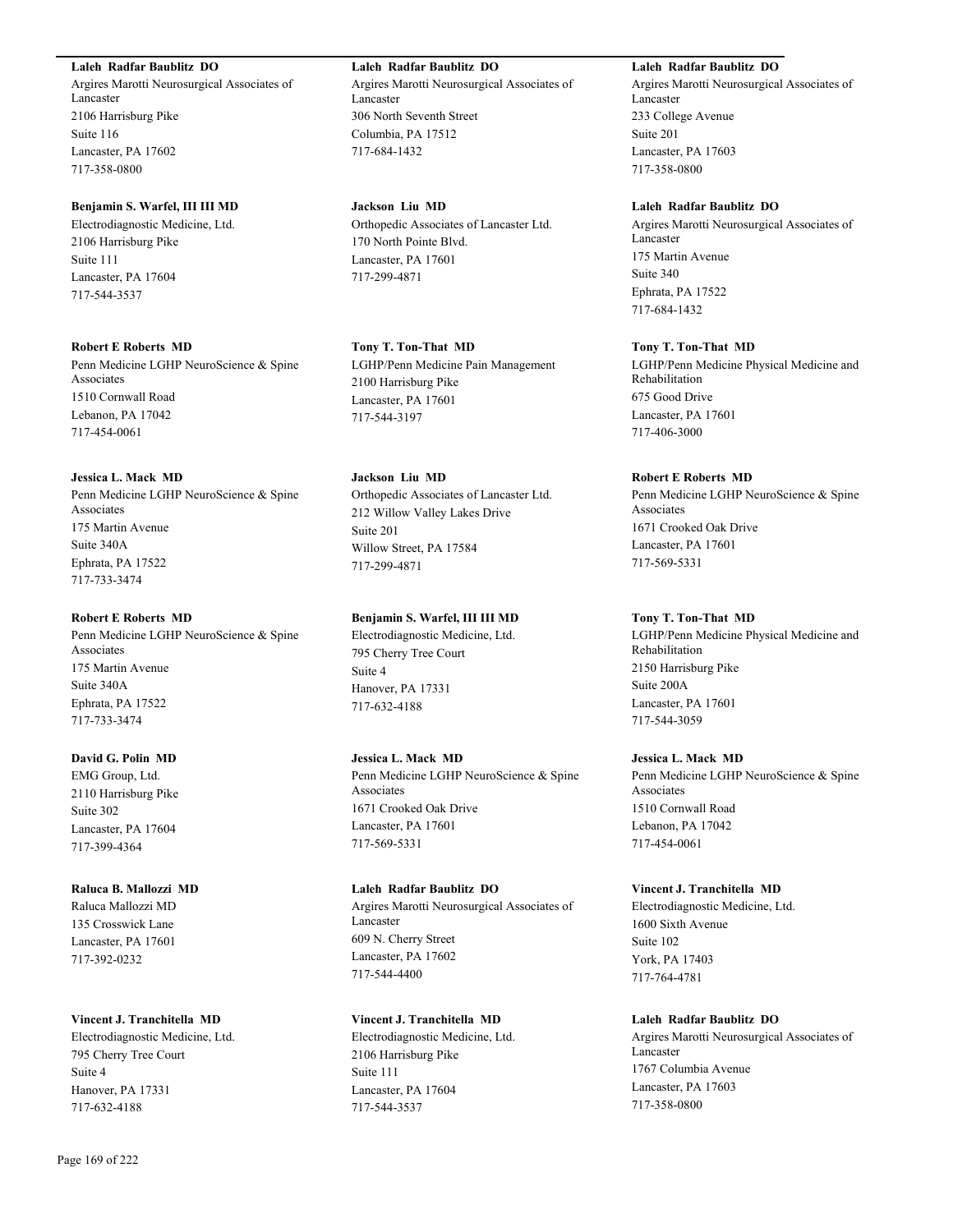**Laleh Radfar Baublitz DO** Argires Marotti Neurosurgical Associates of Lancaster 160 North Pointe Boulevard Suite 200 Lancaster, PA 17601 717-358-0800

## *Physical Therapy*

**Jolanta Zurawska MPT** Drayer Physical Therapy 2125 Noll Drive Lancaster, PA 17603 717-391-9920

**Matthew M Williams PT** ProCare Physical Therapy 340 Hartman Bridge Road Ronks, PA 17572 717-687-6800

**Jeffrey Bole PT** Penn Medicine LGHP NeuroScience & Spine Associates 1671 Crooked Oak Drive Lancaster, PA 17601 717-569-5331

**Jeffrey Bole PT** Penn Medicine LGHP NeuroScience & Spine Associates 1510 Cornwall Road Lebanon, PA 17042 717-454-0061

**Luke Atkins DPT** HARTZ Physical Therapy 100 Highlands Drive Suite 100 Lititz, PA 17543 717-625-2228

**Brian T. Andrews PT** NovaCare Outpatient Rehabilitation, East Inc. 626 South Market Street/Peach Alley Elizabethtown, PA 17022 717-361-7414

**Ellen Wimer DPT** Drevna Physical Therapy Associates 2078 Bennett Avenue Lancaster, PA 17601 717-553-4088

**Kerry Clauss PT** Martin Foot and Ankle 2300 Pleasant Valley Road York, PA 17402 717-757-3537

**Daniel Herrman PT** HARTZ Physical Therapy 90 Good Drive Suite 201 Lancaster, PA 17603 717-735-8880

**Kerry Clauss PT** Martin Foot and Ankle 1010 Eichelberger Street Suite 4 Hanover, PA 17331 717-632-4830

**Brian T. Andrews PT** NovaCare Outpatient Rehabilitation, East Inc. 1800 Village Circle Lancaster, PA 17603 717-399-7032

**Jakob DeMedal DPT** ProCare Physical Therapy 340 Hartman Bridge Road Ronks, PA 17572 717-687-6800

**Ellen Wimer DPT** Drevna Physical Therapy Associates 160 North Pointe Blvd. Suite 113 Lancaster, PA 17601 717-569-4184

**Jeffrey Bole PT** Penn Medicine LGHP NeuroScience & Spine Associates 175 Martin Avenue Suite 340A Ephrata, PA 17522 717-733-3474

**Daniel Herrman PT** HARTZ Physical Therapy 100 Highlands Drive Suite 100 Lititz, PA 17543 717-625-2228

**Justin Geissinger PT** Prana Functional Manual Therapy, LLC 617 A North Prince Street Lancaster, PA 17601 717-390-4822

**Brian T. Andrews PT** NovaCare Outpatient Rehabilitation, East Inc. One Commerce Boulevard Suite 103 West Grove, PA 19390 610-345-0759

**Kerry Clauss PT** Martin Foot and Ankle 2112 Harrisburg Pike Suite 321 Lancaster, PA 17601 717-509-1028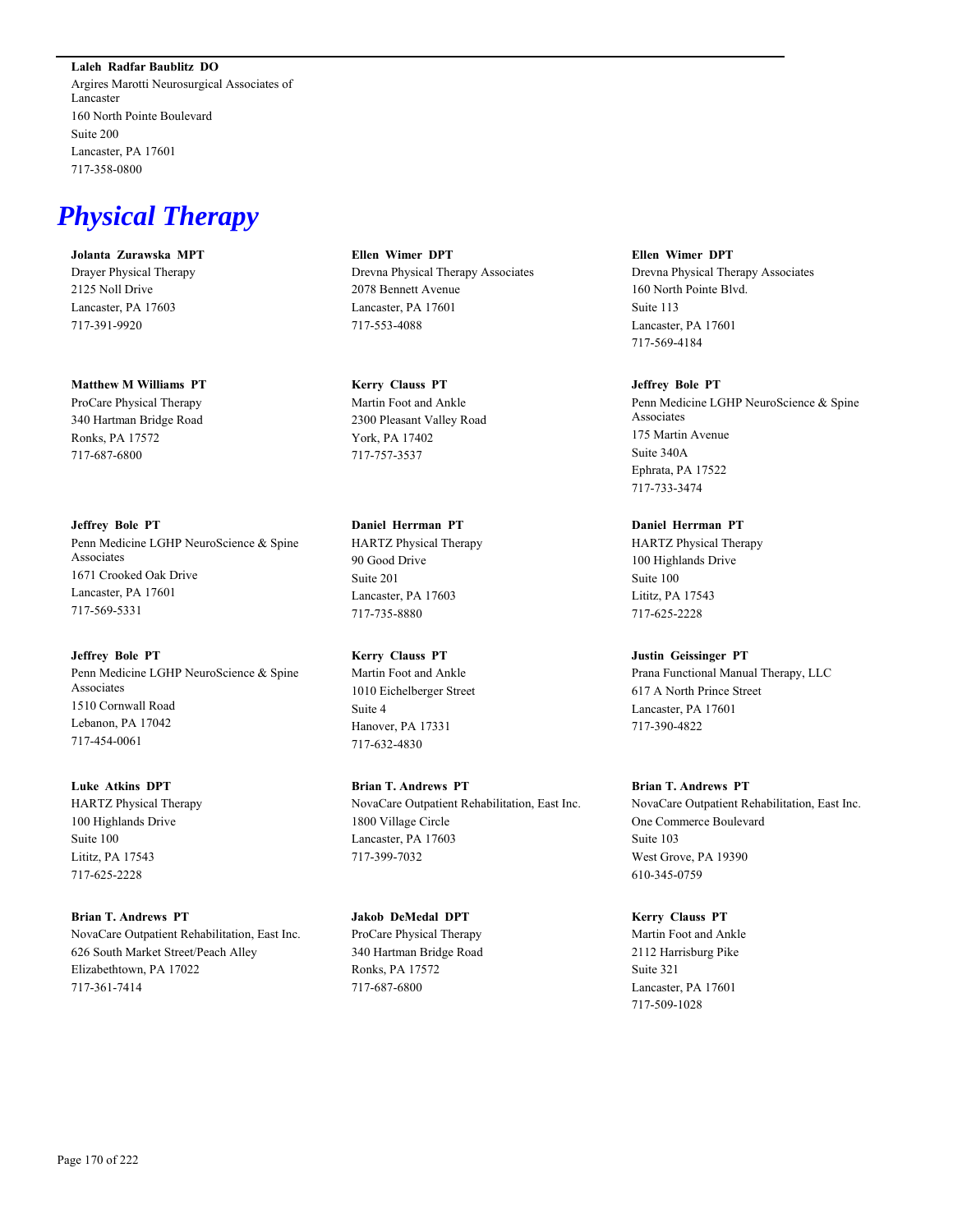**Andrew S Cannon PT** Orthopedic Associates of Lancaster Ltd. 1701 Cornwall Road Lebanon, PA 17042 717-277-7005

**Brian D. Hartz PT** HARTZ Physical Therapy 100 Highlands Drive Suite 100 Lititz, PA 17543 717-625-2228

**Cynthia Harnish DPT** ProCare Physical Therapy 340 Hartman Bridge Road Ronks, PA 17572 717-687-6800

**Justin Geissinger PT**

Prana Functional Manual Therapy, LLC 274 A Granite Run Drive Lancaster, PA 17601 717-390-4822

**Zachary P. Benevides PT** NovaCare Outpatient Rehabilitation, East Inc. 626 South Market Street/Peach Alley Elizabethtown, PA 17022 717-361-7414

**Christopher Bell DPT** ProCare Physical Therapy 340 Hartman Bridge Road Ronks, PA 17572 717-687-6800

**Luke Atkins DPT** HARTZ Physical Therapy 90 Good Drive Suite 201 Lancaster, PA 17603 717-735-8880

**Tyler Good DPT** Orthopedic Associates of Lancaster Ltd. 2913 Spooky Nook Road Suite 100 Manheim, PA 17545 717-299-4871

**Ryan Cordell DPT** ProCare Physical Therapy 340 Hartman Bridge Road Ronks, PA 17572 717-687-6800

**Brian D. Hartz PT** HARTZ Physical Therapy 90 Good Drive Suite 201 Lancaster, PA 17603 717-735-8880

**Dawn M. Cox PT** Prana Functional Manual Therapy, LLC 617 A North Prince Street Lancaster, PA 17601 717-390-4822

**Andrew S Cannon PT** Orthopedic Associates of Lancaster Ltd. 212 Willow Valley Lakes Drive Suite 201 Willow Street, PA 17584 717-299-4871

**Zachary P. Benevides PT** NovaCare Outpatient Rehabilitation, East Inc. One Commerce Boulevard Suite 103 West Grove, PA 19390 610-345-0759

**Andrew S Cannon PT** Orthopedic Associates of Lancaster Ltd. 170 North Pointe Blvd. Lancaster, PA 17601 717-299-4871

**Tyler Good DPT** Orthopedic Associates of Lancaster Ltd. 1701 Cornwall Road Lebanon, PA 17042 717-277-7005

**Tyler Good DPT** Orthopedic Associates of Lancaster Ltd. 212 Willow Valley Lakes Drive Suite 201 Willow Street, PA 17584 717-299-4871

**Brian D. Hartz PT** HARTZ Physical Therapy 1635 West Main Street Suite 500 Ephrata, PA 17522 717-738-0004

**Todd A. Harris PT** Drayer Physical Therapy 2125 Noll Drive Lancaster, PA 17603 717-391-9920

**Andrew S Cannon PT** Orthopedic Associates of Lancaster Ltd. 2913 Spooky Nook Road Suite 100 Manheim, PA 17545 717-299-4871

**Zachary P. Benevides PT** NovaCare Outpatient Rehabilitation, East Inc. 1800 Village Circle Lancaster, PA 17603 717-399-7032

**Michael A Bender PT** Lancaster Physical Therapy and Sports Medicine 117 Millersville Road Lancaster, PA 17603 717-517-9612

**Michael E. Beiler PT** Drevna Physical Therapy Associates 2078 Bennett Avenue Lancaster, PA 17601 717-553-4088

**Tyler Good DPT** Orthopedic Associates of Lancaster Ltd. 170 North Pointe Blvd. Lancaster, PA 17601 717-299-4871

**Luke Atkins DPT** HARTZ Physical Therapy 1635 West Main Street Suite 500 Ephrata, PA 17522 717-738-0004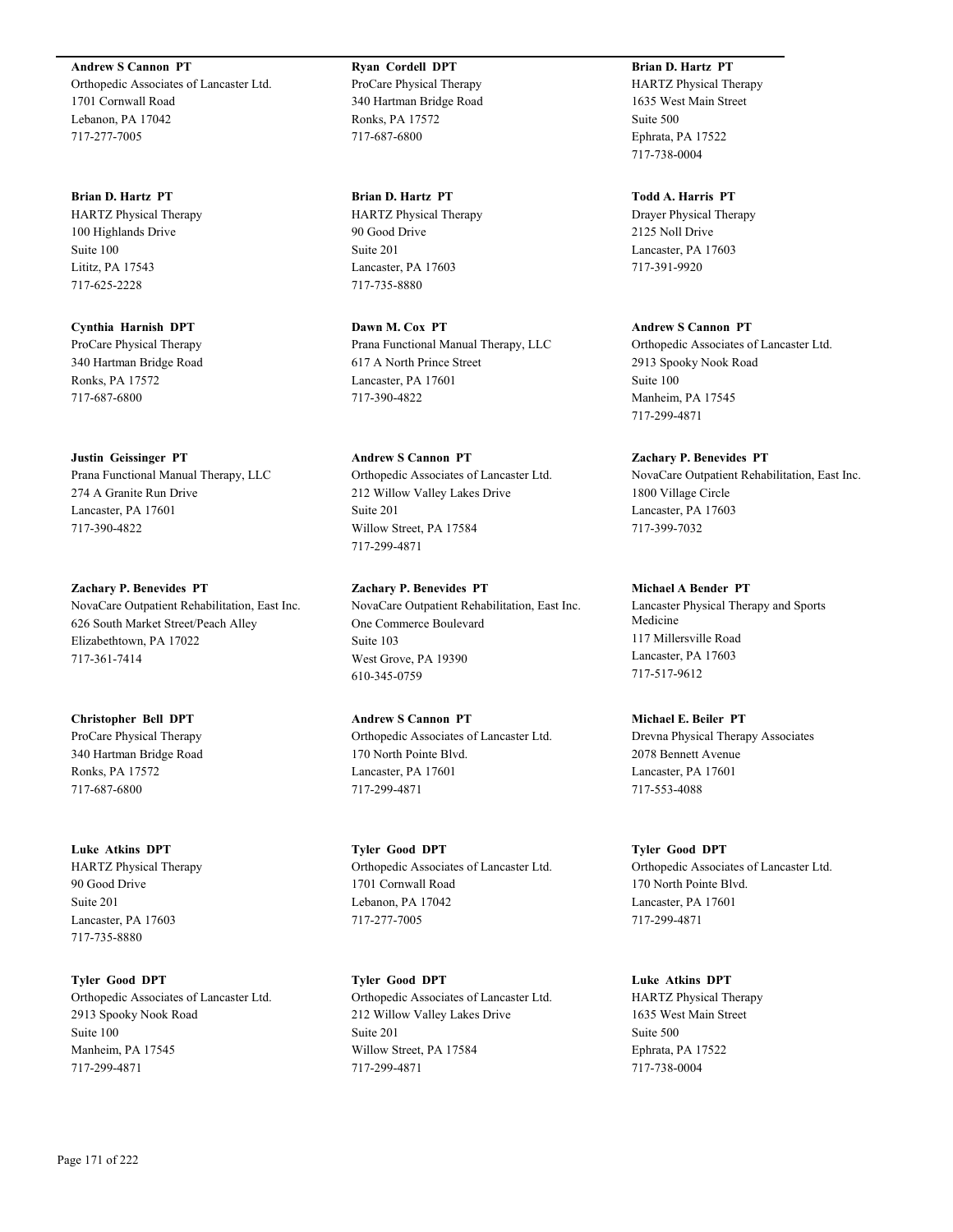**Dawn M. Cox PT** Prana Functional Manual Therapy, LLC 274 A Granite Run Drive Lancaster, PA 17601 717-390-4822

**Lisa M. Goussetis PT** Drevna Physical Therapy Associates 2078 Bennett Avenue Lancaster, PA 17601 717-553-4088

**Mark F. Bersheim PT** NovaCare Outpatient Rehabilitation, East Inc. 626 South Market Street/Peach Alley Elizabethtown, PA 17022 717-361-7414

**Daniel Herrman PT** HARTZ Physical Therapy 1635 West Main Street Suite 500 Ephrata, PA 17522 717-738-0004

**Jacqueline B Fullam PT** Martin Foot and Ankle 1010 Eichelberger Street Suite 4 Hanover, PA 17331 717-632-4830

**Jason T Fuehrer PT** Martin Foot and Ankle 2112 Harrisburg Pike Suite 321 Lancaster, PA 17601 717-509-1028

**Elizabeth T. Fish PT** Martin Foot and Ankle 2069 Carlisle Road York, PA 17408 717-767-3668

**A. Shawn Brown PT** Orthopedic Associates of Lancaster Ltd. 2913 Spooky Nook Road Suite 100 Manheim, PA 17545 717-299-4871

**Michael E. Beiler PT** Drevna Physical Therapy Associates 160 North Pointe Blvd. Suite 113 Lancaster, PA 17601 717-569-4184

**Melissa J. Carman PT** Drayer Physical Therapy 2125 Noll Drive Lancaster, PA 17603 717-391-9920

**Mark F. Bersheim PT** NovaCare Outpatient Rehabilitation, East Inc. One Commerce Boulevard Suite 103 West Grove, PA 19390 610-345-0759

**Lisa M. Goussetis PT** Drevna Physical Therapy Associates 160 North Pointe Blvd. Suite 113 Lancaster, PA 17601 717-569-4184

**Jason T Fuehrer PT** Martin Foot and Ankle 2069 Carlisle Road York, PA 17408 717-767-3668

**Amy M. Humphrey PT** Drevna Physical Therapy Associates 160 North Pointe Blvd. Suite 113 Lancaster, PA 17601 717-569-4184

**A. Shawn Brown PT** Orthopedic Associates of Lancaster Ltd. 212 Willow Valley Lakes Drive Suite 201 Willow Street, PA 17584 717-299-4871

**Jacqueline B Fullam PT** Martin Foot and Ankle 2069 Carlisle Road York, PA 17408 717-767-3668

**Kerry Clauss PT** Martin Foot and Ankle 2069 Carlisle Road York, PA 17408 717-767-3668

**Mark F. Bersheim PT** NovaCare Outpatient Rehabilitation, East Inc. 1800 Village Circle Lancaster, PA 17603 717-399-7032

**Mark R Eckenrode MPT** Advantage Physical Therapy 1786 Columbia Avenue Unit E Columbia, PA 17512 717-342-2760

**A. Shawn Brown PT** Orthopedic Associates of Lancaster Ltd. 1701 Cornwall Road Lebanon, PA 17042 717-277-7005

**Jason T Fuehrer PT** Martin Foot and Ankle 2300 Pleasant Valley Road York, PA 17402 717-757-3537

**Patrick Jones DPT** HARTZ Physical Therapy 100 Highlands Drive Suite 100 Lititz, PA 17543 717-625-2228

**Amy M. Humphrey PT** Drevna Physical Therapy Associates 2078 Bennett Avenue Lancaster, PA 17601 717-553-4088

**Elizabeth T. Fish PT** Martin Foot and Ankle 1010 Eichelberger Street Suite 4 Hanover, PA 17331 717-632-4830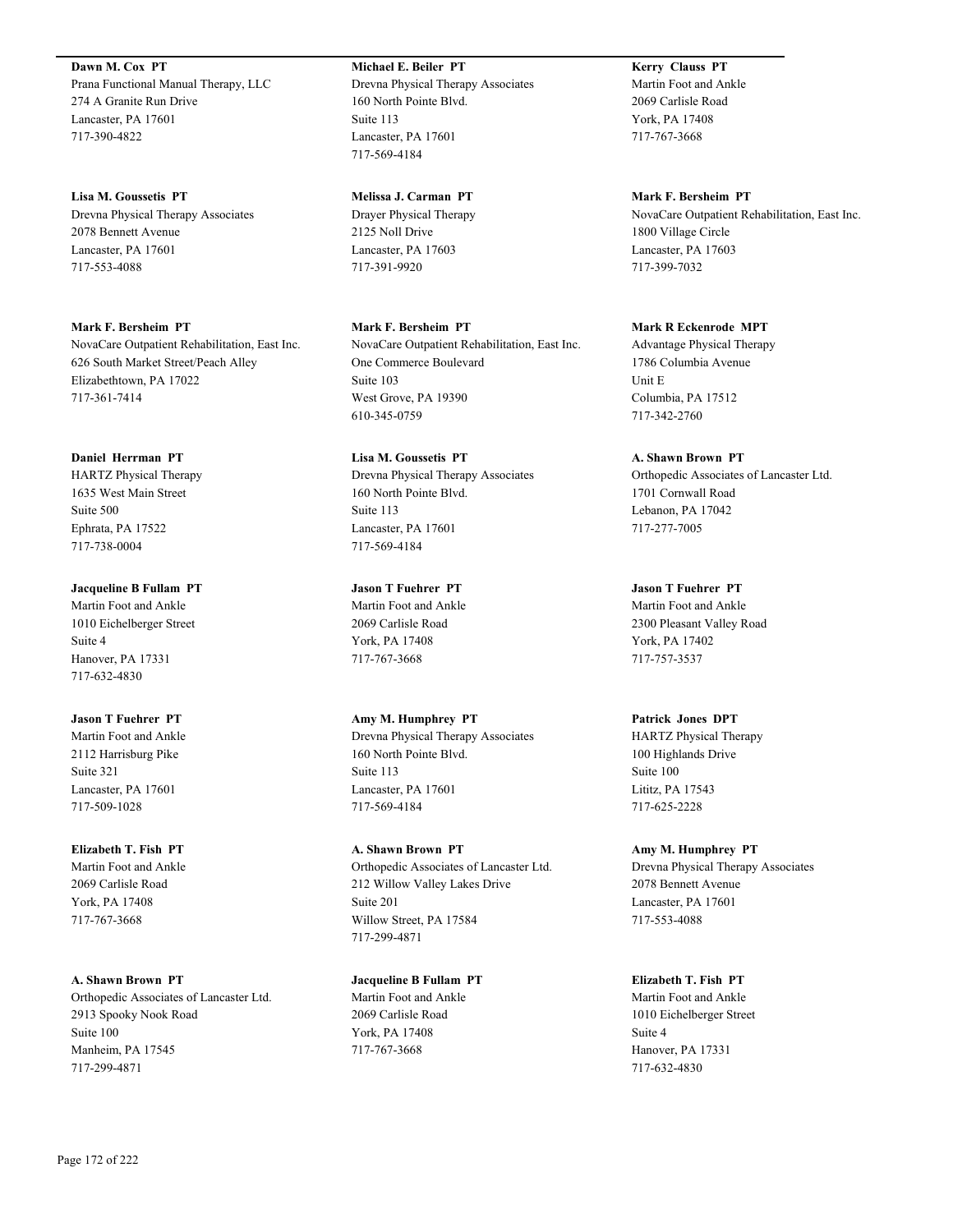#### **Patrick Jones DPT**

HARTZ Physical Therapy 1635 West Main Street Suite 500 Ephrata, PA 17522 717-738-0004

**A. Shawn Brown PT** Orthopedic Associates of Lancaster Ltd. 170 North Pointe Blvd. Lancaster, PA 17601 717-299-4871

**William L. Cheek, Jr. Jr. PT** Orthopedic Associates of Lancaster Ltd. 2913 Spooky Nook Road Suite 100 Manheim, PA 17545 717-299-4871

#### **Lynda G. Baker PT**

Orthopedic Associates of Lancaster Ltd. 2913 Spooky Nook Road Suite 100 Manheim, PA 17545 717-299-4871

**Lynda G. Baker PT** Orthopedic Associates of Lancaster Ltd. 212 Willow Valley Lakes Drive Suite 201 Willow Street, PA 17584 717-299-4871

**William L. Cheek, Jr. Jr. PT** Orthopedic Associates of Lancaster Ltd. 1701 Cornwall Road Lebanon, PA 17042 717-277-7005

**Elizabeth T. Fish PT** Martin Foot and Ankle 2300 Pleasant Valley Road York, PA 17402 717-757-3537

**Tiffany N. Howard-Kreider PT** Martin Foot and Ankle 2300 Pleasant Valley Road York, PA 17402 717-757-3537

**Eric V. Braun PT** Braun Physical Therapy 70 Buckwalter Road Suite 508 Royersford, PA 19468 610-948-9600

**Lynda G. Baker PT** Orthopedic Associates of Lancaster Ltd. 170 North Pointe Blvd. Lancaster, PA 17601 717-299-4871

**Erica J. Founds PT** NovaCare Outpatient Rehabilitation, East Inc. 1800 Village Circle Lancaster, PA 17603 717-399-7032

**Erica J. Founds PT** NovaCare Outpatient Rehabilitation, East Inc. 626 South Market Street/Peach Alley Elizabethtown, PA 17022 717-361-7414

**Jacqueline B Fullam PT** Martin Foot and Ankle 2112 Harrisburg Pike Suite 321 Lancaster, PA 17601 717-509-1028

**William L. Cheek, Jr. Jr. PT** Orthopedic Associates of Lancaster Ltd. 170 North Pointe Blvd. Lancaster, PA 17601 717-299-4871

**Jason M Cavallaro MSPT** Lancaster Physical Therapy and Sports Medicine 117 Millersville Road Lancaster, PA 17603 717-517-9612

**Lorraine S. Eveler PT** Lancaster Orthopedic Group 207 West Fulton Street Ephrata, PA 17522 717-738-2273

**Jacqueline B Fullam PT** Martin Foot and Ankle 2300 Pleasant Valley Road York, PA 17402 717-757-3537

**William L. Cheek, Jr. Jr. PT** Orthopedic Associates of Lancaster Ltd. 212 Willow Valley Lakes Drive Suite 201 Willow Street, PA 17584 717-299-4871

**Erica J. Founds PT** NovaCare Outpatient Rehabilitation, East Inc. One Commerce Boulevard Suite 103 West Grove, PA 19390 610-345-0759

**Jason T Fuehrer PT** Martin Foot and Ankle 1010 Eichelberger Street Suite 4 Hanover, PA 17331 717-632-4830

**Tiffany N. Howard-Kreider PT** Martin Foot and Ankle 2069 Carlisle Road York, PA 17408 717-767-3668

**Elizabeth T. Fish PT** Martin Foot and Ankle 2112 Harrisburg Pike Suite 321 Lancaster, PA 17601 717-509-1028

**Lynda G. Baker PT** Orthopedic Associates of Lancaster Ltd. 1701 Cornwall Road Lebanon, PA 17042 717-277-7005

**Brett A. Garman PT** Lancaster Orthopedic Group 175 Martin Avenue Suite 315 Ephrata, PA 17522 717-733-9200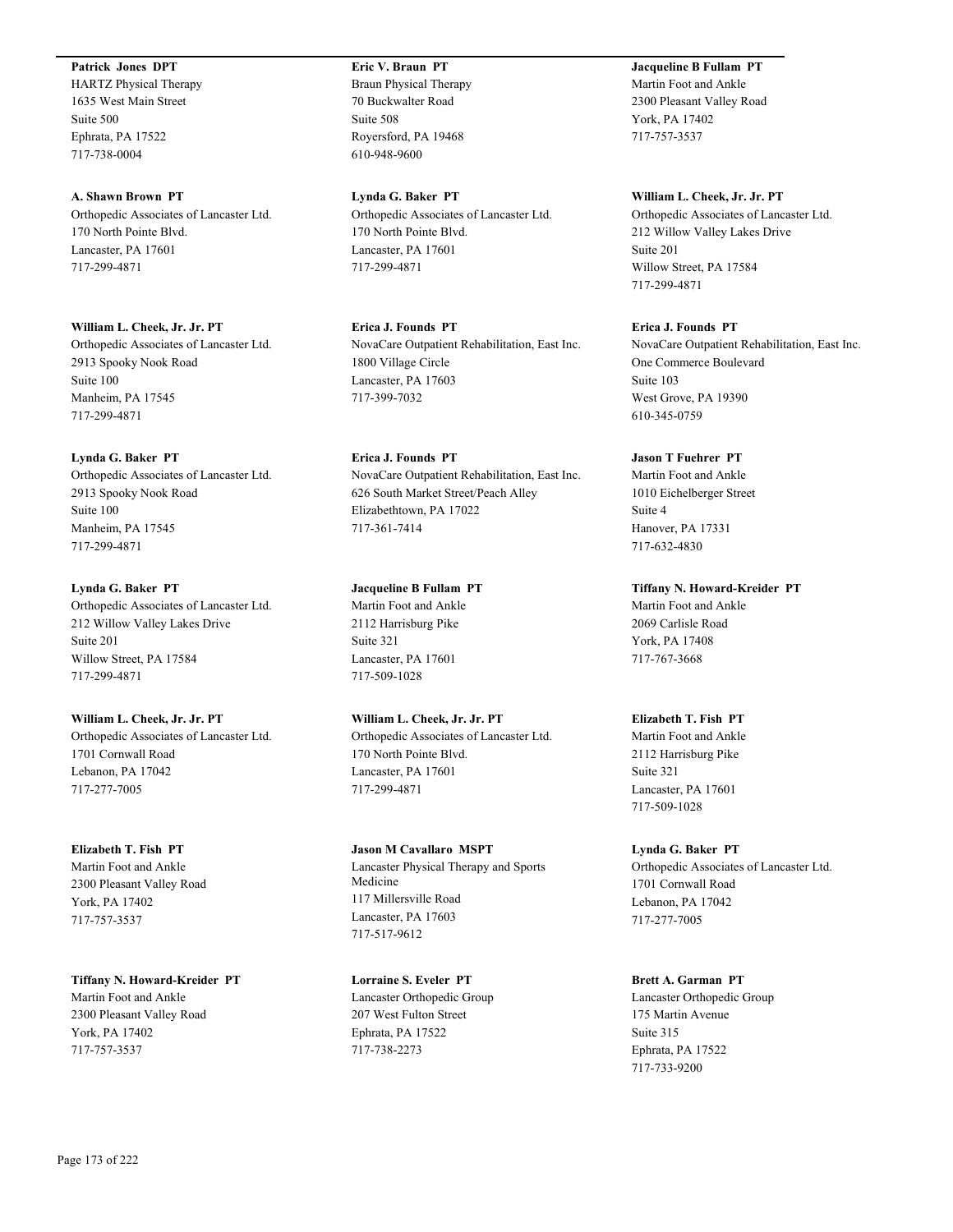**Lorraine S. Eveler PT** Lancaster Orthopedic Group 231 Granite Run Drive Lancaster, PA 17601 717-560-4200

**Lorraine S. Eveler PT** Lancaster Orthopedic Group 1009 East Main Street Mount Joy, PA 17552 717-653-2200

**Christopher T. Hudson PT** Drevna Physical Therapy Associates 160 North Pointe Blvd. Suite 113 Lancaster, PA 17601 717-569-4184

**Brett A. Garman PT** Lancaster Orthopedic Group 1009 East Main Street Mount Joy, PA 17552 717-653-2200

**Patricia Gallo MS, PT** Martin Foot and Ankle 1010 Eichelberger Street Suite 4 Hanover, PA 17331 717-632-4830

**Timothy Drevna PT** Drevna Physical Therapy Associates 160 North Pointe Blvd. Suite 113 Lancaster, PA 17601 717-569-4184

**Christopher T. Hudson PT** Drevna Physical Therapy Associates 2078 Bennett Avenue Lancaster, PA 17601 717-553-4088

**Timothy Drevna PT** Drevna Physical Therapy Associates 2078 Bennett Avenue Lancaster, PA 17601 717-553-4088

**Brett A. Garman PT** Lancaster Orthopedic Group 231 Granite Run Drive Lancaster, PA 17601 717-560-4200

**Brett A. Garman PT** Lancaster Orthopedic Group 207 West Fulton Street Ephrata, PA 17522 717-738-2273

**Chad F Kettler PT** Drayer Physical Therapy 2125 Noll Drive Lancaster, PA 17603 717-391-9920

**Tiffany N. Howard-Kreider PT** Martin Foot and Ankle 2112 Harrisburg Pike Suite 321 Lancaster, PA 17601 717-509-1028

**Mark R Eckenrode MPT** Advantage Physical Therapy 1 Kennedy Street Lancaster, PA 17602 717-517-9087

**Joseph Kiehl DPT** Prana Functional Manual Therapy, LLC 617 A North Prince Street Lancaster, PA 17601 717-390-4822

**Brett A. Garman PT** Lancaster Orthopedic Group 703 Lampeter Road Lancaster, PA 17602 717-291-1881

**Patricia Gallo MS, PT** Martin Foot and Ankle 2069 Carlisle Road York, PA 17408 717-767-3668

**Lorraine S. Eveler PT** Lancaster Orthopedic Group 703 Lampeter Road Lancaster, PA 17602 717-291-1881

**Patrick Jones DPT** HARTZ Physical Therapy 90 Good Drive Suite 201 Lancaster, PA 17603 717-735-8880

**Donald J Keenan PT** Penn Medicine LGHP NeuroScience & Spine Associates 175 Martin Avenue Suite 340A Ephrata, PA 17522 717-733-3474

**Lorraine S. Eveler PT** Lancaster Orthopedic Group 175 Martin Avenue Suite 315 Ephrata, PA 17522 717-733-9200

**Mark R Eckenrode MPT** Advantage Physical Therapy 2821 East Prospect Road York, PA 17402 717-840-1874

**Joseph Kiehl DPT** Prana Functional Manual Therapy, LLC 274 A Granite Run Drive Lancaster, PA 17601 717-390-4822

**Tiffany N. Howard-Kreider PT** Martin Foot and Ankle 1010 Eichelberger Street Suite 4 Hanover, PA 17331 717-632-4830

**Patricia Gallo MS, PT** Martin Foot and Ankle 2300 Pleasant Valley Road York, PA 17402 717-757-3537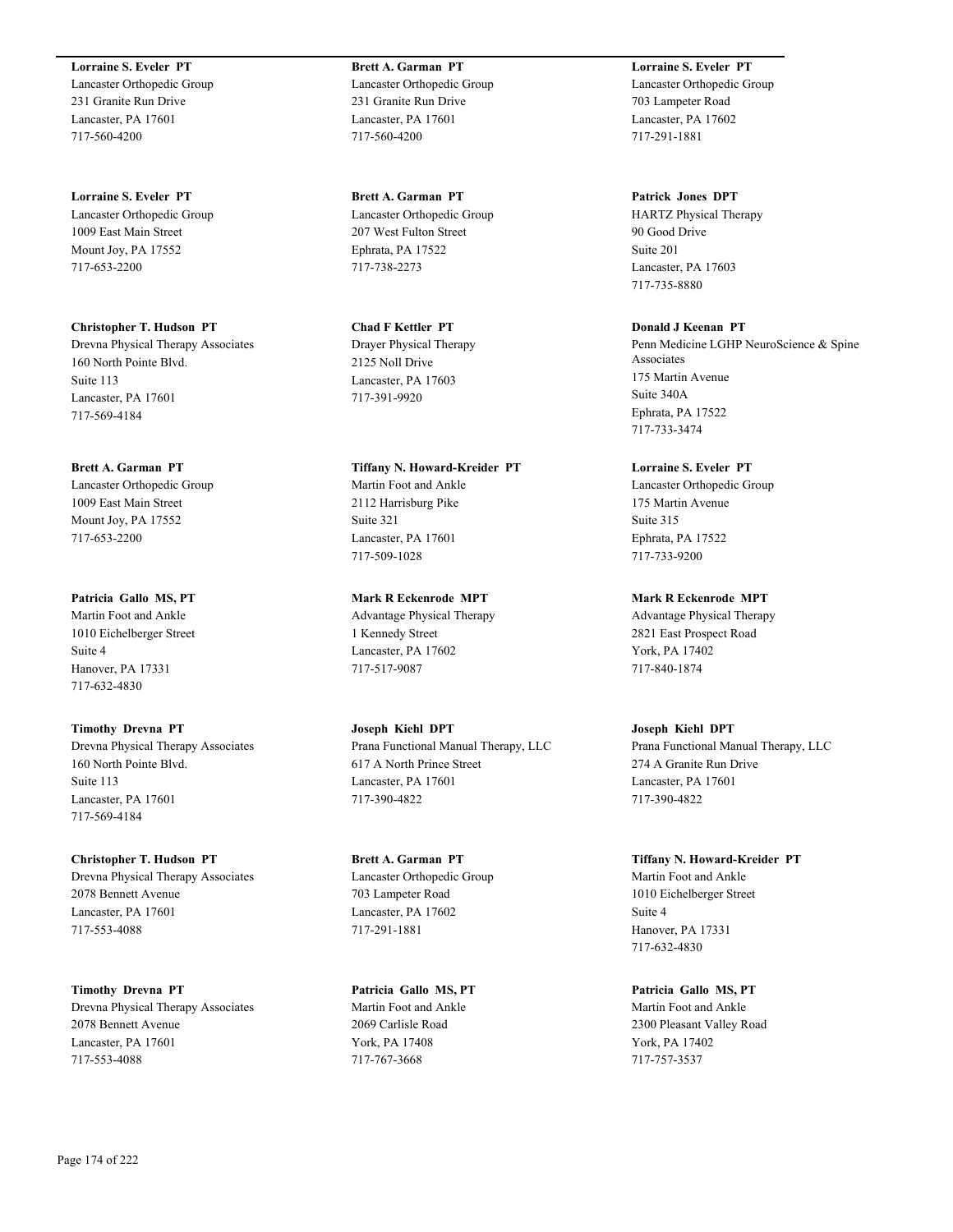#### **Patricia Gallo MS, PT**

Martin Foot and Ankle 2112 Harrisburg Pike Suite 321 Lancaster, PA 17601 717-509-1028

#### **Lauren R Long DPT**

Orthopedic Associates of Lancaster Ltd. 2913 Spooky Nook Road Suite 100 Manheim, PA 17545 717-299-4871

**Susan M. Stewart PT** NovaCare Outpatient Rehabilitation, East Inc. 1800 Village Circle Lancaster, PA 17603 717-399-7032

#### **Robert J. Longecker PT**

HARTZ Physical Therapy 100 Highlands Drive Suite 100 Lititz, PA 17543 717-625-2228

**Jennifer K. Musser PT** Rivera Physical Therapy 190 North Pointe Blvd. Suite 2 Lancaster, PA 17601 717-392-8897

**Joseph P. Prendergast PT** Lancaster Orthopedic Group 1009 East Main Street Mount Joy, PA 17552 717-653-2200

**Joseph P. Prendergast PT**

Lancaster Orthopedic Group 175 Martin Avenue Suite 315 Ephrata, PA 17522 717-733-9200

**Brynne A Manning PT** NovaCare Outpatient Rehabilitation, East Inc. One Commerce Boulevard Suite 103 West Grove, PA 19390 610-345-0759

**Donald J Keenan PT** Penn Medicine LGHP NeuroScience & Spine Associates 1671 Crooked Oak Drive Lancaster, PA 17601 717-569-5331

**Robert J. Longecker PT** HARTZ Physical Therapy 1635 West Main Street Suite 500 Ephrata, PA 17522 717-738-0004

**Jaclyn Klecko DPT** Orthopedic Associates of Lancaster Ltd. 170 North Pointe Blvd. Lancaster, PA 17601 717-299-4871

**Lauren R Long DPT** Orthopedic Associates of Lancaster Ltd. 212 Willow Valley Lakes Drive Suite 201 Willow Street, PA 17584 717-299-4871

**Jaclyn Klecko DPT** Orthopedic Associates of Lancaster Ltd. 1701 Cornwall Road Lebanon, PA 17042 717-277-7005

**Gregory A. Turner PT** Drayer Physical Therapy 2125 Noll Drive Lancaster, PA 17603 717-391-9920

**Katelyn Stoltz PT** Orthopedic Associates of Lancaster Ltd. 212 Willow Valley Lakes Drive Suite 201 Willow Street, PA 17584 717-299-4871

**Christopher T. Martin PT** Lancaster Orthopedic Group 703 Lampeter Road Lancaster, PA 17602 717-291-1881

**Donald J Keenan PT** Penn Medicine LGHP NeuroScience & Spine Associates 1510 Cornwall Road Lebanon, PA 17042 717-454-0061

**Lauren R Long DPT** Orthopedic Associates of Lancaster Ltd. 170 North Pointe Blvd. Lancaster, PA 17601 717-299-4871

**Jenna A. Rosenberg PT** NovaCare Outpatient Rehabilitation, East Inc. 1800 Village Circle Lancaster, PA 17603 717-399-7032

#### **Lauren R Long DPT**

Orthopedic Associates of Lancaster Ltd. 1701 Cornwall Road Lebanon, PA 17042 717-277-7005

#### **Jaclyn Klecko DPT**

Orthopedic Associates of Lancaster Ltd. 2913 Spooky Nook Road Suite 100 Manheim, PA 17545 717-299-4871

**Jaclyn Klecko DPT**

Orthopedic Associates of Lancaster Ltd. 212 Willow Valley Lakes Drive Suite 201 Willow Street, PA 17584 717-299-4871

**Susan M. Stewart PT** NovaCare Outpatient Rehabilitation, East Inc. One Commerce Boulevard Suite 103 West Grove, PA 19390 610-345-0759

**Ronald C. Papson PT** NovaCare Outpatient Rehabilitation, East Inc. 626 South Market Street/Peach Alley Elizabethtown, PA 17022 717-361-7414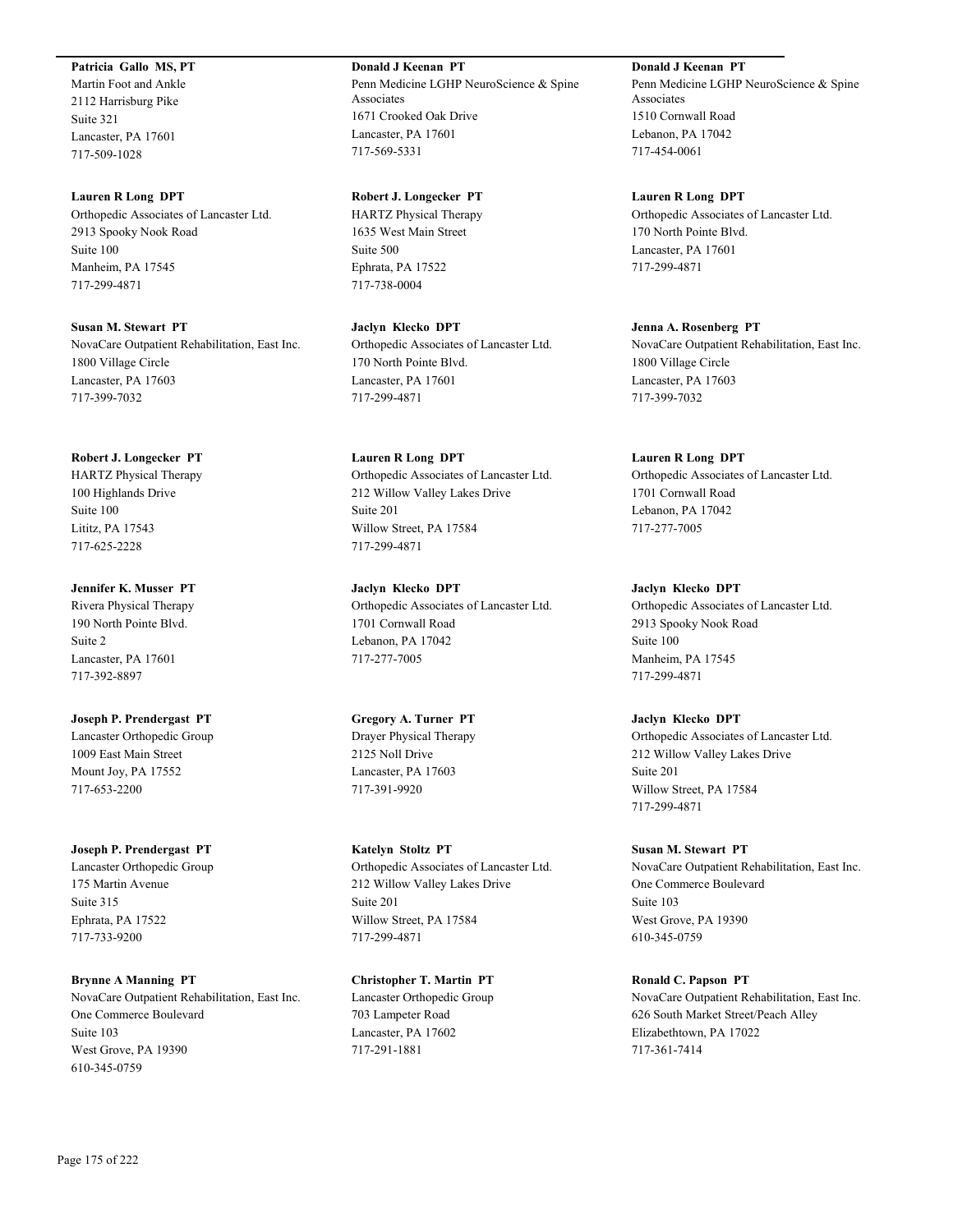#### **Brian P. Schuck PT**

Martin Foot and Ankle 2112 Harrisburg Pike Suite 321 Lancaster, PA 17601 717-509-1028

**Louis R. Rivera PT** Rivera Physical Therapy 190 North Pointe Blvd. Suite 2 Lancaster, PA 17601 717-392-8897

**Charles J O'Malley PT** Prana Functional Manual Therapy, LLC 617 A North Prince Street Lancaster, PA 17601 717-390-4822

**Drew T. Nesbitt PT** HARTZ Physical Therapy 1635 West Main Street Suite 500 Ephrata, PA 17522 717-738-0004

**Margaret E. Sholl PT** Lancaster Orthopedic Group 1009 East Main Street Mount Joy, PA 17552 717-653-2200

**Margaret E. Sholl PT** Lancaster Orthopedic Group 207 West Fulton Street Ephrata, PA 17522 717-738-2273

**Christopher Rohrer PT** Martin Foot and Ankle 2069 Carlisle Road York, PA 17408 717-767-3668

**Derek C Longenecker PT** Lancaster Orthopedic Group 703 Lampeter Road Lancaster, PA 17602 717-291-1881

**Brian P. Schuck PT** Martin Foot and Ankle 1010 Eichelberger Street Suite 4 Hanover, PA 17331 717-632-4830

**Katelyn Stoltz PT** Orthopedic Associates of Lancaster Ltd. 1701 Cornwall Road Lebanon, PA 17042 717-277-7005

**Brynne A Manning PT** NovaCare Outpatient Rehabilitation, East Inc. 626 South Market Street/Peach Alley Elizabethtown, PA 17022 717-361-7414

**Drew T. Nesbitt PT** HARTZ Physical Therapy 100 Highlands Drive Suite 100 Lititz, PA 17543 717-625-2228

**Margaret E. Sholl PT** Lancaster Orthopedic Group 231 Granite Run Drive Lancaster, PA 17601 717-560-4200

**Margaret E. Sholl PT** Lancaster Orthopedic Group 703 Lampeter Road Lancaster, PA 17602 717-291-1881

**Derek C Longenecker PT** Lancaster Orthopedic Group 231 Granite Run Drive Lancaster, PA 17601 717-560-4200

**James F. Martin PT** NovaCare Outpatient Rehabilitation, East Inc. One Commerce Boulevard Suite 103 West Grove, PA 19390 610-345-0759

**Katelyn Stoltz PT** Orthopedic Associates of Lancaster Ltd. 2913 Spooky Nook Road Suite 100 Manheim, PA 17545 717-299-4871

**Brynne A Manning PT** NovaCare Outpatient Rehabilitation, East Inc. 1800 Village Circle Lancaster, PA 17603 717-399-7032

**Nicholas Maggio DPT** Drayer Physical Therapy 2125 Noll Drive Lancaster, PA 17603 717-391-9920

**Drew T. Nesbitt PT** HARTZ Physical Therapy 90 Good Drive Suite 201 Lancaster, PA 17603 717-735-8880

**Margaret E. Sholl PT** Lancaster Orthopedic Group 175 Martin Avenue Suite 315 Ephrata, PA 17522 717-733-9200

**Katelyn Stoltz PT** Orthopedic Associates of Lancaster Ltd. 170 North Pointe Blvd. Lancaster, PA 17601 717-299-4871

**Derek C Longenecker PT** Lancaster Orthopedic Group 207 West Fulton Street Ephrata, PA 17522 717-738-2273

**James F. Martin PT** NovaCare Outpatient Rehabilitation, East Inc. 626 South Market Street/Peach Alley Elizabethtown, PA 17022 717-361-7414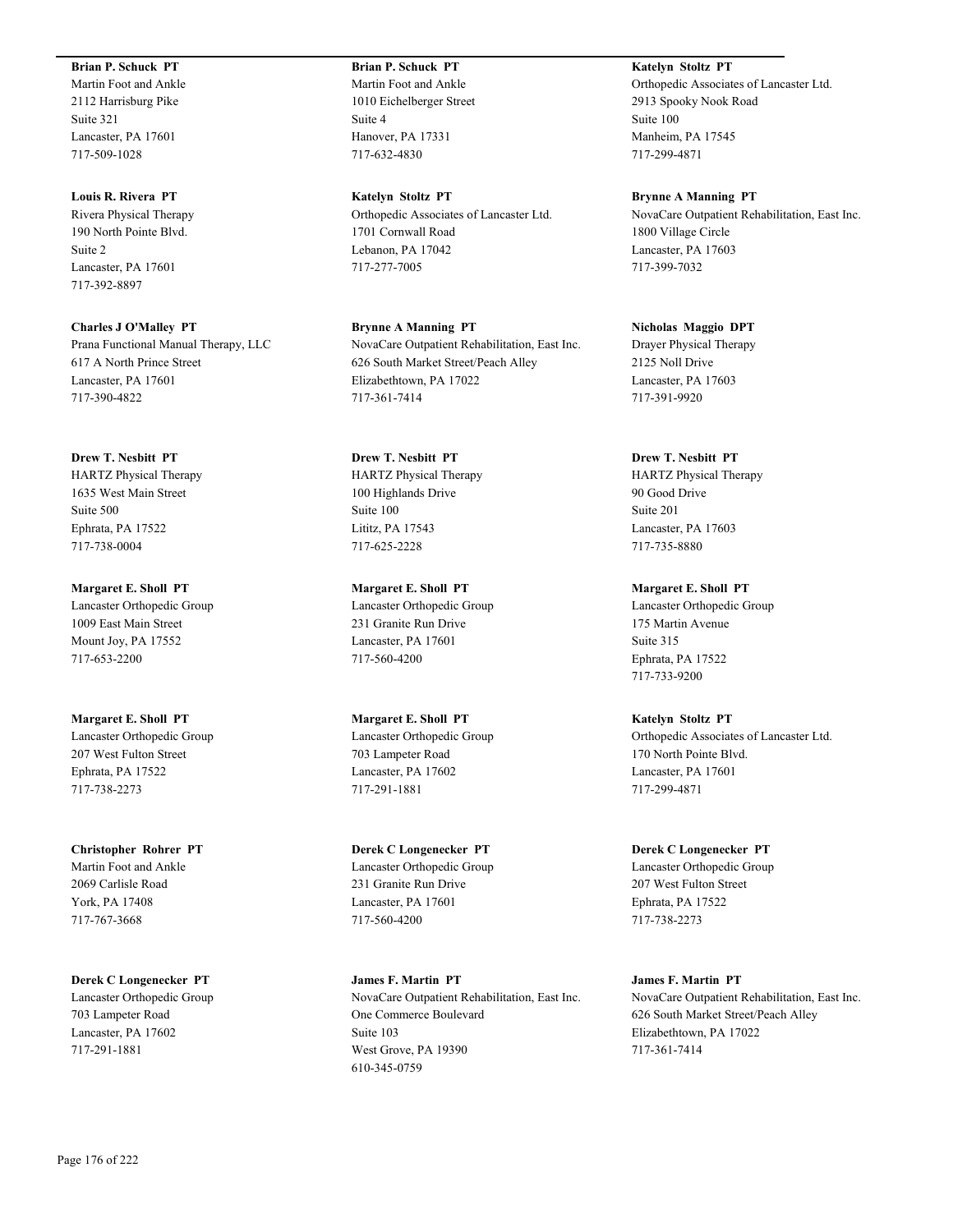**James F. Martin PT** NovaCare Outpatient Rehabilitation, East Inc. 1800 Village Circle Lancaster, PA 17603 717-399-7032

**Charles J O'Malley PT** Prana Functional Manual Therapy, LLC 274 A Granite Run Drive Lancaster, PA 17601 717-390-4822

**Christopher Rohrer PT** Martin Foot and Ankle 2112 Harrisburg Pike Suite 321 Lancaster, PA 17601 717-509-1028

**Christopher T. Martin PT** Lancaster Orthopedic Group 207 West Fulton Street Ephrata, PA 17522 717-738-2273

**Susan M. Stewart PT** NovaCare Outpatient Rehabilitation, East Inc. 626 South Market Street/Peach Alley Elizabethtown, PA 17022 717-361-7414

**Joseph P. Prendergast PT** Lancaster Orthopedic Group 207 West Fulton Street Ephrata, PA 17522 717-738-2273

**Megan L. Sabol PT** HARTZ Physical Therapy 90 Good Drive Suite 201 Lancaster, PA 17603 717-735-8880

**Olivia A. Pryzbylkowski PT** Orthopedic Associates of Lancaster Ltd. 212 Willow Valley Lakes Drive Suite 201 Willow Street, PA 17584 717-299-4871

**Derek C Longenecker PT** Lancaster Orthopedic Group 1009 East Main Street Mount Joy, PA 17552 717-653-2200

**Christopher J Papson PT** NovaCare Outpatient Rehabilitation, East Inc. 626 South Market Street/Peach Alley Elizabethtown, PA 17022 717-361-7414

**Christopher Rohrer PT** Martin Foot and Ankle 2300 Pleasant Valley Road York, PA 17402 717-757-3537

**Christopher T. Martin PT** Lancaster Orthopedic Group 1009 East Main Street Mount Joy, PA 17552 717-653-2200

**Michelle A. Kilheffer PT** Drayer Physical Therapy 2125 Noll Drive Lancaster, PA 17603 717-391-9920

**Patricia M. McGuffin PT** NovaCare Outpatient Rehabilitation, East Inc. 626 South Market Street/Peach Alley Elizabethtown, PA 17022 717-361-7414

**Megan L. Sabol PT** HARTZ Physical Therapy 1635 West Main Street Suite 500 Ephrata, PA 17522 717-738-0004

**Olivia A. Pryzbylkowski PT** Orthopedic Associates of Lancaster Ltd. 170 North Pointe Blvd. Lancaster, PA 17601 717-299-4871

**Derek C Longenecker PT** Lancaster Orthopedic Group 175 Martin Avenue Suite 315 Ephrata, PA 17522 717-733-9200

**Robert J. Longecker PT** HARTZ Physical Therapy 90 Good Drive Suite 201 Lancaster, PA 17603 717-735-8880

**Christopher T. Martin PT** Lancaster Orthopedic Group 175 Martin Avenue Suite 315 Ephrata, PA 17522 717-733-9200

**Christopher T. Martin PT** Lancaster Orthopedic Group 231 Granite Run Drive Lancaster, PA 17601 717-560-4200

**Christopher Rohrer PT** Martin Foot and Ankle 1010 Eichelberger Street Suite 4 Hanover, PA 17331 717-632-4830

**Megan L. Sabol PT** HARTZ Physical Therapy 100 Highlands Drive Suite 100 Lititz, PA 17543 717-625-2228

**Ronald C. Papson PT** NovaCare Outpatient Rehabilitation, East Inc. One Commerce Boulevard Suite 103 West Grove, PA 19390 610-345-0759

**Christopher J Papson PT** NovaCare Outpatient Rehabilitation, East Inc. 1800 Village Circle Lancaster, PA 17603 717-399-7032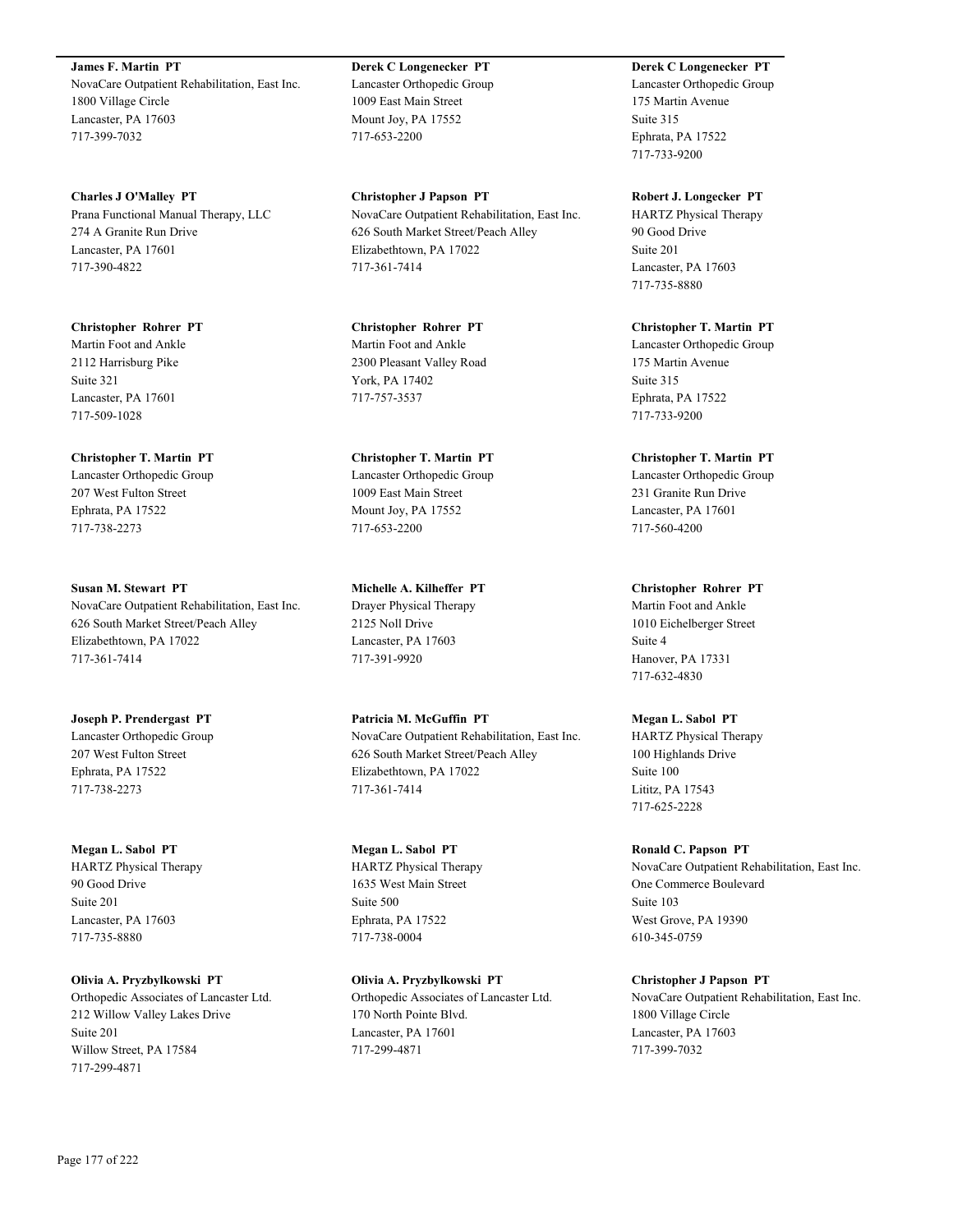## **Joseph P. Prendergast PT**

Lancaster Orthopedic Group 231 Granite Run Drive Lancaster, PA 17601 717-560-4200

**Jarred N Trout PT** Orthopedic Associates of Lancaster Ltd. 1701 Cornwall Road Lebanon, PA 17042 717-277-7005

**Brian P. Schuck PT** Martin Foot and Ankle 2069 Carlisle Road York, PA 17408 717-767-3668

#### **Patricia M. McGuffin PT**

NovaCare Outpatient Rehabilitation, East Inc. 1800 Village Circle Lancaster, PA 17603 717-399-7032

#### **Karen E. Przybylski OT**

NovaCare Outpatient Rehabilitation, East Inc. One Commerce Boulevard Suite 103 West Grove, PA 19390 610-345-0759

## **Charissa Nordall DPT**

Orthopedic Associates of Lancaster Ltd. 170 North Pointe Blvd. Lancaster, PA 17601 717-299-4871

#### **Samantha E Launer DPT**

Orthopedic Associates of Lancaster Ltd. 2913 Spooky Nook Road Suite 100 Manheim, PA 17545 717-299-4871

**Olivia A. Pryzbylkowski PT** Orthopedic Associates of Lancaster Ltd.

2913 Spooky Nook Road Suite 100 Manheim, PA 17545 717-299-4871

**Karen E. Przybylski OT** NovaCare Outpatient Rehabilitation, East Inc. 626 South Market Street/Peach Alley Elizabethtown, PA 17022 717-361-7414

**Jarred N Trout PT** Orthopedic Associates of Lancaster Ltd. 170 North Pointe Blvd. Lancaster, PA 17601 717-299-4871

**Jarred N Trout PT** Orthopedic Associates of Lancaster Ltd. 212 Willow Valley Lakes Drive Suite 201 Willow Street, PA 17584 717-299-4871

**Olivia A. Pryzbylkowski PT** Orthopedic Associates of Lancaster Ltd. 1701 Cornwall Road Lebanon, PA 17042 717-277-7005

**Charissa Nordall DPT** Orthopedic Associates of Lancaster Ltd. 2913 Spooky Nook Road Suite 100 Manheim, PA 17545 717-299-4871

**Charissa Nordall DPT** Orthopedic Associates of Lancaster Ltd. 1701 Cornwall Road Lebanon, PA 17042 717-277-7005

**Ronald C. Papson PT** NovaCare Outpatient Rehabilitation, East Inc. 1800 Village Circle Lancaster, PA 17603 717-399-7032

**Lee R. Paglia PT** NovaCare Outpatient Rehabilitation, East Inc. 626 South Market Street/Peach Alley Elizabethtown, PA 17022 717-361-7414

**Joseph P. Prendergast PT** Lancaster Orthopedic Group 703 Lampeter Road Lancaster, PA 17602 717-291-1881

#### **Jarred N Trout PT**

Orthopedic Associates of Lancaster Ltd. 2913 Spooky Nook Road Suite 100 Manheim, PA 17545 717-299-4871

**Patricia M. McGuffin PT**

NovaCare Outpatient Rehabilitation, East Inc. One Commerce Boulevard Suite 103 West Grove, PA 19390 610-345-0759

#### **Samantha E Launer DPT**

Orthopedic Associates of Lancaster Ltd. 212 Willow Valley Lakes Drive Suite 201 Willow Street, PA 17584 717-299-4871

#### **Charissa Nordall DPT**

Orthopedic Associates of Lancaster Ltd. 212 Willow Valley Lakes Drive Suite 201 Willow Street, PA 17584 717-299-4871

#### **Cindy L. Oxendine PT**

Rivera Physical Therapy 190 North Pointe Blvd. Suite 2 Lancaster, PA 17601 717-392-8897

#### **Samantha E Launer DPT**

Orthopedic Associates of Lancaster Ltd. 170 North Pointe Blvd. Lancaster, PA 17601 717-299-4871

**Lee R. Paglia PT**

NovaCare Outpatient Rehabilitation, East Inc. 1800 Village Circle Lancaster, PA 17603 717-399-7032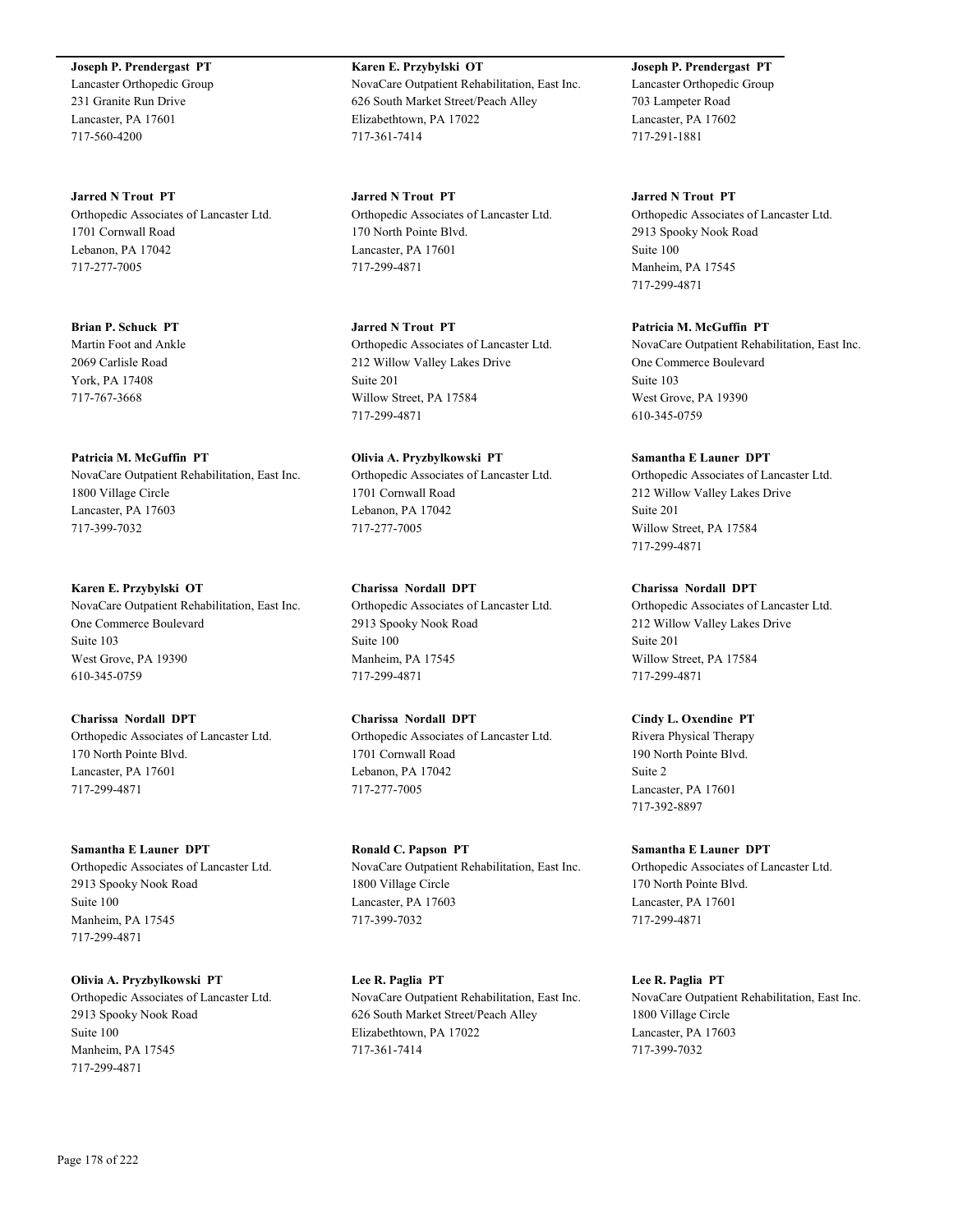**Lee R. Paglia PT** NovaCare Outpatient Rehabilitation, East Inc. One Commerce Boulevard Suite 103 West Grove, PA 19390 610-345-0759

**Melissa A Swope PT** Orthopedic Associates of Lancaster Ltd. 2913 Spooky Nook Road Suite 100 Manheim, PA 17545 717-299-4871

**Samantha E Launer DPT** Orthopedic Associates of Lancaster Ltd. 1701 Cornwall Road Lebanon, PA 17042 717-277-7005

**Hayden S. McDevitt PT** HARTZ Physical Therapy 90 Good Drive Suite 201 Lancaster, PA 17603 717-735-8880

**Jenna A. Rosenberg PT** NovaCare Outpatient Rehabilitation, East Inc. 626 South Market Street/Peach Alley Elizabethtown, PA 17022 717-361-7414

**Heather Lindsley PT** Prana Functional Manual Therapy, LLC 617 A North Prince Street Lancaster, PA 17601 717-390-4822

**Scott McGeary DPT** ProCare Physical Therapy 340 Hartman Bridge Road Ronks, PA 17572 717-687-6800

## *Physician Assistant*

**Caroline E. Weisser PA-C** Lancaster Health Center 304 North Water Street Lancaster, PA 17603 717-299-6371

**Melissa A Swope PT** Orthopedic Associates of Lancaster Ltd. 170 North Pointe Blvd. Lancaster, PA 17601 717-299-4871

**Melissa A Swope PT** Orthopedic Associates of Lancaster Ltd. 1701 Cornwall Road Lebanon, PA 17042 717-277-7005

**Hayden S. McDevitt PT** HARTZ Physical Therapy 100 Highlands Drive Suite 100 Lititz, PA 17543 717-625-2228

**Jennifer Rice DPT** Drevna Physical Therapy Associates 2078 Bennett Avenue Lancaster, PA 17601 717-553-4088

**Christopher J Papson PT** NovaCare Outpatient Rehabilitation, East Inc. One Commerce Boulevard Suite 103 West Grove, PA 19390 610-345-0759

**Seth Rosencrance PT** Braun Physical Therapy 70 Buckwalter Road Suite 508 Royersford, PA 19468 610-948-9600

**Jenna A. Rosenberg PT** NovaCare Outpatient Rehabilitation, East Inc. One Commerce Boulevard Suite 103 West Grove, PA 19390 610-345-0759

**Joshua Wilkins PA-C** Lancaster Health Center 625 South Duke Street Lancaster, PA 17602 717-299-6371

**Melissa A Swope PT** Orthopedic Associates of Lancaster Ltd. 212 Willow Valley Lakes Drive Suite 201 Willow Street, PA 17584 717-299-4871

**Steven Marano DPT** ProCare Physical Therapy 340 Hartman Bridge Road Ronks, PA 17572 717-687-6800

**Brian P. Schuck PT** Martin Foot and Ankle 2300 Pleasant Valley Road York, PA 17402 717-757-3537

**Jennifer Rice DPT** Drevna Physical Therapy Associates 160 North Pointe Blvd. Suite 113 Lancaster, PA 17601 717-569-4184

**Karen E. Przybylski OT** NovaCare Outpatient Rehabilitation, East Inc. 1800 Village Circle Lancaster, PA 17603 717-399-7032

**Hayden S. McDevitt PT** HARTZ Physical Therapy 1635 West Main Street Suite 500 Ephrata, PA 17522 717-738-0004

**Heather Lindsley PT** Prana Functional Manual Therapy, LLC 274 A Granite Run Drive Lancaster, PA 17601 717-390-4822

**Joshua Wilkins PA-C** Lancaster Health Center 333 N Arch St Lancaster, PA 17603 717-299-6371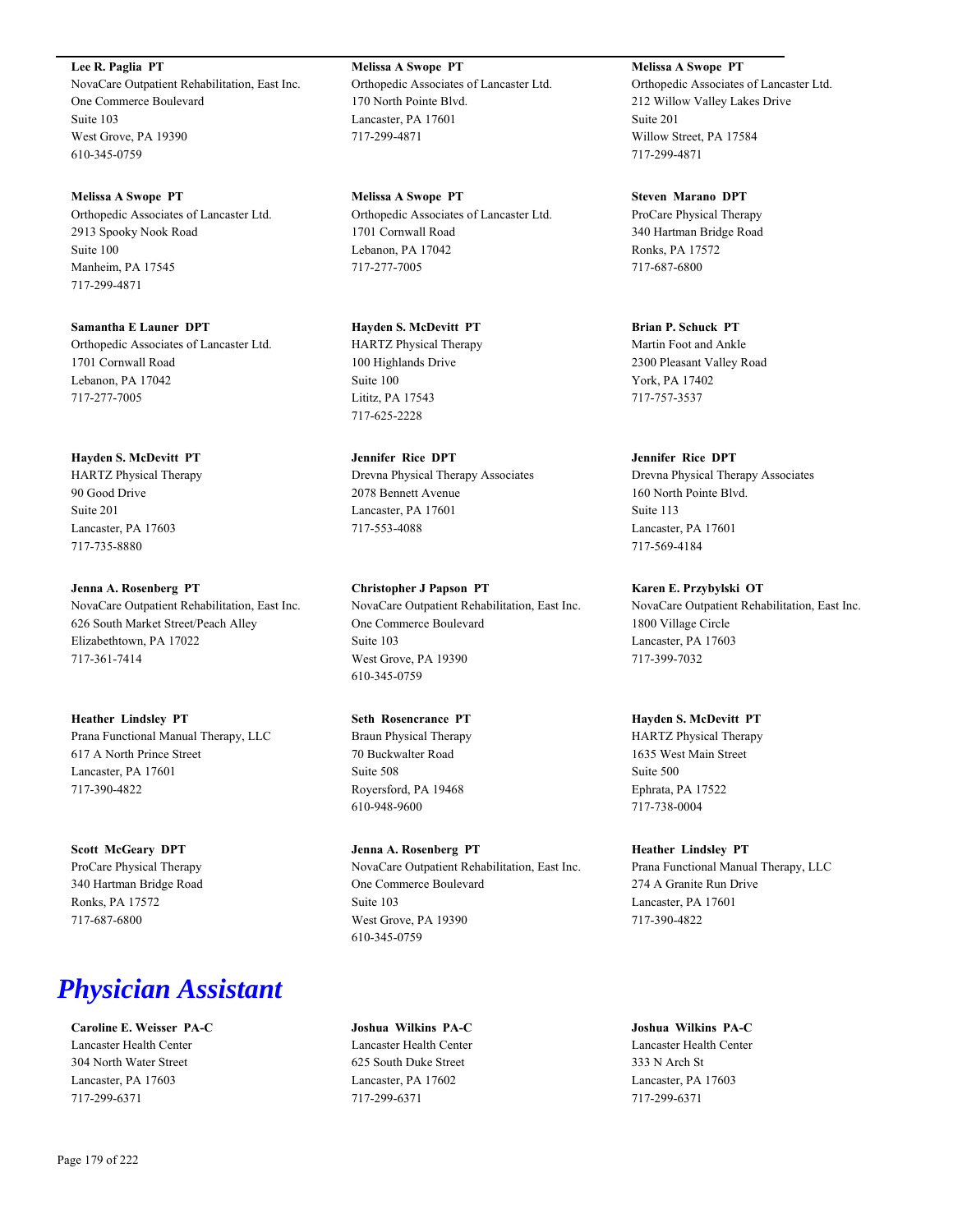**Joshua Wilkins PA-C** Lancaster Health Center 515 B Hershey Avenue Lancaster, PA 17603 717-299-6371

**Kaitlyn E Wieland PA-C** WellSpan Family Medicine - Meadowbrook 337 West Main Street Suite 100 Leola, PA 17540 717-656- 6122

**Joshua Wilkins PA-C** Lancaster Health Center 304 North Water Street Lancaster, PA 17603 717-299-6371

**Caroline E. Weisser PA-C** Lancaster Health Center 812 North Prince Street Lancaster, PA 17603 717-299-6371

**Caroline E. Weisser PA-C** Lancaster Health Center 333 N Arch St Lancaster, PA 17603 717-299-6371

**Ashley A Zalewski PA-C** LGHP/Penn Medicine Trauma & Acute Care Surgery 555 North Duke Street Lancaster, PA 17602 717-544-5945

**Rachel Johnson PA-C** Lancaster Orthopedic Group 1009 East Main Street Mount Joy, PA 17552 717-653-2200

**Rachel Johnson PA-C** Lancaster Orthopedic Group 175 Martin Avenue Suite 315 Ephrata, PA 17522 717-733-9200

**Caroline E. Weisser PA-C** Lancaster Health Center 625 South Duke Street Lancaster, PA 17602 717-299-6371

**Joshua Wilkins PA-C** Lancaster Health Center 812 North Prince Street Lancaster, PA 17603 717-299-6371

**Eric L. Zimmerman PA-C** Orthopedic Associates of Lancaster Ltd. 212 Willow Valley Lakes Drive Suite 201 Willow Street, PA 17584 717-299-4871

**Eric L. Zimmerman PA-C** Orthopedic Associates of Lancaster Ltd. 170 North Pointe Blvd. Lancaster, PA 17601 717-299-4871

**Caroline E. Weisser PA-C** Lancaster Health Center 515 B Hershey Avenue Lancaster, PA 17603 717-299-6371

**Meghann G. Wenger PA-C** LGHP/Penn Medicine Family Medicine Norlanco 418 Cloverleaf Road Elizabethtown, PA 17022 717-653-1467

**Jessica L Clouser PA-C** Westphal Orthopedics, LLC LGH Center - Parkesburg 950 Octorara Trail Parkesburg, PA 19365 610-857-6610

**Rachel Johnson PA-C** Lancaster Orthopedic Group 231 Granite Run Drive Lancaster, PA 17601 717-560-4200

**Hannah M. Wilson PA-C** LGHP/Penn Medicine Family Medicine Norlanco 418 Cloverleaf Road Elizabethtown, PA 17022 717-653-1467

**Joshua Wilkins PA-C** Lancaster Health Center 802 New Holland Avenue Suite 200 Lancaster, PA 17602 717-299-6371

**Caroline E. Weisser PA-C** Lancaster Health Center 802 New Holland Avenue Suite 200 Lancaster, PA 17602 717-299-6371

**Eric L. Zimmerman PA-C** Orthopedic Associates of Lancaster Ltd. 1701 Cornwall Road Lebanon, PA 17042 717-277-7005

**Eric L. Zimmerman PA-C** Orthopedic Associates of Lancaster Ltd. 2913 Spooky Nook Road Suite 100 Manheim, PA 17545 717-299-4871

**Linda S. Wenger PA-C** Penn State Medical Group - Oyster Point 3045 Marietta Avenue Lancaster, PA 17601 717-898-2900

**Rachel Johnson PA-C** Lancaster Orthopedic Group 703 Lampeter Road Lancaster, PA 17602 717-291-1881

**Rachel Johnson PA-C** Lancaster Orthopedic Group 207 West Fulton Street Ephrata, PA 17522 717-738-2273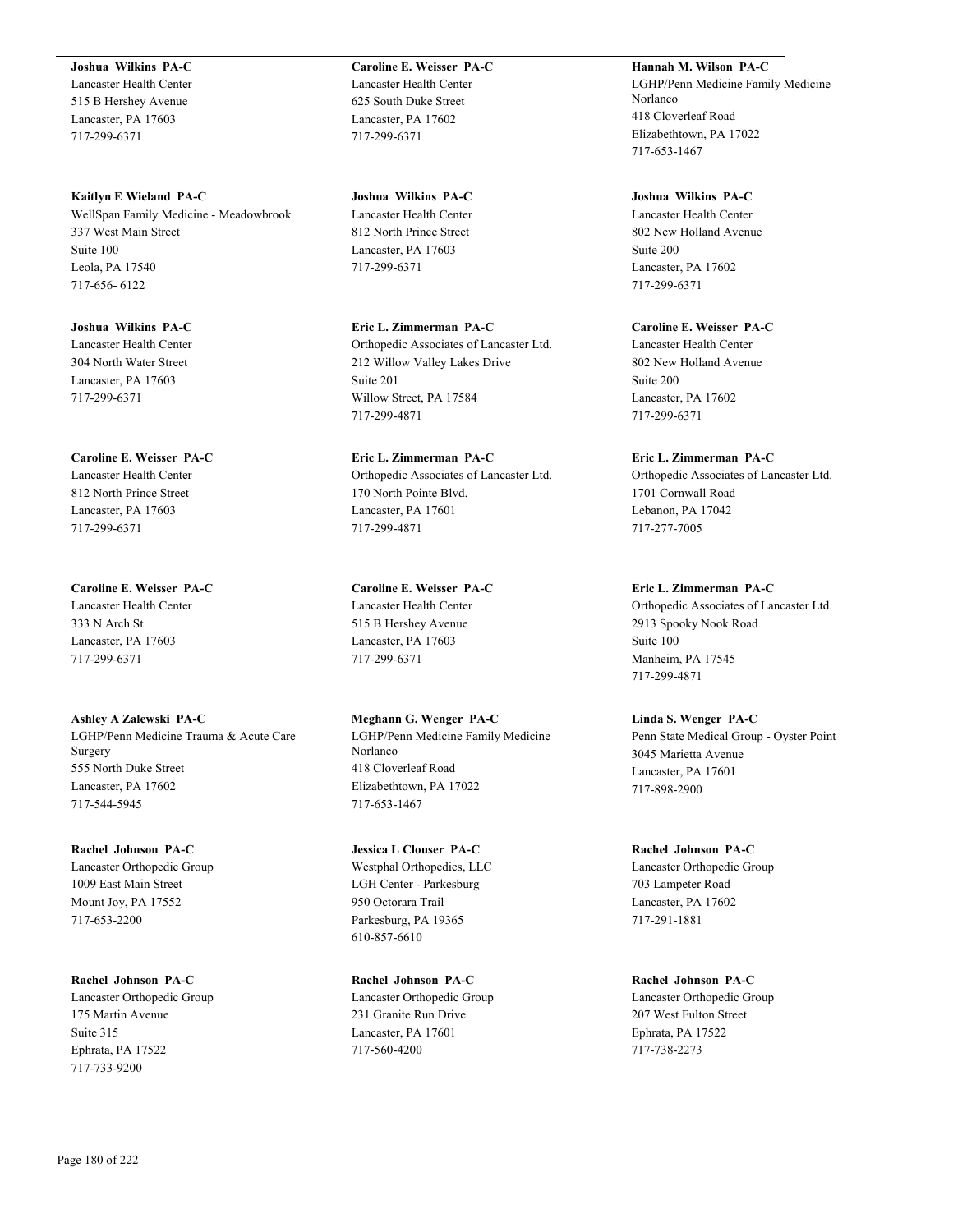# **Christopher M Carrier PA-C**

Orthopedic Associates of Lancaster Ltd. 2913 Spooky Nook Road Suite 100 Manheim, PA 17545 717-299-4871

**Alexander Katos PA-C** Ephrata Community Hospital - Emergency Medicine 169 Martin Avenue Ephrata, PA 17522 717-738-6420

**Thaddeus Joyce PA-C** LGHP/Penn Medicine Family Medicine Manheim 700 Lancaster Road Rout 72 Manheim, PA 17545 717-665-2496

**Mallory Hull CRNP** LGHP/Penn Medicine Diabetes & Endocrinology 950 S. Octorara Trail Parkesburg, PA 19365 717-544-3059

**Adrienne L. Carnahan PA-C** Lancaster Orthopedic Group 175 Martin Avenue Suite 315 Ephrata, PA 17522 717-733-9200

**Adrienne L. Carnahan PA-C** Lancaster Orthopedic Group 207 West Fulton Street Ephrata, PA 17522 717-738-2273

**Katelyn A Clark PA-C** Orthopedic Associates of Lancaster Ltd. 2913 Spooky Nook Road Suite 100 Manheim, PA 17545 717-299-4871

**Micah R Clauss CRNP** Regional GI 2104 Harrisburg Pike Suite 300 Lancaster, PA 17604 717-544-3400

**Christopher M Carrier PA-C** Orthopedic Associates of Lancaster Ltd. 212 Willow Valley Lakes Drive Suite 201 Willow Street, PA 17584 717-299-4871

**Julie E. Adams PA-C** Lancaster Orthopedic Group 703 Lampeter Road Lancaster, PA 17602 717-291-1881

**Alyssa M Hachan PA-C** LGHP/Penn Medicine Hospitalists 555 N Duke Street Lancaster, PA 17602-2250 (717)544-8144

**Carolyn M. Bartell PA-C** LGHP/Penn Medicine Family Medicine Quentin 1 Boyd Street Cornwall, PA 17016 717-675-1565

**Adrienne L. Carnahan PA-C** Lancaster Orthopedic Group 703 Lampeter Road Lancaster, PA 17602 717-291-1881

**Micah R Clauss CRNP** Regional GI 426 Cloverleaf Road Elizabethtown, PA 17022 717-869-4600

**Travis L Homan PA-C** Lancaster Orthopedic Group 175 Martin Avenue Suite 315 Ephrata, PA 17522 717-733-9200

**Micah R Clauss CRNP** Regional GI 690 Good Drive 2nd Floor Lancaster, PA 17601 717-869-4600

**Christopher M Carrier PA-C** Orthopedic Associates of Lancaster Ltd. 170 North Pointe Blvd. Lancaster, PA 17601 717-299-4871

**Thaddeus Joyce PA-C** LGHP/Penn Medicine Family Medicine Manheim 544 N. Penryn Road Manheim, PA 17545 717-665-2496

**Travis L Homan PA-C** Lancaster Orthopedic Group 231 Granite Run Drive Lancaster, PA 17601 717-560-4200

**Carolyn M. Bartell PA-C** LGHP/Penn Medicine Family Medicine Quentin 1701 Cornwall Road Suite 201 Lebanon, PA 17042 717-675-1780

**Travis L Homan PA-C** Lancaster Orthopedic Group 207 West Fulton Street Ephrata, PA 17522 717-738-2273

**Travis L Homan PA-C** Lancaster Orthopedic Group 1009 East Main Street Mount Joy, PA 17552 717-653-2200

**Kelly A Hikes PA-C** LGHP/Penn Medicine Thoracic Surgery 2102 Harrisburg Pike Lancaster, PA 17601 717-544-9400

**Amanda M Achenbach PA-C** LGHP/Penn Medicine Surgical Group 1701 Cornwall Road Lebanon, PA 17042 717-675-1750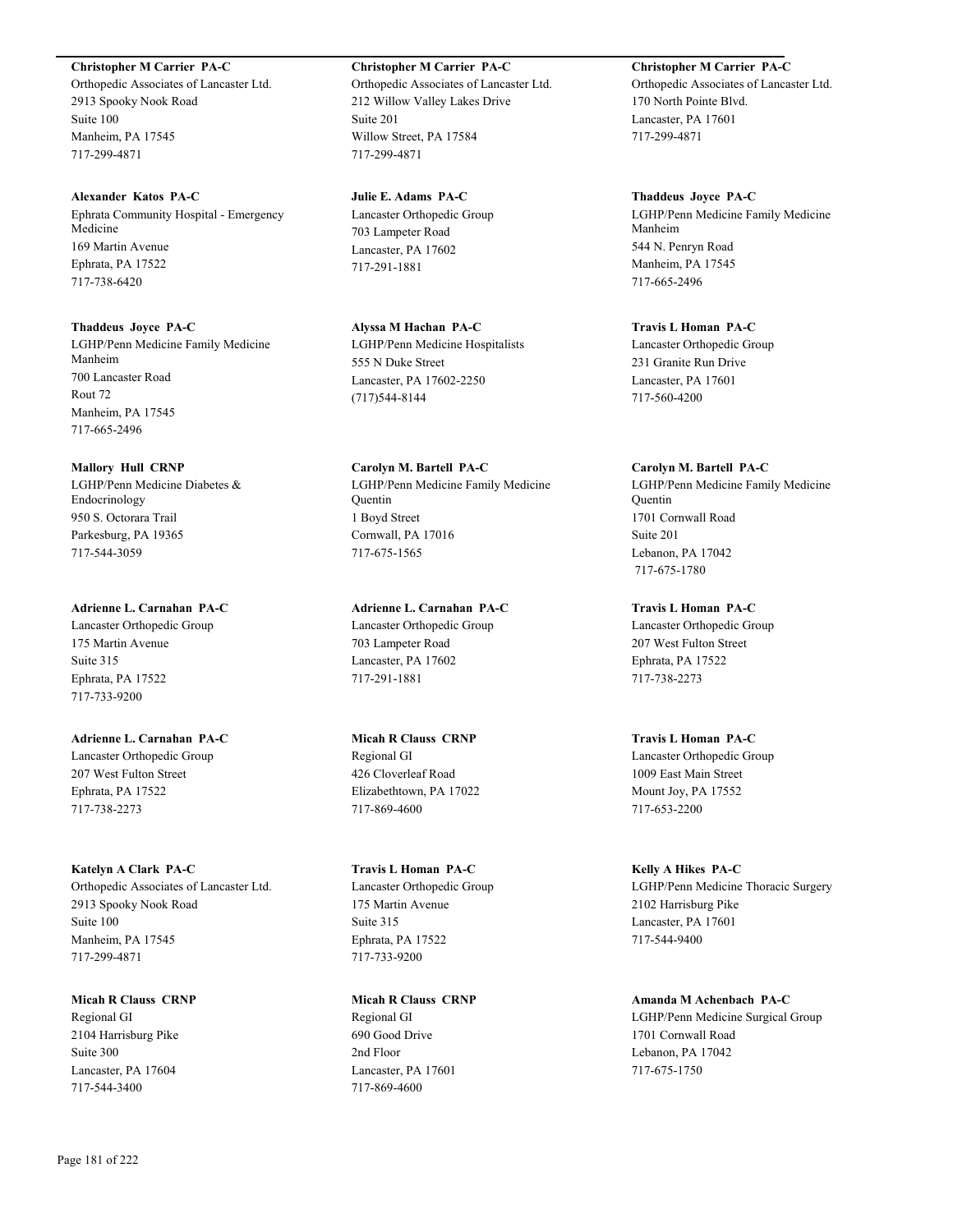#### **Leonard A Berry PA-C**

Lancaster Orthopedic Group 1009 East Main Street Mount Joy, PA 17552 717-653-2200

#### **Andrew S Hostetter PA-C**

LGHP/Penn Medicine Family Medicine Downtown 540 N. North Duke Street 3rd Floor Lancaster, PA 17604 717-544-4950

**Travis L Homan PA-C**

Lancaster Orthopedic Group 703 Lampeter Road Lancaster, PA 17602 717-291-1881

#### **Micah R Clauss CRNP**

Regional GI 2112 Harrisburg Pike Suite 202 Lancaster, PA 17601 717-869-4600

# **Daria P Indeck PA-C**

LGHP/Penn Medicine Trauma & Acute Care Surgery 555 North Duke Street Lancaster, PA 17602 717-544-5945

# **Katelyn A Clark PA-C**

Orthopedic Associates of Lancaster Ltd. 1701 Cornwall Road Lebanon, PA 17042 717-277-7005

#### **Kimberly A Henry PA-C**

Orthopedic Associates of Lancaster Ltd. 1701 Cornwall Road Lebanon, PA 17042 717-277-7005

# **Kimberly A Henry PA-C**

Orthopedic Associates of Lancaster Ltd. 212 Willow Valley Lakes Drive Suite 201 Willow Street, PA 17584 717-299-4871

# **Amanda M Achenbach PA-C** LGHP/Penn Medicine Surgical Group 2102 Harrisburg Pike Lancaster, PA 17601 717-544-0641

# **Andrew S Hostetter PA-C**

LGHP/Penn Medicine Family Medicine Downtown McCaskey High School - 445 N. Reservoir Street School District of Lancaster students 12-22 only Lancaster, PA 17602 717-544-9021

# **Kimberly A Henry PA-C**

Orthopedic Associates of Lancaster Ltd. 2913 Spooky Nook Road Suite 100 Manheim, PA 17545 717-299-4871

# **Julie E. Adams PA-C**

Lancaster Orthopedic Group 175 Martin Avenue Suite 315 Ephrata, PA 17522 717-733-9200

#### **Julie E. Adams PA-C**

Lancaster Orthopedic Group 1009 East Main Street Mount Joy, PA 17552 717-653-2200

# **Katelyn A Clark PA-C** Orthopedic Associates of Lancaster Ltd. 170 North Pointe Blvd. Lancaster, PA 17601 717-299-4871

**Samantha J Hill PA-C** LGHP/Penn Medicine Family Medicine New Holland 676 East Main Street New Holland, PA 17557 717-354-4671

# **Kimberly A Henry PA-C** Orthopedic Associates of Lancaster Ltd. 170 North Pointe Blvd. Lancaster, PA 17601 717-299-4871

# **Amanda M Achenbach PA-C**

LGHP/Penn Medicine Surgical Group 2104 Harrisburg Pike Suite 200 Lancaster, PA 17604 717-544-3626

#### **Andrew S Hostetter PA-C**

Lancaster General Health Care Connections 555 North Duke Street Floor 1 Lancaster, PA 17602 717-544-2273

# **Micah R Clauss CRNP** Regional GI 4140 Oregon Pike

Ephrata, PA 17522 717-869-4600

#### **Julie E. Adams PA-C**

Lancaster Orthopedic Group 207 West Fulton Street Ephrata, PA 17522 717-738-2273

#### **Julie E. Adams PA-C**

Lancaster Orthopedic Group 231 Granite Run Drive Lancaster, PA 17601 717-560-4200

# **Mallory Hull CRNP**

LGHP/Penn Medicine Diabetes & Endocrinology 1701 Cornwall Road Suite 101 Lebanon, PA 17042 717-544-3059

#### **Katelyn A Clark PA-C**

Orthopedic Associates of Lancaster Ltd. 212 Willow Valley Lakes Drive Suite 201 Willow Street, PA 17584 717-299-4871

# **Adrienne L. Carnahan PA-C**

Lancaster Orthopedic Group 1009 East Main Street Mount Joy, PA 17552 717-653-2200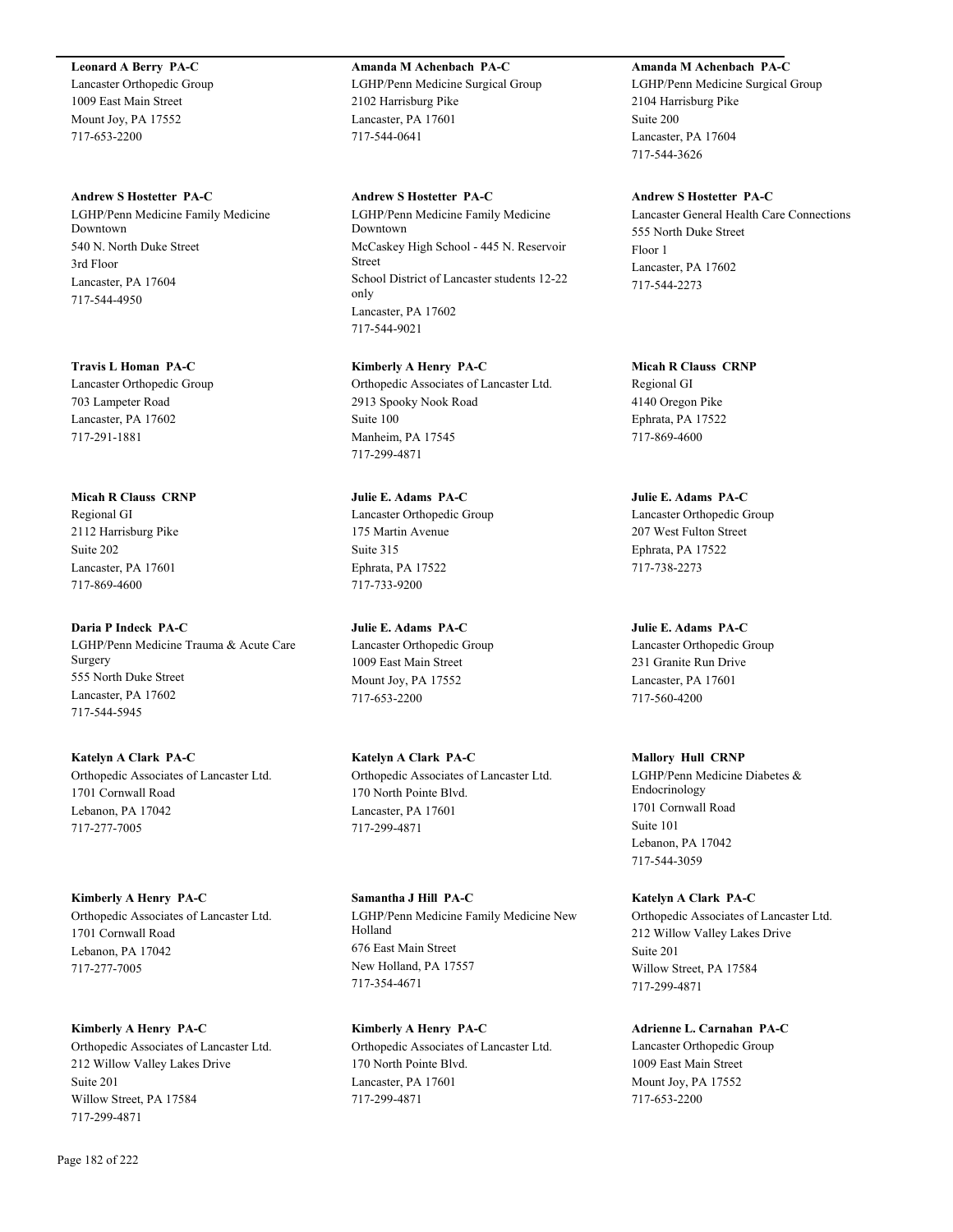# **Adrienne L. Carnahan PA-C**

Lancaster Orthopedic Group 231 Granite Run Drive Lancaster, PA 17601 717-560-4200

#### **Mallory Hull CRNP**

LGHP/Penn Medicine Diabetes & Endocrinology 426 Cloverleaf Road Elizabethtown, PA 17022-9320 717-544-3059

#### **Micah R Clauss CRNP**

Regional GI 950 S Octorara Trail Parkesburg, PA 19365 717-869-4600

#### **Emily Gamble PA-C**

LGHP/Penn Medicine Trauma & Acute Care Surgery 555 North Duke Street Lancaster, PA 17602 717-544-5945

# **Carrie Galanis PA-C**

LGHP/Penn Medicine Arthritis & Rheumatology 1261 Division Highway Suite 2 Ephrata, PA 17522 717-299-1301

# **Duane E. Furman PA-C**

LGHP/Penn Medicine Infectious Diseases 1261 Division Highway Suite 2 Ephrata, PA 17522 717-738-5544

#### **Kevin M Friedel PA-C**

LGHP/Penn Medicine Hospitalists 555 N Duke Street Lancaster, PA 17602-2250 (717)544-8144

#### **Mallory Hull CRNP**

LGHP/Penn Medicine Diabetes & Endocrinology 694 Good Drive Suite 200 Lancaster, PA 17601 717-544-3059

# **Mallory Hull CRNP**

LGHP/Penn Medicine Diabetes & Endocrinology 1261 Division Highway Suite 2 Ephrata, PA 17522 717-544-3059

# **Duane E. Furman PA-C**

LGHP/Penn Medicine Infectious Diseases 2106 Harrisburg Pike Suite 301 Lancaster, PA 17601 717-544-3517

# **Carrie Galanis PA-C** LGHP/Penn Medicine Arthritis & Rheumatology 690 Good Drive Suite 23

Lancaster, PA 17601 717-299-1301

# **Carrie Galanis PA-C**

LGHP/Penn Medicine Arthritis & Rheumatology 426 Cloverleaf Road Elizabethtown, PA 17022 717-299-1301

#### **Brendan Garrett PA-C**

Argires Marotti Neurosurgical Associates of Lancaster 233 College Avenue Suite 201 Lancaster, PA 17603 717-358-0800

# **Kevin M Friedel PA-C**

LGHP/Penn Medicine Hospitalists 690 Good Drive Lancaster, PA 17601 717-544-8144

# **Mallory Hull CRNP**

LGHP/Penn Medicine Diabetes & Endocrinology 2112 Harrisburg Pike Suite 200 Lancaster, PA 17601 717-544-3059

#### **Jessica L Clouser PA-C**

Westphal Orthopedics, LLC 2106 Harrisburg Pike Suite 116 Lancaster, PA 17601 717-393-1900

# **Chelsea Franks PA-C**

Stephen G. Diamantoni MD & Associates Family Practice 334 Hartman Bridge Road Ronks, PA 17572 717-687-9815

#### **Carrie Galanis PA-C**

LGHP/Penn Medicine Arthritis & Rheumatology 2108 Harrisburg Pike Suite 200 Lancaster, PA 17604 717-299-1301

#### **Leonard A Berry PA-C**

Lancaster Orthopedic Group 231 Granite Run Drive Lancaster, PA 17601 717-560-4200

# **Elaine R. Bower PA-C**

Ephrata Community Hospital - Emergency Medicine 169 Martin Avenue Ephrata, PA 17522 717-738-6420

#### **Chelsea Franks PA-C**

Stephen G. Diamantoni MD & Associates Family Practice 203 Commerce Drive Suite G Quarryville, PA 17566 717-786-1202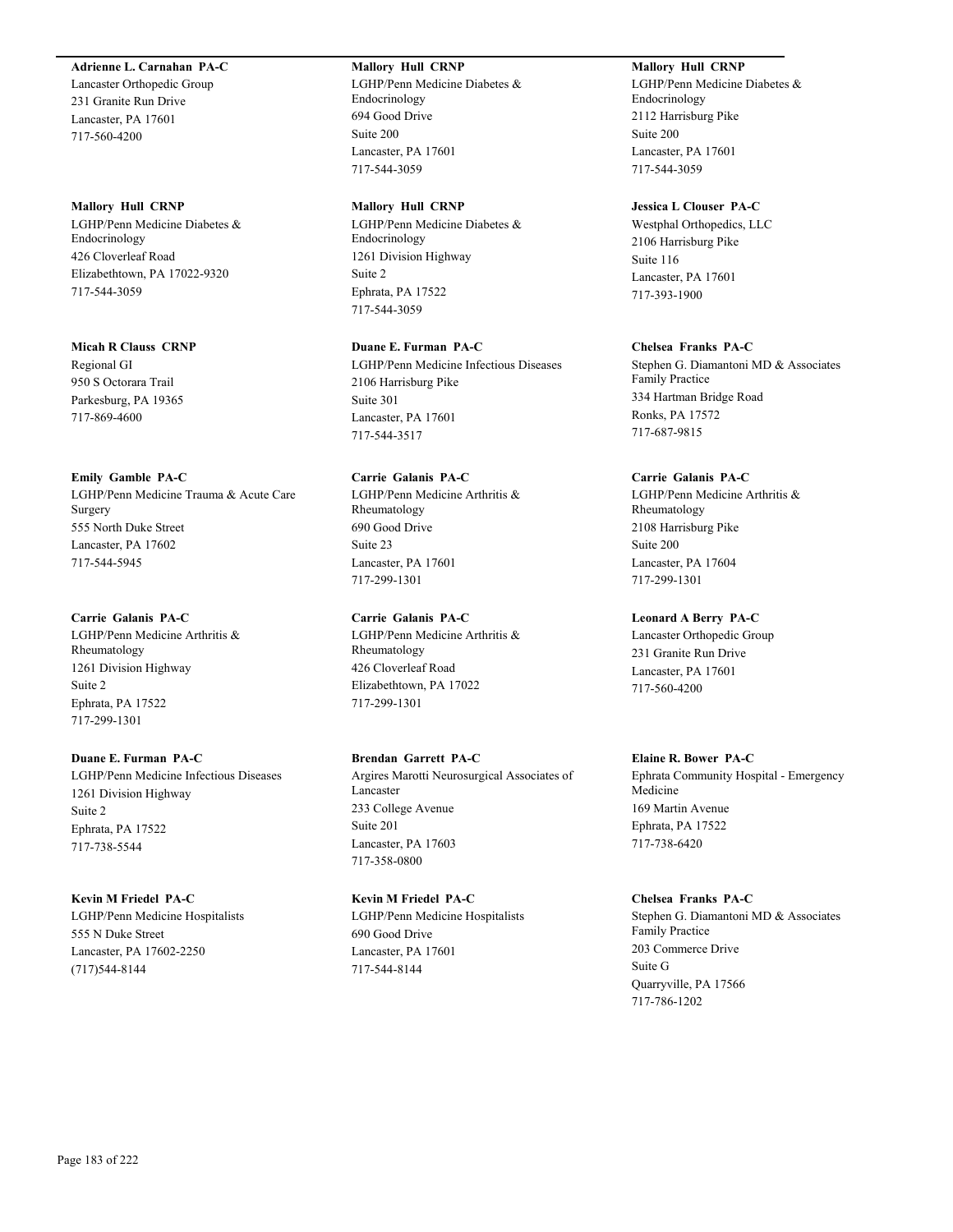#### **Chelsea Franks PA-C**

Stephen G. Diamantoni MD & Associates Family Practice 218-C West Main Street Leola, PA 17540 717-656-2331

#### **Chantelle K. Gastinger PA-C**

Lancaster Skin Center PC 190 North Pointe Blvd Suite A Lancaster, PA 17601 717-560-6444

**Brian C. Burk PA-C** LGHP/Penn Medicine Cardiothoracic Surgery 2102 Harrisburg Pike Lancaster, PA 17601 717-544-4995

**Sara S Bunyaratapan PA-C** Lancaster Health Center 625 South Duke Street Lancaster, PA 17602 717-299-6371

**Chelsea Franks PA-C** Stephen G. Diamantoni MD & Associates Family Practice 440 Chestnut Street Lancaster, PA 17603 717-295-3317

**Brendan Garrett PA-C** Argires Marotti Neurosurgical Associates of Lancaster 306 North Seventh Street Columbia, PA 17512 717-684-1432

**Alyssa M Hachan PA-C** LGHP/Penn Medicine Hospitalists 690 Good Drive Lancaster, PA 17601 717-544-8144

**Chelsea Franks PA-C** Stephen G. Diamantoni MD & Associates Family Practice 734 North Franklin Street Lancaster, PA 17602 717-295-2323

# **Desiree A. Antonacci PA-C** Dermatology Associates of Lancaster

1650 Crooked Oak Drive Suite 200 Lancaster, PA 17601 717-569-3279

**Kelly N Bonneville PA-C** LGHP/Penn Medicine Trauma & Acute Care Surgery 555 North Duke Street Lancaster, PA 17602 717-544-5945

**Brian C. Burk PA-C** LGHP/Penn Medicine Cardiothoracic Surgery 540 North Duke Street Suite 100 Lancaster, PA 17604 717-544-4995

**Ryan K. Gantz PA-C** Lancaster Radiology Associates Ltd. 555 North Duke Street Lancaster, PA 17604 717-544-4900

**Brendan Garrett PA-C** Argires Marotti Neurosurgical Associates of Lancaster 1767 Columbia Avenue Lancaster, PA 17603 717-358-0800

**Brendan Garrett PA-C** Argires Marotti Neurosurgical Associates of Lancaster 609 N. Cherry Street Lancaster, PA 17602 717-544-4400

**Sara S Bunyaratapan PA-C** Lancaster Health Center 515 B Hershey Avenue Lancaster, PA 17603 717-299-6371

**Kimberly M. Brown PA-C** Penn State Medical Group - Oyster Point 3045 Marietta Avenue Lancaster, PA 17601 717-898-2900

# **Duane E. Furman PA-C**

LGHP/Penn Medicine Infectious Diseases 1701 Cornwall Road Suite 101 Lebanon, PA 17042 717-544-3517

**Desiree A. Antonacci PA-C**

Dermatology Associates of Lancaster 222 Willow Valley Lakes Drive Suite 1600 Willow Street, PA 17584 717-464-9477

**Elizabeth C Borgia PA-C** Wellspan Hospitalists 169 Martin Avenue PO Box 1002 Ephrata, PA 17522 717-721-4740

# **Christopher M Carrier PA-C**

Orthopedic Associates of Lancaster Ltd. 1701 Cornwall Road Lebanon, PA 17042 717-277-7005

# **Brendan Garrett PA-C**

Argires Marotti Neurosurgical Associates of Lancaster 2106 Harrisburg Pike Suite 116 Lancaster, PA 17602 717-358-0800

**Brendan Garrett PA-C**

Argires Marotti Neurosurgical Associates of Lancaster 175 Martin Avenue Suite 340 Ephrata, PA 17522 717-684-1432

**Jennifer Felice PA-C** Orthopedic Associates of Lancaster Ltd. 212 Willow Valley Lakes Drive Suite 201 Willow Street, PA 17584 717-299-4871

**Kristin K Amicone PA-C** Ephrata Community Hospital - Emergency Medicine 169 Martin Avenue Ephrata, PA 17522 717-738-6420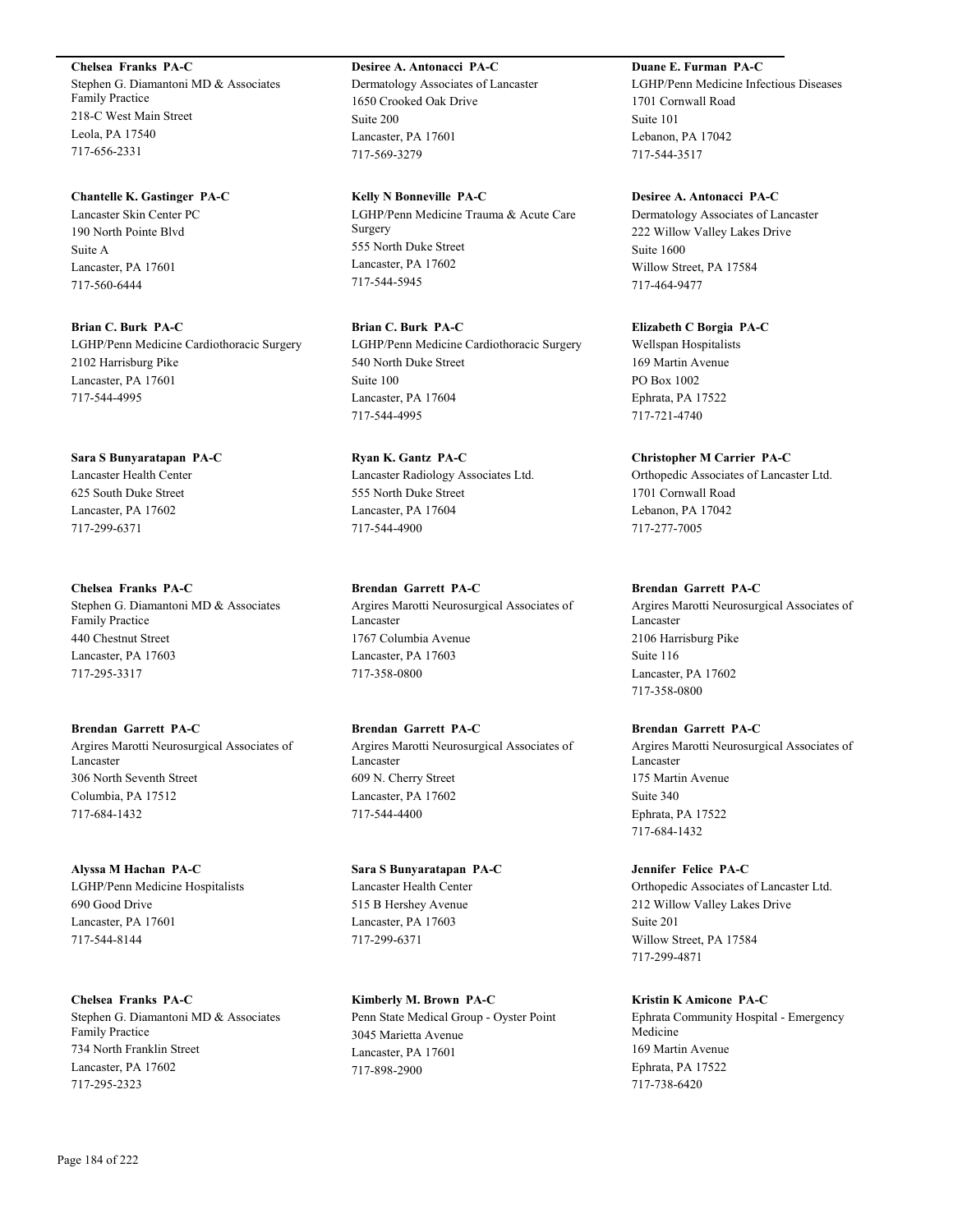**Jennifer L. Dougherty PA-C**

Pulmonary Associates of Lancaster 540 N Duke St Suite 244 Lancaster, PA 17604 717-826-9770

**Keith R Bumeder PA-C** Ephrata Community Hospital - Emergency Medicine 169 Martin Avenue Ephrata, PA 17522 717-738-6420

**Jennifer Felice PA-C** Orthopedic Associates of Lancaster Ltd. 170 North Pointe Blvd. Lancaster, PA 17601 717-299-4871

**Carolyn Esterly PA-C** Penn State Medical Group - Cornerstone 6 West Newport Road Lititz, PA 17543 717-627-2108

**Jennifer Felice PA-C** Orthopedic Associates of Lancaster Ltd. 1701 Cornwall Road Lebanon, PA 17042 717-277-7005

**Rachael Fly-Pingree PA-C** Regional GI 2112 Harrisburg Pike Suite 202 Lancaster, PA 17601 717-869-4600

**Rachael Fly-Pingree PA-C** Regional GI 2104 Harrisburg Pike Suite 300 Lancaster, PA 17604 717-544-3400

**Sara S Bunyaratapan PA-C** Lancaster Health Center 333 N Arch St Lancaster, PA 17603 717-299-6371

**Ashley N Draper CRNP** LGHP/Penn Medicine Cardiothoracic Surgery 2102 Harrisburg Pike Lancaster, PA 17601 717-544-4995

**Jennifer Felice PA-C** Orthopedic Associates of Lancaster Ltd. 2913 Spooky Nook Road Suite 100 Manheim, PA 17545 717-299-4871

**Samuel J. Feinstein PA-C** LGHP/Penn Medicine Family Medicine Norlanco 418 Cloverleaf Road Elizabethtown, PA 17022 717-653-1467

**Bailey A Ellis PA-C** LGHP/Penn Medicine Pain Management 2100 Harrisburg Pike Lancaster, PA 17601 717-544-3197

**Sara S Bunyaratapan PA-C** Lancaster Health Center 802 New Holland Avenue Suite 200 Lancaster, PA 17602 717-299-6371

**Michael Bredin PA-C** LGHP/Penn Medicine Trauma & Acute Care Surgery 555 North Duke Street Lancaster, PA 17602 717-544-5945

**Rachael Fly-Pingree PA-C** Regional GI 426 Cloverleaf Road Elizabethtown, PA 17022 717-869-4600

**Brendan Garrett PA-C** Argires Marotti Neurosurgical Associates of Lancaster 160 North Pointe Boulevard Suite 200 Lancaster, PA 17601 717-358-0800

**Ashley N Draper CRNP** LGHP/Penn Medicine Cardiothoracic Surgery 540 North Duke Street Suite 100 Lancaster, PA 17604 717-544-4995

**Kelly Brooks PA-C** LGHP/Penn Medicine Cardiothoracic Surgery 540 North Duke Street Suite 100 Lancaster, PA 17604 717-544-4995

**Kristen Durbanis PA-C** LGHP/Penn Medicine Family Medicine Parkesburg 950 Octorara Trail Parkesburg, PA 19365-2150 610-857-6648

**Bailey A Ellis PA-C** Anesthesia Associates of Lancaster Ltd. 133 East Frederick Street Lancaster, PA 17602 717-394-9821

**Chelsea Franks PA-C** Stephen G. Diamantoni MD & Associates Family Practice 2112 Harrisburg Pike Suite 3 Lancaster, PA 17604 717-431-3000

**Rachael Fly-Pingree PA-C** Regional GI 4140 Oregon Pike Ephrata, PA 17522 717-869-4600

**Jami Buhler PA-C** LGHP/Penn Medicine Family Medicine Strasburg 1135 Hampden Drive Strasburg, PA 17579 717-687-0313

**Sara S Bunyaratapan PA-C** Lancaster Health Center 304 North Water Street Lancaster, PA 17603 717-299-6371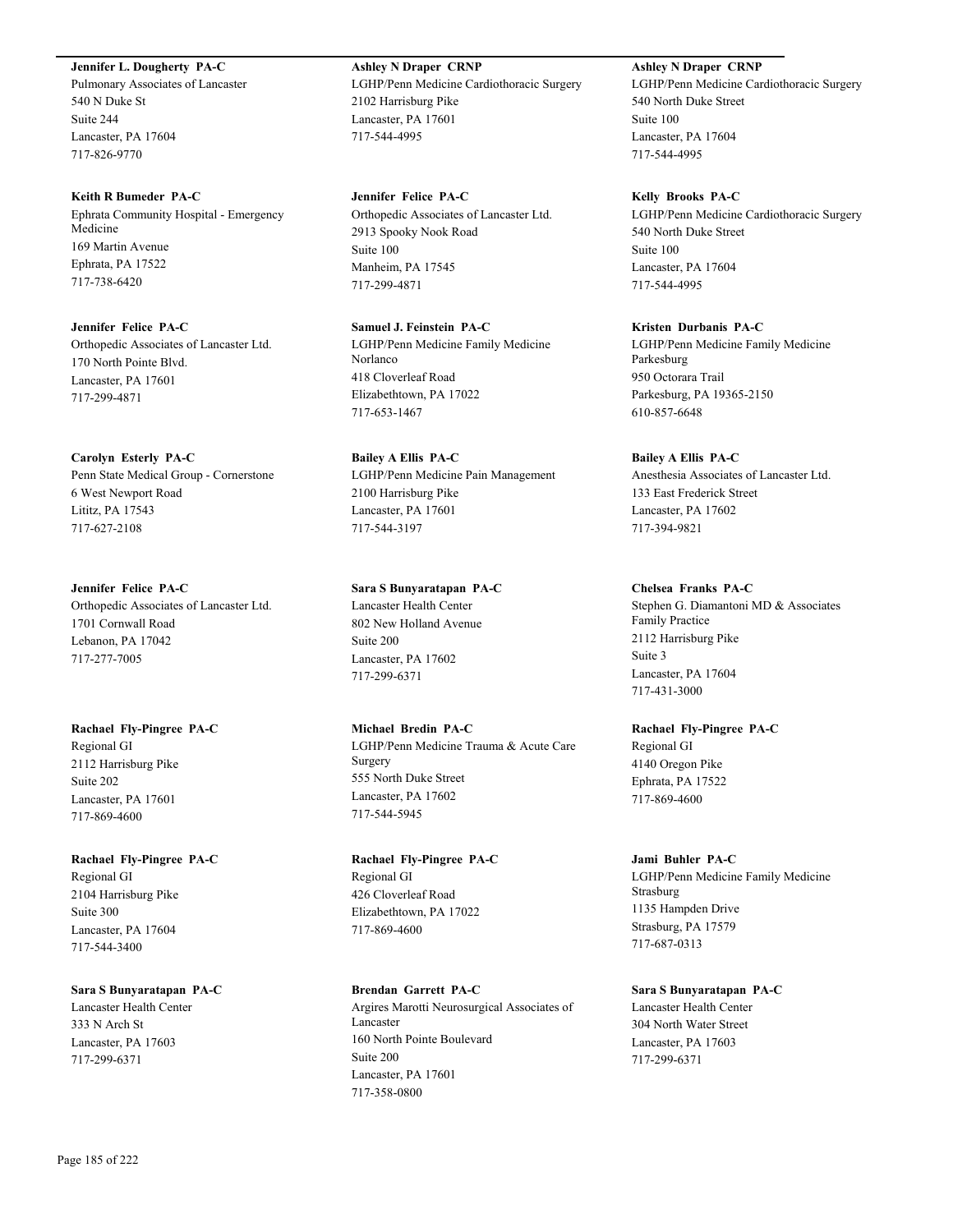**Sara S Bunyaratapan PA-C**

Lancaster Health Center 812 North Prince Street Lancaster, PA 17603 717-299-6371

**Andrea Bunker PA-C** Penn Medicine LGHP Family Medicine Leola 146 East Main Street Leola, PA 17540 717-656-2141

**Brendan Garrett PA-C** Argires Marotti Neurosurgical Associates of Lancaster 90 Good Drive Suite 302 Lancaster, PA 17603

**Samantha M Greco PA-C** WellSpan Pulmonary and Sleep Medicine 227 Granite Run Drive Suite 110 Lancaster, PA 17601 717-560-5156

**Kevin Beuler PA-C** Lancaster Health Center 515 B Hershey Avenue Lancaster, PA 17603

717-299-6371

717-358-0800

**Leonard A Berry PA-C** Lancaster Orthopedic Group 175 Martin Avenue Suite 315 Ephrata, PA 17522 717-733-9200

**Kristyn Gooding PA-C** LGHP/Penn Medicine Family Medicine Downtown McCaskey High School - 445 N. Reservoir Street School District of Lancaster students 12-22 only Lancaster, PA 17602 717-544-9021

**Cora Bilger PA-C** LGHP/Penn Medicine Pain Management 2100 Harrisburg Pike Lancaster, PA 17601 717-544-3197

**Rachael Fly-Pingree PA-C** Regional GI 690 Good Drive 2nd Floor Lancaster, PA 17601 717-869-4600

**Kelly Brooks PA-C** LGHP/Penn Medicine Cardiothoracic Surgery 2102 Harrisburg Pike Lancaster, PA 17601 717-544-4995

**Jennifer Dankel PA-C** Otolaryngology Physicians of Lancaster 561 W. Trout Run Road Ephrata, PA 17522 717-733-4891

**Samantha M Greco PA-C** WellSpan Pulmonary and Sleep Medicine 3440 B Rothsville Road Ephrata, PA 17522 717-738-4334

**Jennifer Dankel PA-C** Otolaryngology Physicians of Lancaster 810 Plaza Blvd. Lancaster, PA 17601 717-394-5088

**Kevin Beuler PA-C** Lancaster Health Center 333 N Arch St Lancaster, PA 17603 717-299-6371

**Kristyn Gooding PA-C** LGHP/Penn Medicine Family Medicine Downtown 540 N. North Duke Street 3rd Floor Lancaster, PA 17604 717-544-4950

**Kevin Beuler PA-C** Lancaster Health Center 625 South Duke Street Lancaster, PA 17602 717-299-6371

**James L. Aikens PA-C** Penn State Medical Group - Mountville 2 College Avenue Mountville, PA 17554 717-285-3144

**Rachael Fly-Pingree PA-C** Regional GI 950 S Octorara Trail Parkesburg, PA 19365 717-869-4600

**Samantha M Greco PA-C** WellSpan Pulmonary and Sleep Medicine 435 South Kinzer Avenue Suite 10 New Holland, PA 17557 717-351-2454

**Kevin Beuler PA-C** Lancaster Health Center 304 North Water Street Lancaster, PA 17603 717-299-6371

**Kevin Beuler PA-C** Lancaster Health Center 802 New Holland Avenue Suite 200 Lancaster, PA 17602 717-299-6371

**Bethany Arbogast PA-C** Lancaster Urology 175 Martin Avenue, Suite 300 Ephrata, PA 17522 717-738-4700

**Cora Bilger PA-C** Anesthesia Associates of Lancaster Ltd. 133 East Frederick Street Lancaster, PA 17602 717-394-9821

**Erin E Burton PA-C** LGHP/Penn Medicine Family Medicine **Ouentin** 1 Boyd Street Cornwall, PA 17016 717-675-1565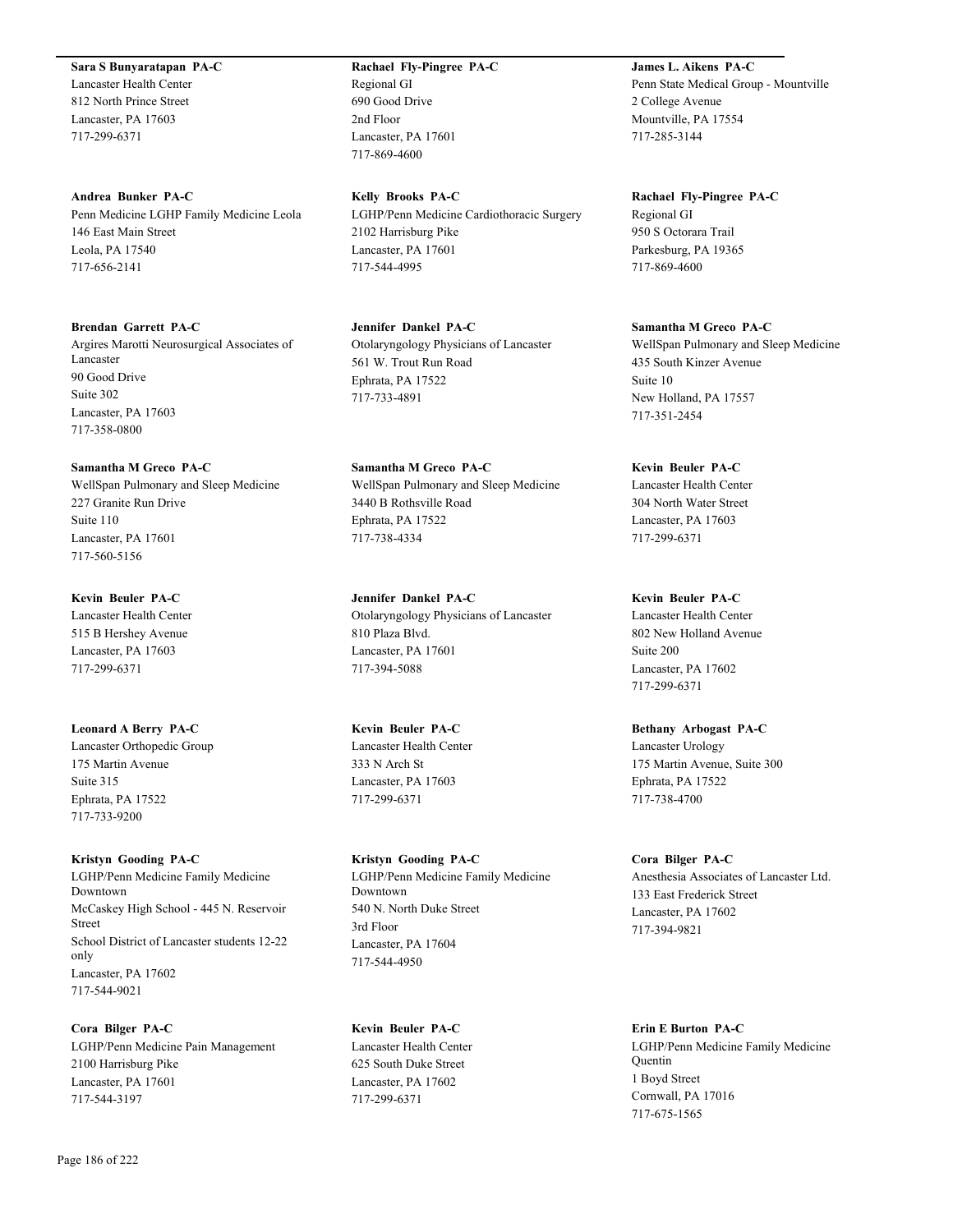**Jeffry A. Cooke PA-C** Ephrata Community Hospital - Emergency Medicine 169 Martin Avenue Ephrata, PA 17522 717-738-6420

**Pankaj Gupta PA-C** Orthopedic Associates of Lancaster Ltd. 212 Willow Valley Lakes Drive Suite 201 Willow Street, PA 17584 717-299-4871

**Leonard A Berry PA-C** Lancaster Orthopedic Group 207 West Fulton Street Ephrata, PA 17522 717-738-2273

**Erin E Burton PA-C** LGHP/Penn Medicine Family Medicine **Ouentin** 1701 Cornwall Road Suite 201 Lebanon, PA 17042 717-675-1780

**Rebekah L Grumbrecht PA-C** Lancaster Health Center

304 North Water Street Lancaster, PA 17603 717-299-6371

**Kevin Beuler PA-C** Lancaster Health Center 812 North Prince Street Lancaster, PA 17603 717-299-6371

**Catherine A D'Elia PA-C** Stephen G. Diamantoni MD & Associates Family Practice 2112 Harrisburg Pike Suite 3 Lancaster, PA 17604 717-431-3000

**Catherine A D'Elia PA-C** Stephen G. Diamantoni MD & Associates Family Practice 203 Commerce Drive Suite G Quarryville, PA 17566 717-786-1202

**Pankaj Gupta PA-C** Orthopedic Associates of Lancaster Ltd. 2913 Spooky Nook Road Suite 100 Manheim, PA 17545 717-299-4871

**Pankaj Gupta PA-C** Orthopedic Associates of Lancaster Ltd. 1701 Cornwall Road Lebanon, PA 17042 717-277-7005

**Rebekah L Grumbrecht PA-C** Lancaster Health Center 802 New Holland Avenue Suite 200 Lancaster, PA 17602 717-299-6371

**Julie Burrowes PA-C** LGHP/Penn Medicine Family Medicine Lititz 562 West Second Street Lititz, PA 17543 717-626-2167

**Rebekah L Grumbrecht PA-C** Lancaster Health Center 625 South Duke Street Lancaster, PA 17602 717-299-6371

**Rebekah L Grumbrecht PA-C** Lancaster Health Center 812 North Prince Street Lancaster, PA 17603 717-299-6371

**Catherine A D'Elia PA-C** Stephen G. Diamantoni MD & Associates Family Practice 334 Hartman Bridge Road Ronks, PA 17572 717-687-9815

**Lori A Delozier PA-C** LGHP/Penn Medicine Women's Internal Medicine 690 Good Drive 2nd Floor Lancaster, PA 17601 717-544-0740

**Pankaj Gupta PA-C** Orthopedic Associates of Lancaster Ltd. 170 North Pointe Blvd. Lancaster, PA 17601 717-299-4871

**Rebekah L Grumbrecht PA-C** Lancaster Health Center 515 B Hershey Avenue Lancaster, PA 17603 717-299-6371

**Leonard A Berry PA-C** Lancaster Orthopedic Group 703 Lampeter Road Lancaster, PA 17602 717-291-1881

**Rebekah L Grumbrecht PA-C** Lancaster Health Center

333 N Arch St Lancaster, PA 17603 717-299-6371

**Julie Burrowes PA-C** LGHP/Penn Medicine Family Medicine Lititz 51 Peters Road Suite 201 Lititz, PA 17543 717-626-2167

**Carol V Blake PA-C** WellSpan Pulmonary and Sleep Medicine 435 South Kinzer Avenue Suite 10 New Holland, PA 17557 717-351-2454

**Catherine A D'Elia PA-C** Stephen G. Diamantoni MD & Associates Family Practice 734 North Franklin Street Lancaster, PA 17602 717-295-2323

**Laura DeBruin PA-C** Penn Medicine LGHP Family Medicine Leola 146 East Main Street Leola, PA 17540 717-656-2141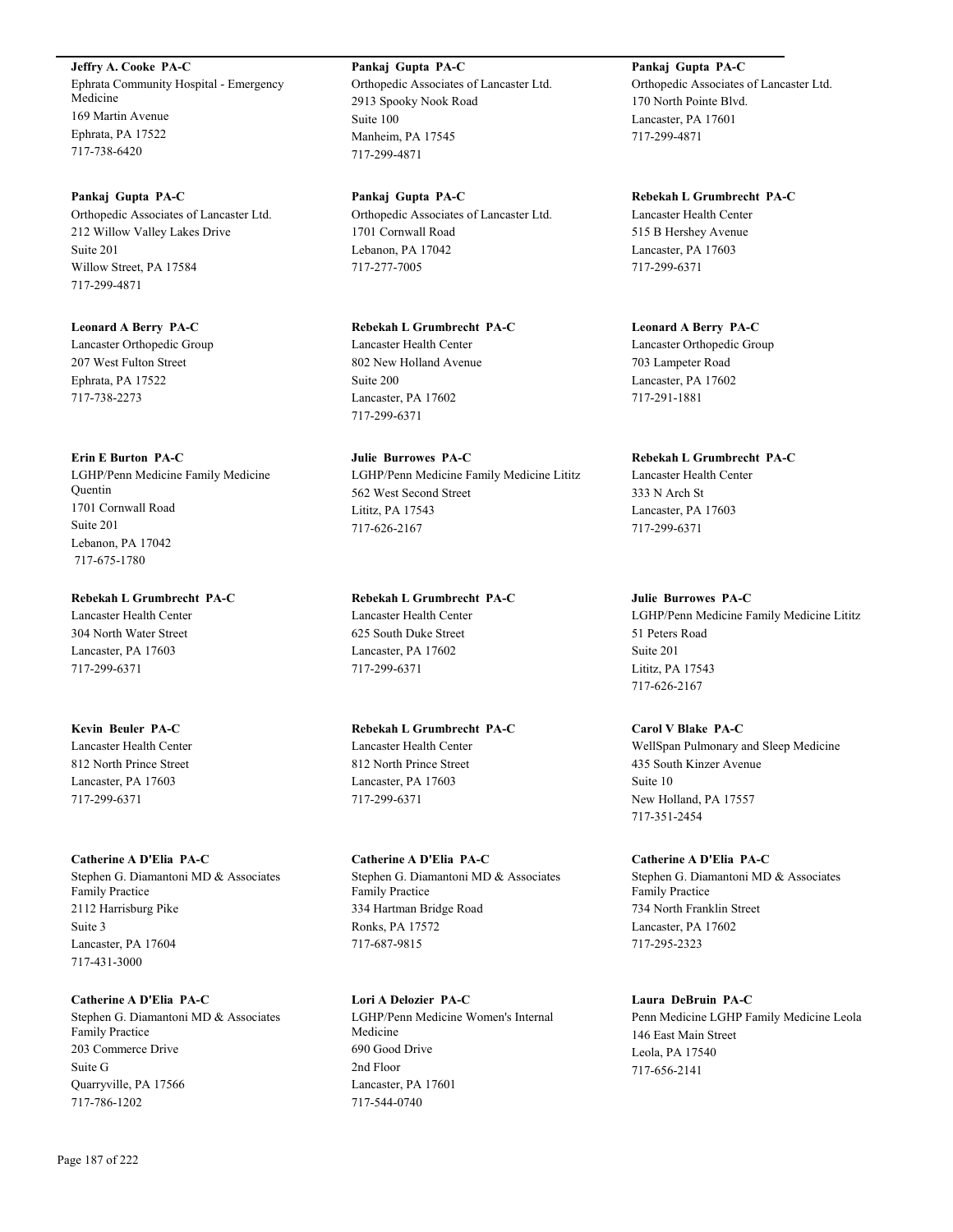**Catherine A D'Elia PA-C** Stephen G. Diamantoni MD & Associates Family Practice 218-C West Main Street Leola, PA 17540 717-656-2331

**Carol V Blake PA-C** WellSpan Pulmonary and Sleep Medicine 3440 B Rothsville Road Ephrata, PA 17522 717-738-4334

**Bethany Arbogast PA-C** Lancaster Urology 2106 Harrisburg Pike Suite 200 Lancaster, PA 17604 717-393-1771

**Sarah Gibson PA-C** Advanced Vein and Laser Center 896 A Plaza Blvd. Lancaster, PA 17573 717-295-8346

**Luke Bingaman PA-C** LGHP/Penn Medicine Hospitalists 555 N Duke Street Lancaster, PA 17602-2250 (717)544-8144

**Evan J. Knappenberger PA-C** LGHP/Penn Medicine Surgical Group 2104 Harrisburg Pike Suite 200 Lancaster, PA 17604 717-544-3626

**Evan J. Knappenberger PA-C** LGHP/Penn Medicine Surgical Group 2102 Harrisburg Pike Lancaster, PA 17601 717-544-0641

**Stacy M. Spence PA-C** Penn State Medical Group - Mountville 2 College Avenue Mountville, PA 17554 717-285-3144

**Melanie M. DiPerna PA-C** WellSpan Pulmonary and Sleep Medicine 435 South Kinzer Avenue Suite 10 New Holland, PA 17557 717-351-2454

**Carol V Blake PA-C** WellSpan Pulmonary and Sleep Medicine 227 Granite Run Drive Suite 110 Lancaster, PA 17601 717-560-5156

**John M Gill PA-C** LGHP/Penn Medicine Hospitalists 555 N Duke Street Lancaster, PA 17602-2250 (717)544-8144

**Melanie M. DiPerna PA-C** WellSpan Pulmonary and Sleep Medicine 227 Granite Run Drive Suite 110 Lancaster, PA 17601 717-560-5156

**Melanie M. DiPerna PA-C** WellSpan Pulmonary and Sleep Medicine 3440 B Rothsville Road Ephrata, PA 17522 717-738-4334

**Evan J. Knappenberger PA-C** LGHP/Penn Medicine Surgical Group 1701 Cornwall Road Lebanon, PA 17042 717-675-1750

**Benjamin Mann PA-C** Ephrata Community Hospital - Emergency Medicine 169 Martin Avenue Ephrata, PA 17522 717-738-6420

**JoAnne Sandherr PA-C** LGHP/Penn Medicine Surgical Group 2102 Harrisburg Pike Lancaster, PA 17601 717-544-0641

**Melissa A. DeStefano PA-C** Penn State Medical Group - Manor 16A Manor Avenue Millersville, PA 17551 717-872-5444

**Michael L. Discavage PA-C** LGHP/Penn Medicine Family Medicine Parkesburg 950 Octorara Trail Parkesburg, PA 19365-2150 610-857-6648

**John M Gill PA-C** LGHP/Penn Medicine Hospitalists 690 Good Drive Lancaster, PA 17601 717-544-8144

**Luke Bingaman PA-C** LGHP/Penn Medicine Hospitalists 690 Good Drive Lancaster, PA 17601 717-544-8144

**Catherine A D'Elia PA-C** Stephen G. Diamantoni MD & Associates Family Practice 440 Chestnut Street Lancaster, PA 17603 717-295-3317

**Frank P Vespi PA-C** LGHP/Penn Medicine Hospitalists 690 Good Drive Lancaster, PA 17601 717-544-8144

**JoAnne Sandherr PA-C** LGHP/Penn Medicine Surgical Group 2104 Harrisburg Pike Suite 200 Lancaster, PA 17604 717-544-3626

**JoAnne Sandherr PA-C** LGHP/Penn Medicine Surgical Group 1701 Cornwall Road Lebanon, PA 17042 717-675-1750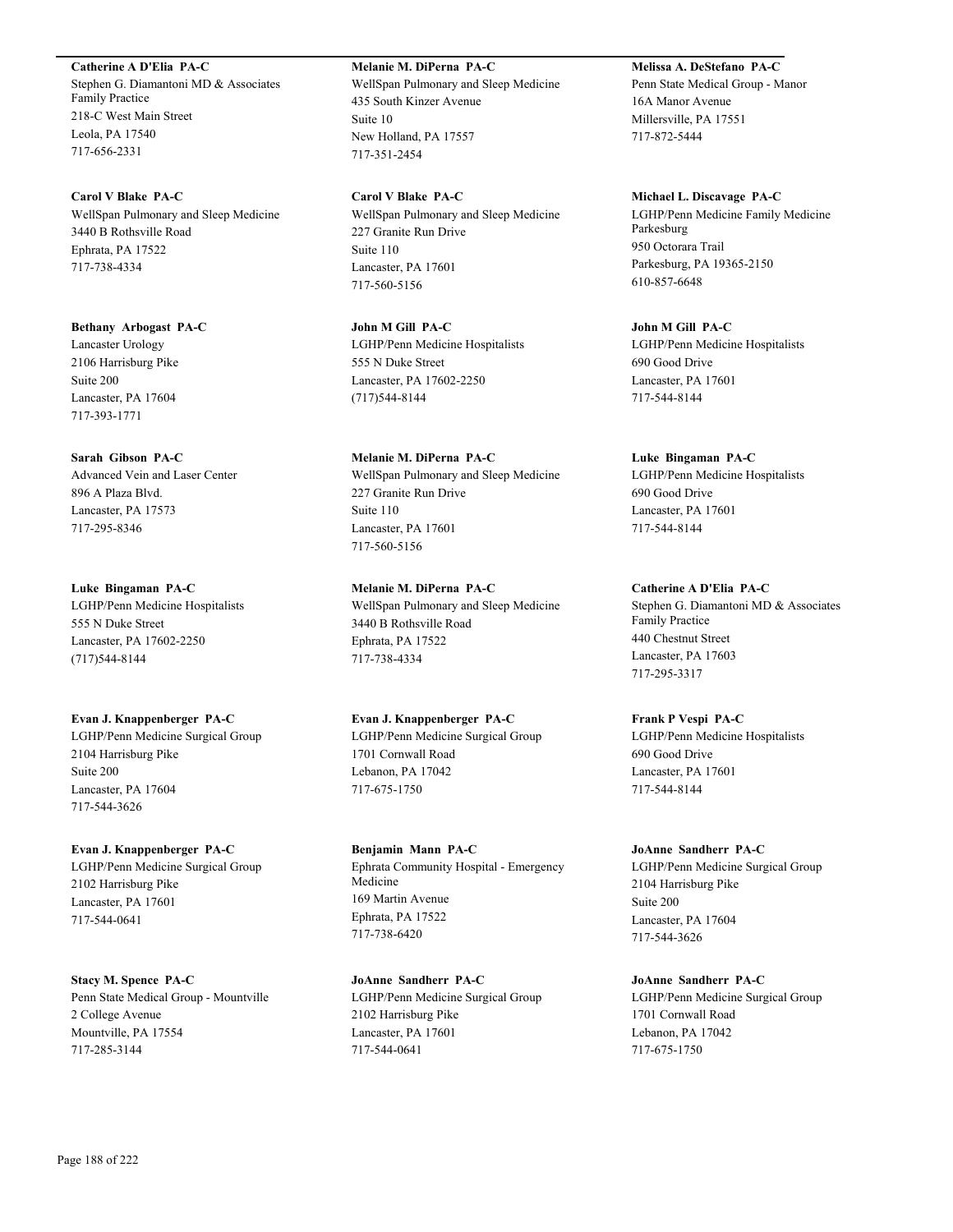**Michael C Shipman PA-C**

Stephen G. Diamantoni MD & Associates Family Practice 203 Commerce Drive Suite G Quarryville, PA 17566 717-786-1202

**Robin Rochow PA-C** Allergy & Asthma Center 2445 Marietta Avenue Lancaster, PA 17601 717-393-1365

**Laura Lash PA-C** LGHP/Penn Medicine Family Medicine Twin Rose 306 North Seventh Street Columbia, PA 17512 717-684-9106

**Tracie L. Kortright PA-C** Lancaster Orthopedic Group 175 Martin Avenue Suite 315 Ephrata, PA 17522 717-733-9200

**Frank P Vespi PA-C** LGHP/Penn Medicine Hospitalists 555 N Duke Street Lancaster, PA 17602-2250 (717)544-8144

**Jennifer M Sherwood PA-C** Lancaster Health Center 304 North Water Street Lancaster, PA 17603 717-299-6371

**Erica Laut PA-C** LGHP/Penn Medicine Walter L. Aument Family Health Center 317 Chestnut Street Quarryville, PA 17566 717-786-7383

**Maria Kuzio PA-C** Otolaryngology Physicians of Lancaster 561 W. Trout Run Road Ephrata, PA 17522 717-733-4891

**Michael C Shipman PA-C** Stephen G. Diamantoni MD & Associates Family Practice 734 North Franklin Street Lancaster, PA 17602 717-295-2323

**Ashley R Kliewer PA-C** LGHP/Penn Medicine Hospitalists 555 N Duke Street Lancaster, PA 17602-2250 (717)544-8144

**Laura Lash PA-C** LGHP/Penn Medicine Family Medicine Twin Rose 6415 Lincoln Highway Wrightsville, PA 17368 717-252-1200

**Michael C Shipman PA-C** Stephen G. Diamantoni MD & Associates Family Practice 334 Hartman Bridge Road Ronks, PA 17572 717-687-9815

**Robin Rochow PA-C** Allergy & Asthma Center 75 West Church Street Stevens, PA 17578 717-393-1365

**Bethany King PA-C** Stephen G. Diamantoni MD & Associates Family Practice 218-C West Main Street Leola, PA 17540 717-656-2331

**Tracie L. Kortright PA-C** Lancaster Orthopedic Group 703 Lampeter Road Lancaster, PA 17602 717-291-1881

**Ashlee F. Weaver PA-C** WellSpan Family Medicine - Meadowbrook 337 West Main Street Suite 100 Leola, PA 17540 717-656- 6122

**Samantha Schmink PA-C** LGHP/Penn Medicine Family Medicine Manheim 700 Lancaster Road Rout 72 Manheim, PA 17545 717-665-2496

**Ashley R Kliewer PA-C** LGHP/Penn Medicine Hospitalists 690 Good Drive Lancaster, PA 17601 717-544-8144

**Tracie L. Kortright PA-C** Lancaster Orthopedic Group 231 Granite Run Drive Lancaster, PA 17601 717-560-4200

**Tracie L. Kortright PA-C** Lancaster Orthopedic Group 207 West Fulton Street Ephrata, PA 17522 717-738-2273

**Robin Rochow PA-C** Allergy & Asthma Center 720 Norman Drive Lebanon, PA 17042 717-272-2919

**Michael C Shipman PA-C** Stephen G. Diamantoni MD & Associates Family Practice 2112 Harrisburg Pike Suite 3 Lancaster, PA 17604 717-431-3000

**Tracie L. Kortright PA-C** Lancaster Orthopedic Group 1009 East Main Street Mount Joy, PA 17552 717-653-2200

**Hope K Weber PA-C** Orthopedic Associates of Lancaster Ltd. 212 Willow Valley Lakes Drive Suite 201 Willow Street, PA 17584 717-299-4871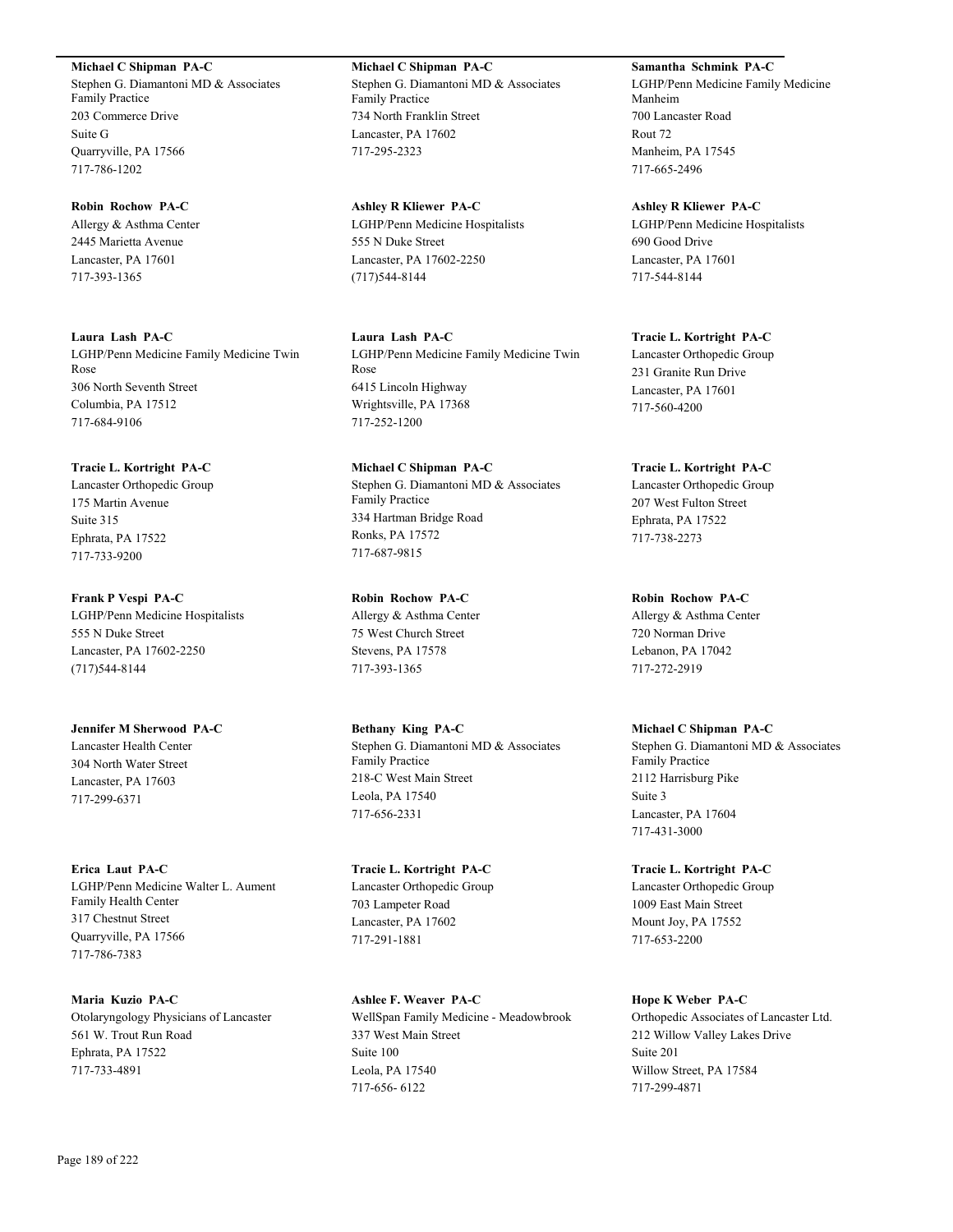# **Hope K Weber PA-C**

Orthopedic Associates of Lancaster Ltd. 170 North Pointe Blvd. Lancaster, PA 17601 717-299-4871

#### **Douglas M Krysan PA-C**

LGHP/Penn Medicine Family Medicine Manor Ridge 2113 Manor Ridge Drive Lancaster, PA 17603 717-299-4644

**Margaret M Krumm PA-C** LGHP/Penn Medicine Family Medicine Twin Rose 306 North Seventh Street Columbia, PA 17512 717-684-9106

**Bethany King PA-C** Stephen G. Diamantoni MD & Associates Family Practice 334 Hartman Bridge Road Ronks, PA 17572 717-687-9815

# **Bethany King PA-C** Stephen G. Diamantoni MD & Associates Family Practice 203 Commerce Drive Suite G Quarryville, PA 17566 717-786-1202

# **Brian R. Walters PA-C** Lancaster Orthopedic Group 1009 East Main Street Mount Joy, PA 17552 717-653-2200

**Bethany King PA-C** Stephen G. Diamantoni MD & Associates Family Practice 734 North Franklin Street Lancaster, PA 17602 717-295-2323

**Brandan T. Lykens PA-C** Penn Medicine LGHP NeuroScience & Spine Associates 1671 Crooked Oak Drive Lancaster, PA 17601 717-569-5331

**Erika Ortega PA-C** Penn Medicine LGHP NeuroScience & Spine Associates 175 Martin Avenue Suite 340A Ephrata, PA 17522 717-733-3474

**Maria Kuzio PA-C** Otolaryngology Physicians of Lancaster 810 Plaza Blvd. Lancaster, PA 17601 717-394-5088

**Hope K Weber PA-C** Orthopedic Associates of Lancaster Ltd. 2913 Spooky Nook Road Suite 100 Manheim, PA 17545 717-299-4871

**Brian R. Walters PA-C** Lancaster Orthopedic Group 703 Lampeter Road Lancaster, PA 17602 717-291-1881

**Brian R. Walters PA-C** Lancaster Orthopedic Group 231 Granite Run Drive Lancaster, PA 17601 717-560-4200

**Brandan T. Lykens PA-C** Penn Medicine LGHP NeuroScience & Spine Associates 175 Martin Avenue Suite 340A Ephrata, PA 17522 717-733-3474

**Brian R. Walters PA-C** Lancaster Orthopedic Group 175 Martin Avenue Suite 315 Ephrata, PA 17522 717-733-9200

**Erika Ortega PA-C** Penn Medicine LGHP NeuroScience & Spine Associates 1671 Crooked Oak Drive Lancaster, PA 17601 717-569-5331

**Bethany King PA-C** Stephen G. Diamantoni MD & Associates Family Practice 2112 Harrisburg Pike Suite 3 Lancaster, PA 17604 717-431-3000

**Erika Ortega PA-C** Penn Medicine LGHP NeuroScience & Spine Associates 1510 Cornwall Road Lebanon, PA 17042 717-454-0061

**Bethany King PA-C** Stephen G. Diamantoni MD & Associates Family Practice 440 Chestnut Street Lancaster, PA 17603 717-295-3317

**Brian R. Walters PA-C** Lancaster Orthopedic Group 207 West Fulton Street Ephrata, PA 17522 717-738-2273

**Margaret M Krumm PA-C** LGHP/Penn Medicine Family Medicine Twin Rose 6415 Lincoln Highway Wrightsville, PA 17368 717-252-1200

**Jennifer M Sherwood PA-C** Lancaster Health Center 812 North Prince Street Lancaster, PA 17603 717-299-6371

**Brandan T. Lykens PA-C** Penn Medicine LGHP NeuroScience & Spine Associates 1510 Cornwall Road Lebanon, PA 17042 717-454-0061

**Robin Rochow PA-C** Allergy & Asthma Center 1701 Cornwall Road Lebanon, PA 17042 717-272-2919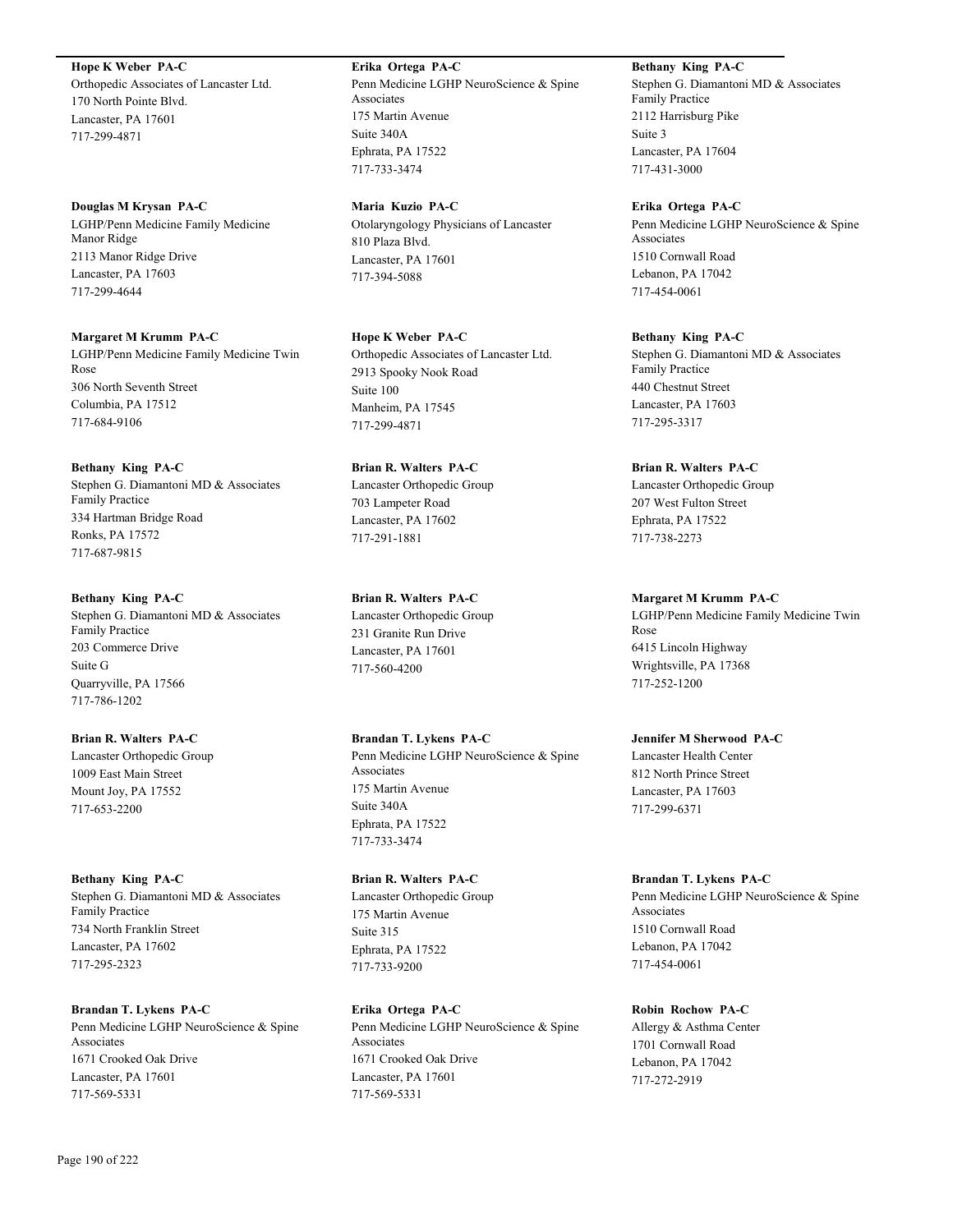**Christine N. Kurpiel PA-C**

Ephrata Community Hospital - Emergency Medicine 169 Martin Avenue Ephrata, PA 17522 717-738-6420

**Jennifer M Sherwood PA-C** Lancaster Health Center 625 South Duke Street Lancaster, PA 17602 717-299-6371

**Kyle A Russell PA-C** Penn State Medical Group - Cornerstone 6 West Newport Road Lititz, PA 17543 717-627-2108

**Samantha Schmink PA-C** LGHP/Penn Medicine Family Medicine Manheim 544 N. Penryn Road Manheim, PA 17545 717-665-2496

**Emmalee J. Meyers PA-C** LGHP/Penn Medicine Family Medicine New Holland 676 East Main Street New Holland, PA 17557 717-354-4671

**Kelly C. Towers PA-C** LGHP/Penn Medicine Family Medicine Downtown 540 N. North Duke Street 3rd Floor Lancaster, PA 17604 717-544-4950

**Ruth A. Mershon PA-C** Penn State Medical Group - Cornerstone 6 West Newport Road Lititz, PA 17543 717-627-2108

**Michael C Shipman PA-C** Stephen G. Diamantoni MD & Associates Family Practice 440 Chestnut Street Lancaster, PA 17603 717-295-3317

**Jennifer M Sherwood PA-C** Lancaster Health Center 515 B Hershey Avenue Lancaster, PA 17603 717-299-6371

**Jennifer M Sherwood PA-C** Lancaster Health Center 802 New Holland Avenue Suite 200 Lancaster, PA 17602 717-299-6371

**Michael C Shipman PA-C** Stephen G. Diamantoni MD & Associates Family Practice 218-C West Main Street Leola, PA 17540 717-656-2331

**Eric D Thompson PA-C** Orthopedic Associates of Lancaster Ltd. 2913 Spooky Nook Road Suite 100 Manheim, PA 17545 717-299-4871

**Adam C. Truax PA-C** Argires Marotti Neurosurgical Associates of Lancaster 1767 Columbia Avenue Lancaster, PA 17603 717-358-0800

**Adam C. Truax PA-C** Argires Marotti Neurosurgical Associates of Lancaster 160 North Pointe Boulevard Suite 200 Lancaster, PA 17601 717-358-0800

**Douglas M Krysan PA-C** LGHP/Penn Medicine Family Medicine Manor Ridge 701 North Duke Street Lancaster, PA 17602 717-299-4644

**Jennifer M Sherwood PA-C** Lancaster Health Center 333 N Arch St Lancaster, PA 17603 717-299-6371

**Hope K Weber PA-C** Orthopedic Associates of Lancaster Ltd. 1701 Cornwall Road Lebanon, PA 17042 717-277-7005

**Ian W Sale PA-C** LGHP/Penn Medicine Trauma & Acute Care Surgery 555 North Duke Street Lancaster, PA 17602 717-544-5945

**Travis J. Transue PA-C** Orthopedic Associates of Lancaster Ltd. 1701 Cornwall Road Lebanon, PA 17042 717-277-7005

**Adam C. Truax PA-C** Argires Marotti Neurosurgical Associates of Lancaster 90 Good Drive Suite 302 Lancaster, PA 17603 717-358-0800

**Elizabeth L Messick PA-C** Penn State Medical Group - Manor 16A Manor Avenue Millersville, PA 17551 717-872-5444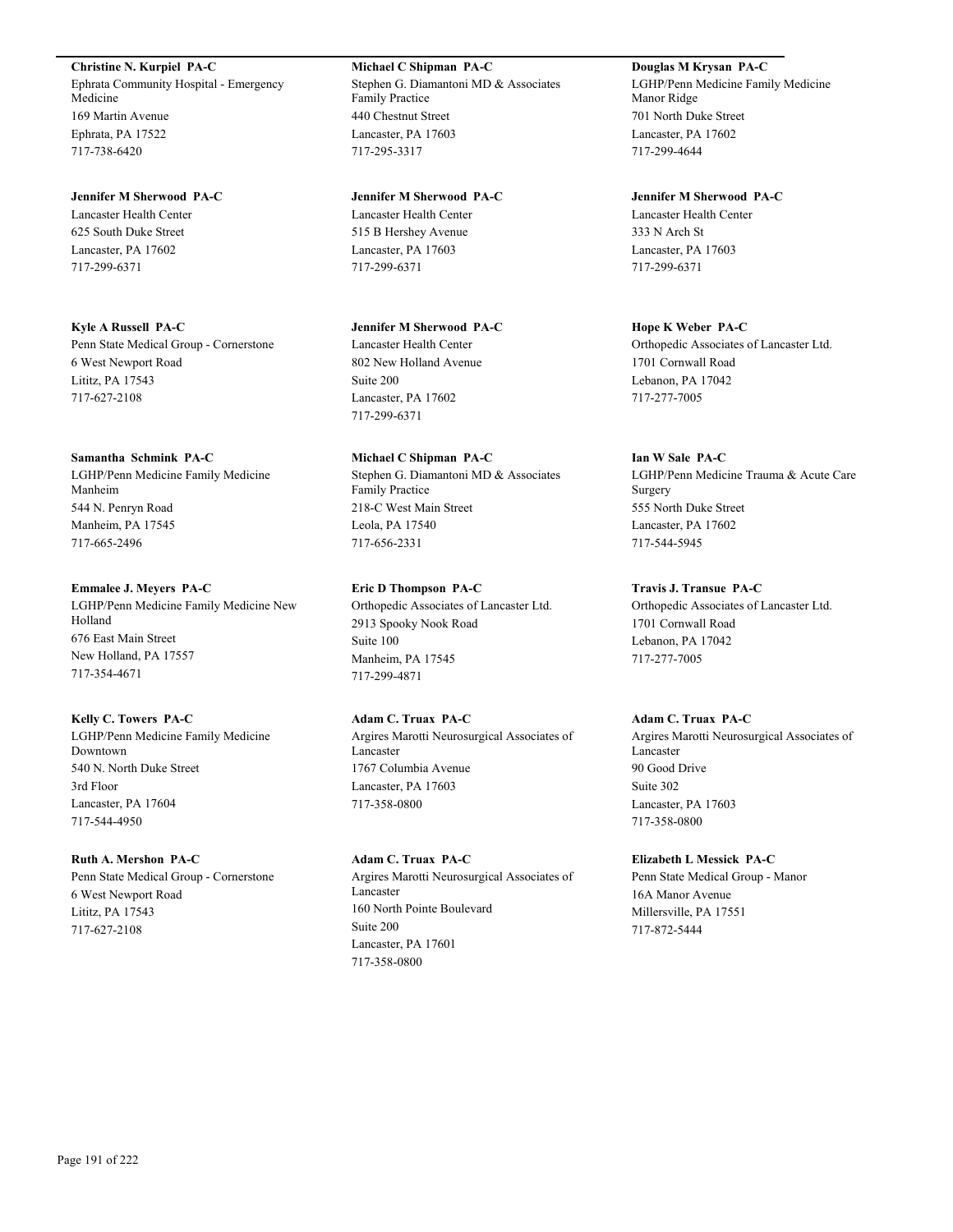**Kelly C. Towers PA-C** LGHP/Penn Medicine Family Medicine Downtown McCaskey High School - 445 N. Reservoir Street School District of Lancaster students 12-22 only Lancaster, PA 17602 717-544-9021

**Adam C. Truax PA-C** Argires Marotti Neurosurgical Associates of Lancaster 609 N. Cherry Street Lancaster, PA 17602 717-544-4400

**Jillian M Tallarico PA-C** Lancaster Orthopedic Group 175 Martin Avenue Suite 315 Ephrata, PA 17522 717-733-9200

**Robin Rochow PA-C** Allergy & Asthma Center 2951 Whiteford Road Suite 302 York, PA 17402 717-751-0090

**Jillian M Tallarico PA-C** Lancaster Orthopedic Group 231 Granite Run Drive Lancaster, PA 17601 717-560-4200

**Danielle Peplinski-Oshea PA-C** LGHP/Penn Medicine Surgical Group 1701 Cornwall Road Lebanon, PA 17042 717-675-1750

**Ranae L. McPhail PA-C** Lancaster Orthopedic Group 703 Lampeter Road Lancaster, PA 17602 717-291-1881

**Heather J. Tryon PA-C** LGHP/Penn Medicine Cardiothoracic Surgery 2102 Harrisburg Pike Lancaster, PA 17601 717-544-4995

**Ramon Torres PA-C** LGHP/Penn Medicine Family Medicine **Ouentin** 1701 Cornwall Road Suite 201 Lebanon, PA 17042 717-675-1780

**Ashley L Matlack PA-C** LGHP/Penn Medicine Surgical Group 1701 Cornwall Road Lebanon, PA 17042 717-675-1750

**Ashley L Matlack PA-C** LGHP/Penn Medicine Surgical Group 2104 Harrisburg Pike Suite 200 Lancaster, PA 17604 717-544-3626

**Devan Ragg PA-C** LGHP/Penn Medicine Family Medicine Crooked Oak 1605 Lititz Pike Lancaster, PA 17601 717-735-3995

**Danielle Peplinski-Oshea PA-C** LGHP/Penn Medicine Surgical Group 2104 Harrisburg Pike Suite 200 Lancaster, PA 17604 717-544-3626

**Gretchen Reynolds PA-C** LGHP/Penn Medicine Arthritis & Rheumatology 426 Cloverleaf Road Elizabethtown, PA 17022 717-299-1301

**Heather J. Tryon PA-C** LGHP/Penn Medicine Cardiothoracic Surgery 540 North Duke Street Suite 100 Lancaster, PA 17604 717-544-4995

**Adam C. Truax PA-C** Argires Marotti Neurosurgical Associates of Lancaster 175 Martin Avenue Suite 340 Ephrata, PA 17522 717-684-1432

**Ashley L Matlack PA-C** LGHP/Penn Medicine Surgical Group 2102 Harrisburg Pike Lancaster, PA 17601 717-544-0641

**Jillian M Tallarico PA-C** Lancaster Orthopedic Group 703 Lampeter Road Lancaster, PA 17602 717-291-1881

**Danielle Peplinski-Oshea PA-C**

LGHP/Penn Medicine Surgical Group 2102 Harrisburg Pike Lancaster, PA 17601 717-544-0641

**Ramon Torres PA-C**

LGHP/Penn Medicine Family Medicine Quentin 1 Boyd Street Cornwall, PA 17016 717-675-1565

**Gretchen Reynolds PA-C** LGHP/Penn Medicine Arthritis & Rheumatology 1261 Division Highway Suite 2 Ephrata, PA 17522 717-299-1301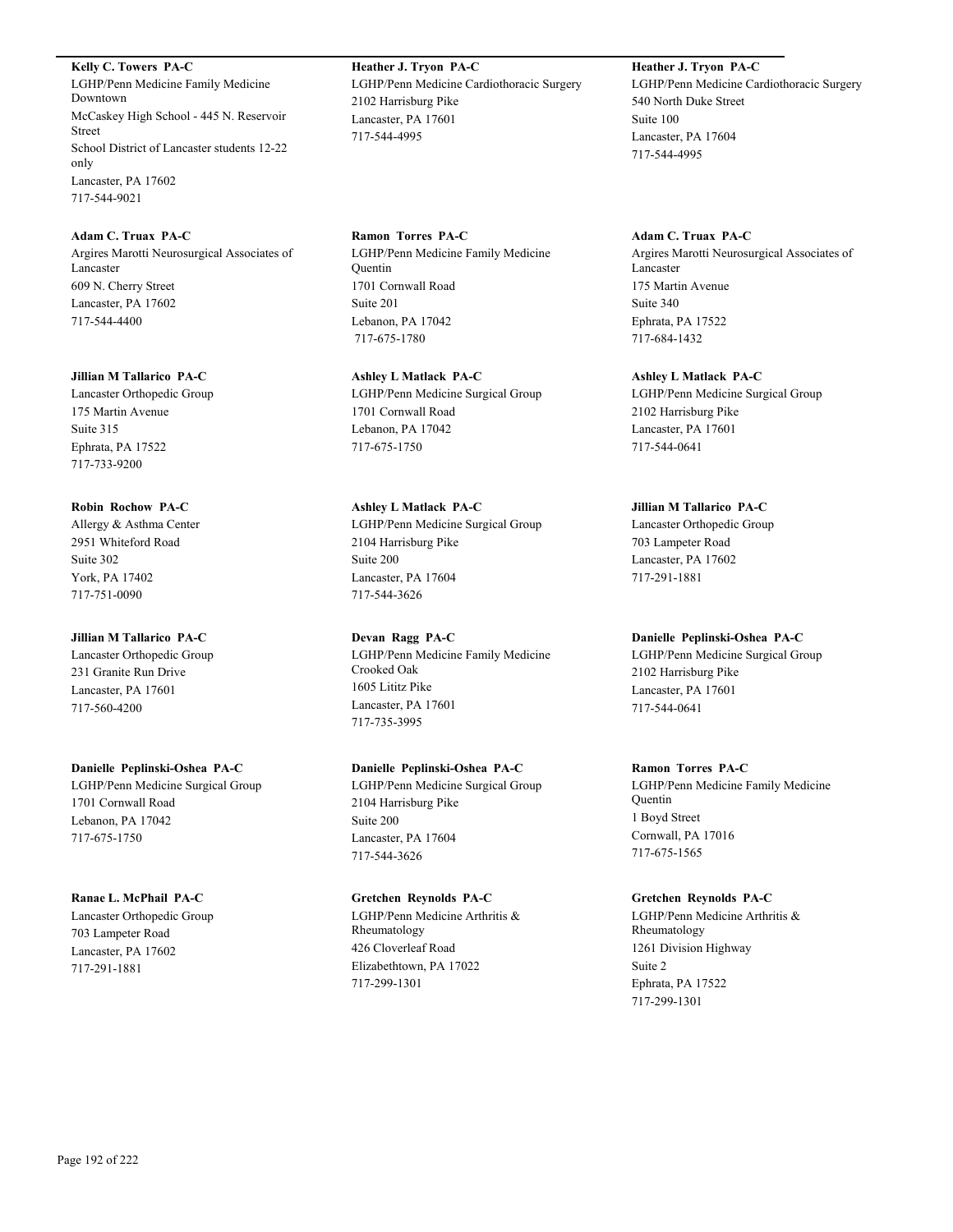# **Gretchen Reynolds PA-C**

LGHP/Penn Medicine Arthritis & Rheumatology 2108 Harrisburg Pike Suite 200 Lancaster, PA 17604 717-299-1301

#### **Caitlyn H. McNaughton PA-C**

LGHP/Penn Medicine Hematology & Oncology 2102 Harrisburg Pike Lancaster, PA 17604 717-544-3600

#### **Kimberly K McDonald-Flood PA-C**

Lancaster Orthopedic Group 175 Martin Avenue Suite 315 Ephrata, PA 17522 717-733-9200

#### **Travis J. Transue PA-C**

Orthopedic Associates of Lancaster Ltd. 2913 Spooky Nook Road Suite 100 Manheim, PA 17545 717-299-4871

# **Ranae L. McPhail PA-C**

Lancaster Orthopedic Group 175 Martin Avenue Suite 315 Ephrata, PA 17522 717-733-9200

# **Kimberly K McDonald-Flood PA-C** Lancaster Orthopedic Group 1009 East Main Street Mount Joy, PA 17552 717-653-2200

# **Travis J. Transue PA-C** Orthopedic Associates of Lancaster Ltd. 170 North Pointe Blvd. Lancaster, PA 17601 717-299-4871

**Adam C. Truax PA-C** Argires Marotti Neurosurgical Associates of Lancaster 2106 Harrisburg Pike Suite 116 Lancaster, PA 17602 717-358-0800

# **Gretchen Reynolds PA-C**

LGHP/Penn Medicine Arthritis & Rheumatology 690 Good Drive Suite 23 Lancaster, PA 17601 717-299-1301

# **Ranae L. McPhail PA-C**

Lancaster Orthopedic Group 231 Granite Run Drive Lancaster, PA 17601 717-560-4200

# **Kimberly K McDonald-Flood PA-C** Lancaster Orthopedic Group 231 Granite Run Drive Lancaster, PA 17601 717-560-4200

**Ranae L. McPhail PA-C** Lancaster Orthopedic Group 207 West Fulton Street Ephrata, PA 17522 717-738-2273

# **Amanda K Reiver PA-C** LGHP/Penn Medicine Hospitalists 555 N Duke Street Lancaster, PA 17602-2250 (717)544-8144

**Heidi Medina PA-C** Ephrata Community Hospital - Emergency Medicine 169 Martin Avenue Ephrata, PA 17522 717-738-6420

# **Adam C. Truax PA-C** Argires Marotti Neurosurgical Associates of Lancaster 233 College Avenue Suite 201 Lancaster, PA 17603 717-358-0800

**Adam C. Truax PA-C** Argires Marotti Neurosurgical Associates of Lancaster 306 North Seventh Street Columbia, PA 17512 717-684-1432

# **Caitlyn H. McNaughton PA-C** LGHP/Penn Medicine Hematology & Oncology

2102 Harrisburg Pike Suite 116 Lancaster, PA 17601 717-544-9400

# **Kimberly K McDonald-Flood PA-C** Lancaster Orthopedic Group 703 Lampeter Road Lancaster, PA 17602 717-291-1881

**Kimberly K McDonald-Flood PA-C** Lancaster Orthopedic Group 207 West Fulton Street Ephrata, PA 17522 717-738-2273

# **Devan Ragg PA-C**

LGHP/Penn Medicine Family Medicine Crooked Oak 1655 Crooked Oak Drive Lancaster, PA 17601 717-569-2678

# **Amanda K Reiver PA-C**

LGHP/Penn Medicine Hospitalists 690 Good Drive Lancaster, PA 17601 717-544-8144

# **Carol M Travers PA-C**

Ephrata Community Hospital - Emergency Medicine 169 Martin Avenue Ephrata, PA 17522 717-738-6420

# **Travis J. Transue PA-C** Orthopedic Associates of Lancaster Ltd. 212 Willow Valley Lakes Drive Suite 201 Willow Street, PA 17584 717-299-4871

**Ranae L. McPhail PA-C** Lancaster Orthopedic Group 1009 East Main Street Mount Joy, PA 17552 717-653-2200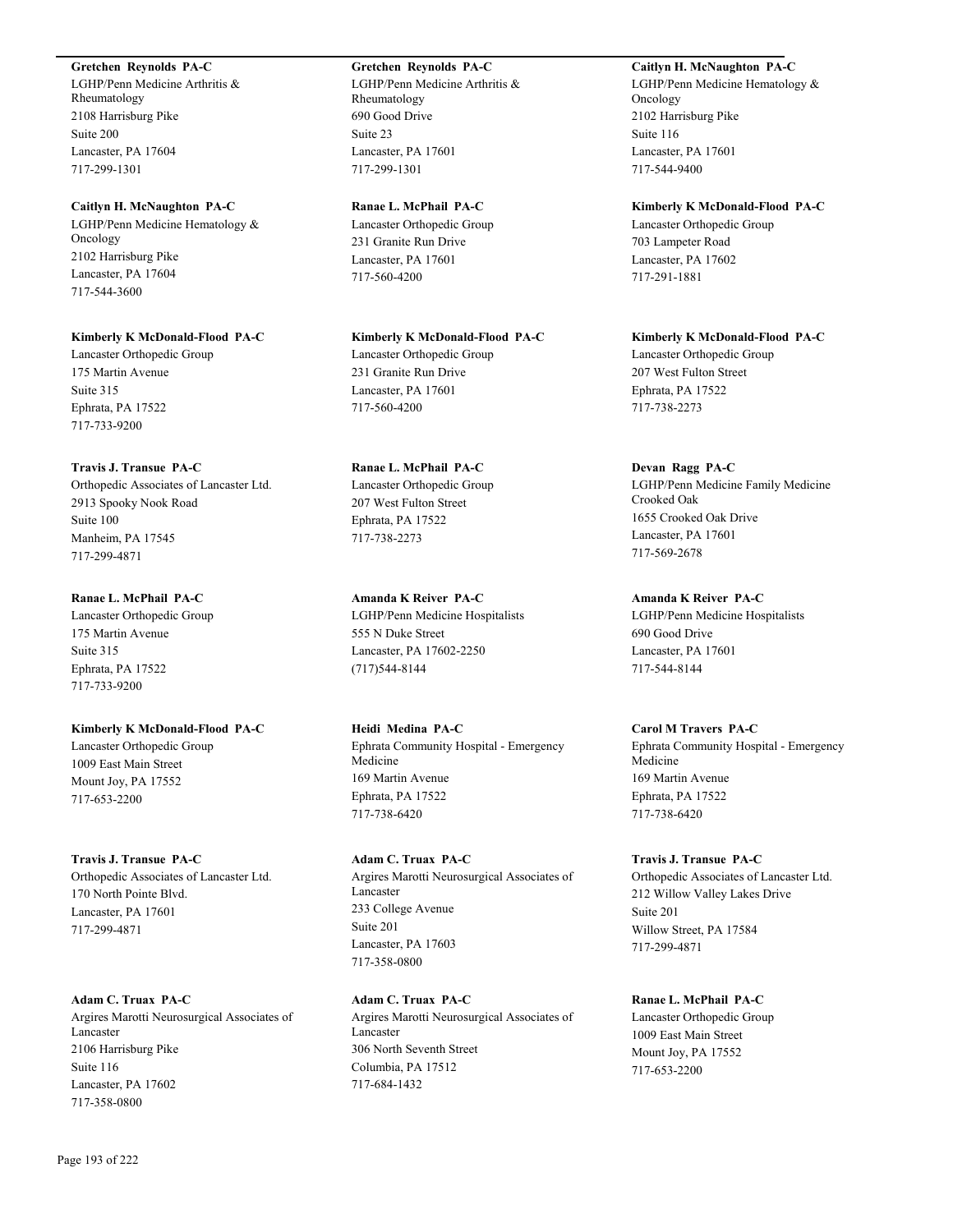#### **Sandra L Moffett PA-C**

Penn Medicine LGHP NeuroScience & Spine Associates 175 Martin Avenue Suite 340A Ephrata, PA 17522 717-733-3474

#### **Jared L. Thatcher PA-C**

Argires Marotti Neurosurgical Associates of Lancaster 306 North Seventh Street Columbia, PA 17512 717-684-1432

# **Jared L. Thatcher PA-C**

Argires Marotti Neurosurgical Associates of Lancaster 2106 Harrisburg Pike Suite 116 Lancaster, PA 17602 717-358-0800

#### **Margaret A Riggs PA-C**

LGHP/Penn Medicine Family Medicine Crooked Oak 1655 Crooked Oak Drive Lancaster, PA 17601 717-569-2678

#### **Sandra L Moffett PA-C**

Penn Medicine LGHP NeuroScience & Spine Associates 1510 Cornwall Road Lebanon, PA 17042 717-454-0061

# **Ashley R Pizzimenti PA-C**

LGHP/Penn Medicine Walter L. Aument Family Health Center 317 Chestnut Street Quarryville, PA 17566 717-786-7383

**Amanda S Pierce PA-C** Ephrata Community Hospital - Emergency Medicine 169 Martin Avenue Ephrata, PA 17522 717-738-6420

#### **Kristin Rivera PA-C**

Lancaster Ear, Nose & Throat, LLC 930 Red Rose Court Suite 301 Lancaster, PA 17601 717-517-9083

#### **Eric D Thompson PA-C**

Orthopedic Associates of Lancaster Ltd. 1701 Cornwall Road Lebanon, PA 17042 717-277-7005

# **Jared L. Thatcher PA-C**

Argires Marotti Neurosurgical Associates of Lancaster 233 College Avenue Suite 201 Lancaster, PA 17603 717-358-0800

# **Sandra L Moffett PA-C** Penn Medicine LGHP NeuroScience & Spine Associates 1671 Crooked Oak Drive Lancaster, PA 17601 717-569-5331

**Maria Taylor PA-C** LGHP/Penn Medicine Hospitalists 555 N Duke Street Lancaster, PA 17602-2250 (717)544-8144

# **Elizabeth Nepokroeff PA-C** LGHP/Penn Medicine Hospitalists 555 N Duke Street Lancaster, PA 17602-2250 (717)544-8144

# **Jillian M Tallarico PA-C** Lancaster Orthopedic Group 1009 East Main Street Mount Joy, PA 17552 717-653-2200

**Rachel L Thompson PA-C** LGHP/Penn Medicine Family Medicine Manor Ridge 701 North Duke Street Lancaster, PA 17602 717-299-4644

# **Jessica B. Strubel PA-C**

Orthopedic Associates of Lancaster Ltd. 212 Willow Valley Lakes Drive Suite 201 Willow Street, PA 17584 717-299-4871

# **Jared L. Thatcher PA-C**

Argires Marotti Neurosurgical Associates of Lancaster 90 Good Drive Suite 302 Lancaster, PA 17603 717-358-0800

# **Janis W. Stone PA-C**

WellSpan Family and Pediatric Medicine - Rothsville 2320 Rothsville Road Suite 200 Lititz, PA 17543 717-721-4800

#### **Jared L. Thatcher PA-C**

Argires Marotti Neurosurgical Associates of Lancaster 160 North Pointe Boulevard Suite 200 Lancaster, PA 17601 717-358-0800

# **Maria Taylor PA-C**

LGHP/Penn Medicine Hospitalists 690 Good Drive Lancaster, PA 17601 717-544-8144

#### **Elizabeth Nepokroeff PA-C**

LGHP/Penn Medicine Hospitalists 690 Good Drive Lancaster, PA 17601 717-544-8144

#### **Jillian M Tallarico PA-C**

Lancaster Orthopedic Group 207 West Fulton Street Ephrata, PA 17522 717-738-2273

# **Matthew R. Miller PA-C**

Penn Medicine LGHP NeuroScience & Spine Associates 175 Martin Avenue Suite 340A Ephrata, PA 17522 717-733-3474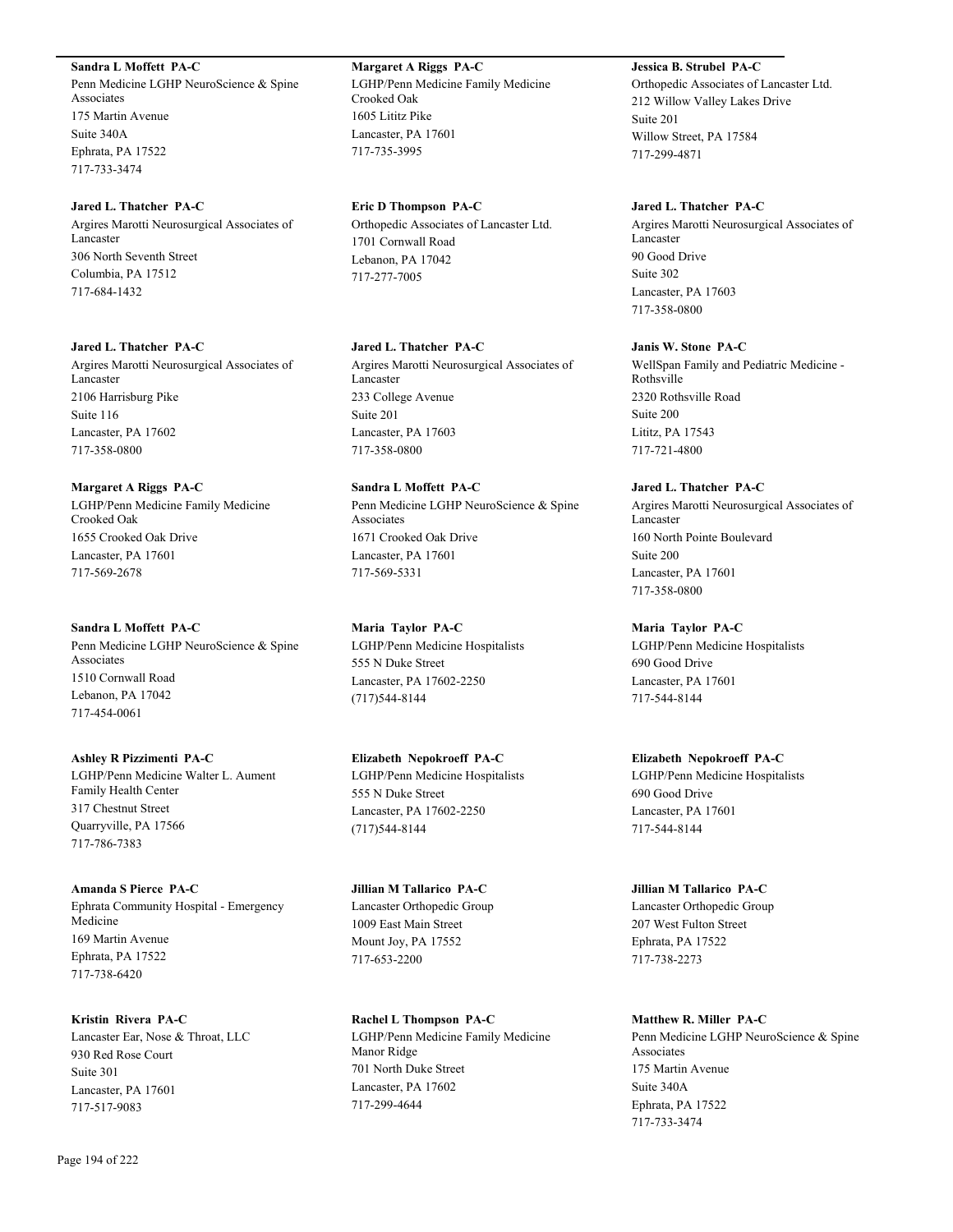**Matthew R. Miller PA-C**

Penn Medicine LGHP NeuroScience & Spine Associates 1510 Cornwall Road Lebanon, PA 17042 717-454-0061

# **Eugene Shuman PA-C**

Wellspan Hospitalists 169 Martin Avenue PO Box 1002 Ephrata, PA 17522 717-721-4740

#### **Jared L. Thatcher PA-C**

Argires Marotti Neurosurgical Associates of Lancaster 609 N. Cherry Street Lancaster, PA 17602 717-544-4400

#### **Jessica B. Strubel PA-C**

Orthopedic Associates of Lancaster Ltd. 2913 Spooky Nook Road Suite 100 Manheim, PA 17545 717-299-4871

#### **Regina M. Martin PA-C**

WellSpan Family and Pediatric Medicine - Rothsville 2320 Rothsville Road Suite 200 Lititz, PA 17543 717-721-4800

# *Plastic Surgery*

**Alexander Au MD** LGHP/Penn Medicine Plastic & Cosmetic Surgery 2102 Harrisburg Pike Lancaster, PA 17601 717-291-5863

# **Alexander Au MD** LGHP/Penn Medicine Plastic & Cosmetic Surgery 2100 Harrisburg Pike Suite 210 Lancaster, PA 17601 717- 291-1300

**Jared L. Thatcher PA-C** Argires Marotti Neurosurgical Associates of Lancaster 1767 Columbia Avenue Lancaster, PA 17603 717-358-0800

#### **Rachel L Thompson PA-C**

LGHP/Penn Medicine Family Medicine Manor Ridge 2113 Manor Ridge Drive Lancaster, PA 17603 717-299-4644

# **Eric D Thompson PA-C**

Orthopedic Associates of Lancaster Ltd. 212 Willow Valley Lakes Drive Suite 201 Willow Street, PA 17584 717-299-4871

# **Cassie L Martin PA-C**

LGHP/Penn Medicine Hematology & Oncology 2102 Harrisburg Pike Suite 116 Lancaster, PA 17601 717-544-9400

# **Jessica B. Strubel PA-C**

Orthopedic Associates of Lancaster Ltd. 170 North Pointe Blvd. Lancaster, PA 17601 717-299-4871

**Alexander Au MD** LGHP/Penn Medicine Plastic & Cosmetic Surgery 2102 Harrisburg Pike Lancaster, PA 17601 717-544-9400

**Alexander Au MD** Specialists at LGH ABBCI 2102 Harrisburg Pike Lancaster, PA 17601 717-544-3600

# **Jared L. Thatcher PA-C**

Argires Marotti Neurosurgical Associates of Lancaster 175 Martin Avenue Suite 340 Ephrata, PA 17522 717-684-1432

#### **Matthew R. Miller PA-C**

Penn Medicine LGHP NeuroScience & Spine Associates 1671 Crooked Oak Drive Lancaster, PA 17601 717-569-5331

#### **Eric D Thompson PA-C**

Orthopedic Associates of Lancaster Ltd. 170 North Pointe Blvd. Lancaster, PA 17601 717-299-4871

#### **Cassie L Martin PA-C**

LGHP/Penn Medicine Hematology & Oncology 2102 Harrisburg Pike Lancaster, PA 17604 717-544-3600

# **Jessica B. Strubel PA-C**

Orthopedic Associates of Lancaster Ltd. 1701 Cornwall Road Lebanon, PA 17042 717-277-7005

# **Joshua Fosnot MD**

Specialists at LGH ABBCI 2102 Harrisburg Pike Lancaster, PA 17601 717-544-3600

# **Alexander Au MD**

LGHP/Penn Medicine Plastic & Cosmetic Surgery 554 North Duke Street Suite 21 Lancaster, PA 17602 717-291-5863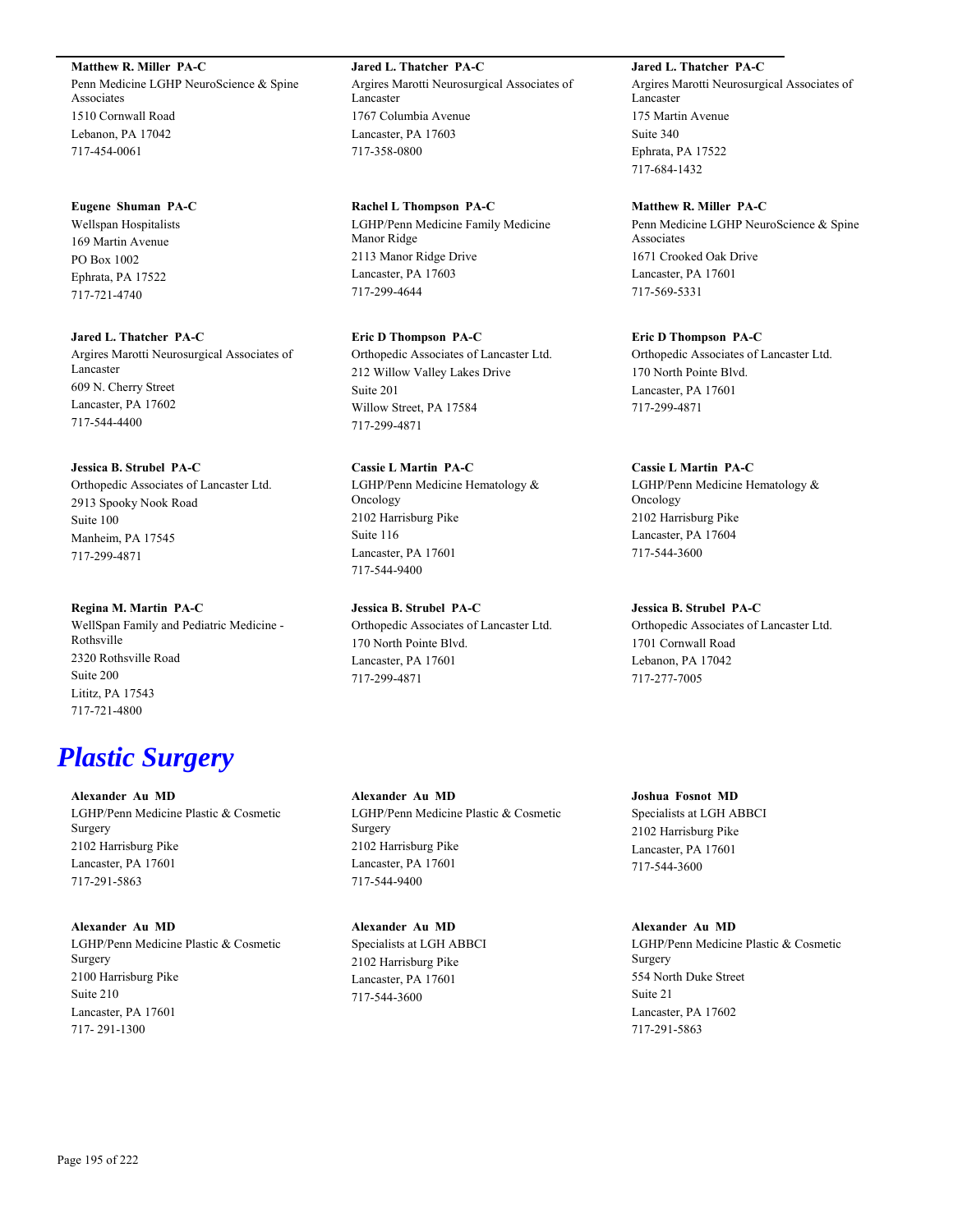# **Nirutisai K. Graff MD**

WellSpan Plastic Surgery 175 Martin Avenue Suite 320 Ephrata, PA 17522 717-721-5800

#### **Milorad Marjanovic MD**

LGHP/Penn Medicine Plastic & Cosmetic Surgery 2102 Harrisburg Pike Lancaster, PA 17601 717-544-9400

#### **Joseph M Serletti MD**

Specialists at LGH ABBCI 2102 Harrisburg Pike Lancaster, PA 17601 717-544-3600

# *Podiatry*

# **Kyle R. Yorgason DPM**

Martin Foot and Ankle 2069 Carlisle Road York, PA 17408 717-767-3668

#### **Kyle R. Yorgason DPM**

Martin Foot and Ankle 1010 Eichelberger Street Suite 4 Hanover, PA 17331 717-632-4830

# **Bronwyn Wilke DPM**

Martin Foot and Ankle 2300 Pleasant Valley Road York, PA 17402 717-757-3537

#### **Michael B. Younes DPM**

Martin Foot and Ankle 2112 Harrisburg Pike Suite 321 Lancaster, PA 17601 717-509-1028

#### **Milorad Marjanovic MD**

LGHP/Penn Medicine Plastic & Cosmetic Surgery 2102 Harrisburg Pike Lancaster, PA 17601 717-291-5863

# **David S. Warsaw DO**

LGHP/Penn Medicine Wound Care & Hyperbaric Medicine 2110 Harrisburg Pike Suite 327 Lancaster, PA 17604-2644 717-544-3216

#### **Milorad Marjanovic MD**

LGHP/Penn Medicine Plastic & Cosmetic Surgery 2100 Harrisburg Pike Suite 210 Lancaster, PA 17601 717- 291-1300

**Jeffrey M. Witman DPM** Jeffrey M. Witman DPM 1525 Oregon Pike Suite 2101 Lancaster, PA 17601 717-397-3770

**Brittany Winfeld DPM** Mount Joy Foot & Ankle, PC 112 Frank Street Mount Joy, PA 17552 717-653-6350

# **Michael B. Younes DPM**

Martin Foot and Ankle 1010 Eichelberger Street Suite 4 Hanover, PA 17331 717-632-4830

**Michael B. Younes DPM** Martin Foot and Ankle 2300 Pleasant Valley Road York, PA 17402 717-757-3537

# **Milorad Marjanovic MD**

LGHP/Penn Medicine Plastic & Cosmetic Surgery 554 North Duke Street Suite 21 Lancaster, PA 17602 717-291-5863

#### **Stephen J Kovach MD**

Specialists at LGH ABBCI 2102 Harrisburg Pike Lancaster, PA 17601 717-544-3600

**Kyle R. Yorgason DPM** Martin Foot and Ankle 2300 Pleasant Valley Road York, PA 17402 717-757-3537

# **Jeffrey M. Witman DPM**

Jeffrey M. Witman DPM 794 East Main Street Dallastown, PA 17313 717-244-5754

**Michael B. Younes DPM** Martin Foot and Ankle 2069 Carlisle Road York, PA 17408 717-767-3668

**Bronwyn Wilke DPM** Martin Foot and Ankle 2112 Harrisburg Pike Suite 321 Lancaster, PA 17601 717-509-1028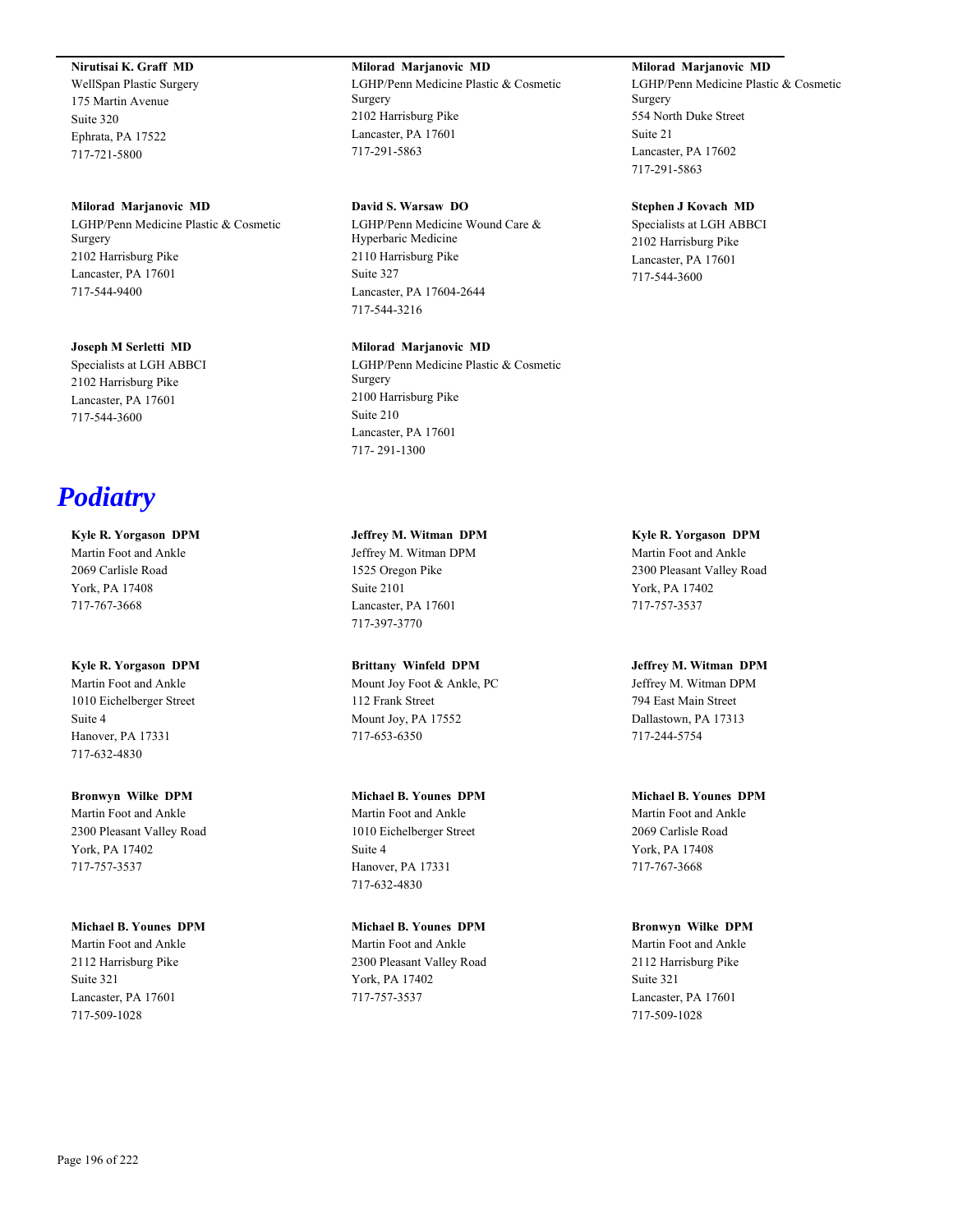#### **Kyle R. Yorgason DPM**

Martin Foot and Ankle 2112 Harrisburg Pike Suite 321 Lancaster, PA 17601 717-509-1028

**Steven J. Kattler DPM** LGHP/Penn Medicine Podiatry 950 Octorara Trail Suite 160/170 Parkesburg, PA 19365 610-857-6616

**Timothy Chen DPM** Center for Foot & Ankle Surgery 684 W Lincoln Highway Exton, PA 19341 610-269-0800

**Joshua Hollinger DPM** Martin Foot and Ankle 2112 Harrisburg Pike Suite 321 Lancaster, PA 17601 717-509-1028

**Timothy Chen DPM** Center for Foot & Ankle Surgery 440 E Marshall St Suite 100 West Chester, PA 19380 610-594-0098

**Maria Ann Kasper DPM** Martin Foot and Ankle 1010 Eichelberger Street Suite 4 Hanover, PA 17331 717-632-4830

**Mark W. Evans DPM** Surgical Specialists of Lancaster P.C. Willow Street Office 212 Willow Valley Lakes Drive, Suite 202 Willow Street, PA 17584 717-735-7410

**Bradley B. Boyer DPM** Martin Foot and Ankle 2112 Harrisburg Pike Suite 321 Lancaster, PA 17601 717-509-1028

**Bronwyn Wilke DPM** Martin Foot and Ankle 2069 Carlisle Road York, PA 17408 717-767-3668

**Joshua Hollinger DPM** Martin Foot and Ankle 2300 Pleasant Valley Road York, PA 17402 717-757-3537

**Jeffrey A. Dunkerley DPM** Martin Foot and Ankle 2069 Carlisle Road York, PA 17408 717-767-3668

**Jeffrey A. Dunkerley DPM** Martin Foot and Ankle 2112 Harrisburg Pike Suite 321 Lancaster, PA 17601 717-509-1028

**Steven J. Kattler DPM** LGHP/Penn Medicine Podiatry 317 West Chestnut Street Quarryville, PA 17566 717-786-7383

**Mark W. Evans DPM** Surgical Specialists of Lancaster P.C. 1575 Highlands Drive Suite 200 Lititz, PA 17543 717-735-7410

**Jeffrey A. Dunkerley DPM** Martin Foot and Ankle 2300 Pleasant Valley Road York, PA 17402 717-757-3537

**Bradley B. Boyer DPM** Martin Foot and Ankle 2300 Pleasant Valley Road York, PA 17402 717-757-3537

**Bronwyn Wilke DPM** Martin Foot and Ankle 1010 Eichelberger Street Suite 4 Hanover, PA 17331 717-632-4830

**Chad J. Friedman DPM** Podiatry Care Specialists 1593 McDaniel Dr Rts 3 & 352 West Chester, PA 19380 610-431-0200

**Jeffrey A. Dunkerley DPM** Martin Foot and Ankle 1010 Eichelberger Street Suite 4 Hanover, PA 17331 717-632-4830

**Mark W. Evans DPM** Surgical Specialists of Lancaster P.C. Columbia Health Center 306 North 7th Street Columbia, PA 17512 717-735-7410

**Timothy Chen DPM** Center for Foot & Ankle Surgery 1011 W Baltimore Pike Suite 101 West Grove, PA 19390 610-269-0800

**Mark W. Evans DPM** Surgical Specialists of Lancaster P.C. 2101 Embassy Drive Lancaster, PA 17603 717-735-7410

**Bradley B. Boyer DPM** Martin Foot and Ankle 2069 Carlisle Road York, PA 17408 717-767-3668

**Eric B. Greenberg DPM** Family Foot Care 3508 E. Lincoln Highway Thorndale, PA 19372 610-384-5075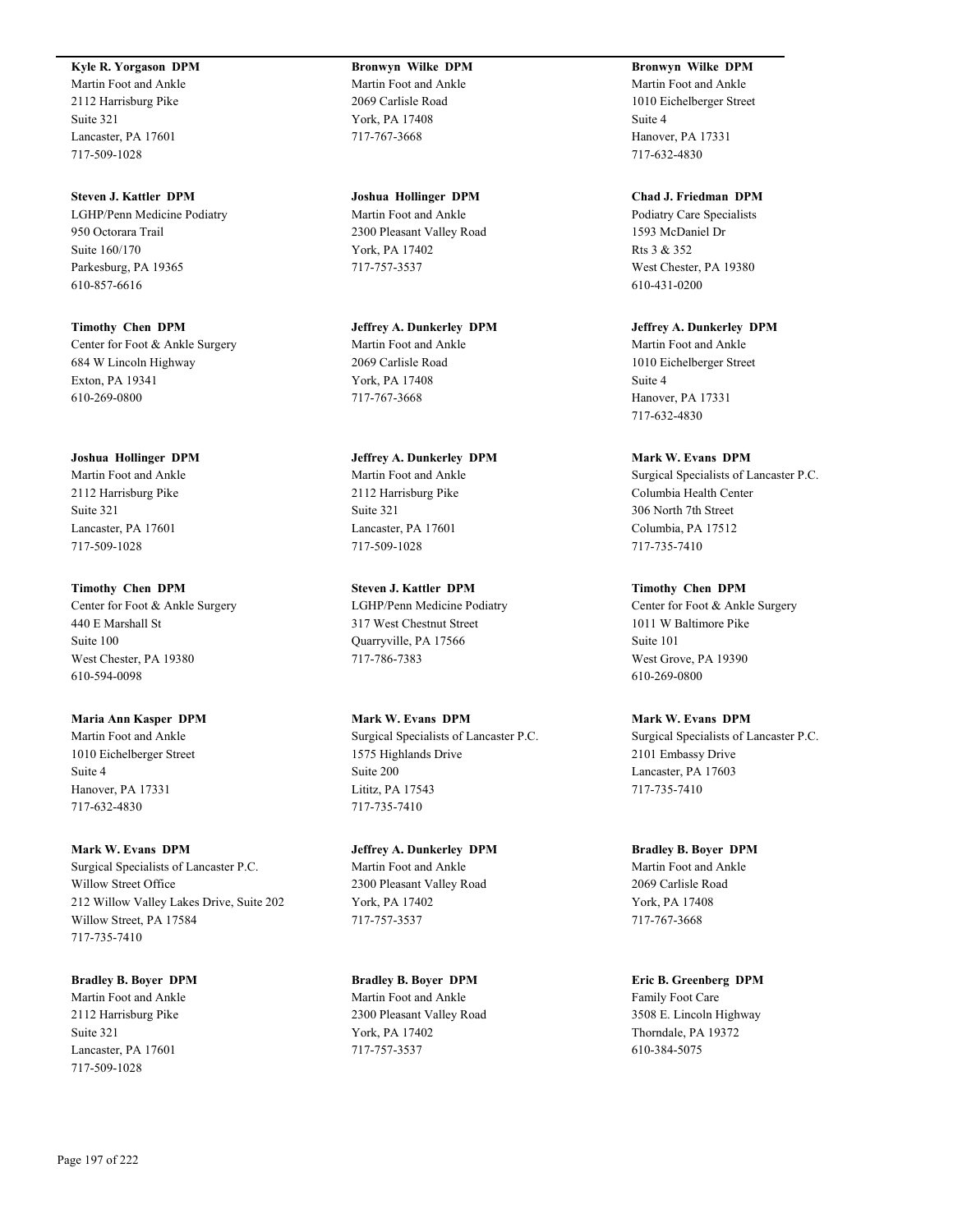#### **Bradford J. Jacobs DPM**

Podiatry Care Specialists 1593 McDaniel Dr Rts 3 & 352 West Chester, PA 19380 610-431-0200

**Timothy Chen DPM** Center for Foot & Ankle Surgery 471 Pequa Avenue Honey Brook, PA 19344 610-269-0800

**Bradley B. Boyer DPM** Martin Foot and Ankle 1010 Eichelberger Street Suite 4 Hanover, PA 17331 717-632-4830

**Maria Ann Kasper DPM** Martin Foot and Ankle 2112 Harrisburg Pike Suite 321 Lancaster, PA 17601 717-509-1028

**Steven J. Kattler DPM** LGHP/Penn Medicine Podiatry 2108 Harrisburg Pike Suite 329 Lancaster, PA 17601 866-871-0851

**Kevin B. Miller DPM** Foot and Ankle Associates of Lancaster LLC 2112 Harrisburg Pike Suite 1 Lancaster, PA 17604 717-544-3577

**Dana Waters DPM** Marilyn C. Henderson DPM 324 Beaver Valley Pike Willow Street, PA 17584 717-464-5603

**Kevin B. Miller DPM** Foot and Ankle Associates of Lancaster LLC 571 East High Street Elizabethtown, PA 17022 717-367-0537

**Keith Fleischman DPM** Mount Joy Foot & Ankle, PC 112 Frank Street Mount Joy, PA 17552 717-653-6350

**Bradford J. Jacobs DPM** Podiatry Care Specialists 3319 West Chester Pike Newtown Square, PA 19073 610-356-5911

**Chad J. Friedman DPM** Podiatry Care Specialists 3319 West Chester Pike Newtown Square, PA 19073 610-356-5911

**Maria Ann Kasper DPM** Martin Foot and Ankle 2300 Pleasant Valley Road York, PA 17402 717-757-3537

**Joshua Hollinger DPM** Martin Foot and Ankle 2069 Carlisle Road York, PA 17408 717-767-3668

**Sonam T. Ruit DPM** Martin Foot and Ankle 1010 Eichelberger Street Suite 4 Hanover, PA 17331 717-632-4830

**Sonam T. Ruit DPM** Martin Foot and Ankle 2069 Carlisle Road York, PA 17408 717-767-3668

**Jennifer L Mulhern DPM** Martin Foot and Ankle 2069 Carlisle Road York, PA 17408 717-767-3668

**Joshua Hollinger DPM** Martin Foot and Ankle 1010 Eichelberger Street Suite 4 Hanover, PA 17331 717-632-4830

**Steven J. Kattler DPM** LGHP/Penn Medicine Podiatry 2100 Harrisburg Pike Building 2112, Suite 327 Lancaster, PA 17601 717-544-3216

**Maria Ann Kasper DPM** Martin Foot and Ankle 2069 Carlisle Road York, PA 17408 717-767-3668

**Timothy Chen DPM** Center for Foot & Ankle Surgery 217 Reeceville Road Suite B Coatesville, PA 19320 610-269-0800

**Dana Waters DPM** Marilyn C. Henderson DPM 882 Millersville Road Lancaster, PA 17603 717-291-0391

**Sonam T. Ruit DPM** Martin Foot and Ankle 2112 Harrisburg Pike Suite 321 Lancaster, PA 17601 717-509-1028

**Sonam T. Ruit DPM** Martin Foot and Ankle 2300 Pleasant Valley Road York, PA 17402 717-757-3537

**Jennifer L Mulhern DPM** Martin Foot and Ankle 2300 Pleasant Valley Road York, PA 17402 717-757-3537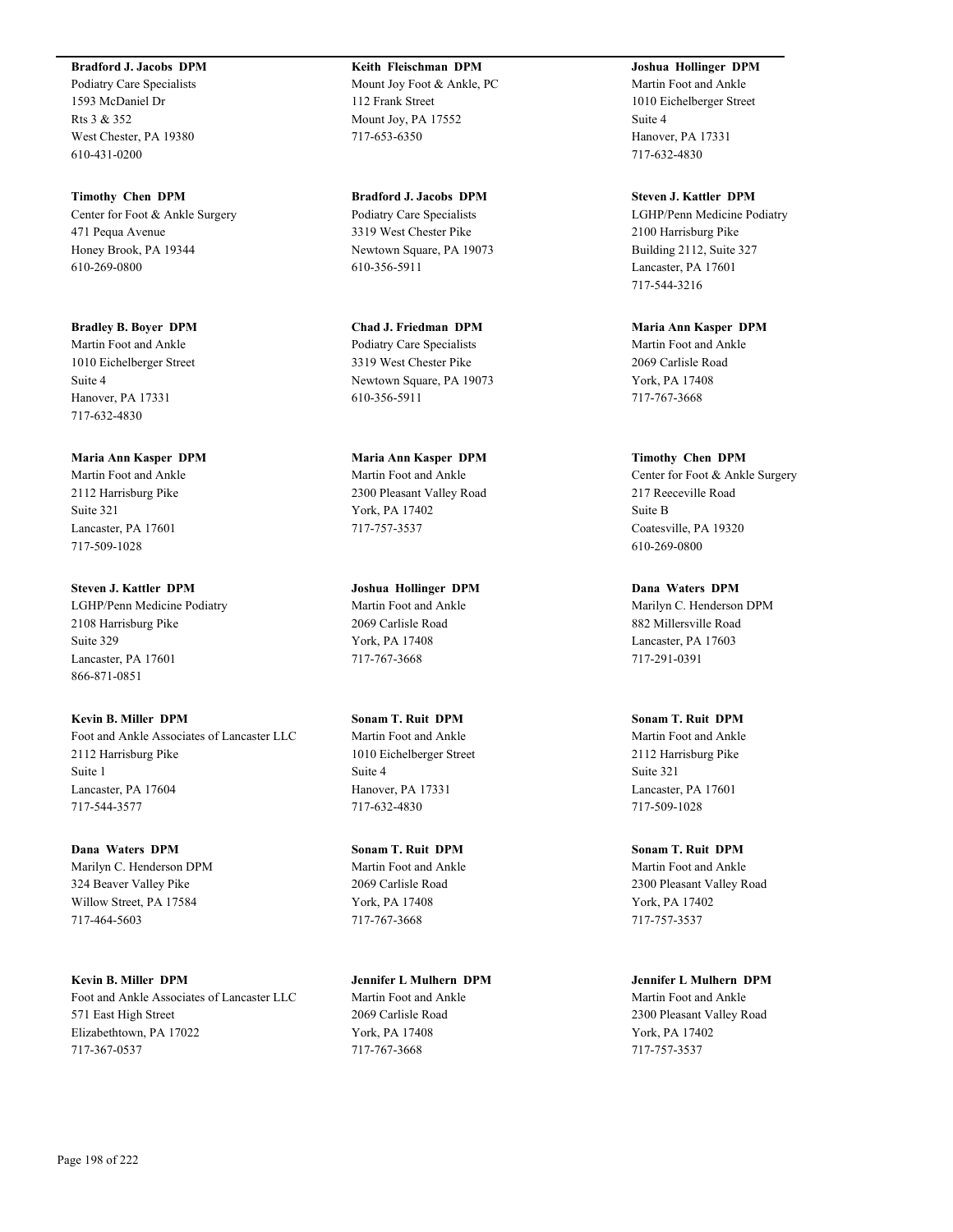# **Julia B. Siegerman DPM**

Accurate Foot & Diabetic Care 520 Maple Avenue Suite 1 West Chester, PA 19380 610-436-5883

# **Peter C. Smith DPM**

Peter C. Smith DPM 300 Granite Run Drive Suite 160 Lancaster, PA 17601 717-560-4310

**Jennifer L Mulhern DPM** Martin Foot and Ankle 2112 Harrisburg Pike Suite 321 Lancaster, PA 17601 717-509-1028

#### **Julia B. Siegerman DPM**

Accurate Foot & Diabetic Care 648 Childs Avenue Drexel Hill, PA 19026 484-521-0233

**Aneta Strus DPM** Martin Foot and Ankle 2069 Carlisle Road York, PA 17408 717-767-3668

**Keith F. Tyson DPM** Martin Foot and Ankle 1010 Eichelberger Street Suite 4 Hanover, PA 17331 717-632-4830

**Keith F. Tyson DPM** Martin Foot and Ankle 2112 Harrisburg Pike Suite 321 Lancaster, PA 17601 717-509-1028

**Todd T. Rice DPM** Center for Foot & Ankle Surgery 1011 W Baltimore Pike Suite 101 West Grove, PA 19390 610-269-0800

# **Marcus H. Schroeder DPM** Foot and Ankle Associates of Lancaster LLC 2112 Harrisburg Pike Suite 1 Lancaster, PA 17604 717-544-3577

**Sean M. Walpole DPM** LGHP/Penn Medicine Podiatry 317 West Chestnut Street Quarryville, PA 17566 717-786-7383

**Sean M. Walpole DPM** LGHP/Penn Medicine Podiatry 2108 Harrisburg Pike Suite 329 Lancaster, PA 17601 866-871-0851

**Marcus H. Schroeder DPM** Foot and Ankle Associates of Lancaster LLC 571 East High Street Elizabethtown, PA 17022 717-367-0537

**Aneta Strus DPM** Martin Foot and Ankle 2300 Pleasant Valley Road York, PA 17402 717-757-3537

**Keith F. Tyson DPM** Martin Foot and Ankle 2069 Carlisle Road York, PA 17408 717-767-3668

**Todd T. Rice DPM** Center for Foot & Ankle Surgery 684 W Lincoln Highway Exton, PA 19341 610-269-0800

**Aneta Strus DPM** Martin Foot and Ankle 1010 Eichelberger Street Suite 4 Hanover, PA 17331 717-632-4830

**Sean M. Walpole DPM** LGHP/Penn Medicine Podiatry 2100 Harrisburg Pike Building 2112, Suite 327 Lancaster, PA 17601 717-544-3216

**Jennifer L Mulhern DPM** Martin Foot and Ankle 1010 Eichelberger Street Suite 4 Hanover, PA 17331 717-632-4830

**Sean M. Walpole DPM** LGHP/Penn Medicine Podiatry 950 Octorara Trail Suite 160/170 Parkesburg, PA 19365 610-857-6616

**Todd T. Rice DPM** Center for Foot & Ankle Surgery 440 E Marshall St Suite 100 West Chester, PA 19380 610-594-0098

**Aneta Strus DPM** Martin Foot and Ankle 2112 Harrisburg Pike Suite 321 Lancaster, PA 17601 717-509-1028

**Keith F. Tyson DPM** Martin Foot and Ankle 2300 Pleasant Valley Road York, PA 17402 717-757-3537

**Todd T. Rice DPM** Center for Foot & Ankle Surgery 471 Pequa Avenue Honey Brook, PA 19344 610-269-0800

**Anthony Rizzardi DPM** Lancaster County Podiatry 104 East Main Street Lititz, PA 17543 717-626-1516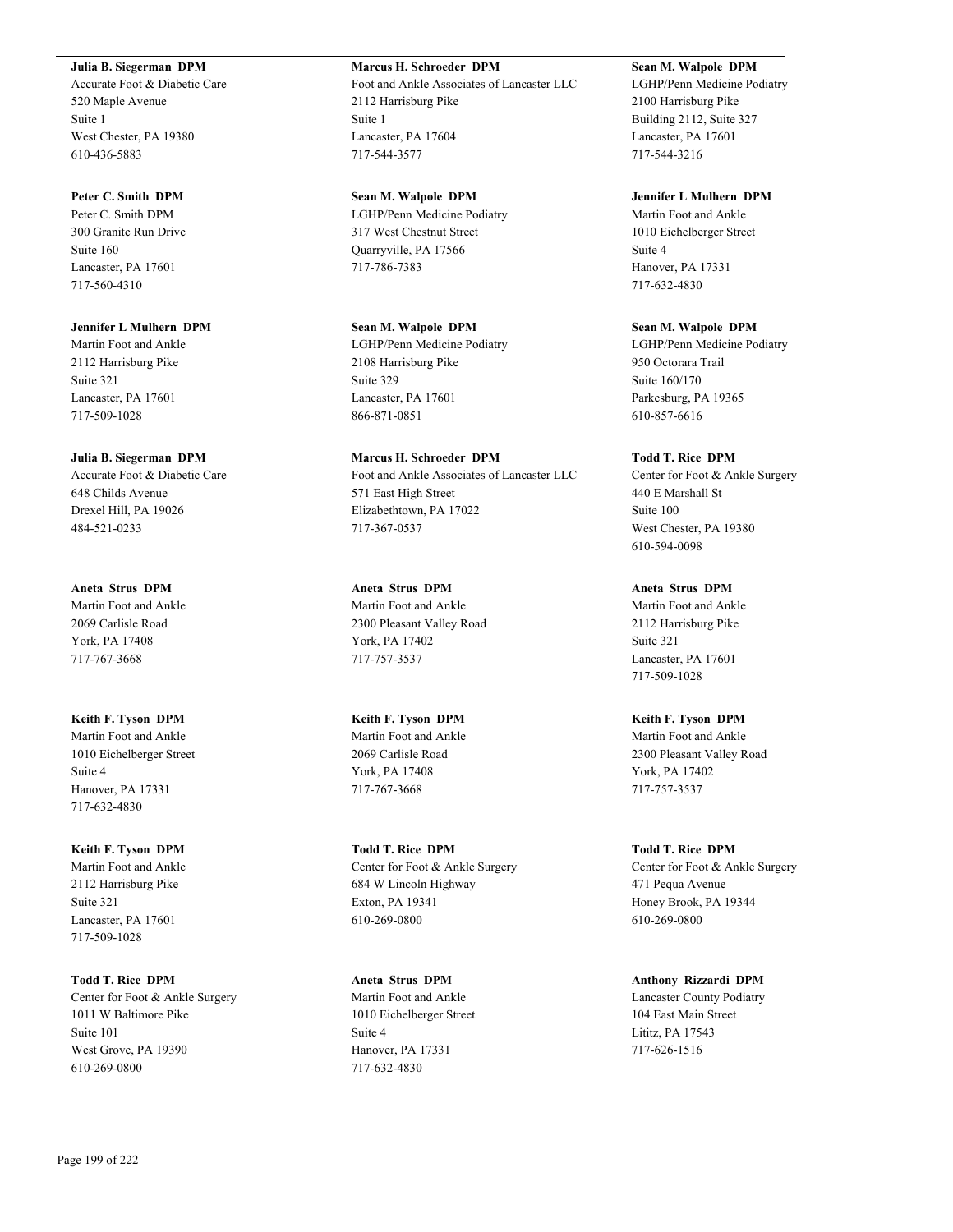#### **Anthony Rizzardi DPM**

Lancaster County Podiatry 912 West Main Street New Holland, PA 17557 717-656-0344

#### **Anthony Rizzardi DPM**

Welsh Mountain Medical & Dental Center 584 Springville Road New Holland, PA 17557 717-354-4711

**Anthony Rizzardi DPM** Welsh Mountain Medical & Dental Center 435 S. Kinzer Street Suite 6 New Holland, PA 17557 717-351-2400

*Psychiatry*

**Tasneem Ali MD** MAPS Behavioral Health Services 790 New Holland Avenue Lancaster, PA 17602 717-390-0353

**Leo G. Dorozynsky MD** LGHP/Penn Medicine Behavioral Health 1135 Hampden Drive Strasburg, PA 17579 717-735-7454

**Leo G. Dorozynsky MD** LGHP/Penn Medicine Behavioral Health 555 North Duke Street Lancaster, PA 17602 717-560-3782

**Leo G. Dorozynsky MD** LGHP/Penn Medicine Behavioral Health 1261 Division Highway Suite 1 Ephrata, PA 17522 717-560-3782

**Leo G. Dorozynsky MD** LGHP/Penn Medicine Behavioral Health 2113 Manor Ridge Drive Lancaster, PA 17603 717-560-3782

**Anthony Rizzardi DPM** Lancaster County Podiatry 804 Grandview Avenue Ephrata, PA 17522 717-733-2251

**Todd T. Rice DPM** Center for Foot & Ankle Surgery 217 Reeceville Road Suite B Coatesville, PA 19320 610-269-0800

**Leo G. Dorozynsky MD** LGHP/Penn Medicine Behavioral Health 101 Abbeyville Road Lancaster, PA 17603 717-560-3782

**Kathleen Dougherty MD** LGH Psychiatry 555 North Duke Street Lancaster, PA 17601 717-544-5511

**Leo G. Dorozynsky MD** LGHP/Penn Medicine Behavioral Health 540 North Duke Street 3rd Floor Lancaster, PA 17602 717-560-3782

**Leo G. Dorozynsky MD** LGHP/Penn Medicine Behavioral Health 694 Good Drive Suite 23 Lancaster, PA 17601 717-560-3782

**Leo G. Dorozynsky MD** LGHP/Penn Medicine Behavioral Health 701 North Duke Street Lancaster, PA 17602 717-560-3782

**Anthony Rizzardi DPM**

Welsh Mountain Medical & Dental Center 920 Church Street Lebanon, PA 17046 717-272-2700

**Anthony Rizzardi DPM**

Welsh Mountain Medical & Dental Center 840 Norman Drive Lebanon, PA 17042 717-272-2700

**Leo G. Dorozynsky MD** LGHP/Penn Medicine Behavioral Health 6415 Lincoln Highway Wrightsville, PA 17368 717-560-3782

**Leo G. Dorozynsky MD** LGHP/Penn Medicine Behavioral Health 222 Willow Valley Lakes Drive Suite 1900 Willow Street, PA 17584

717-735-7454

**Leo G. Dorozynsky MD** LGHP/Penn Medicine Behavioral Health 99 Masonic Drive Suite 101 Elizabethtown, PA 17022 717-560-3782

**Leo G. Dorozynsky MD** LGHP/Penn Medicine Behavioral Health 2108 Harrisburg Pike Suite 310 Lancaster, PA 17601 717-560-3782

**Leo G. Dorozynsky MD** LGHP/Penn Medicine Behavioral Health 306 North 7th Street Columbia, PA 17512 717-560-3782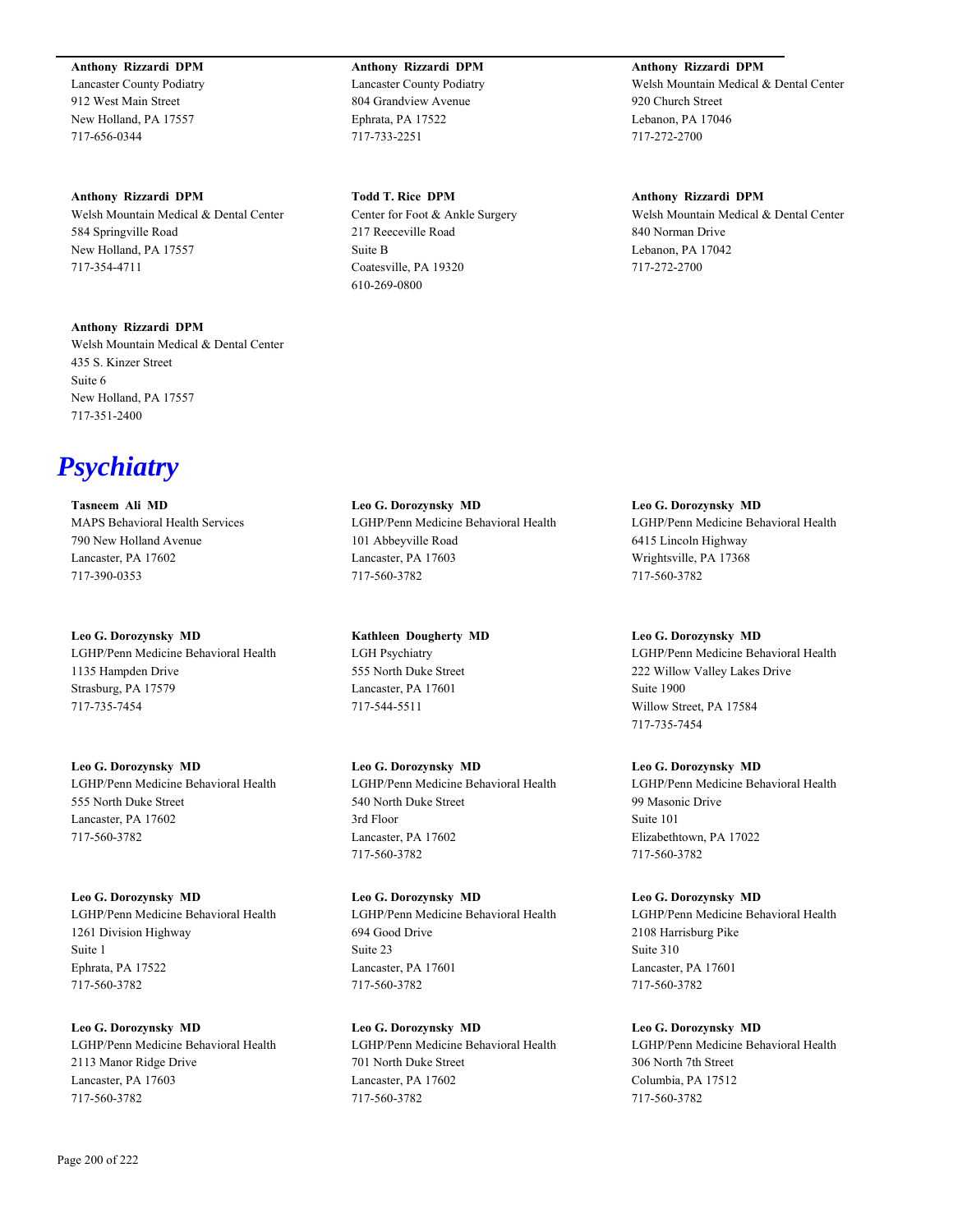#### **Kathleen Dougherty MD**

LGHP/Penn Medicine Behavioral Health 1159 River Road Marietta, PA 17547 717-560-3782

#### **Leo G. Dorozynsky MD**

LGHP/Penn Medicine Behavioral Health 1001 Cornerstone Drive Suite B Mount Joy, PA 17552 717-560-3782

#### **Leo G. Dorozynsky MD**

LGHP/Penn Medicine Behavioral Health 34 Fawn Drive Quarryville, PA 17566 717-560-3782

#### **Leo G. Dorozynsky MD**

LGHP/Penn Medicine Behavioral Health 694 Good Drive Suite 11 Lancaster, PA 17601 717-560-3782

#### **Leo G. Dorozynsky MD**

LGHP/Penn Medicine Behavioral Health 317 West Chestnut Street Quarryville, PA 17566 717-560-3782

#### **Leo G. Dorozynsky MD**

LGHP/Penn Medicine Behavioral Health 51 Peters Road Suite 200 Lititz, PA 17543 717-560-3782

#### **M. Corazon Fernando MD**

Fernando MD & Associates 231 North Shippen Street Unit 21-B Lancaster, PA 17602 717-239-0320

**Kathleen Dougherty MD** LGHP/Penn Medicine Behavioral Health 418 Cloverleaf Road Elizabethtown, PA 17022 717-560-3782

**Leo G. Dorozynsky MD** LGHP/Penn Medicine Behavioral Health 1159 River Road Marietta, PA 17547 717-560-3782

**Leo G. Dorozynsky MD** LGHP/Penn Medicine Behavioral Health 690 Good Drive Women's Outpatient Center - 2nd Floor Lancaster, PA 17601 717-560-3782

# **Leo G. Dorozynsky MD**

LGHP/Penn Medicine Behavioral Health 931 Harrisburg Avenue F&M College \*restricted to F&M students only Lancaster, PA 17603 717-560-3782

**Leo G. Dorozynsky MD** LGHP/Penn Medicine Behavioral Health 562 W. 2nd Avenue Lititz, PA 17543 717-735-7454

# **Leo G. Dorozynsky MD**

LGHP/Penn Medicine Behavioral Health 802 New Holland Avenue Lancaster, PA 17602 717-560-3782

# **Leo G. Dorozynsky MD**

LGHP/Penn Medicine Behavioral Health 160 North Pointe Blvd Suite 110 Lancaster, PA 17601 717-560-3782

**Kathleen Dougherty MD** LGHP/Penn Medicine Behavioral Health 1701 Cornwall Road Suite 201 Lebanon, PA 17042 717-735-7454

**Kathleen Dougherty MD** LGHP/Penn Medicine Behavioral Health 34 Fawn Drive Quarryville, PA 17566 717-560-3782

# **Kathleen Dougherty MD**

LGHP/Penn Medicine Behavioral Health 554 North Duke Street 3rd Floor Lancaster, PA 17602 717-560-3782

#### **Leo G. Dorozynsky MD**

LGHP/Penn Medicine Behavioral Health 1701 Cornwall Road Suite 201 Lebanon, PA 17042 717-735-7454

# **Leo G. Dorozynsky MD**

LGHP/Penn Medicine Behavioral Health 2102 Harrisburg Pike Lancaster, PA 17601 717-560-3782

# **Leo G. Dorozynsky MD**

LGHP/Penn Medicine Behavioral Health 554 North Duke Street 3rd Floor Lancaster, PA 17602 717-560-3782

# **Leo G. Dorozynsky MD**

LGHP/Penn Medicine Behavioral Health 418 Cloverleaf Road Elizabethtown, PA 17022 717-560-3782

# **Kathleen Dougherty MD**

LGHP/Penn Medicine Behavioral Health 701 North Duke Street Lancaster, PA 17602 717-560-3782

#### **Kathleen Dougherty MD**

LGHP/Penn Medicine Behavioral Health 317 West Chestnut Street Quarryville, PA 17566 717-560-3782

# **Kathleen Dougherty MD**

LGHP/Penn Medicine Behavioral Health 562 W. 2nd Avenue Lititz, PA 17543 717-735-7454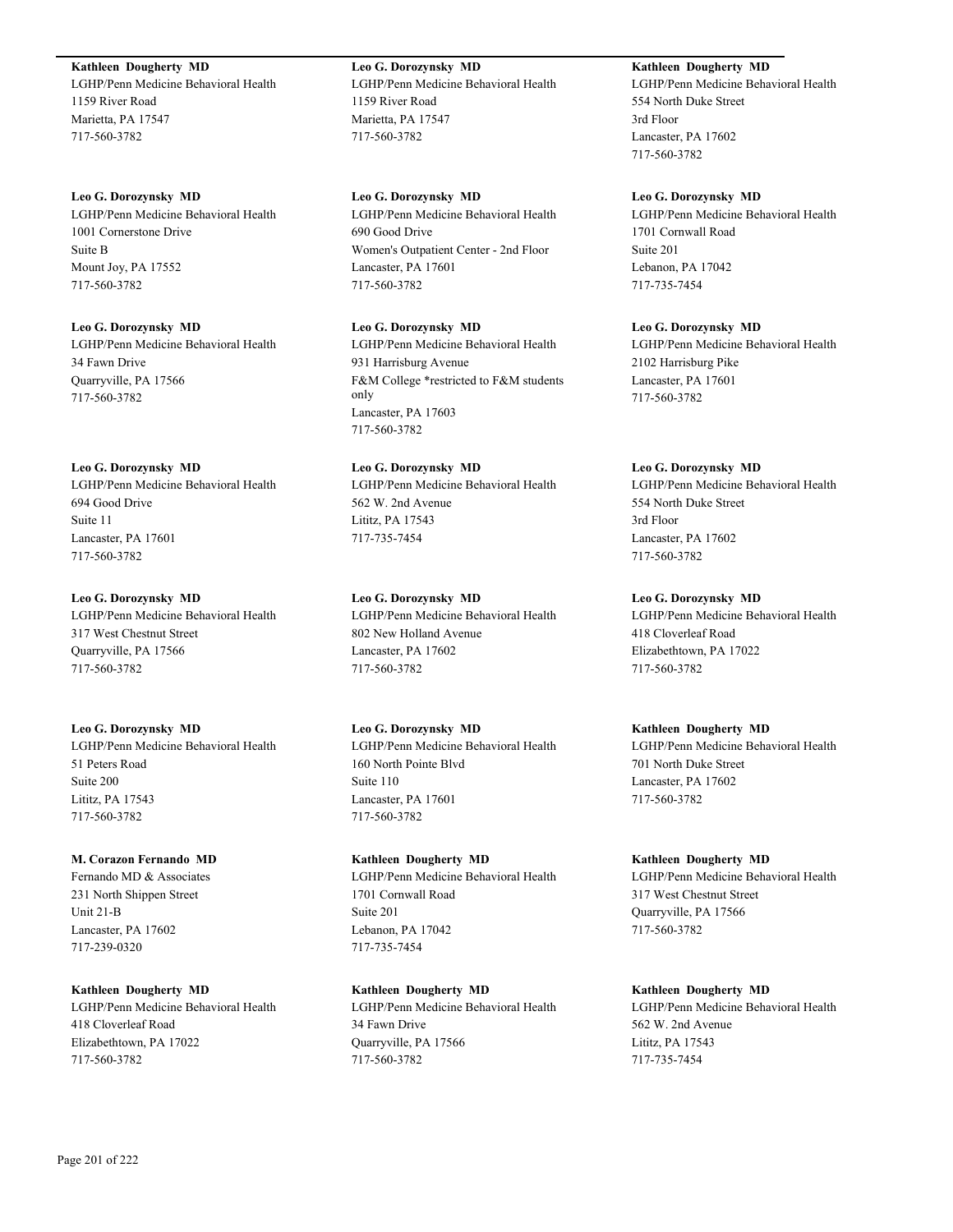**Kathleen Dougherty MD** LGHP/Penn Medicine Behavioral Health 101 Abbeyville Road Lancaster, PA 17603 717-560-3782

**Kathleen Dougherty MD** LGHP/Penn Medicine Behavioral Health 700 Lancaster Road Manheim, PA 17545 717-735-7454

**Leo G. Dorozynsky MD** LGHP/Penn Medicine Behavioral Health 1635 W. Main Street Suite 700 Ephrata, PA 17522 717-735-7454

**Kathleen Dougherty MD** LGHP/Penn Medicine Behavioral Health 2113 Manor Ridge Drive Lancaster, PA 17603 717-560-3782

**Kathleen Dougherty MD** LGHP/Penn Medicine Behavioral Health 99 Masonic Drive Suite 101 Elizabethtown, PA 17022 717-560-3782

**Kathleen Dougherty MD** LGHP/Penn Medicine Behavioral Health 931 Harrisburg Avenue F&M College \*restricted to F&M students only Lancaster, PA 17603 717-560-3782

**Kathleen Dougherty MD** LGHP/Penn Medicine Behavioral Health 1001 Cornerstone Drive Suite B Mount Joy, PA 17552 717-560-3782

**Kathleen Dougherty MD** LGHP/Penn Medicine Behavioral Health 802 New Holland Avenue Lancaster, PA 17602 717-560-3782

1135 Hampden Drive Strasburg, PA 17579 717-735-7454

**Kathleen Dougherty MD**

**Kathleen Dougherty MD** LGHP/Penn Medicine Behavioral Health 6415 Lincoln Highway Wrightsville, PA 17368 717-560-3782

LGHP/Penn Medicine Behavioral Health

**Kathleen Dougherty MD** LGHP/Penn Medicine Behavioral Health 555 North Duke Street Lancaster, PA 17602 717-560-3782

**Kathleen Dougherty MD** LGHP/Penn Medicine Behavioral Health 1261 Division Highway Suite 1 Ephrata, PA 17522 717-560-3782

**Kathleen Dougherty MD** LGHP/Penn Medicine Behavioral Health 690 Good Drive Women's Outpatient Center - 2nd Floor Lancaster, PA 17601 717-560-3782

**Kathleen Dougherty MD** LGHP/Penn Medicine Behavioral Health 306 North 7th Street Columbia, PA 17512 717-560-3782

**Kathleen Dougherty MD** LGHP/Penn Medicine Behavioral Health 540 North Duke Street 3rd Floor Lancaster, PA 17602 717-560-3782

**Kathleen Dougherty MD** LGHP/Penn Medicine Behavioral Health 2108 Harrisburg Pike Suite 310 Lancaster, PA 17601 717-560-3782

**Kathleen Dougherty MD** LGHP/Penn Medicine Behavioral Health 1635 W. Main Street Suite 700 Ephrata, PA 17522 717-735-7454

**Kathleen Dougherty MD** LGHP/Penn Medicine Behavioral Health 222 Willow Valley Lakes Drive Suite 1900 Willow Street, PA 17584 717-735-7454

**Leo G. Dorozynsky MD** LGHP/Penn Medicine Behavioral Health 700 Lancaster Road Manheim, PA 17545 717-735-7454

**Kathleen Dougherty MD** LGHP/Penn Medicine Behavioral Health 51 Peters Road Suite 200 Lititz, PA 17543 717-560-3782

**Kathleen Dougherty MD** LGHP/Penn Medicine Behavioral Health 694 Good Drive Suite 11 Lancaster, PA 17601 717-560-3782

**Kathleen Dougherty MD** LGHP/Penn Medicine Behavioral Health 160 North Pointe Blvd Suite 110 Lancaster, PA 17601 717-560-3782

**Kathleen Dougherty MD** LGHP/Penn Medicine Behavioral Health 694 Good Drive Suite 23 Lancaster, PA 17601 717-560-3782

**Michael D Bowen MD** LGHP/Penn Medicine Behavioral Health 931 Harrisburg Avenue F&M College \*restricted to F&M students only Lancaster, PA 17603 717-560-3782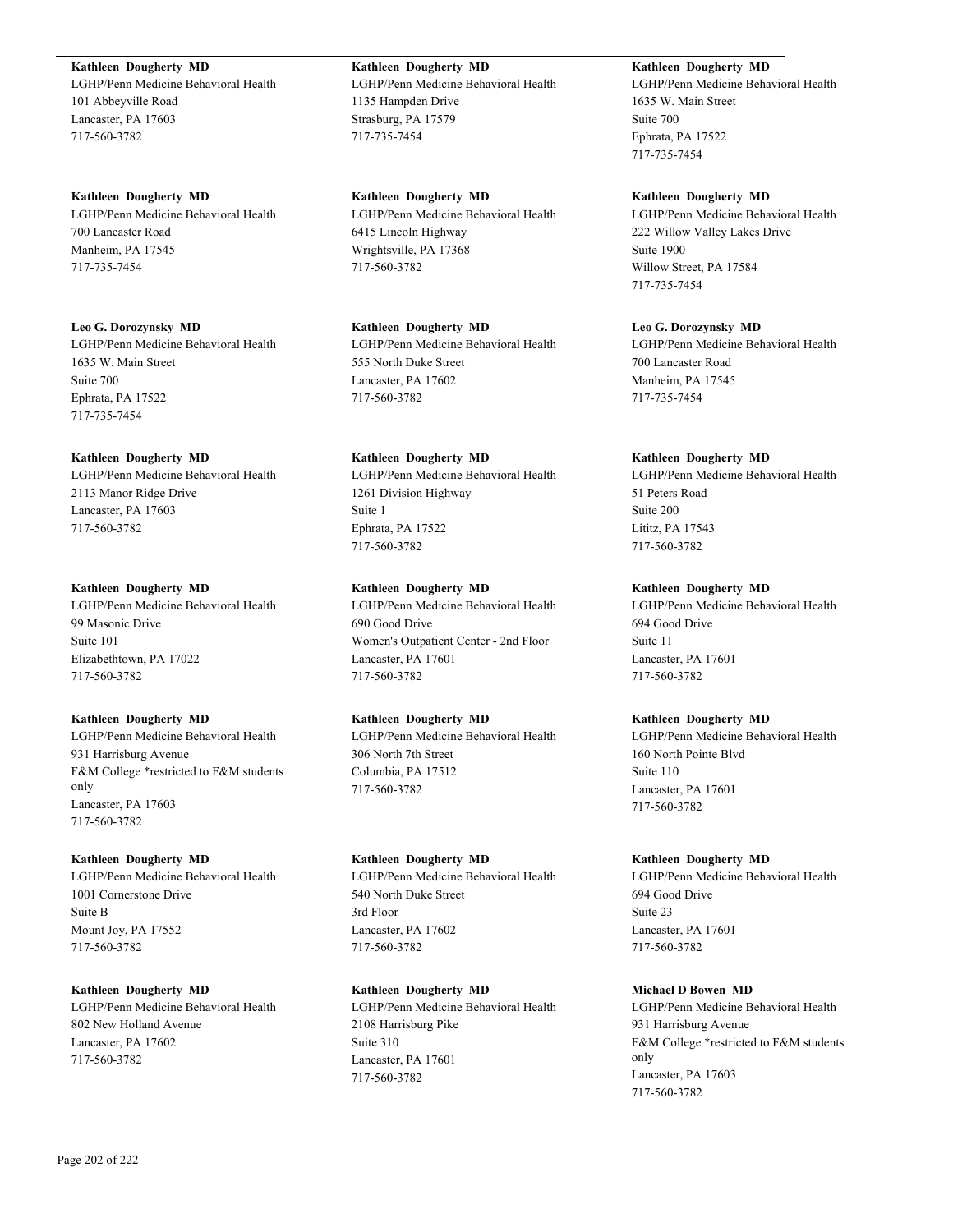**Michael D Bowen MD**

LGHP/Penn Medicine Behavioral Health 562 W. 2nd Avenue Lititz, PA 17543 717-735-7454

**Michael D Bowen MD** LGHP/Penn Medicine Behavioral Health 2102 Harrisburg Pike Lancaster, PA 17601 717-560-3782

**Michael D Bowen MD** LGHP/Penn Medicine Behavioral Health 555 North Duke Street Lancaster, PA 17602 717-560-3782

#### **Michael D Bowen MD**

LGHP/Penn Medicine Behavioral Health 2108 Harrisburg Pike Suite 310 Lancaster, PA 17601 717-560-3782

**Michael D Bowen MD**

LGHP/Penn Medicine Behavioral Health 1701 Cornwall Road Suite 201 Lebanon, PA 17042 717-735-7454

**Michael D Bowen MD**

LGHP/Penn Medicine Behavioral Health 554 North Duke Street 3rd Floor Lancaster, PA 17602 717-560-3782

**Michael D Bowen MD**

LGHP/Penn Medicine Behavioral Health 418 Cloverleaf Road Elizabethtown, PA 17022 717-560-3782

**Michael D Bowen MD** LGHP/Penn Medicine Behavioral Health 1159 River Road Marietta, PA 17547 717-560-3782

**Michael D Bowen MD** LGHP/Penn Medicine Behavioral Health 1135 Hampden Drive Strasburg, PA 17579 717-735-7454

**Michael D Bowen MD** LGHP/Penn Medicine Behavioral Health 1635 W. Main Street Suite 700 Ephrata, PA 17522 717-735-7454

**Michael D Bowen MD** LGHP/Penn Medicine Behavioral Health 1261 Division Highway Suite 1 Ephrata, PA 17522 717-560-3782

**Michael D Bowen MD** LGHP/Penn Medicine Behavioral Health 2113 Manor Ridge Drive Lancaster, PA 17603 717-560-3782

**Michael D Bowen MD** LGHP/Penn Medicine Behavioral Health 802 New Holland Avenue Lancaster, PA 17602 717-560-3782

**Michael D Bowen MD** LGHP/Penn Medicine Behavioral Health 306 North 7th Street Columbia, PA 17512 717-560-3782

**Michael D Bowen MD** LGHP/Penn Medicine Behavioral Health 51 Peters Road Suite 200 Lititz, PA 17543 717-560-3782

**Michael D Bowen MD** LGHP/Penn Medicine Behavioral Health 6415 Lincoln Highway Wrightsville, PA 17368 717-560-3782

**Michael D Bowen MD**

LGHP/Penn Medicine Behavioral Health 222 Willow Valley Lakes Drive Suite 1900 Willow Street, PA 17584 717-735-7454

**Michael D Bowen MD**

LGHP/Penn Medicine Behavioral Health 690 Good Drive Women's Outpatient Center - 2nd Floor Lancaster, PA 17601 717-560-3782

**Michael D Bowen MD** LGHP/Penn Medicine Behavioral Health 101 Abbeyville Road Lancaster, PA 17603 717-560-3782

**Michael D Bowen MD**

LGHP/Penn Medicine Behavioral Health 34 Fawn Drive Quarryville, PA 17566 717-560-3782

**Michael D Bowen MD**

717-560-3782

LGHP/Penn Medicine Behavioral Health 694 Good Drive Suite 23 Lancaster, PA 17601 717-560-3782

**Michael D Bowen MD** LGHP/Penn Medicine Behavioral Health 99 Masonic Drive Suite 101 Elizabethtown, PA 17022

**Michael D Bowen MD** LGHP/Penn Medicine Behavioral Health 160 North Pointe Blvd Suite 110 Lancaster, PA 17601 717-560-3782

**Adam G Biuckians MD** MAPS Behavioral Health Services 790 New Holland Avenue Lancaster, PA 17602 717-390-0353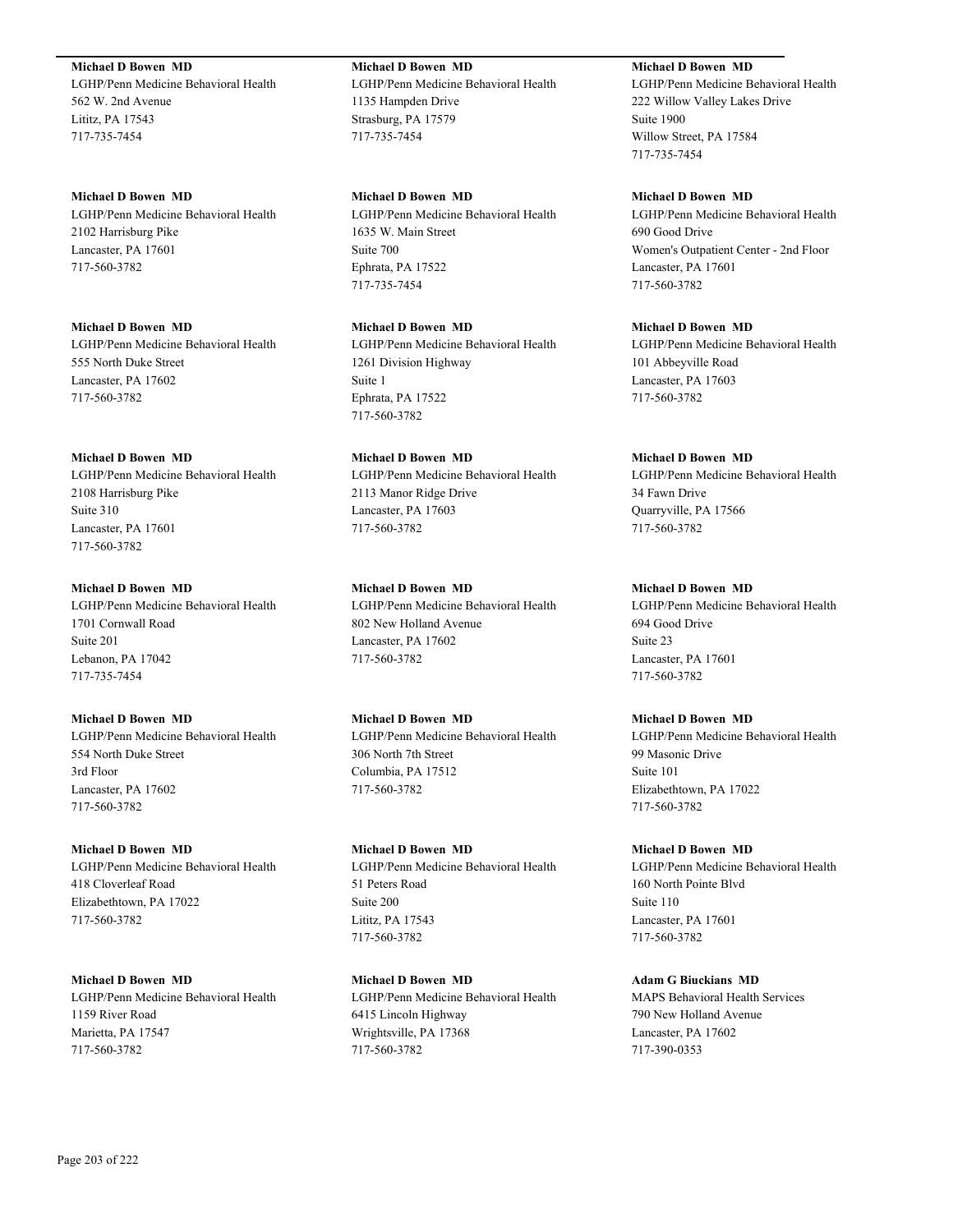**Matthew Biever DO** MAPS Behavioral Health Services 790 New Holland Avenue Lancaster, PA 17602 717-390-0353

#### **Michael D Bowen MD**

LGHP/Penn Medicine Behavioral Health 317 West Chestnut Street Quarryville, PA 17566 717-560-3782

#### **Michael D Bowen MD**

LGHP/Penn Medicine Behavioral Health 1001 Cornerstone Drive Suite B Mount Joy, PA 17552 717-560-3782

#### **Michael D Bowen MD**

LGHP/Penn Medicine Behavioral Health 540 North Duke Street 3rd Floor Lancaster, PA 17602 717-560-3782

#### **Jonathan Small MD**

LGHP/Penn Medicine Behavioral Health 690 Good Drive Women's Outpatient Center - 2nd Floor Lancaster, PA 17601 717-560-3782

#### **Johann P. Othmer MD**

LGH Psychiatry 555 North Duke Street Lancaster, PA 17601 717-544-5511

### **Daniel B Kravitz MD**

LGHP/Penn Medicine Behavioral Health 554 North Duke Street 3rd Floor Lancaster, PA 17602 717-560-3782

#### **Daniel B Kravitz MD**

LGHP/Penn Medicine Behavioral Health 418 Cloverleaf Road Elizabethtown, PA 17022 717-560-3782

# **Kathleen Dougherty MD** LGHP/Penn Medicine Behavioral Health 2102 Harrisburg Pike Lancaster, PA 17601 717-560-3782

**Michael D Bowen MD** LGHP/Penn Medicine Behavioral Health 694 Good Drive Suite 11 Lancaster, PA 17601 717-560-3782

# **Michael D Bowen MD**

LGHP/Penn Medicine Family Medicine Downtown 540 N. North Duke Street 3rd Floor Lancaster, PA 17604 717-544-4950

# **Jonathan Small MD**

LGHP/Penn Medicine Behavioral Health 1701 Cornwall Road Suite 201 Lebanon, PA 17042 717-735-7454

#### **Daniel B Kravitz MD**

LGHP/Penn Medicine Behavioral Health 160 North Pointe Blvd Suite 110 Lancaster, PA 17601 717-560-3782

#### **Daniel B Kravitz MD**

LGHP/Penn Medicine Behavioral Health 802 New Holland Avenue Lancaster, PA 17602 717-560-3782

### **Daniel B Kravitz MD**

LGHP/Penn Medicine Behavioral Health 694 Good Drive Suite 23 Lancaster, PA 17601 717-560-3782

# **Jonathan Small MD**

LGHP/Penn Medicine Behavioral Health 306 North 7th Street Columbia, PA 17512 717-560-3782

# **Michael D Bowen MD**

LGHP/Penn Medicine Behavioral Health 701 North Duke Street Lancaster, PA 17602 717-560-3782

#### **Michael D Bowen MD**

LGHP/Penn Medicine Behavioral Health 700 Lancaster Road Manheim, PA 17545 717-735-7454

#### **Michael D Bowen MD**

LGHP/Penn Medicine Family Medicine Downtown McCaskey High School - 445 N. Reservoir Street School District of Lancaster students 12-22 only Lancaster, PA 17602 717-544-9021

# **Jonathan Small MD**

LGHP/Penn Medicine Behavioral Health 222 Willow Valley Lakes Drive Suite 1900 Willow Street, PA 17584 717-735-7454

#### **Daniel B Kravitz MD**

LGHP/Penn Medicine Behavioral Health 34 Fawn Drive Quarryville, PA 17566 717-560-3782

#### **Jonathan Small MD**

LGHP/Penn Medicine Behavioral Health 418 Cloverleaf Road Elizabethtown, PA 17022 717-560-3782

#### **Daniel B Kravitz MD**

LGHP/Penn Medicine Behavioral Health 1261 Division Highway Suite 1 Ephrata, PA 17522 717-560-3782

#### **Jonathan Small MD**

LGHP/Penn Medicine Behavioral Health 51 Peters Road Suite 200 Lititz, PA 17543 717-560-3782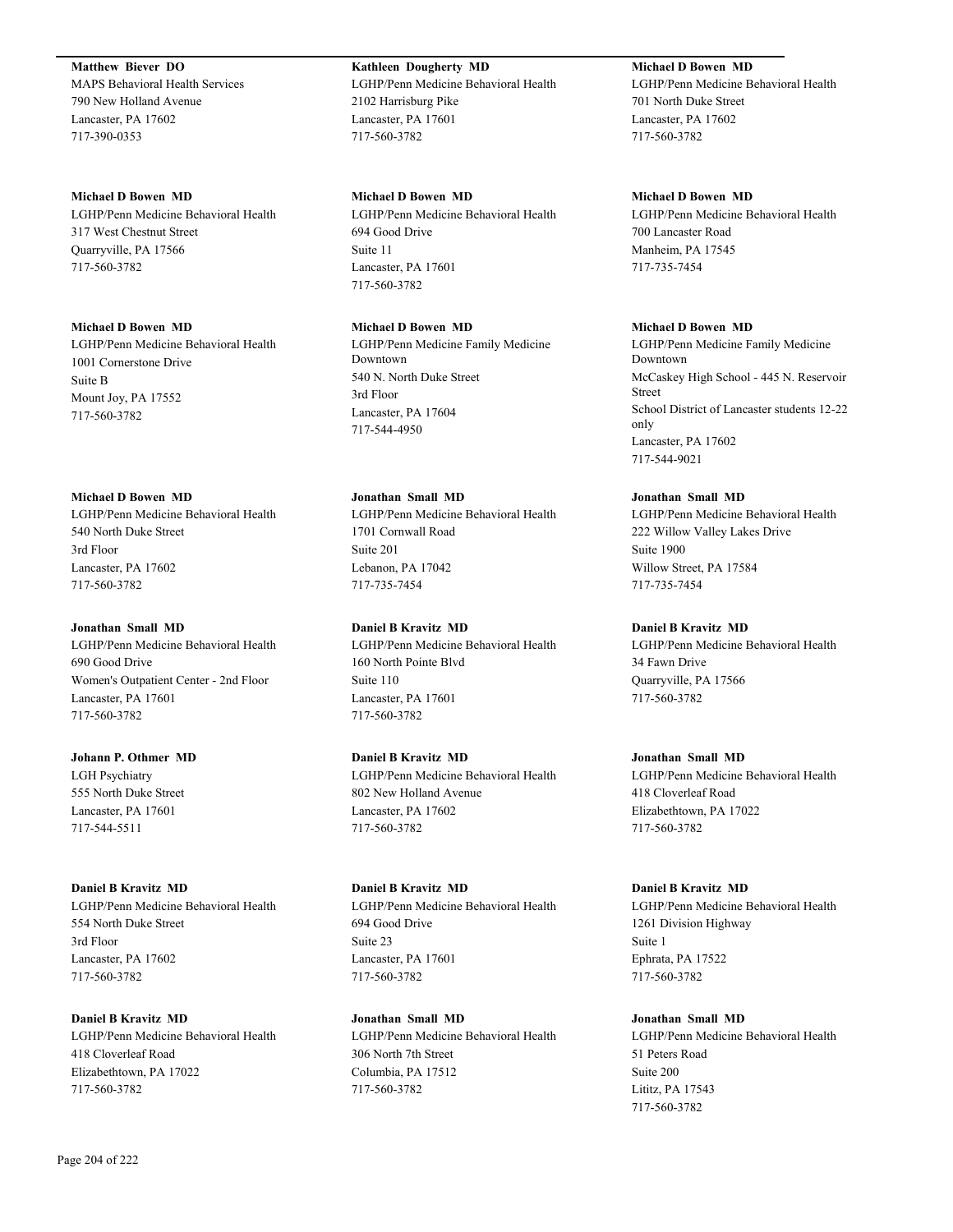**Jonathan Small MD** LGHP/Penn Medicine Behavioral Health 101 Abbeyville Road Lancaster, PA 17603 717-560-3782

**Jonathan Small MD** LGHP/Penn Medicine Behavioral Health 1261 Division Highway Suite 1 Ephrata, PA 17522 717-560-3782

**Daniel B Kravitz MD** LGHP/Penn Medicine Behavioral Health 540 North Duke Street 3rd Floor Lancaster, PA 17602 717-560-3782

**Daniel B Kravitz MD** LGHP/Penn Medicine Behavioral Health 6415 Lincoln Highway Wrightsville, PA 17368 717-560-3782

**Jonathan Small MD** LGHP/Penn Medicine Behavioral Health 562 W. 2nd Avenue Lititz, PA 17543 717-735-7454

**Zoe Selhi MD** LGHP/Penn Medicine Behavioral Health 101 Abbeyville Road Lancaster, PA 17603 717-560-3782

**Daniel B Kravitz MD** LGHP/Penn Medicine Behavioral Health 694 Good Drive Suite 11 Lancaster, PA 17601 717-560-3782

**Daniel B Kravitz MD** LGHP/Penn Medicine Behavioral Health 99 Masonic Drive Suite 101 Elizabethtown, PA 17022 717-560-3782

**Zoe Selhi MD** LGHP/Penn Medicine Behavioral Health 2113 Manor Ridge Drive Lancaster, PA 17603 717-560-3782

**Jonathan Small MD** LGHP/Penn Medicine Behavioral Health 2108 Harrisburg Pike Suite 310 Lancaster, PA 17601 717-560-3782

**Daniel B Kravitz MD** LGHP/Penn Medicine Behavioral Health 51 Peters Road Suite 200 Lititz, PA 17543 717-560-3782

**Daniel B Kravitz MD** LGHP/Penn Medicine Behavioral Health 1159 River Road Marietta, PA 17547 717-560-3782

**Jonathan Small MD** LGHP/Penn Medicine Behavioral Health 1135 Hampden Drive Strasburg, PA 17579 717-735-7454

**Zoe Selhi MD** LGHP/Penn Medicine Behavioral Health 694 Good Drive Suite 11 Lancaster, PA 17601 717-560-3782

**Jonathan Small MD** LGHP/Penn Medicine Behavioral Health 2113 Manor Ridge Drive Lancaster, PA 17603 717-560-3782

**Daniel B Kravitz MD** LGHP/Penn Medicine Behavioral Health 306 North 7th Street Columbia, PA 17512 717-560-3782

**Jonathan Small MD** LGHP/Penn Medicine Behavioral Health 694 Good Drive Suite 11 Lancaster, PA 17601 717-560-3782

**Jonathan Small MD** LGHP/Penn Medicine Behavioral Health 555 North Duke Street Lancaster, PA 17602 717-560-3782

**Jonathan Small MD** LGHP/Penn Medicine Behavioral Health 317 West Chestnut Street Quarryville, PA 17566 717-560-3782

**Daniel B Kravitz MD** LGHP/Penn Medicine Behavioral Health 2102 Harrisburg Pike Lancaster, PA 17601 717-560-3782

**Zoe Selhi MD** LGHP/Penn Medicine Behavioral Health 2108 Harrisburg Pike Suite 310 Lancaster, PA 17601 717-560-3782

**Daniel B Kravitz MD** LGHP/Penn Medicine Behavioral Health 931 Harrisburg Avenue F&M College \*restricted to F&M students only Lancaster, PA 17603 717-560-3782

**Zoe Selhi MD** LGHP/Penn Medicine Behavioral Health 2102 Harrisburg Pike Lancaster, PA 17601 717-560-3782

**Daniel B Kravitz MD** LGHP/Penn Medicine Behavioral Health 317 West Chestnut Street Quarryville, PA 17566 717-560-3782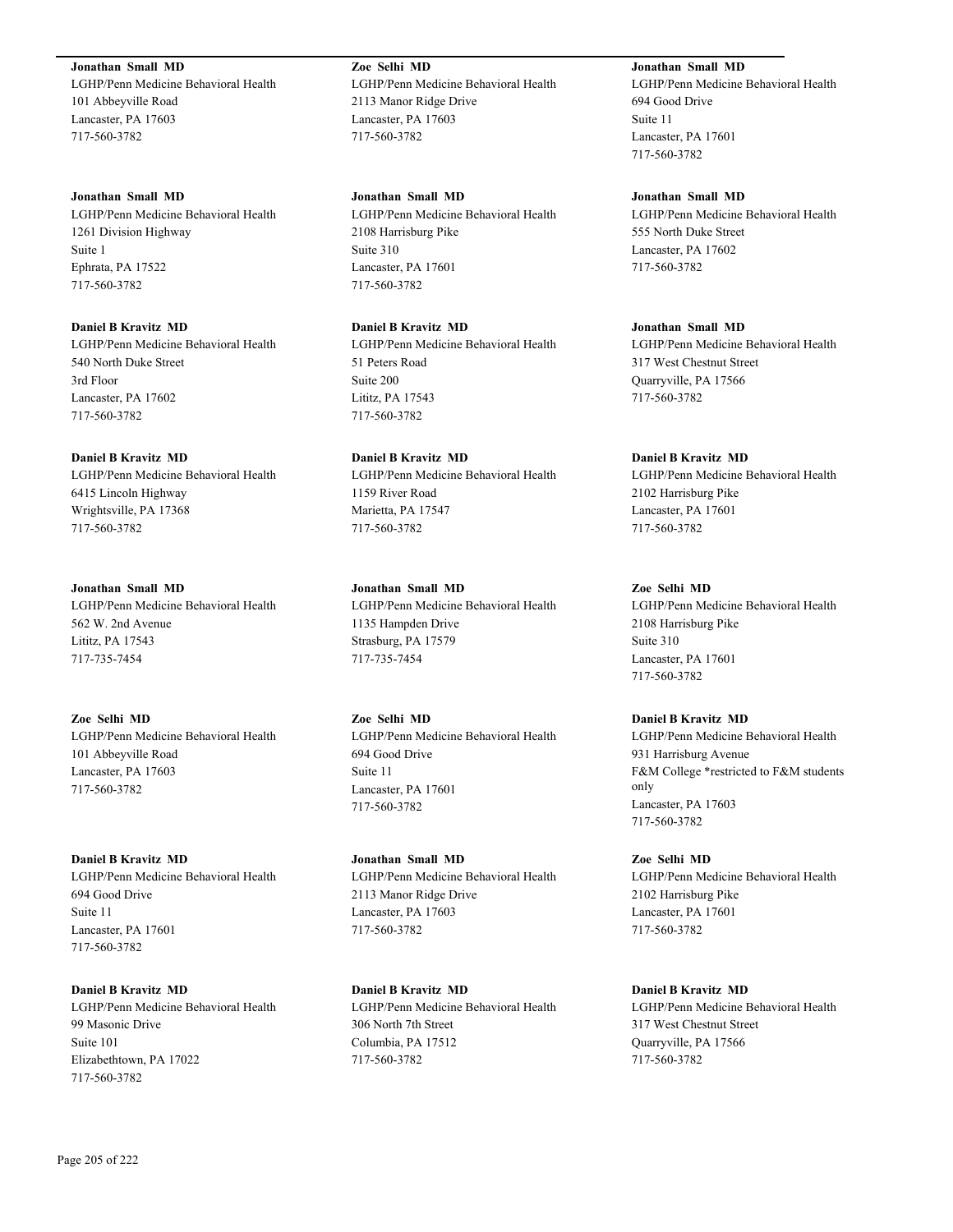**Daniel B Kravitz MD**

LGHP/Penn Medicine Behavioral Health 1135 Hampden Drive Strasburg, PA 17579 717-735-7454

#### **Jonathan Small MD**

LGHP/Penn Medicine Behavioral Health 1001 Cornerstone Drive Suite B Mount Joy, PA 17552 717-560-3782

#### **Jonathan Small MD**

LGHP/Penn Medicine Behavioral Health 931 Harrisburg Avenue F&M College \*restricted to F&M students only Lancaster, PA 17603 717-560-3782

#### **Daniel B Kravitz MD**

LGHP/Penn Medicine Behavioral Health 701 North Duke Street Lancaster, PA 17602 717-560-3782

# **Zoe Selhi MD**

LGHP/Penn Medicine Behavioral Health 306 North 7th Street Columbia, PA 17512 717-560-3782

**Daniel B Kravitz MD** LGHP/Penn Medicine Behavioral Health 2113 Manor Ridge Drive Lancaster, PA 17603 717-560-3782

#### **Daniel B Kravitz MD**

LGHP/Penn Medicine Behavioral Health 1001 Cornerstone Drive Suite B Mount Joy, PA 17552 717-560-3782

**Jonathan Small MD** LGHP/Penn Medicine Behavioral Health 694 Good Drive Suite 23 Lancaster, PA 17601 717-560-3782

# **Daniel B Kravitz MD**

LGHP/Penn Medicine Behavioral Health 1701 Cornwall Road Suite 201 Lebanon, PA 17042 717-735-7454

#### **Jonathan Small MD**

LGHP/Penn Medicine Behavioral Health 99 Masonic Drive Suite 101 Elizabethtown, PA 17022 717-560-3782

# **Jonathan Small MD**

LGHP/Penn Medicine Behavioral Health 701 North Duke Street Lancaster, PA 17602 717-560-3782

# **Daniel B Kravitz MD**

LGHP/Penn Medicine Behavioral Health 1635 W. Main Street Suite 700 Ephrata, PA 17522 717-735-7454

# **Zoe Selhi MD**

LGHP/Penn Medicine Behavioral Health 1701 Cornwall Road Suite 201 Lebanon, PA 17042 717-735-7454

# **Jonathan Small MD** LGHP/Penn Medicine Behavioral Health 1159 River Road Marietta, PA 17547 717-560-3782

**Leopoldo M Vocalan MD** LGHP/Penn Medicine Behavioral Health 222 Willow Valley Lakes Drive Suite 1900 Willow Street, PA 17584 717-735-7454

# **Zoe Selhi MD** LGHP/Penn Medicine Behavioral Health 700 Lancaster Road Manheim, PA 17545 717-735-7454

# **Jonathan Small MD** LGHP/Penn Medicine Behavioral Health 34 Fawn Drive Quarryville, PA 17566 717-560-3782

**Jonathan Small MD** LGHP/Penn Medicine Behavioral Health 700 Lancaster Road Manheim, PA 17545 717-735-7454

#### **Jonathan Small MD**

LGHP/Penn Medicine Behavioral Health 2102 Harrisburg Pike Lancaster, PA 17601 717-560-3782

# **Daniel B Kravitz MD**

LGHP/Penn Medicine Behavioral Health 2108 Harrisburg Pike Suite 310 Lancaster, PA 17601 717-560-3782

# **Zoe Selhi MD**

LGHP/Penn Medicine Behavioral Health 317 West Chestnut Street Quarryville, PA 17566 717-560-3782

# **Daniel B Kravitz MD**

LGHP/Penn Medicine Behavioral Health 555 North Duke Street Lancaster, PA 17602 717-560-3782

# **Daniel B Kravitz MD**

LGHP/Penn Medicine Behavioral Health 101 Abbeyville Road Lancaster, PA 17603 717-560-3782

# **Zoe Selhi MD**

LGHP/Penn Medicine Behavioral Health 555 North Duke Street Lancaster, PA 17602 717-560-3782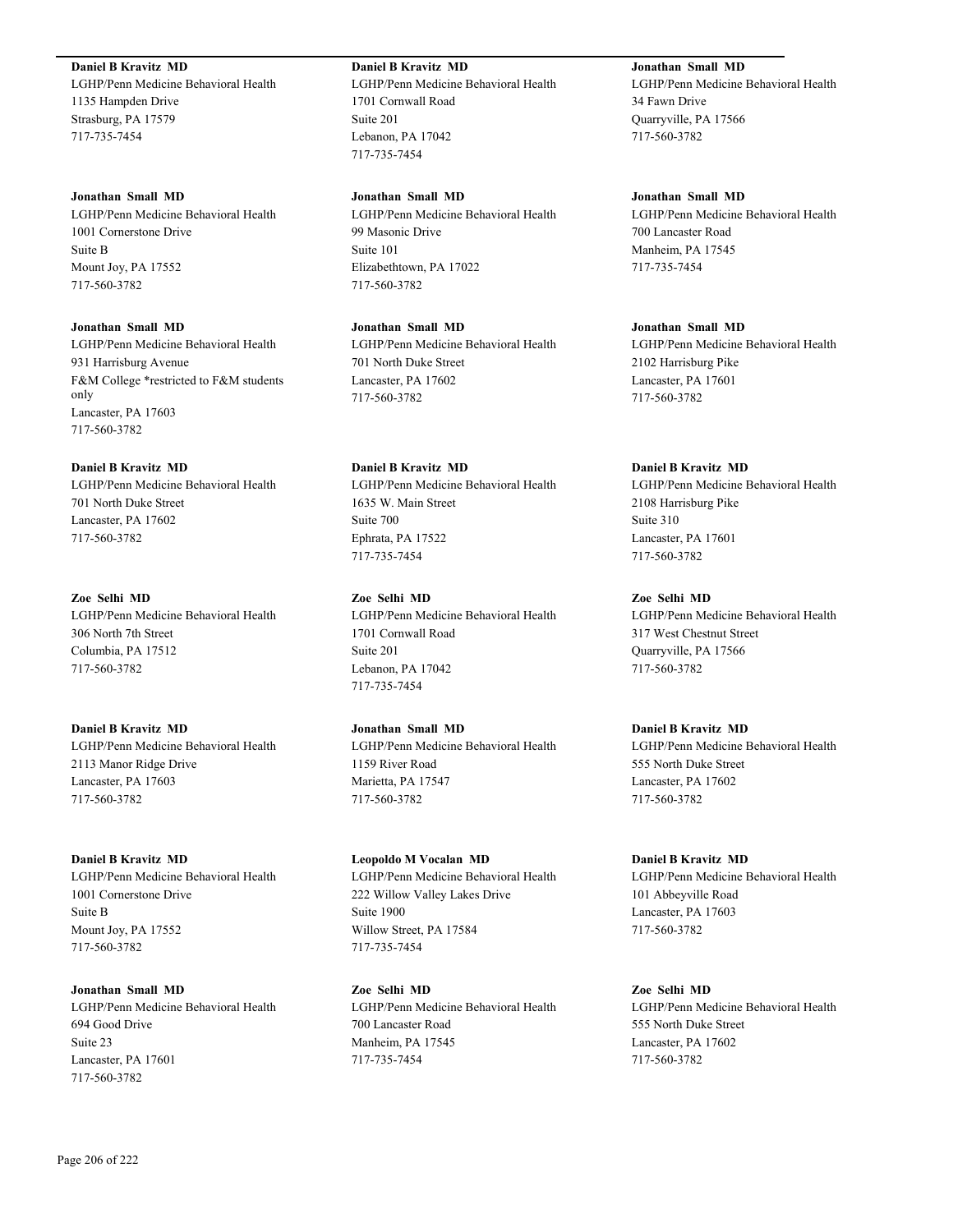**Zoe Selhi MD**

LGHP/Penn Medicine Behavioral Health 931 Harrisburg Avenue F&M College \*restricted to F&M students only Lancaster, PA 17603 717-560-3782

**Daniel B Kravitz MD** LGHP/Penn Medicine Behavioral Health 562 W. 2nd Avenue Lititz, PA 17543 717-735-7454

**Zoe Selhi MD** LGHP/Penn Medicine Behavioral Health 6415 Lincoln Highway Wrightsville, PA 17368 717-560-3782

**Leopoldo M Vocalan MD** LGHP/Penn Medicine Behavioral Health 317 West Chestnut Street Quarryville, PA 17566 717-560-3782

**Leopoldo M Vocalan MD** LGHP/Penn Medicine Behavioral Health 701 North Duke Street Lancaster, PA 17602 717-560-3782

**Leopoldo M Vocalan MD** LGHP/Penn Medicine Behavioral Health 6415 Lincoln Highway Wrightsville, PA 17368 717-560-3782

**Leopoldo M Vocalan MD** LGHP/Penn Medicine Behavioral Health 690 Good Drive Women's Outpatient Center - 2nd Floor Lancaster, PA 17601 717-560-3782

**Leopoldo M Vocalan MD** LGHP/Penn Medicine Behavioral Health 931 Harrisburg Avenue F&M College \*restricted to F&M students only Lancaster, PA 17603 717-560-3782

**Daniel B Kravitz MD** LGHP/Penn Medicine Behavioral Health 222 Willow Valley Lakes Drive Suite 1900 Willow Street, PA 17584 717-735-7454

**Daniel B Kravitz MD** LGHP/Penn Medicine Behavioral Health 700 Lancaster Road Manheim, PA 17545 717-735-7454

**Leopoldo M Vocalan MD** LGHP/Penn Medicine Behavioral Health 99 Masonic Drive Suite 101 Elizabethtown, PA 17022 717-560-3782

**Leopoldo M Vocalan MD** LGHP/Penn Medicine Behavioral Health 34 Fawn Drive Quarryville, PA 17566 717-560-3782

**Zoe Selhi MD** LGHP/Penn Medicine Behavioral Health 690 Good Drive Women's Outpatient Center - 2nd Floor Lancaster, PA 17601 717-560-3782

**Zoe Selhi MD** LGHP/Penn Medicine Behavioral Health 1261 Division Highway Suite 1 Ephrata, PA 17522 717-560-3782

**Zoe Selhi MD** LGHP/Penn Medicine Behavioral Health 1159 River Road Marietta, PA 17547 717-560-3782

**Leopoldo M Vocalan MD** LGHP/Penn Medicine Behavioral Health 160 North Pointe Blvd Suite 110 Lancaster, PA 17601 717-560-3782

**Daniel B Kravitz MD** LGHP/Penn Medicine Behavioral Health 690 Good Drive Women's Outpatient Center - 2nd Floor Lancaster, PA 17601 717-560-3782

**Leopoldo M Vocalan MD** LGH Psychiatry 555 North Duke Street Lancaster, PA 17601 717-544-5511

**Zoe Selhi MD** LGHP/Penn Medicine Behavioral Health 540 North Duke Street 3rd Floor Lancaster, PA 17602 717-560-3782

**Leopoldo M Vocalan MD** LGHP/Penn Medicine Behavioral Health 2113 Manor Ridge Drive Lancaster, PA 17603 717-560-3782

# **Zoe Selhi MD**

LGHP/Penn Medicine Behavioral Health 1635 W. Main Street Suite 700 Ephrata, PA 17522 717-735-7454

**Leopoldo M Vocalan MD**

LGHP/Penn Medicine Behavioral Health 1001 Cornerstone Drive Suite B Mount Joy, PA 17552 717-560-3782

**Leopoldo M Vocalan MD** LGHP/Penn Medicine Behavioral Health 554 North Duke Street 3rd Floor Lancaster, PA 17602 717-560-3782

**Leopoldo M Vocalan MD** LGHP/Penn Medicine Behavioral Health 1159 River Road Marietta, PA 17547 717-560-3782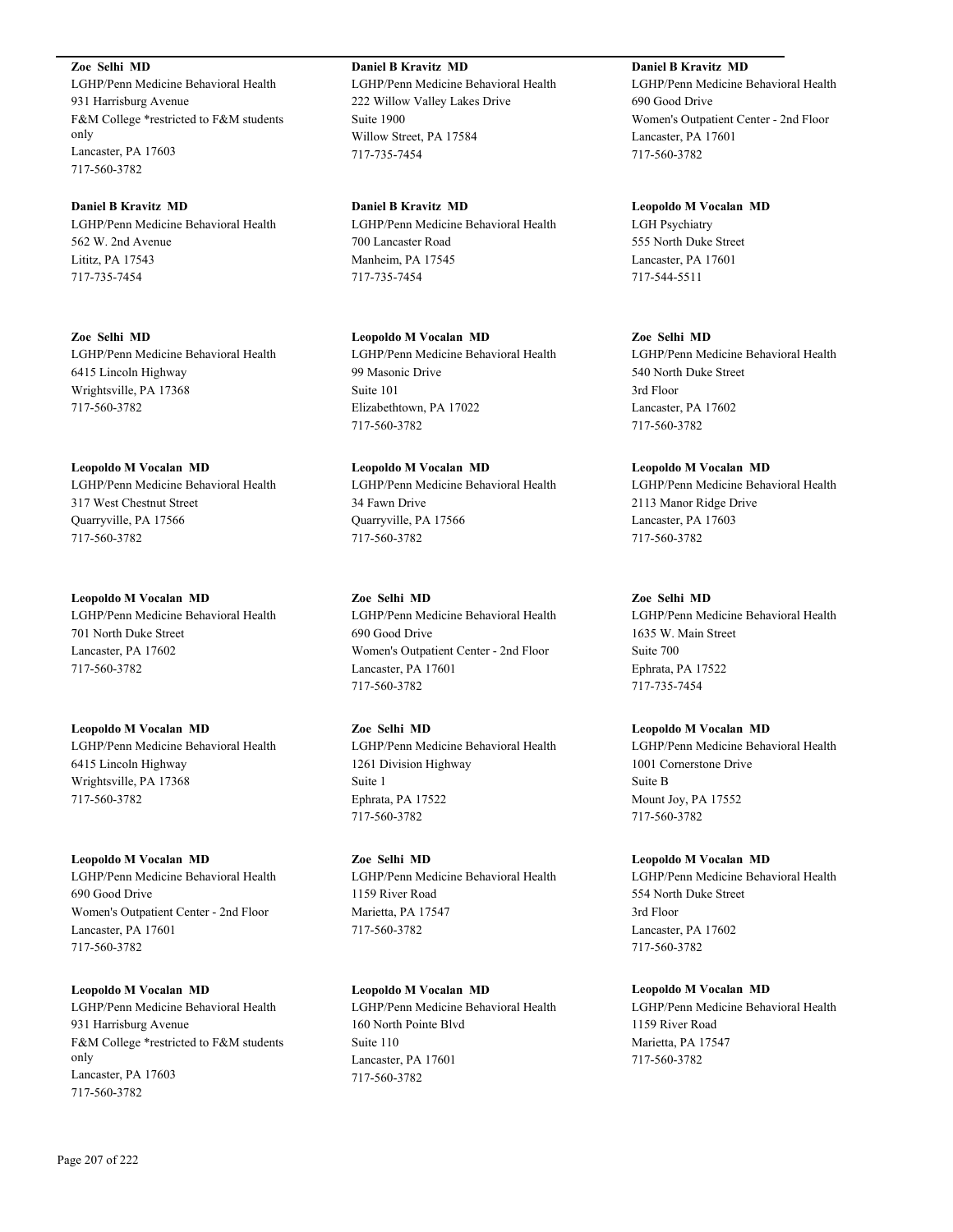**Zoe Selhi MD** LGHP/Penn Medicine Behavioral Health 51 Peters Road Suite 200 Lititz, PA 17543 717-560-3782

**Zoe Selhi MD** LGHP/Penn Medicine Behavioral Health 701 North Duke Street Lancaster, PA 17602 717-560-3782

**Leopoldo M Vocalan MD** LGHP/Penn Medicine Behavioral Health 694 Good Drive Suite 23 Lancaster, PA 17601 717-560-3782

**Leopoldo M Vocalan MD** LGHP/Penn Medicine Behavioral Health 418 Cloverleaf Road Elizabethtown, PA 17022 717-560-3782

**Jonathan Small MD** LGHP/Penn Medicine Behavioral Health 802 New Holland Avenue Lancaster, PA 17602 717-560-3782

**Leopoldo M Vocalan MD** LGHP/Penn Medicine Behavioral Health 1635 W. Main Street Suite 700 Ephrata, PA 17522 717-735-7454

**Jonathan Small MD** LGHP/Penn Medicine Behavioral Health 540 North Duke Street 3rd Floor Lancaster, PA 17602 717-560-3782

**Leopoldo M Vocalan MD** LGHP/Penn Medicine Behavioral Health 1261 Division Highway Suite 1 Ephrata, PA 17522 717-560-3782

**Zoe Selhi MD** LGHP/Penn Medicine Behavioral Health 160 North Pointe Blvd Suite 110 Lancaster, PA 17601 717-560-3782

**Zoe Selhi MD** LGHP/Penn Medicine Behavioral Health 802 New Holland Avenue Lancaster, PA 17602 717-560-3782

**Zoe Selhi MD** LGHP/Penn Medicine Behavioral Health 694 Good Drive Suite 23 Lancaster, PA 17601 717-560-3782

**Leopoldo M Vocalan MD** LGHP/Penn Medicine Behavioral Health 306 North 7th Street Columbia, PA 17512 717-560-3782

**Jonathan Small MD** LGHP/Penn Medicine Behavioral Health 554 North Duke Street 3rd Floor Lancaster, PA 17602 717-560-3782

**Jonathan Small MD** LGHP/Penn Medicine Behavioral Health 6415 Lincoln Highway Wrightsville, PA 17368 717-560-3782

**Leopoldo M Vocalan MD** LGHP/Penn Medicine Behavioral Health 555 North Duke Street Lancaster, PA 17602 717-560-3782

**Leopoldo M Vocalan MD** LGHP/Penn Medicine Behavioral Health 562 W. 2nd Avenue Lititz, PA 17543 717-735-7454

**Zoe Selhi MD** LGHP/Penn Medicine Behavioral Health 99 Masonic Drive Suite 101 Elizabethtown, PA 17022 717-560-3782

**Leopoldo M Vocalan MD** LGHP/Penn Medicine Behavioral Health 802 New Holland Avenue Lancaster, PA 17602 717-560-3782

**Leopoldo M Vocalan MD** LGHP/Penn Medicine Behavioral Health 51 Peters Road Suite 200 Lititz, PA 17543 717-560-3782

**Jonathan Small MD** LGHP/Penn Medicine Behavioral Health 160 North Pointe Blvd Suite 110 Lancaster, PA 17601 717-560-3782

**Leopoldo M Vocalan MD** LGHP/Penn Medicine Behavioral Health 1701 Cornwall Road Suite 201 Lebanon, PA 17042 717-735-7454

**Leopoldo M Vocalan MD** LGHP/Penn Medicine Behavioral Health 700 Lancaster Road Manheim, PA 17545 717-735-7454

**Jonathan Small MD** LGHP/Penn Medicine Behavioral Health 1635 W. Main Street Suite 700 Ephrata, PA 17522 717-735-7454

**Leopoldo M Vocalan MD** LGHP/Penn Medicine Behavioral Health 694 Good Drive Suite 11 Lancaster, PA 17601 717-560-3782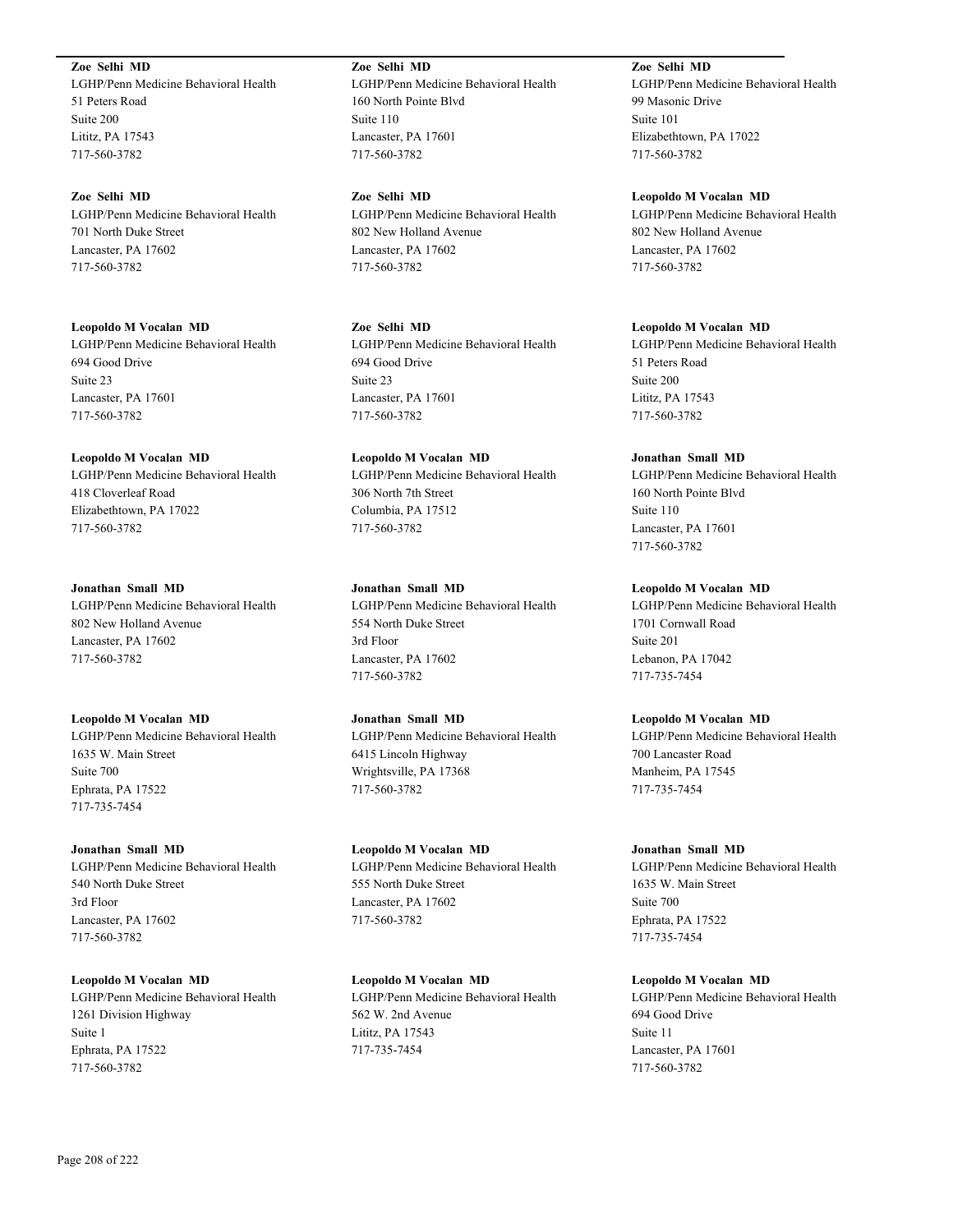**Leopoldo M Vocalan MD** LGHP/Penn Medicine Behavioral Health 1135 Hampden Drive Strasburg, PA 17579 717-735-7454

**Zoe Selhi MD** LGHP/Penn Medicine Behavioral Health 222 Willow Valley Lakes Drive Suite 1900 Willow Street, PA 17584 717-735-7454

**Zoe Selhi MD** LGHP/Penn Medicine Behavioral Health 554 North Duke Street 3rd Floor Lancaster, PA 17602 717-560-3782

**Leopoldo M Vocalan MD** LGHP/Penn Medicine Behavioral Health 2108 Harrisburg Pike Suite 310 Lancaster, PA 17601 717-560-3782

# *Psychology*

**John M. Weigel MS** Weigel Counseling Associates 2421 Willow Street Willow Street, PA 17584 717-464-1450

**Adam Wilikofsky PhD** Downtown Psychology 540 N Duke Street 3rd Floor Lancaster, PA 17602-2250 717-544-4950

**Daniel C. Aikins PsyD** Behavioral Healthcare Consultants P.C. 645 N. Twelfth Street Suite 302 Lemoyne, PA 17043 717-730-2090

**Zoe Selhi MD** LGHP/Penn Medicine Behavioral Health 562 W. 2nd Avenue Lititz, PA 17543 717-735-7454

**Zoe Selhi MD** LGHP/Penn Medicine Behavioral Health 1001 Cornerstone Drive Suite B Mount Joy, PA 17552 717-560-3782

**Zoe Selhi MD** LGHP/Penn Medicine Behavioral Health 1135 Hampden Drive Strasburg, PA 17579 717-735-7454

**Leopoldo M Vocalan MD** LGHP/Penn Medicine Behavioral Health 540 North Duke Street 3rd Floor Lancaster, PA 17602 717-560-3782

**John M. Weigel MS** Weigel Counseling Associates 2320 Rothsville Raod Lititz, PA 17543 717-464-1450

**Adam Wilikofsky PhD** LGHP/Penn Medicine Comprehensive Care 554 North Duke Street 3rd Floor Lancaster, PA 17604 717-544-1960

**Allison L Bates PhD** Behavioral Healthcare Consultants P.C. 6 West Newport Road Lititz, PA 17543 717-627-2190

**Leopoldo M Vocalan MD** LGHP/Penn Medicine Behavioral Health 101 Abbeyville Road Lancaster, PA 17603 717-560-3782

**Zoe Selhi MD** LGHP/Penn Medicine Behavioral Health 418 Cloverleaf Road Elizabethtown, PA 17022 717-560-3782

**Zoe Selhi MD** LGHP/Penn Medicine Behavioral Health 34 Fawn Drive Quarryville, PA 17566 717-560-3782

**Leopoldo M Vocalan MD** LGHP/Penn Medicine Behavioral Health 2102 Harrisburg Pike Lancaster, PA 17601 717-560-3782

**John M. Weigel MS** Weigel Counseling Associates 160 North Pointe Blvd. Suite 110 Lancaster, PA 17601 717-464-1450

**Jane L. Weierbach PhD** Jane L. Weierbach Ph.D. 1630 Manheim Pike Lancaster, PA 17601 717-560-6234

**Earl Delong PhD** LGH @ Franklin & Marshall Student Wellness Center Appel Infirmary - \*Restricted to F&M Students\* 931 Harrisburg Avenue Lancaster, PA 17603 717-544-9051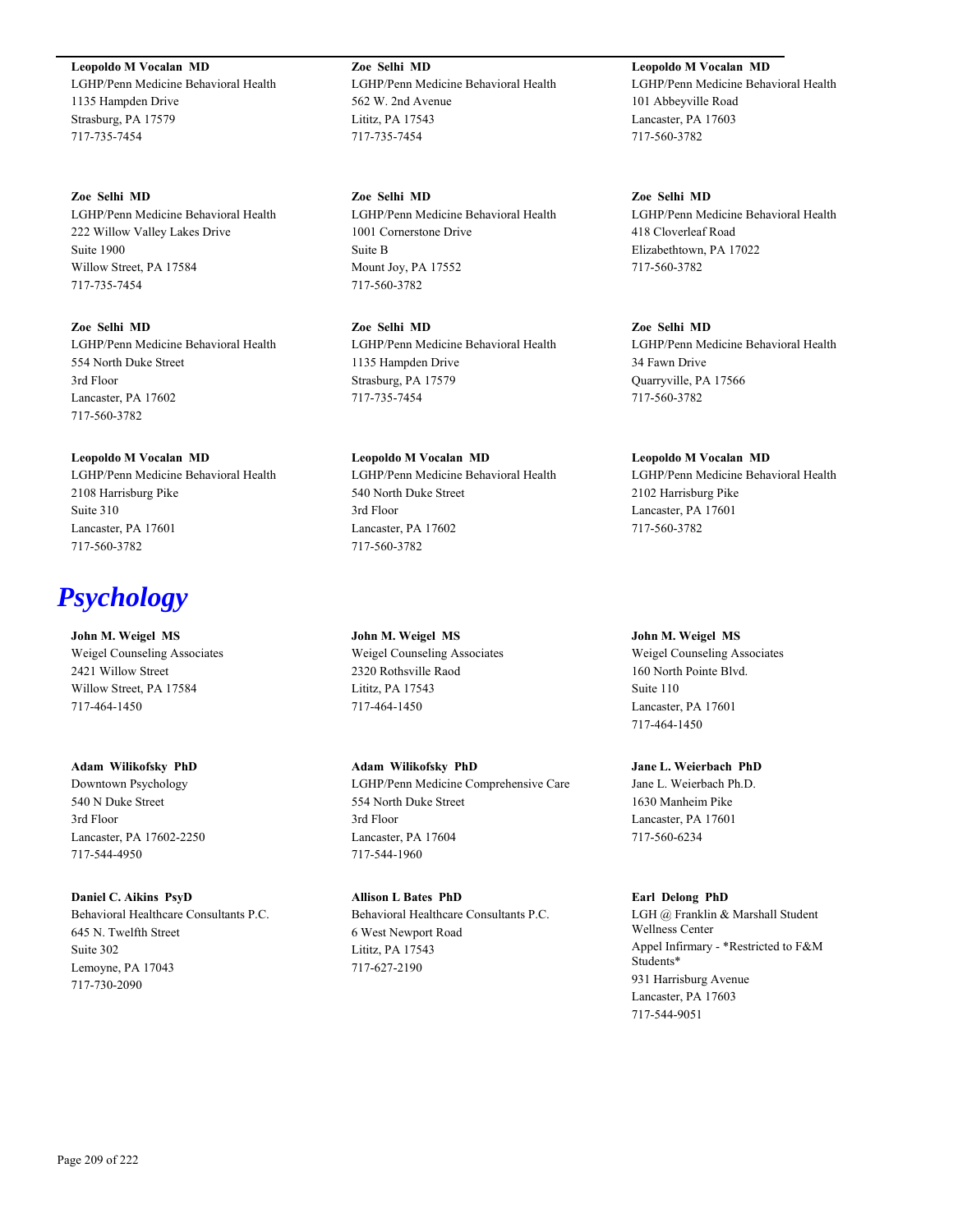## **Dean A. Clemmer LPC**

Samaritan Counseling Center 810 Donegal Springs Road Mount Joy, PA 17552 717-560-9969

#### **Allison L Bates PhD**

Behavioral Healthcare Consultants P.C. 1755 Oregon Pike Suite 200 Lancaster, PA 17601 717-581-5255

**Daniel C. Aikins PsyD** Behavioral Healthcare Consultants P.C. 6 West Newport Road Lititz, PA 17543 717-627-2190

#### **Anna J Phillips PsyD**

LGHP/Penn Medicine Behavioral Health 317 West Chestnut Street Quarryville, PA 17566 717-560-3782

# **Anna J Phillips PsyD**

LGHP/Penn Medicine Behavioral Health 6415 Lincoln Highway Wrightsville, PA 17368 717-560-3782

#### **Anna J Phillips PsyD**

LGHP/Penn Medicine Behavioral Health 222 Willow Valley Lakes Drive Suite 1900 Willow Street, PA 17584 717-735-7454

# **Margaret M Nepps PsyD**

Downtown Psychology 540 N Duke Street 3rd Floor Lancaster, PA 17602-2250 717-544-4950

**Elisa J Seibert PhD** Behavioral Healthcare Consultants P.C. 6 West Newport Road Lititz, PA 17543 717-627-2190

# **Allison L Bates PhD**

Behavioral Healthcare Consultants P.C. 2550 Kingston Road Suite 211 York, PA 17402 717-755-5736

**Daniel C. Aikins PsyD** Behavioral Healthcare Consultants P.C. 1755 Oregon Pike Suite 200 Lancaster, PA 17601 717-581-5255

**Daniel C. Aikins PsyD** Behavioral Healthcare Consultants P.C. 2550 Kingston Road Suite 211 York, PA 17402 717-755-5736

# **Anna J Phillips PsyD** LGHP/Penn Medicine Behavioral Health 690 Good Drive Women's Outpatient Center - 2nd Floor

Lancaster, PA 17601 717-560-3782

# **Anna J Phillips PsyD**

LGHP/Penn Medicine Behavioral Health 99 Masonic Drive Suite 101 Elizabethtown, PA 17022 717-560-3782

#### **Elisa J Seibert PhD**

Behavioral Healthcare Consultants P.C. 1755 Oregon Pike Suite 200 Lancaster, PA 17601 717-581-5255

# **Anna J Phillips PsyD** LGHP/Penn Medicine Behavioral Health 694 Good Drive Suite 23 Lancaster, PA 17601 717-560-3782

**Anna J Phillips PsyD** LGHP/Penn Medicine Behavioral Health 1159 River Road Marietta, PA 17547 717-560-3782

# **Allison L Bates PhD**

Behavioral Healthcare Consultants P.C. 645 N. Twelfth Street Suite 302 Lemoyne, PA 17043 717-730-2090

# **Dean A. Clemmer LPC**

Samaritan Counseling Center 1803 Oregon Pike Lancaster, PA 17601 717-560-9969

#### **Anna J Phillips PsyD**

LGHP/Penn Medicine Behavioral Health 2102 Harrisburg Pike Lancaster, PA 17601 717-560-3782

# **Anna J Phillips PsyD**

LGHP/Penn Medicine Behavioral Health 554 North Duke Street 3rd Floor Lancaster, PA 17602 717-560-3782

# **Anna J Phillips PsyD**

LGHP/Penn Medicine Behavioral Health 694 Good Drive Suite 11 Lancaster, PA 17601 717-560-3782

# **Elisa J Seibert PhD**

Behavioral Healthcare Consultants P.C. 2550 Kingston Road Suite 211 York, PA 17402 717-755-5736

#### **Anna J Phillips PsyD**

LGHP/Penn Medicine Behavioral Health 802 New Holland Avenue Lancaster, PA 17602 717-560-3782

#### **Anna J Phillips PsyD**

LGHP/Penn Medicine Behavioral Health 2113 Manor Ridge Drive Lancaster, PA 17603 717-560-3782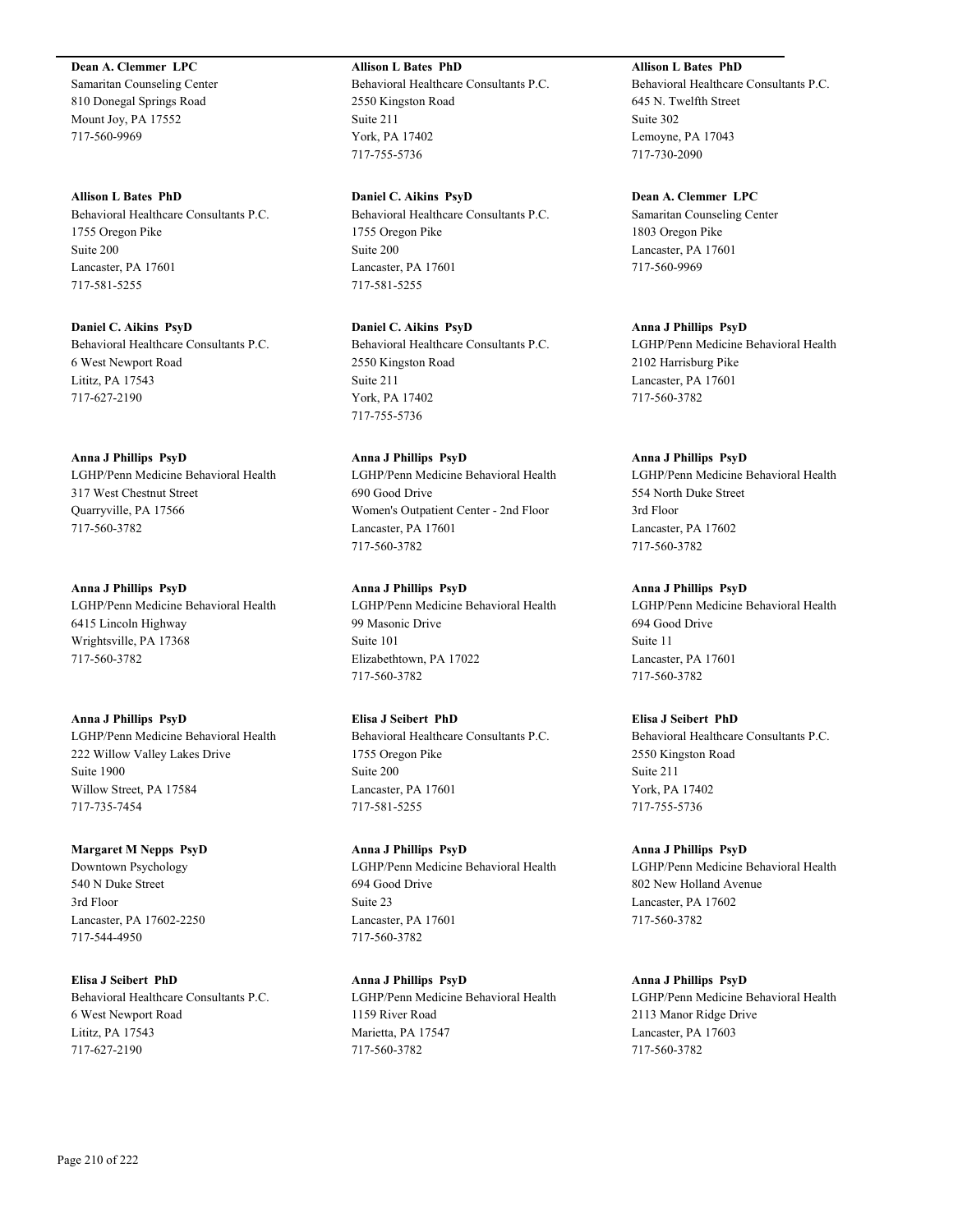**Margaret M. Nepps PsyD** LGHP/Penn Medicine Family Medicine Downtown McCaskey High School - 445 N. Reservoir Street School District of Lancaster students 12-22 only Lancaster, PA 17602 717-544-9021

**Anna J Phillips PsyD** LGHP/Penn Medicine Behavioral Health 931 Harrisburg Avenue F&M College \*restricted to F&M students only Lancaster, PA 17603 717-560-3782

**Anna J Phillips PsyD** LGHP/Penn Medicine Behavioral Health 101 Abbeyville Road Lancaster, PA 17603 717-560-3782

**Anna J Phillips PsyD** LGHP/Penn Medicine Behavioral Health 701 North Duke Street Lancaster, PA 17602 717-560-3782

**Anna J Phillips PsyD** LGHP/Penn Medicine Behavioral Health 700 Lancaster Road Manheim, PA 17545 717-735-7454

**Meade A. Stoner MSW** Weigel Counseling Associates 2320 Rothsville Raod Lititz, PA 17543 717-464-1450

**Margaret M. Nepps PsyD** LGHP/Penn Medicine Family Medicine Downtown 540 N. North Duke Street 3rd Floor Lancaster, PA 17604 717-544-4950

**Anna J Phillips PsyD** LGHP/Penn Medicine Behavioral Health 2108 Harrisburg Pike Suite 310 Lancaster, PA 17601 717-560-3782

**Anna J Phillips PsyD** LGHP/Penn Medicine Behavioral Health 1135 Hampden Drive Strasburg, PA 17579 717-735-7454

**Anna J Phillips PsyD** LGHP/Penn Medicine Behavioral Health 555 North Duke Street Lancaster, PA 17602 717-560-3782

**Anna J Phillips PsyD** LGHP/Penn Medicine Behavioral Health 1635 W. Main Street Suite 700 Ephrata, PA 17522 717-735-7454

**Anna J Phillips PsyD** LGHP/Penn Medicine Behavioral Health 1701 Cornwall Road Suite 201 Lebanon, PA 17042 717-735-7454

**Anna J Phillips PsyD** LGHP/Penn Medicine Behavioral Health 51 Peters Road Suite 200 Lititz, PA 17543 717-560-3782

**Antonia V. Pawlson MS** Weigel Counseling Associates 2320 Rothsville Raod Lititz, PA 17543 717-464-1450

**Anna J Phillips PsyD** LGHP/Penn Medicine Behavioral Health 562 W. 2nd Avenue Lititz, PA 17543 717-735-7454

**Anna J Phillips PsyD** LGHP/Penn Medicine Behavioral Health 1001 Cornerstone Drive Suite B Mount Joy, PA 17552 717-560-3782

**Anna J Phillips PsyD** LGHP/Penn Medicine Behavioral Health 1261 Division Highway Suite 1 Ephrata, PA 17522 717-560-3782

**Anna J Phillips PsyD** LGHP/Penn Medicine Behavioral Health 34 Fawn Drive Quarryville, PA 17566 717-560-3782

**Anna J Phillips PsyD** LGHP/Penn Medicine Behavioral Health 306 North 7th Street Columbia, PA 17512 717-560-3782

**Elisa J Seibert PhD** Behavioral Healthcare Consultants P.C. 645 N. Twelfth Street Suite 302 Lemoyne, PA 17043 717-730-2090

**Donald P. Masey PsyD** Behavioral Healthcare Consultants P.C. 2550 Kingston Road Suite 211 York, PA 17402 717-755-5736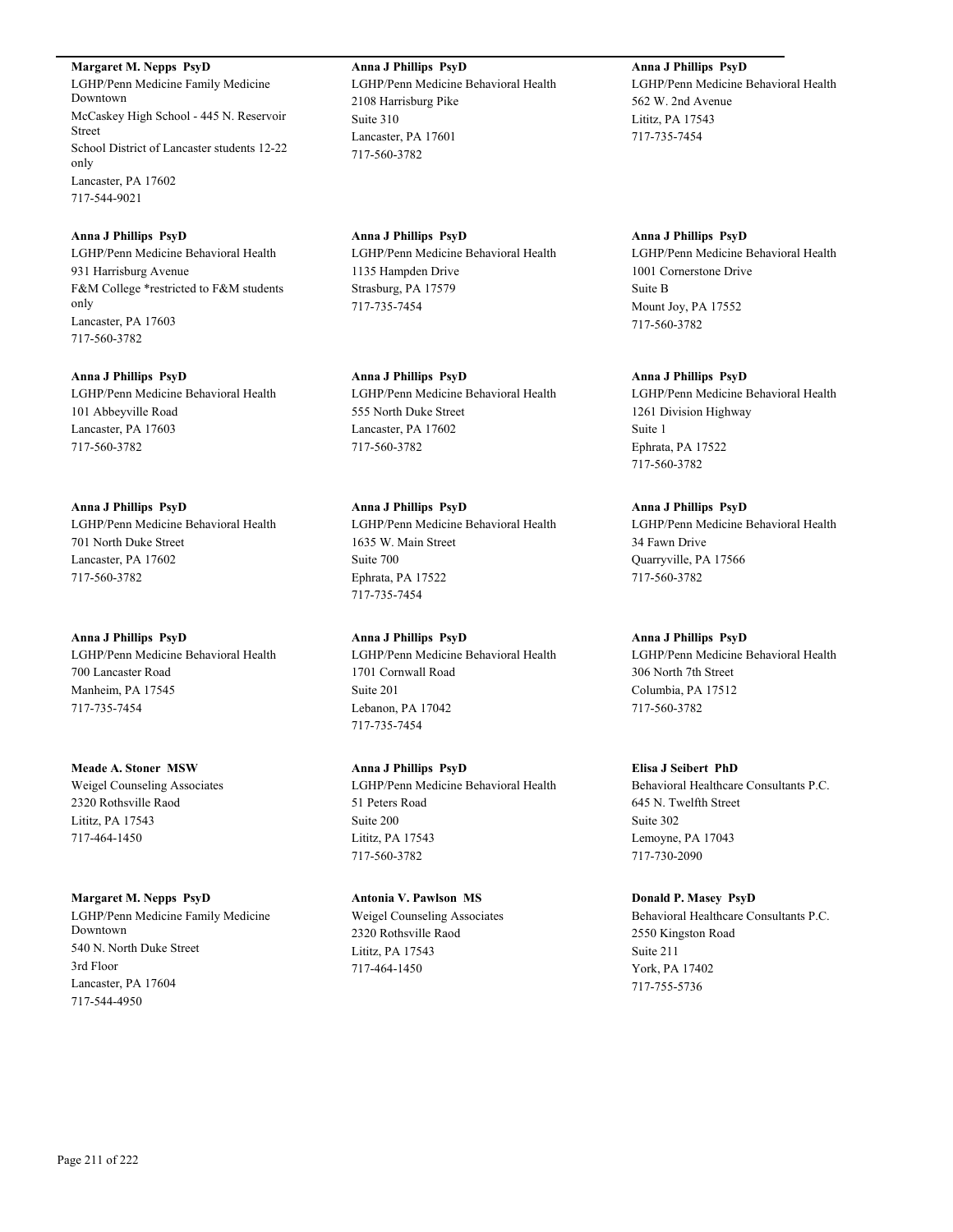**Donald P. Masey PsyD** Behavioral Healthcare Consultants P.C. 1755 Oregon Pike Suite 200 Lancaster, PA 17601 717-581-5255

**Donald P. Masey PsyD** Behavioral Healthcare Consultants P.C. 645 N. Twelfth Street Suite 302 Lemoyne, PA 17043 717-730-2090

**Donald P. Masey PsyD** Behavioral Healthcare Consultants P.C. 6 West Newport Road Lititz, PA 17543 717-627-2190

#### **Anna J Phillips PsyD**

LGHP/Penn Medicine Behavioral Health 540 North Duke Street 3rd Floor Lancaster, PA 17602 717-560-3782

**Anna J Phillips PsyD** LGHP/Penn Medicine Behavioral Health 418 Cloverleaf Road Elizabethtown, PA 17022 717-560-3782

**Barbara L Terrill-Kettering PsyD** MAPS Behavioral Health Services 790 New Holland Avenue Lancaster, PA 17602 717-390-0353

# *Pulmonary Disease*

**Craig P. Horvat MD** Pulmonary Associates of Lancaster 540 N Duke St Suite 244 Lancaster, PA 17604 717-826-9770

**Keith A Beaulieu MD** Pulmonary Associates of Lancaster 540 N Duke St Suite 244 Lancaster, PA 17604 717-826-9770

**Robert W Shambaugh PsyD** Behavioral Healthcare Consultants P.C. 6 West Newport Road Lititz, PA 17543 717-627-2190

**Antonia V. Pawlson MS** Weigel Counseling Associates 2421 Willow Street Willow Street, PA 17584 717-464-1450

**Antonia V. Pawlson MS** Weigel Counseling Associates 160 North Pointe Blvd. Suite 110 Lancaster, PA 17601 717-464-1450

**Robert W Shambaugh PsyD** Behavioral Healthcare Consultants P.C. 2550 Kingston Road Suite 211 York, PA 17402 717-755-5736

**Anna J Phillips PsyD** LGHP/Penn Medicine Behavioral Health 160 North Pointe Blvd Suite 110 Lancaster, PA 17601 717-560-3782

**Beth A. Mull PsyD** Samaritan Counseling Center 1803 Oregon Pike Lancaster, PA 17601 717-560-9969

**John T. Joseph MD** WellSpan Pulmonary and Sleep Medicine 227 Granite Run Drive Suite 110 Lancaster, PA 17601 717-560-5156

**John T. Joseph MD** WellSpan Pulmonary and Sleep Medicine 435 South Kinzer Avenue Suite 10 New Holland, PA 17557 717-351-2454

**Meade A. Stoner MSW** Weigel Counseling Associates 2421 Willow Street Willow Street, PA 17584 717-464-1450

**John T Spychalski MEd** MAPS Behavioral Health Services 790 New Holland Avenue Lancaster, PA 17602 717-390-0353

**Robert W Shambaugh PsyD** Behavioral Healthcare Consultants P.C. 645 N. Twelfth Street Suite 302 Lemoyne, PA 17043 717-730-2090

**Robert W Shambaugh PsyD** Behavioral Healthcare Consultants P.C. 1755 Oregon Pike Suite 200 Lancaster, PA 17601 717-581-5255

**Meade A. Stoner MSW** Weigel Counseling Associates 160 North Pointe Blvd. Suite 110 Lancaster, PA 17601 717-464-1450

**Beth A. Mull PsyD** Samaritan Counseling Center 810 Donegal Springs Road Mount Joy, PA 17552 717-560-9969

**John T. Joseph MD** WellSpan Pulmonary and Sleep Medicine 3440 B Rothsville Road Ephrata, PA 17522 717-738-4334

**Steven Khov DO** Pulmonary Associates of Lancaster 540 N Duke St Suite 244 Lancaster, PA 17604 717-826-9770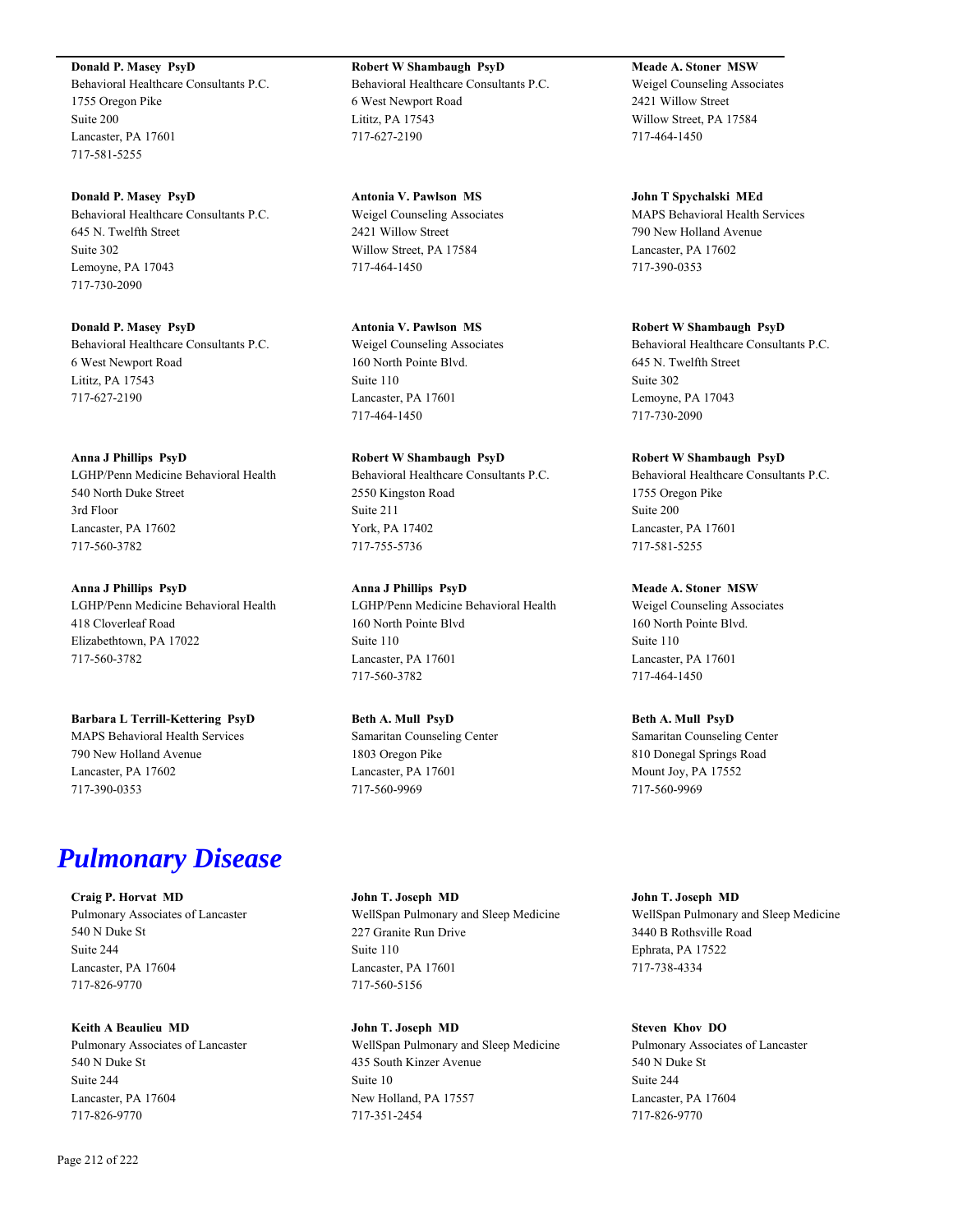#### **Charles U. Gbadouwey MD**

Lung Asthma & Sleep Associates PC 1497 South Street York, PA 17403 717-847-9888

#### **Sheela Y. Ahmed MD**

WellSpan Pulmonary and Sleep Medicine 3440 B Rothsville Road Ephrata, PA 17522 717-738-4334

#### **Lee M. Duke, II II MD**

Pulmonary Associates of Lancaster 540 N Duke St Suite 244 Lancaster, PA 17604 717-826-9770

#### **Scott D. Silverstein DO**

WellSpan Pulmonary and Sleep Medicine 3440 B Rothsville Road Ephrata, PA 17522 717-738-4334

# **Yaroslav Lando MD**

Pulmonary Associates of Lancaster 540 N Duke St Suite 244 Lancaster, PA 17604 717-826-9770

# **Maulik B. Patel MD**

Pulmonary Associates of Lancaster 540 N Duke St Suite 244 Lancaster, PA 17604 717-826-9770

# *Radiation Oncology*

# **Richard M. Yelovich MD**

Comprehensive Cancer Care 255 West Lancaster Avenue Paoli, PA 19301 610-648-1601

# **Won S. Chang MD**

Comprehensive Cancer Care 470 John Young Way Suite 400 Exton, PA 19341 610-524-5550

#### **Charles U. Gbadouwey MD**

Lung Asthma & Sleep Associates PC 419 Village Drive Suite 5 Carlisle, PA 17015 717-701-8819

#### **Sheela Y. Ahmed MD**

WellSpan Pulmonary and Sleep Medicine 227 Granite Run Drive Suite 110 Lancaster, PA 17601 717-560-5156

# **Gregory J. Rossini MD** Pulmonary Associates of Lancaster 540 N Duke St Suite 244 Lancaster, PA 17604 717-826-9770

# **Scott D. Silverstein DO** WellSpan Pulmonary and Sleep Medicine 227 Granite Run Drive Suite 110 Lancaster, PA 17601 717-560-5156

**Robert A. Matlin MD** WellSpan Pulmonary and Sleep Medicine 435 South Kinzer Avenue Suite 10 New Holland, PA 17557 717-351-2454

# **Scott D. Silverstein DO**

WellSpan Pulmonary and Sleep Medicine 435 South Kinzer Avenue Suite 10 New Holland, PA 17557 717-351-2454

#### **Richard M. Yelovich MD**

Comprehensive Cancer Care 470 John Young Way Suite 400 Exton, PA 19341 610-524-5550

#### **Won S. Chang MD** Comprehensive Cancer Care

255 West Lancaster Avenue Paoli, PA 19301 610-648-1601

# **Shakeel Amanullah MD**

Pulmonary Associates of Lancaster 540 N Duke St Suite 244 Lancaster, PA 17604 717-826-9770

#### **Sheela Y. Ahmed MD**

WellSpan Pulmonary and Sleep Medicine 435 South Kinzer Avenue Suite 10 New Holland, PA 17557 717-351-2454

#### **Robert A. Matlin MD**

WellSpan Pulmonary and Sleep Medicine 3440 B Rothsville Road Ephrata, PA 17522 717-738-4334

#### **Louis J. Neureuter MD**

Louis J. Neureuter MD 25 East James Street Lancaster, PA 17602 717-397-0555

#### **Robert A. Matlin MD**

WellSpan Pulmonary and Sleep Medicine 227 Granite Run Drive Suite 110 Lancaster, PA 17601 717-560-5156

# **Bhavin B. Mehta MD**

Pulmonary Associates of Lancaster 540 N Duke St Suite 244 Lancaster, PA 17604 717-826-9770

#### **Kenneth Blank MD**

LGHP/Penn Medicine Radiation Oncology 2100 Harrisburg Pike Lancaster, PA 17601 717-544-3113

#### **Kenneth G. Berkenstock MD**

LGHP/Penn Medicine Radiation Oncology 2100 Harrisburg Pike Lancaster, PA 17601 717-544-3113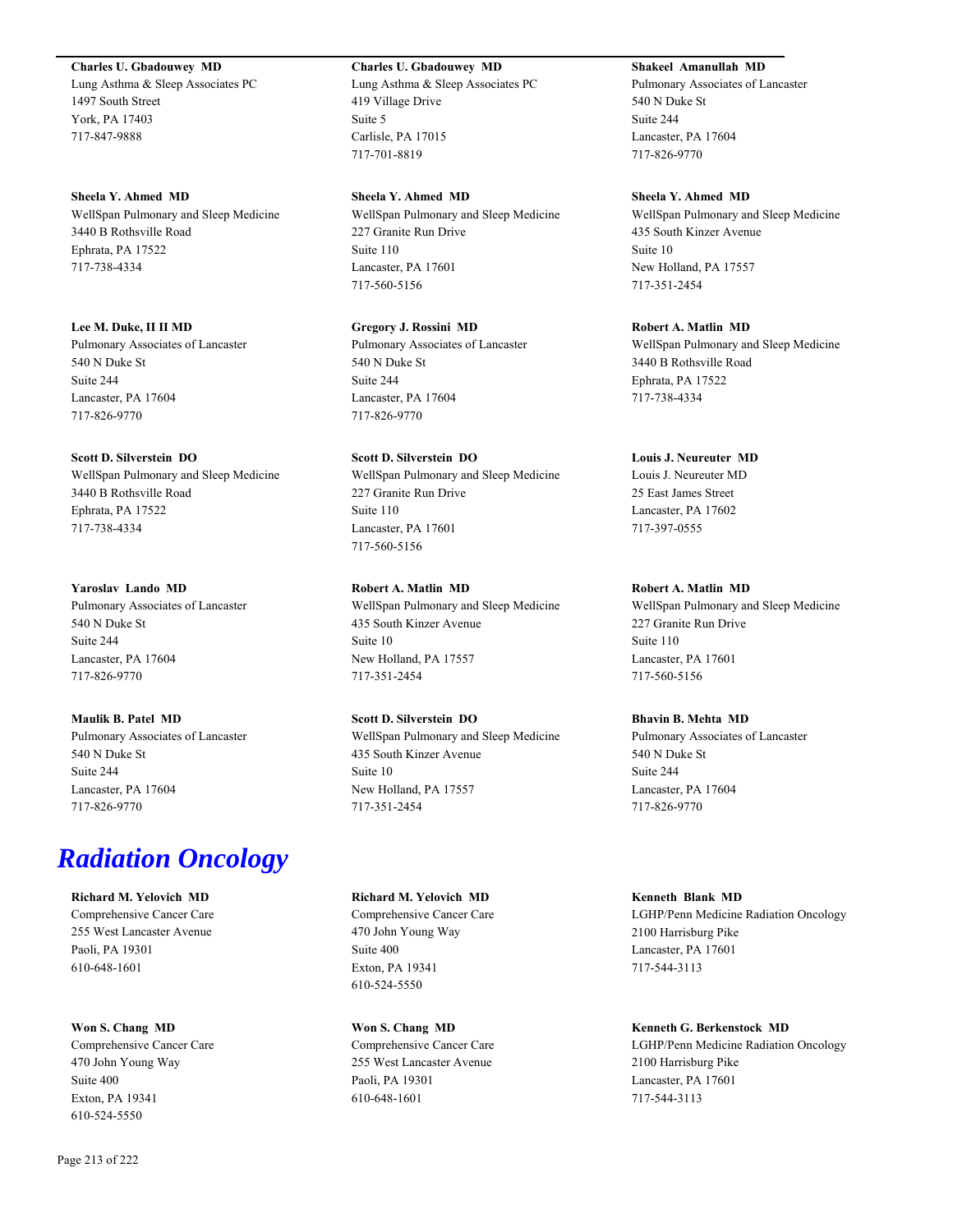**Glenn B Mieszkalski MD**

Lancaster Urology 175 Martin Avenue, Suite 300 Ephrata, PA 17522 717-738-4700

**Kishor Singapuri MD** LGHP/Penn Medicine Radiation Oncology 2100 Harrisburg Pike Lancaster, PA 17601 717-544-3113

# *Radiology*

**Horatio H. Yeung MD** Brandywine Valley Radiology 201 Reeceville Road Coatesville, PA 19320 610-383-8120

**Justin N Wilson MD** Lancaster Radiology Associates Ltd. 555 North Duke Street Lancaster, PA 17604 717-544-4900

**Scott W Wise MD** Tristan Radiology Specialists, P.C. 4518 Union Deposit Road Harrisburg, PA 17111 717-652-5840

**David Decktor MD** Lancaster Radiology Associates Ltd. 555 North Duke Street Lancaster, PA 17604 717-544-4900

**Fayyaz Barodawala MD** Brandywine Valley Radiology 201 Reeceville Road Coatesville, PA 19320 610-383-8120

**Thomas A. Brooks DO** Lancaster Radiology Associates Ltd. 555 North Duke Street Lancaster, PA 17604 717-544-4900

# **Glenn B Mieszkalski MD**

Lancaster Urology 2106 Harrisburg Pike Suite 200 Lancaster, PA 17604 717-393-1771

**Gregory Ochsner MD** Comprehensive Cancer Care 470 John Young Way Suite 400 Exton, PA 19341 610-524-5550

**Simon Westacott MD** Lancaster Radiology Associates Ltd. 555 North Duke Street Lancaster, PA 17604 717-544-4900

**Matthew J Winfeld MD** Lancaster Radiology Associates Ltd. 555 North Duke Street Lancaster, PA 17604 717-544-4900

**Carole Z. Wirth MD** WellSpan Radiology and Radiation Oncology 169 Martin Avenue Ephrata, PA 17522 717-738-6414

**Edgar C. Fearnow, III III MD** Lancaster Radiology Associates Ltd. 555 North Duke Street Lancaster, PA 17604 717-544-4900

**Angela I. Choe MD** Lancaster Radiology Associates Ltd. 555 North Duke Street Lancaster, PA 17604 717-544-4900

**Huyen V. Cao MD** WellSpan Radiology and Radiation Oncology 169 Martin Avenue Ephrata, PA 17522 717-738-6414

**Gregory Ochsner MD** Comprehensive Cancer Care 255 West Lancaster Avenue Paoli, PA 19301 610-648-1601

**Roseann N Romito MD** LGHP/Penn Medicine Radiation Oncology 2100 Harrisburg Pike Lancaster, PA 17601 717-544-3113

**Jonathan Wolko MD** Lancaster Radiology Associates Ltd. 555 North Duke Street Lancaster, PA 17604 717-544-4900

**Matthew C. Wiggins MD** Lancaster Radiology Associates Ltd. 555 North Duke Street Lancaster, PA 17604 717-544-4900

**Robert E. Gress MD** Lancaster Radiology Associates Ltd. 555 North Duke Street Lancaster, PA 17604 717-544-4900

**Alex Feinstein MD** Lancaster Radiology Associates Ltd. 555 North Duke Street Lancaster, PA 17604 717-544-4900

**John Briguglio MD** Lancaster Radiology Associates Ltd. 555 North Duke Street Lancaster, PA 17604 717-544-4900

**Jinan Bahia MD** Tristan Radiology Specialists, P.C. 4518 Union Deposit Road Harrisburg, PA 17111 717-652-5840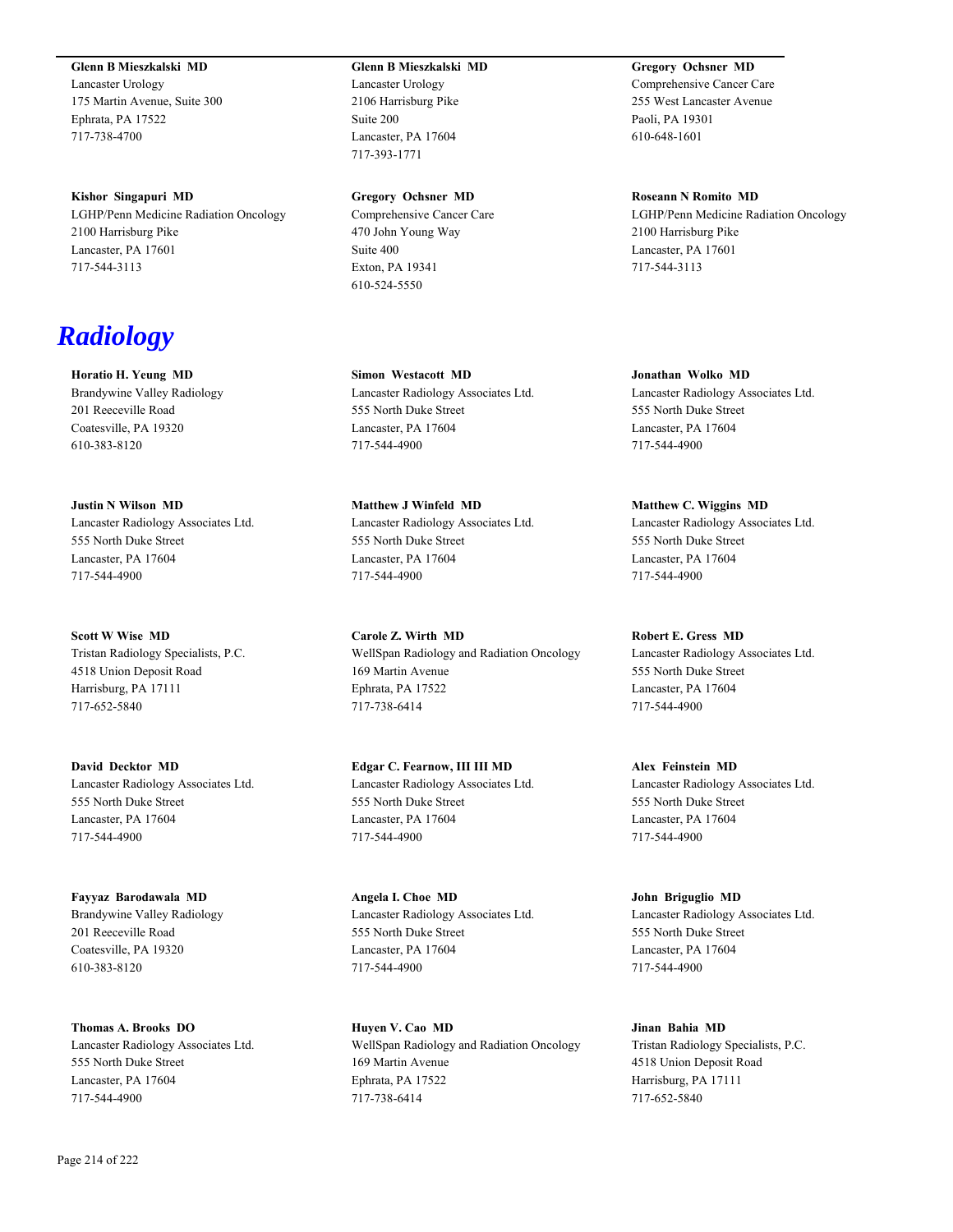**Tracy Carmellini MD** Lancaster Radiology Associates Ltd. 555 North Duke Street Lancaster, PA 17604 717-544-4900

**Keith R. Haidet MD** Lancaster Radiology Associates Ltd. 555 North Duke Street Lancaster, PA 17604 717-544-4900

**Borko Kereshi MD** Lancaster Radiology Associates Ltd. 555 North Duke Street Lancaster, PA 17604 717-544-4900

**Peter M Stillwell MD** WellSpan Radiology and Radiation Oncology 169 Martin Avenue Ephrata, PA 17522 717-738-6414

**Rebecca G. Pennell MD** Lancaster Radiology Associates Ltd. 555 North Duke Street Lancaster, PA 17604 717-544-4900

**Steven Morales MD** Lancaster Radiology Associates Ltd. 555 North Duke Street Lancaster, PA 17604 717-544-4900

**David P. Lawrence MD** Lancaster Radiology Associates Ltd. 555 North Duke Street Lancaster, PA 17604 717-544-4900

**Michelle Naylor MD** Lancaster Radiology Associates Ltd. 555 North Duke Street Lancaster, PA 17604 717-544-4900

**Gene A. Carpenter MD** Lancaster Radiology Associates Ltd. 555 North Duke Street Lancaster, PA 17604 717-544-4900

**Jeffrey L. Hung MD** Brandywine Valley Radiology 201 Reeceville Road Coatesville, PA 19320 610-383-8120

**Jeffrey L. Hare MD** Brandywine Valley Radiology 201 Reeceville Road Coatesville, PA 19320 610-383-8120

**M. Clive Perry MD** Lancaster Radiology Associates Ltd. 555 North Duke Street Lancaster, PA 17604 717-544-4900

**David Wagar MD** Tristan Radiology Specialists, P.C. 4518 Union Deposit Road Harrisburg, PA 17111 717-652-5840

**Paul A. Leslie MD** Lancaster Radiology Associates Ltd. 555 North Duke Street Lancaster, PA 17604 717-544-4900

**Ellen M. O'Mara DO** WellSpan Radiology and Radiation Oncology 169 Martin Avenue Ephrata, PA 17522 717-738-6414

**John C. Nawa MD** WellSpan Radiology and Radiation Oncology 169 Martin Avenue Ephrata, PA 17522 717-738-6414

**Ram VSR Chavali MD** Lancaster Radiology Associates Ltd. 555 North Duke Street Lancaster, PA 17604 717-544-4900

**James J. Holstein MD** Brandywine Valley Radiology 201 Reeceville Road Coatesville, PA 19320 610-383-8120

**Paul L Stagg MD** Tristan Radiology Specialists, P.C. 4518 Union Deposit Road Harrisburg, PA 17111 717-652-5840

**Gene C. Smigocki MD** Lancaster Radiology Associates Ltd. 555 North Duke Street Lancaster, PA 17604 717-544-4900

**Shannon F Scrudato MD** Lancaster Radiology Associates Ltd. 555 North Duke Street Lancaster, PA 17604 717-544-4900

**Nitin K. Tanna MD** Lancaster Radiology Associates Ltd. 555 North Duke Street Lancaster, PA 17604 717-544-4900

**Nancy K. Plourde MD** Brandywine Valley Radiology 201 Reeceville Road Coatesville, PA 19320 610-383-8120

**Jeffrey P. Kramer MD** Lancaster Radiology Associates Ltd. 555 North Duke Street Lancaster, PA 17604 717-544-4900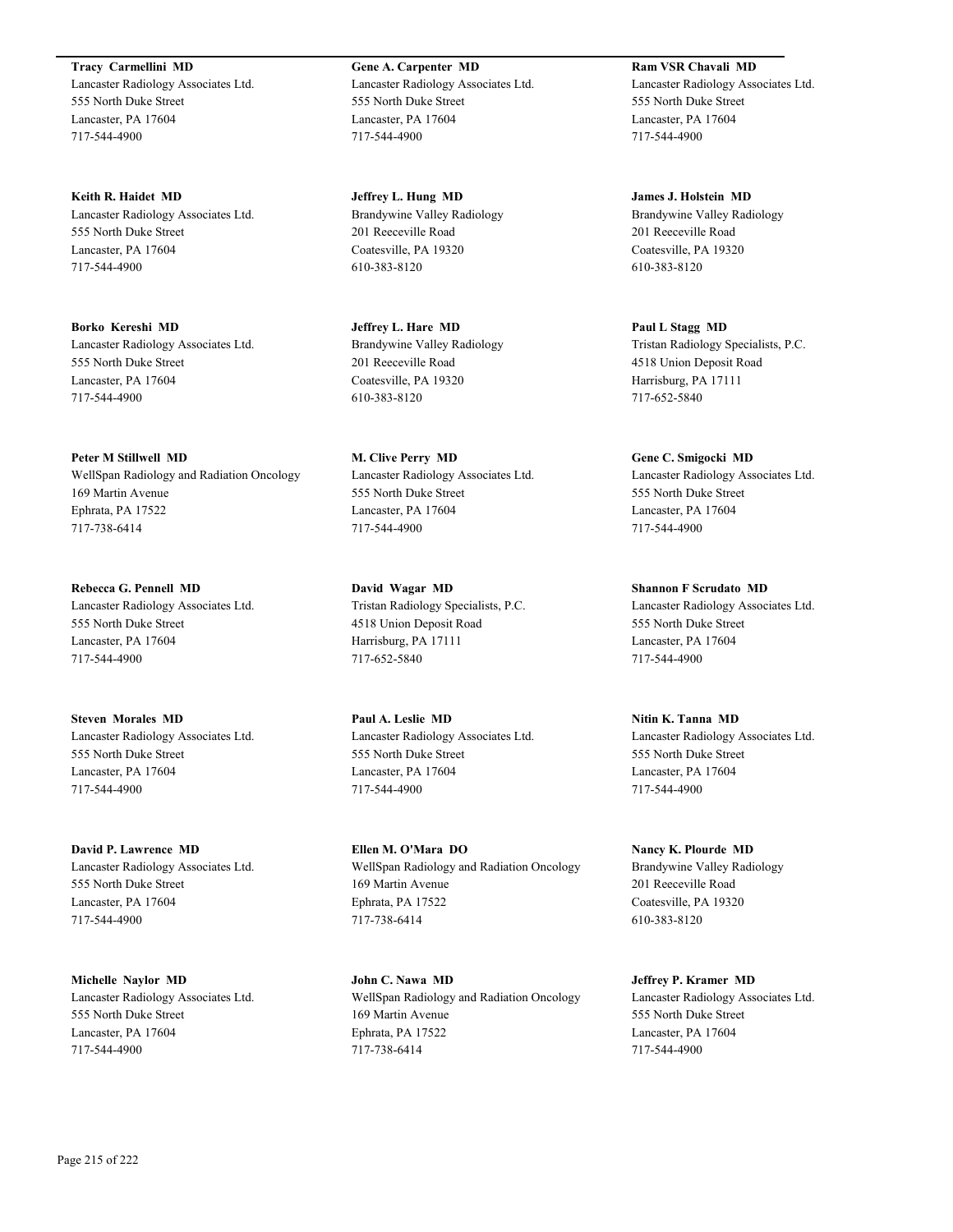**Dhiren Y. Patel MD** Lancaster Radiology Associates Ltd. 555 North Duke Street Lancaster, PA 17604 717-544-4900

**Pamela J. Koch MD** Lancaster Radiology Associates Ltd. 555 North Duke Street Lancaster, PA 17604 717-544-4900

# *Reproductive Endocrinology*

**Melanie M. Ochalski MD** WellSpan Urogynecology & Pelvic Reconstructive Surgery 4150 Barrett Blvd Ephrata, PA 17522

# *Rheumatology*

717-851-2443

#### **Sandhya K. Adusumilli MD**

LGHP/Penn Medicine Arthritis & Rheumatology 690 Good Drive Suite 23 Lancaster, PA 17601 717-299-1301

#### **Sandhya K. Adusumilli MD**

LGHP/Penn Medicine Arthritis & Rheumatology 426 Cloverleaf Road Elizabethtown, PA 17022 717-299-1301

#### **Michael J. Jaworski MD**

Chester County Rheumatology PC 213 Reeceville Road Coatesville, PA 19320 610-383-8574

# **Charles F. Henderson MD**

LGHP/Penn Medicine Arthritis & Rheumatology 2108 Harrisburg Pike Suite 200 Lancaster, PA 17604 717-299-1301

**Justin Overcash MD** Lancaster Radiology Associates Ltd. 555 North Duke Street Lancaster, PA 17604 717-544-4900

**Peter A. Villas MD** Brandywine Valley Radiology 201 Reeceville Road Coatesville, PA 19320 610-383-8120

**Nirav Shelat DO** WellSpan Radiology and Radiation Oncology 169 Martin Avenue Ephrata, PA 17522 717-738-6414

#### **Laurence Spitzer MD**

Lancaster Radiology Associates Ltd. 555 North Duke Street Lancaster, PA 17604 717-544-4900

#### **Michael J. Jaworski MD**

Chester County Rheumatology PC 795 East Marshall Street Suite 101 West Chester, PA 19380 610-692-4666

#### **Sandhya K. Adusumilli MD**

LGHP/Penn Medicine Arthritis & Rheumatology 1261 Division Highway Suite 2 Ephrata, PA 17522 717-299-1301

# **Charles F. Henderson MD**

LGHP/Penn Medicine Arthritis & Rheumatology 690 Good Drive Suite 23 Lancaster, PA 17601 717-299-1301

# **Lisa S. Allen MD**

LGHP/Penn Medicine Arthritis & Rheumatology 690 Good Drive Suite 23 Lancaster, PA 17601 717-299-1301

#### **Charles F. Henderson MD**

LGHP/Penn Medicine Arthritis & Rheumatology 1261 Division Highway Suite 2 Ephrata, PA 17522 717-299-1301

# **Sandhya K. Adusumilli MD**

LGHP/Penn Medicine Arthritis & Rheumatology 2108 Harrisburg Pike Suite 200 Lancaster, PA 17604 717-299-1301

#### **Charles F. Henderson MD**

LGHP/Penn Medicine Arthritis & Rheumatology 426 Cloverleaf Road Elizabethtown, PA 17022 717-299-1301

# **Lisa S. Allen MD**

LGHP/Penn Medicine Arthritis & Rheumatology 1261 Division Highway Suite 2 Ephrata, PA 17522 717-299-1301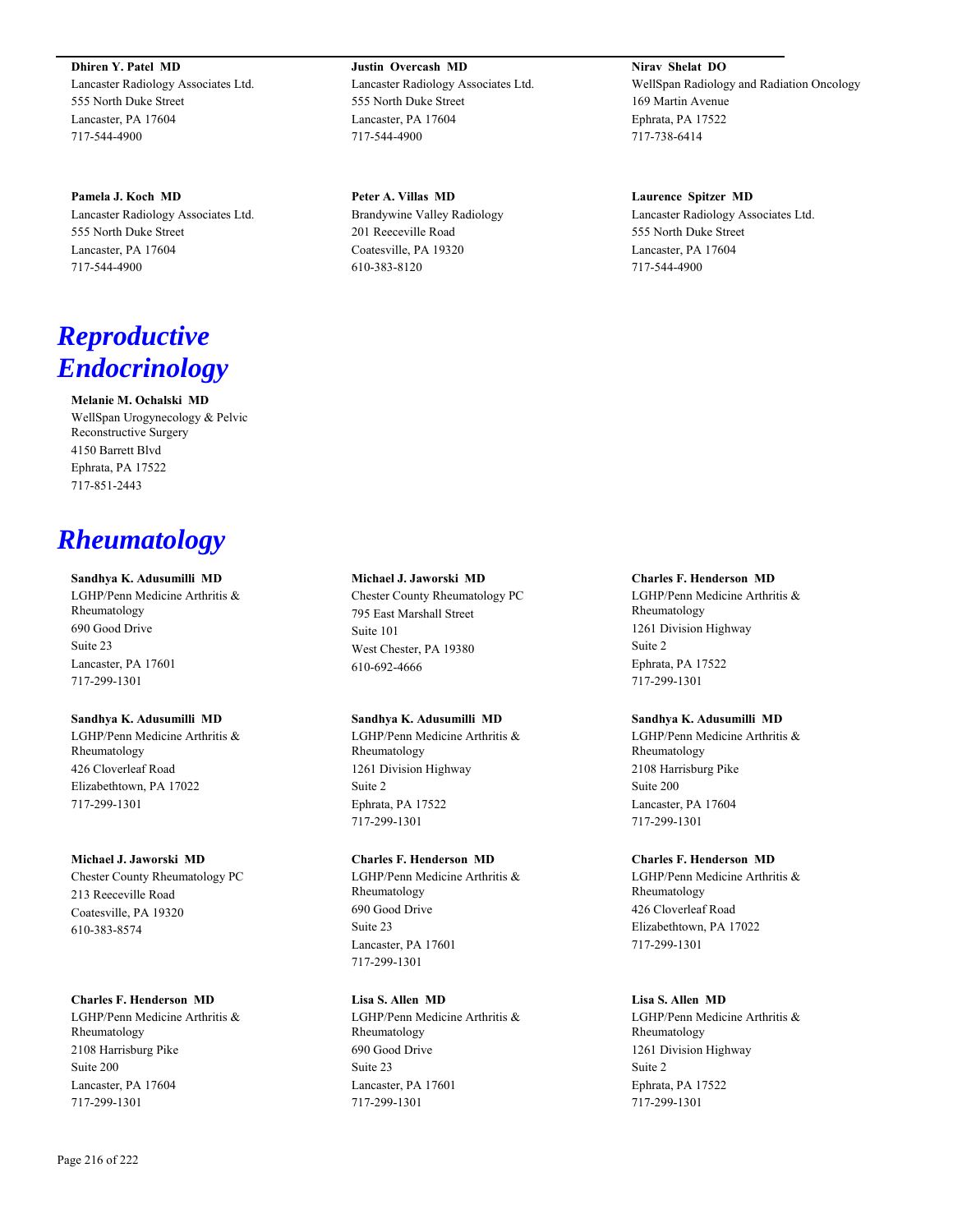### **Lisa S. Allen MD**

LGHP/Penn Medicine Arthritis & Rheumatology 2108 Harrisburg Pike Suite 200 Lancaster, PA 17604 717-299-1301

#### **Rebecca M. Shepherd MD**

LGHP/Penn Medicine Arthritis & Rheumatology 690 Good Drive Suite 23 Lancaster, PA 17601 717-299-1301

## **Michael S. Rosen MD**

Chester County Rheumatology PC 795 East Marshall Street Suite 101 West Chester, PA 19380 610-692-4666

### **Colleen Matejicka DO**

LGHP/Penn Medicine Arthritis & Rheumatology 1261 Division Highway Suite 2 Ephrata, PA 17522 717-299-1301

## *Sleep Medicine*

## **Shakeel Amanullah MD**

Pulmonary Associates of Lancaster 540 N Duke St Suite 244 Lancaster, PA 17604 717-826-9770

### **Gregory J. Rossini MD**

Pulmonary Associates of Lancaster 540 N Duke St Suite 244 Lancaster, PA 17604 717-826-9770

## *Sports Medicine*

## **Ryan Wennell DO** LGHP/Penn Medicine Family Medicine Crooked Oak 1655 Crooked Oak Drive Lancaster, PA 17601 717-569-2678

**Lisa S. Allen MD** LGHP/Penn Medicine Arthritis & Rheumatology 426 Cloverleaf Road Elizabethtown, PA 17022 717-299-1301

### **Rebecca M. Shepherd MD**

LGHP/Penn Medicine Arthritis & Rheumatology 426 Cloverleaf Road Elizabethtown, PA 17022 717-299-1301

### **Colleen Matejicka DO**

LGHP/Penn Medicine Arthritis & Rheumatology 426 Cloverleaf Road Elizabethtown, PA 17022 717-299-1301

### **Colleen Matejicka DO**

LGHP/Penn Medicine Arthritis & Rheumatology 690 Good Drive Suite 23 Lancaster, PA 17601 717-299-1301

### **Craig P. Horvat MD**

Pulmonary Associates of Lancaster 540 N Duke St Suite 244 Lancaster, PA 17604 717-826-9770

## **Yaroslav Lando MD**

Pulmonary Associates of Lancaster 540 N Duke St Suite 244 Lancaster, PA 17604 717-826-9770

#### **Ryan Wennell DO**

LGHP/Penn Medicine Family Medicine Crooked Oak 1605 Lititz Pike Lancaster, PA 17601 717-735-3995

## **Rebecca M. Shepherd MD**

LGHP/Penn Medicine Arthritis & Rheumatology 2108 Harrisburg Pike Suite 200 Lancaster, PA 17604 717-299-1301

#### **Rebecca M. Shepherd MD**

LGHP/Penn Medicine Arthritis & Rheumatology 1261 Division Highway Suite 2 Ephrata, PA 17522 717-299-1301

#### **Colleen Matejicka DO**

LGHP/Penn Medicine Arthritis & Rheumatology 2108 Harrisburg Pike Suite 200 Lancaster, PA 17604 717-299-1301

### **Michael S. Rosen MD**

Chester County Rheumatology PC 213 Reeceville Road Coatesville, PA 19320 610-383-8574

#### **Lee M. Duke, II II MD**

Pulmonary Associates of Lancaster 540 N Duke St Suite 244 Lancaster, PA 17604 717-826-9770

#### **Joel A Horning MD**

Orthopedic Associates of Lancaster Ltd. 170 North Pointe Blvd. Lancaster, PA 17601 717-299-4871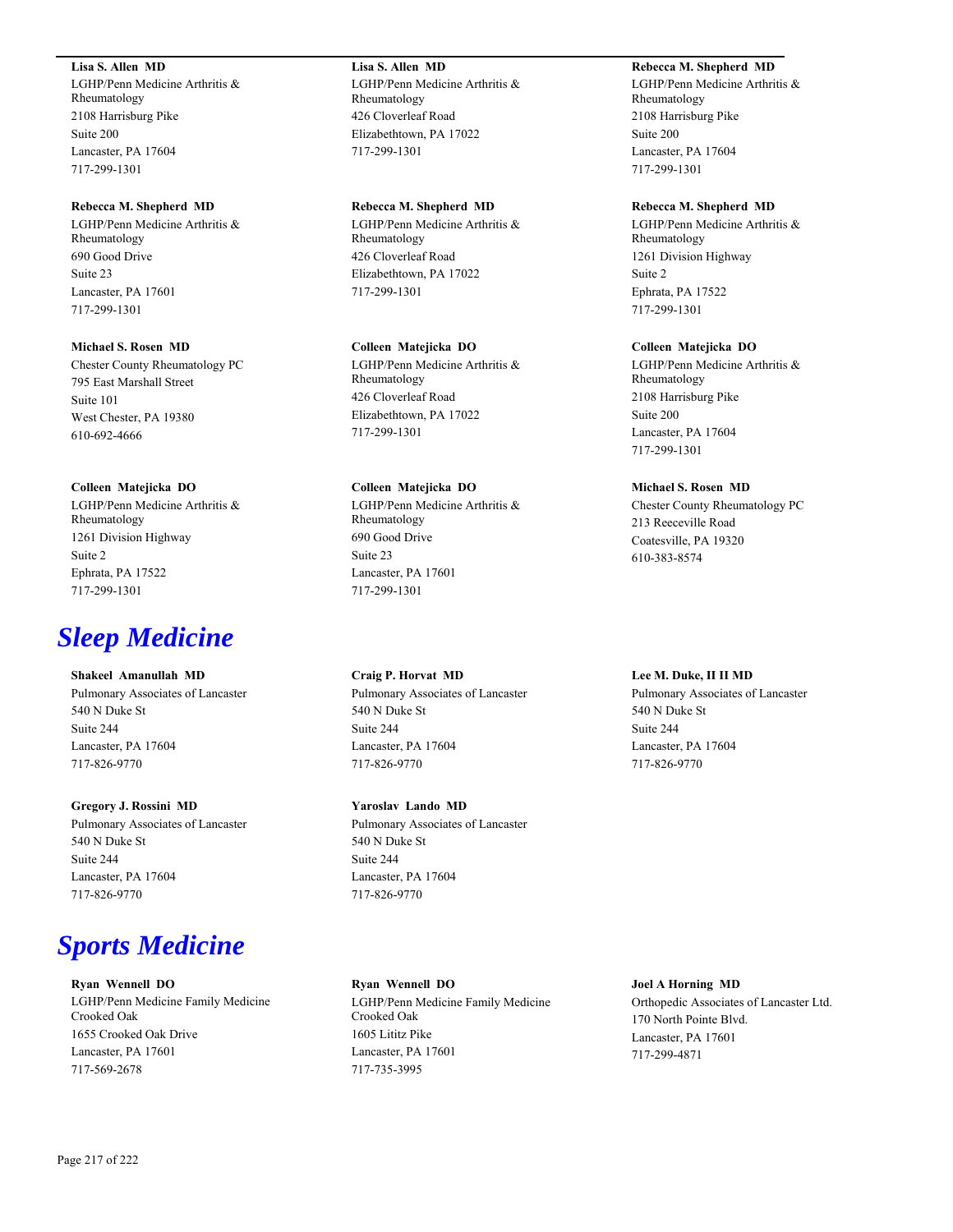**Joel A Horning MD**

Orthopedic Associates of Lancaster Ltd. 212 Willow Valley Lakes Drive Suite 201 Willow Street, PA 17584 717-299-4871

**Adam E. Hyatt MD** Orthopedic Associates of Lancaster Ltd. 170 North Pointe Blvd. Lancaster, PA 17601 717-299-4871

**Adam E. Hyatt MD** Orthopedic Associates of Lancaster Ltd. 1701 Cornwall Road Lebanon, PA 17042 717-277-7005

## **Michael W. Gish MD**

Orthopedic Associates of Lancaster Ltd. 212 Willow Valley Lakes Drive Suite 201 Willow Street, PA 17584 717-299-4871

## **Patrick J Moreno MD**

LGHP/Penn Medicine Family Medicine East Petersburg 5665 Main Street East Petersburg, PA 17520 717-569-7011

## **Jackson Liu MD**

Orthopedic Associates of Lancaster Ltd. 1701 Cornwall Road Lebanon, PA 17042 717-277-7005

## **Lindsay Lafferty MD**

Penn State Medical Group - Manor 16A Manor Avenue Millersville, PA 17551 717-872-5444

**Kathryne J Stabile MD** Orthopedic Associates of Lancaster Ltd. 170 North Pointe Blvd. Lancaster, PA 17601 717-299-4871

**Joel A Horning MD** Orthopedic Associates of Lancaster Ltd. 1701 Cornwall Road Lebanon, PA 17042 717-277-7005

**Adam E. Hyatt MD** Orthopedic Associates of Lancaster Ltd. 212 Willow Valley Lakes Drive Suite 201 Willow Street, PA 17584 717-299-4871

**Michael W. Gish MD** Orthopedic Associates of Lancaster Ltd. 2913 Spooky Nook Road Suite 100 Manheim, PA 17545 717-299-4871

**Michael W. Gish MD** Orthopedic Associates of Lancaster Ltd. 170 North Pointe Blvd. Lancaster, PA 17601 717-299-4871

**Patrick J Moreno MD** LGHP/Penn Medicine Sports Medicine 51 Peters Road Suite 200 Lititz, PA 17543

717-627-7675

**Amy A Myers MD** LGHP/Penn Medicine Sports Medicine 51 Peters Road Suite 200 Lititz, PA 17543 717-627-7675

**Kathryne J Stabile MD** Orthopedic Associates of Lancaster Ltd. 212 Willow Valley Lakes Drive Suite 201 Willow Street, PA 17584 717-299-4871

**Kathryne J Stabile MD** Orthopedic Associates of Lancaster Ltd. 1701 Cornwall Road Lebanon, PA 17042 717-277-7005

**Joel A Horning MD** Orthopedic Associates of Lancaster Ltd. 2913 Spooky Nook Road Suite 100 Manheim, PA 17545 717-299-4871

**Adam E. Hyatt MD** Orthopedic Associates of Lancaster Ltd. 2913 Spooky Nook Road

Suite 100 Manheim, PA 17545 717-299-4871

**Michael W. Gish MD** Orthopedic Associates of Lancaster Ltd. 1701 Cornwall Road Lebanon, PA 17042 717-277-7005

## **Jackson Liu MD**

Orthopedic Associates of Lancaster Ltd. 170 North Pointe Blvd. Lancaster, PA 17601 717-299-4871

## **Jennifer M Payne MD**

LGHP/Penn Medicine Sports Medicine 51 Peters Road Suite 200 Lititz, PA 17543 717-627-7675

## **Jackson Liu MD**

Orthopedic Associates of Lancaster Ltd. 212 Willow Valley Lakes Drive Suite 201 Willow Street, PA 17584 717-299-4871

## **Kathryne J Stabile MD**

Orthopedic Associates of Lancaster Ltd. 2913 Spooky Nook Road Suite 100 Manheim, PA 17545 717-299-4871

## **Mary G Tierney MD**

WellSpan Family and Sports Medicine - Cocalico 30 W. Swartzville Road Reinholds, PA 17569 717-484-4347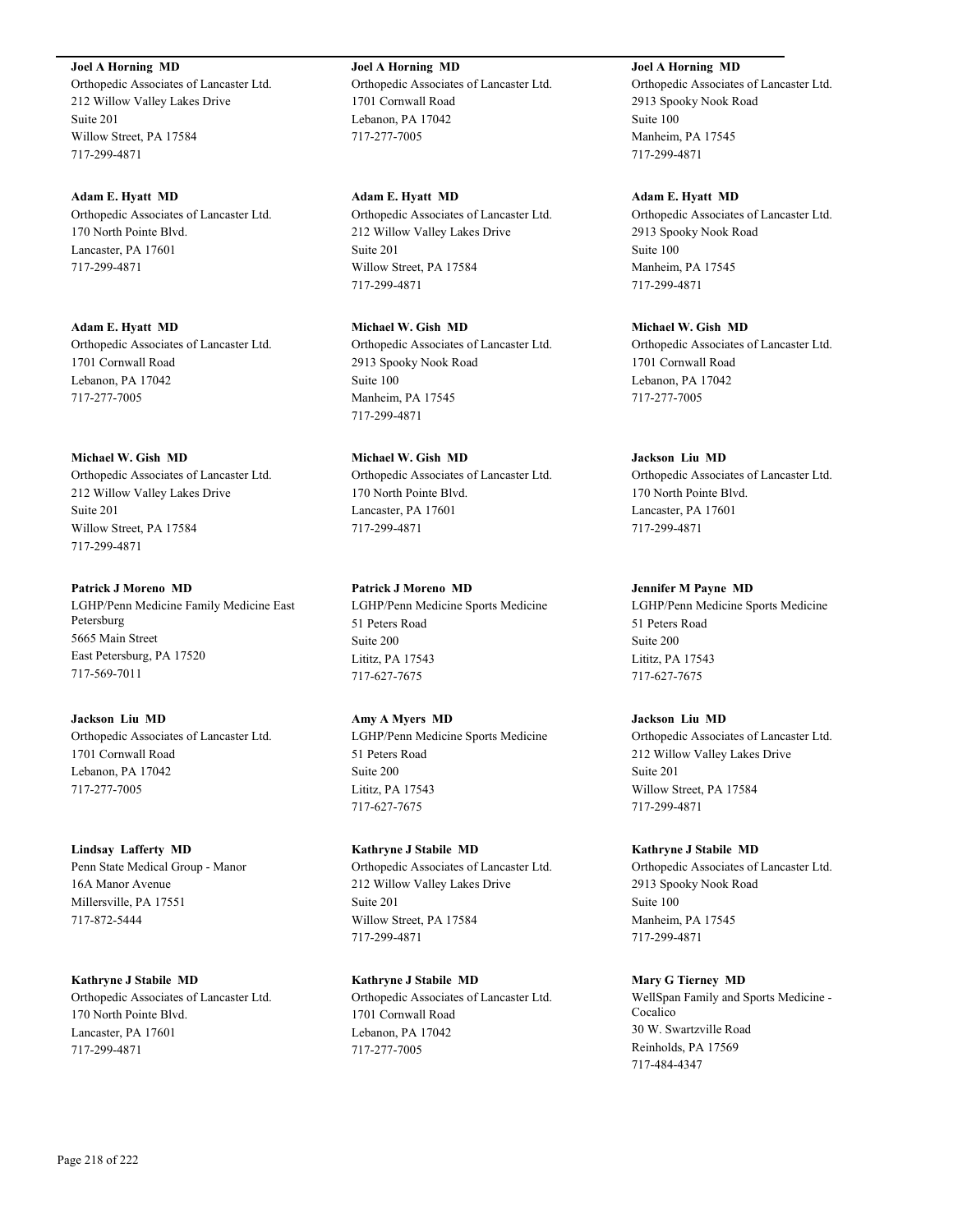**Jackson Liu MD** Orthopedic Associates of Lancaster Ltd. 2913 Spooky Nook Road Suite 100 Manheim, PA 17545 717-299-4871

## *Thoracic Surgery*

#### **Colleen B. Gaughan MD**

LGHP/Penn Medicine Thoracic Surgery 2102 Harrisburg Pike Lancaster, PA 17601 717-544-9400

## **Martin LeBoutillier, III III MD**

WellSpan Cardiology 435 South Kinzer Avenue Suite 7 Lancaster, PA 17557 717-354-6676

## *Trauma Surgery*

**Daniel Wu DO** LGHP/Penn Medicine Trauma & Acute Care Surgery 555 North Duke Street Lancaster, PA 17602 717-544-5945

## **Paul Bauer MD**

LGHP/Penn Medicine Trauma & Acute Care Surgery 555 North Duke Street Lancaster, PA 17602 717-544-5945

### **Ayodeji O Nubi MD**

LGHP/Penn Medicine Trauma & Acute Care Surgery 555 North Duke Street Lancaster, PA 17602 717-544-5945

# *Urogynecology*

### **Lauren B Westermann DO**

LGHP/Penn Medicine Urogynecology & Pelvic Reconstructive Surgery 690 Good Drive Lancaster, PA 17601 717-544-0700

**Martin LeBoutillier, III III MD** WellSpan Cardiology 446 North Reading Road Suite 302 Ephrata, PA 17522 717-738-0167

#### **Martin LeBoutillier, III III MD**

WellSpan Cardiology 802 New Holland Avenue Suite 200 Lancaster, PA 17602 717-291-0700

### **Jeffrey Dale Anderson MD**

LGHP/Penn Medicine Trauma & Acute Care Surgery 555 North Duke Street Lancaster, PA 17602 717-544-5945

## **John C. Lee MD**

LGHP/Penn Medicine Trauma & Acute Care Surgery 555 North Duke Street Lancaster, PA 17602 717-544-5945

## **Chet A Morrison MD**

LGHP/Penn Medicine Trauma & Acute Care Surgery 555 North Duke Street Lancaster, PA 17602 717-544-5945

### **Dominique El-Khawand MD**

WellSpan Urogynecology & Pelvic Reconstructive Surgery 4150 Barrett Blvd Ephrata, PA 17522 717-851-2443

## **Martin LeBoutillier, III III MD**

WellSpan Cardiology 140 North Pointe Blvd Lancaster, PA 17601 717-291-0700

### **Amber Batool DO**

LGHP/Penn Medicine Trauma & Acute Care Surgery 555 North Duke Street Lancaster, PA 17602 717-544-5945

### **Frederick B Rogers MD**

LGHP/Penn Medicine Trauma & Acute Care Surgery 555 North Duke Street Lancaster, PA 17602 717-544-5945

#### **Carlos Roberts MD**

WellSpan Urogynecology & Pelvic Reconstructive Surgery 4150 Barrett Blvd Ephrata, PA 17522 717-851-2443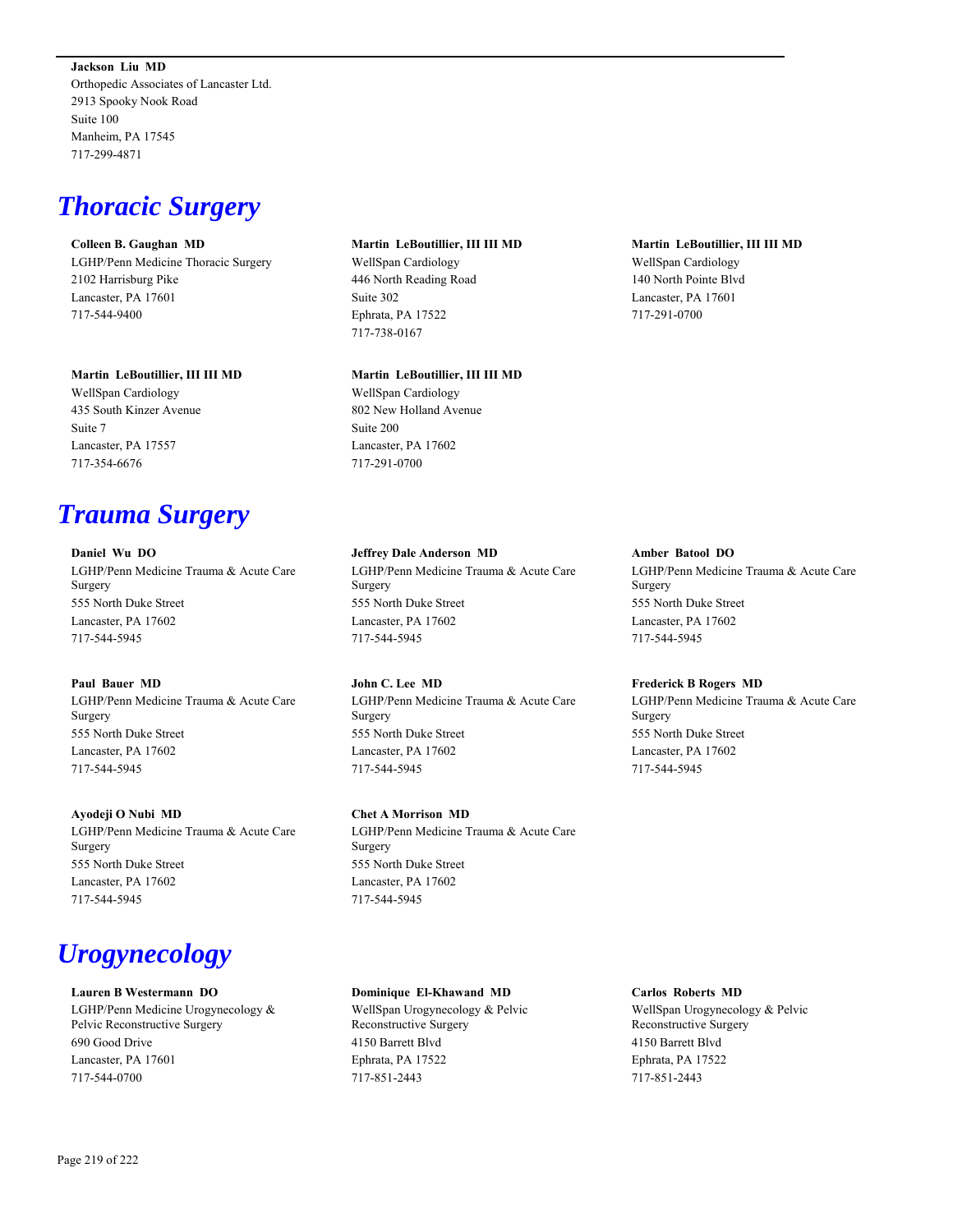# *Urology*

**Christopher A. Woodard MD** Lancaster Urology 175 Martin Avenue, Suite 300 Ephrata, PA 17522 717-738-4700

**Michael A. Del Terzo MD** Lancaster Urology 175 Martin Avenue, Suite 300 Ephrata, PA 17522 717-738-4700

**Paul R. Sieber MD** Lancaster Urology 2106 Harrisburg Pike Suite 200 Lancaster, PA 17604 717-393-1771

**Paul I Russinko MD** Lancaster Urology 175 Martin Avenue, Suite 300 Ephrata, PA 17522 717-738-4700

# *Vascular Surgery*

**Steven P. Woratyla MD** Surgical Specialists of Lancaster P.C. Willow Street Office 212 Willow Valley Lakes Drive, Suite 202 Willow Street, PA 17584 717-735-7410

**Steven P. Woratyla MD** Surgical Specialists of Lancaster P.C. 2101 Embassy Drive Lancaster, PA 17603 717-735-7410

**Jason A Comeau MD** Surgical Specialists of Lancaster P.C. Columbia Health Center 306 North 7th Street Columbia, PA 17512 717-735-7410

**Christopher A. Woodard MD** Lancaster Urology 2106 Harrisburg Pike Suite 200 Lancaster, PA 17604 717-393-1771

**Michael A. Del Terzo MD** Lancaster Urology 2106 Harrisburg Pike Suite 200 Lancaster, PA 17604 717-393-1771

**Paul R. Sieber MD** Lancaster Urology 175 Martin Avenue, Suite 300 Ephrata, PA 17522 717-738-4700

**Paul I Russinko MD** Lancaster Urology 2106 Harrisburg Pike Suite 200 Lancaster, PA 17604 717-393-1771

**Steven P. Woratyla MD** Surgical Specialists of Lancaster P.C. Columbia Health Center 306 North 7th Street Columbia, PA 17512 717-735-7410

**David A. Winand MD** Advanced Vein and Laser Center 896 A Plaza Blvd. Lancaster, PA 17573 717-295-8346

**Jason A Comeau MD** Surgical Specialists of Lancaster P.C. Willow Street Office 212 Willow Valley Lakes Drive, Suite 202 Willow Street, PA 17584 717-735-7410

**Geoffrey S. Gaunay MD** Lancaster Urology 2106 Harrisburg Pike Suite 200 Lancaster, PA 17604 717-393-1771

**Geoffrey S. Gaunay MD** Lancaster Urology 175 Martin Avenue, Suite 300 Ephrata, PA 17522 717-738-4700

**Chris G. Theodoran DO** Lancaster Urology 175 Martin Avenue, Suite 300 Ephrata, PA 17522 717-738-4700

**Chris G. Theodoran DO** Lancaster Urology 2106 Harrisburg Pike Suite 200 Lancaster, PA 17604 717-393-1771

**Steven P. Woratyla MD** Surgical Specialists of Lancaster P.C. 1575 Highlands Drive Suite 200 Lititz, PA 17543 717-735-7410

**Meghan Dermody MD** LGHP/Penn Medicine Surgical Group 2102 Harrisburg Pike Lancaster, PA 17601 717-544-0641

**Meghan Dermody MD** LGHP/Penn Medicine Surgical Group 2104 Harrisburg Pike Suite 200 Lancaster, PA 17604 717-544-3626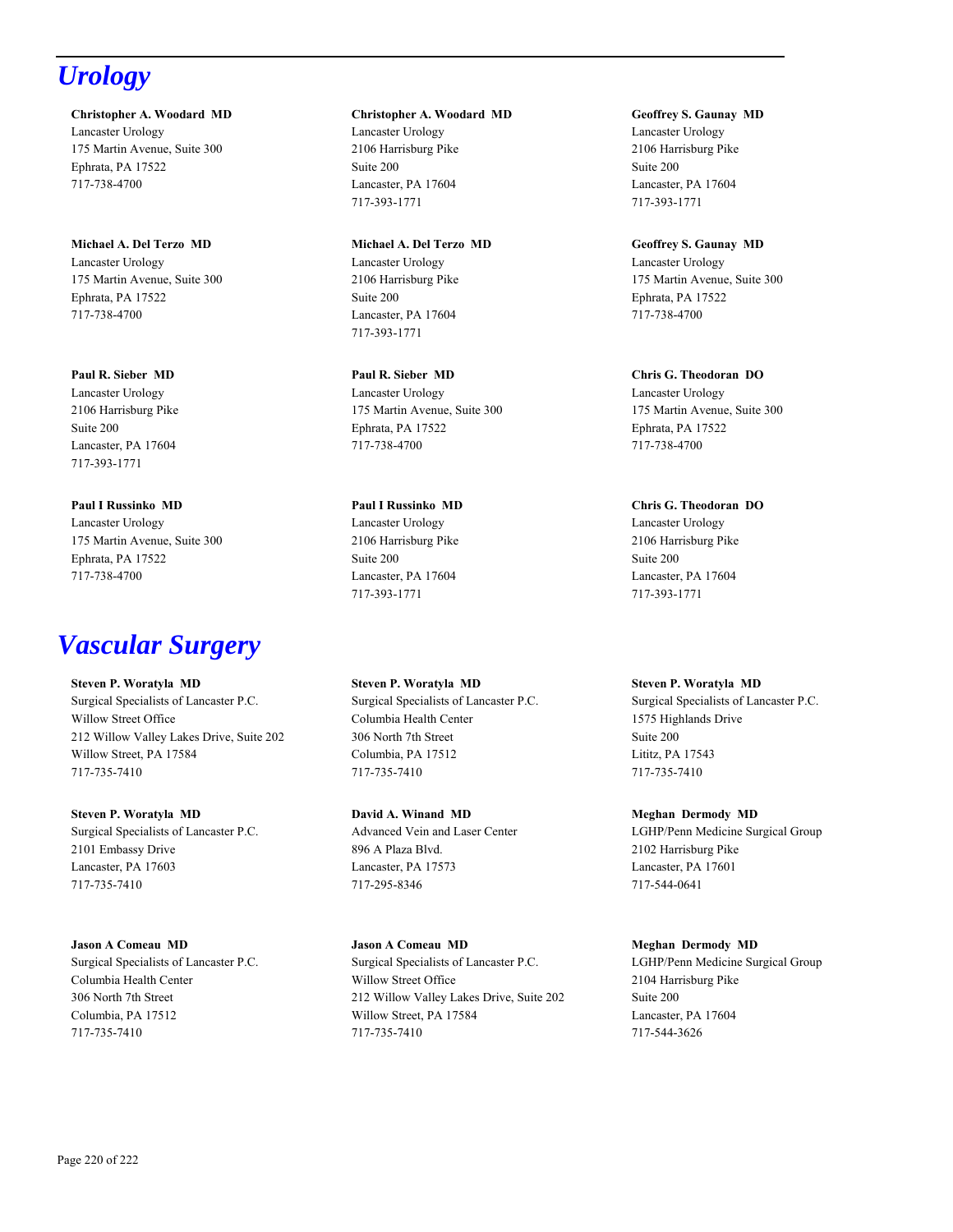**Meghan Dermody MD**

LGHP/Penn Medicine Surgical Group 1701 Cornwall Road Lebanon, PA 17042 717-675-1750

**Frederick C. Beyer, III III MD** LGHP/Penn Medicine Surgical Group 1701 Cornwall Road Lebanon, PA 17042 717-675-1750

**Frederick J. Heinle, Jr. Jr. MD** LGHP/Penn Medicine Surgical Group 1701 Cornwall Road Lebanon, PA 17042 717-675-1750

**John D. Affuso MD** LGHP/Penn Medicine Surgical Group 1701 Cornwall Road Lebanon, PA 17042 717-675-1750

**Stacey L. Mazzacco MD** LGHP/Penn Medicine Surgical Group 2104 Harrisburg Pike Suite 200 Lancaster, PA 17604 717-544-3626

**Stacey L. Mazzacco MD** LGHP/Penn Medicine Surgical Group 1701 Cornwall Road Lebanon, PA 17042 717-675-1750

**Thomas M. O'Connor DO** Wellspan Surgical Specialists 804 Grandview Drive Suite 3 Ephrata, PA 17522 717-733-4644

## *Wound Care*

**Michael S. Flood MD** Hyperbaric & Wound Care 2112 Harrisburg Pike Suite 327 Lancaster, PA 17604 717-581-9356

Page 221 of 222

**Jason A Comeau MD** Surgical Specialists of Lancaster P.C. 1575 Highlands Drive Suite 200

Lititz, PA 17543 717-735-7410

**Frederick J. Heinle, Jr. Jr. MD** LGHP/Penn Medicine Surgical Group 2104 Harrisburg Pike Suite 200 Lancaster, PA 17604 717-544-3626

**Jason A Comeau MD** Surgical Specialists of Lancaster P.C. 2101 Embassy Drive Lancaster, PA 17603 717-735-7410

**John D. Affuso MD** LGHP/Penn Medicine Surgical Group 2102 Harrisburg Pike Lancaster, PA 17601 717-544-0641

**Steven L. Parker MD** LGHP/Penn Medicine Surgical Group 1701 Cornwall Road Lebanon, PA 17042 717-675-1750

**Steven L. Parker MD** LGHP/Penn Medicine Surgical Group 2104 Harrisburg Pike Suite 200 Lancaster, PA 17604 717-544-3626

**Steven L. Parker MD** LGHP/Penn Medicine Surgical Group 2102 Harrisburg Pike Lancaster, PA 17601 717-544-0641

**Michael S. Flood MD** LGHP/Penn Medicine Surgical Group 1701 Cornwall Road Lebanon, PA 17042 717-675-1750

**Frederick C. Beyer, III III MD**

LGHP/Penn Medicine Surgical Group 2104 Harrisburg Pike Suite 200 Lancaster, PA 17604 717-544-3626

**Frederick J. Heinle, Jr. Jr. MD** LGHP/Penn Medicine Surgical Group 2102 Harrisburg Pike Lancaster, PA 17601 717-544-0641

**John D. Affuso MD** LGHP/Penn Medicine Surgical Group 2104 Harrisburg Pike Suite 200 Lancaster, PA 17604 717-544-3626

**Frederick C. Beyer, III III MD** LGHP/Penn Medicine Surgical Group 2102 Harrisburg Pike Lancaster, PA 17601 717-544-0641

**Stacey L. Mazzacco MD** LGHP/Penn Medicine Surgical Group 2102 Harrisburg Pike Lancaster, PA 17601 717-544-0641

**Thomas M. O'Connor DO** Wellspan Surgical Specialists 175 Martin Avenue Suite 350 Ephrata, PA 17522 717-733-2055

**Michael S. Flood MD** LGHP/Penn Medicine Surgical Group 2102 Harrisburg Pike Lancaster, PA 17601 717-544-0641